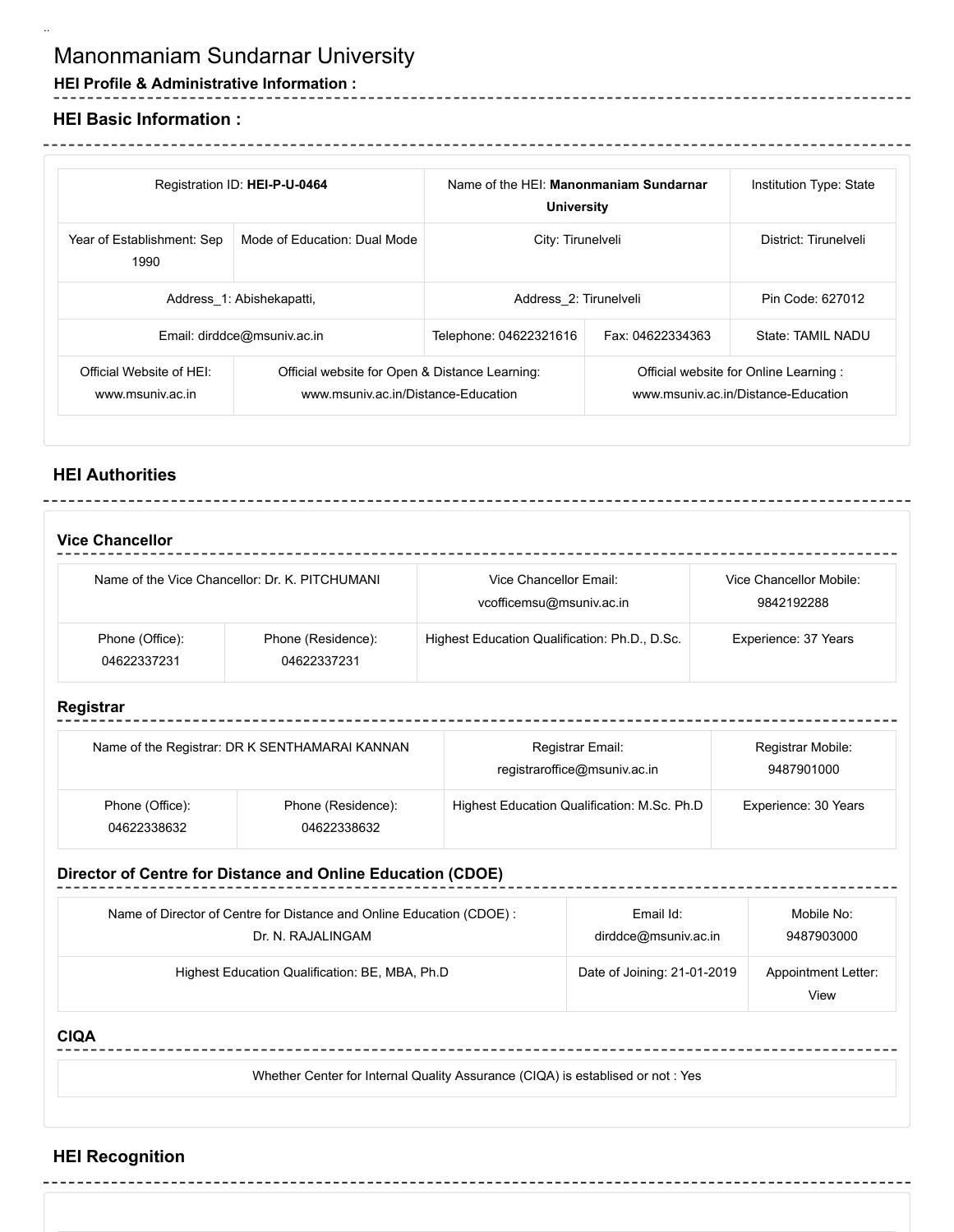| Recognition status of the HEI as per UGC Act, 1956:<br>SECTION 2(f) | Is HEI also recognized under 12 B: Yes                                            |  |
|---------------------------------------------------------------------|-----------------------------------------------------------------------------------|--|
| Approval of Statutory Authority: Yes                                | Copy of relevant page of act allowing HEI to offer the programme in Both:<br>View |  |
|                                                                     |                                                                                   |  |

--------------

 $\checkmark$ 

--------

## **UGC DEB Recognition** --------------

## Are you recognized by UGC, DEB unde UGC(ODL) Regulations, 2017? \*

 $-1$ 

Yes

| lf<br>applicable | Upload the supporting documents i.e. Recognition letters |                                                                                                                         |                                                     |                                                    |  |
|------------------|----------------------------------------------------------|-------------------------------------------------------------------------------------------------------------------------|-----------------------------------------------------|----------------------------------------------------|--|
| Yes              | 2018-<br>19                                              | View (/Uploads/Proposal/recognitionletters2018/HEI-P-U-0464/HEI-P-U-<br>0464 recognitionletters2018 20201003152906.pdf) | Letter No :-<br>F.No. 2-6/2018 (DEB-<br>$\parallel$ | Date of UGC recognition<br>letter :-<br>21-08-2019 |  |
| Yes              | 2019-<br>20                                              | View (/Uploads/Proposal/recognitionletters2019/HEI-P-U-0464/HEI-P-U-<br>0464 recognitionletters2019 20201003152906.pdf) | Leter No:-<br>F.No. 2-6/2018 (DEB-<br>$\parallel$   | Date of UGC recognition<br>letter :-<br>21-08-2019 |  |

Whether HEI is recognized by UGC, DEB under UGC (Online Courses or Programmes) Regulations, 2018? :- No

 $- - - - -$ 

Have you filled CIQA Report for academic year 2018-19? :-

Yes

When was SLM delivered to student for academic year 2019-20\*

| Month | Year |
|-------|------|
| 8     | 2019 |
| 8     | 2019 |
| 8     | 2019 |
| 8     | 2019 |
|       |      |

# **IGNOU Recognition**

| Whether HEI was recognised from IGNOU DEC/DEB Prior to UGC (ODL) Regulations, 2017 :-<br>No |    |                 |  |  |  |  |
|---------------------------------------------------------------------------------------------|----|-----------------|--|--|--|--|
| <b>From</b>                                                                                 | To | <b>Document</b> |  |  |  |  |
|                                                                                             |    |                 |  |  |  |  |

# **NAAC Details**

 $\frac{1}{2}$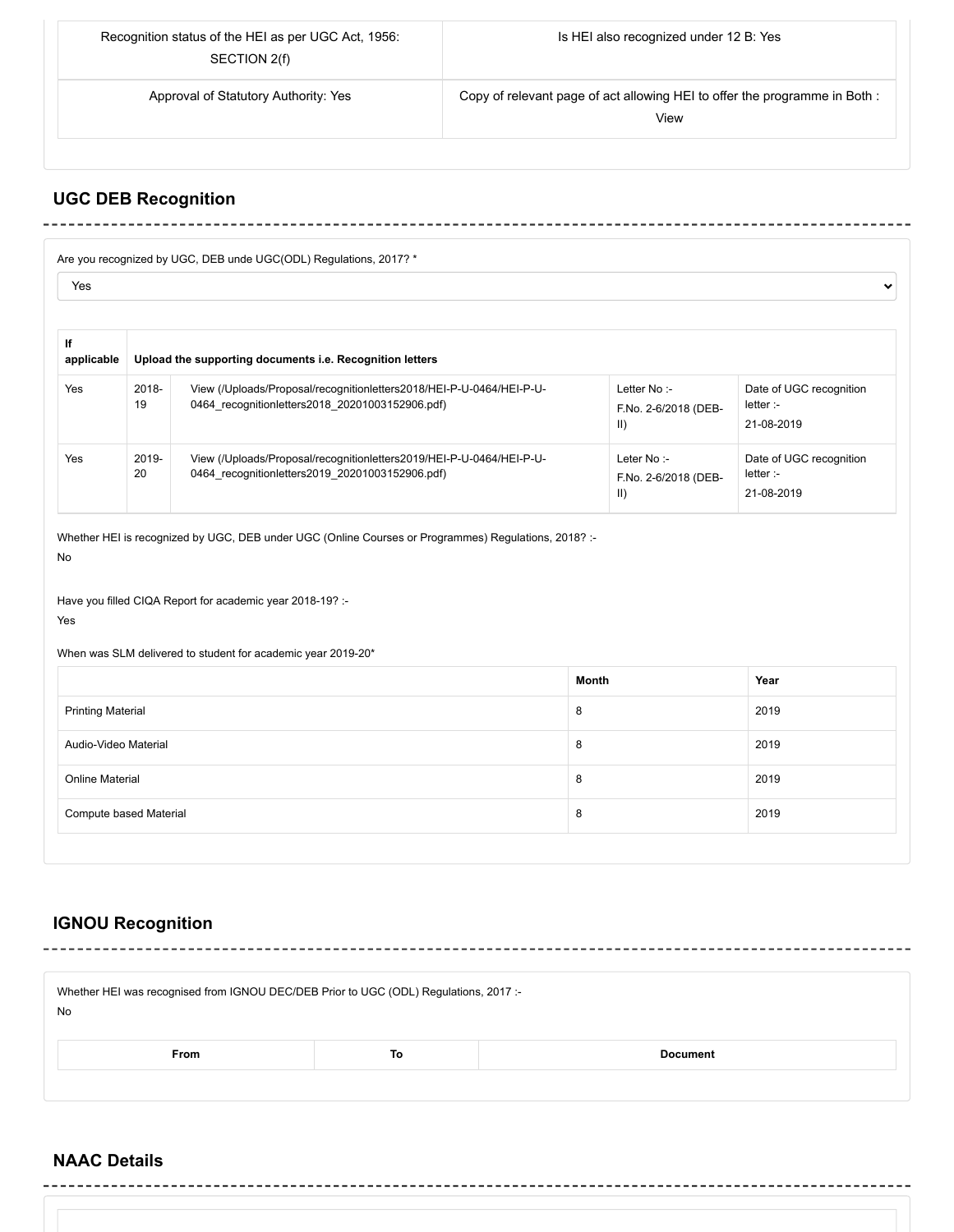| Whether accredited by NAAC? :- Yes<br>Grade $-A$                      |
|-----------------------------------------------------------------------|
| Score: $-3.13$                                                        |
| Validity of NAAC :- 15-08-2023                                        |
| Upload NAAC Document :- View                                          |
| Year of assessment of NAAC :- 2018                                    |
| Whether valid for the academic period January 2021 and onwards :- Yes |
|                                                                       |

# **NIRF Ranking**

| Year :- 2018               |                                                                                                           |
|----------------------------|-----------------------------------------------------------------------------------------------------------|
| Ranking :- NotApplicable   |                                                                                                           |
| Upload NIRF Certificate :- |                                                                                                           |
| Year :- 2019               |                                                                                                           |
| Ranking :- 93              |                                                                                                           |
| Upload NIRF Certificate :- |                                                                                                           |
|                            | View (Uploads/ODLOL/UploadNIRFDocument2/HEI-P-U-0464/HEI-P-U-0464_UploadNIRFDocument2_20201003153653.pdf) |
| Year :- 2020               |                                                                                                           |
| Ranking :- NotApplicable   |                                                                                                           |
| Upload NIRF Certificate :- |                                                                                                           |

# **Territorial Jurisdiction**

| Information regading Territorial Jurisdiction                                                                                            |
|------------------------------------------------------------------------------------------------------------------------------------------|
| Territorial Jurisdiction of HEI as per its Act :- TIRUNELVELI, TUTICORIN, KANNIYAKUMARI & TENKASI (Bifurcated from Tirunelveli district) |
| Mention District (s):- TIRUNELVELI, TUTICORIN, KANNIYAKUMARI & TENKASI (Bifurcated from Tirunelveli district)                            |
| Copy of Relevant Page to act: Upload :- View                                                                                             |
| Territorial Jurisdiction as per UGC (Open and Distance Learning Programmes and Online Programmes) Regulations, 2020:- Within District(s) |
| Mention District (s) :- TIRUNELVELI, TUTICORIN, KANNIYAKUMARI & TENKASI (Bifurcated from Tirunelveli district)                           |
|                                                                                                                                          |

# **Infrastructure**

---------------------

Total Build-up area for Open and Distance Learning activity - Minimum 15000 sq.ft. (carpet area):

------------

| <b>Build-up Area Type</b> | Minimum Built up area<br>required as per<br><b>Regulations</b> | <b>Built-Up Area</b><br>available(Carpet Area<br>Sq. ft) | <b>Difference</b> | Compliance<br>or Not |
|---------------------------|----------------------------------------------------------------|----------------------------------------------------------|-------------------|----------------------|
| Academic                  | 7500                                                           | 15050                                                    | 7550              | Yes                  |
| Administrative            | 1500                                                           | 1800                                                     | 300               | Yes                  |

--------------

------------------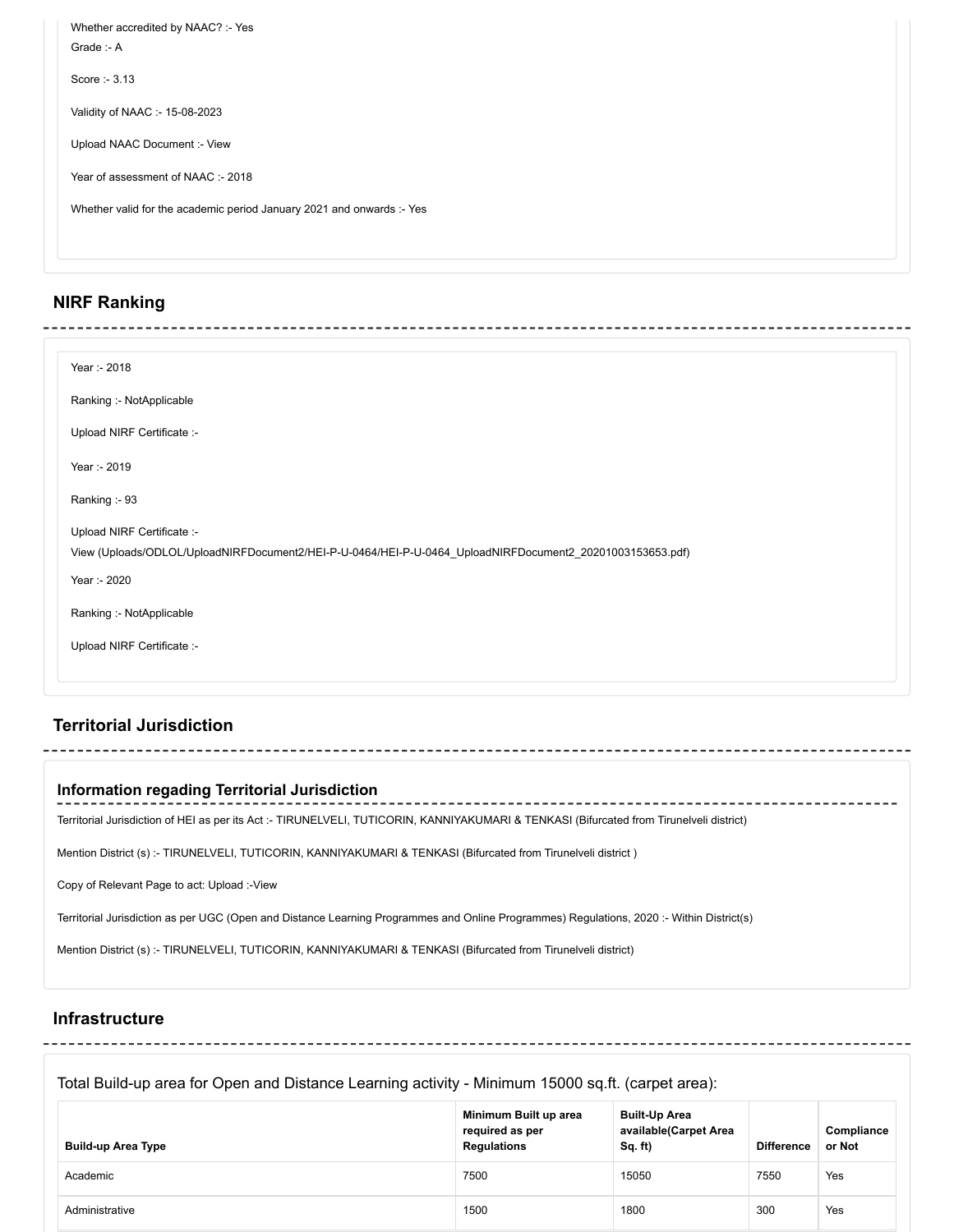| <b>Build-up Area Type</b>                                                                                                                    | Minimum Built up area<br>required as per<br><b>Regulations</b> | <b>Built-Up Area</b><br>available(Carpet Area<br>$Sq.$ ft) | <b>Difference</b> | Compliance<br>or Not |
|----------------------------------------------------------------------------------------------------------------------------------------------|----------------------------------------------------------------|------------------------------------------------------------|-------------------|----------------------|
| Academic support such as Library, Reading Room, Computer Centre,<br>Information and Communication technology labs, Video and Audio Labs etc. | 4500                                                           | 4700                                                       | 200               | Yes                  |
| Amenities or other support facilities (Excluding toilets)                                                                                    | 1500                                                           | 1500                                                       | 0                 | Yes                  |
| Total built-up area for ODL activities                                                                                                       | 15000                                                          | 23050                                                      | 8050              | Yes                  |
|                                                                                                                                              |                                                                |                                                            |                   |                      |

# **Activity Calendar**

--------------

| Academic Year Planner [Programmes under yearly system]: |                                                   |                                                        |            |
|---------------------------------------------------------|---------------------------------------------------|--------------------------------------------------------|------------|
|                                                         |                                                   | Tentative months schedule (specify months) during Year |            |
| Srno                                                    | <b>Name of the Activity</b>                       | From (Month)                                           | To (Month) |
| $\mathbf{1}$                                            | Admission                                         | Jan                                                    | Feb        |
| $\overline{2}$                                          | Assignment Submission (if any)                    | Sep                                                    | Sep        |
| 3                                                       | <b>Evaluation of Assignment</b>                   | Oct                                                    | Nov        |
| 4                                                       | Examination                                       | Dec                                                    | Dec        |
| 5                                                       | Declaration of Result                             | Jan                                                    | Jan        |
| 6                                                       | Re-registration                                   | Jan                                                    | Jan        |
| $\overline{7}$                                          | <b>Distribution of SLM</b>                        | Feb                                                    | Feb        |
| 8                                                       | Contact Programmes(counselling, Practicals, etc.) | Sep                                                    | Oct        |

# Academic Year Planner [Programmes under Semester System]:

|                |                                                   | Tentative months schedule (specify months) during Year |            |              |            |
|----------------|---------------------------------------------------|--------------------------------------------------------|------------|--------------|------------|
| Srno           | <b>Name of the Activity</b>                       | From (Month)                                           | To (Month) | From (Month) | To (Month) |
| $\mathbf{1}$   | Admission                                         | <b>NA</b>                                              | <b>NA</b>  | <b>NA</b>    | <b>NA</b>  |
| 2              | Assignment Submission (if any)                    | <b>NA</b>                                              | <b>NA</b>  | <b>NA</b>    | <b>NA</b>  |
| 3              | <b>Evaluation of Assignment</b>                   | <b>NA</b>                                              | <b>NA</b>  | <b>NA</b>    | <b>NA</b>  |
| $\overline{4}$ | Examination                                       | <b>NA</b>                                              | <b>NA</b>  | <b>NA</b>    | <b>NA</b>  |
| 5              | <b>Declaration of Result</b>                      | <b>NA</b>                                              | <b>NA</b>  | <b>NA</b>    | <b>NA</b>  |
| 6              | Re-registration                                   | <b>NA</b>                                              | <b>NA</b>  | <b>NA</b>    | <b>NA</b>  |
| $\overline{7}$ | Distribution of SLM                               | <b>NA</b>                                              | <b>NA</b>  | <b>NA</b>    | <b>NA</b>  |
| 8              | Contact Programmes(counselling, Practicals, etc.) | <b>NA</b>                                              | <b>NA</b>  | <b>NA</b>    | <b>NA</b>  |

# **Proposed Programmes**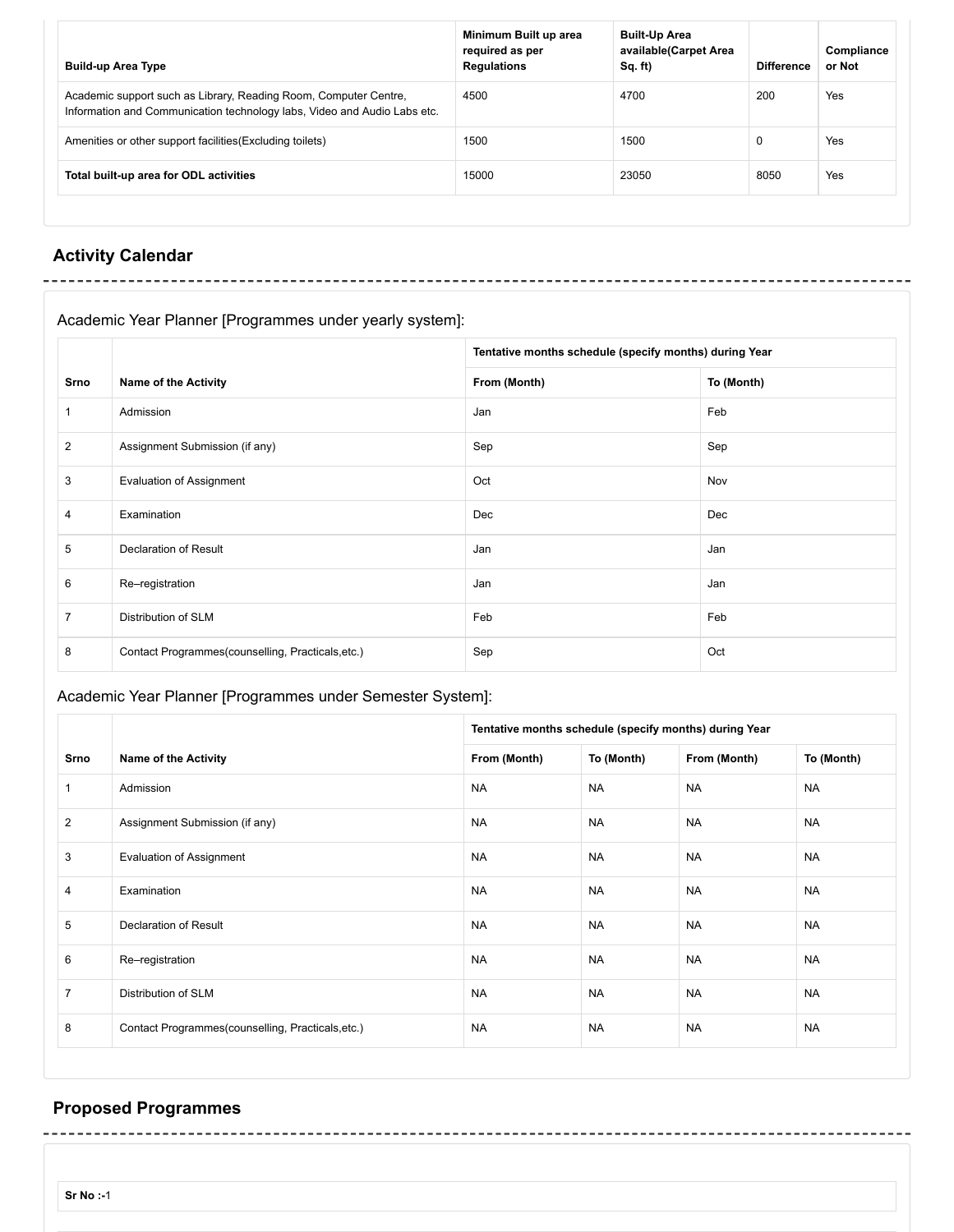| Name of Programme :- Arts/Humanities/Social Sciences - BACHELOR OF ARTS - ENGLISH |                 |  |
|-----------------------------------------------------------------------------------|-----------------|--|
| Programme to be offered in                                                        | OL              |  |
| Year                                                                              | 2020-21         |  |
| Level                                                                             | UG              |  |
| <b>Academic Session</b>                                                           | January Onwards |  |
| Entry Qualification (as per the Specification of Degrees, 2014)                   | $10+2$          |  |
| Duration (as per the Specification of Degrees, 2014)                              | 3               |  |
| Name of the Department                                                            | <b>ENGLISH</b>  |  |
| Page No                                                                           | 2988            |  |
| Serial No                                                                         | 18              |  |

## **Name of Programme :-**Business Administration/Commerce/ Management/Finance - BACHELOR OF - COMMERCE

| Programme to be offered in                                      | OL              |
|-----------------------------------------------------------------|-----------------|
| Year                                                            | 2020-21         |
| Level                                                           | UG              |
| <b>Academic Session</b>                                         | January Onwards |
| Entry Qualification (as per the Specification of Degrees, 2014) | $10+2$          |
| Duration (as per the Specification of Degrees, 2014)            | 3               |
| Name of the Department                                          | <b>COMMERCE</b> |
| Page No                                                         | 2988            |
| Serial No                                                       | 32              |

## **Sr No :-**3

## **Name of Programme :-**Business Administration/Commerce/ Management/Finance - MASTER OF - BUSINESS ADMINISTRATION

| Programme to be offered in                                      | OL                             |
|-----------------------------------------------------------------|--------------------------------|
| Year                                                            | 2020-21                        |
| Level                                                           | <b>PG</b>                      |
| <b>Academic Session</b>                                         | January Onwards                |
| Entry Qualification (as per the Specification of Degrees, 2014) | <b>BACHELOR'S</b>              |
| Duration (as per the Specification of Degrees, 2014)            | 2                              |
| Name of the Department                                          | <b>BUSINESS ADMINISTRATION</b> |
| Page No                                                         | 2988                           |
| Serial No                                                       | 35                             |
|                                                                 |                                |

**Sr No :-**4

**Name of Programme :-**Arts/Humanities/Social Sciences - BACHELOR OF ARTS (HONS) - Tamil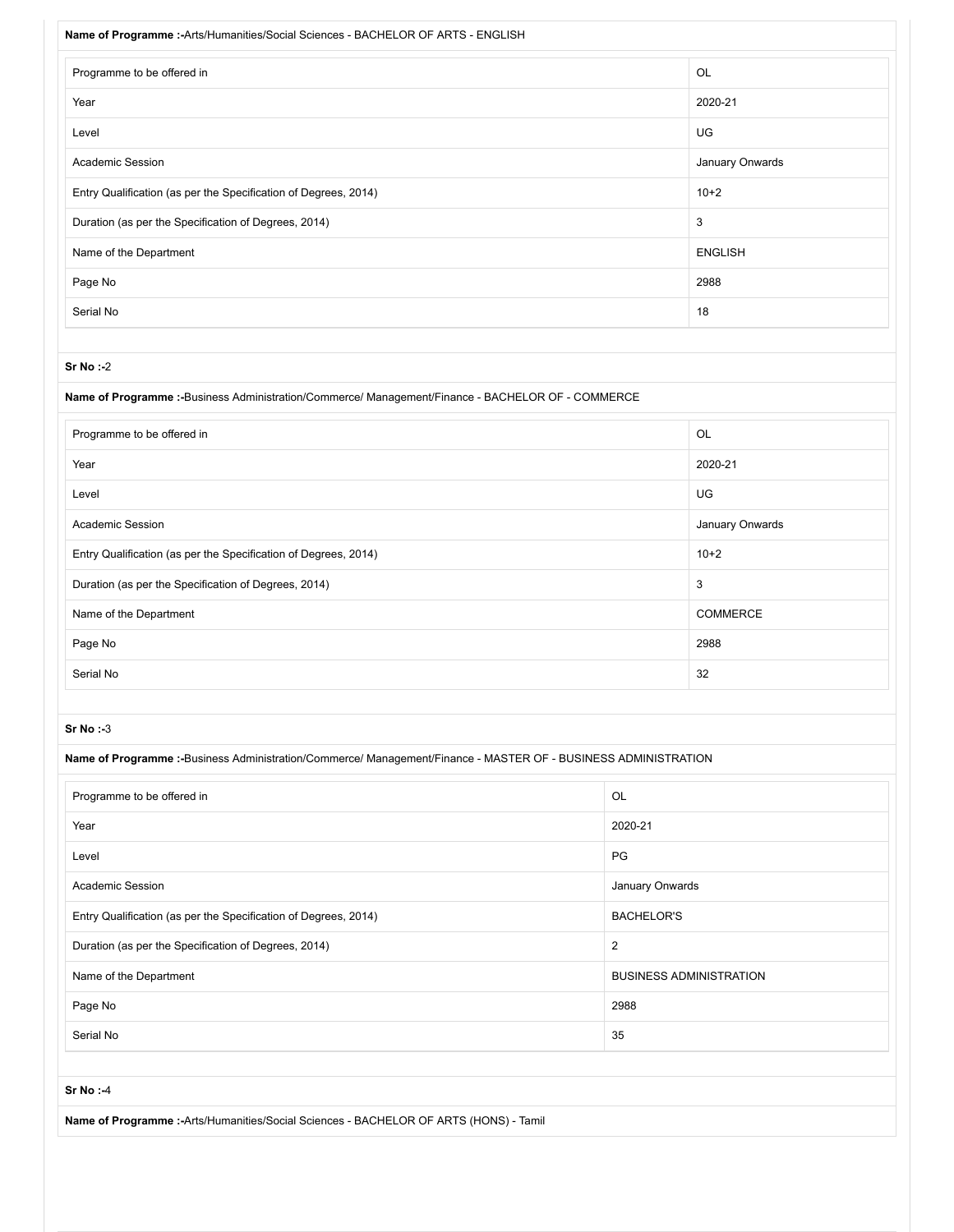| Programme to be offered in                                                               | ODL             |
|------------------------------------------------------------------------------------------|-----------------|
| Year                                                                                     | 2020-21         |
| Level                                                                                    | UG              |
| <b>Academic Session</b>                                                                  | January Onwards |
| Entry Qualification (as per the Specification of Degrees, 2014)                          | $10+2$          |
| Duration (as per the Specification of Degrees, 2014)                                     | 3               |
| Name of the Department                                                                   | <b>TAMIL</b>    |
|                                                                                          |                 |
| $Sr$ No: $-5$                                                                            |                 |
| Name of Programme :- Arts/Humanities/Social Sciences - BACHELOR OF ARTS (HONS) - English |                 |
| Programme to be offered in                                                               | ODL             |
| Year                                                                                     | 2020-21         |
| Level                                                                                    | UG              |
| <b>Academic Session</b>                                                                  | January Onwards |
| Entry Qualification (as per the Specification of Degrees, 2014)                          | $10+2$          |
| Duration (as per the Specification of Degrees, 2014)                                     | 3               |
| Name of the Department                                                                   | <b>ENGLISH</b>  |
|                                                                                          |                 |

| Name of Programme :- Arts/Humanities/Social Sciences - BACHELOR OF ARTS (HONS) - HISTORY (TAMIL MEDIUM) |                 |  |
|---------------------------------------------------------------------------------------------------------|-----------------|--|
| Programme to be offered in                                                                              | ODL             |  |
| Year                                                                                                    | 2020-21         |  |
| Level                                                                                                   | <b>UG</b>       |  |
| Academic Session                                                                                        | January Onwards |  |
| Entry Qualification (as per the Specification of Degrees, 2014)                                         | $10+2$          |  |
| Duration (as per the Specification of Degrees, 2014)                                                    | 3               |  |
| Name of the Department                                                                                  | <b>HISTORY</b>  |  |

## **Sr No :-**7

**Name of Programme :-**Business Administration/Commerce/ Management/Finance - BACHELOR OF COMMERCE - (TAMIL MEDIUM)

| Programme to be offered in                                      | ODL             |
|-----------------------------------------------------------------|-----------------|
| Year                                                            | 2020-21         |
| Level                                                           | UG              |
| <b>Academic Session</b>                                         | January Onwards |
| Entry Qualification (as per the Specification of Degrees, 2014) | $10+2$          |
| Duration (as per the Specification of Degrees, 2014)            | 3               |
| Name of the Department                                          | <b>COMMERCE</b> |
|                                                                 |                 |
| $Sr No : -8$                                                    |                 |

**Name of Programme :-**Business Administration/Commerce/ Management/Finance - BACHELOR OF BUSINESS ADMINISTRATION - GENERAL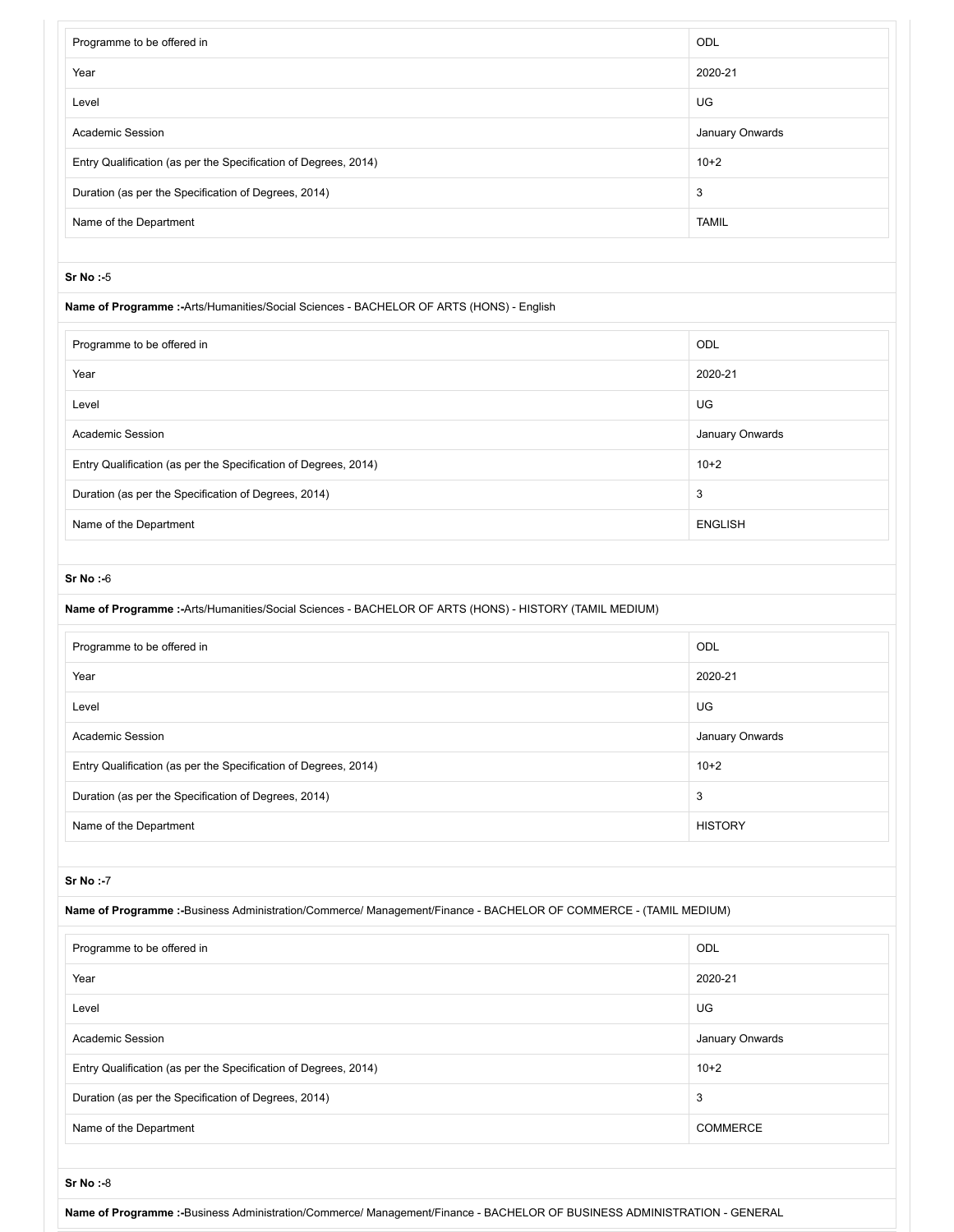| Programme to be offered in                                                                                           | ODL             |                           |  |
|----------------------------------------------------------------------------------------------------------------------|-----------------|---------------------------|--|
| 2020-21<br>Year                                                                                                      |                 |                           |  |
| UG<br>Level                                                                                                          |                 |                           |  |
| <b>Academic Session</b>                                                                                              | January Onwards |                           |  |
| Entry Qualification (as per the Specification of Degrees, 2014)                                                      | $10+2$          |                           |  |
| Duration (as per the Specification of Degrees, 2014)                                                                 | 3               |                           |  |
| Name of the Department                                                                                               |                 | <b>MANAGEMENT STUDIES</b> |  |
|                                                                                                                      |                 |                           |  |
| <b>Sr No:-9</b>                                                                                                      |                 |                           |  |
| Name of Programme :- Arts/Humanities/Social Sciences - BACHELOR OF ARTS (HONS) - Criminology & Police Administration |                 |                           |  |
| Programme to be offered in                                                                                           |                 | ODL                       |  |
| Year                                                                                                                 |                 | 2020-21                   |  |
| Level                                                                                                                |                 | <b>UG</b>                 |  |
| Academic Session                                                                                                     |                 | January Onwards           |  |
| Entry Qualification (as per the Specification of Degrees, 2014)                                                      |                 | $10+2$                    |  |
| Duration (as per the Specification of Degrees, 2014)                                                                 |                 | 3                         |  |
| Name of the Department                                                                                               |                 | <b>CRIMINOLOGY</b>        |  |
|                                                                                                                      |                 |                           |  |
| Sr No:-10                                                                                                            |                 |                           |  |
| Name of Programme :- Arts/Humanities/Social Sciences - BACHELOR OF ARTS (HONS) - Economics                           |                 |                           |  |
| Programme to be offered in                                                                                           |                 | ODL                       |  |
| Year                                                                                                                 |                 | 2020-21                   |  |
| Level                                                                                                                |                 | UG                        |  |
| Academic Session                                                                                                     |                 | January Onwards           |  |
| Entry Qualification (as per the Specification of Degrees, 2014)                                                      |                 | $10+2$                    |  |
| Duration (as per the Specification of Degrees, 2014)                                                                 |                 | 3                         |  |
| Name of the Department                                                                                               |                 | <b>ECONOMICS</b>          |  |
|                                                                                                                      |                 |                           |  |
| Sr No:-11                                                                                                            |                 |                           |  |
| Name of Programme :- Arts/Humanities/Social Sciences - BACHELOR OF ARTS (HONS) - Tamil Literature                    |                 |                           |  |
| Programme to be offered in                                                                                           |                 | ODL                       |  |
| Year                                                                                                                 |                 | 2020-21                   |  |
|                                                                                                                      |                 |                           |  |
| Level                                                                                                                |                 | UG                        |  |
| Academic Session                                                                                                     |                 | January Onwards           |  |
| Entry Qualification (as per the Specification of Degrees, 2014)                                                      |                 | $10+2$                    |  |
| Duration (as per the Specification of Degrees, 2014)                                                                 |                 | 3                         |  |
| Name of the Department                                                                                               |                 | <b>TAMIL</b>              |  |

**Name of Programme :-**Library and Information Sciences - BACHELOR OF LIBRARY & INFORMATION SCIENCE - Library and Information Science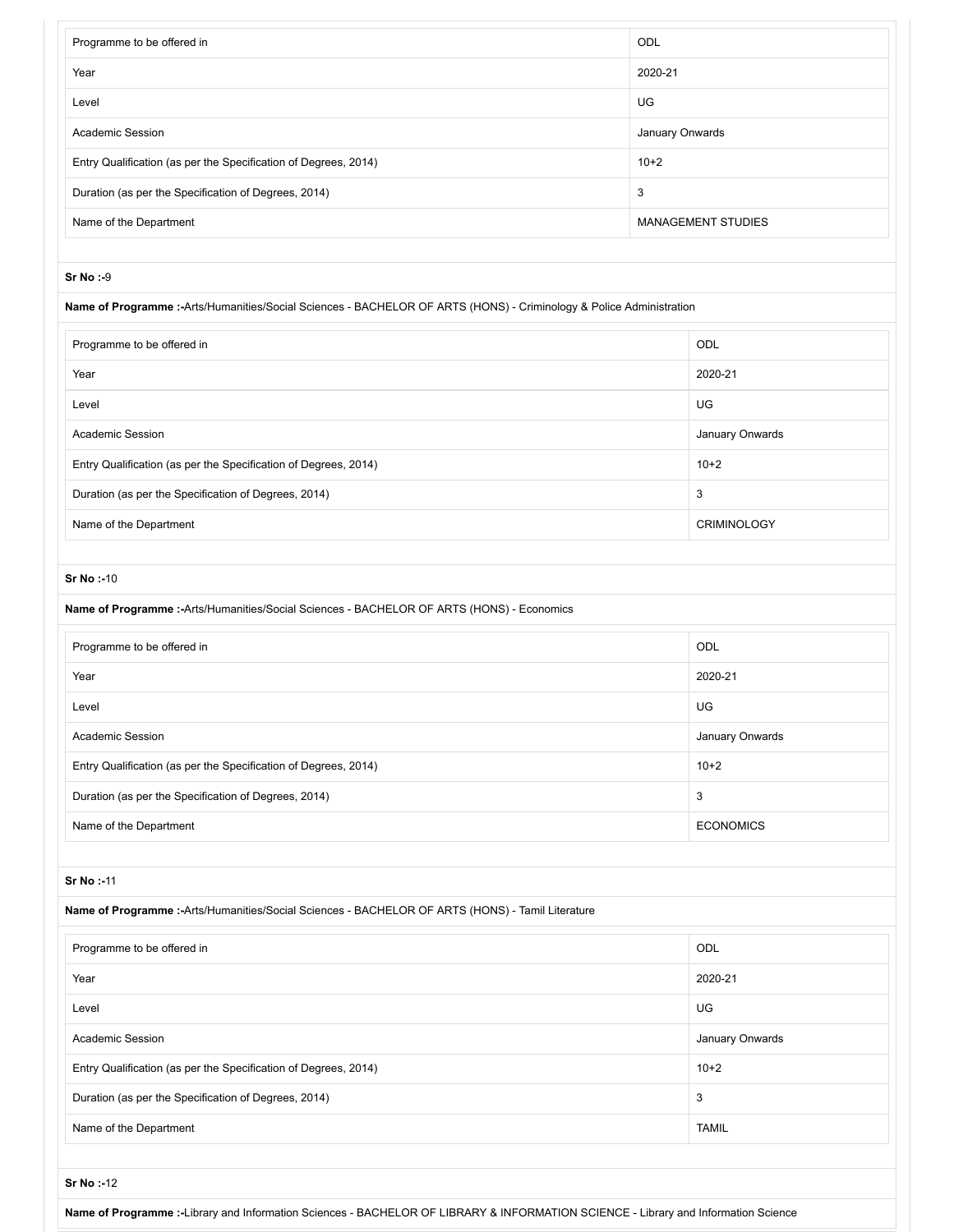| Programme to be offered in                                                                                   | ODL                     |
|--------------------------------------------------------------------------------------------------------------|-------------------------|
| Year                                                                                                         | 2020-21                 |
| Level                                                                                                        | UG                      |
| <b>Academic Session</b>                                                                                      | January Onwards         |
| Entry Qualification (as per the Specification of Degrees, 2014)                                              | Bachelor's              |
| Duration (as per the Specification of Degrees, 2014)                                                         | $\mathbf{1}$            |
| Name of the Department                                                                                       | <b>LIBRARY SCIENCE</b>  |
|                                                                                                              |                         |
| Sr No:-13                                                                                                    |                         |
| Name of Programme :- Journalism/ Mass Communication/Media - MASTER OF ARTS - Journalism & Mass Communication |                         |
| Programme to be offered in                                                                                   | ODL                     |
| Year                                                                                                         | 2020-21                 |
| Level                                                                                                        | PG                      |
| Academic Session                                                                                             | January Onwards         |
| Entry Qualification (as per the Specification of Degrees, 2014)                                              | Bachelor's              |
| Duration (as per the Specification of Degrees, 2014)                                                         | $\overline{2}$          |
| Name of the Department                                                                                       | <b>COMMUNICATION</b>    |
|                                                                                                              |                         |
| <b>Sr No:-14</b>                                                                                             |                         |
| Name of Programme :- Arts/Humanities/Social Sciences - MASTERS OF ARTS - CRIMINOLOGY AND POLICE SCIENCE      |                         |
| Programme to be offered in                                                                                   | ODL                     |
| Year                                                                                                         | 2020-21                 |
| Level                                                                                                        | PG                      |
| <b>Academic Session</b>                                                                                      | January Onwards         |
| Entry Qualification (as per the Specification of Degrees, 2014)                                              | <b>BACHELOR'S</b>       |
| Duration (as per the Specification of Degrees, 2014)                                                         | $\overline{2}$          |
| Name of the Department                                                                                       | <b>CRIMINOLOGY</b>      |
|                                                                                                              |                         |
| Sr No:-15                                                                                                    |                         |
| Name of Programme :- Arts/Humanities/Social Sciences - MASTERS OF ARTS - Economics                           |                         |
| Programme to be offered in                                                                                   | ODL                     |
| Year                                                                                                         | 2020-21                 |
| Level                                                                                                        | PG                      |
| Academic Session                                                                                             | January Onwards         |
| Entry Qualification (as per the Specification of Degrees, 2014)                                              | Bachelor's              |
| Duration (as per the Specification of Degrees, 2014)                                                         | $\overline{\mathbf{c}}$ |
| Name of the Department                                                                                       | <b>ECONOMICS</b>        |

**Name of Programme :-**Arts/Humanities/Social Sciences - MASTERS OF ARTS - English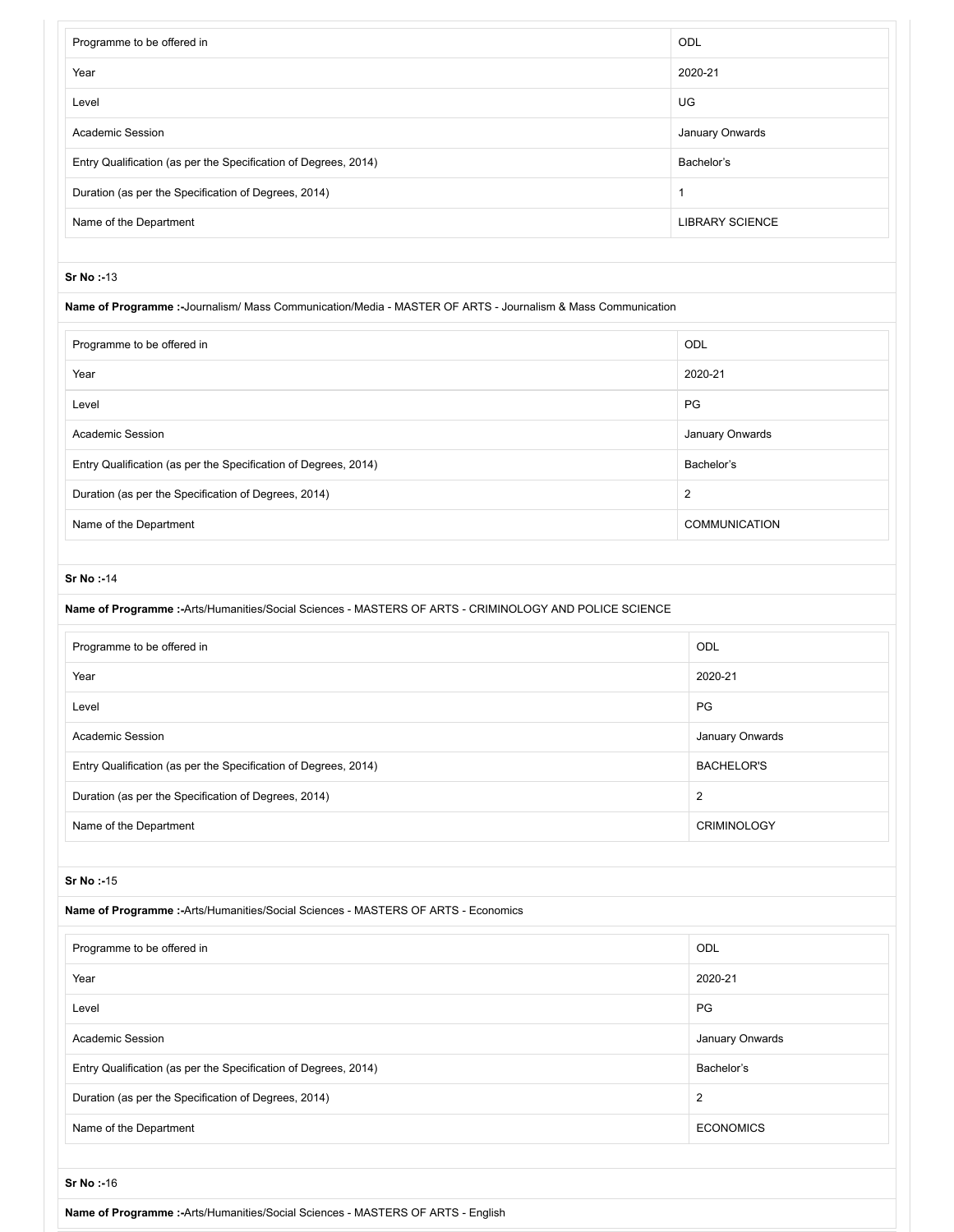| Programme to be offered in                                                                    | ODL             |  |
|-----------------------------------------------------------------------------------------------|-----------------|--|
| Year                                                                                          | 2020-21         |  |
| Level                                                                                         | PG              |  |
| <b>Academic Session</b>                                                                       | January Onwards |  |
| Entry Qualification (as per the Specification of Degrees, 2014)                               | Bachelor's      |  |
| Duration (as per the Specification of Degrees, 2014)                                          | 2               |  |
| Name of the Department                                                                        | <b>ENGLISH</b>  |  |
|                                                                                               |                 |  |
| <b>Sr No:-17</b>                                                                              |                 |  |
| Name of Programme:-Arts/Humanities/Social Sciences - MASTERS OF ARTS - HISTORY (TAMIL MEDIUM) |                 |  |

| Programme to be offered in                                      | ODL               |
|-----------------------------------------------------------------|-------------------|
| Year                                                            | 2020-21           |
| Level                                                           | PG.               |
| <b>Academic Session</b>                                         | January Onwards   |
| Entry Qualification (as per the Specification of Degrees, 2014) | <b>BACHELOR'S</b> |
| Duration (as per the Specification of Degrees, 2014)            | 2                 |
| Name of the Department                                          | <b>HISTORY</b>    |

| Name of Programme :- Arts/Humanities/Social Sciences - MASTERS OF ARTS - HISTORY (ENGLISH MEDIUM) |                  |
|---------------------------------------------------------------------------------------------------|------------------|
| Programme to be offered in                                                                        | ODL              |
| Year                                                                                              | 2020-21          |
| Level                                                                                             | <b>PG</b>        |
| Academic Session                                                                                  | January Onwards  |
| Entry Qualification (as per the Specification of Degrees, 2014)                                   | <b>BACHELORS</b> |
| Duration (as per the Specification of Degrees, 2014)                                              | 2                |
| Name of the Department                                                                            | <b>HISTORY</b>   |

## **Sr No :-**19

## **Name of Programme :-**Arts/Humanities/Social Sciences - MASTERS OF ARTS - Sociology

| Programme to be offered in                                      | ODL              |
|-----------------------------------------------------------------|------------------|
| Year                                                            | 2020-21          |
| Level                                                           | <b>PG</b>        |
| Academic Session                                                | January Onwards  |
| Entry Qualification (as per the Specification of Degrees, 2014) | Bachelor's       |
| Duration (as per the Specification of Degrees, 2014)            | 2                |
| Name of the Department                                          | <b>SOCIOLOGY</b> |

**Sr No :-**20

**Name of Programme :-**Arts/Humanities/Social Sciences - MASTERS OF ARTS - Tamil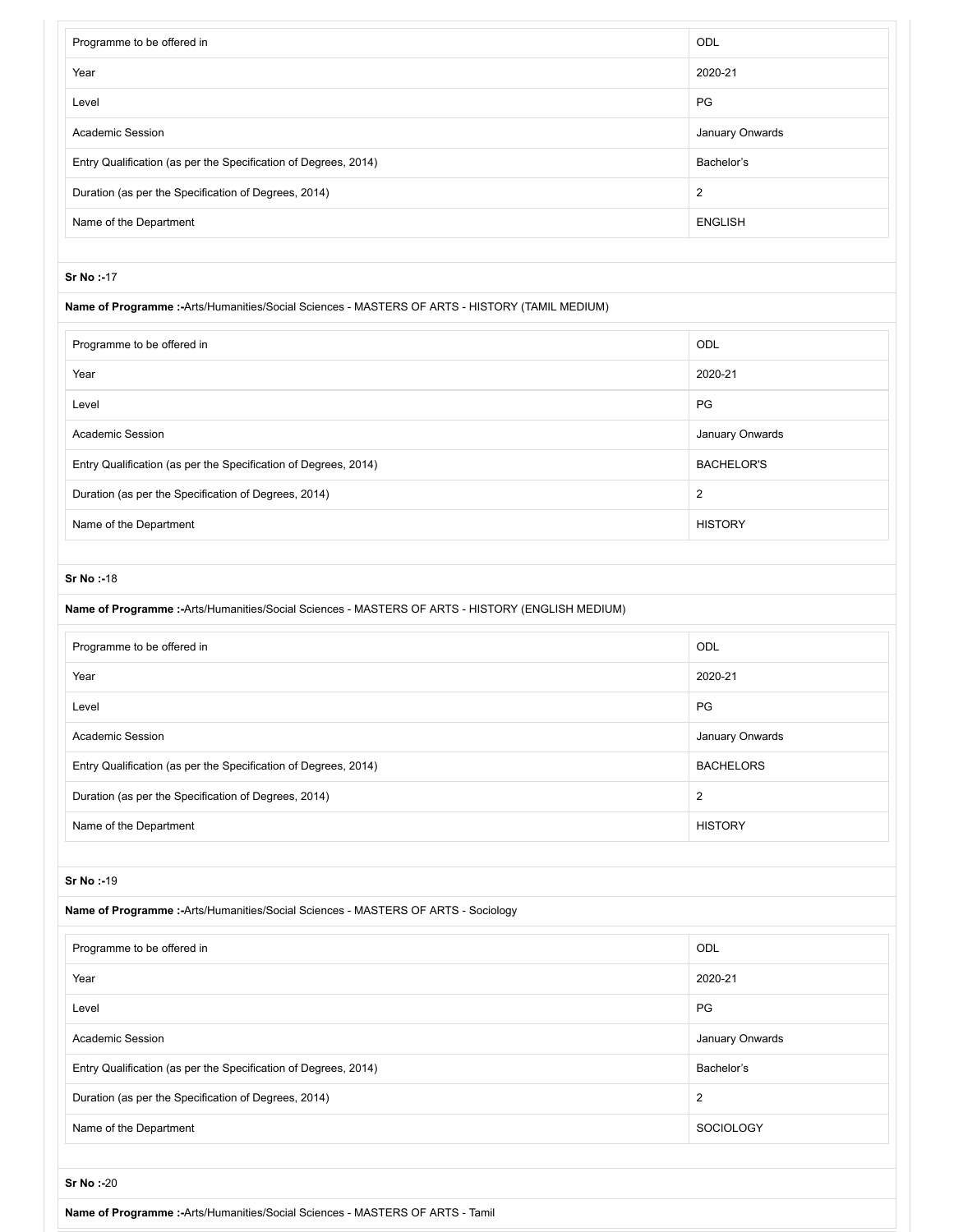| Programme to be offered in                                      | <b>ODL</b>      |
|-----------------------------------------------------------------|-----------------|
| Year                                                            | 2020-21         |
| Level                                                           | <b>PG</b>       |
| <b>Academic Session</b>                                         | January Onwards |
| Entry Qualification (as per the Specification of Degrees, 2014) | Bachelor's      |
| Duration (as per the Specification of Degrees, 2014)            | $\overline{2}$  |
| Name of the Department                                          | <b>TAMIL</b>    |

#### **Name of Programme :-**Business Administration/Commerce/ Management/Finance - MASTER OF BUSINESS ADMINISTRATION - FINANCE

| Programme to be offered in                                      | <b>ODL</b>                                  |
|-----------------------------------------------------------------|---------------------------------------------|
| Year                                                            | 2020-21                                     |
| Level                                                           | PG                                          |
| <b>Academic Session</b>                                         | January Onwards                             |
| Entry Qualification (as per the Specification of Degrees, 2014) | <b>BACHELORS</b>                            |
| Duration (as per the Specification of Degrees, 2014)            | 2                                           |
| Name of the Department                                          | <b>MANAGEMENT STUDIES</b>                   |
| Page No                                                         | 2988                                        |
| Serial No                                                       | 35                                          |
| Justification                                                   | MASTER OF BUSINESS ADMINISTRATION (FINANCE) |

### **Sr No :-**22

**Name of Programme :-**Business Administration/Commerce/ Management/Finance - MASTER OF BUSINESS ADMINISTRATION - GENERAL

| Programme to be offered in                                      | ODL                       |
|-----------------------------------------------------------------|---------------------------|
| Year                                                            | 2020-21                   |
| Level                                                           | PG                        |
| <b>Academic Session</b>                                         | January Onwards           |
| Entry Qualification (as per the Specification of Degrees, 2014) | Bachelor's                |
| Duration (as per the Specification of Degrees, 2014)            | 2                         |
| Name of the Department                                          | <b>MANAGEMENT STUDIES</b> |

#### **Sr No :-**23

**Name of Programme :-**Business Administration/Commerce/ Management/Finance - MASTER OF BUSINESS ADMINISTRATION - Human Resource Management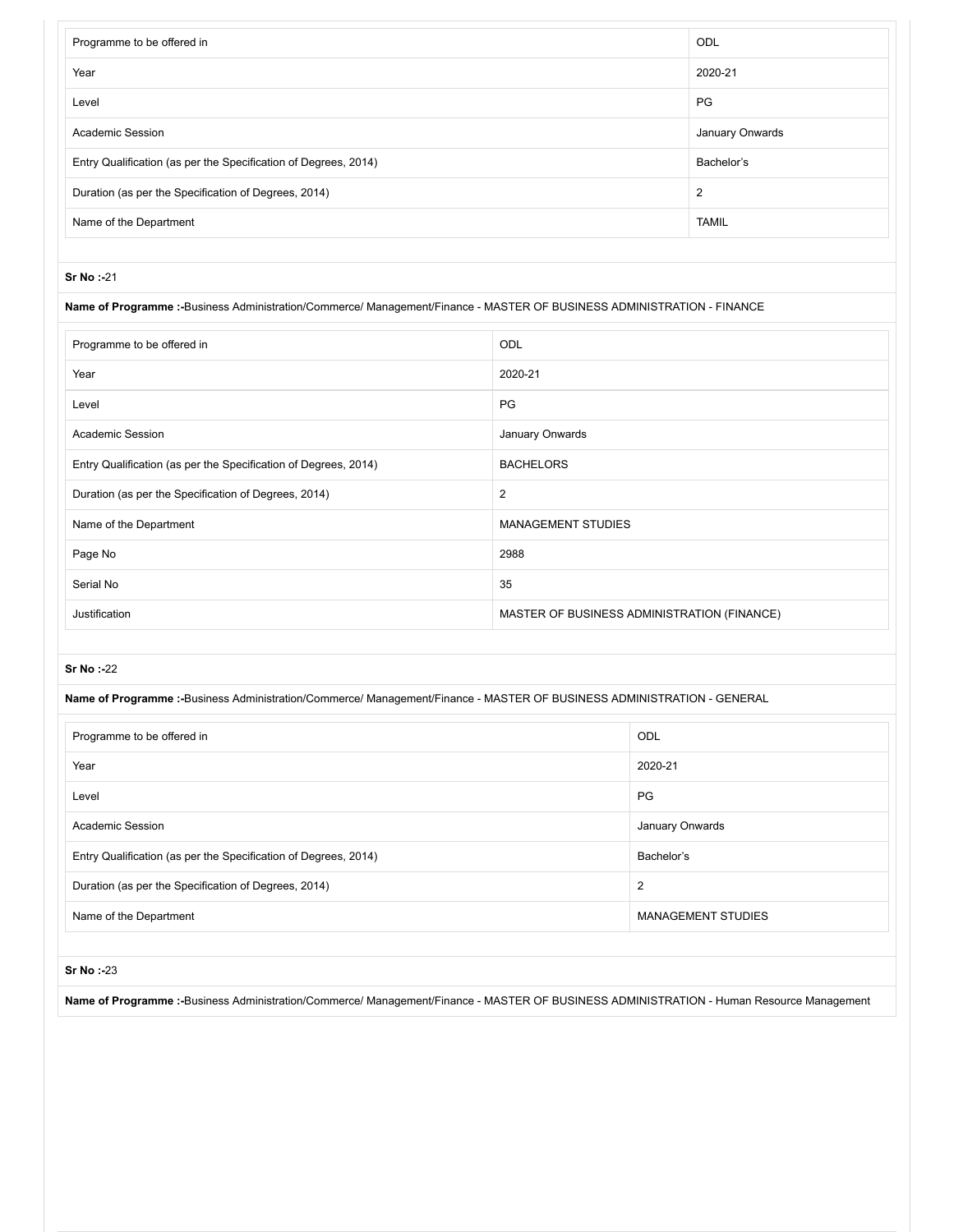| Programme to be offered in                                                                                                | ODL                       |
|---------------------------------------------------------------------------------------------------------------------------|---------------------------|
| Year                                                                                                                      | 2020-21                   |
| Level                                                                                                                     | PG                        |
| Academic Session                                                                                                          | January Onwards           |
| Entry Qualification (as per the Specification of Degrees, 2014)                                                           | Bachelor's                |
| Duration (as per the Specification of Degrees, 2014)                                                                      | $\overline{\mathbf{c}}$   |
| Name of the Department                                                                                                    | <b>MANAGEMENT STUDIES</b> |
|                                                                                                                           |                           |
| Sr No:-24                                                                                                                 |                           |
| Name of Programme :-Business Administration/Commerce/ Management/Finance - MASTER OF BUSINESS ADMINISTRATION - Marketing  |                           |
| Programme to be offered in                                                                                                | ODL                       |
| Year                                                                                                                      | 2020-21                   |
| Level                                                                                                                     | PG                        |
| <b>Academic Session</b>                                                                                                   | January Onwards           |
| Entry Qualification (as per the Specification of Degrees, 2014)                                                           | Bachelor's                |
| Duration (as per the Specification of Degrees, 2014)                                                                      | $\overline{c}$            |
| Name of the Department                                                                                                    | <b>MANAGEMENT STUDIES</b> |
|                                                                                                                           |                           |
| Sr No:-25                                                                                                                 |                           |
| Name of Programme :-Business Administration/Commerce/ Management/Finance - MASTER OF BUSINESS ADMINISTRATION - Production |                           |
| Programme to be offered in                                                                                                | ODL                       |
| Year                                                                                                                      | 2020-21                   |
| Level                                                                                                                     | PG                        |
| Academic Session                                                                                                          | January Onwards           |
| Entry Qualification (as per the Specification of Degrees, 2014)                                                           | Bachelor's                |
| Duration (as per the Specification of Degrees, 2014)                                                                      | $\overline{2}$            |
| Name of the Department                                                                                                    | <b>MANAGEMENT STUDIES</b> |
|                                                                                                                           |                           |
| Sr No:-26                                                                                                                 |                           |
| Name of Programme :-Business Administration/Commerce/ Management/Finance - MASTER OF BUSINESS ADMINISTRATION - SYSTEM     |                           |
| Programme to be offered in                                                                                                |                           |
|                                                                                                                           | ODL                       |
| Year                                                                                                                      | 2020-21                   |
| Level                                                                                                                     | PG                        |
| <b>Academic Session</b>                                                                                                   | January Onwards           |
| Entry Qualification (as per the Specification of Degrees, 2014)                                                           | <b>BACHELORS</b>          |
| Duration (as per the Specification of Degrees, 2014)                                                                      | $\overline{2}$            |
| Name of the Department                                                                                                    | <b>MANAGEMENT STUDIES</b> |
|                                                                                                                           |                           |
| Sr No:-27                                                                                                                 |                           |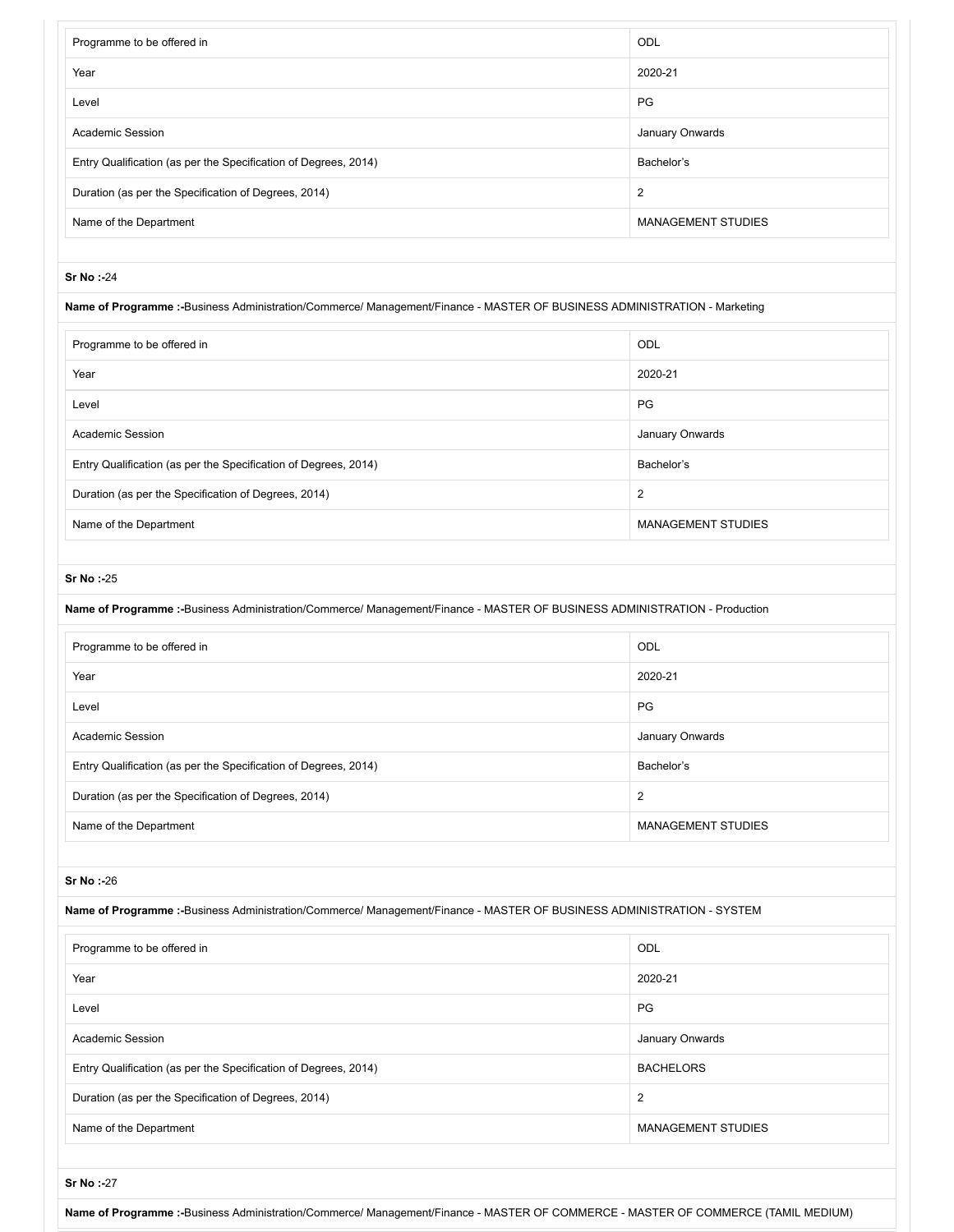| Programme to be offered in                                      | ODL              |
|-----------------------------------------------------------------|------------------|
| Year                                                            | 2020-21          |
| Level                                                           | PG               |
| Academic Session                                                | January Onwards  |
| Entry Qualification (as per the Specification of Degrees, 2014) | <b>BACHELORS</b> |
| Duration (as per the Specification of Degrees, 2014)            | 2                |
| Name of the Department                                          | <b>COMMERCE</b>  |
|                                                                 |                  |

#### **Name of Programme :-**Business Administration/Commerce/ Management/Finance - MASTER OF COMMERCE - MASTER OF COMMERCE (ENGLISH MEDIUM)

| Programme to be offered in                                      | ODL              |
|-----------------------------------------------------------------|------------------|
| Year                                                            | 2020-21          |
| Level                                                           | <b>PG</b>        |
| <b>Academic Session</b>                                         | January Onwards  |
| Entry Qualification (as per the Specification of Degrees, 2014) | <b>BACHELORS</b> |
| Duration (as per the Specification of Degrees, 2014)            | $\overline{2}$   |
| Name of the Department                                          | <b>COMMERCE</b>  |

#### **Sr No :-**29

## **Name of Programme :-**Arts/Humanities/Social Sciences - MASTER OF COMPUTER APPLICATION - MASTER OF COMPUTER APPLICATION

| Programme to be offered in                                      | ODL                            |
|-----------------------------------------------------------------|--------------------------------|
| Year                                                            | 2020-21                        |
| Level                                                           | PG                             |
| <b>Academic Session</b>                                         | January Onwards                |
| Entry Qualification (as per the Specification of Degrees, 2014) | 3                              |
| Duration (as per the Specification of Degrees, 2014)            | 3                              |
| Name of the Department                                          | <b>COMPUTER SCIENCE</b>        |
| Page No                                                         | 2990                           |
| Serial No                                                       | 57                             |
| Justification                                                   | MASTER OF COMPUTER APPLICATION |

#### **Sr No :-**30

**Name of Programme :-**Arts/Humanities/Social Sciences - BACHELOR OF ARTS (HONS) - HISTORY (ENGLISH MEDIUM)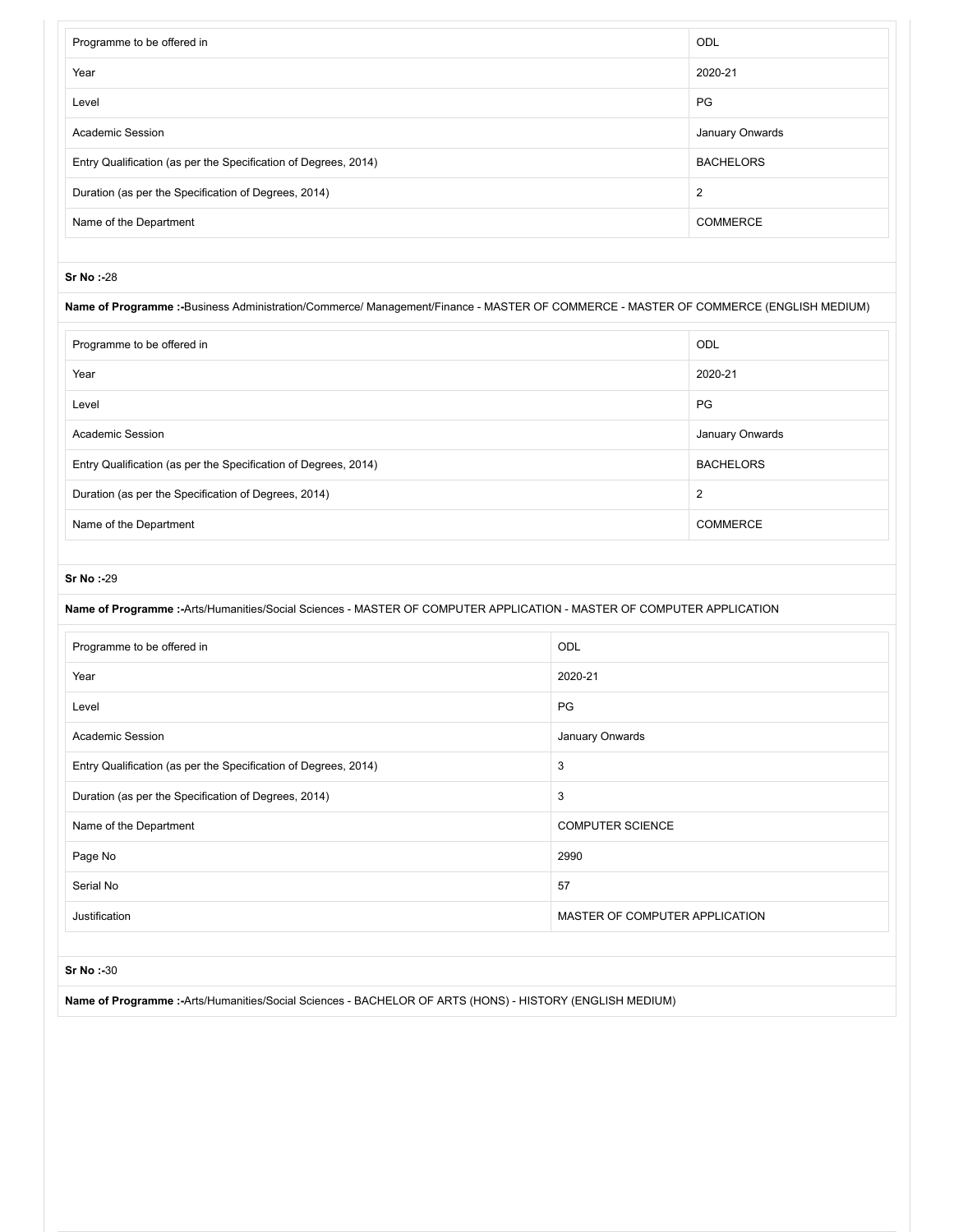| <b>ODL</b>      |
|-----------------|
| 2020-21         |
| UG.             |
| January Onwards |
| $10+2$          |
| 3               |
| <b>HISTORY</b>  |
|                 |

## **Name of Programme :-**Business Administration/Commerce/ Management/Finance - BACHELOR OF COMMERCE - (ENGLISH MEDIUM)

| Programme to be offered in                                      | ODL             |
|-----------------------------------------------------------------|-----------------|
| Year                                                            | 2020-21         |
| Level                                                           | UG              |
| Academic Session                                                | January Onwards |
| Entry Qualification (as per the Specification of Degrees, 2014) | $10+2$          |
| Duration (as per the Specification of Degrees, 2014)            | 3               |
| Name of the Department                                          | <b>COMMERCE</b> |

#### **Sr No :-**32

| Name of Programme :- Arts/Humanities/Social Sciences - BACHELOR OF - COMPUTER APPLICATION |                                  |  |
|-------------------------------------------------------------------------------------------|----------------------------------|--|
| Programme to be offered in                                                                | ODL                              |  |
| Year                                                                                      | 2020-21                          |  |
| Level                                                                                     | UG.                              |  |
| <b>Academic Session</b>                                                                   | January Onwards                  |  |
| Entry Qualification (as per the Specification of Degrees, 2014)                           | $10+$                            |  |
| Duration (as per the Specification of Degrees, 2014)                                      | 3                                |  |
| Name of the Department                                                                    | <b>COMPUTER APPLICATION</b>      |  |
| Page No                                                                                   | 2990                             |  |
| Serial No                                                                                 | 56                               |  |
| Justification                                                                             | BACHELOR OF COMPUTER APPLICATION |  |

#### **Sr No :-**33

**Name of Programme :-**Library and Information Sciences - MASTER OF LIBRARY & INFORMATION SCIENCES - Library and Information Science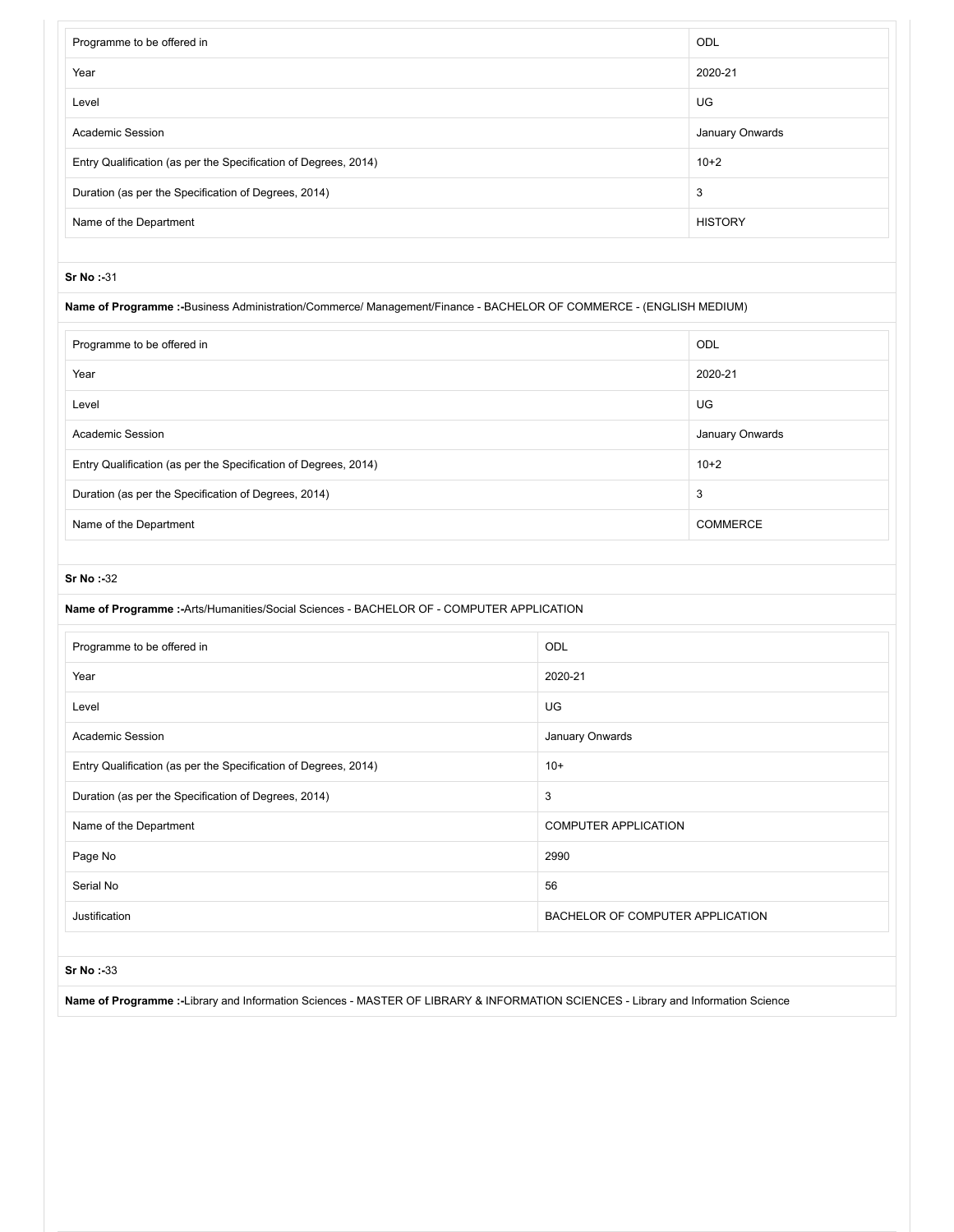| Programme to be offered in                                                    | ODL                    |
|-------------------------------------------------------------------------------|------------------------|
| Year                                                                          | 2020-21                |
| Level                                                                         | PG                     |
| Academic Session                                                              | January Onwards        |
| Entry Qualification (as per the Specification of Degrees, 2014)               | B.Lib.I.Sc             |
| Duration (as per the Specification of Degrees, 2014)                          | $\mathbf{1}$           |
| Name of the Department                                                        | <b>LIBRARY SCIENCE</b> |
|                                                                               |                        |
| Sr No:-34                                                                     |                        |
| Name of Programme :- Education/Teachers Training - BACHELOR OF EDUCATION - NA |                        |
| Programme to be offered in                                                    | ODL                    |
| Year                                                                          | 2020-21                |
| Level                                                                         | UG                     |
| Academic Session                                                              | January Onwards        |
| Entry Qualification (as per the Specification of Degrees, 2014)               | Bachelor's             |
| Duration (as per the Specification of Degrees, 2014)                          | $\overline{2}$         |
| Name of the Department                                                        | <b>EDUCATION</b>       |

# **Additional Information**

 $\overline{a}$ 

| Sr No : 1                                                                                       |            |
|-------------------------------------------------------------------------------------------------|------------|
| Name of Programme :- Education/Teachers Training - Bachelor of Education - NA                   |            |
| Year                                                                                            | 2020-21    |
| Academic system followed for proposed programme                                                 | Yearly     |
| Number of Credits                                                                               | 96         |
| Whether Programme requires Practical or laboratory courses as a curricular requirement          | Yes        |
| Date of Approval of Statutory Authority (s) (DD-MM-YYYY) of HEI                                 | 08-05-2007 |
| Statutory bodies approval upload                                                                | View       |
| Whether Regulatory Authority approval is required                                               | Yes        |
| Date of Approval of Regulatory Authority (s) (DD-MM-YYYY) if applicable                         | 24-12-2008 |
| Regulatory bodies approval upload                                                               | View       |
| Whether Proposed programme already being taught in Conventional/ODL mode with same nomenclature | Yes        |
| If Yes, number of years since when being taught in conventional mode                            | 30         |
| No. of Batch passed                                                                             | 29         |

**Name of Programme :-** Library and Information Sciences - Master of Library & Information Sciences - Library and Information Science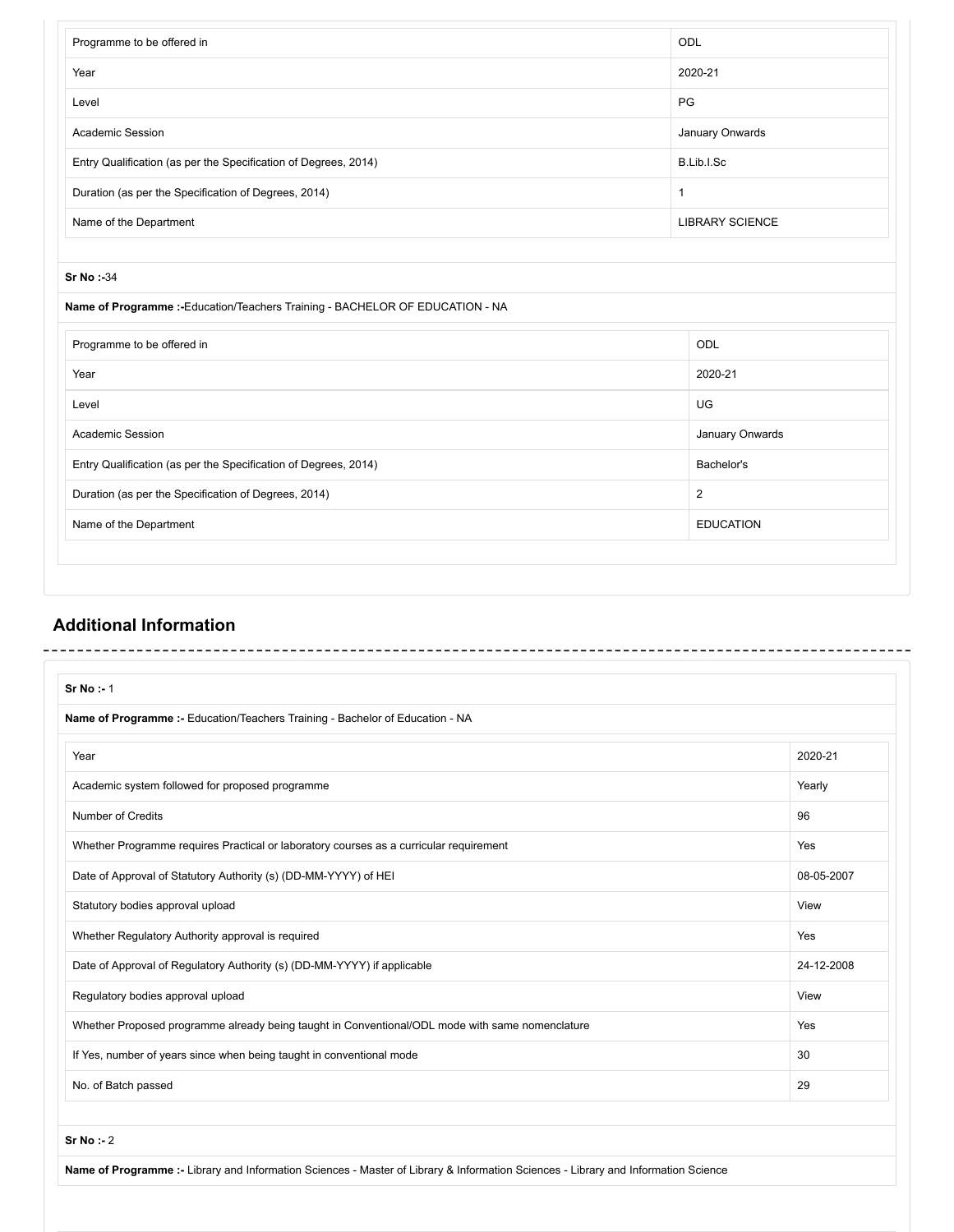| Year                                                                                            | 2020-21    |
|-------------------------------------------------------------------------------------------------|------------|
| Academic system followed for proposed programme                                                 | Yearly     |
| <b>Number of Credits</b>                                                                        | 36         |
| Whether Programme requires Practical or laboratory courses as a curricular requirement          | No.        |
| Date of Approval of Statutory Authority (s) (DD-MM-YYYY) of HEI                                 | 27-10-2017 |
| Statutory bodies approval upload                                                                | View       |
| Whether Regulatory Authority approval is required                                               | <b>No</b>  |
| Whether Proposed programme already being taught in Conventional/ODL mode with same nomenclature | Yes        |
| If Yes, number of years since when being taught in conventional mode                            | 25         |
| No. of Batch passed                                                                             | 24         |

#### **Name of Programme :-** Arts/Humanities/Social Sciences - MASTER OF COMPUTER APPLICATION - MASTER OF COMPUTER APPLICATION

| Year                                                                                            | 2020-21    |
|-------------------------------------------------------------------------------------------------|------------|
| Academic system followed for proposed programme                                                 | Yearly     |
| <b>Number of Credits</b>                                                                        | 100        |
| Whether Programme requires Practical or laboratory courses as a curricular requirement          | No         |
| Date of Approval of Statutory Authority (s) (DD-MM-YYYY) of HEI                                 | 27-10-2017 |
| Statutory bodies approval upload                                                                | View       |
| Whether Regulatory Authority approval is required                                               | No         |
| Whether Proposed programme already being taught in Conventional/ODL mode with same nomenclature | Yes        |
| If Yes, number of years since when being taught in conventional mode                            | 25         |
| No. of Batch passed                                                                             | 24         |

#### **Sr No :-** 4

| Name of Programme :- Business Administration/Commerce/ Management/Finance - Master of Commerce - MASTER OF COMMERCE (ENGLISH MEDIUM) |            |
|--------------------------------------------------------------------------------------------------------------------------------------|------------|
| Year                                                                                                                                 | 2020-21    |
| Academic system followed for proposed programme                                                                                      | Yearly     |
| Number of Credits                                                                                                                    | 72         |
| Whether Programme requires Practical or laboratory courses as a curricular requirement                                               | No         |
| Date of Approval of Statutory Authority (s) (DD-MM-YYYY) of HEI                                                                      | 27-10-2017 |
| Statutory bodies approval upload                                                                                                     | View       |
| Whether Regulatory Authority approval is required                                                                                    | No         |
| Whether Proposed programme already being taught in Conventional/ODL mode with same nomenclature                                      | Yes        |
| If Yes, number of years since when being taught in conventional mode                                                                 | 30         |
| No. of Batch passed                                                                                                                  | 29         |

**Sr No :-** 5

**Name of Programme :-** Business Administration/Commerce/ Management/Finance - Master of Commerce - MASTER OF COMMERCE (TAMIL MEDIUM)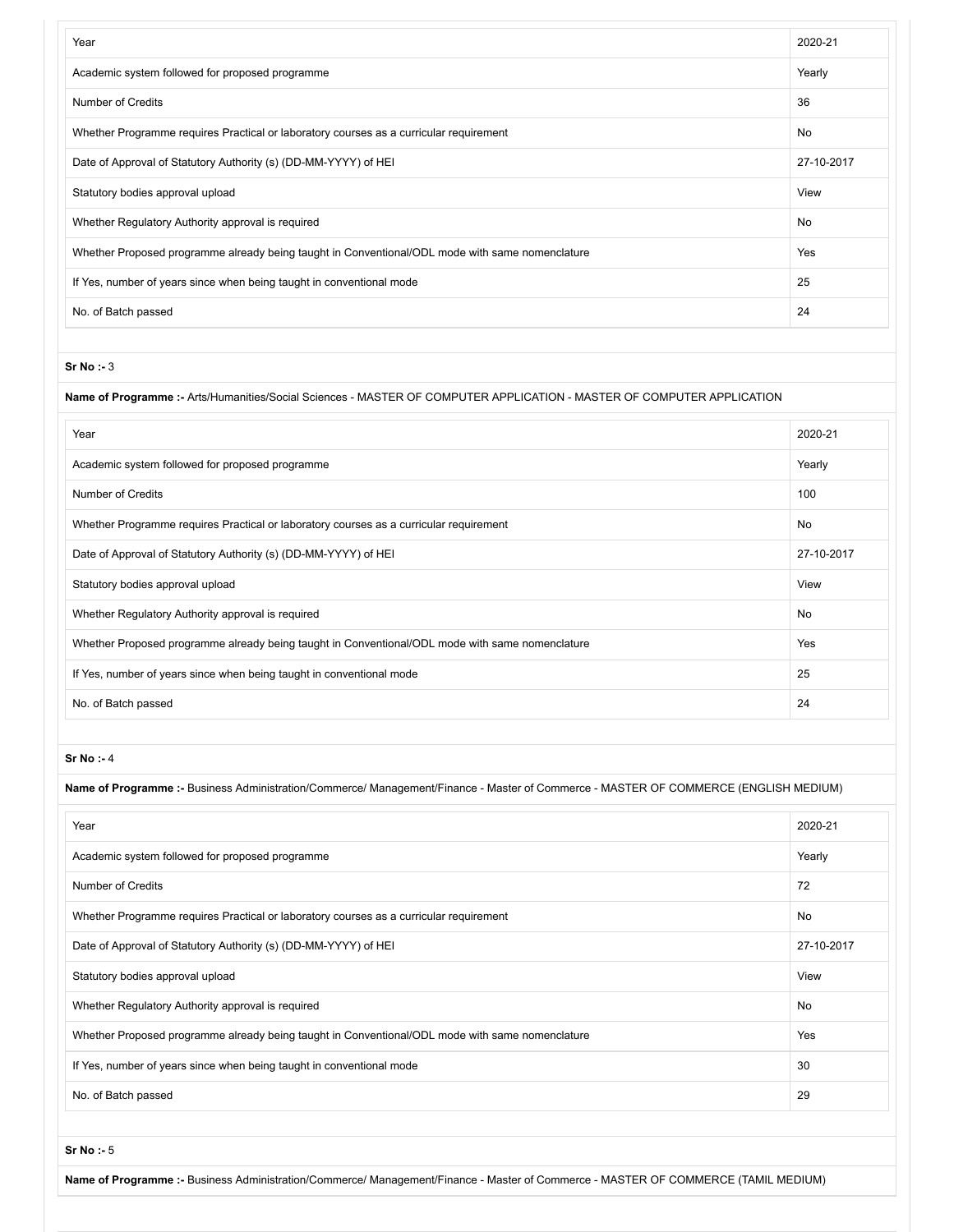| Year                                                                                            | 2020-21    |
|-------------------------------------------------------------------------------------------------|------------|
| Academic system followed for proposed programme                                                 | Yearly     |
| <b>Number of Credits</b>                                                                        | 72         |
| Whether Programme requires Practical or laboratory courses as a curricular requirement          | No         |
| Date of Approval of Statutory Authority (s) (DD-MM-YYYY) of HEI                                 | 27-10-2017 |
| Statutory bodies approval upload                                                                | View       |
| Whether Regulatory Authority approval is required                                               | <b>No</b>  |
| Whether Proposed programme already being taught in Conventional/ODL mode with same nomenclature | Yes        |
| If Yes, number of years since when being taught in conventional mode                            | 30         |
| No. of Batch passed                                                                             | 29         |

#### **Name of Programme :-** Business Administration/Commerce/ Management/Finance - Master of Business Administration - SYSTEM

| Year                                                                                            | 2020-21    |
|-------------------------------------------------------------------------------------------------|------------|
| Academic system followed for proposed programme                                                 | Yearly     |
| Number of Credits                                                                               | 72         |
| Whether Programme requires Practical or laboratory courses as a curricular requirement          | <b>No</b>  |
| Date of Approval of Statutory Authority (s) (DD-MM-YYYY) of HEI                                 | 27-10-2017 |
| Statutory bodies approval upload                                                                | View       |
| Whether Regulatory Authority approval is required                                               | No         |
| Whether Proposed programme already being taught in Conventional/ODL mode with same nomenclature | Yes        |
| If Yes, number of years since when being taught in conventional mode                            | 30         |
| No. of Batch passed                                                                             | 29         |

#### **Sr No :-** 7

| Name of Programme :- Business Administration/Commerce/ Management/Finance - Master of Business Administration - Production |            |  |
|----------------------------------------------------------------------------------------------------------------------------|------------|--|
| Year                                                                                                                       | 2020-21    |  |
| Academic system followed for proposed programme                                                                            | Yearly     |  |
| Number of Credits                                                                                                          | 72         |  |
| Whether Programme requires Practical or laboratory courses as a curricular requirement                                     | <b>No</b>  |  |
| Date of Approval of Statutory Authority (s) (DD-MM-YYYY) of HEI                                                            | 27-10-2017 |  |
| Statutory bodies approval upload                                                                                           | View       |  |
| Whether Regulatory Authority approval is required                                                                          | No         |  |
| Whether Proposed programme already being taught in Conventional/ODL mode with same nomenclature                            | Yes        |  |
| If Yes, number of years since when being taught in conventional mode                                                       | 30         |  |
| No. of Batch passed                                                                                                        | 29         |  |

**Sr No :-** 8

**Name of Programme :-** Business Administration/Commerce/ Management/Finance - Master of Business Administration - Marketing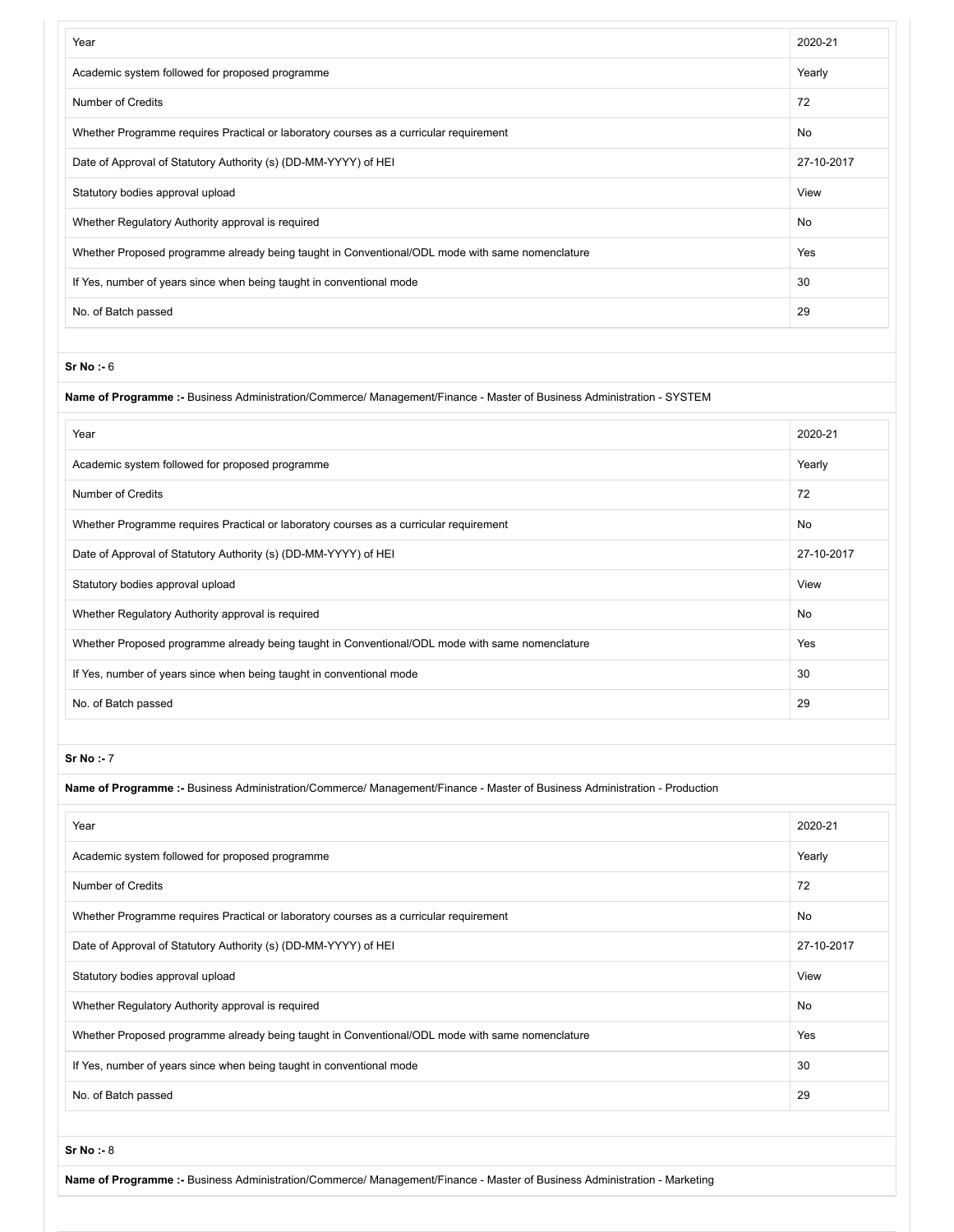| Year                                                                                            | 2020-21    |
|-------------------------------------------------------------------------------------------------|------------|
| Academic system followed for proposed programme                                                 | Yearly     |
| <b>Number of Credits</b>                                                                        | 72         |
| Whether Programme requires Practical or laboratory courses as a curricular requirement          | No         |
| Date of Approval of Statutory Authority (s) (DD-MM-YYYY) of HEI                                 | 27-10-2017 |
| Statutory bodies approval upload                                                                | View       |
| Whether Regulatory Authority approval is required                                               | No         |
| Whether Proposed programme already being taught in Conventional/ODL mode with same nomenclature | Yes        |
| If Yes, number of years since when being taught in conventional mode                            | 30         |
| No. of Batch passed                                                                             | 29         |

**Name of Programme :-** Business Administration/Commerce/ Management/Finance - Master of Business Administration - Human Resource Management

| Year                                                                                            | 2020-21    |
|-------------------------------------------------------------------------------------------------|------------|
| Academic system followed for proposed programme                                                 | Yearly     |
| <b>Number of Credits</b>                                                                        | 72         |
| Whether Programme requires Practical or laboratory courses as a curricular requirement          | <b>No</b>  |
| Date of Approval of Statutory Authority (s) (DD-MM-YYYY) of HEI                                 | 27-10-2017 |
| Statutory bodies approval upload                                                                | View       |
| Whether Regulatory Authority approval is required                                               | <b>No</b>  |
| Whether Proposed programme already being taught in Conventional/ODL mode with same nomenclature | Yes        |
| If Yes, number of years since when being taught in conventional mode                            | 30         |
| No. of Batch passed                                                                             | 29         |

#### **Sr No :-** 10

**Name of Programme :-** Business Administration/Commerce/ Management/Finance - Master of Business Administration - GENERAL

| Year                                                                                            | 2020-21    |
|-------------------------------------------------------------------------------------------------|------------|
| Academic system followed for proposed programme                                                 | Yearly     |
| <b>Number of Credits</b>                                                                        | 72         |
| Whether Programme requires Practical or laboratory courses as a curricular requirement          | No         |
| Date of Approval of Statutory Authority (s) (DD-MM-YYYY) of HEI                                 | 27-10-2017 |
| Statutory bodies approval upload                                                                | View       |
| Whether Regulatory Authority approval is required                                               | No         |
| Whether Proposed programme already being taught in Conventional/ODL mode with same nomenclature | Yes        |
| If Yes, number of years since when being taught in conventional mode                            | 30         |
| No. of Batch passed                                                                             | 29         |

**Sr No :-** 11

**Name of Programme :-** Business Administration/Commerce/ Management/Finance - Master of Business Administration - FINANCE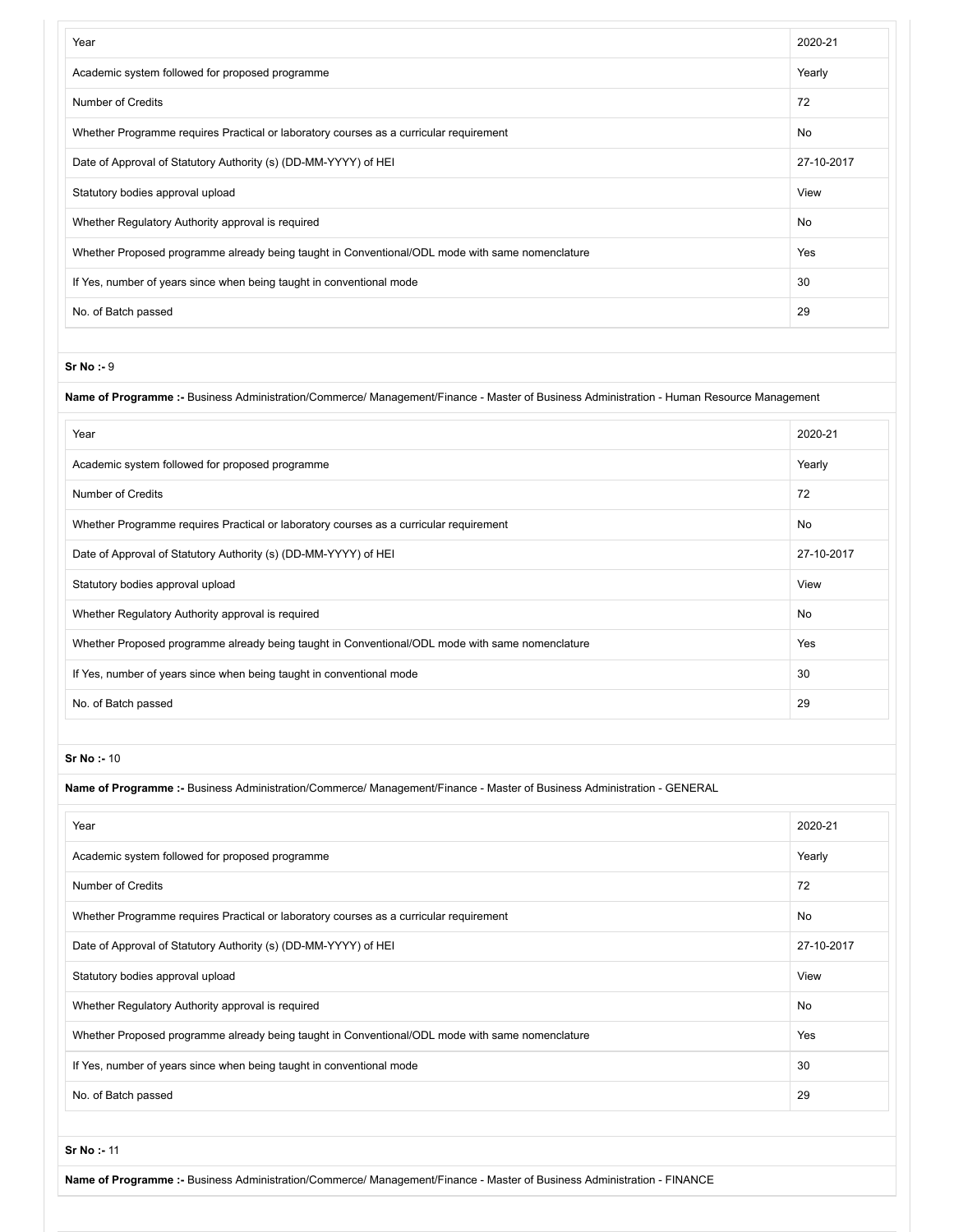| Year                                                                                            | 2020-21    |
|-------------------------------------------------------------------------------------------------|------------|
| Academic system followed for proposed programme                                                 | Yearly     |
| <b>Number of Credits</b>                                                                        | 72         |
| Whether Programme requires Practical or laboratory courses as a curricular requirement          | No         |
| Date of Approval of Statutory Authority (s) (DD-MM-YYYY) of HEI                                 | 27-10-2017 |
| Statutory bodies approval upload                                                                | View       |
| Whether Regulatory Authority approval is required                                               | No         |
| Whether Proposed programme already being taught in Conventional/ODL mode with same nomenclature | Yes        |
| If Yes, number of years since when being taught in conventional mode                            | 30         |
| No. of Batch passed                                                                             | 29         |
|                                                                                                 |            |
| Sr No: - 12                                                                                     |            |
| <b>Name of Programme :- Arts/Humanities/Social Sciences - Masters of Arts - Tamil</b>           |            |
| Year                                                                                            | 2020-21    |
| Academic system followed for proposed programme                                                 | Yearly     |
| <b>Number of Credits</b>                                                                        | 72         |
| Whether Programme requires Practical or laboratory courses as a curricular requirement          | Yes        |
| Date of Approval of Statutory Authority (s) (DD-MM-YYYY) of HEI                                 | 27-10-2017 |
| Statutory bodies approval upload                                                                | View       |
| Whether Regulatory Authority approval is required                                               | No         |
| Whether Proposed programme already being taught in Conventional/ODL mode with same nomenclature | Yes        |
| If Yes, number of years since when being taught in conventional mode                            | 30         |
| No. of Batch passed                                                                             | 29         |
|                                                                                                 |            |
| Sr No : 13                                                                                      |            |
| <b>Name of Programme :- Arts/Humanities/Social Sciences - Masters of Arts - Sociology</b>       |            |
| Year                                                                                            | 2020-21    |
| Academic system followed for proposed programme                                                 | Yearly     |
| <b>Number of Credits</b>                                                                        | 72         |
| Whether Programme requires Practical or laboratory courses as a curricular requirement          | Yes        |
| Date of Approval of Statutory Authority (s) (DD-MM-YYYY) of HEI                                 | 27-10-2017 |
| Statutory bodies approval upload                                                                | View       |
| Whether Regulatory Authority approval is required                                               | No         |
| Whether Proposed programme already being taught in Conventional/ODL mode with same nomenclature | Yes        |
| If Yes, number of years since when being taught in conventional mode                            | 25         |
| No. of Batch passed                                                                             | 24         |
|                                                                                                 |            |
| Sr No: - 14                                                                                     |            |

**Name of Programme :-** Arts/Humanities/Social Sciences - Masters of Arts - HISTORY (ENGLISH MEDIUM)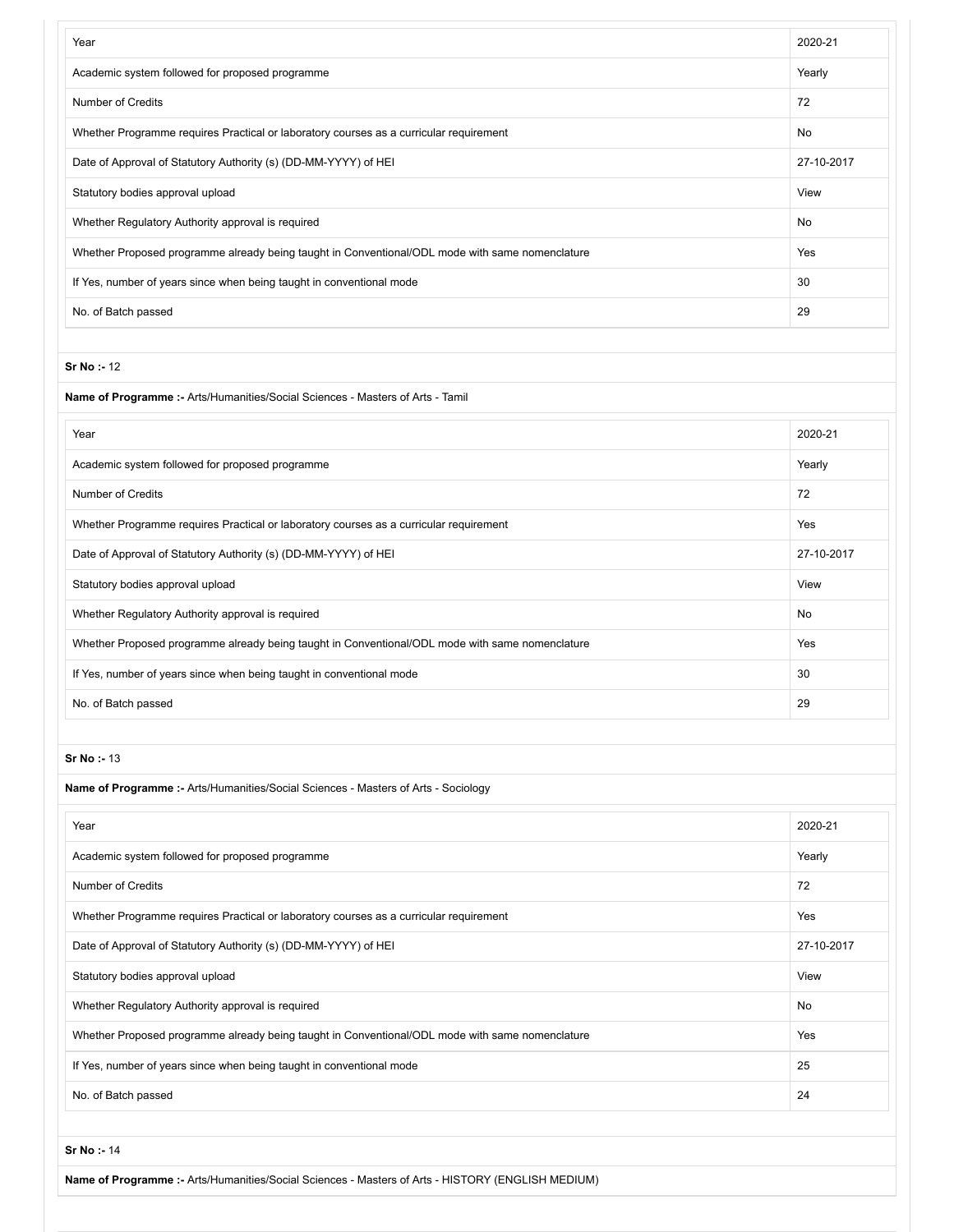| Year                                                                                            | 2020-21    |
|-------------------------------------------------------------------------------------------------|------------|
| Academic system followed for proposed programme                                                 | Yearly     |
| <b>Number of Credits</b>                                                                        | 72         |
| Whether Programme requires Practical or laboratory courses as a curricular requirement          | No         |
| Date of Approval of Statutory Authority (s) (DD-MM-YYYY) of HEI                                 | 27-10-2017 |
| Statutory bodies approval upload                                                                | View       |
| Whether Regulatory Authority approval is required                                               | No         |
| Whether Proposed programme already being taught in Conventional/ODL mode with same nomenclature | Yes        |
| If Yes, number of years since when being taught in conventional mode                            | 30         |
| No. of Batch passed                                                                             | 29         |
|                                                                                                 |            |
| Sr No: - 15                                                                                     |            |
| Name of Programme :- Arts/Humanities/Social Sciences - Masters of Arts - HISTORY (TAMIL MEDIUM) |            |
| Year                                                                                            | 2020-21    |
| Academic system followed for proposed programme                                                 | Yearly     |
| <b>Number of Credits</b>                                                                        | 72         |
| Whether Programme requires Practical or laboratory courses as a curricular requirement          | No         |
| Date of Approval of Statutory Authority (s) (DD-MM-YYYY) of HEI                                 | 27-10-2017 |
| Statutory bodies approval upload                                                                | View       |
| Whether Regulatory Authority approval is required                                               | No         |
| Whether Proposed programme already being taught in Conventional/ODL mode with same nomenclature | Yes        |
| If Yes, number of years since when being taught in conventional mode                            | 30         |
| No. of Batch passed                                                                             | 29         |
|                                                                                                 |            |
| Sr No: - 16                                                                                     |            |
| Name of Programme :- Arts/Humanities/Social Sciences - Masters of Arts - English                |            |
| Year                                                                                            | 2020-21    |
| Academic system followed for proposed programme                                                 | Yearly     |
| <b>Number of Credits</b>                                                                        | 72         |
| Whether Programme requires Practical or laboratory courses as a curricular requirement          | No         |
| Date of Approval of Statutory Authority (s) (DD-MM-YYYY) of HEI                                 | 27-10-2017 |
| Statutory bodies approval upload                                                                | View       |
| Whether Regulatory Authority approval is required                                               | No         |
| Whether Proposed programme already being taught in Conventional/ODL mode with same nomenclature | Yes        |
| If Yes, number of years since when being taught in conventional mode                            | 30         |
| No. of Batch passed                                                                             | 29         |
|                                                                                                 |            |
| Sr No: - 17                                                                                     |            |

**Name of Programme :-** Arts/Humanities/Social Sciences - Masters of Arts - Economics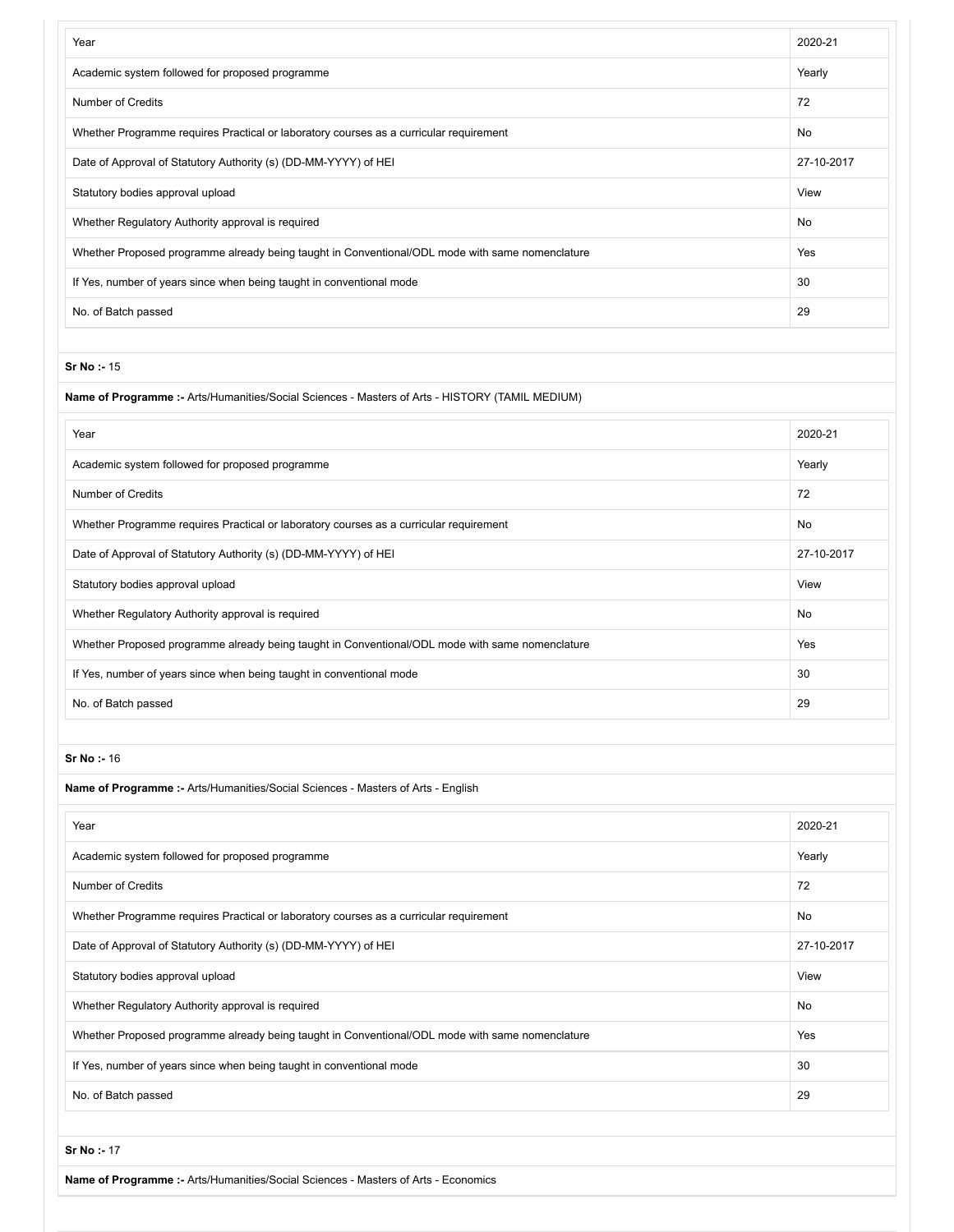| Year                                                                                            | 2020-21    |
|-------------------------------------------------------------------------------------------------|------------|
| Academic system followed for proposed programme                                                 | Yearly     |
| <b>Number of Credits</b>                                                                        | 72         |
| Whether Programme requires Practical or laboratory courses as a curricular requirement          | No         |
| Date of Approval of Statutory Authority (s) (DD-MM-YYYY) of HEI                                 | 27-10-2017 |
| Statutory bodies approval upload                                                                | View       |
| Whether Regulatory Authority approval is required                                               | <b>No</b>  |
| Whether Proposed programme already being taught in Conventional/ODL mode with same nomenclature | Yes        |
| If Yes, number of years since when being taught in conventional mode                            | 30         |
| No. of Batch passed                                                                             | 29         |

## **Name of Programme :-** Arts/Humanities/Social Sciences - Masters of Arts - CRIMINOLOGY AND POLICE SCIENCE

| Year                                                                                            | 2020-21    |
|-------------------------------------------------------------------------------------------------|------------|
| Academic system followed for proposed programme                                                 | Yearly     |
| Number of Credits                                                                               | 72         |
| Whether Programme requires Practical or laboratory courses as a curricular requirement          | <b>No</b>  |
| Date of Approval of Statutory Authority (s) (DD-MM-YYYY) of HEI                                 | 27-10-2017 |
| Statutory bodies approval upload                                                                | View       |
| Whether Regulatory Authority approval is required                                               | <b>No</b>  |
| Whether Proposed programme already being taught in Conventional/ODL mode with same nomenclature | Yes        |
| If Yes, number of years since when being taught in conventional mode                            | 25         |
| No. of Batch passed                                                                             | 24         |

**Sr No :-** 19

| Name of Programme :- Journalism/ Mass Communication/Media - Master of Arts - Journalism & Mass Communication |            |
|--------------------------------------------------------------------------------------------------------------|------------|
| Year                                                                                                         | 2020-21    |
| Academic system followed for proposed programme                                                              | Yearly     |
| <b>Number of Credits</b>                                                                                     | 72         |
| Whether Programme requires Practical or laboratory courses as a curricular requirement                       | Yes        |
| Date of Approval of Statutory Authority (s) (DD-MM-YYYY) of HEI                                              | 27-10-2017 |
| Statutory bodies approval upload                                                                             | View       |
| Whether Regulatory Authority approval is required                                                            | No         |
| Whether Proposed programme already being taught in Conventional/ODL mode with same nomenclature              | Yes        |
| If Yes, number of years since when being taught in conventional mode                                         | 30         |
| No. of Batch passed                                                                                          | 28         |
|                                                                                                              |            |

**Sr No :-** 20

**Name of Programme :-** Arts/Humanities/Social Sciences - BACHELOR OF - COMPUTER APPLICATION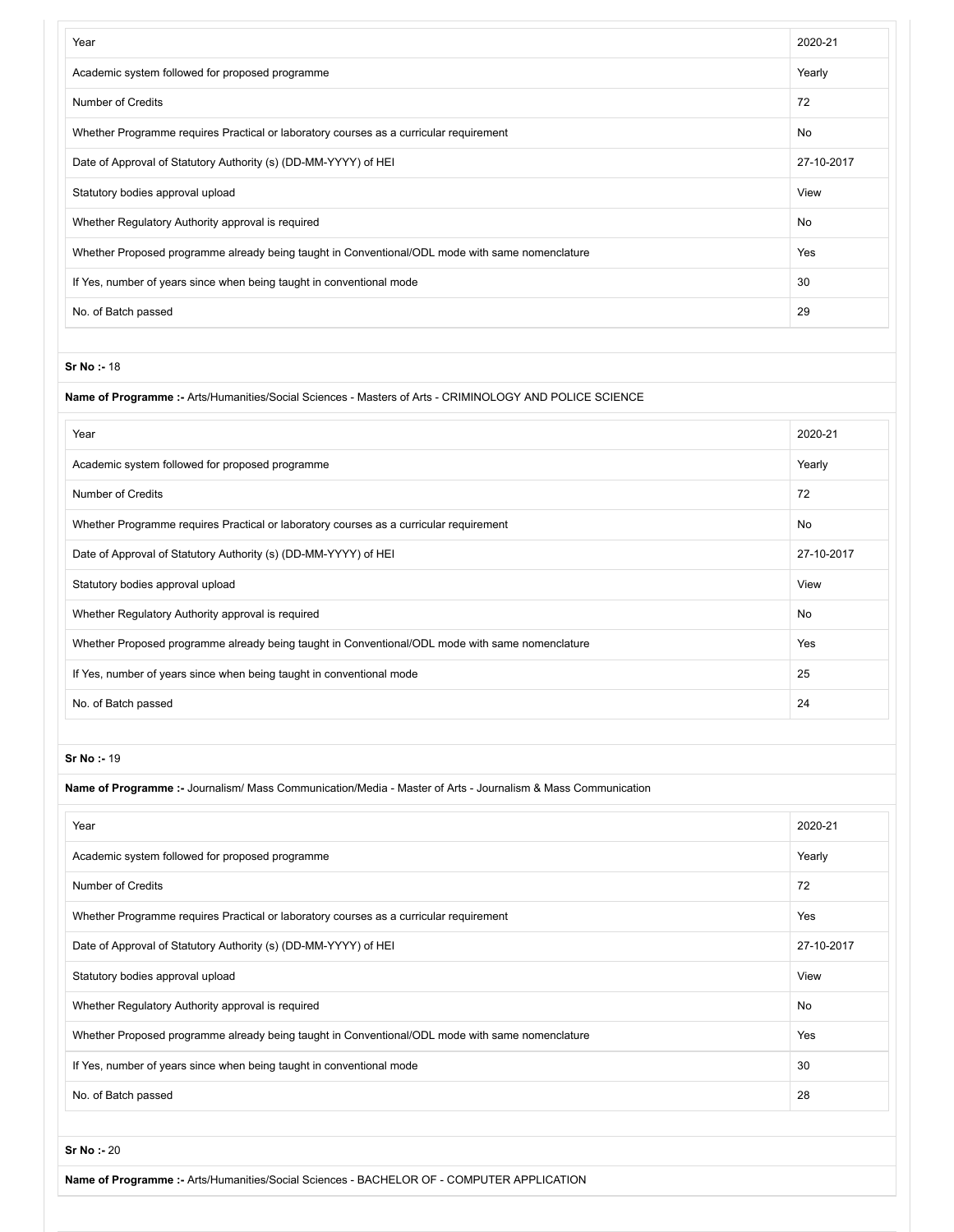| Year                                                                                            | 2020-21    |
|-------------------------------------------------------------------------------------------------|------------|
| Academic system followed for proposed programme                                                 | Yearly     |
| <b>Number of Credits</b>                                                                        | 100        |
| Whether Programme requires Practical or laboratory courses as a curricular requirement          | <b>No</b>  |
| Date of Approval of Statutory Authority (s) (DD-MM-YYYY) of HEI                                 | 27-10-2017 |
| Statutory bodies approval upload                                                                | View       |
| Whether Regulatory Authority approval is required                                               | No         |
| Whether Proposed programme already being taught in Conventional/ODL mode with same nomenclature | Yes        |
| If Yes, number of years since when being taught in conventional mode                            | 25         |
| No. of Batch passed                                                                             | 24         |

## **Name of Programme :-** Library and Information Sciences - Bachelor of Library & Information Science - Library and Information Science

| Year                                                                                            | 2020-21    |
|-------------------------------------------------------------------------------------------------|------------|
| Academic system followed for proposed programme                                                 | Yearly     |
| Number of Credits                                                                               | 36         |
| Whether Programme requires Practical or laboratory courses as a curricular requirement          | <b>No</b>  |
| Date of Approval of Statutory Authority (s) (DD-MM-YYYY) of HEI                                 | 27-10-2017 |
| Statutory bodies approval upload                                                                | View       |
| Whether Regulatory Authority approval is required                                               | No         |
| Whether Proposed programme already being taught in Conventional/ODL mode with same nomenclature | Yes        |
| If Yes, number of years since when being taught in conventional mode                            | 30         |
| No. of Batch passed                                                                             | 29         |

#### **Sr No :-** 22

| Name of Programme :- Arts/Humanities/Social Sciences - Bachelor of Arts (Hons) - Tamil Literature |            |
|---------------------------------------------------------------------------------------------------|------------|
| Year                                                                                              | 2020-21    |
| Academic system followed for proposed programme                                                   | Yearly     |
| <b>Number of Credits</b>                                                                          | 96         |
| Whether Programme requires Practical or laboratory courses as a curricular requirement            | No         |
| Date of Approval of Statutory Authority (s) (DD-MM-YYYY) of HEI                                   | 27-10-2017 |
| Statutory bodies approval upload                                                                  | View       |
| Whether Regulatory Authority approval is required                                                 | <b>No</b>  |
| Whether Proposed programme already being taught in Conventional/ODL mode with same nomenclature   | Yes        |
| If Yes, number of years since when being taught in conventional mode                              | 30         |
| No. of Batch passed                                                                               | 29         |

**Sr No :-** 23

**Name of Programme :-** Arts/Humanities/Social Sciences - Bachelor of Arts (Hons) - Economics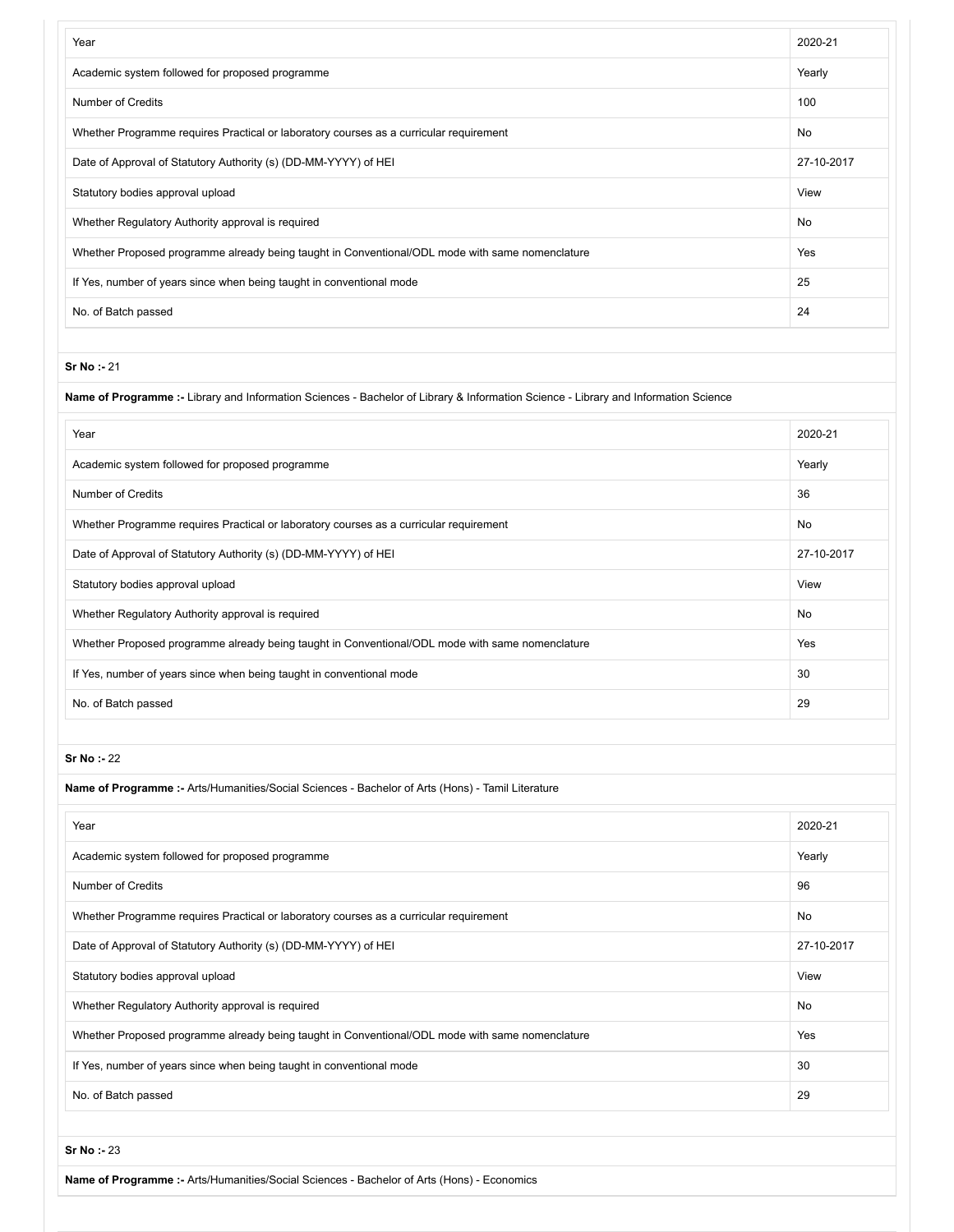| Year                                                                                            | 2020-21    |
|-------------------------------------------------------------------------------------------------|------------|
| Academic system followed for proposed programme                                                 | Yearly     |
| Number of Credits                                                                               | 96         |
| Whether Programme requires Practical or laboratory courses as a curricular requirement          | <b>No</b>  |
| Date of Approval of Statutory Authority (s) (DD-MM-YYYY) of HEI                                 | 27-10-2017 |
| Statutory bodies approval upload                                                                | View       |
| Whether Regulatory Authority approval is required                                               | <b>No</b>  |
| Whether Proposed programme already being taught in Conventional/ODL mode with same nomenclature | Yes        |
| If Yes, number of years since when being taught in conventional mode                            | 30         |
| No. of Batch passed                                                                             | 29         |

**Name of Programme :-** Arts/Humanities/Social Sciences - Bachelor of Arts (Hons) - Criminology & Police Administration

| Year                                                                                            | 2020-21    |
|-------------------------------------------------------------------------------------------------|------------|
| Academic system followed for proposed programme                                                 | Yearly     |
| Number of Credits                                                                               | 96         |
| Whether Programme requires Practical or laboratory courses as a curricular requirement          | <b>No</b>  |
| Date of Approval of Statutory Authority (s) (DD-MM-YYYY) of HEI                                 | 27-10-2017 |
| Statutory bodies approval upload                                                                | View       |
| Whether Regulatory Authority approval is required                                               | No         |
| Whether Proposed programme already being taught in Conventional/ODL mode with same nomenclature | Yes        |
| If Yes, number of years since when being taught in conventional mode                            | 30         |
| No. of Batch passed                                                                             | 29         |

**Sr No :-** 25

**Name of Programme :-** Business Administration/Commerce/ Management/Finance - Bachelor of Business Administration - GENERAL

| Year                                                                                            | 2020-21    |
|-------------------------------------------------------------------------------------------------|------------|
| Academic system followed for proposed programme                                                 | Yearly     |
| <b>Number of Credits</b>                                                                        | 96         |
| Whether Programme requires Practical or laboratory courses as a curricular requirement          | No         |
| Date of Approval of Statutory Authority (s) (DD-MM-YYYY) of HEI                                 | 27-10-2017 |
| Statutory bodies approval upload                                                                | View       |
| Whether Regulatory Authority approval is required                                               | No         |
| Whether Proposed programme already being taught in Conventional/ODL mode with same nomenclature | Yes        |
| If Yes, number of years since when being taught in conventional mode                            | 30         |
| No. of Batch passed                                                                             | 29         |

**Sr No :-** 26

**Name of Programme :-** Business Administration/Commerce/ Management/Finance - Bachelor of Commerce - (ENGLISH MEDIUM)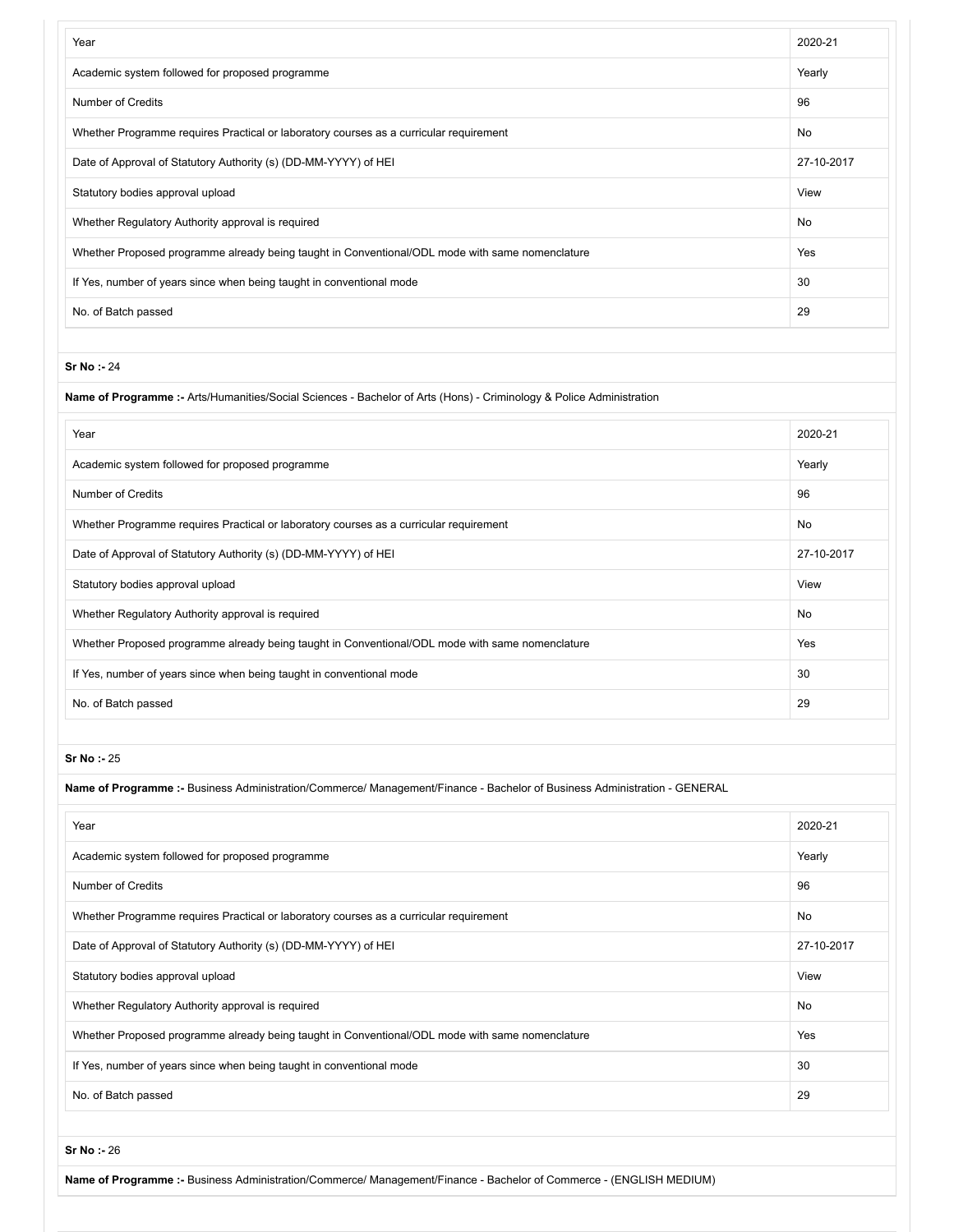| Year                                                                                            | 2020-21    |
|-------------------------------------------------------------------------------------------------|------------|
| Academic system followed for proposed programme                                                 | Yearly     |
| Number of Credits                                                                               | 96         |
| Whether Programme requires Practical or laboratory courses as a curricular requirement          | <b>No</b>  |
| Date of Approval of Statutory Authority (s) (DD-MM-YYYY) of HEI                                 | 27-10-2017 |
| Statutory bodies approval upload                                                                | View       |
| Whether Regulatory Authority approval is required                                               | <b>No</b>  |
| Whether Proposed programme already being taught in Conventional/ODL mode with same nomenclature | Yes        |
| If Yes, number of years since when being taught in conventional mode                            | 30         |
| No. of Batch passed                                                                             | 29         |

## **Name of Programme :-** Arts/Humanities/Social Sciences - Bachelor of Arts (Hons) - HISTORY (ENGLISH MEDIUM)

| Year                                                                                            | 2020-21    |
|-------------------------------------------------------------------------------------------------|------------|
| Academic system followed for proposed programme                                                 | Yearly     |
| Number of Credits                                                                               | 96         |
| Whether Programme requires Practical or laboratory courses as a curricular requirement          | No         |
| Date of Approval of Statutory Authority (s) (DD-MM-YYYY) of HEI                                 | 27-10-2017 |
| Statutory bodies approval upload                                                                | View       |
| Whether Regulatory Authority approval is required                                               | No         |
| Whether Proposed programme already being taught in Conventional/ODL mode with same nomenclature | Yes        |
| If Yes, number of years since when being taught in conventional mode                            | 30         |
| No. of Batch passed                                                                             | 29         |

**Sr No :-** 28

| Name of Programme :- Business Administration/Commerce/ Management/Finance - Bachelor of Commerce - (TAMIL MEDIUM) |            |  |
|-------------------------------------------------------------------------------------------------------------------|------------|--|
| Year                                                                                                              | 2020-21    |  |
| Academic system followed for proposed programme                                                                   | Yearly     |  |
| <b>Number of Credits</b>                                                                                          | 96         |  |
| Whether Programme requires Practical or laboratory courses as a curricular requirement                            | No         |  |
| Date of Approval of Statutory Authority (s) (DD-MM-YYYY) of HEI                                                   | 27-10-2017 |  |
| Statutory bodies approval upload                                                                                  | View       |  |
| Whether Regulatory Authority approval is required                                                                 | No         |  |
| Whether Proposed programme already being taught in Conventional/ODL mode with same nomenclature                   | Yes        |  |
| If Yes, number of years since when being taught in conventional mode                                              | 30         |  |
| No. of Batch passed                                                                                               | 29         |  |

**Sr No :-** 29

**Name of Programme :-** Arts/Humanities/Social Sciences - Bachelor of Arts (Hons) - HISTORY (TAMIL MEDIUM)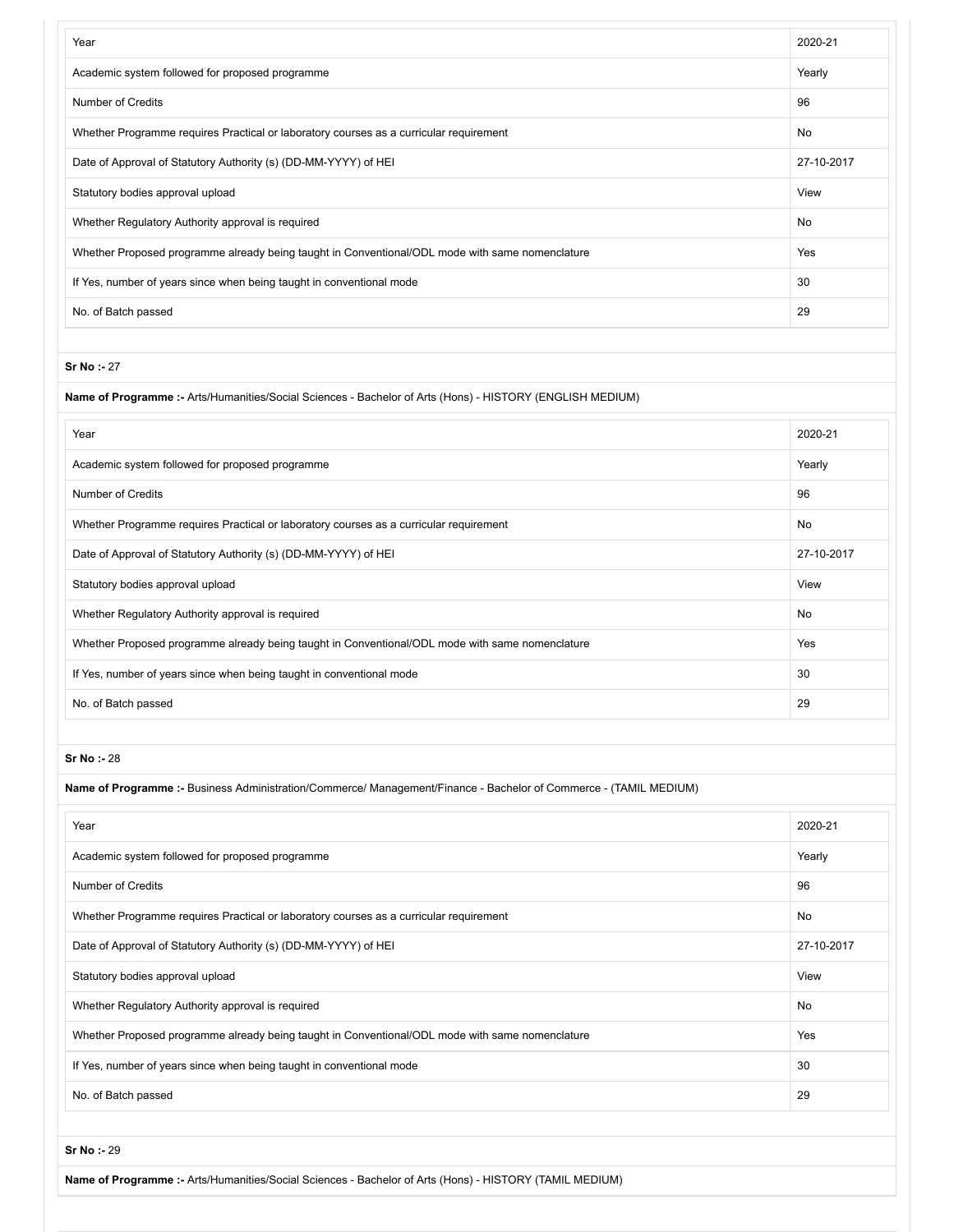| Year                                                                                            | 2020-21    |
|-------------------------------------------------------------------------------------------------|------------|
| Academic system followed for proposed programme                                                 | Yearly     |
| <b>Number of Credits</b>                                                                        | 96         |
| Whether Programme requires Practical or laboratory courses as a curricular requirement          | No         |
| Date of Approval of Statutory Authority (s) (DD-MM-YYYY) of HEI                                 | 27-10-2017 |
| Statutory bodies approval upload                                                                | View       |
| Whether Regulatory Authority approval is required                                               | No         |
| Whether Proposed programme already being taught in Conventional/ODL mode with same nomenclature | Yes        |
| If Yes, number of years since when being taught in conventional mode                            | 30         |
| No. of Batch passed                                                                             | 29         |
|                                                                                                 |            |
| <b>Sr No: - 30</b>                                                                              |            |
| Name of Programme :- Arts/Humanities/Social Sciences - Bachelor of Arts (Hons) - English        |            |
| Year                                                                                            | 2020-21    |
| Academic system followed for proposed programme                                                 | Yearly     |
| <b>Number of Credits</b>                                                                        | 96         |
| Whether Programme requires Practical or laboratory courses as a curricular requirement          | No         |
| Date of Approval of Statutory Authority (s) (DD-MM-YYYY) of HEI                                 | 27-10-2017 |
| Statutory bodies approval upload                                                                | View       |
| Whether Regulatory Authority approval is required                                               | No         |
| Whether Proposed programme already being taught in Conventional/ODL mode with same nomenclature | Yes        |
| If Yes, number of years since when being taught in conventional mode                            | 30         |
| No. of Batch passed                                                                             | 29         |
|                                                                                                 |            |
| Sr No: - 31                                                                                     |            |
| Name of Programme :- Arts/Humanities/Social Sciences - Bachelor of Arts (Hons) - Tamil          |            |
| Year                                                                                            | 2020-21    |
| Academic system followed for proposed programme                                                 | Yearly     |
| <b>Number of Credits</b>                                                                        | 96         |
| Whether Programme requires Practical or laboratory courses as a curricular requirement          | No         |
| Date of Approval of Statutory Authority (s) (DD-MM-YYYY) of HEI                                 | 27-10-2017 |
| Statutory bodies approval upload                                                                | View       |
| Whether Regulatory Authority approval is required                                               | No         |
| Whether Proposed programme already being taught in Conventional/ODL mode with same nomenclature | Yes        |
| If Yes, number of years since when being taught in conventional mode                            | 29         |
| No. of Batch passed                                                                             | 28         |
|                                                                                                 |            |

**Name of Programme :-** Business Administration/Commerce/ Management/Finance - MASTER OF - BUSINESS ADMINISTRATION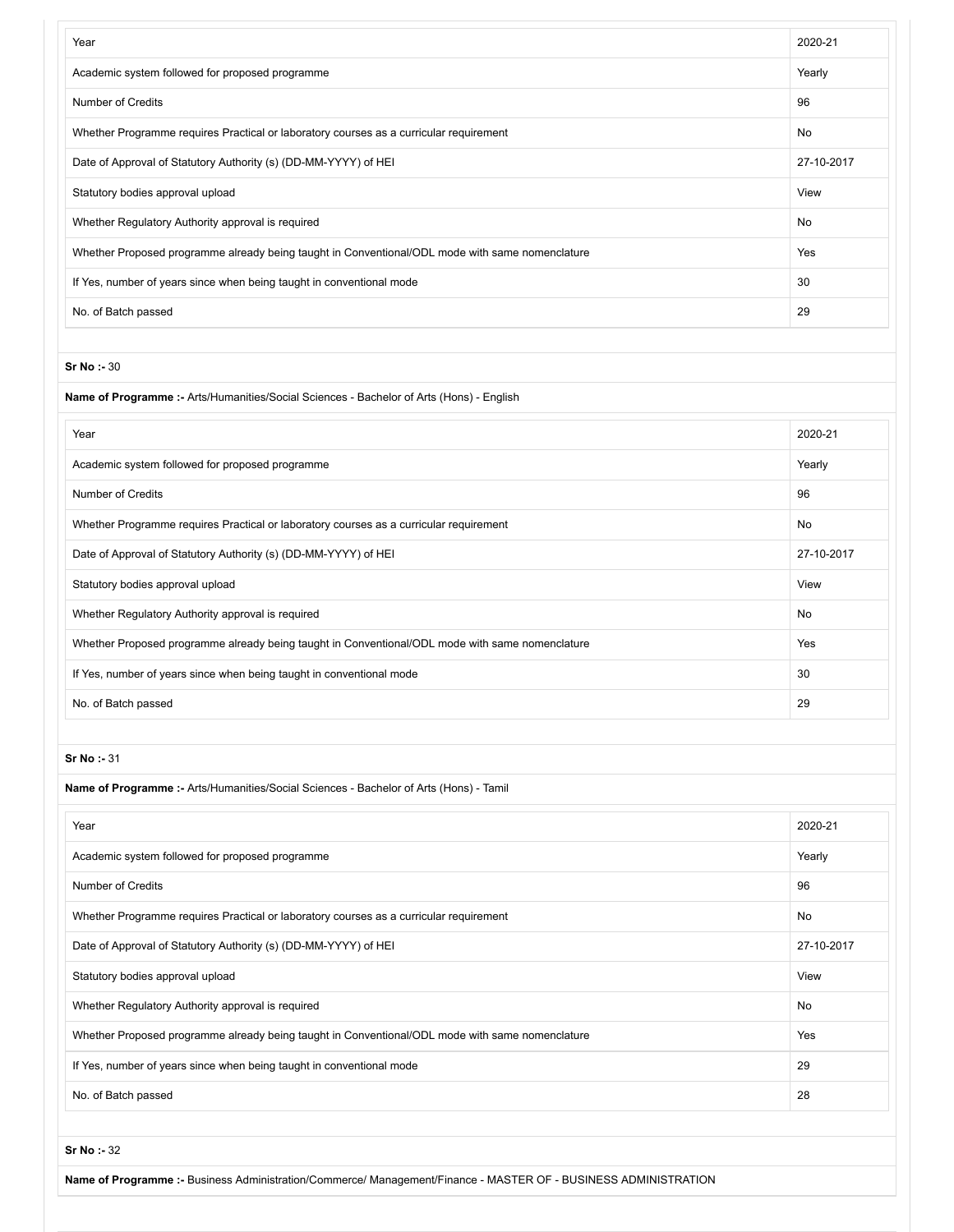| Year                                                                                            | 2020-21    |
|-------------------------------------------------------------------------------------------------|------------|
| Academic system followed for proposed programme                                                 | Yearly     |
| <b>Number of Credits</b>                                                                        | 72         |
| Whether Programme requires Practical or laboratory courses as a curricular requirement          | No         |
| Date of Approval of Statutory Authority (s) (DD-MM-YYYY) of HEI                                 | 12-10-2020 |
| Statutory bodies approval upload                                                                | View       |
| Whether Regulatory Authority approval is required                                               | <b>No</b>  |
| Whether Proposed programme already being taught in Conventional/ODL mode with same nomenclature | Yes        |
| If Yes, number of years since when being taught in conventional mode                            | 20         |
| No. of Batch passed                                                                             | 19         |

## **Name of Programme :-** Business Administration/Commerce/ Management/Finance - BACHELOR OF - COMMERCE

| Year                                                                                            | 2020-21    |
|-------------------------------------------------------------------------------------------------|------------|
| Academic system followed for proposed programme                                                 | Yearly     |
| Number of Credits                                                                               | 96         |
| Whether Programme requires Practical or laboratory courses as a curricular requirement          | <b>No</b>  |
| Date of Approval of Statutory Authority (s) (DD-MM-YYYY) of HEI                                 | 12-10-2020 |
| Statutory bodies approval upload                                                                | View       |
| Whether Regulatory Authority approval is required                                               | <b>No</b>  |
| Whether Proposed programme already being taught in Conventional/ODL mode with same nomenclature | Yes        |
| If Yes, number of years since when being taught in conventional mode                            | 29         |
| No. of Batch passed                                                                             | 28         |

## **Sr No :-** 34

| Name of Programme :- Arts/Humanities/Social Sciences - BACHELOR OF ARTS - ENGLISH               |            |  |
|-------------------------------------------------------------------------------------------------|------------|--|
| Year                                                                                            | 2020-21    |  |
| Academic system followed for proposed programme                                                 | Yearly     |  |
| Number of Credits                                                                               | 96         |  |
| Whether Programme requires Practical or laboratory courses as a curricular requirement          | No         |  |
| Date of Approval of Statutory Authority (s) (DD-MM-YYYY) of HEI                                 | 12-10-2020 |  |
| Statutory bodies approval upload                                                                | View       |  |
| Whether Regulatory Authority approval is required                                               | No         |  |
| Whether Proposed programme already being taught in Conventional/ODL mode with same nomenclature | Yes        |  |
| If Yes, number of years since when being taught in conventional mode                            | 29         |  |
| No. of Batch passed                                                                             | 28         |  |
|                                                                                                 |            |  |

# / **Course Details**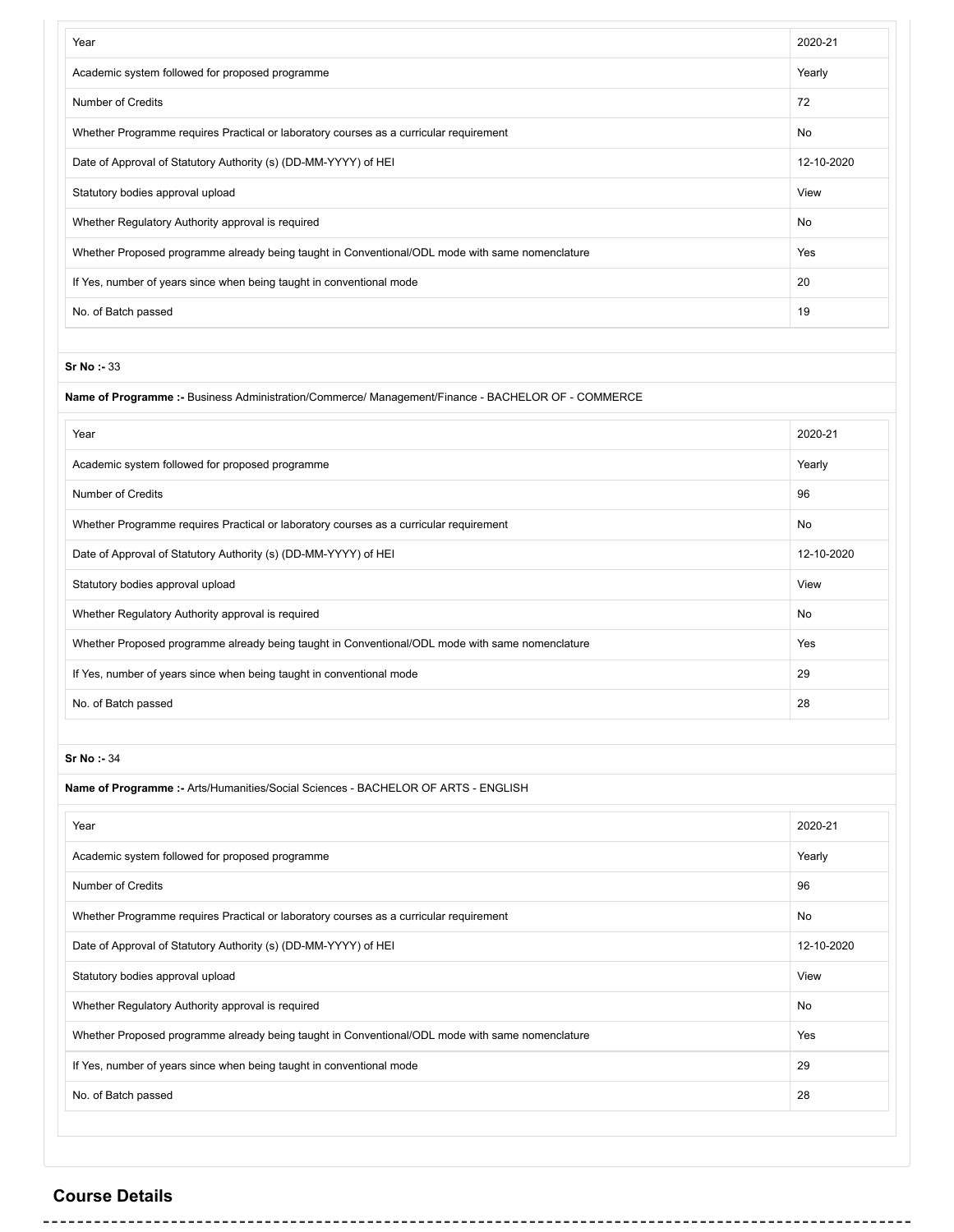| Srno         | Year                                                                                                                                   | Name of Programme                                                                                       | <b>Total</b><br>Number of<br><b>Courses in</b><br>the<br>Programme | <b>Course Details</b> |                                     |
|--------------|----------------------------------------------------------------------------------------------------------------------------------------|---------------------------------------------------------------------------------------------------------|--------------------------------------------------------------------|-----------------------|-------------------------------------|
| $\mathbf{1}$ | 2020-21                                                                                                                                | Arts/Humanities/Social<br>Sciences - BACHELOR OF                                                        |                                                                    | <b>Course Name</b>    | <b>Covered Under Which Semester</b> |
|              |                                                                                                                                        | <b>ARTS - ENGLISH</b>                                                                                   |                                                                    | <b>BA ENGLISH</b>     | 3                                   |
| 2            | 2020-21                                                                                                                                | <b>Business</b><br>Administration/Commerce/<br>Management/Finance -<br><b>BACHELOR OF -</b><br>COMMERCE |                                                                    | <b>Course Name</b>    | <b>Covered Under Which Semester</b> |
|              |                                                                                                                                        |                                                                                                         |                                                                    | <b>B.COM</b>          | 3                                   |
| 3            | 2020-21<br><b>Business</b><br>Administration/Commerce/<br>Management/Finance -<br><b>MASTER OF - BUSINESS</b><br><b>ADMINISTRATION</b> |                                                                                                         |                                                                    | <b>Course Name</b>    | <b>Covered Under Which Semester</b> |
|              |                                                                                                                                        |                                                                                                         | M.B.A.                                                             | $\overline{2}$        |                                     |

# **Programme Compilance**

. . . . . . . . . .

---------

<u> - - - - - - - - - -</u>

---------

| Sr No : 1                                                                                                                                  |           |
|--------------------------------------------------------------------------------------------------------------------------------------------|-----------|
| Name of Programme:- Education/Teachers Training - Bachelor of Education - NA                                                               |           |
|                                                                                                                                            |           |
| Year                                                                                                                                       | 2020-21   |
| Whether Compliance to following provision for the proposed programme under Both mode is ensured same as for conventional programme         |           |
| <b>Entry Level Qualifications</b>                                                                                                          | Yes       |
| Curriculum                                                                                                                                 | Yes       |
| Teaching-Learning Scheme                                                                                                                   | Yes       |
| Pattern of Question Papers For End Semester Examination or Term End Examination                                                            | Yes       |
| Pass or Fail Criteria                                                                                                                      | Yes       |
| Whether proposed programme are being offered by the constituent colleges or Departments or Centre for Distance and Online Education        | Yes       |
| Whether Choice Based Credit System (CBCS) is being followed for conventional mode                                                          | Yes       |
| Whether Choice Based Credit System (CBCS) will be followed for Both(ODL & OL)                                                              | Yes       |
| Whether total Programme fee includes all components as per UGC Norms                                                                       | Yes       |
| Proposed Annual Fee (in Rs)                                                                                                                | 24000     |
| Whether 75% attendance in Personal Contact Programme will be mandatory for the proposed programme under ODL mode. If Yes, specify in hours | Yes    72 |
| Whether 75% attendance in all the activities of the Online programme prior to end semester examination or term-end examination             | No        |
| Whether any component of the Programme is offered as MOOCs                                                                                 | No        |
| <b>Science Programme</b>                                                                                                                   |           |
| No. of Learners enrolled in programmes in conventional mode                                                                                |           |
| Proposed Intake in ODL Programmes                                                                                                          |           |
|                                                                                                                                            |           |
| Sr No : 2                                                                                                                                  |           |
| Name of Programme :- Library and Information Sciences - Master of Library & Information Sciences - Library and Information Science         |           |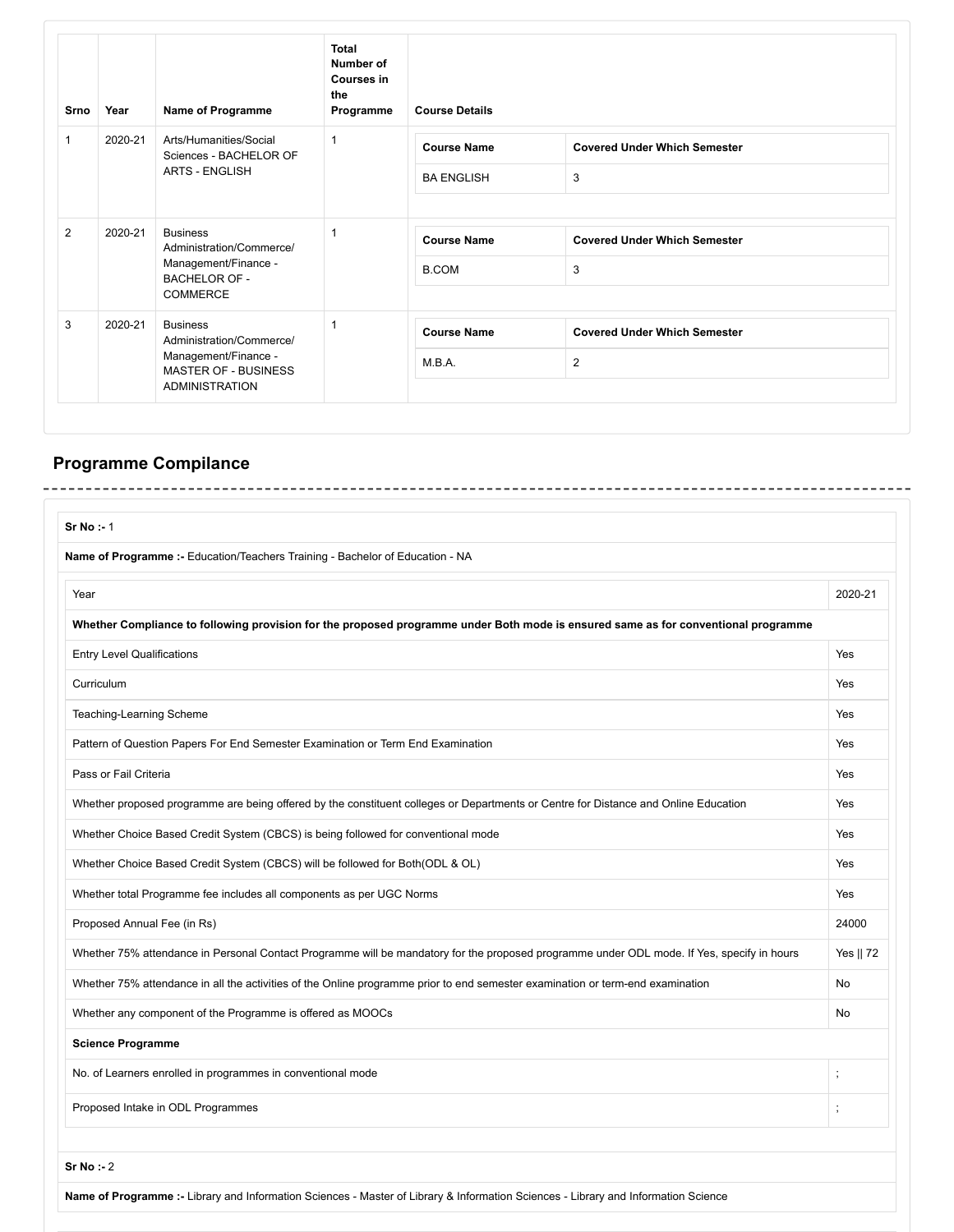| Year                                                                                                                                       | 2020-21 |
|--------------------------------------------------------------------------------------------------------------------------------------------|---------|
| Whether Compliance to following provision for the proposed programme under Both mode is ensured same as for conventional programme         |         |
| <b>Entry Level Qualifications</b>                                                                                                          | Yes     |
| Curriculum                                                                                                                                 | Yes     |
| Teaching-Learning Scheme                                                                                                                   | Yes     |
| Pattern of Question Papers For End Semester Examination or Term End Examination                                                            | Yes     |
| Pass or Fail Criteria                                                                                                                      | Yes     |
| Whether proposed programme are being offered by the constituent colleges or Departments or Centre for Distance and Online Education        | Yes     |
| Whether Choice Based Credit System (CBCS) is being followed for conventional mode                                                          | Yes     |
| Whether Choice Based Credit System (CBCS) will be followed for Both(ODL & OL)                                                              | Yes     |
| Whether total Programme fee includes all components as per UGC Norms                                                                       | Yes     |
| Proposed Annual Fee (in Rs)                                                                                                                | 9225    |
| Whether 75% attendance in Personal Contact Programme will be mandatory for the proposed programme under ODL mode. If Yes, specify in hours | No      |
| Whether 75% attendance in all the activities of the Online programme prior to end semester examination or term-end examination             | No      |
| Whether any component of the Programme is offered as MOOCs                                                                                 | No      |
| <b>Science Programme</b>                                                                                                                   |         |
| No. of Learners enrolled in programmes in conventional mode                                                                                |         |
| Proposed Intake in ODL Programmes                                                                                                          |         |
| Sr No : 3                                                                                                                                  |         |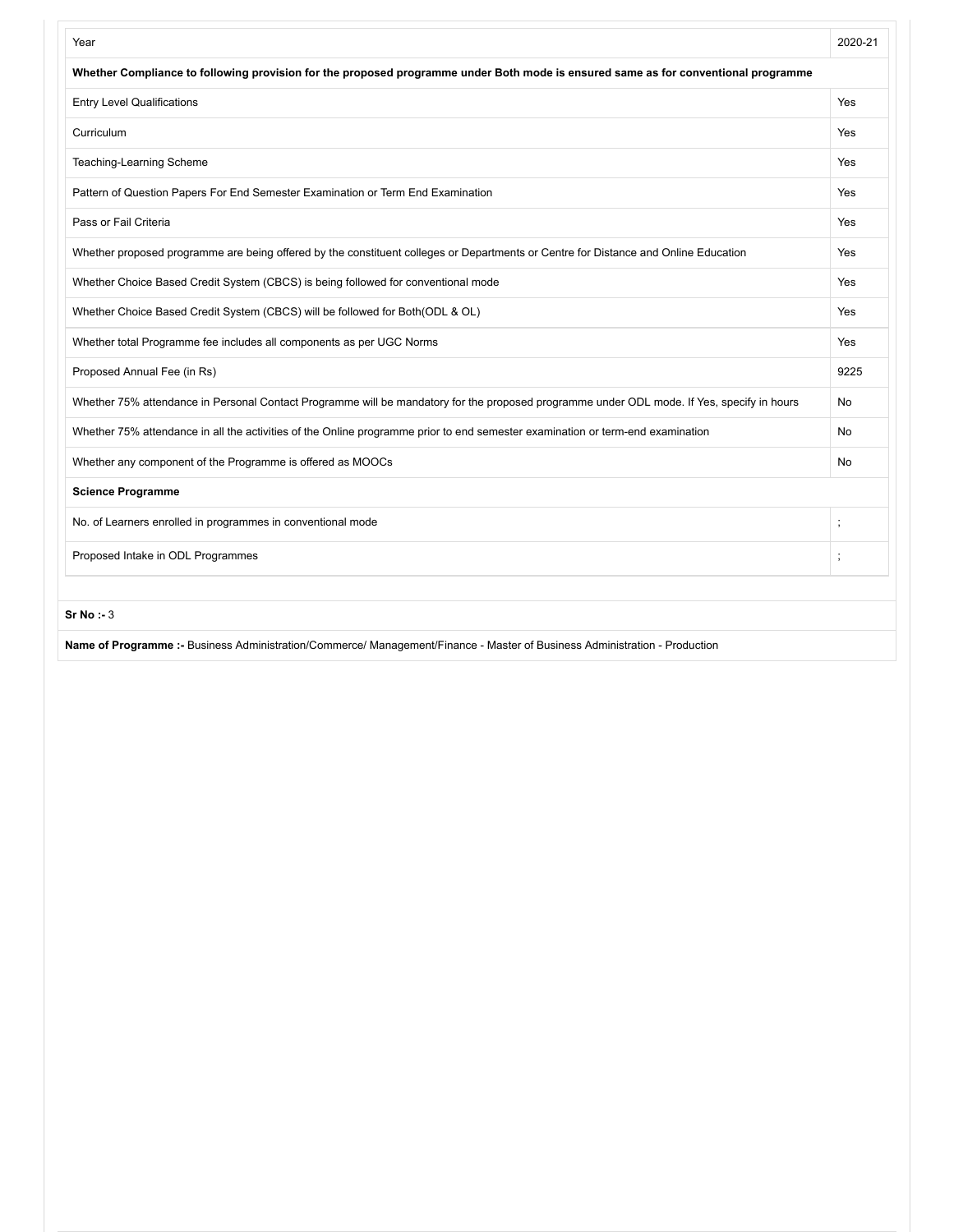| Year                                                                                                                                       | 2020-21  |  |  |
|--------------------------------------------------------------------------------------------------------------------------------------------|----------|--|--|
| Whether Compliance to following provision for the proposed programme under Both mode is ensured same as for conventional programme         |          |  |  |
| <b>Entry Level Qualifications</b>                                                                                                          | Yes      |  |  |
| Curriculum                                                                                                                                 | Yes      |  |  |
| Teaching-Learning Scheme                                                                                                                   | Yes      |  |  |
| Pattern of Question Papers For End Semester Examination or Term End Examination                                                            | Yes      |  |  |
| Pass or Fail Criteria                                                                                                                      | Yes      |  |  |
| Whether proposed programme are being offered by the constituent colleges or Departments or Centre for Distance and Online Education        | Yes      |  |  |
| Whether Choice Based Credit System (CBCS) is being followed for conventional mode                                                          | Yes      |  |  |
| Whether Choice Based Credit System (CBCS) will be followed for Both(ODL & OL)                                                              | Yes      |  |  |
| Whether total Programme fee includes all components as per UGC Norms                                                                       | Yes      |  |  |
| Proposed Annual Fee (in Rs)                                                                                                                | 13475    |  |  |
| Whether 75% attendance in Personal Contact Programme will be mandatory for the proposed programme under ODL mode. If Yes, specify in hours | No       |  |  |
| Whether 75% attendance in all the activities of the Online programme prior to end semester examination or term-end examination             | No       |  |  |
| Whether any component of the Programme is offered as MOOCs                                                                                 | No       |  |  |
| <b>Science Programme</b>                                                                                                                   |          |  |  |
| No. of Learners enrolled in programmes in conventional mode                                                                                |          |  |  |
| Proposed Intake in ODL Programmes                                                                                                          | $\vdots$ |  |  |
|                                                                                                                                            |          |  |  |

**Name of Programme :-** Arts/Humanities/Social Sciences - MASTER OF COMPUTER APPLICATION - MASTER OF COMPUTER APPLICATION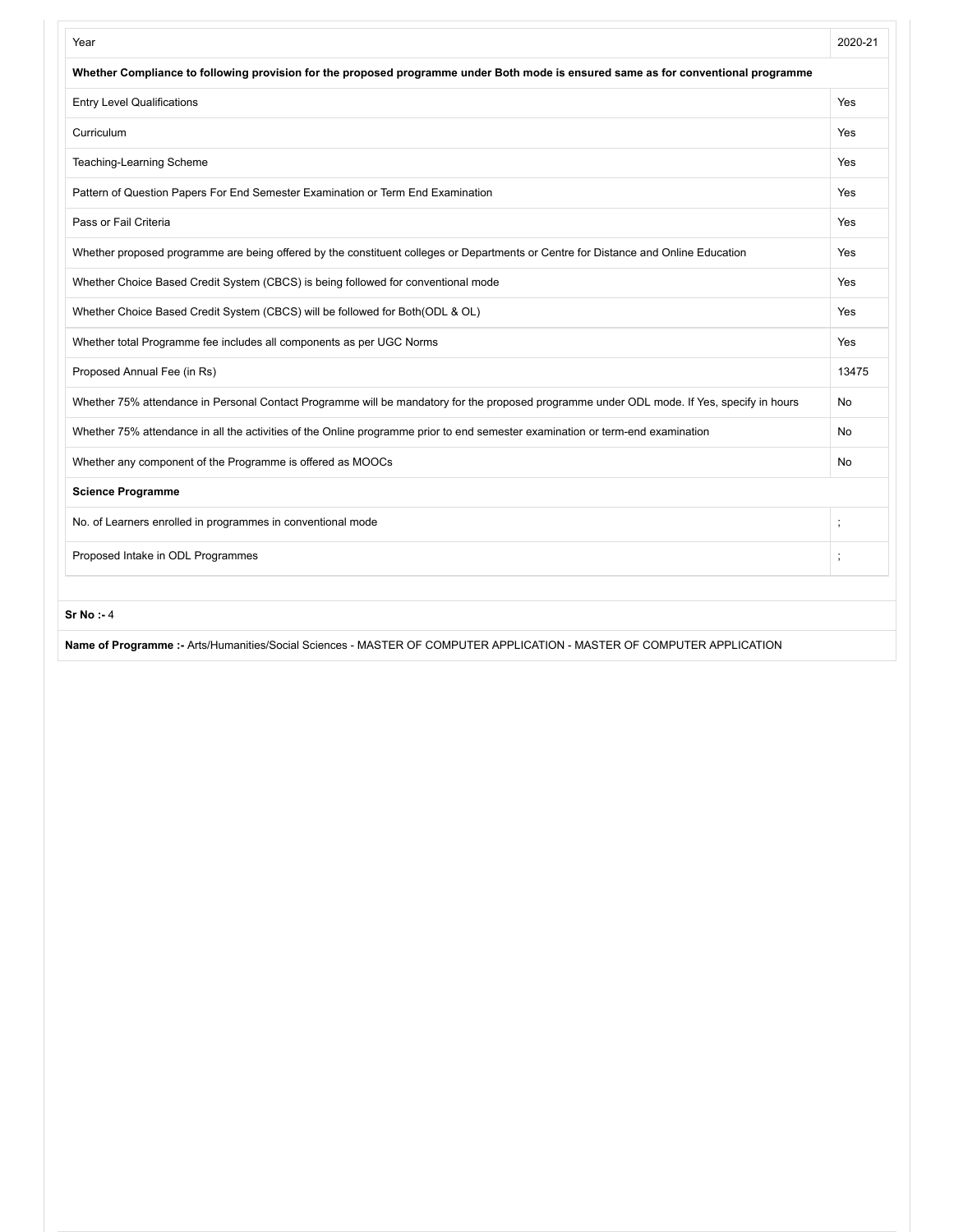| Year                                                                                                                                       | 2020-21 |  |  |
|--------------------------------------------------------------------------------------------------------------------------------------------|---------|--|--|
| Whether Compliance to following provision for the proposed programme under Both mode is ensured same as for conventional programme         |         |  |  |
| <b>Entry Level Qualifications</b>                                                                                                          | Yes     |  |  |
| Curriculum                                                                                                                                 | Yes     |  |  |
| Teaching-Learning Scheme                                                                                                                   | Yes     |  |  |
| Pattern of Question Papers For End Semester Examination or Term End Examination                                                            | Yes     |  |  |
| Pass or Fail Criteria                                                                                                                      | Yes     |  |  |
| Whether proposed programme are being offered by the constituent colleges or Departments or Centre for Distance and Online Education        | Yes     |  |  |
| Whether Choice Based Credit System (CBCS) is being followed for conventional mode                                                          | Yes     |  |  |
| Whether Choice Based Credit System (CBCS) will be followed for Both(ODL & OL)                                                              | Yes     |  |  |
| Whether total Programme fee includes all components as per UGC Norms                                                                       | Yes     |  |  |
| Proposed Annual Fee (in Rs)                                                                                                                | 16375   |  |  |
| Whether 75% attendance in Personal Contact Programme will be mandatory for the proposed programme under ODL mode. If Yes, specify in hours | No      |  |  |
| Whether 75% attendance in all the activities of the Online programme prior to end semester examination or term-end examination             | No      |  |  |
| Whether any component of the Programme is offered as MOOCs                                                                                 | No      |  |  |
| <b>Science Programme</b>                                                                                                                   |         |  |  |
| No. of Learners enrolled in programmes in conventional mode<br>$\vdots$                                                                    |         |  |  |
| Proposed Intake in ODL Programmes<br>$\vdots$                                                                                              |         |  |  |
|                                                                                                                                            |         |  |  |

**Name of Programme :-** Business Administration/Commerce/ Management/Finance - Master of Commerce - MASTER OF COMMERCE (ENGLISH MEDIUM)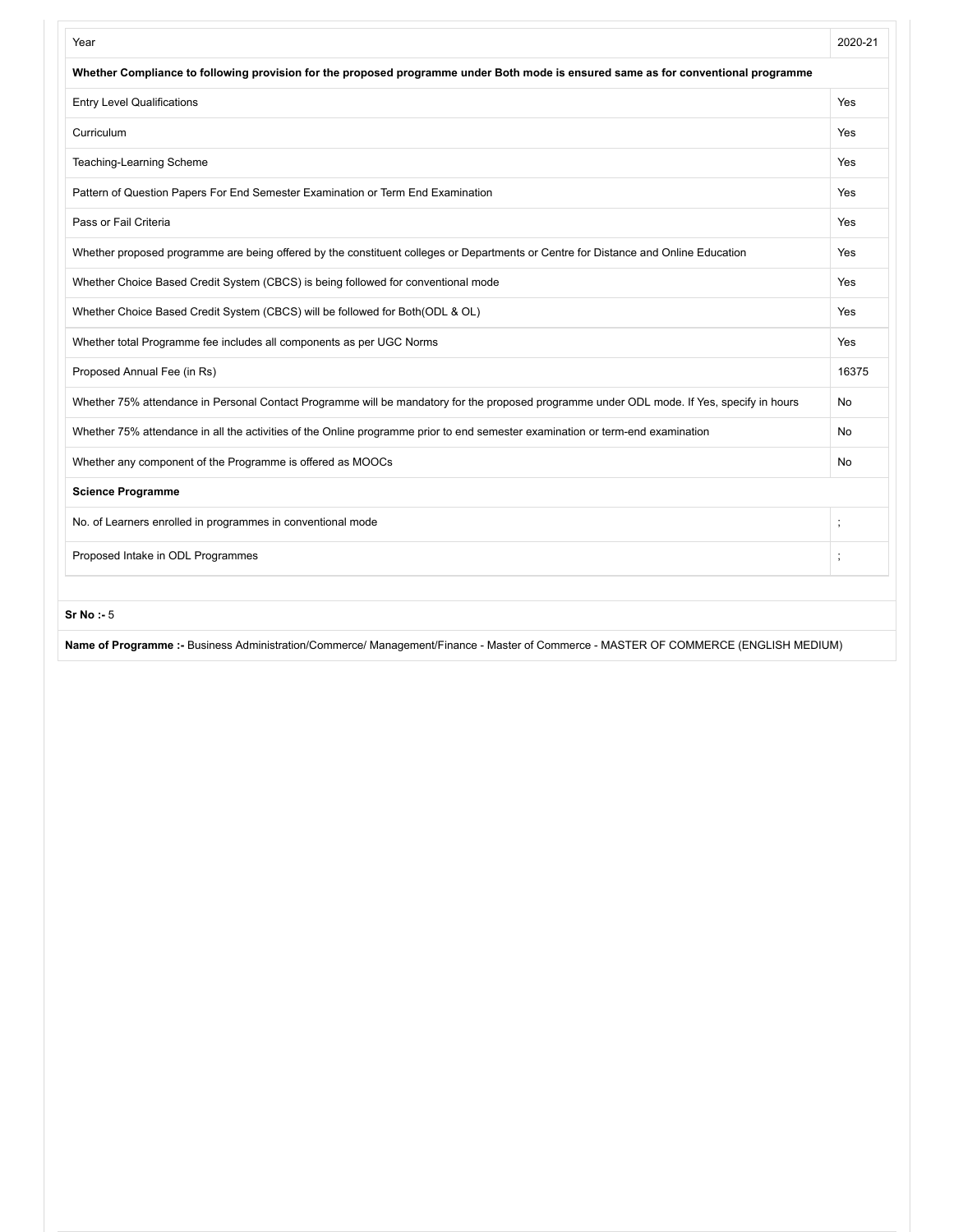| Year                                                                                                                                       | 2020-21  |  |  |
|--------------------------------------------------------------------------------------------------------------------------------------------|----------|--|--|
| Whether Compliance to following provision for the proposed programme under Both mode is ensured same as for conventional programme         |          |  |  |
| <b>Entry Level Qualifications</b>                                                                                                          | Yes      |  |  |
| Curriculum                                                                                                                                 | Yes      |  |  |
| Teaching-Learning Scheme                                                                                                                   | Yes      |  |  |
| Pattern of Question Papers For End Semester Examination or Term End Examination                                                            | Yes      |  |  |
| Pass or Fail Criteria                                                                                                                      | Yes      |  |  |
| Whether proposed programme are being offered by the constituent colleges or Departments or Centre for Distance and Online Education        | Yes      |  |  |
| Whether Choice Based Credit System (CBCS) is being followed for conventional mode                                                          | Yes      |  |  |
| Whether Choice Based Credit System (CBCS) will be followed for Both(ODL & OL)                                                              | Yes      |  |  |
| Whether total Programme fee includes all components as per UGC Norms                                                                       | Yes      |  |  |
| Proposed Annual Fee (in Rs)                                                                                                                | 4325     |  |  |
| Whether 75% attendance in Personal Contact Programme will be mandatory for the proposed programme under ODL mode. If Yes, specify in hours | No       |  |  |
| Whether 75% attendance in all the activities of the Online programme prior to end semester examination or term-end examination             | No       |  |  |
| Whether any component of the Programme is offered as MOOCs                                                                                 | No       |  |  |
| <b>Science Programme</b>                                                                                                                   |          |  |  |
| No. of Learners enrolled in programmes in conventional mode                                                                                |          |  |  |
| Proposed Intake in ODL Programmes                                                                                                          | $\vdots$ |  |  |
|                                                                                                                                            |          |  |  |

**Name of Programme :-** Business Administration/Commerce/ Management/Finance - Master of Commerce - MASTER OF COMMERCE (TAMIL MEDIUM)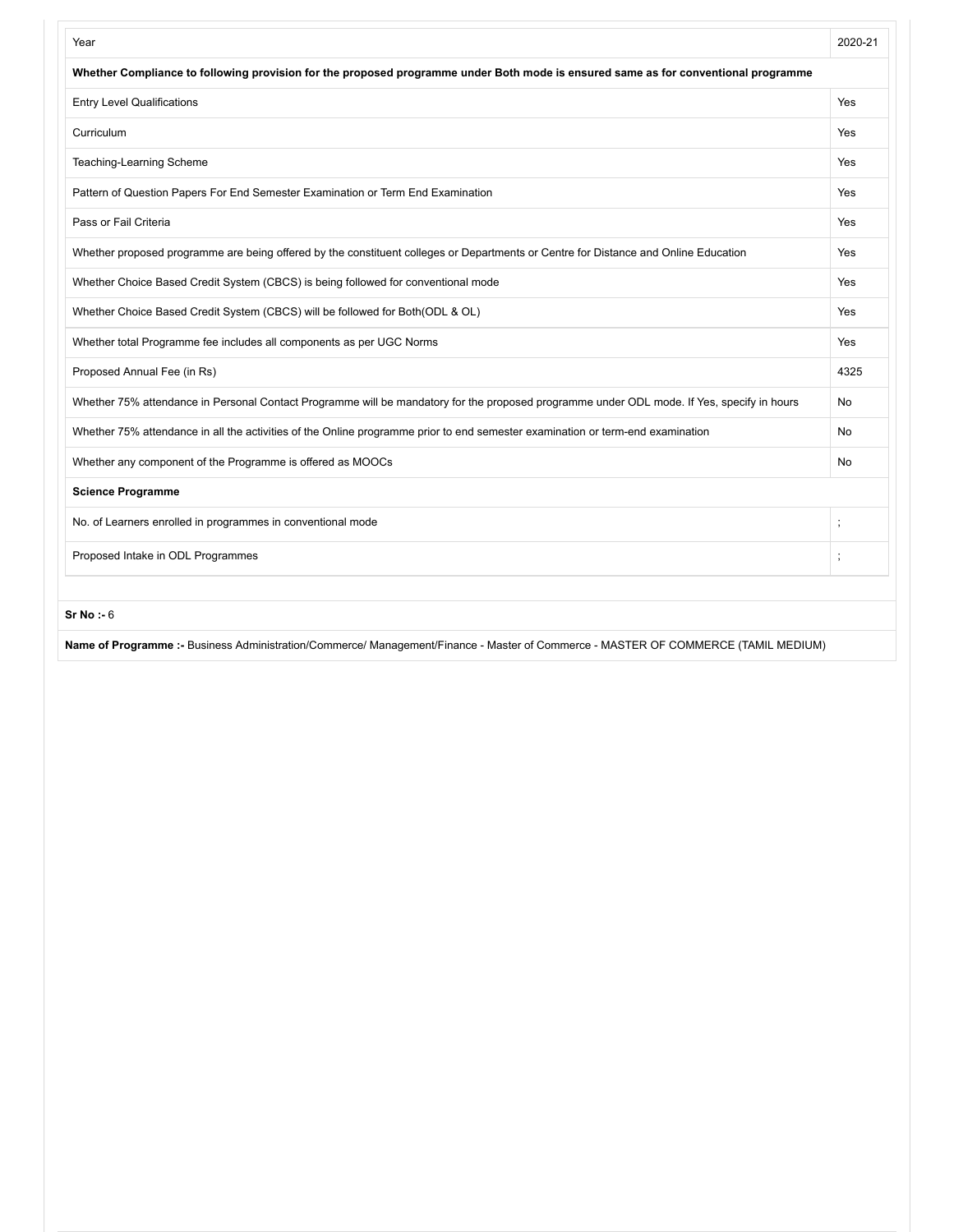| Year                                                                                                                                       | 2020-21 |
|--------------------------------------------------------------------------------------------------------------------------------------------|---------|
| Whether Compliance to following provision for the proposed programme under Both mode is ensured same as for conventional programme         |         |
| <b>Entry Level Qualifications</b>                                                                                                          | Yes     |
| Curriculum                                                                                                                                 | Yes     |
| Teaching-Learning Scheme                                                                                                                   | Yes     |
| Pattern of Question Papers For End Semester Examination or Term End Examination                                                            | Yes     |
| Pass or Fail Criteria                                                                                                                      | Yes     |
| Whether proposed programme are being offered by the constituent colleges or Departments or Centre for Distance and Online Education        | Yes     |
| Whether Choice Based Credit System (CBCS) is being followed for conventional mode                                                          | Yes     |
| Whether Choice Based Credit System (CBCS) will be followed for Both(ODL & OL)                                                              | Yes     |
| Whether total Programme fee includes all components as per UGC Norms                                                                       | Yes     |
| Proposed Annual Fee (in Rs)                                                                                                                | 4325    |
| Whether 75% attendance in Personal Contact Programme will be mandatory for the proposed programme under ODL mode. If Yes, specify in hours | No      |
| Whether 75% attendance in all the activities of the Online programme prior to end semester examination or term-end examination             | No      |
| Whether any component of the Programme is offered as MOOCs                                                                                 | No      |
| <b>Science Programme</b>                                                                                                                   |         |
| No. of Learners enrolled in programmes in conventional mode                                                                                |         |
| Proposed Intake in ODL Programmes                                                                                                          | $\cdot$ |
|                                                                                                                                            |         |
| Sr No : 7                                                                                                                                  |         |

**Name of Programme :-** Business Administration/Commerce/ Management/Finance - Master of Business Administration - SYSTEM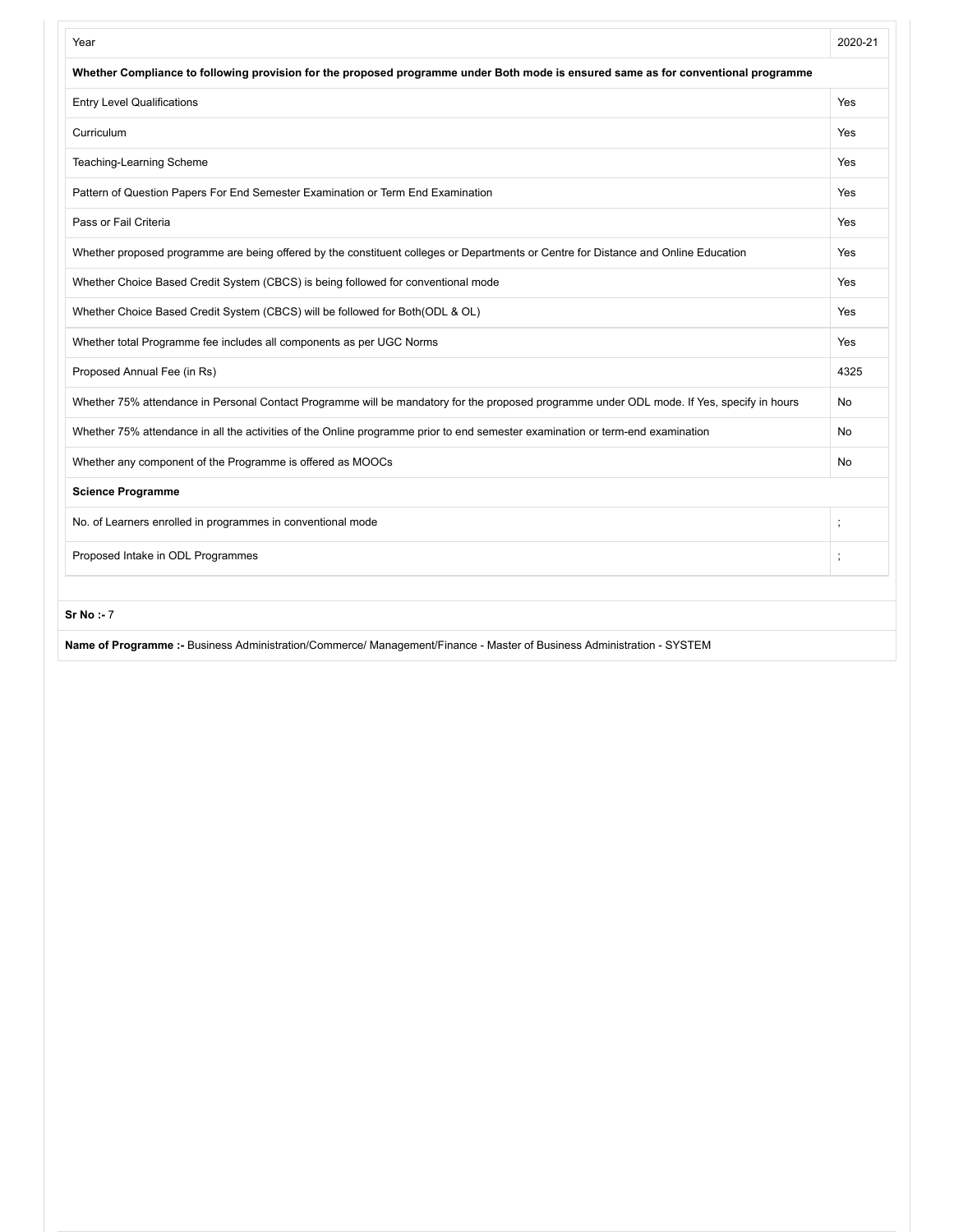| Year                                                                                                                                       | 2020-21  |
|--------------------------------------------------------------------------------------------------------------------------------------------|----------|
| Whether Compliance to following provision for the proposed programme under Both mode is ensured same as for conventional programme         |          |
| <b>Entry Level Qualifications</b>                                                                                                          | Yes      |
| Curriculum                                                                                                                                 | Yes      |
| Teaching-Learning Scheme                                                                                                                   | Yes      |
| Pattern of Question Papers For End Semester Examination or Term End Examination                                                            | Yes      |
| Pass or Fail Criteria                                                                                                                      | Yes      |
| Whether proposed programme are being offered by the constituent colleges or Departments or Centre for Distance and Online Education        | Yes      |
| Whether Choice Based Credit System (CBCS) is being followed for conventional mode                                                          | Yes      |
| Whether Choice Based Credit System (CBCS) will be followed for Both(ODL & OL)                                                              | Yes      |
| Whether total Programme fee includes all components as per UGC Norms                                                                       | Yes      |
| Proposed Annual Fee (in Rs)                                                                                                                | 13475    |
| Whether 75% attendance in Personal Contact Programme will be mandatory for the proposed programme under ODL mode. If Yes, specify in hours | No       |
| Whether 75% attendance in all the activities of the Online programme prior to end semester examination or term-end examination             | No       |
| Whether any component of the Programme is offered as MOOCs                                                                                 | No       |
| <b>Science Programme</b>                                                                                                                   |          |
| No. of Learners enrolled in programmes in conventional mode                                                                                | $\vdots$ |
| Proposed Intake in ODL Programmes                                                                                                          |          |
| Sr No : 8                                                                                                                                  |          |
| Name of Programme :- Business Administration/Commerce/ Management/Finance - Master of Business Administration - Marketing                  |          |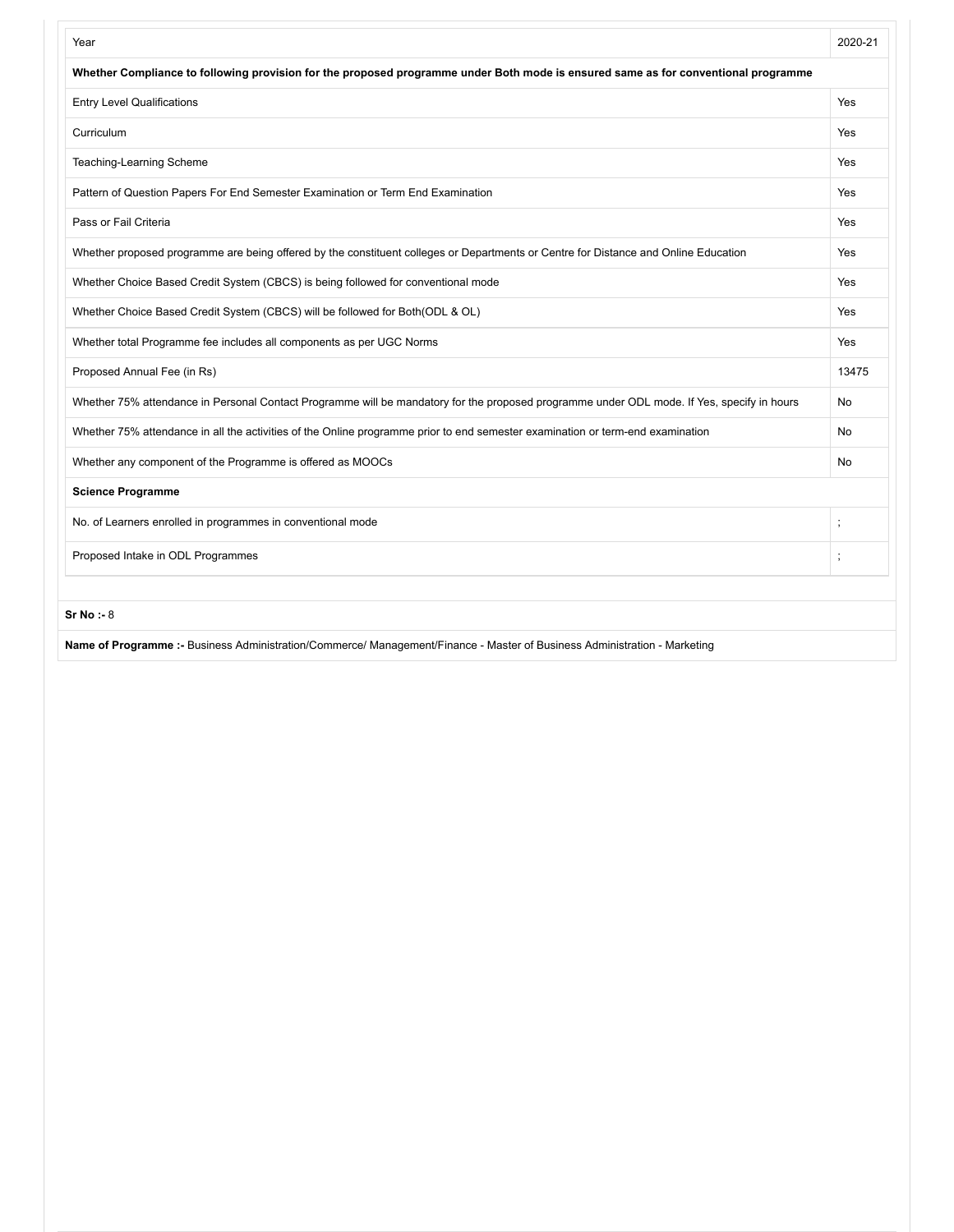| Whether Compliance to following provision for the proposed programme under Both mode is ensured same as for conventional programme<br><b>Entry Level Qualifications</b><br>Yes<br>Curriculum<br>Yes |       |
|-----------------------------------------------------------------------------------------------------------------------------------------------------------------------------------------------------|-------|
|                                                                                                                                                                                                     |       |
|                                                                                                                                                                                                     |       |
|                                                                                                                                                                                                     |       |
| Teaching-Learning Scheme<br>Yes                                                                                                                                                                     |       |
| Pattern of Question Papers For End Semester Examination or Term End Examination<br>Yes                                                                                                              |       |
| Pass or Fail Criteria<br>Yes                                                                                                                                                                        |       |
| Whether proposed programme are being offered by the constituent colleges or Departments or Centre for Distance and Online Education<br>Yes                                                          |       |
| Whether Choice Based Credit System (CBCS) is being followed for conventional mode<br>Yes                                                                                                            |       |
| Whether Choice Based Credit System (CBCS) will be followed for Both(ODL & OL)<br>Yes                                                                                                                |       |
| Whether total Programme fee includes all components as per UGC Norms<br>Yes                                                                                                                         |       |
| Proposed Annual Fee (in Rs)                                                                                                                                                                         | 13475 |
| Whether 75% attendance in Personal Contact Programme will be mandatory for the proposed programme under ODL mode. If Yes, specify in hours<br>No                                                    |       |
| Whether 75% attendance in all the activities of the Online programme prior to end semester examination or term-end examination<br>No                                                                |       |
| Whether any component of the Programme is offered as MOOCs<br>No                                                                                                                                    |       |
| <b>Science Programme</b>                                                                                                                                                                            |       |
| No. of Learners enrolled in programmes in conventional mode<br>$\vdots$                                                                                                                             |       |
| Proposed Intake in ODL Programmes<br>$\vdots$                                                                                                                                                       |       |
| Sr No : 9                                                                                                                                                                                           |       |

**Name of Programme :-** Business Administration/Commerce/ Management/Finance - Master of Business Administration - Human Resource Management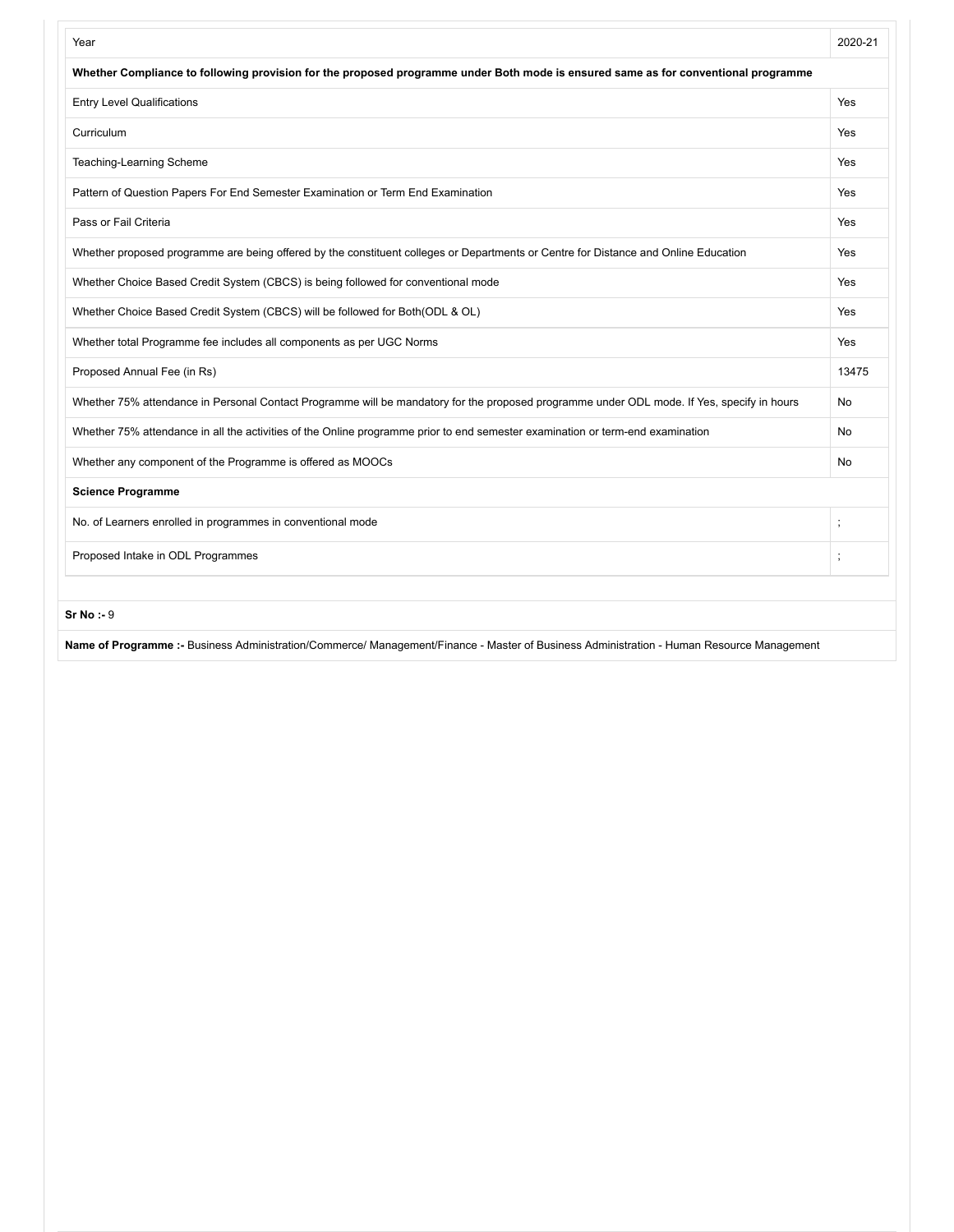| Year                                                                                                                                       | 2020-21  |
|--------------------------------------------------------------------------------------------------------------------------------------------|----------|
| Whether Compliance to following provision for the proposed programme under Both mode is ensured same as for conventional programme         |          |
| <b>Entry Level Qualifications</b>                                                                                                          | Yes      |
| Curriculum                                                                                                                                 | Yes      |
| Teaching-Learning Scheme                                                                                                                   | Yes      |
| Pattern of Question Papers For End Semester Examination or Term End Examination                                                            | Yes      |
| Pass or Fail Criteria                                                                                                                      | Yes      |
| Whether proposed programme are being offered by the constituent colleges or Departments or Centre for Distance and Online Education        | Yes      |
| Whether Choice Based Credit System (CBCS) is being followed for conventional mode                                                          | Yes      |
| Whether Choice Based Credit System (CBCS) will be followed for Both(ODL & OL)                                                              | Yes      |
| Whether total Programme fee includes all components as per UGC Norms                                                                       | Yes      |
| Proposed Annual Fee (in Rs)                                                                                                                | 13475    |
| Whether 75% attendance in Personal Contact Programme will be mandatory for the proposed programme under ODL mode. If Yes, specify in hours | No       |
| Whether 75% attendance in all the activities of the Online programme prior to end semester examination or term-end examination             | No       |
| Whether any component of the Programme is offered as MOOCs                                                                                 | No       |
| <b>Science Programme</b>                                                                                                                   |          |
| No. of Learners enrolled in programmes in conventional mode                                                                                | $\vdots$ |
| Proposed Intake in ODL Programmes                                                                                                          |          |
| Sr No: - 10                                                                                                                                |          |
| Name of Programme :- Business Administration/Commerce/ Management/Finance - Master of Business Administration - GENERAL                    |          |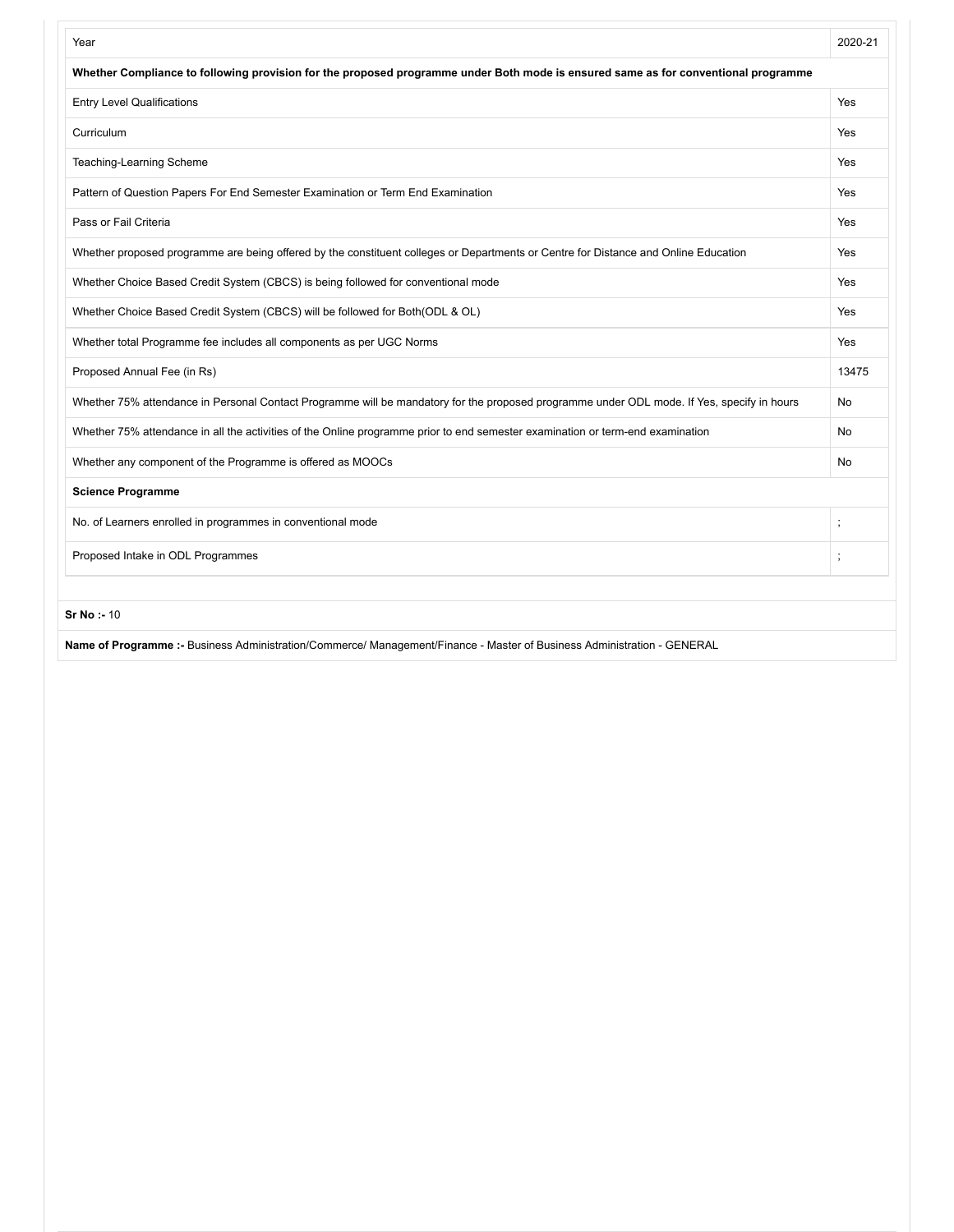| Whether Compliance to following provision for the proposed programme under Both mode is ensured same as for conventional programme<br><b>Entry Level Qualifications</b><br>Yes<br>Curriculum<br>Yes<br>Teaching-Learning Scheme<br>Yes<br>Pattern of Question Papers For End Semester Examination or Term End Examination<br>Yes<br>Pass or Fail Criteria<br>Yes<br>Whether proposed programme are being offered by the constituent colleges or Departments or Centre for Distance and Online Education<br>Yes<br>Whether Choice Based Credit System (CBCS) is being followed for conventional mode<br>Yes<br>Whether Choice Based Credit System (CBCS) will be followed for Both(ODL & OL)<br>Yes<br>Whether total Programme fee includes all components as per UGC Norms<br>Yes<br>Proposed Annual Fee (in Rs)<br>13475<br>Whether 75% attendance in Personal Contact Programme will be mandatory for the proposed programme under ODL mode. If Yes, specify in hours<br>No<br>Whether 75% attendance in all the activities of the Online programme prior to end semester examination or term-end examination<br>No<br>Whether any component of the Programme is offered as MOOCs<br>No<br><b>Science Programme</b><br>No. of Learners enrolled in programmes in conventional mode<br>Proposed Intake in ODL Programmes | Year | 2020-21 |
|---------------------------------------------------------------------------------------------------------------------------------------------------------------------------------------------------------------------------------------------------------------------------------------------------------------------------------------------------------------------------------------------------------------------------------------------------------------------------------------------------------------------------------------------------------------------------------------------------------------------------------------------------------------------------------------------------------------------------------------------------------------------------------------------------------------------------------------------------------------------------------------------------------------------------------------------------------------------------------------------------------------------------------------------------------------------------------------------------------------------------------------------------------------------------------------------------------------------------------------------------------------------------------------------------------------------------|------|---------|
|                                                                                                                                                                                                                                                                                                                                                                                                                                                                                                                                                                                                                                                                                                                                                                                                                                                                                                                                                                                                                                                                                                                                                                                                                                                                                                                           |      |         |
|                                                                                                                                                                                                                                                                                                                                                                                                                                                                                                                                                                                                                                                                                                                                                                                                                                                                                                                                                                                                                                                                                                                                                                                                                                                                                                                           |      |         |
|                                                                                                                                                                                                                                                                                                                                                                                                                                                                                                                                                                                                                                                                                                                                                                                                                                                                                                                                                                                                                                                                                                                                                                                                                                                                                                                           |      |         |
|                                                                                                                                                                                                                                                                                                                                                                                                                                                                                                                                                                                                                                                                                                                                                                                                                                                                                                                                                                                                                                                                                                                                                                                                                                                                                                                           |      |         |
|                                                                                                                                                                                                                                                                                                                                                                                                                                                                                                                                                                                                                                                                                                                                                                                                                                                                                                                                                                                                                                                                                                                                                                                                                                                                                                                           |      |         |
|                                                                                                                                                                                                                                                                                                                                                                                                                                                                                                                                                                                                                                                                                                                                                                                                                                                                                                                                                                                                                                                                                                                                                                                                                                                                                                                           |      |         |
|                                                                                                                                                                                                                                                                                                                                                                                                                                                                                                                                                                                                                                                                                                                                                                                                                                                                                                                                                                                                                                                                                                                                                                                                                                                                                                                           |      |         |
|                                                                                                                                                                                                                                                                                                                                                                                                                                                                                                                                                                                                                                                                                                                                                                                                                                                                                                                                                                                                                                                                                                                                                                                                                                                                                                                           |      |         |
|                                                                                                                                                                                                                                                                                                                                                                                                                                                                                                                                                                                                                                                                                                                                                                                                                                                                                                                                                                                                                                                                                                                                                                                                                                                                                                                           |      |         |
|                                                                                                                                                                                                                                                                                                                                                                                                                                                                                                                                                                                                                                                                                                                                                                                                                                                                                                                                                                                                                                                                                                                                                                                                                                                                                                                           |      |         |
|                                                                                                                                                                                                                                                                                                                                                                                                                                                                                                                                                                                                                                                                                                                                                                                                                                                                                                                                                                                                                                                                                                                                                                                                                                                                                                                           |      |         |
|                                                                                                                                                                                                                                                                                                                                                                                                                                                                                                                                                                                                                                                                                                                                                                                                                                                                                                                                                                                                                                                                                                                                                                                                                                                                                                                           |      |         |
|                                                                                                                                                                                                                                                                                                                                                                                                                                                                                                                                                                                                                                                                                                                                                                                                                                                                                                                                                                                                                                                                                                                                                                                                                                                                                                                           |      |         |
|                                                                                                                                                                                                                                                                                                                                                                                                                                                                                                                                                                                                                                                                                                                                                                                                                                                                                                                                                                                                                                                                                                                                                                                                                                                                                                                           |      |         |
|                                                                                                                                                                                                                                                                                                                                                                                                                                                                                                                                                                                                                                                                                                                                                                                                                                                                                                                                                                                                                                                                                                                                                                                                                                                                                                                           |      |         |
|                                                                                                                                                                                                                                                                                                                                                                                                                                                                                                                                                                                                                                                                                                                                                                                                                                                                                                                                                                                                                                                                                                                                                                                                                                                                                                                           |      |         |
|                                                                                                                                                                                                                                                                                                                                                                                                                                                                                                                                                                                                                                                                                                                                                                                                                                                                                                                                                                                                                                                                                                                                                                                                                                                                                                                           |      |         |
| Sr No: - 11                                                                                                                                                                                                                                                                                                                                                                                                                                                                                                                                                                                                                                                                                                                                                                                                                                                                                                                                                                                                                                                                                                                                                                                                                                                                                                               |      |         |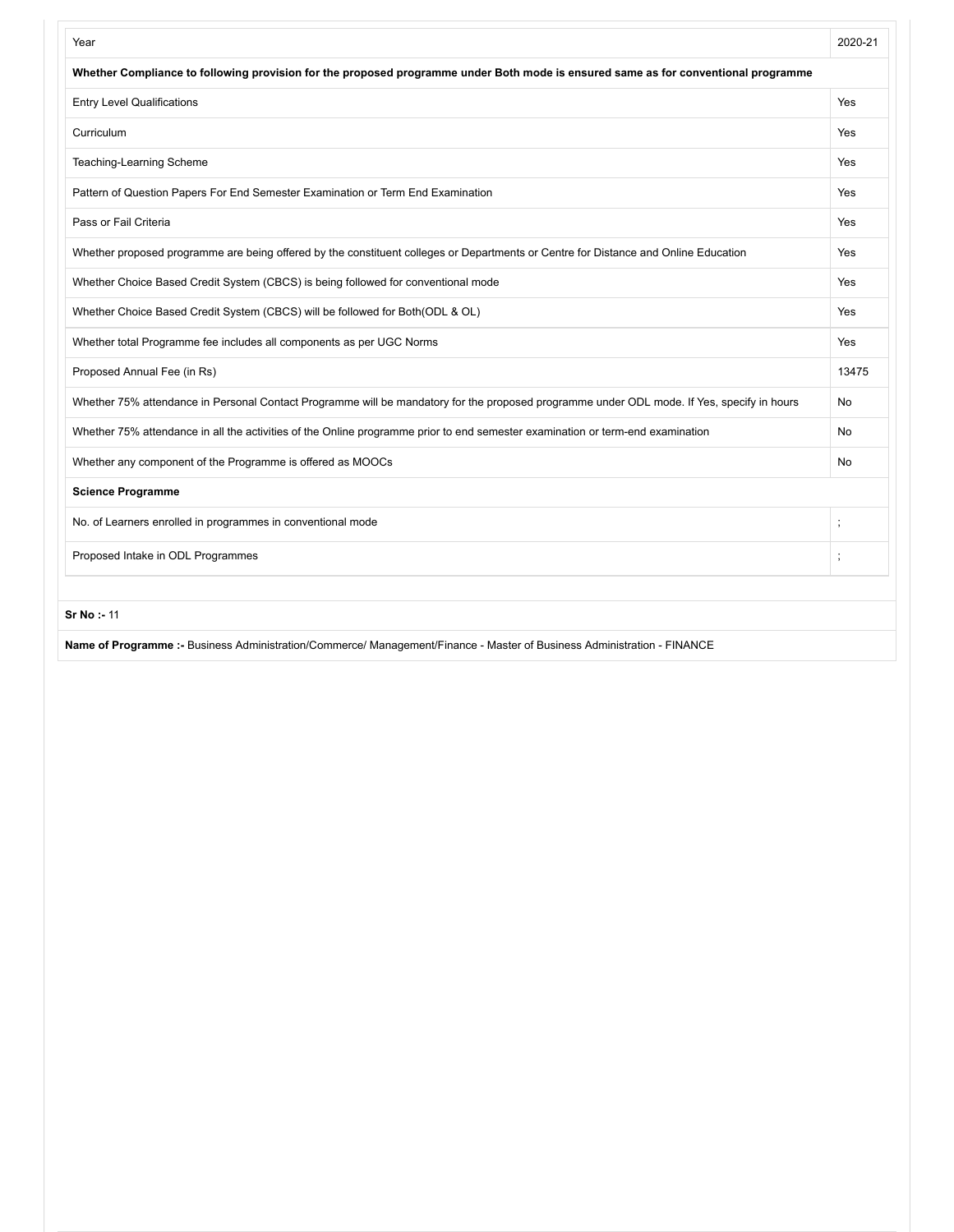| Year                                                                                                                                       | 2020-21 |
|--------------------------------------------------------------------------------------------------------------------------------------------|---------|
| Whether Compliance to following provision for the proposed programme under Both mode is ensured same as for conventional programme         |         |
| <b>Entry Level Qualifications</b>                                                                                                          | Yes     |
| Curriculum                                                                                                                                 | Yes     |
| Teaching-Learning Scheme                                                                                                                   | Yes     |
| Pattern of Question Papers For End Semester Examination or Term End Examination                                                            | Yes     |
| Pass or Fail Criteria                                                                                                                      | Yes     |
| Whether proposed programme are being offered by the constituent colleges or Departments or Centre for Distance and Online Education        | Yes     |
| Whether Choice Based Credit System (CBCS) is being followed for conventional mode                                                          | Yes     |
| Whether Choice Based Credit System (CBCS) will be followed for Both(ODL & OL)                                                              | Yes     |
| Whether total Programme fee includes all components as per UGC Norms                                                                       | Yes     |
| Proposed Annual Fee (in Rs)                                                                                                                | 13475   |
| Whether 75% attendance in Personal Contact Programme will be mandatory for the proposed programme under ODL mode. If Yes, specify in hours | No      |
| Whether 75% attendance in all the activities of the Online programme prior to end semester examination or term-end examination             | No      |
| Whether any component of the Programme is offered as MOOCs                                                                                 | No      |
| <b>Science Programme</b>                                                                                                                   |         |
| No. of Learners enrolled in programmes in conventional mode                                                                                |         |
| Proposed Intake in ODL Programmes                                                                                                          |         |
| Sr No: - 12                                                                                                                                |         |
| Name of Programme :- Arts/Humanities/Social Sciences - Masters of Arts - Tamil                                                             |         |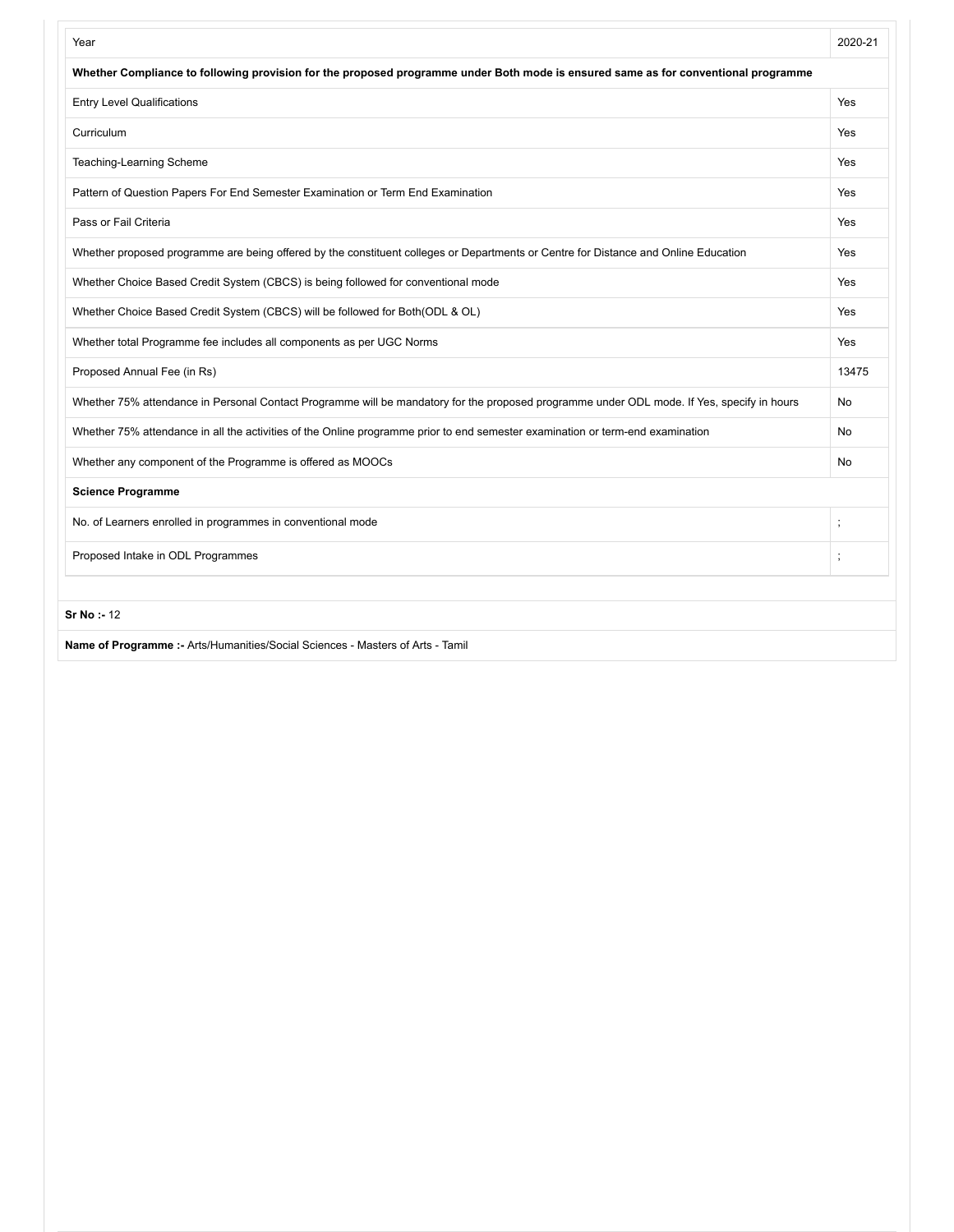| Year                                                                                                                                       | 2020-21 |
|--------------------------------------------------------------------------------------------------------------------------------------------|---------|
| Whether Compliance to following provision for the proposed programme under Both mode is ensured same as for conventional programme         |         |
| <b>Entry Level Qualifications</b>                                                                                                          | Yes     |
| Curriculum                                                                                                                                 | Yes     |
| Teaching-Learning Scheme                                                                                                                   | Yes     |
| Pattern of Question Papers For End Semester Examination or Term End Examination                                                            | Yes     |
| Pass or Fail Criteria                                                                                                                      | Yes     |
| Whether proposed programme are being offered by the constituent colleges or Departments or Centre for Distance and Online Education        | Yes     |
| Whether Choice Based Credit System (CBCS) is being followed for conventional mode                                                          | Yes     |
| Whether Choice Based Credit System (CBCS) will be followed for Both(ODL & OL)                                                              | Yes     |
| Whether total Programme fee includes all components as per UGC Norms                                                                       | Yes     |
| Proposed Annual Fee (in Rs)                                                                                                                | 4775    |
| Whether 75% attendance in Personal Contact Programme will be mandatory for the proposed programme under ODL mode. If Yes, specify in hours | No      |
| Whether 75% attendance in all the activities of the Online programme prior to end semester examination or term-end examination             | No      |
| Whether any component of the Programme is offered as MOOCs                                                                                 | No      |
| <b>Science Programme</b>                                                                                                                   |         |
| No. of Learners enrolled in programmes in conventional mode                                                                                |         |
| Proposed Intake in ODL Programmes                                                                                                          |         |
| Sr No: - 13                                                                                                                                |         |
| Name of Programme :- Arts/Humanities/Social Sciences - Masters of Arts - Sociology                                                         |         |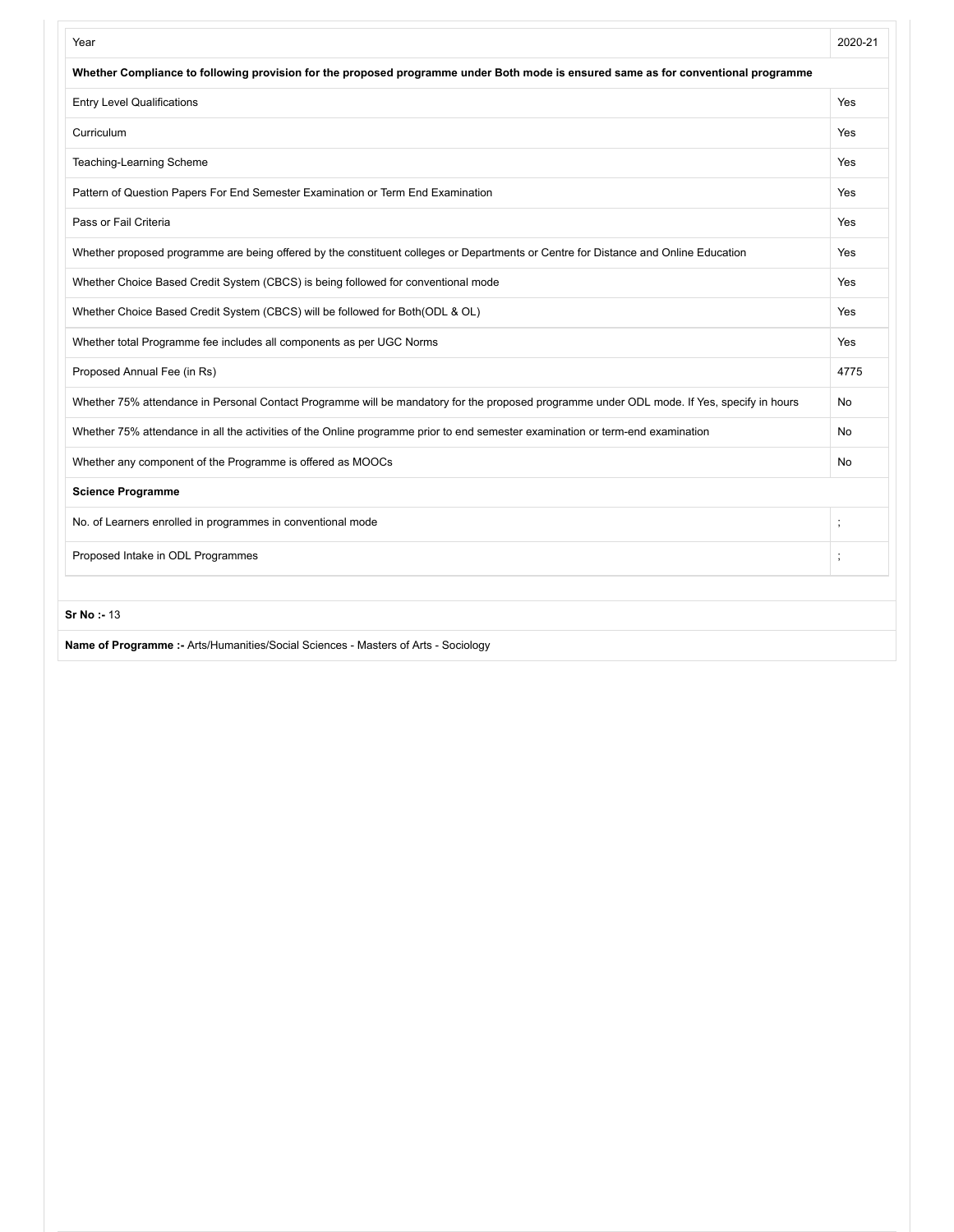| Year                                                                                                                                       | 2020-21                  |
|--------------------------------------------------------------------------------------------------------------------------------------------|--------------------------|
| Whether Compliance to following provision for the proposed programme under Both mode is ensured same as for conventional programme         |                          |
| <b>Entry Level Qualifications</b>                                                                                                          | Yes                      |
| Curriculum                                                                                                                                 | Yes                      |
| Teaching-Learning Scheme                                                                                                                   | Yes                      |
| Pattern of Question Papers For End Semester Examination or Term End Examination                                                            | Yes                      |
| Pass or Fail Criteria                                                                                                                      | Yes                      |
| Whether proposed programme are being offered by the constituent colleges or Departments or Centre for Distance and Online Education        | Yes                      |
| Whether Choice Based Credit System (CBCS) is being followed for conventional mode                                                          | Yes                      |
| Whether Choice Based Credit System (CBCS) will be followed for Both(ODL & OL)                                                              | Yes                      |
| Whether total Programme fee includes all components as per UGC Norms                                                                       | Yes                      |
| Proposed Annual Fee (in Rs)                                                                                                                | 4575                     |
| Whether 75% attendance in Personal Contact Programme will be mandatory for the proposed programme under ODL mode. If Yes, specify in hours | No                       |
| Whether 75% attendance in all the activities of the Online programme prior to end semester examination or term-end examination             | No                       |
| Whether any component of the Programme is offered as MOOCs                                                                                 | No                       |
| <b>Science Programme</b>                                                                                                                   |                          |
| No. of Learners enrolled in programmes in conventional mode                                                                                |                          |
| Proposed Intake in ODL Programmes                                                                                                          | $\overline{\phantom{a}}$ |
| Sr No: - 14                                                                                                                                |                          |
| Name of Programme :- Arts/Humanities/Social Sciences - Masters of Arts - HISTORY (ENGLISH MEDIUM)                                          |                          |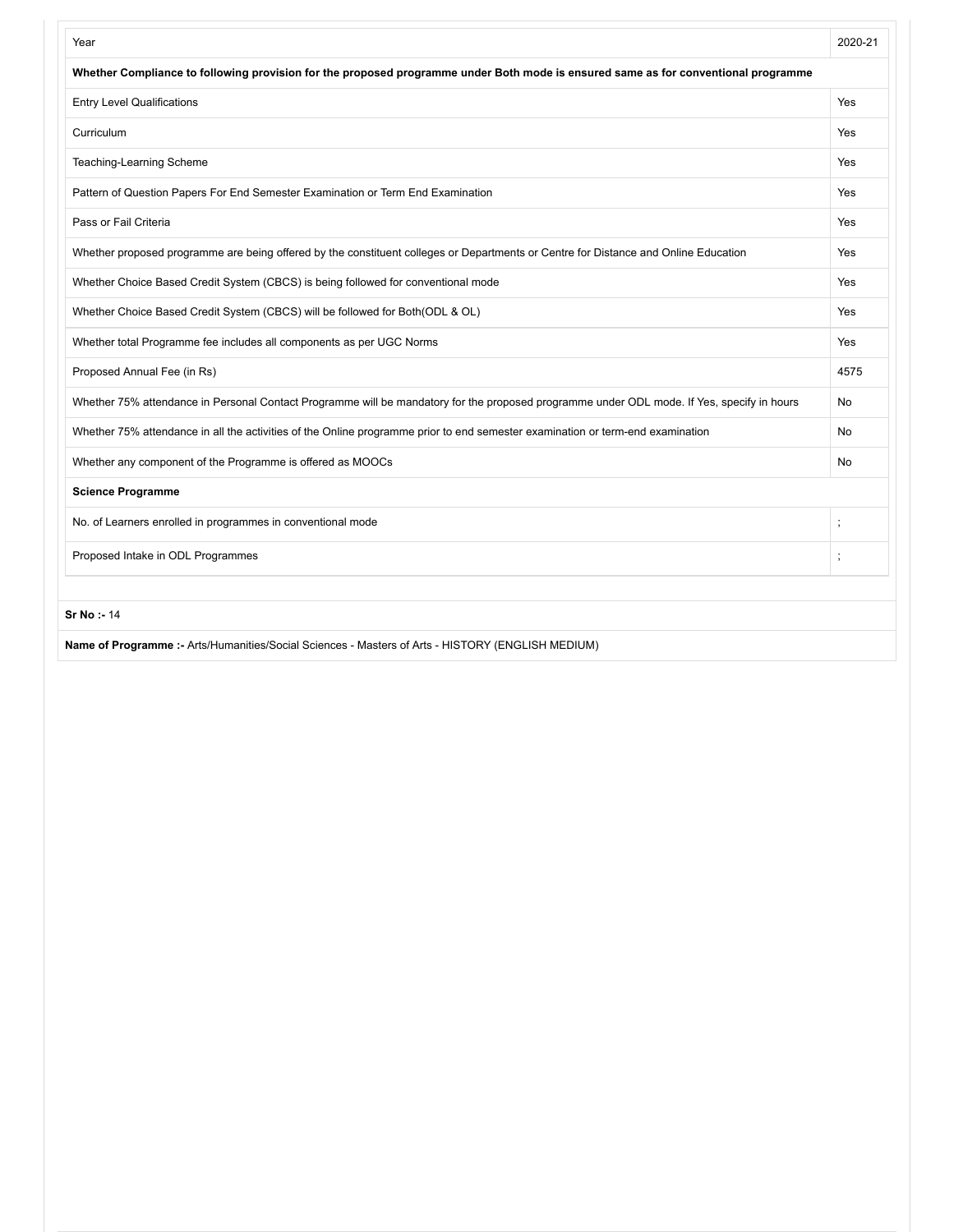| Year                                                                                                                                       | 2020-21                  |
|--------------------------------------------------------------------------------------------------------------------------------------------|--------------------------|
| Whether Compliance to following provision for the proposed programme under Both mode is ensured same as for conventional programme         |                          |
| <b>Entry Level Qualifications</b>                                                                                                          | Yes                      |
| Curriculum                                                                                                                                 | Yes                      |
| Teaching-Learning Scheme                                                                                                                   | Yes                      |
| Pattern of Question Papers For End Semester Examination or Term End Examination                                                            | Yes                      |
| Pass or Fail Criteria                                                                                                                      | Yes                      |
| Whether proposed programme are being offered by the constituent colleges or Departments or Centre for Distance and Online Education        | Yes                      |
| Whether Choice Based Credit System (CBCS) is being followed for conventional mode                                                          | Yes                      |
| Whether Choice Based Credit System (CBCS) will be followed for Both(ODL & OL)                                                              | Yes                      |
| Whether total Programme fee includes all components as per UGC Norms                                                                       | Yes                      |
| Proposed Annual Fee (in Rs)                                                                                                                | 4575                     |
| Whether 75% attendance in Personal Contact Programme will be mandatory for the proposed programme under ODL mode. If Yes, specify in hours | No                       |
| Whether 75% attendance in all the activities of the Online programme prior to end semester examination or term-end examination             | No                       |
| Whether any component of the Programme is offered as MOOCs                                                                                 | No                       |
| <b>Science Programme</b>                                                                                                                   |                          |
| No. of Learners enrolled in programmes in conventional mode                                                                                |                          |
| Proposed Intake in ODL Programmes                                                                                                          | $\overline{\phantom{a}}$ |
| Sr No: - 15                                                                                                                                |                          |
| Name of Programme :- Arts/Humanities/Social Sciences - Masters of Arts - HISTORY (TAMIL MEDIUM)                                            |                          |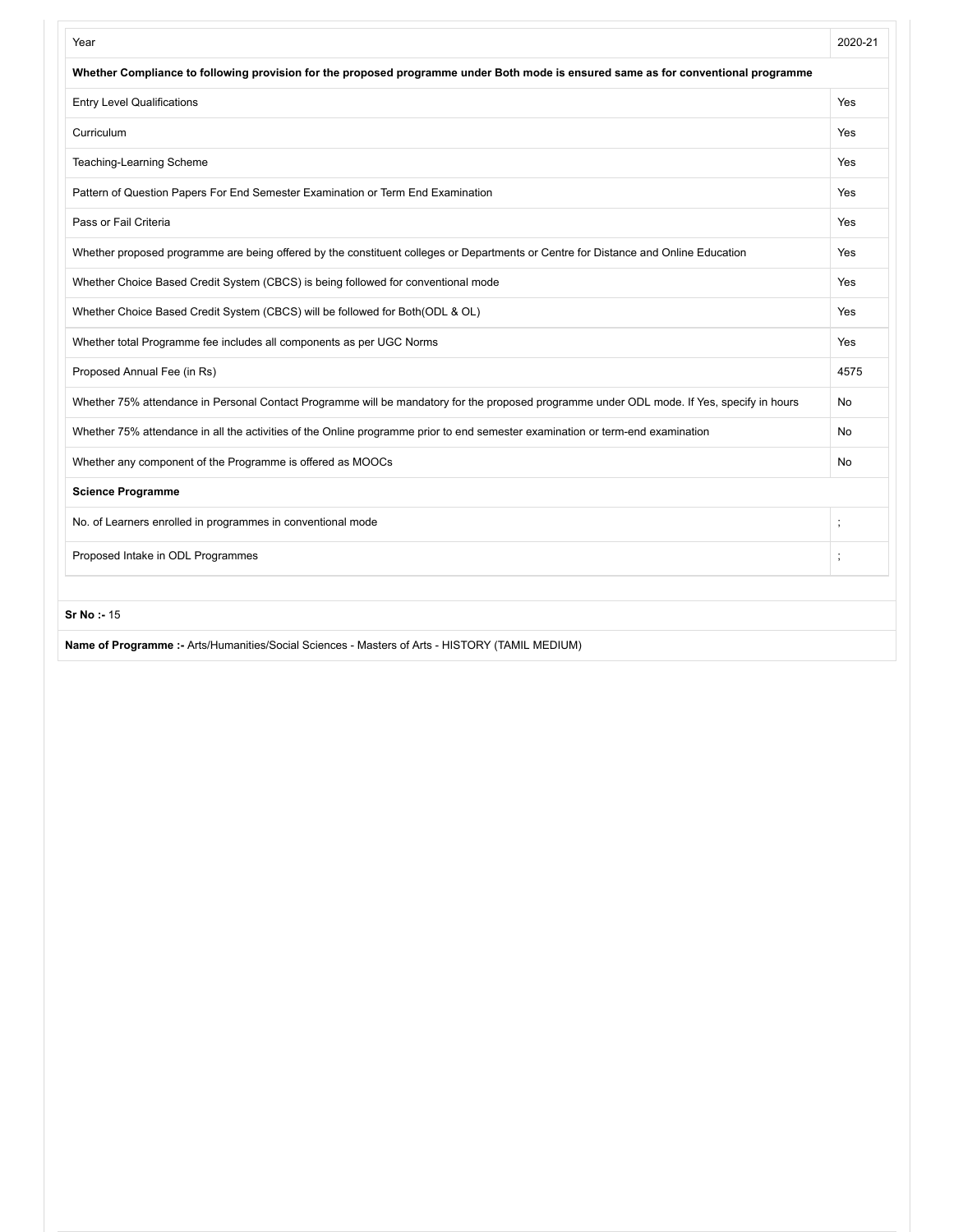| Year                                                                                                                                       | 2020-21 |
|--------------------------------------------------------------------------------------------------------------------------------------------|---------|
| Whether Compliance to following provision for the proposed programme under Both mode is ensured same as for conventional programme         |         |
| <b>Entry Level Qualifications</b>                                                                                                          | Yes     |
| Curriculum                                                                                                                                 | Yes     |
| Teaching-Learning Scheme                                                                                                                   | Yes     |
| Pattern of Question Papers For End Semester Examination or Term End Examination                                                            | Yes     |
| Pass or Fail Criteria                                                                                                                      | Yes     |
| Whether proposed programme are being offered by the constituent colleges or Departments or Centre for Distance and Online Education        | Yes     |
| Whether Choice Based Credit System (CBCS) is being followed for conventional mode                                                          | Yes     |
| Whether Choice Based Credit System (CBCS) will be followed for Both(ODL & OL)                                                              | Yes     |
| Whether total Programme fee includes all components as per UGC Norms                                                                       | Yes     |
| Proposed Annual Fee (in Rs)                                                                                                                | 4575    |
| Whether 75% attendance in Personal Contact Programme will be mandatory for the proposed programme under ODL mode. If Yes, specify in hours | No      |
| Whether 75% attendance in all the activities of the Online programme prior to end semester examination or term-end examination             | No      |
| Whether any component of the Programme is offered as MOOCs                                                                                 | No      |
| <b>Science Programme</b>                                                                                                                   |         |
| No. of Learners enrolled in programmes in conventional mode                                                                                |         |
| Proposed Intake in ODL Programmes                                                                                                          |         |
| Sr No: - 16                                                                                                                                |         |
| Name of Programme :- Arts/Humanities/Social Sciences - Masters of Arts - English                                                           |         |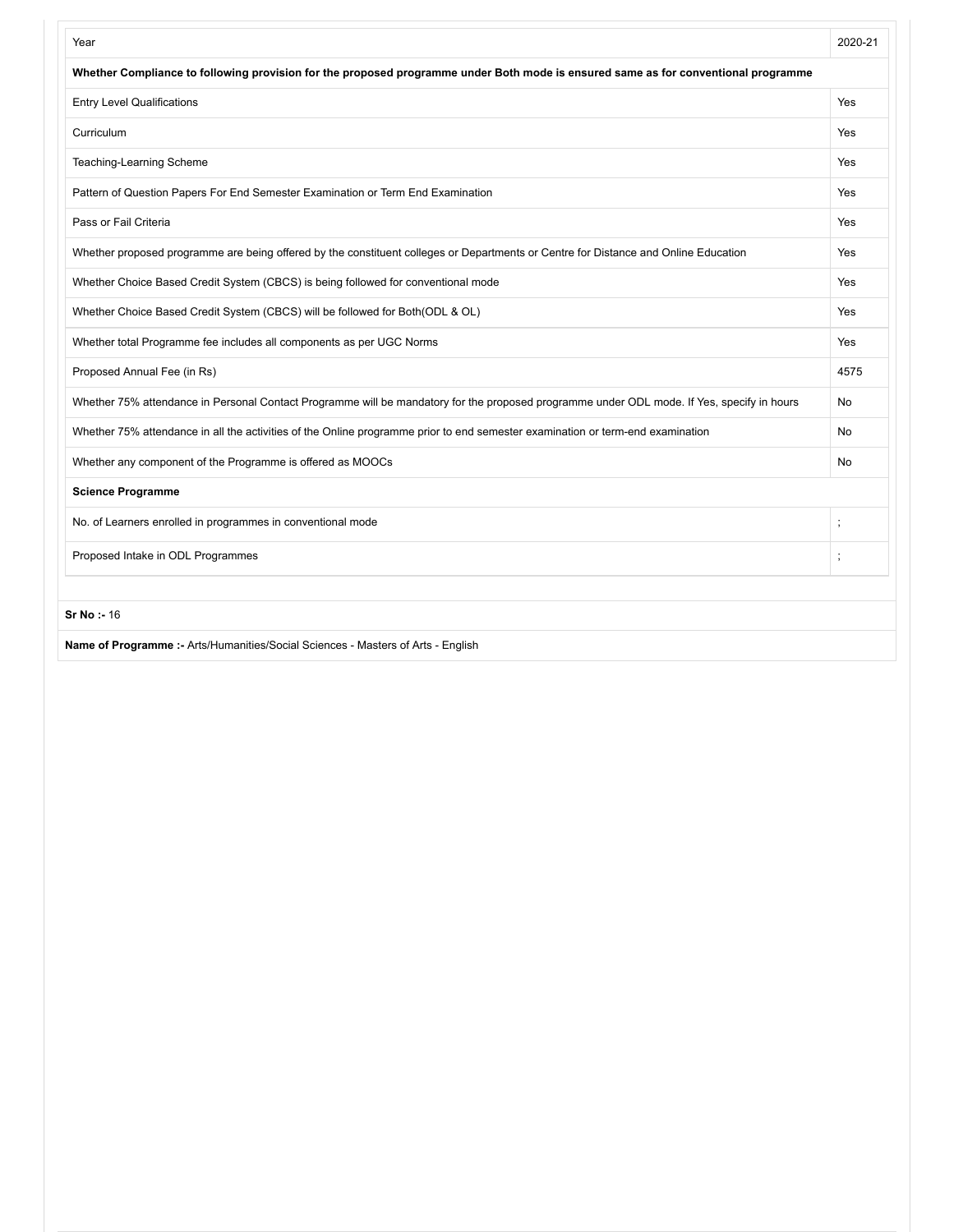| Year                                                                                                                                       | 2020-21  |
|--------------------------------------------------------------------------------------------------------------------------------------------|----------|
| Whether Compliance to following provision for the proposed programme under Both mode is ensured same as for conventional programme         |          |
| <b>Entry Level Qualifications</b>                                                                                                          | Yes      |
| Curriculum                                                                                                                                 | Yes      |
| Teaching-Learning Scheme                                                                                                                   | Yes      |
| Pattern of Question Papers For End Semester Examination or Term End Examination                                                            | Yes      |
| Pass or Fail Criteria                                                                                                                      | Yes      |
| Whether proposed programme are being offered by the constituent colleges or Departments or Centre for Distance and Online Education        | Yes      |
| Whether Choice Based Credit System (CBCS) is being followed for conventional mode                                                          | Yes      |
| Whether Choice Based Credit System (CBCS) will be followed for Both(ODL & OL)                                                              | Yes      |
| Whether total Programme fee includes all components as per UGC Norms                                                                       | Yes      |
| Proposed Annual Fee (in Rs)                                                                                                                | 4575     |
| Whether 75% attendance in Personal Contact Programme will be mandatory for the proposed programme under ODL mode. If Yes, specify in hours | No       |
| Whether 75% attendance in all the activities of the Online programme prior to end semester examination or term-end examination             | No       |
| Whether any component of the Programme is offered as MOOCs                                                                                 | No       |
| <b>Science Programme</b>                                                                                                                   |          |
| No. of Learners enrolled in programmes in conventional mode                                                                                | $\vdots$ |
| Proposed Intake in ODL Programmes                                                                                                          |          |
| <b>Sr No: - 17</b>                                                                                                                         |          |
| Name of Programme :- Arts/Humanities/Social Sciences - Masters of Arts - Economics                                                         |          |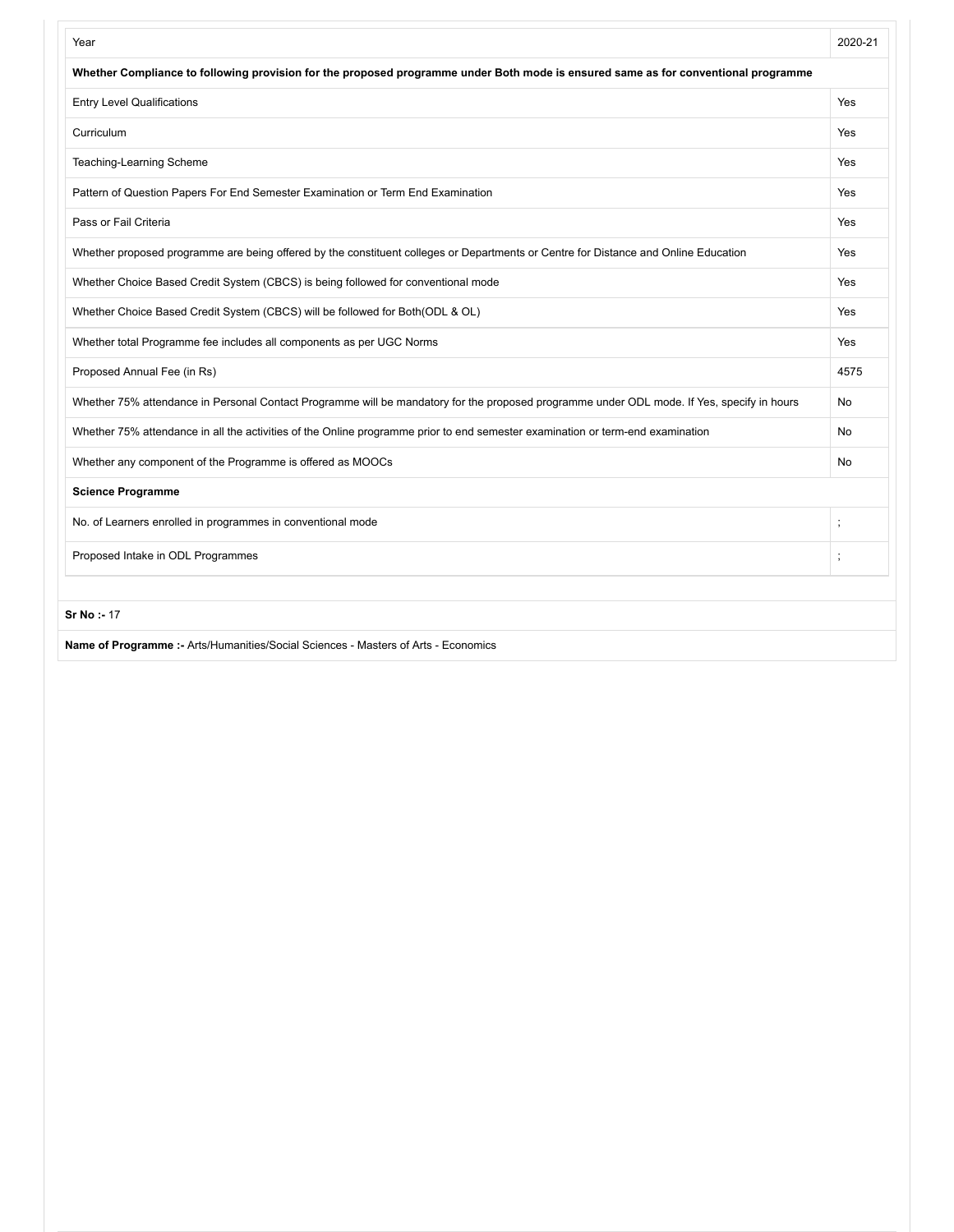| Year                                                                                                                                       | 2020-21 |
|--------------------------------------------------------------------------------------------------------------------------------------------|---------|
| Whether Compliance to following provision for the proposed programme under Both mode is ensured same as for conventional programme         |         |
| <b>Entry Level Qualifications</b>                                                                                                          | Yes     |
| Curriculum                                                                                                                                 | Yes     |
| Teaching-Learning Scheme                                                                                                                   | Yes     |
| Pattern of Question Papers For End Semester Examination or Term End Examination                                                            | Yes     |
| Pass or Fail Criteria                                                                                                                      | Yes     |
| Whether proposed programme are being offered by the constituent colleges or Departments or Centre for Distance and Online Education        | Yes     |
| Whether Choice Based Credit System (CBCS) is being followed for conventional mode                                                          | Yes     |
| Whether Choice Based Credit System (CBCS) will be followed for Both(ODL & OL)                                                              | Yes     |
| Whether total Programme fee includes all components as per UGC Norms                                                                       | Yes     |
| Proposed Annual Fee (in Rs)                                                                                                                | 4575    |
| Whether 75% attendance in Personal Contact Programme will be mandatory for the proposed programme under ODL mode. If Yes, specify in hours | No      |
| Whether 75% attendance in all the activities of the Online programme prior to end semester examination or term-end examination             | No      |
| Whether any component of the Programme is offered as MOOCs                                                                                 | No      |
| <b>Science Programme</b>                                                                                                                   |         |
| No. of Learners enrolled in programmes in conventional mode                                                                                |         |
| Proposed Intake in ODL Programmes                                                                                                          |         |
| Sr No: 18                                                                                                                                  |         |
| Name of Programme :- Arts/Humanities/Social Sciences - Masters of Arts - CRIMINOLOGY AND POLICE SCIENCE                                    |         |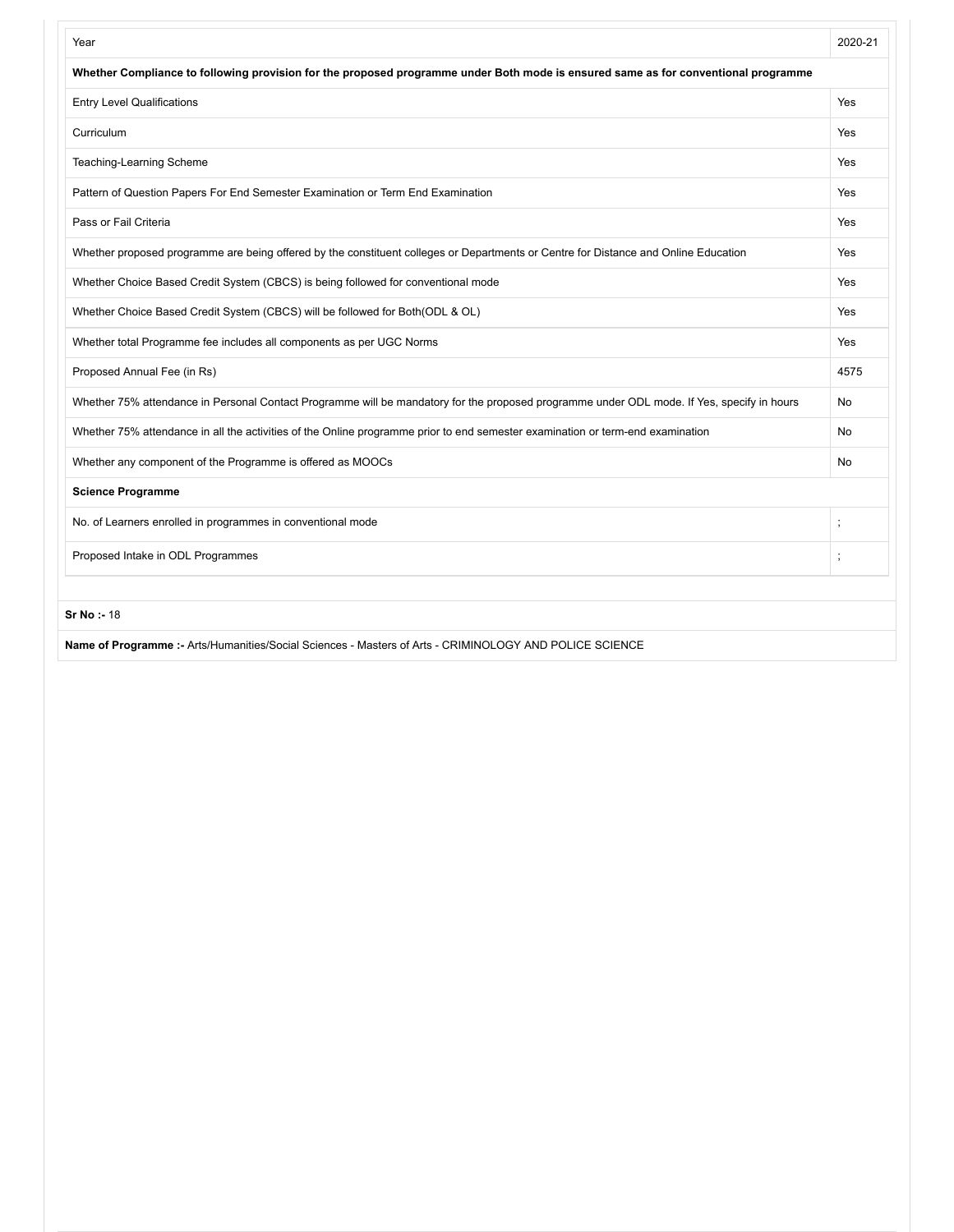| Year                                                                                                                                       | 2020-21 |
|--------------------------------------------------------------------------------------------------------------------------------------------|---------|
| Whether Compliance to following provision for the proposed programme under Both mode is ensured same as for conventional programme         |         |
| <b>Entry Level Qualifications</b>                                                                                                          | Yes     |
| Curriculum                                                                                                                                 | Yes     |
| Teaching-Learning Scheme                                                                                                                   | Yes     |
| Pattern of Question Papers For End Semester Examination or Term End Examination                                                            | Yes     |
| Pass or Fail Criteria                                                                                                                      | Yes     |
| Whether proposed programme are being offered by the constituent colleges or Departments or Centre for Distance and Online Education        | Yes     |
| Whether Choice Based Credit System (CBCS) is being followed for conventional mode                                                          | Yes     |
| Whether Choice Based Credit System (CBCS) will be followed for Both(ODL & OL)                                                              | Yes     |
| Whether total Programme fee includes all components as per UGC Norms                                                                       | Yes     |
| Proposed Annual Fee (in Rs)                                                                                                                | 4775    |
| Whether 75% attendance in Personal Contact Programme will be mandatory for the proposed programme under ODL mode. If Yes, specify in hours | No      |
| Whether 75% attendance in all the activities of the Online programme prior to end semester examination or term-end examination             | No      |
| Whether any component of the Programme is offered as MOOCs                                                                                 | No      |
| <b>Science Programme</b>                                                                                                                   |         |
| No. of Learners enrolled in programmes in conventional mode                                                                                |         |
| Proposed Intake in ODL Programmes                                                                                                          |         |
| <b>Sr No: 19</b>                                                                                                                           |         |
| Name of Programme :- Journalism/ Mass Communication/Media - Master of Arts - Journalism & Mass Communication                               |         |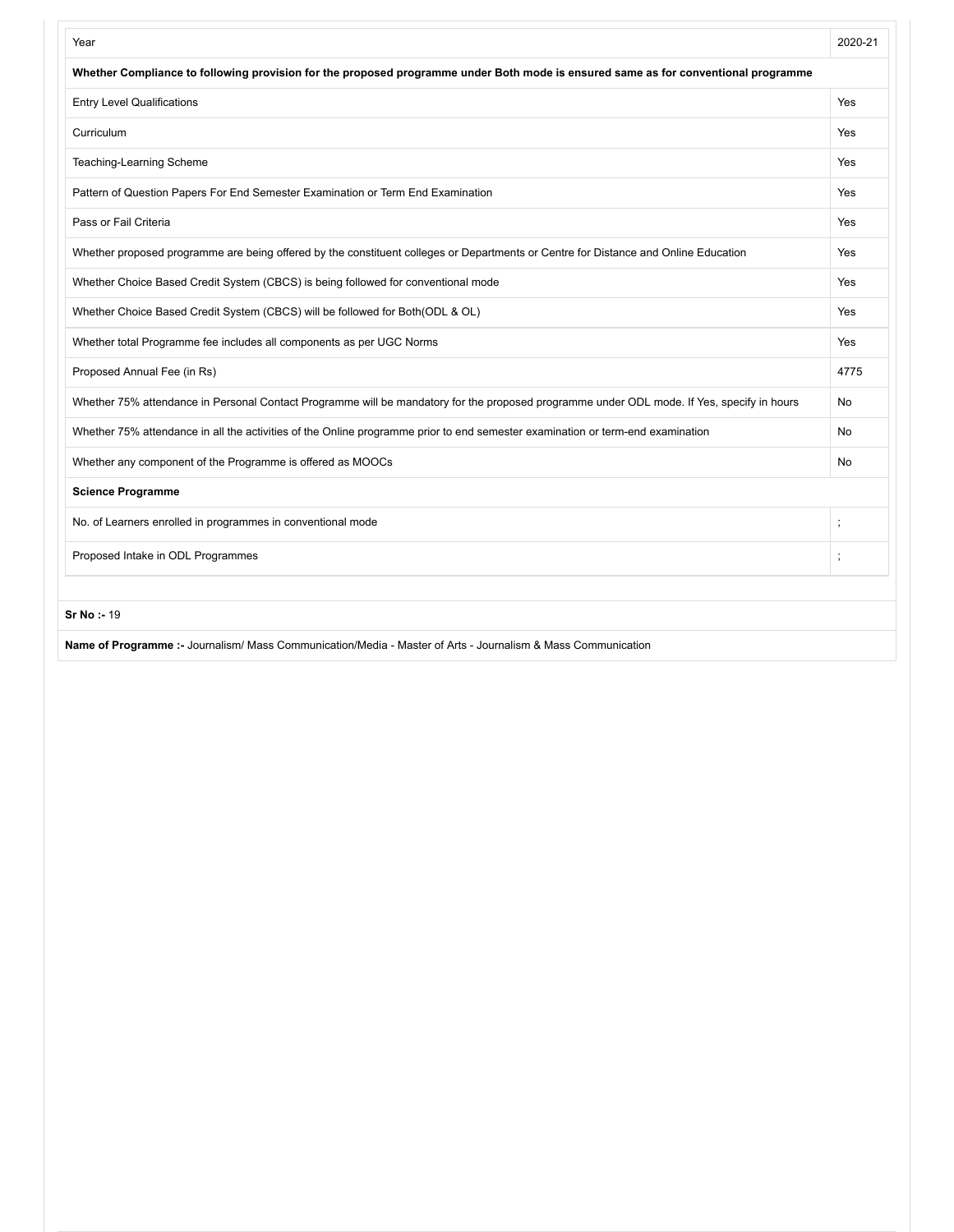| Year                                                                                                                                       | 2020-21 |
|--------------------------------------------------------------------------------------------------------------------------------------------|---------|
| Whether Compliance to following provision for the proposed programme under Both mode is ensured same as for conventional programme         |         |
| <b>Entry Level Qualifications</b>                                                                                                          | Yes     |
| Curriculum                                                                                                                                 | Yes     |
| Teaching-Learning Scheme                                                                                                                   | Yes     |
| Pattern of Question Papers For End Semester Examination or Term End Examination                                                            | Yes     |
| Pass or Fail Criteria                                                                                                                      | Yes     |
| Whether proposed programme are being offered by the constituent colleges or Departments or Centre for Distance and Online Education        | Yes     |
| Whether Choice Based Credit System (CBCS) is being followed for conventional mode                                                          | Yes     |
| Whether Choice Based Credit System (CBCS) will be followed for Both(ODL & OL)                                                              | Yes     |
| Whether total Programme fee includes all components as per UGC Norms                                                                       | Yes     |
| Proposed Annual Fee (in Rs)                                                                                                                | 4575    |
| Whether 75% attendance in Personal Contact Programme will be mandatory for the proposed programme under ODL mode. If Yes, specify in hours | No      |
| Whether 75% attendance in all the activities of the Online programme prior to end semester examination or term-end examination             | No      |
| Whether any component of the Programme is offered as MOOCs                                                                                 | No      |
| <b>Science Programme</b>                                                                                                                   |         |
| No. of Learners enrolled in programmes in conventional mode                                                                                |         |
| Proposed Intake in ODL Programmes                                                                                                          |         |
| <b>Sr No:-20</b>                                                                                                                           |         |
| Name of Programme :- Arts/Humanities/Social Sciences - BACHELOR OF - COMPUTER APPLICATION                                                  |         |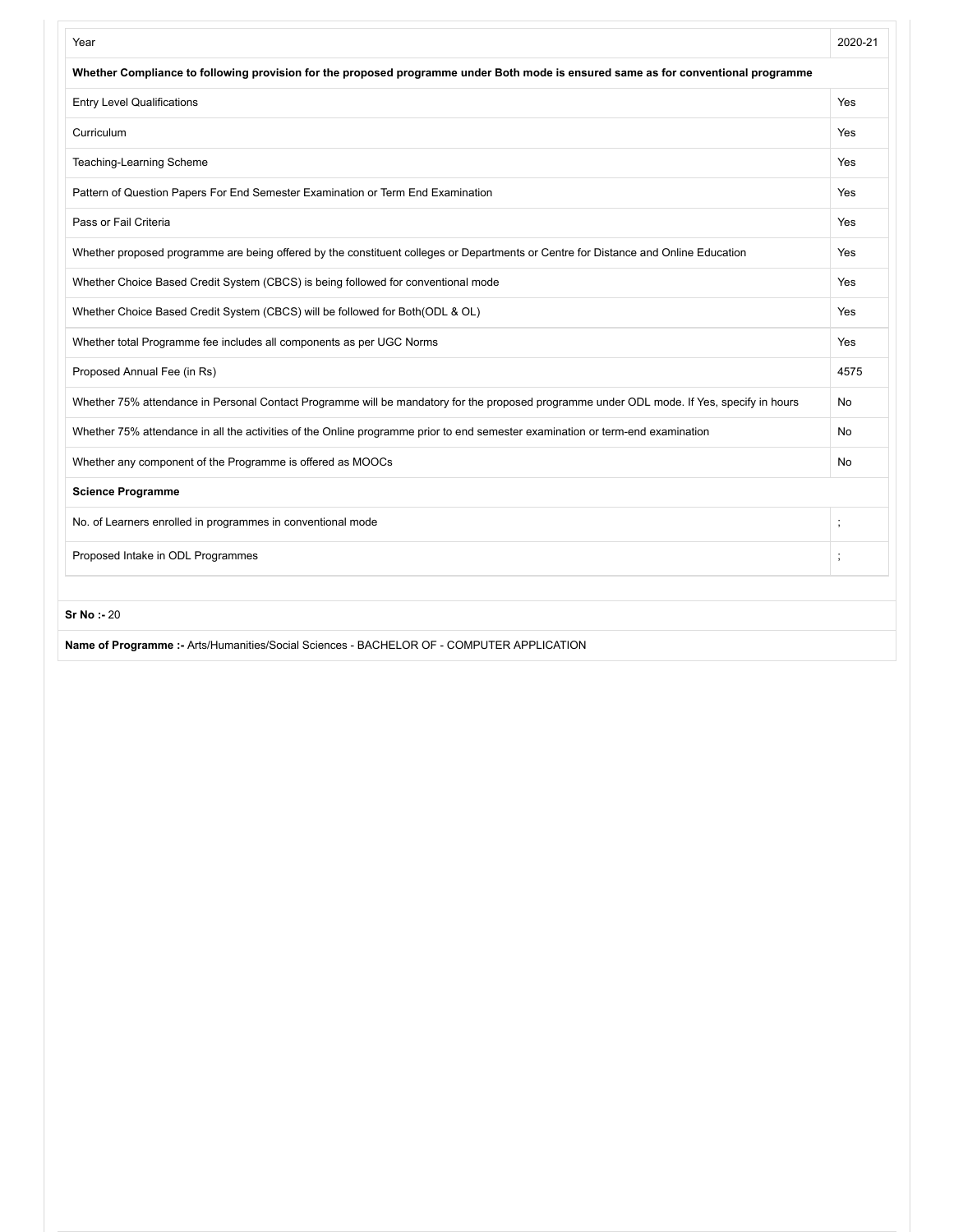| Year                                                                                                                                       | 2020-21        |
|--------------------------------------------------------------------------------------------------------------------------------------------|----------------|
| Whether Compliance to following provision for the proposed programme under Both mode is ensured same as for conventional programme         |                |
| <b>Entry Level Qualifications</b>                                                                                                          | Yes            |
| Curriculum                                                                                                                                 | Yes            |
| Teaching-Learning Scheme                                                                                                                   | Yes            |
| Pattern of Question Papers For End Semester Examination or Term End Examination                                                            | Yes            |
| Pass or Fail Criteria                                                                                                                      | Yes            |
| Whether proposed programme are being offered by the constituent colleges or Departments or Centre for Distance and Online Education        | Yes            |
| Whether Choice Based Credit System (CBCS) is being followed for conventional mode                                                          | Yes            |
| Whether Choice Based Credit System (CBCS) will be followed for Both(ODL & OL)                                                              | Yes            |
| Whether total Programme fee includes all components as per UGC Norms                                                                       | Yes            |
| Proposed Annual Fee (in Rs)                                                                                                                | 7775           |
| Whether 75% attendance in Personal Contact Programme will be mandatory for the proposed programme under ODL mode. If Yes, specify in hours | No             |
| Whether 75% attendance in all the activities of the Online programme prior to end semester examination or term-end examination             | No             |
| Whether any component of the Programme is offered as MOOCs                                                                                 | No             |
| <b>Science Programme</b>                                                                                                                   |                |
| No. of Learners enrolled in programmes in conventional mode                                                                                | $\ddot{\cdot}$ |
| Proposed Intake in ODL Programmes                                                                                                          |                |
|                                                                                                                                            |                |
| Sr No: - 21                                                                                                                                |                |

**Name of Programme :-** Business Administration/Commerce/ Management/Finance - Bachelor of Commerce - (ENGLISH MEDIUM)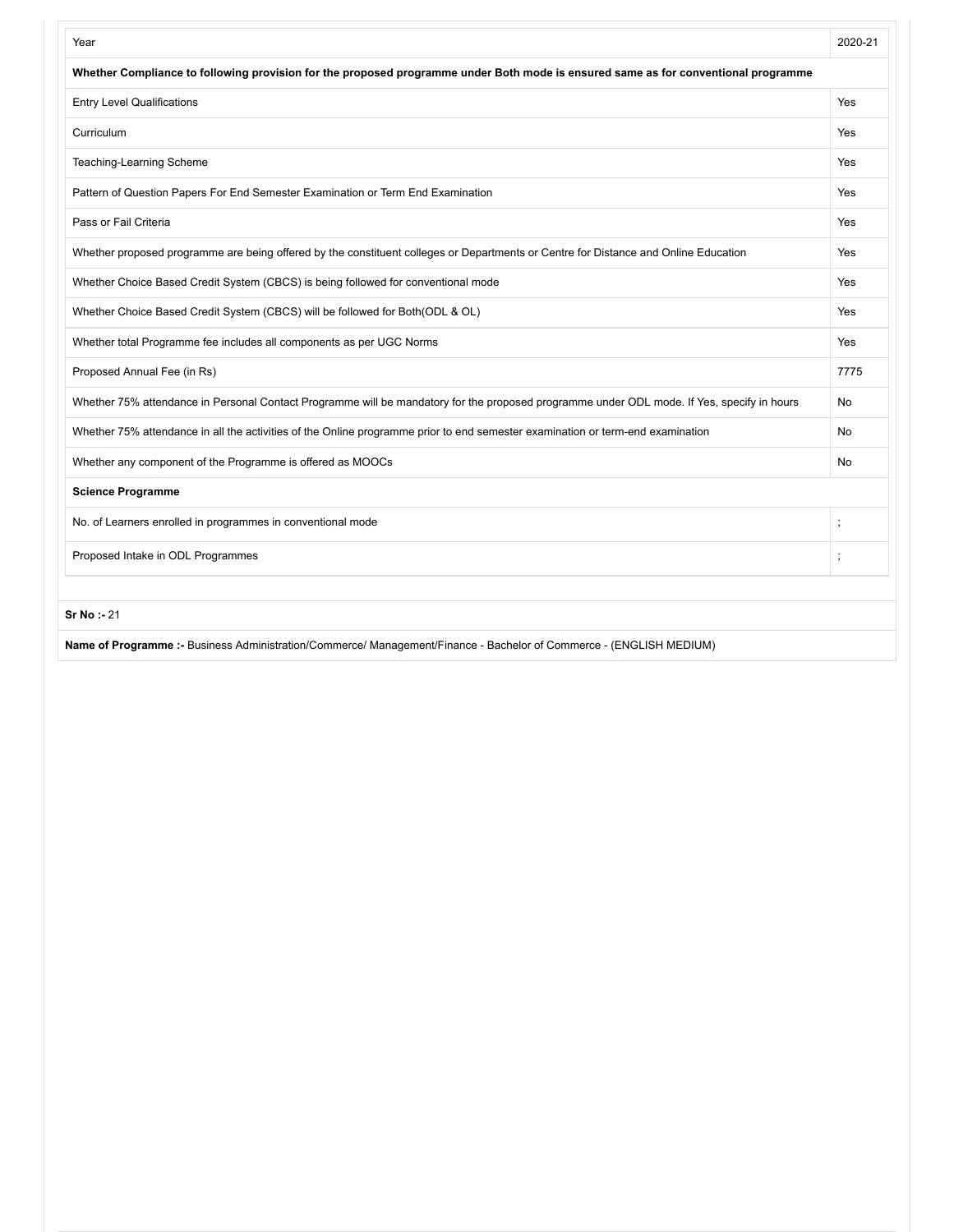| Year                                                                                                                                       | 2020-21  |
|--------------------------------------------------------------------------------------------------------------------------------------------|----------|
| Whether Compliance to following provision for the proposed programme under Both mode is ensured same as for conventional programme         |          |
| <b>Entry Level Qualifications</b>                                                                                                          | Yes      |
| Curriculum                                                                                                                                 | Yes      |
| Teaching-Learning Scheme                                                                                                                   | Yes      |
| Pattern of Question Papers For End Semester Examination or Term End Examination                                                            | Yes      |
| Pass or Fail Criteria                                                                                                                      | Yes      |
| Whether proposed programme are being offered by the constituent colleges or Departments or Centre for Distance and Online Education        | Yes      |
| Whether Choice Based Credit System (CBCS) is being followed for conventional mode                                                          | Yes      |
| Whether Choice Based Credit System (CBCS) will be followed for Both(ODL & OL)                                                              | Yes      |
| Whether total Programme fee includes all components as per UGC Norms                                                                       | Yes      |
| Proposed Annual Fee (in Rs)                                                                                                                | 3825     |
| Whether 75% attendance in Personal Contact Programme will be mandatory for the proposed programme under ODL mode. If Yes, specify in hours | No       |
| Whether 75% attendance in all the activities of the Online programme prior to end semester examination or term-end examination             | No       |
| Whether any component of the Programme is offered as MOOCs                                                                                 | No       |
| <b>Science Programme</b>                                                                                                                   |          |
| No. of Learners enrolled in programmes in conventional mode                                                                                | $\vdots$ |
| Proposed Intake in ODL Programmes                                                                                                          |          |
| Sr No : 22                                                                                                                                 |          |
| Name of Programme :- Arts/Humanities/Social Sciences - Bachelor of Arts (Hons) - HISTORY (ENGLISH MEDIUM)                                  |          |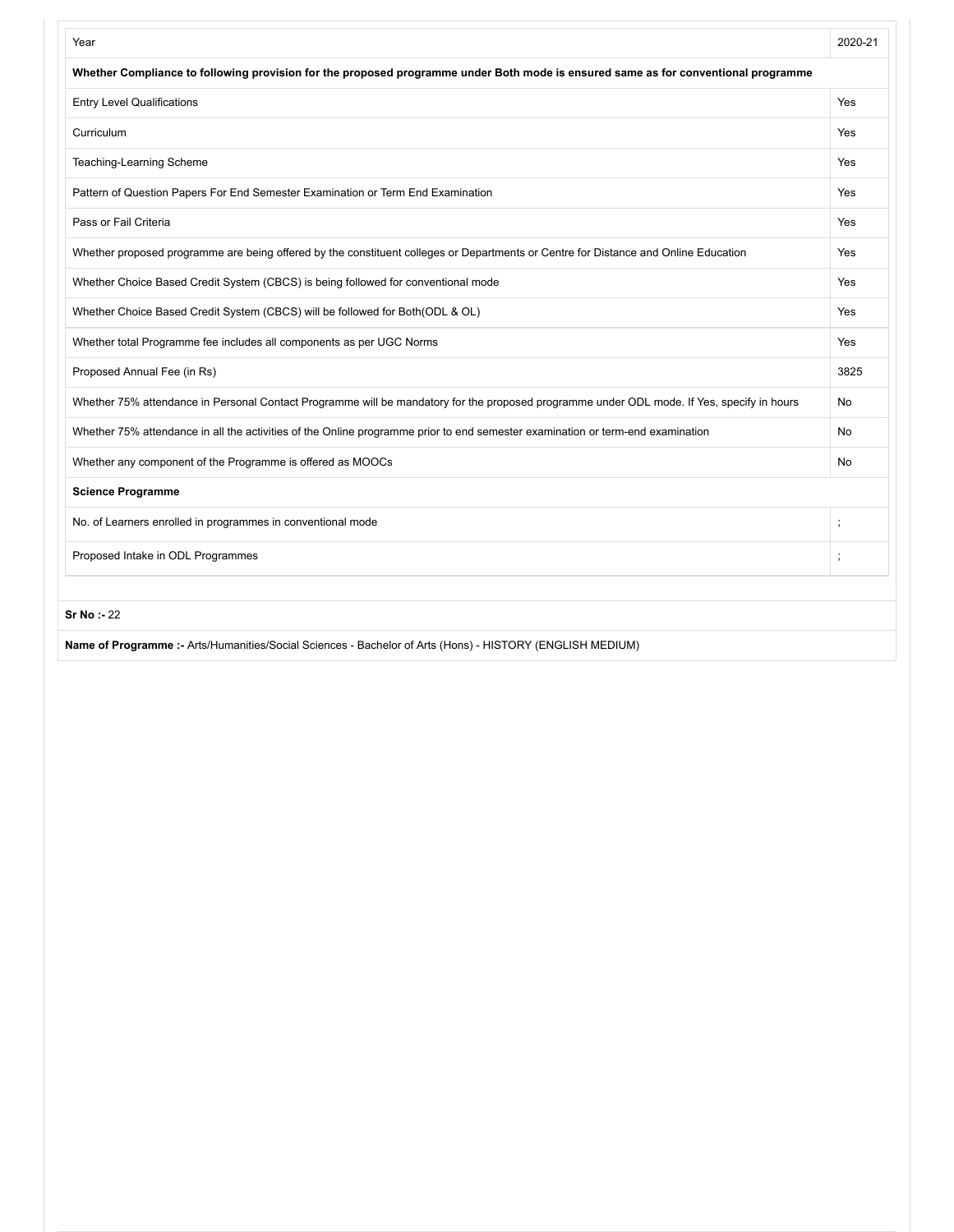| Year                                                                                                                                       | 2020-21  |
|--------------------------------------------------------------------------------------------------------------------------------------------|----------|
| Whether Compliance to following provision for the proposed programme under Both mode is ensured same as for conventional programme         |          |
| <b>Entry Level Qualifications</b>                                                                                                          | Yes      |
| Curriculum                                                                                                                                 | Yes      |
| Teaching-Learning Scheme                                                                                                                   | Yes      |
| Pattern of Question Papers For End Semester Examination or Term End Examination                                                            | Yes      |
| Pass or Fail Criteria                                                                                                                      | Yes      |
| Whether proposed programme are being offered by the constituent colleges or Departments or Centre for Distance and Online Education        | Yes      |
| Whether Choice Based Credit System (CBCS) is being followed for conventional mode                                                          | Yes      |
| Whether Choice Based Credit System (CBCS) will be followed for Both(ODL & OL)                                                              | Yes      |
| Whether total Programme fee includes all components as per UGC Norms                                                                       | Yes      |
| Proposed Annual Fee (in Rs)                                                                                                                | 3825     |
| Whether 75% attendance in Personal Contact Programme will be mandatory for the proposed programme under ODL mode. If Yes, specify in hours | No       |
| Whether 75% attendance in all the activities of the Online programme prior to end semester examination or term-end examination             | No       |
| Whether any component of the Programme is offered as MOOCs                                                                                 | No       |
| <b>Science Programme</b>                                                                                                                   |          |
| No. of Learners enrolled in programmes in conventional mode                                                                                | $\vdots$ |
| Proposed Intake in ODL Programmes                                                                                                          |          |
|                                                                                                                                            |          |
| <b>Sr No: - 23</b>                                                                                                                         |          |

**Name of Programme :-** Library and Information Sciences - Bachelor of Library & Information Science - Library and Information Science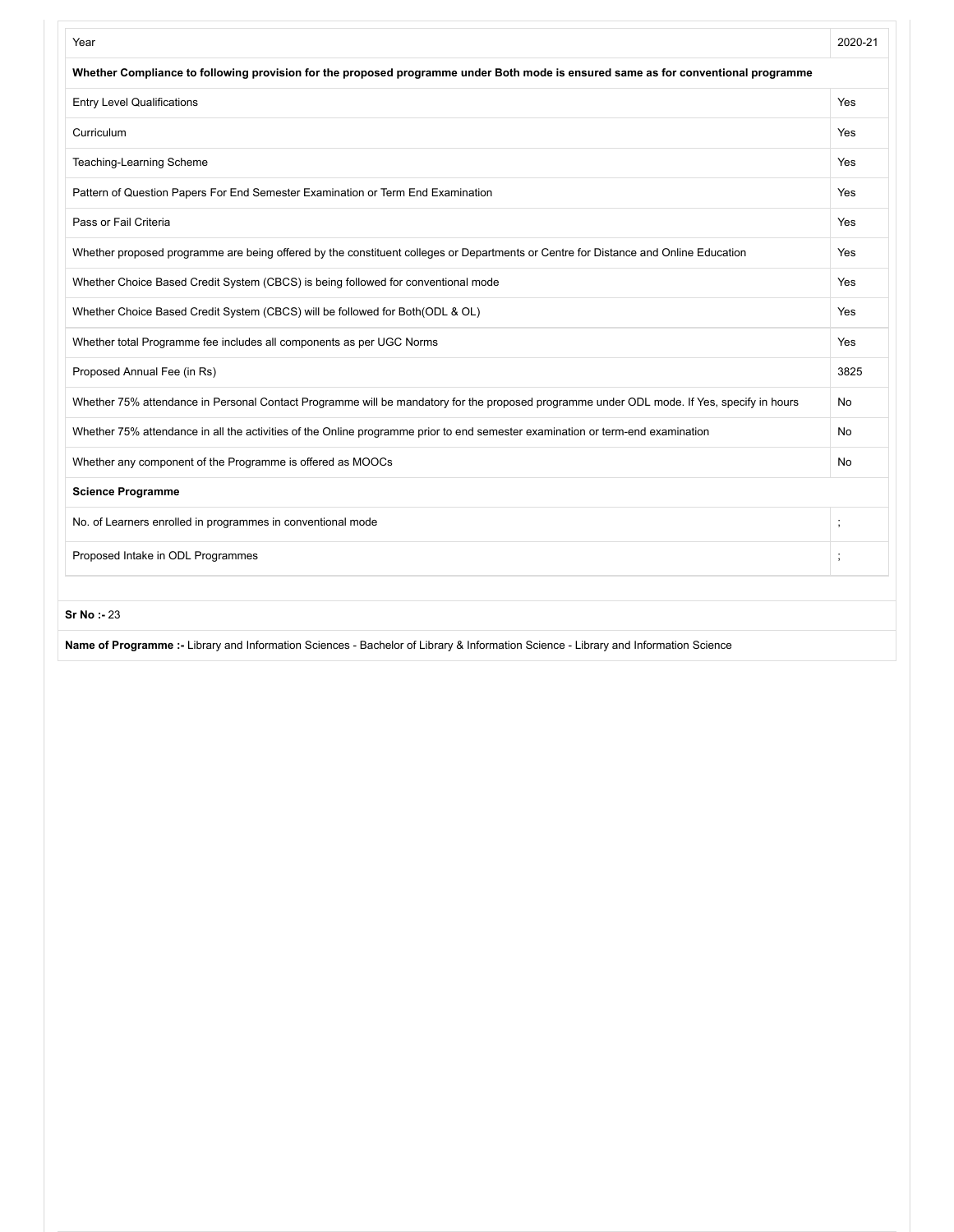| Year                                                                                                                                       | 2020-21  |
|--------------------------------------------------------------------------------------------------------------------------------------------|----------|
| Whether Compliance to following provision for the proposed programme under Both mode is ensured same as for conventional programme         |          |
| <b>Entry Level Qualifications</b>                                                                                                          | Yes      |
| Curriculum                                                                                                                                 | Yes      |
| Teaching-Learning Scheme                                                                                                                   | Yes      |
| Pattern of Question Papers For End Semester Examination or Term End Examination                                                            | Yes      |
| Pass or Fail Criteria                                                                                                                      | Yes      |
| Whether proposed programme are being offered by the constituent colleges or Departments or Centre for Distance and Online Education        | Yes      |
| Whether Choice Based Credit System (CBCS) is being followed for conventional mode                                                          | Yes      |
| Whether Choice Based Credit System (CBCS) will be followed for Both(ODL & OL)                                                              | Yes      |
| Whether total Programme fee includes all components as per UGC Norms                                                                       | Yes      |
| Proposed Annual Fee (in Rs)                                                                                                                | 6975     |
| Whether 75% attendance in Personal Contact Programme will be mandatory for the proposed programme under ODL mode. If Yes, specify in hours | No       |
| Whether 75% attendance in all the activities of the Online programme prior to end semester examination or term-end examination             | No       |
| Whether any component of the Programme is offered as MOOCs                                                                                 | No       |
| <b>Science Programme</b>                                                                                                                   |          |
| No. of Learners enrolled in programmes in conventional mode                                                                                | $\vdots$ |
| Proposed Intake in ODL Programmes                                                                                                          |          |
| <b>Sr No: - 24</b>                                                                                                                         |          |
| Name of Programme :- Arts/Humanities/Social Sciences - Bachelor of Arts (Hons) - Tamil Literature                                          |          |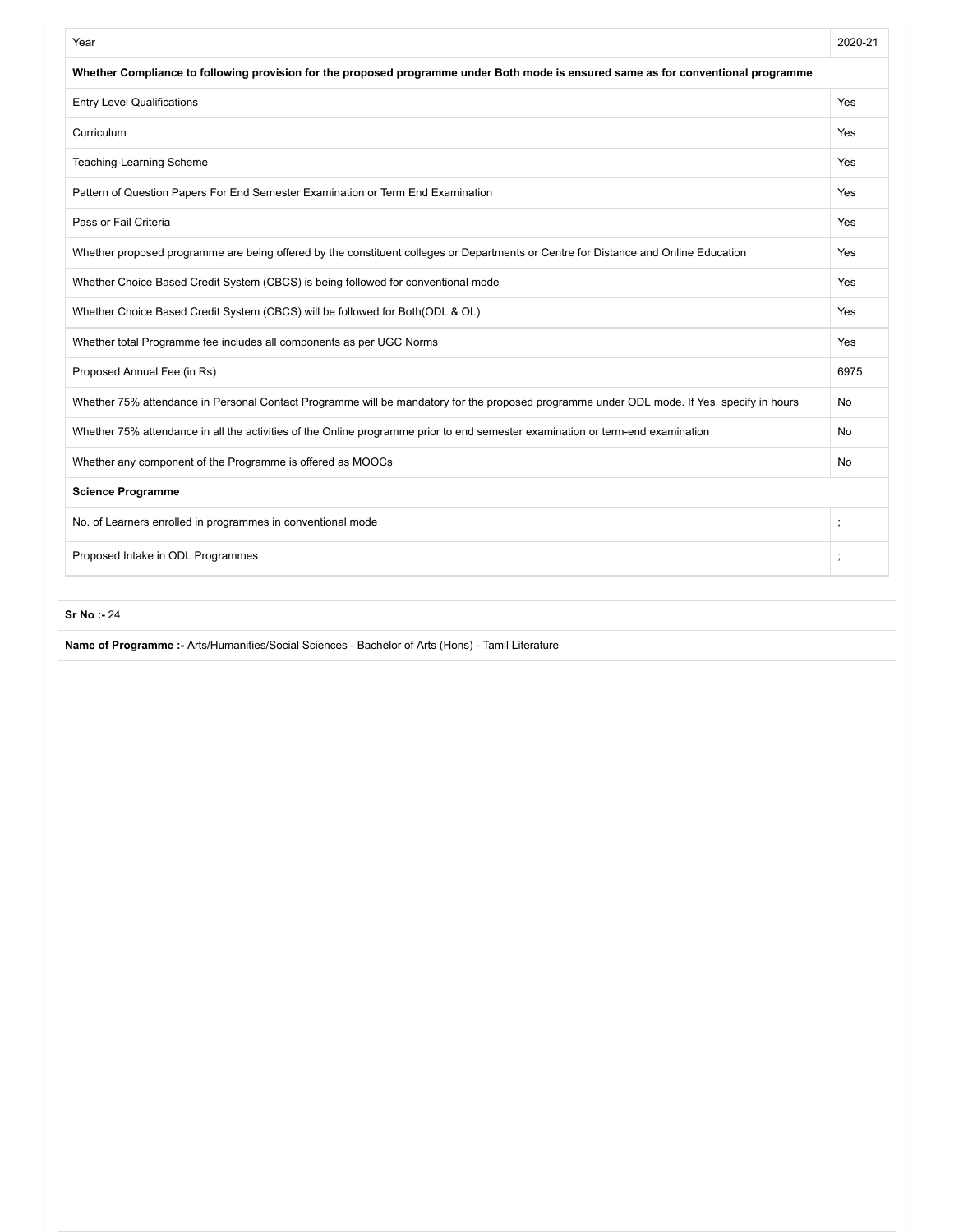| Year                                                                                                                                       | 2020-21  |
|--------------------------------------------------------------------------------------------------------------------------------------------|----------|
| Whether Compliance to following provision for the proposed programme under Both mode is ensured same as for conventional programme         |          |
| <b>Entry Level Qualifications</b>                                                                                                          | Yes      |
| Curriculum                                                                                                                                 | Yes      |
| Teaching-Learning Scheme                                                                                                                   | Yes      |
| Pattern of Question Papers For End Semester Examination or Term End Examination                                                            | Yes      |
| Pass or Fail Criteria                                                                                                                      | Yes      |
| Whether proposed programme are being offered by the constituent colleges or Departments or Centre for Distance and Online Education        | Yes      |
| Whether Choice Based Credit System (CBCS) is being followed for conventional mode                                                          | Yes      |
| Whether Choice Based Credit System (CBCS) will be followed for Both(ODL & OL)                                                              | Yes      |
| Whether total Programme fee includes all components as per UGC Norms                                                                       | Yes      |
| Proposed Annual Fee (in Rs)                                                                                                                | 3975     |
| Whether 75% attendance in Personal Contact Programme will be mandatory for the proposed programme under ODL mode. If Yes, specify in hours | No       |
| Whether 75% attendance in all the activities of the Online programme prior to end semester examination or term-end examination             | No       |
| Whether any component of the Programme is offered as MOOCs                                                                                 | No       |
| <b>Science Programme</b>                                                                                                                   |          |
| No. of Learners enrolled in programmes in conventional mode                                                                                | $\vdots$ |
| Proposed Intake in ODL Programmes                                                                                                          | $\vdots$ |
| <b>Sr No: - 25</b>                                                                                                                         |          |
| Name of Programme :- Arts/Humanities/Social Sciences - Bachelor of Arts (Hons) - Economics                                                 |          |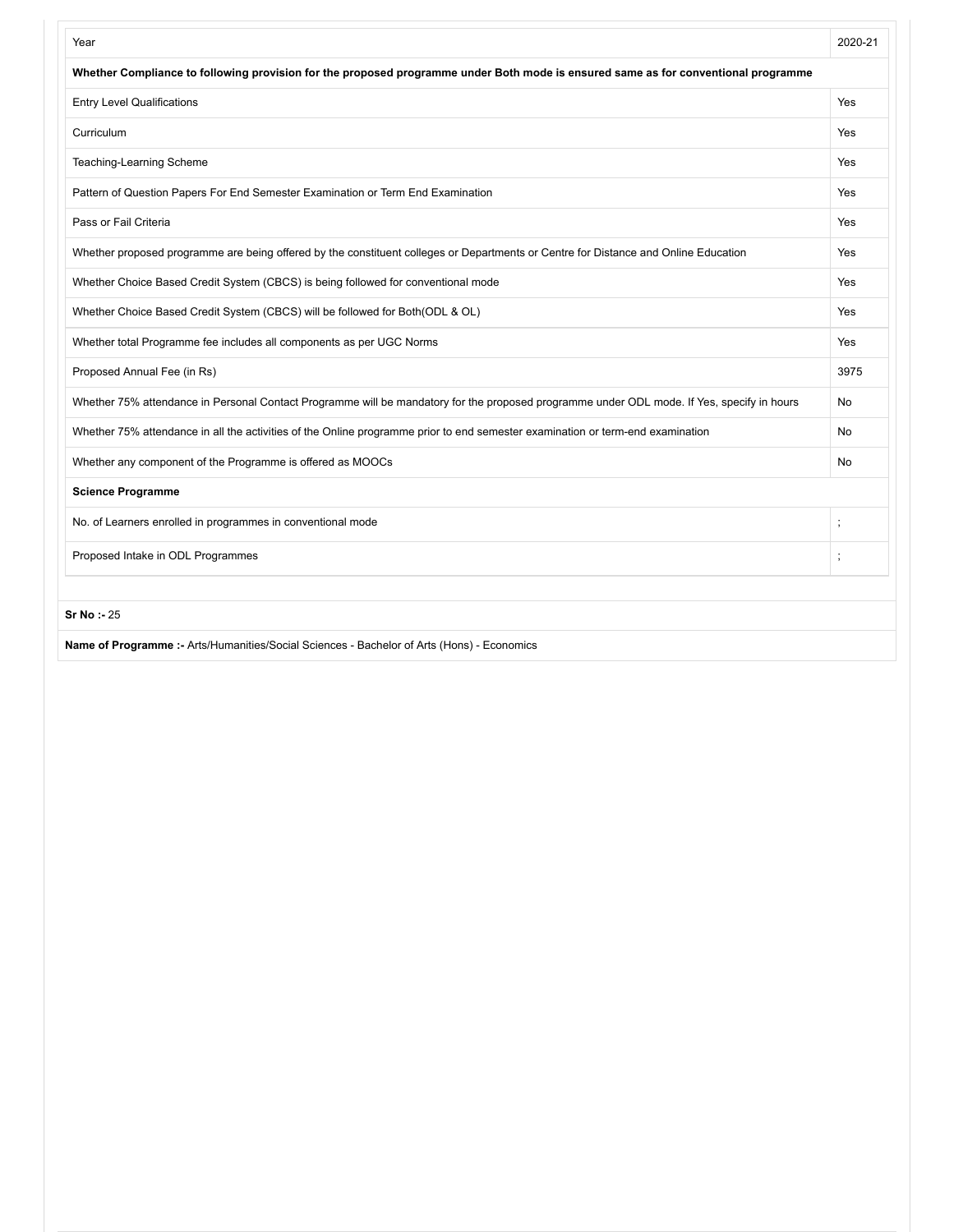| Year                                                                                                                                       | 2020-21 |
|--------------------------------------------------------------------------------------------------------------------------------------------|---------|
| Whether Compliance to following provision for the proposed programme under Both mode is ensured same as for conventional programme         |         |
| <b>Entry Level Qualifications</b>                                                                                                          | Yes     |
| Curriculum                                                                                                                                 | Yes     |
| Teaching-Learning Scheme                                                                                                                   | Yes     |
| Pattern of Question Papers For End Semester Examination or Term End Examination                                                            | Yes     |
| Pass or Fail Criteria                                                                                                                      | Yes     |
| Whether proposed programme are being offered by the constituent colleges or Departments or Centre for Distance and Online Education        | Yes     |
| Whether Choice Based Credit System (CBCS) is being followed for conventional mode                                                          | Yes     |
| Whether Choice Based Credit System (CBCS) will be followed for Both(ODL & OL)                                                              | Yes     |
| Whether total Programme fee includes all components as per UGC Norms                                                                       | Yes     |
| Proposed Annual Fee (in Rs)                                                                                                                | 3825    |
| Whether 75% attendance in Personal Contact Programme will be mandatory for the proposed programme under ODL mode. If Yes, specify in hours | No      |
| Whether 75% attendance in all the activities of the Online programme prior to end semester examination or term-end examination             | No      |
| Whether any component of the Programme is offered as MOOCs                                                                                 | No      |
| <b>Science Programme</b>                                                                                                                   |         |
| No. of Learners enrolled in programmes in conventional mode                                                                                |         |
| Proposed Intake in ODL Programmes                                                                                                          |         |
| <b>Sr No: - 26</b>                                                                                                                         |         |
| Name of Programme :- Arts/Humanities/Social Sciences - Bachelor of Arts (Hons) - Criminology & Police Administration                       |         |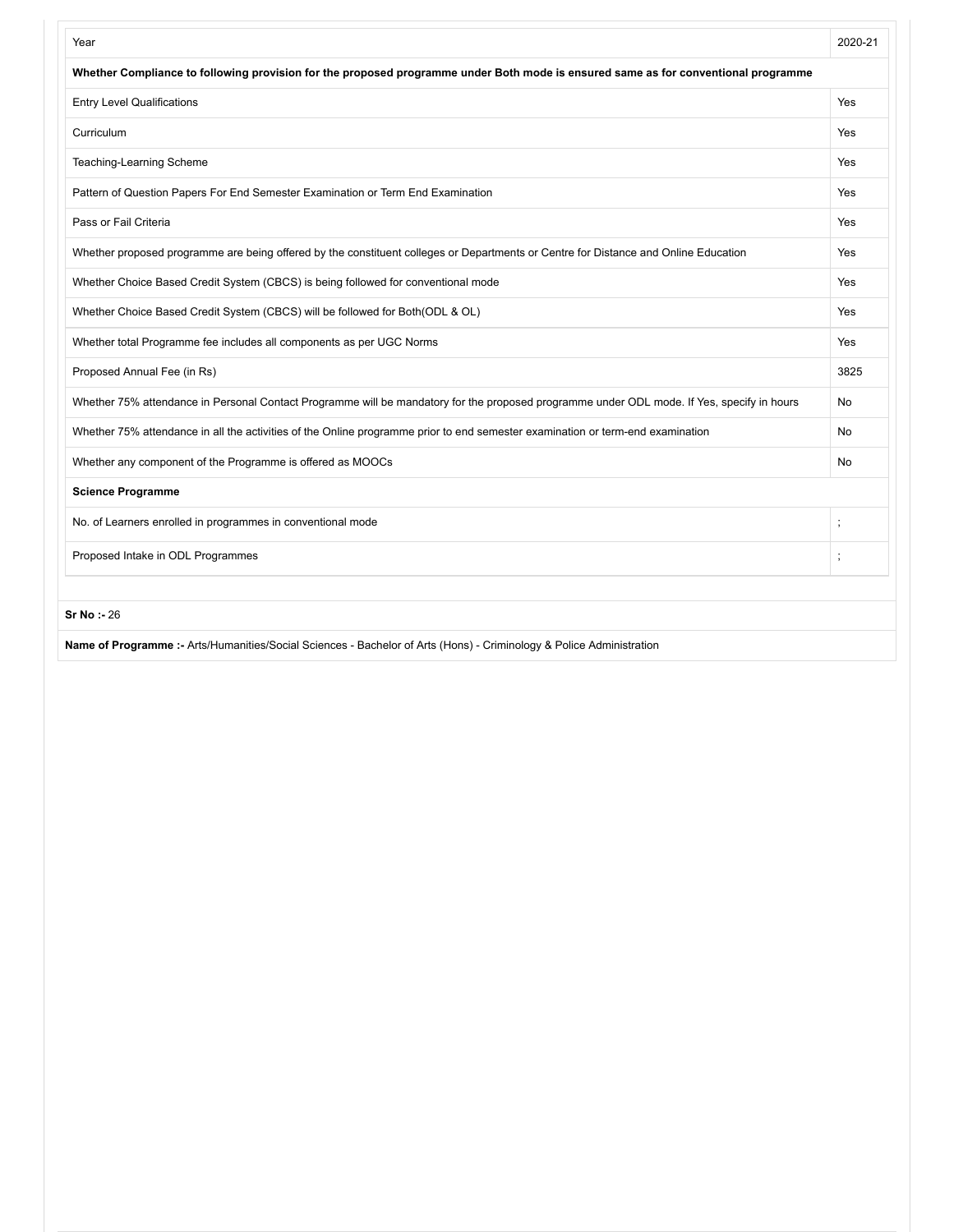| Whether Compliance to following provision for the proposed programme under Both mode is ensured same as for conventional programme         |      |
|--------------------------------------------------------------------------------------------------------------------------------------------|------|
|                                                                                                                                            |      |
| <b>Entry Level Qualifications</b>                                                                                                          | Yes  |
| Curriculum                                                                                                                                 | Yes  |
| Teaching-Learning Scheme                                                                                                                   | Yes  |
| Pattern of Question Papers For End Semester Examination or Term End Examination                                                            | Yes  |
| Pass or Fail Criteria                                                                                                                      | Yes  |
| Whether proposed programme are being offered by the constituent colleges or Departments or Centre for Distance and Online Education        | Yes  |
| Whether Choice Based Credit System (CBCS) is being followed for conventional mode                                                          | Yes  |
| Whether Choice Based Credit System (CBCS) will be followed for Both(ODL & OL)                                                              | Yes  |
| Whether total Programme fee includes all components as per UGC Norms                                                                       | Yes  |
| Proposed Annual Fee (in Rs)                                                                                                                | 3825 |
| Whether 75% attendance in Personal Contact Programme will be mandatory for the proposed programme under ODL mode. If Yes, specify in hours | No   |
| Whether 75% attendance in all the activities of the Online programme prior to end semester examination or term-end examination             | No   |
| Whether any component of the Programme is offered as MOOCs                                                                                 | No   |
| <b>Science Programme</b>                                                                                                                   |      |
| No. of Learners enrolled in programmes in conventional mode<br>$\ddot{\cdot}$                                                              |      |
| Proposed Intake in ODL Programmes                                                                                                          |      |
| Sr No: - 27                                                                                                                                |      |

**Name of Programme :-** Business Administration/Commerce/ Management/Finance - Bachelor of Business Administration - GENERAL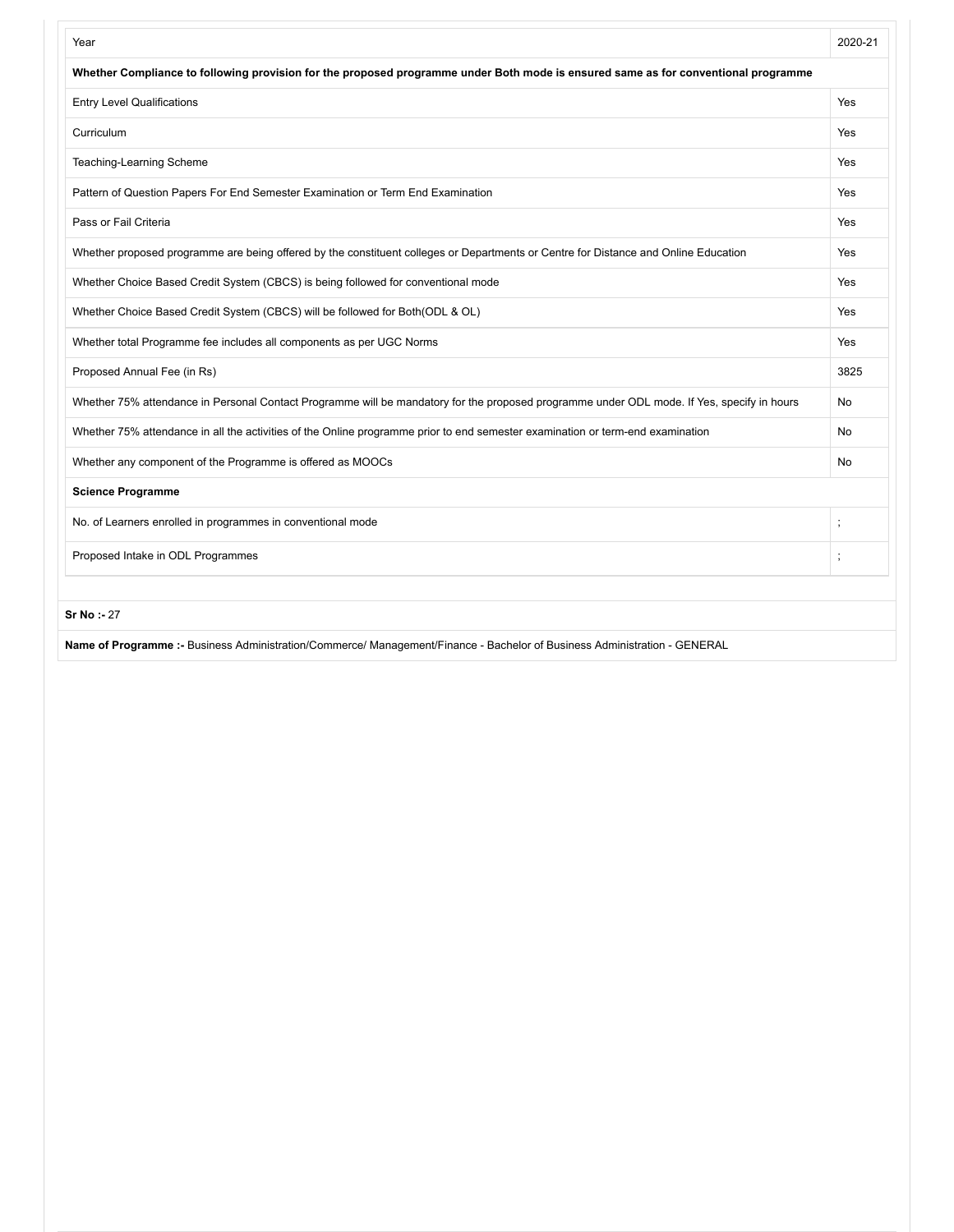| Year                                                                                                                                       | 2020-21  |
|--------------------------------------------------------------------------------------------------------------------------------------------|----------|
| Whether Compliance to following provision for the proposed programme under Both mode is ensured same as for conventional programme         |          |
| <b>Entry Level Qualifications</b>                                                                                                          | Yes      |
| Curriculum                                                                                                                                 | Yes      |
| Teaching-Learning Scheme                                                                                                                   | Yes      |
| Pattern of Question Papers For End Semester Examination or Term End Examination                                                            | Yes      |
| Pass or Fail Criteria                                                                                                                      | Yes      |
| Whether proposed programme are being offered by the constituent colleges or Departments or Centre for Distance and Online Education        | Yes      |
| Whether Choice Based Credit System (CBCS) is being followed for conventional mode                                                          | Yes      |
| Whether Choice Based Credit System (CBCS) will be followed for Both(ODL & OL)                                                              | Yes      |
| Whether total Programme fee includes all components as per UGC Norms                                                                       | Yes      |
| Proposed Annual Fee (in Rs)                                                                                                                | 3825     |
| Whether 75% attendance in Personal Contact Programme will be mandatory for the proposed programme under ODL mode. If Yes, specify in hours | No       |
| Whether 75% attendance in all the activities of the Online programme prior to end semester examination or term-end examination             | No       |
| Whether any component of the Programme is offered as MOOCs                                                                                 | No       |
| <b>Science Programme</b>                                                                                                                   |          |
| No. of Learners enrolled in programmes in conventional mode                                                                                | $\vdots$ |
| Proposed Intake in ODL Programmes                                                                                                          |          |
| <b>Sr No: - 28</b>                                                                                                                         |          |
| Name of Programme :- Business Administration/Commerce/ Management/Finance - Bachelor of Commerce - (TAMIL MEDIUM)                          |          |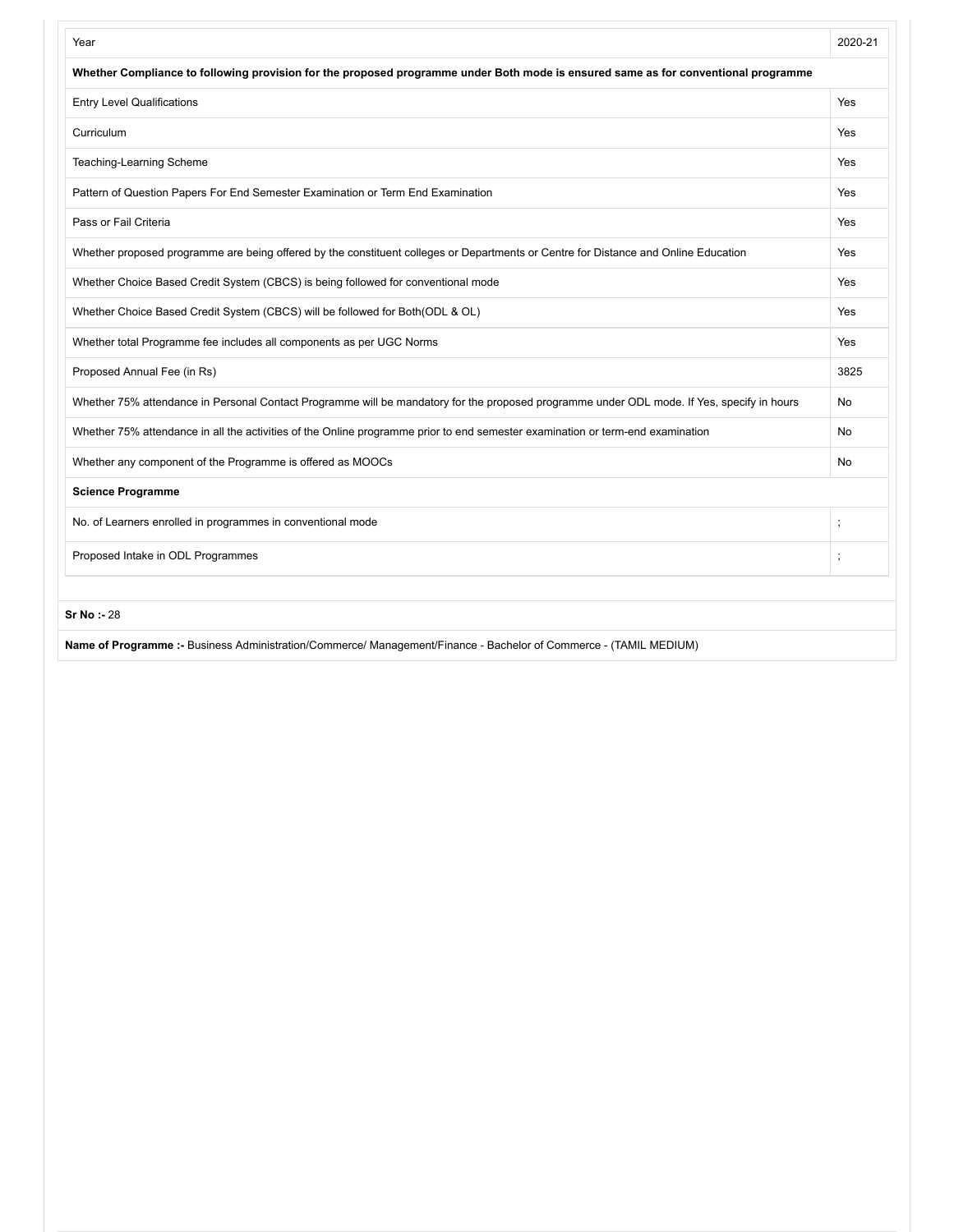| Year                                                                                                                                       | 2020-21 |
|--------------------------------------------------------------------------------------------------------------------------------------------|---------|
| Whether Compliance to following provision for the proposed programme under Both mode is ensured same as for conventional programme         |         |
| <b>Entry Level Qualifications</b>                                                                                                          | Yes     |
| Curriculum                                                                                                                                 | Yes     |
| Teaching-Learning Scheme                                                                                                                   | Yes     |
| Pattern of Question Papers For End Semester Examination or Term End Examination                                                            | Yes     |
| Pass or Fail Criteria                                                                                                                      | Yes     |
| Whether proposed programme are being offered by the constituent colleges or Departments or Centre for Distance and Online Education        | Yes     |
| Whether Choice Based Credit System (CBCS) is being followed for conventional mode                                                          | Yes     |
| Whether Choice Based Credit System (CBCS) will be followed for Both(ODL & OL)                                                              | Yes     |
| Whether total Programme fee includes all components as per UGC Norms                                                                       | Yes     |
| Proposed Annual Fee (in Rs)                                                                                                                | 3825    |
| Whether 75% attendance in Personal Contact Programme will be mandatory for the proposed programme under ODL mode. If Yes, specify in hours | No      |
| Whether 75% attendance in all the activities of the Online programme prior to end semester examination or term-end examination             | No      |
| Whether any component of the Programme is offered as MOOCs                                                                                 | No      |
| <b>Science Programme</b>                                                                                                                   |         |
| No. of Learners enrolled in programmes in conventional mode                                                                                |         |
| Proposed Intake in ODL Programmes                                                                                                          |         |
| <b>Sr No: - 29</b>                                                                                                                         |         |
| Name of Programme :- Arts/Humanities/Social Sciences - Bachelor of Arts (Hons) - HISTORY (TAMIL MEDIUM)                                    |         |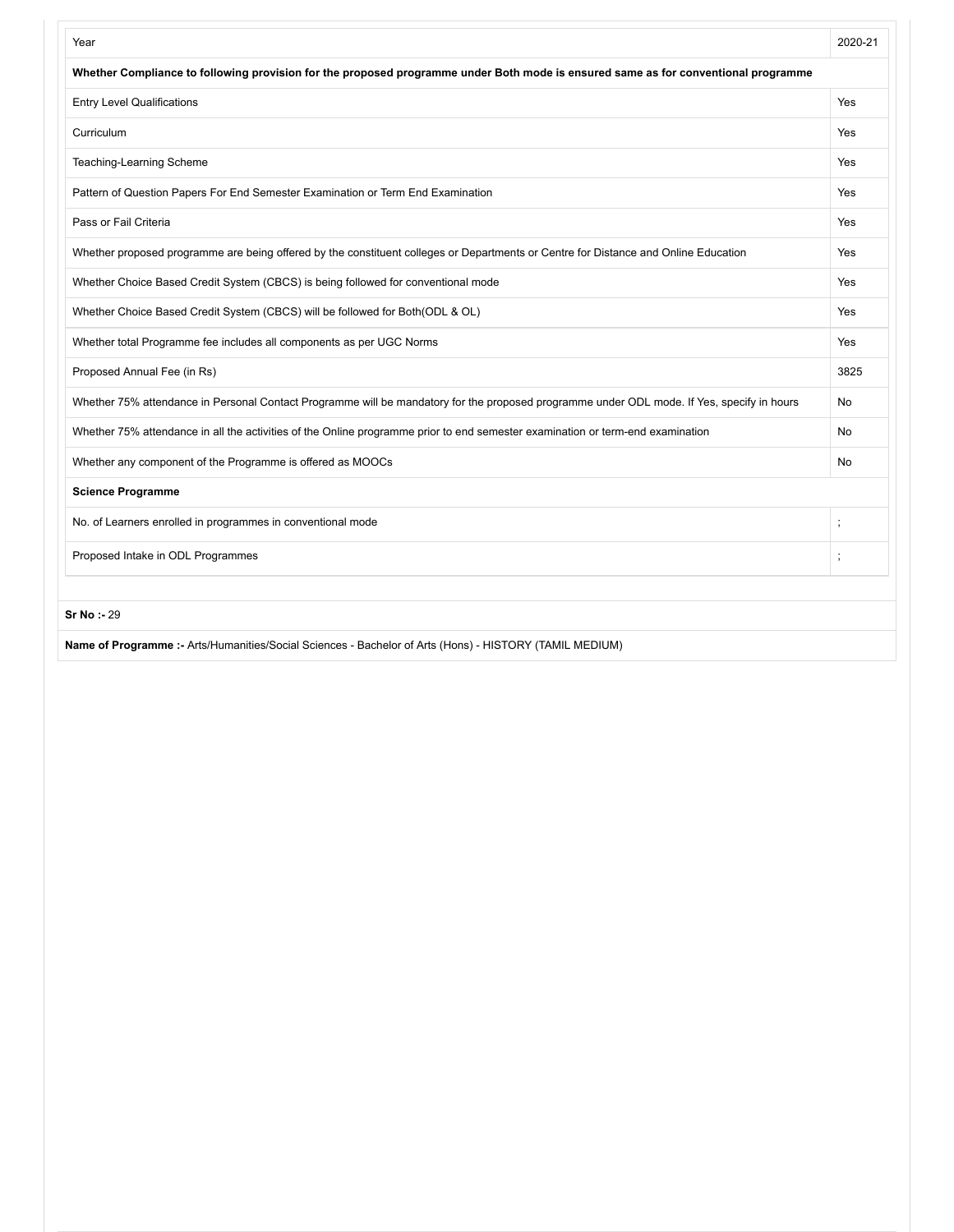| Year                                                                                                                                       | 2020-21 |
|--------------------------------------------------------------------------------------------------------------------------------------------|---------|
| Whether Compliance to following provision for the proposed programme under Both mode is ensured same as for conventional programme         |         |
| <b>Entry Level Qualifications</b>                                                                                                          | Yes     |
| Curriculum                                                                                                                                 | Yes     |
| Teaching-Learning Scheme                                                                                                                   | Yes     |
| Pattern of Question Papers For End Semester Examination or Term End Examination                                                            | Yes     |
| Pass or Fail Criteria                                                                                                                      | Yes     |
| Whether proposed programme are being offered by the constituent colleges or Departments or Centre for Distance and Online Education        | Yes     |
| Whether Choice Based Credit System (CBCS) is being followed for conventional mode                                                          | Yes     |
| Whether Choice Based Credit System (CBCS) will be followed for Both(ODL & OL)                                                              | Yes     |
| Whether total Programme fee includes all components as per UGC Norms                                                                       | Yes     |
| Proposed Annual Fee (in Rs)                                                                                                                | 3825    |
| Whether 75% attendance in Personal Contact Programme will be mandatory for the proposed programme under ODL mode. If Yes, specify in hours | No      |
| Whether 75% attendance in all the activities of the Online programme prior to end semester examination or term-end examination             | No      |
| Whether any component of the Programme is offered as MOOCs                                                                                 | No      |
| <b>Science Programme</b>                                                                                                                   |         |
| No. of Learners enrolled in programmes in conventional mode                                                                                |         |
| Proposed Intake in ODL Programmes                                                                                                          |         |
| Sr No: - 30                                                                                                                                |         |
| Name of Programme :- Arts/Humanities/Social Sciences - Bachelor of Arts (Hons) - English                                                   |         |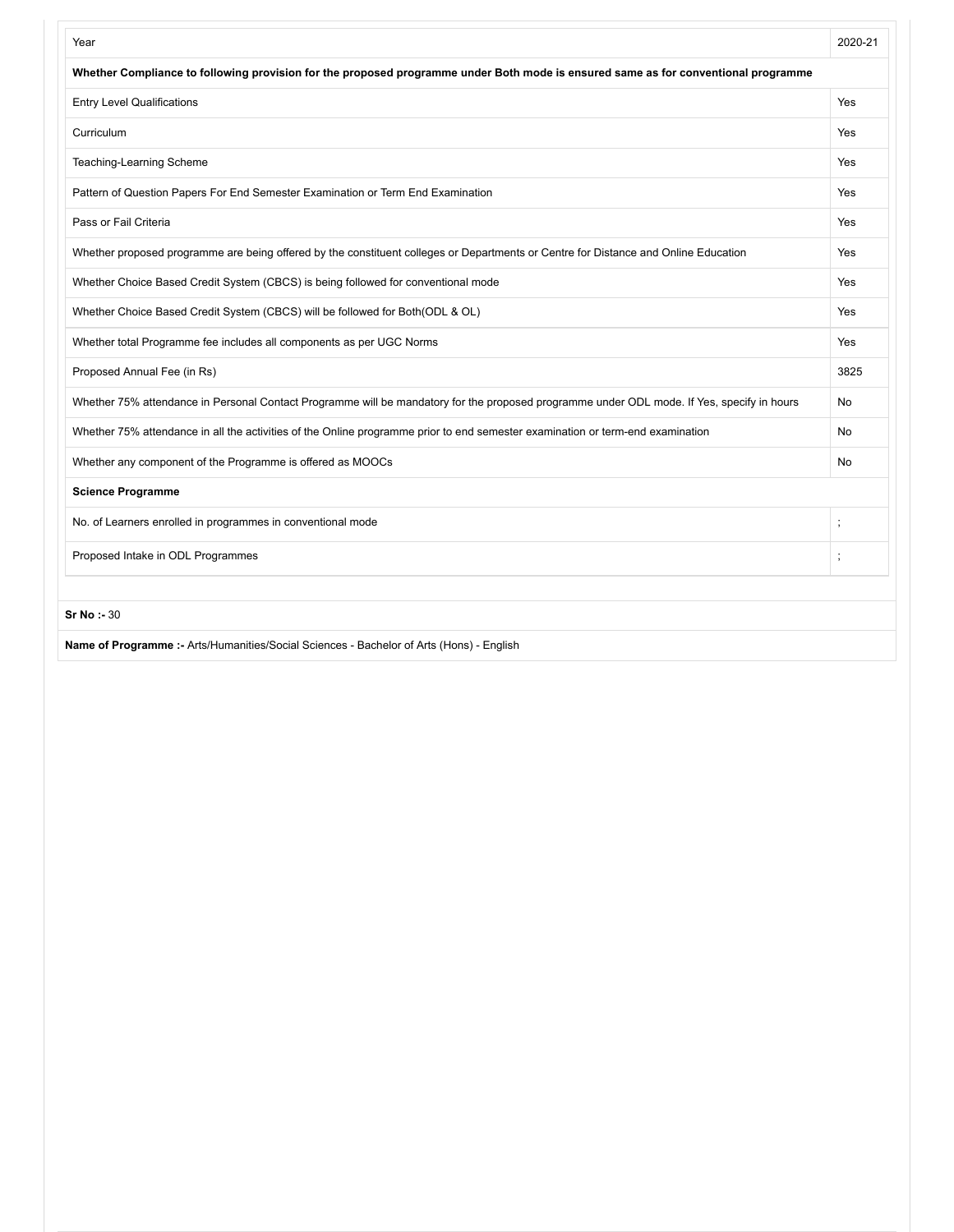| Year                                                                                                                                       | 2020-21 |
|--------------------------------------------------------------------------------------------------------------------------------------------|---------|
| Whether Compliance to following provision for the proposed programme under Both mode is ensured same as for conventional programme         |         |
| <b>Entry Level Qualifications</b>                                                                                                          | Yes     |
| Curriculum                                                                                                                                 | Yes     |
| Teaching-Learning Scheme                                                                                                                   | Yes     |
| Pattern of Question Papers For End Semester Examination or Term End Examination                                                            | Yes     |
| Pass or Fail Criteria                                                                                                                      | Yes     |
| Whether proposed programme are being offered by the constituent colleges or Departments or Centre for Distance and Online Education        | Yes     |
| Whether Choice Based Credit System (CBCS) is being followed for conventional mode                                                          | Yes     |
| Whether Choice Based Credit System (CBCS) will be followed for Both(ODL & OL)                                                              | Yes     |
| Whether total Programme fee includes all components as per UGC Norms                                                                       | Yes     |
| Proposed Annual Fee (in Rs)                                                                                                                | 3825    |
| Whether 75% attendance in Personal Contact Programme will be mandatory for the proposed programme under ODL mode. If Yes, specify in hours | No      |
| Whether 75% attendance in all the activities of the Online programme prior to end semester examination or term-end examination             | No      |
| Whether any component of the Programme is offered as MOOCs                                                                                 | No      |
| <b>Science Programme</b>                                                                                                                   |         |
| No. of Learners enrolled in programmes in conventional mode                                                                                |         |
| Proposed Intake in ODL Programmes                                                                                                          |         |
| <b>Sr No: 31</b>                                                                                                                           |         |
| Name of Programme :- Arts/Humanities/Social Sciences - Bachelor of Arts (Hons) - Tamil                                                     |         |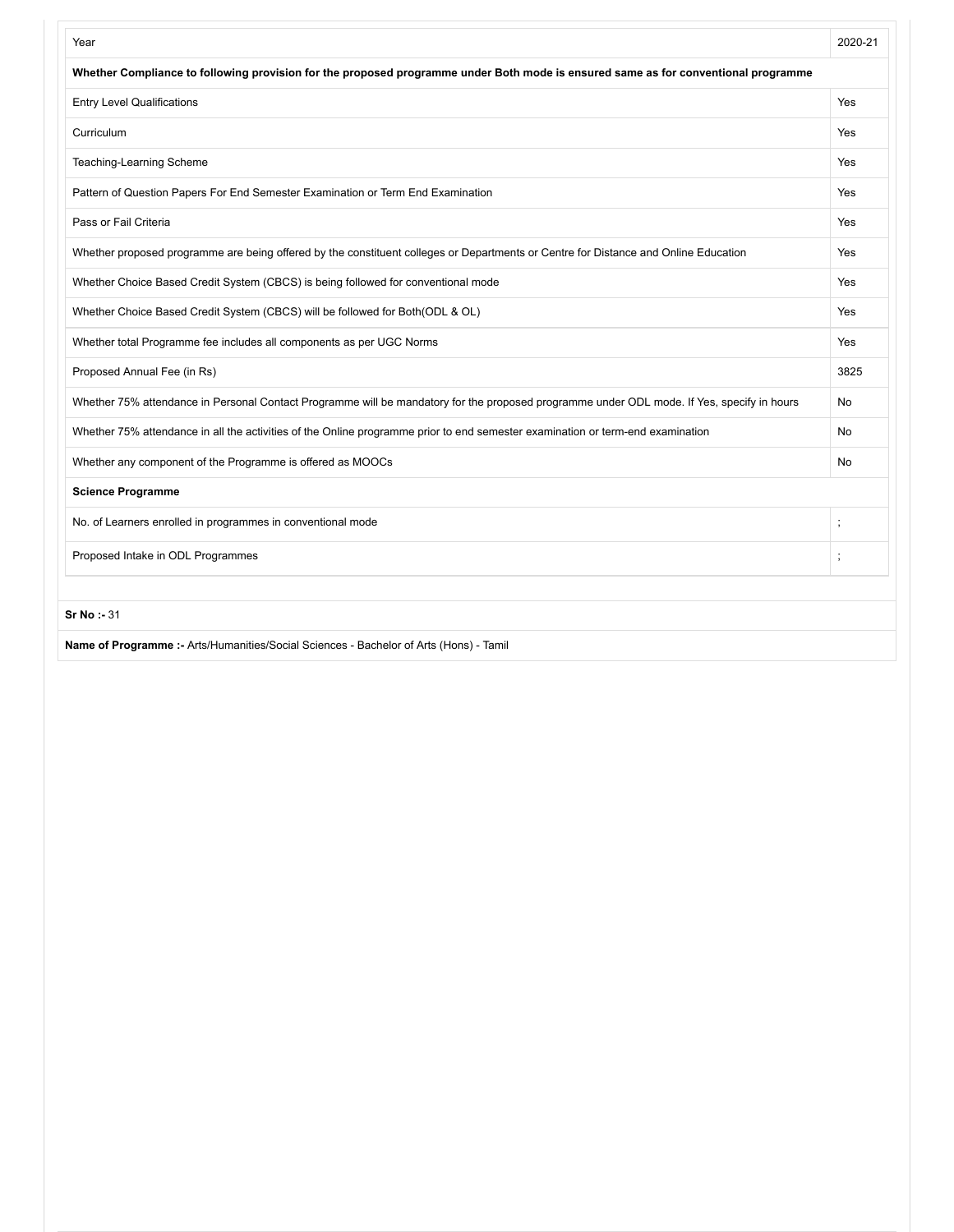| Year                                                                                                                                       | 2020-21   |
|--------------------------------------------------------------------------------------------------------------------------------------------|-----------|
| Whether Compliance to following provision for the proposed programme under Both mode is ensured same as for conventional programme         |           |
| <b>Entry Level Qualifications</b>                                                                                                          | Yes       |
| Curriculum                                                                                                                                 | Yes       |
| Teaching-Learning Scheme                                                                                                                   | Yes       |
| Pattern of Question Papers For End Semester Examination or Term End Examination                                                            | Yes       |
| Pass or Fail Criteria                                                                                                                      | Yes       |
| Whether proposed programme are being offered by the constituent colleges or Departments or Centre for Distance and Online Education        | Yes       |
| Whether Choice Based Credit System (CBCS) is being followed for conventional mode                                                          | Yes       |
| Whether Choice Based Credit System (CBCS) will be followed for Both(ODL & OL)                                                              | Yes       |
| Whether total Programme fee includes all components as per UGC Norms                                                                       | Yes       |
| Proposed Annual Fee (in Rs)                                                                                                                | 3825      |
| Whether 75% attendance in Personal Contact Programme will be mandatory for the proposed programme under ODL mode. If Yes, specify in hours | No        |
| Whether 75% attendance in all the activities of the Online programme prior to end semester examination or term-end examination             | <b>No</b> |
| Whether any component of the Programme is offered as MOOCs                                                                                 | No        |
| <b>Science Programme</b>                                                                                                                   |           |
| No. of Learners enrolled in programmes in conventional mode                                                                                |           |
| Proposed Intake in ODL Programmes                                                                                                          |           |
|                                                                                                                                            |           |
| Sr No: - 32                                                                                                                                |           |

**Name of Programme :-** Business Administration/Commerce/ Management/Finance - MASTER OF - BUSINESS ADMINISTRATION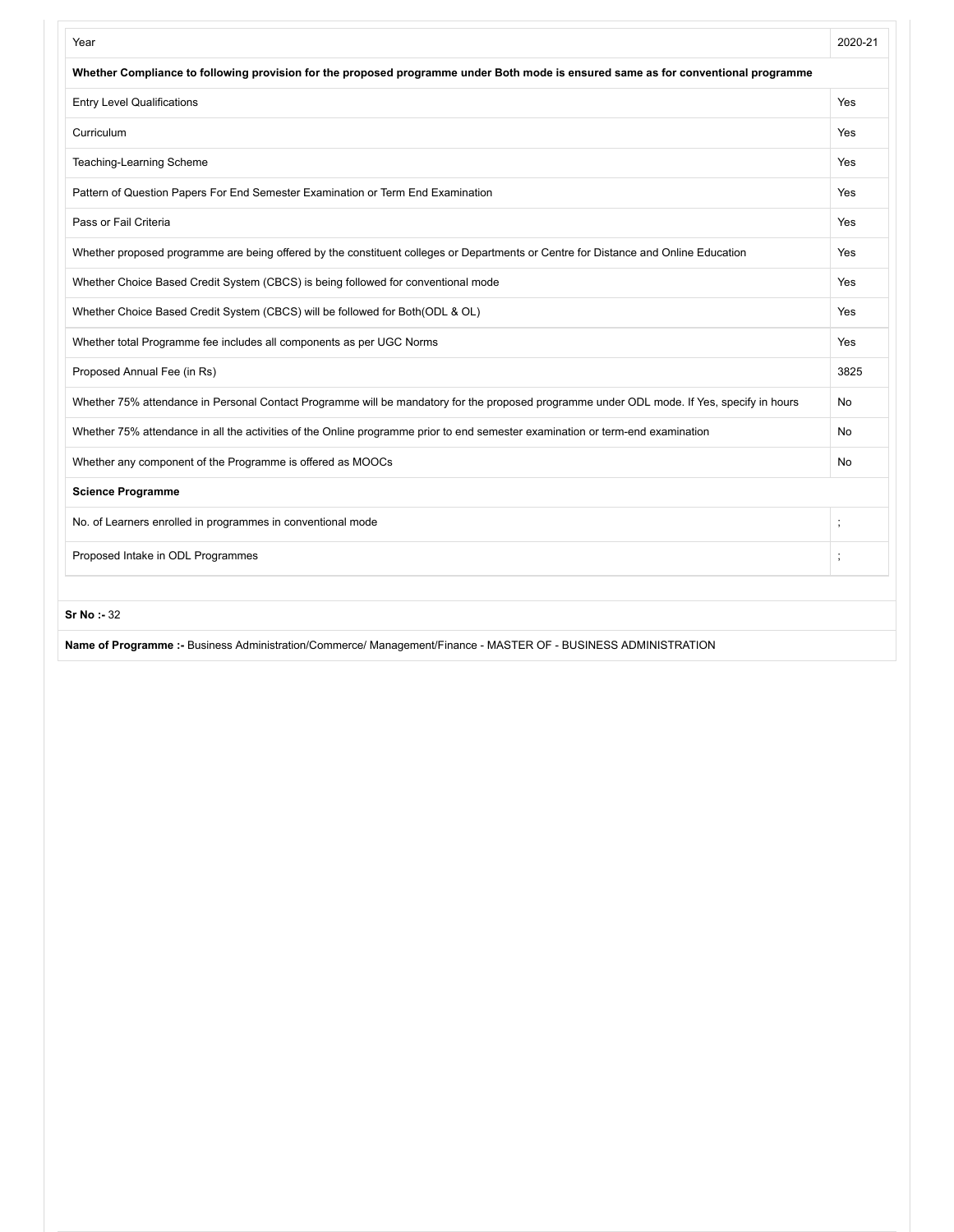| Year                                                                                                                                       | 2020-21      |
|--------------------------------------------------------------------------------------------------------------------------------------------|--------------|
| Whether Compliance to following provision for the proposed programme under Both mode is ensured same as for conventional programme         |              |
| <b>Entry Level Qualifications</b>                                                                                                          | Yes          |
| Curriculum                                                                                                                                 | Yes          |
| Teaching-Learning Scheme                                                                                                                   | Yes          |
| Pattern of Question Papers For End Semester Examination or Term End Examination                                                            | Yes          |
| Pass or Fail Criteria                                                                                                                      | Yes          |
| Whether proposed programme are being offered by the constituent colleges or Departments or Centre for Distance and Online Education        | Yes          |
| Whether Choice Based Credit System (CBCS) is being followed for conventional mode                                                          | Yes          |
| Whether Choice Based Credit System (CBCS) will be followed for Both(ODL & OL)                                                              | Yes          |
| Whether total Programme fee includes all components as per UGC Norms                                                                       | Yes          |
| Proposed Annual Fee (in Rs)                                                                                                                | 40000        |
| Whether 75% attendance in Personal Contact Programme will be mandatory for the proposed programme under ODL mode. If Yes, specify in hours | $\mathbb{I}$ |
| Whether 75% attendance in all the activities of the Online programme prior to end semester examination or term-end examination             | Yes    68    |
| Whether any component of the Programme is offered as MOOCs                                                                                 | No           |
| <b>Science Programme</b>                                                                                                                   |              |
| No. of Learners enrolled in programmes in conventional mode                                                                                | $\vdots$     |
| Proposed Intake in ODL Programmes                                                                                                          | $\vdots$     |
| Sr No : 33                                                                                                                                 |              |
| Name of Programme :- Business Administration/Commerce/ Management/Finance - BACHELOR OF - COMMERCE                                         |              |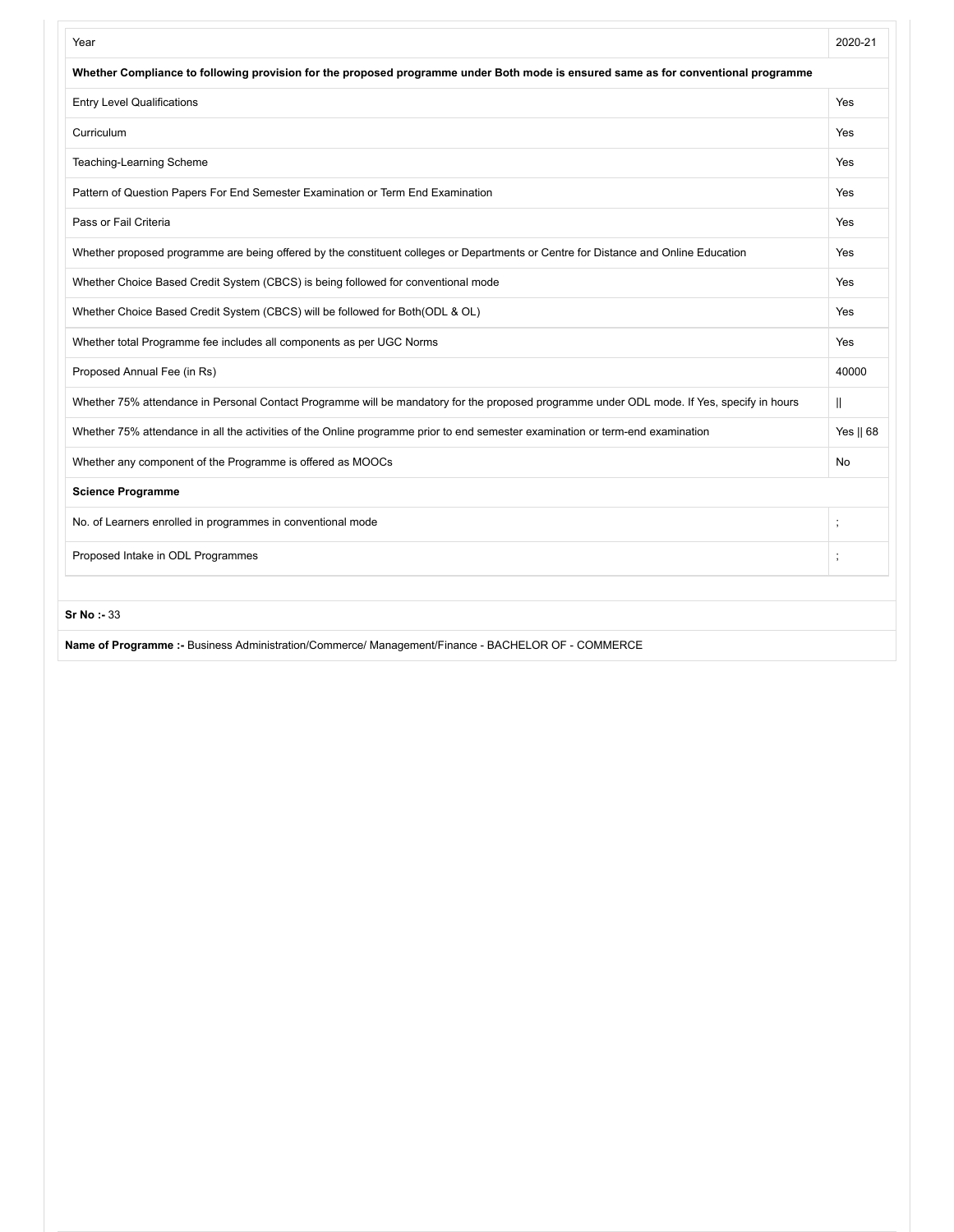| Year                                                                                                                                       | 2020-21      |
|--------------------------------------------------------------------------------------------------------------------------------------------|--------------|
| Whether Compliance to following provision for the proposed programme under Both mode is ensured same as for conventional programme         |              |
| <b>Entry Level Qualifications</b>                                                                                                          | Yes          |
| Curriculum                                                                                                                                 | Yes          |
| Teaching-Learning Scheme                                                                                                                   | Yes          |
| Pattern of Question Papers For End Semester Examination or Term End Examination                                                            | <b>Yes</b>   |
| Pass or Fail Criteria                                                                                                                      | Yes          |
| Whether proposed programme are being offered by the constituent colleges or Departments or Centre for Distance and Online Education        | Yes          |
| Whether Choice Based Credit System (CBCS) is being followed for conventional mode                                                          | Yes          |
| Whether Choice Based Credit System (CBCS) will be followed for Both(ODL & OL)                                                              | <b>Yes</b>   |
| Whether total Programme fee includes all components as per UGC Norms                                                                       | Yes          |
| Proposed Annual Fee (in Rs)                                                                                                                | 15000        |
| Whether 75% attendance in Personal Contact Programme will be mandatory for the proposed programme under ODL mode. If Yes, specify in hours | $\mathbb{I}$ |
| Whether 75% attendance in all the activities of the Online programme prior to end semester examination or term-end examination             | Yes    68    |
| Whether any component of the Programme is offered as MOOCs                                                                                 | <b>No</b>    |
| <b>Science Programme</b>                                                                                                                   |              |
| No. of Learners enrolled in programmes in conventional mode                                                                                | $\vdots$     |
| Proposed Intake in ODL Programmes                                                                                                          | $\ddot{i}$   |
| <b>Sr No: 34</b>                                                                                                                           |              |
| Name of Programme :- Arts/Humanities/Social Sciences - BACHELOR OF ARTS - ENGLISH                                                          |              |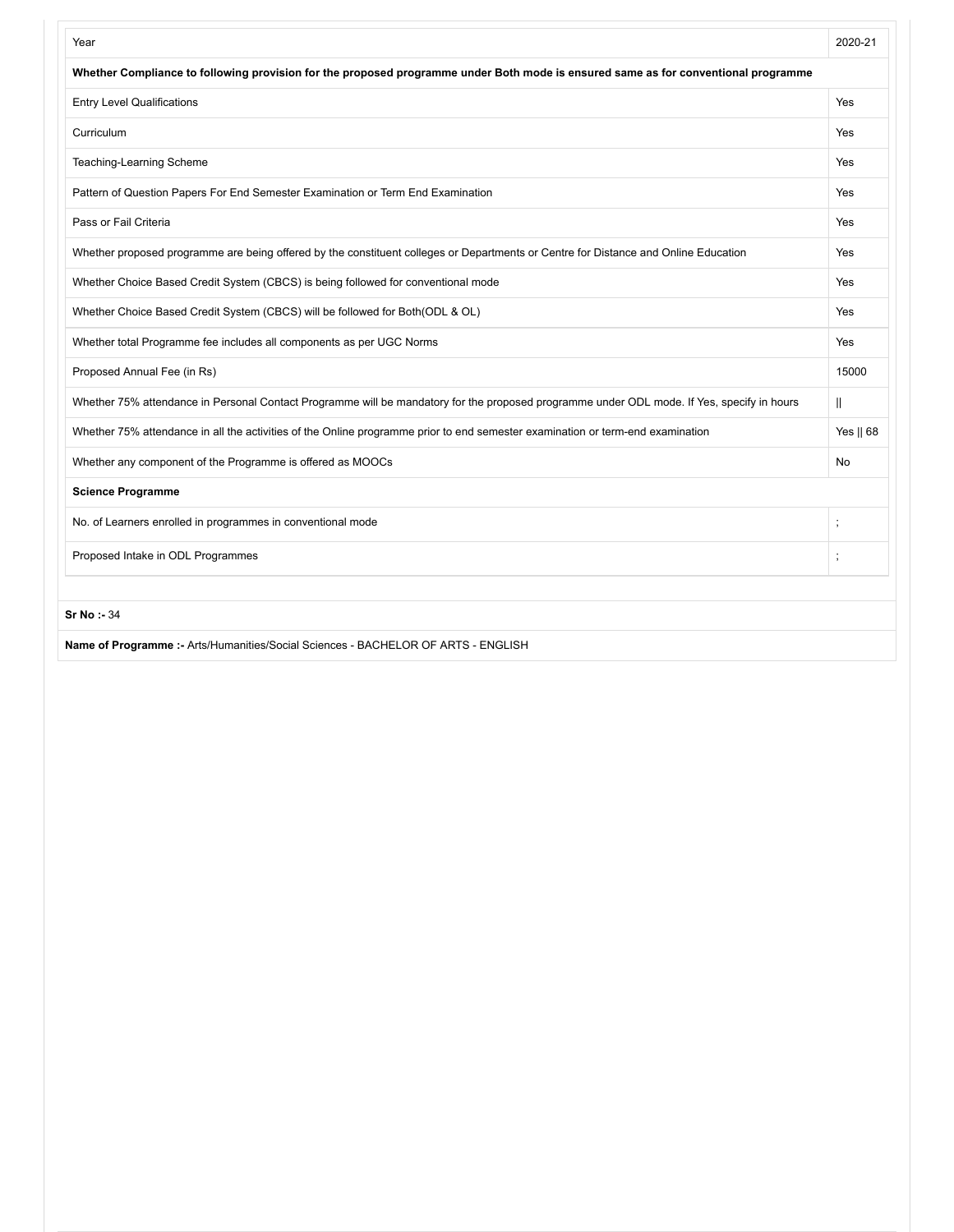| Year                                                                                                                                       | 2020-21      |
|--------------------------------------------------------------------------------------------------------------------------------------------|--------------|
| Whether Compliance to following provision for the proposed programme under Both mode is ensured same as for conventional programme         |              |
| <b>Entry Level Qualifications</b>                                                                                                          | Yes          |
| Curriculum                                                                                                                                 | Yes          |
| Teaching-Learning Scheme                                                                                                                   | Yes          |
| Pattern of Question Papers For End Semester Examination or Term End Examination                                                            | Yes          |
| Pass or Fail Criteria                                                                                                                      | Yes          |
| Whether proposed programme are being offered by the constituent colleges or Departments or Centre for Distance and Online Education        | Yes          |
| Whether Choice Based Credit System (CBCS) is being followed for conventional mode                                                          | Yes          |
| Whether Choice Based Credit System (CBCS) will be followed for Both(ODL & OL)                                                              | Yes          |
| Whether total Programme fee includes all components as per UGC Norms                                                                       | Yes          |
| Proposed Annual Fee (in Rs)                                                                                                                | 15000        |
| Whether 75% attendance in Personal Contact Programme will be mandatory for the proposed programme under ODL mode. If Yes, specify in hours | $\mathbb{I}$ |
| Whether 75% attendance in all the activities of the Online programme prior to end semester examination or term-end examination             | Yes    68    |
| Whether any component of the Programme is offered as MOOCs                                                                                 | No           |
| <b>Science Programme</b>                                                                                                                   |              |
| No. of Learners enrolled in programmes in conventional mode                                                                                | $\vdots$     |
| Proposed Intake in ODL Programmes                                                                                                          |              |

## **Mode of Evaluation**

| Sr No : 1                                                                                                                                    |                                 |
|----------------------------------------------------------------------------------------------------------------------------------------------|---------------------------------|
| Name of Programme :- Education/Teachers Training - Bachelor of Education - NA                                                                |                                 |
| Year                                                                                                                                         | 2020-21                         |
| Whether Weightages to continuous assessment and end semester examinations or term end examinations as per clause mentioned<br>in Regulations | Yes                             |
| <b>Examination Scheme</b>                                                                                                                    | Continuous and End-<br>Semester |
| Percentage of Continuous Assessment(%)                                                                                                       | 25                              |
| Percentage of End-Semester(%)                                                                                                                | 75                              |
| Pass or Fail Criteria                                                                                                                        | 38                              |
| Pass/Fail Criteria (% Pass Marks)                                                                                                            | 38                              |
| <b>Mode of Examination</b>                                                                                                                   |                                 |
| Whether examination through Online(For ODL Programs)                                                                                         | <b>No</b>                       |
| Examination Scheme Followed by HEI(For OL Programs)                                                                                          |                                 |
| Sr No : 2                                                                                                                                    |                                 |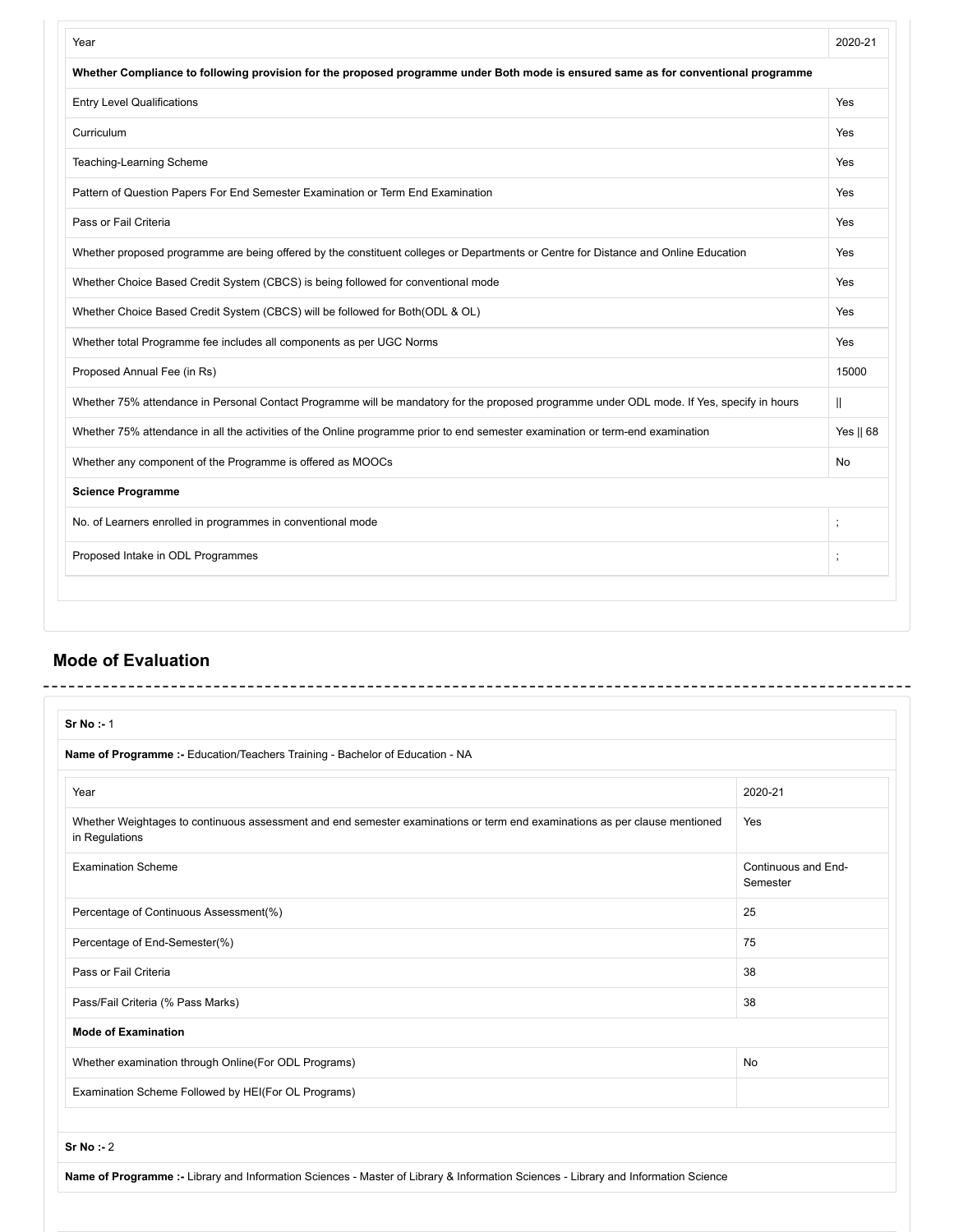| Year                                                                                                                                         | 2020-21                         |
|----------------------------------------------------------------------------------------------------------------------------------------------|---------------------------------|
| Whether Weightages to continuous assessment and end semester examinations or term end examinations as per clause mentioned<br>in Regulations | Yes                             |
| <b>Examination Scheme</b>                                                                                                                    | Continuous and End-<br>Semester |
| Percentage of Continuous Assessment(%)                                                                                                       | 20                              |
| Percentage of End-Semester(%)                                                                                                                | 80                              |
| Pass or Fail Criteria                                                                                                                        | 40                              |
| Pass/Fail Criteria (% Pass Marks)                                                                                                            | 40                              |
| <b>Mode of Examination</b>                                                                                                                   |                                 |
| Whether examination through Online (For ODL Programs)                                                                                        | No                              |
| Examination Scheme Followed by HEI(For OL Programs)                                                                                          |                                 |
|                                                                                                                                              |                                 |

| Name of Programme :- Arts/Humanities/Social Sciences - MASTER OF COMPUTER APPLICATION - MASTER OF COMPUTER APPLICATION                       |                                 |
|----------------------------------------------------------------------------------------------------------------------------------------------|---------------------------------|
| Year                                                                                                                                         | 2020-21                         |
| Whether Weightages to continuous assessment and end semester examinations or term end examinations as per clause mentioned<br>in Regulations | Yes                             |
| <b>Examination Scheme</b>                                                                                                                    | Continuous and End-<br>Semester |
| Percentage of Continuous Assessment(%)                                                                                                       | 20                              |
| Percentage of End-Semester(%)                                                                                                                | 80                              |
| Pass or Fail Criteria                                                                                                                        | 40                              |
| Pass/Fail Criteria (% Pass Marks)                                                                                                            | 40                              |
| <b>Mode of Examination</b>                                                                                                                   |                                 |
| Whether examination through Online(For ODL Programs)                                                                                         | No                              |
| Examination Scheme Followed by HEI(For OL Programs)                                                                                          |                                 |

**Sr No :-** 4

**Name of Programme :-** Business Administration/Commerce/ Management/Finance - Master of Commerce - MASTER OF COMMERCE (ENGLISH MEDIUM)

| Year                                                                                                                                         | 2020-21                         |
|----------------------------------------------------------------------------------------------------------------------------------------------|---------------------------------|
| Whether Weightages to continuous assessment and end semester examinations or term end examinations as per clause mentioned<br>in Regulations | Yes                             |
| <b>Examination Scheme</b>                                                                                                                    | Continuous and End-<br>Semester |
| Percentage of Continuous Assessment(%)                                                                                                       | 20                              |
| Percentage of End-Semester(%)                                                                                                                | 80                              |
| Pass or Fail Criteria                                                                                                                        | 40                              |
| Pass/Fail Criteria (% Pass Marks)                                                                                                            | 40                              |
| <b>Mode of Examination</b>                                                                                                                   |                                 |
| Whether examination through Online (For ODL Programs)                                                                                        | No                              |
| Examination Scheme Followed by HEI(For OL Programs)                                                                                          |                                 |
|                                                                                                                                              |                                 |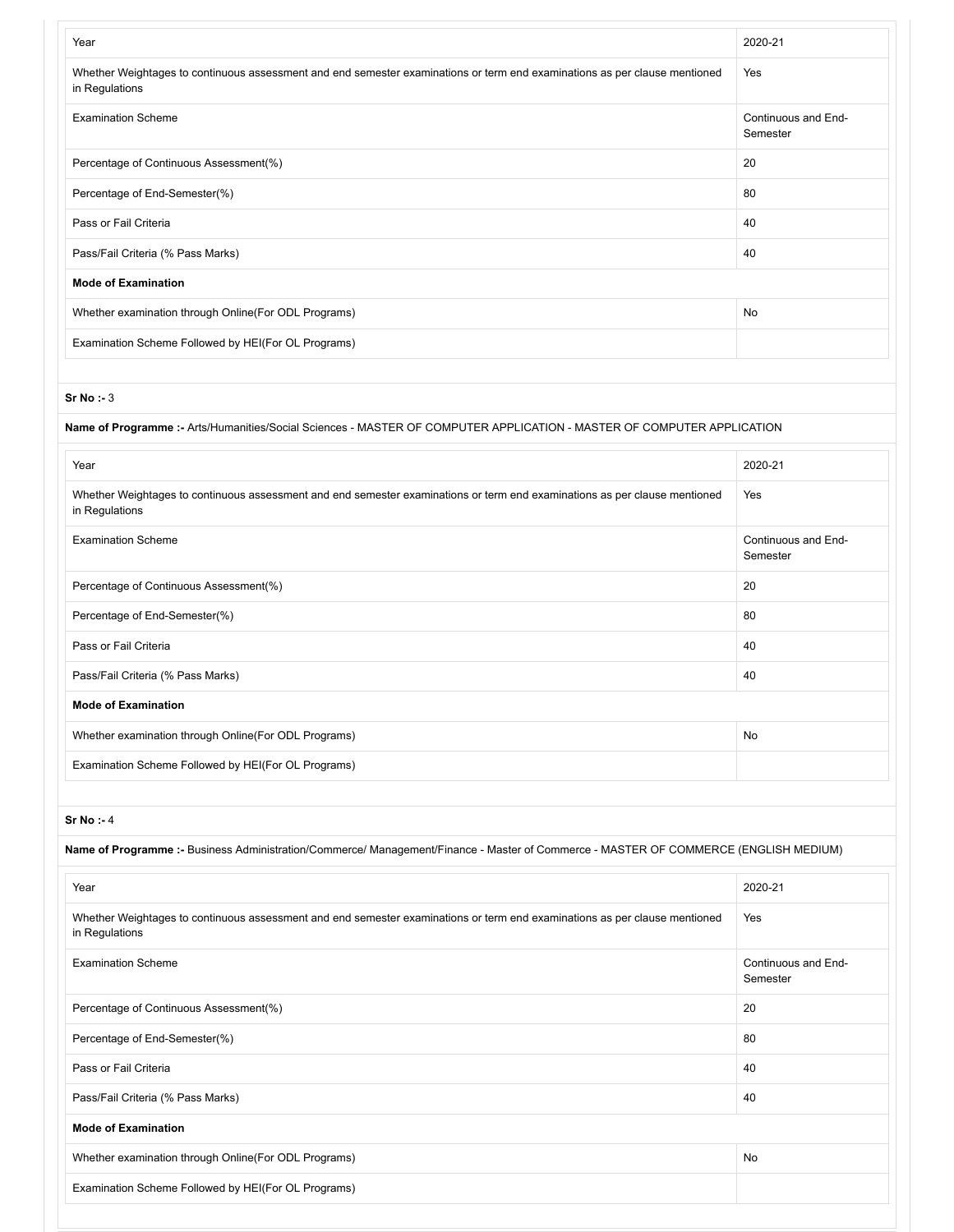| Sr No: $-5$                                                                                                                                  |                                 |
|----------------------------------------------------------------------------------------------------------------------------------------------|---------------------------------|
| Name of Programme :- Business Administration/Commerce/ Management/Finance - Master of Commerce - MASTER OF COMMERCE (TAMIL MEDIUM)           |                                 |
| Year                                                                                                                                         | 2020-21                         |
| Whether Weightages to continuous assessment and end semester examinations or term end examinations as per clause mentioned<br>in Regulations | Yes                             |
| <b>Examination Scheme</b>                                                                                                                    | Continuous and End-<br>Semester |
| Percentage of Continuous Assessment(%)                                                                                                       | 20                              |
| Percentage of End-Semester(%)                                                                                                                | 80                              |
| Pass or Fail Criteria                                                                                                                        | 40                              |
| Pass/Fail Criteria (% Pass Marks)                                                                                                            | 40                              |
| <b>Mode of Examination</b>                                                                                                                   |                                 |
| Whether examination through Online(For ODL Programs)                                                                                         | No                              |
| Examination Scheme Followed by HEI(For OL Programs)                                                                                          |                                 |
|                                                                                                                                              |                                 |
| Sr No : 6                                                                                                                                    |                                 |
| Name of Programme :- Business Administration/Commerce/ Management/Finance - Master of Business Administration - SYSTEM                       |                                 |
| Year                                                                                                                                         | 2020-21                         |
| Whether Weightages to continuous assessment and end semester examinations or term end examinations as per clause mentioned<br>in Regulations | Yes                             |
| <b>Examination Scheme</b>                                                                                                                    | Continuous and End-<br>Semester |
| Percentage of Continuous Assessment(%)                                                                                                       | 20                              |
| Percentage of End-Semester(%)                                                                                                                | 80                              |
| Pass or Fail Criteria                                                                                                                        | 40                              |
| Pass/Fail Criteria (% Pass Marks)                                                                                                            | 40                              |
| <b>Mode of Examination</b>                                                                                                                   |                                 |
| Whether examination through Online(For ODL Programs)                                                                                         | No                              |
| Examination Scheme Followed by HEI(For OL Programs)                                                                                          |                                 |
|                                                                                                                                              |                                 |

**Name of Programme :-** Business Administration/Commerce/ Management/Finance - Master of Business Administration - Production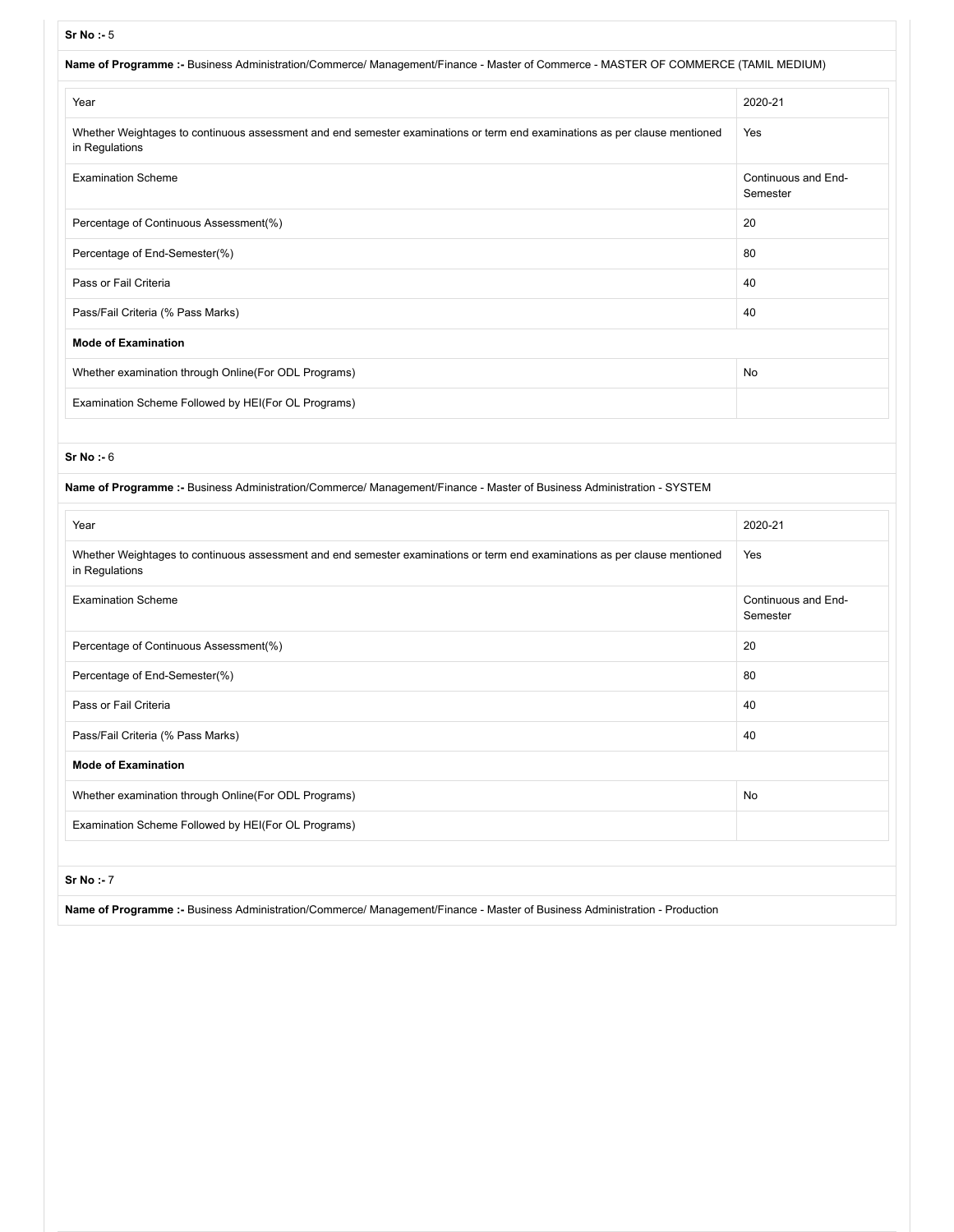| Year                                                                                                                                         | 2020-21                         |
|----------------------------------------------------------------------------------------------------------------------------------------------|---------------------------------|
| Whether Weightages to continuous assessment and end semester examinations or term end examinations as per clause mentioned<br>in Regulations | Yes                             |
| <b>Examination Scheme</b>                                                                                                                    | Continuous and End-<br>Semester |
| Percentage of Continuous Assessment(%)                                                                                                       | 20                              |
| Percentage of End-Semester(%)                                                                                                                | 80                              |
| Pass or Fail Criteria                                                                                                                        | 40                              |
| Pass/Fail Criteria (% Pass Marks)                                                                                                            | 40                              |
| <b>Mode of Examination</b>                                                                                                                   |                                 |
| Whether examination through Online (For ODL Programs)                                                                                        | No                              |
| Examination Scheme Followed by HEI(For OL Programs)                                                                                          |                                 |
|                                                                                                                                              |                                 |

| Name of Programme :- Business Administration/Commerce/ Management/Finance - Master of Business Administration - Marketing                    |                                 |
|----------------------------------------------------------------------------------------------------------------------------------------------|---------------------------------|
| Year                                                                                                                                         | 2020-21                         |
| Whether Weightages to continuous assessment and end semester examinations or term end examinations as per clause mentioned<br>in Regulations | Yes                             |
| <b>Examination Scheme</b>                                                                                                                    | Continuous and End-<br>Semester |
| Percentage of Continuous Assessment(%)                                                                                                       | 20                              |
| Percentage of End-Semester(%)                                                                                                                | 80                              |
| Pass or Fail Criteria                                                                                                                        | 40                              |
| Pass/Fail Criteria (% Pass Marks)                                                                                                            | 40                              |
| <b>Mode of Examination</b>                                                                                                                   |                                 |
| Whether examination through Online (For ODL Programs)                                                                                        | No                              |
| Examination Scheme Followed by HEI(For OL Programs)                                                                                          |                                 |

**Sr No :-** 9

**Name of Programme :-** Business Administration/Commerce/ Management/Finance - Master of Business Administration - Human Resource Management

| Year                                                                                                                                         | 2020-21                         |
|----------------------------------------------------------------------------------------------------------------------------------------------|---------------------------------|
| Whether Weightages to continuous assessment and end semester examinations or term end examinations as per clause mentioned<br>in Regulations | Yes                             |
| <b>Examination Scheme</b>                                                                                                                    | Continuous and End-<br>Semester |
| Percentage of Continuous Assessment(%)                                                                                                       | 20                              |
| Percentage of End-Semester(%)                                                                                                                | 80                              |
| Pass or Fail Criteria                                                                                                                        | 40                              |
| Pass/Fail Criteria (% Pass Marks)                                                                                                            | 40                              |
| <b>Mode of Examination</b>                                                                                                                   |                                 |
| Whether examination through Online (For ODL Programs)                                                                                        | No                              |
| Examination Scheme Followed by HEI(For OL Programs)                                                                                          |                                 |
|                                                                                                                                              |                                 |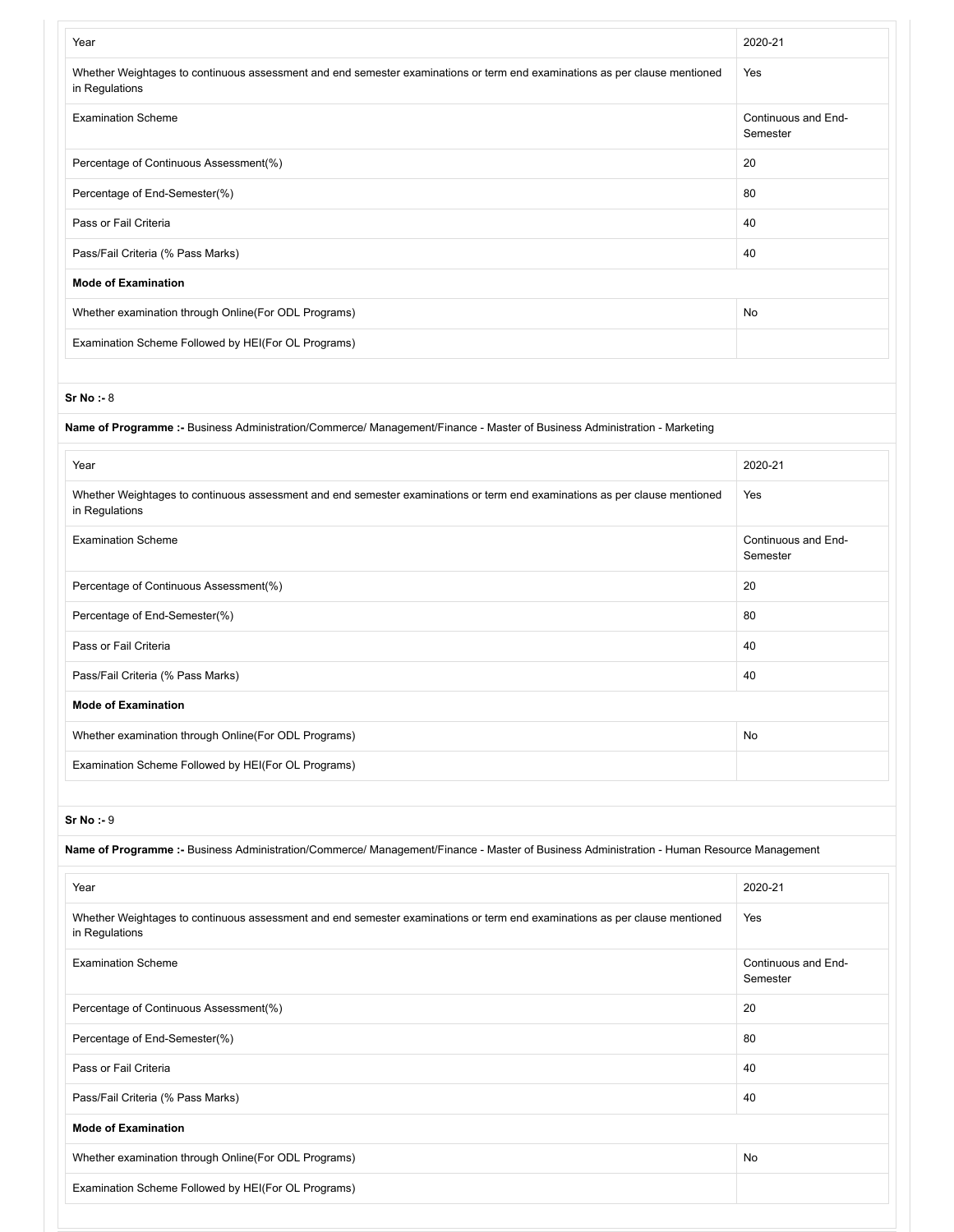| Name of Programme :- Business Administration/Commerce/ Management/Finance - Master of Business Administration - GENERAL                      |                                 |
|----------------------------------------------------------------------------------------------------------------------------------------------|---------------------------------|
| Year                                                                                                                                         | 2020-21                         |
| Whether Weightages to continuous assessment and end semester examinations or term end examinations as per clause mentioned<br>in Regulations | Yes                             |
| <b>Examination Scheme</b>                                                                                                                    | Continuous and End-<br>Semester |
| Percentage of Continuous Assessment(%)                                                                                                       | 20                              |
| Percentage of End-Semester(%)                                                                                                                | 80                              |
| Pass or Fail Criteria                                                                                                                        | 40                              |
| Pass/Fail Criteria (% Pass Marks)                                                                                                            | 40                              |
| <b>Mode of Examination</b>                                                                                                                   |                                 |
| Whether examination through Online(For ODL Programs)                                                                                         | No                              |
| Examination Scheme Followed by HEI(For OL Programs)                                                                                          |                                 |

| Name of Programme :- Business Administration/Commerce/ Management/Finance - Master of Business Administration - FINANCE                      |                                 |
|----------------------------------------------------------------------------------------------------------------------------------------------|---------------------------------|
| Year                                                                                                                                         | 2020-21                         |
| Whether Weightages to continuous assessment and end semester examinations or term end examinations as per clause mentioned<br>in Regulations | Yes                             |
| <b>Examination Scheme</b>                                                                                                                    | Continuous and End-<br>Semester |
| Percentage of Continuous Assessment(%)                                                                                                       | 20                              |
| Percentage of End-Semester(%)                                                                                                                | 80                              |
| Pass or Fail Criteria                                                                                                                        | 40                              |
| Pass/Fail Criteria (% Pass Marks)                                                                                                            | 40                              |
| <b>Mode of Examination</b>                                                                                                                   |                                 |
| Whether examination through Online(For ODL Programs)                                                                                         | No                              |
| Examination Scheme Followed by HEI(For OL Programs)                                                                                          |                                 |
|                                                                                                                                              |                                 |
| <b>Sr No: 12</b>                                                                                                                             |                                 |
| Name of Programme :- Arts/Humanities/Social Sciences - Masters of Arts - Tamil                                                               |                                 |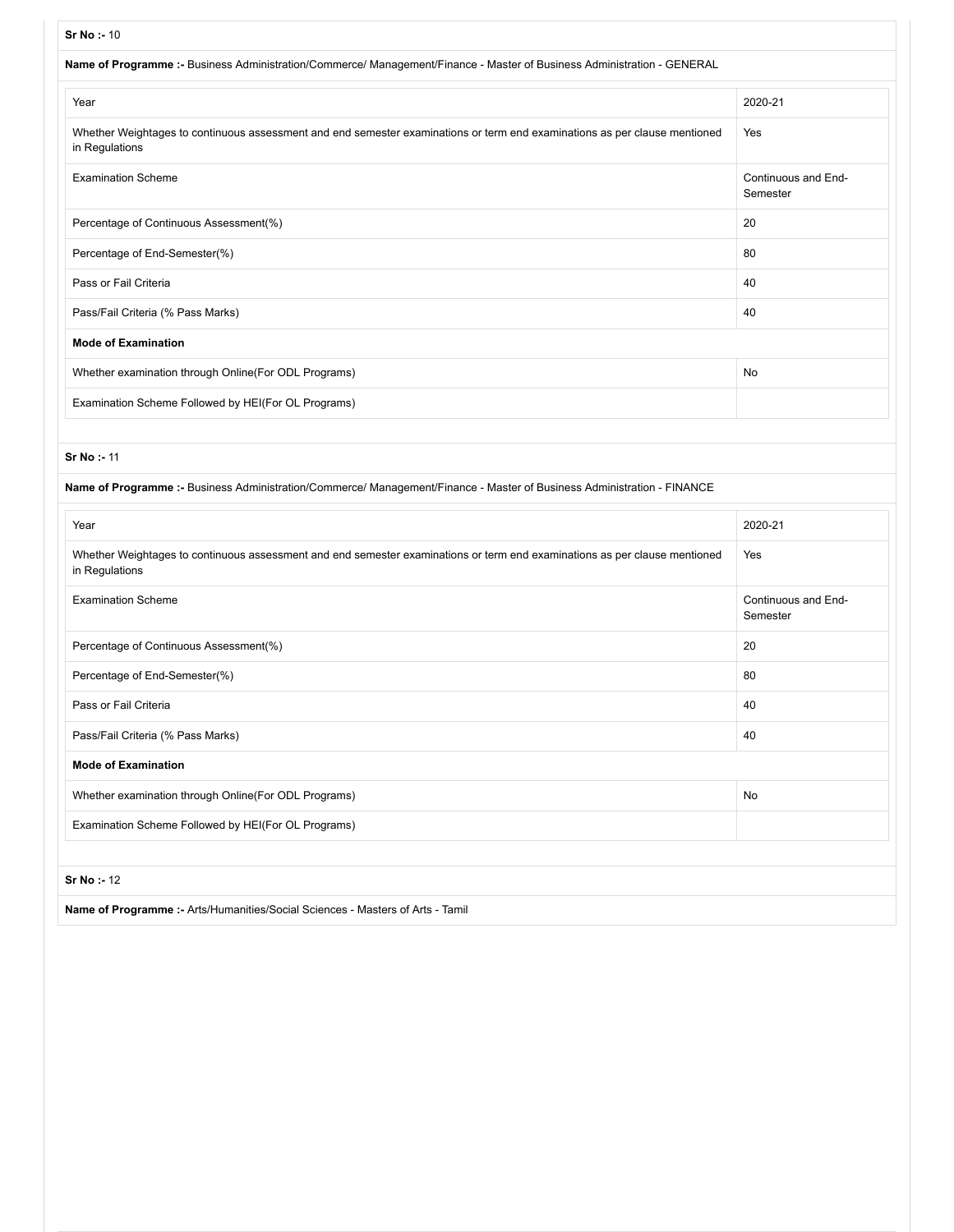| Year                                                                                                                                         | 2020-21                         |
|----------------------------------------------------------------------------------------------------------------------------------------------|---------------------------------|
| Whether Weightages to continuous assessment and end semester examinations or term end examinations as per clause mentioned<br>in Regulations | Yes                             |
| <b>Examination Scheme</b>                                                                                                                    | Continuous and End-<br>Semester |
| Percentage of Continuous Assessment(%)                                                                                                       | 20                              |
| Percentage of End-Semester(%)                                                                                                                | 80                              |
| Pass or Fail Criteria                                                                                                                        | 40                              |
| Pass/Fail Criteria (% Pass Marks)                                                                                                            | 40                              |
| <b>Mode of Examination</b>                                                                                                                   |                                 |
| Whether examination through Online(For ODL Programs)                                                                                         | No                              |
| Examination Scheme Followed by HEI(For OL Programs)                                                                                          |                                 |
|                                                                                                                                              |                                 |
| Sr No: - 13                                                                                                                                  |                                 |
| Name of Programme :- Arts/Humanities/Social Sciences - Masters of Arts - Sociology                                                           |                                 |
|                                                                                                                                              |                                 |
| Year                                                                                                                                         | 2020-21                         |
| Whether Weightages to continuous assessment and end semester examinations or term end examinations as per clause mentioned<br>in Regulations | Yes                             |
| <b>Examination Scheme</b>                                                                                                                    | Continuous and End-<br>Semester |
| Percentage of Continuous Assessment(%)                                                                                                       | 20                              |
| Percentage of End-Semester(%)                                                                                                                | 80                              |
| Pass or Fail Criteria                                                                                                                        | 40                              |
| Pass/Fail Criteria (% Pass Marks)                                                                                                            | 40                              |
| <b>Mode of Examination</b>                                                                                                                   |                                 |
| Whether examination through Online(For ODL Programs)                                                                                         | No                              |
| Examination Scheme Followed by HEI(For OL Programs)                                                                                          |                                 |
|                                                                                                                                              |                                 |
| Sr No: - 14                                                                                                                                  |                                 |
| Name of Programme :- Arts/Humanities/Social Sciences - Masters of Arts - HISTORY (ENGLISH MEDIUM)                                            |                                 |
| Year                                                                                                                                         | 2020-21                         |
| Whether Weightages to continuous assessment and end semester examinations or term end examinations as per clause mentioned<br>in Regulations | Yes                             |
| <b>Examination Scheme</b>                                                                                                                    | Continuous and End-<br>Semester |
| Percentage of Continuous Assessment(%)                                                                                                       | 20                              |
| Percentage of End-Semester(%)                                                                                                                | 80                              |
| Pass or Fail Criteria                                                                                                                        | 40                              |
| Pass/Fail Criteria (% Pass Marks)                                                                                                            | 40                              |
| <b>Mode of Examination</b>                                                                                                                   |                                 |
| Whether examination through Online(For ODL Programs)                                                                                         | No                              |
| Examination Scheme Followed by HEI(For OL Programs)                                                                                          |                                 |
|                                                                                                                                              |                                 |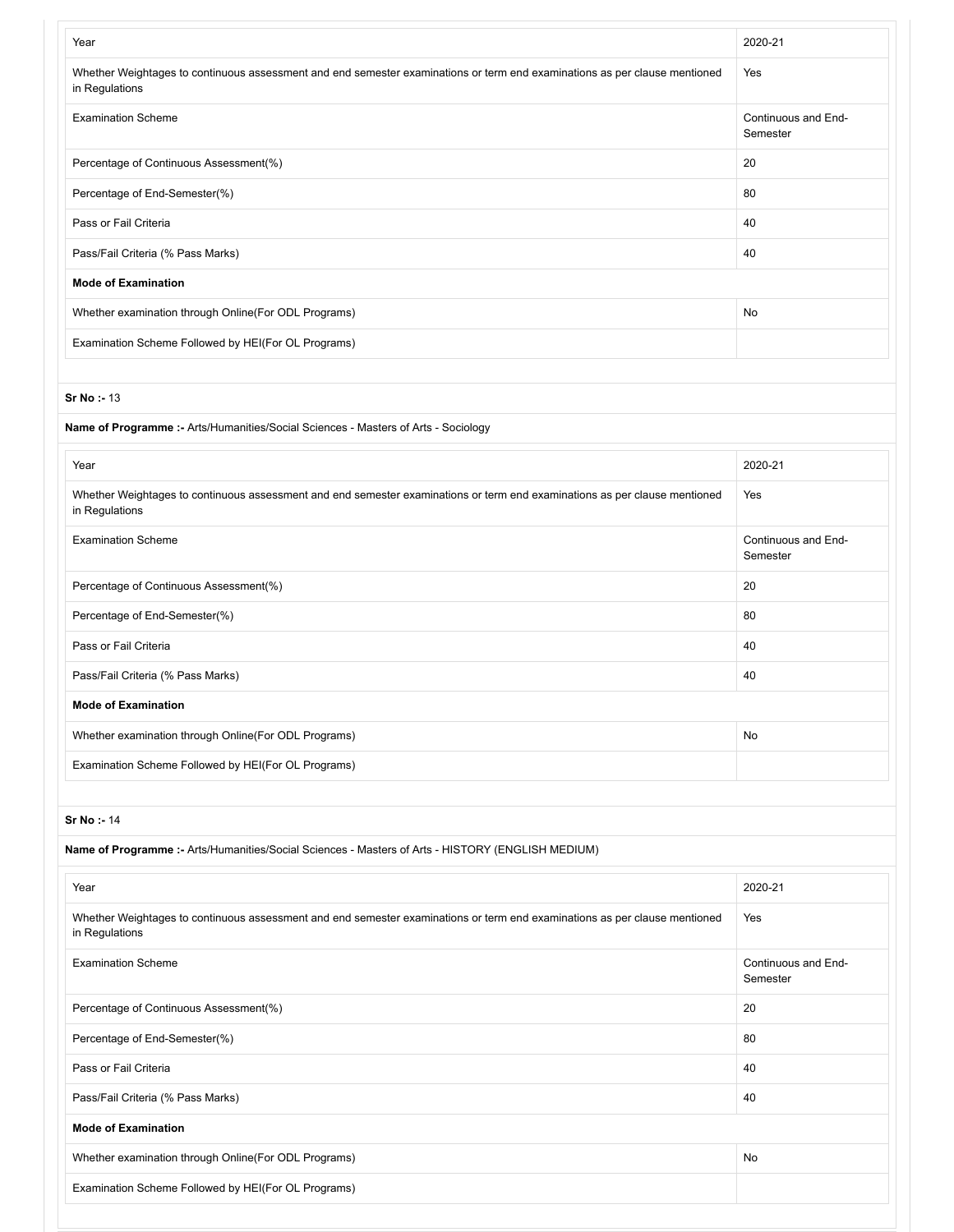| Sr No: - 15                                                                                                                                  |                                 |
|----------------------------------------------------------------------------------------------------------------------------------------------|---------------------------------|
| Name of Programme :- Arts/Humanities/Social Sciences - Masters of Arts - HISTORY (TAMIL MEDIUM)                                              |                                 |
| Year                                                                                                                                         | 2020-21                         |
| Whether Weightages to continuous assessment and end semester examinations or term end examinations as per clause mentioned<br>in Regulations | Yes                             |
| <b>Examination Scheme</b>                                                                                                                    | Continuous and End-<br>Semester |
| Percentage of Continuous Assessment(%)                                                                                                       | 20                              |
| Percentage of End-Semester(%)                                                                                                                | 80                              |
| Pass or Fail Criteria                                                                                                                        | 40                              |
| Pass/Fail Criteria (% Pass Marks)                                                                                                            | 40                              |
| <b>Mode of Examination</b>                                                                                                                   |                                 |
| Whether examination through Online(For ODL Programs)                                                                                         | No                              |
| Examination Scheme Followed by HEI(For OL Programs)                                                                                          |                                 |
|                                                                                                                                              |                                 |
| <b>Sr No: - 16</b>                                                                                                                           |                                 |
| Name of Programme :- Arts/Humanities/Social Sciences - Masters of Arts - English                                                             |                                 |
| Year                                                                                                                                         | 2020-21                         |
| Whether Weightages to continuous assessment and end semester examinations or term end examinations as per clause mentioned<br>in Regulations | Yes                             |
| <b>Examination Scheme</b>                                                                                                                    | Continuous and End-<br>Semester |
| Percentage of Continuous Assessment(%)                                                                                                       | 20                              |
| Percentage of End-Semester(%)                                                                                                                | 80                              |
| Pass or Fail Criteria                                                                                                                        | 40                              |
| Pass/Fail Criteria (% Pass Marks)                                                                                                            | 40                              |
| <b>Mode of Examination</b>                                                                                                                   |                                 |
| Whether examination through Online(For ODL Programs)                                                                                         | No                              |
| Examination Scheme Followed by HEI(For OL Programs)                                                                                          |                                 |
|                                                                                                                                              |                                 |
| Sr No: - 17                                                                                                                                  |                                 |
|                                                                                                                                              |                                 |

**Name of Programme :-** Arts/Humanities/Social Sciences - Masters of Arts - Economics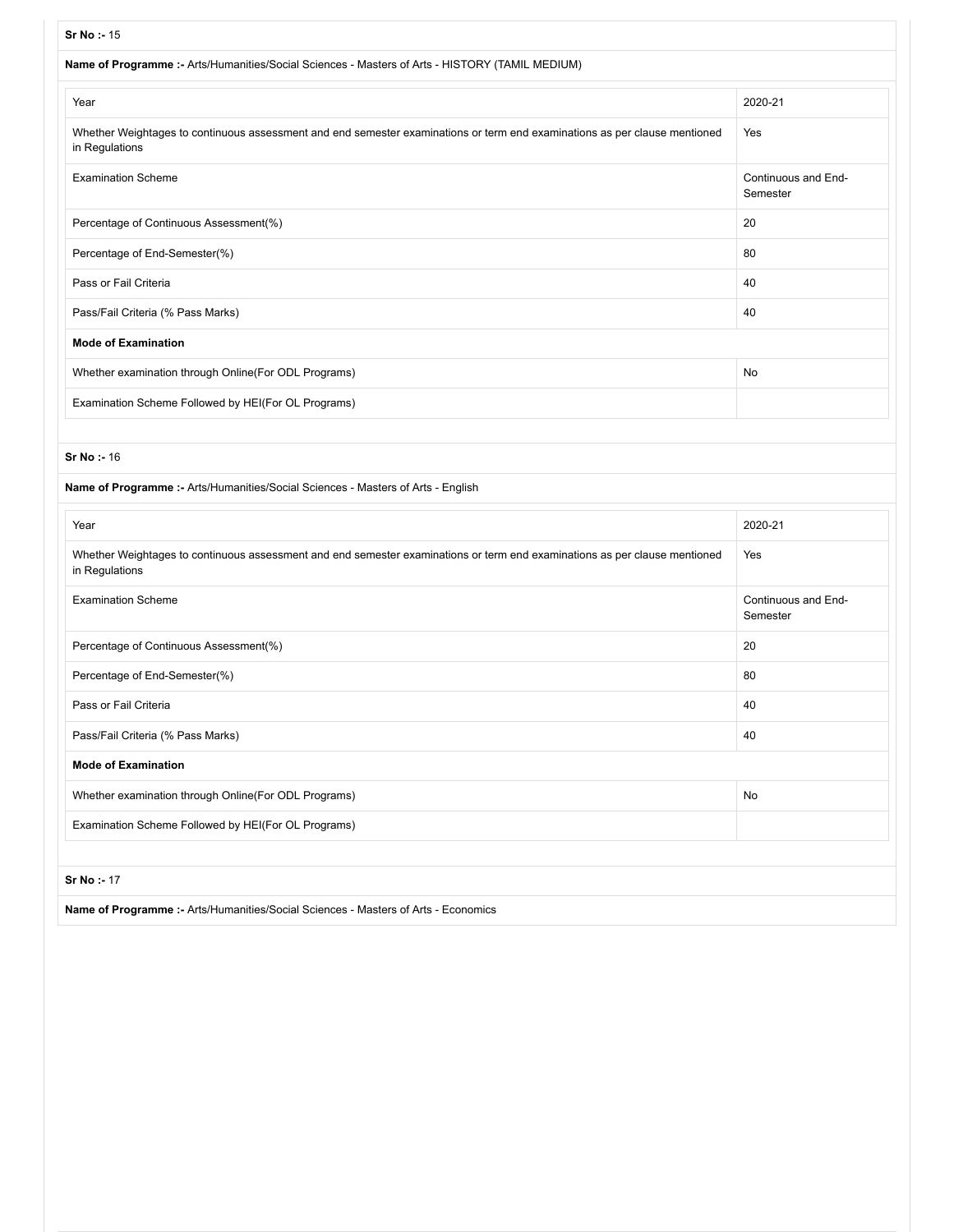| Year                                                                                                                                         | 2020-21                         |
|----------------------------------------------------------------------------------------------------------------------------------------------|---------------------------------|
| Whether Weightages to continuous assessment and end semester examinations or term end examinations as per clause mentioned<br>in Regulations | Yes                             |
| <b>Examination Scheme</b>                                                                                                                    | Continuous and End-<br>Semester |
| Percentage of Continuous Assessment(%)                                                                                                       | 20                              |
| Percentage of End-Semester(%)                                                                                                                | 80                              |
| Pass or Fail Criteria                                                                                                                        | 40                              |
| Pass/Fail Criteria (% Pass Marks)                                                                                                            | 40                              |
| <b>Mode of Examination</b>                                                                                                                   |                                 |
| Whether examination through Online(For ODL Programs)                                                                                         | No                              |
| Examination Scheme Followed by HEI(For OL Programs)                                                                                          |                                 |
|                                                                                                                                              |                                 |
| <b>Sr No:-18</b>                                                                                                                             |                                 |

| Name of Programme :- Arts/Humanities/Social Sciences - Masters of Arts - CRIMINOLOGY AND POLICE SCIENCE                                      |                                 |
|----------------------------------------------------------------------------------------------------------------------------------------------|---------------------------------|
| Year                                                                                                                                         | 2020-21                         |
| Whether Weightages to continuous assessment and end semester examinations or term end examinations as per clause mentioned<br>in Regulations | Yes                             |
| <b>Examination Scheme</b>                                                                                                                    | Continuous and End-<br>Semester |
| Percentage of Continuous Assessment(%)                                                                                                       | 20                              |
| Percentage of End-Semester(%)                                                                                                                | 80                              |
| Pass or Fail Criteria                                                                                                                        | 40                              |
| Pass/Fail Criteria (% Pass Marks)                                                                                                            | 40                              |
| <b>Mode of Examination</b>                                                                                                                   |                                 |
| Whether examination through Online(For ODL Programs)                                                                                         | No                              |
| Examination Scheme Followed by HEI(For OL Programs)                                                                                          |                                 |

| Name of Programme :- Journalism/ Mass Communication/Media - Master of Arts - Journalism & Mass Communication                                 |                                 |
|----------------------------------------------------------------------------------------------------------------------------------------------|---------------------------------|
| Year                                                                                                                                         | 2020-21                         |
| Whether Weightages to continuous assessment and end semester examinations or term end examinations as per clause mentioned<br>in Regulations | Yes                             |
| <b>Examination Scheme</b>                                                                                                                    | Continuous and End-<br>Semester |
| Percentage of Continuous Assessment(%)                                                                                                       | 20                              |
| Percentage of End-Semester(%)                                                                                                                | 80                              |
| Pass or Fail Criteria                                                                                                                        | 40                              |
| Pass/Fail Criteria (% Pass Marks)                                                                                                            | 40                              |
| <b>Mode of Examination</b>                                                                                                                   |                                 |
| Whether examination through Online(For ODL Programs)                                                                                         | <b>No</b>                       |
| Examination Scheme Followed by HEI(For OL Programs)                                                                                          |                                 |
|                                                                                                                                              |                                 |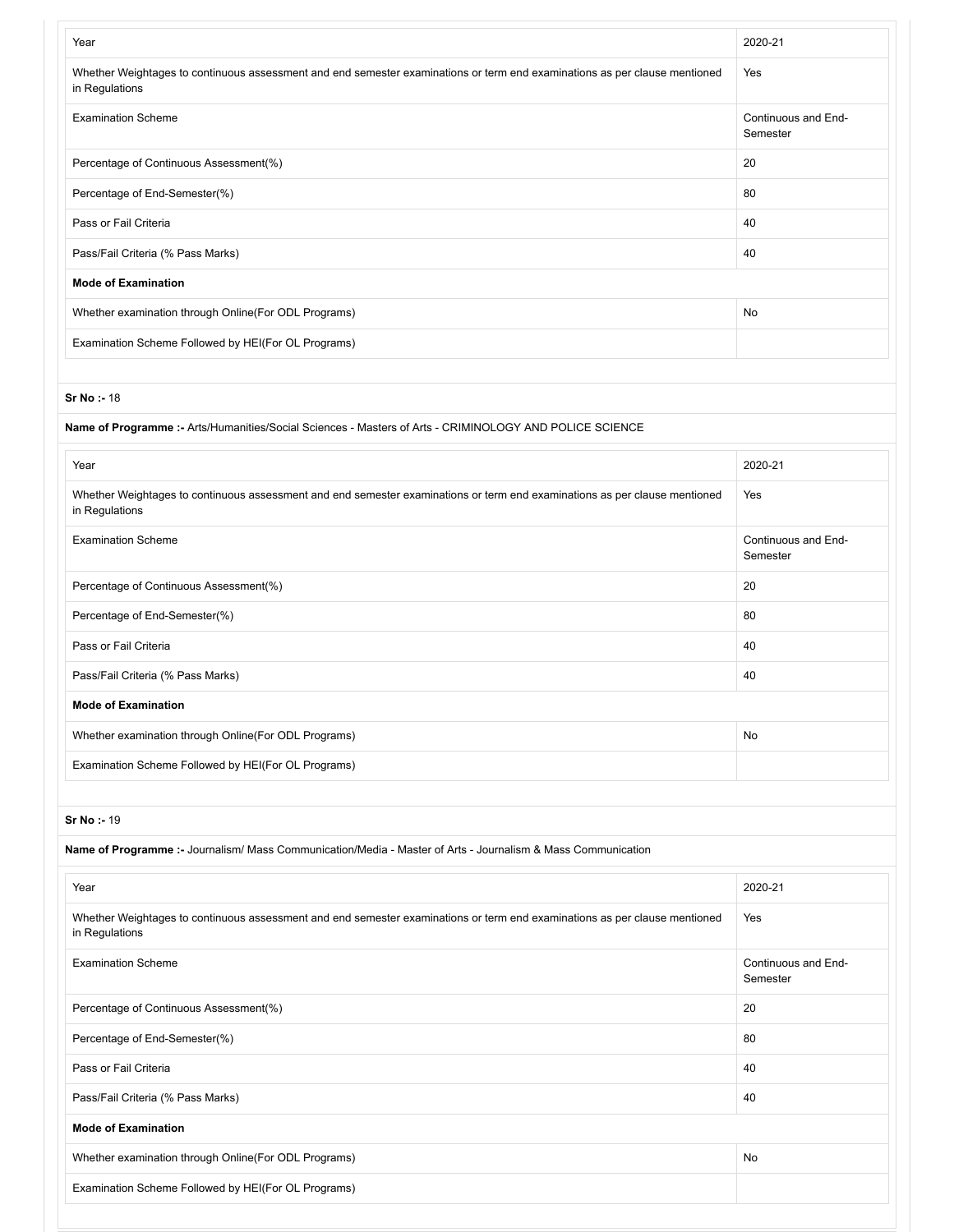| 31 IVO - 20                                                                                                                                  |                                 |
|----------------------------------------------------------------------------------------------------------------------------------------------|---------------------------------|
| Name of Programme :- Arts/Humanities/Social Sciences - BACHELOR OF - COMPUTER APPLICATION                                                    |                                 |
| Year                                                                                                                                         | 2020-21                         |
| Whether Weightages to continuous assessment and end semester examinations or term end examinations as per clause mentioned<br>in Regulations | Yes                             |
| <b>Examination Scheme</b>                                                                                                                    | Continuous and End-<br>Semester |
| Percentage of Continuous Assessment(%)                                                                                                       | 20                              |
| Percentage of End-Semester(%)                                                                                                                | 80                              |
| Pass or Fail Criteria                                                                                                                        | 40                              |
| Pass/Fail Criteria (% Pass Marks)                                                                                                            | 40                              |
| <b>Mode of Examination</b>                                                                                                                   |                                 |
| Whether examination through Online(For ODL Programs)                                                                                         | <b>No</b>                       |
| Examination Scheme Followed by HEI(For OL Programs)                                                                                          |                                 |

| Name of Programme :- Library and Information Sciences - Bachelor of Library & Information Science - Library and Information Science          |                                 |
|----------------------------------------------------------------------------------------------------------------------------------------------|---------------------------------|
| Year                                                                                                                                         | 2020-21                         |
| Whether Weightages to continuous assessment and end semester examinations or term end examinations as per clause mentioned<br>in Regulations | Yes                             |
| <b>Examination Scheme</b>                                                                                                                    | Continuous and End-<br>Semester |
| Percentage of Continuous Assessment(%)                                                                                                       | 20                              |
| Percentage of End-Semester(%)                                                                                                                | 80                              |
| Pass or Fail Criteria                                                                                                                        | 40                              |
| Pass/Fail Criteria (% Pass Marks)                                                                                                            | 40                              |
| <b>Mode of Examination</b>                                                                                                                   |                                 |
| Whether examination through Online(For ODL Programs)                                                                                         | No                              |
| Examination Scheme Followed by HEI(For OL Programs)                                                                                          |                                 |
|                                                                                                                                              |                                 |
| Sr No : 22                                                                                                                                   |                                 |
| Name of Programme :- Arts/Humanities/Social Sciences - Bachelor of Arts (Hons) - Tamil Literature                                            |                                 |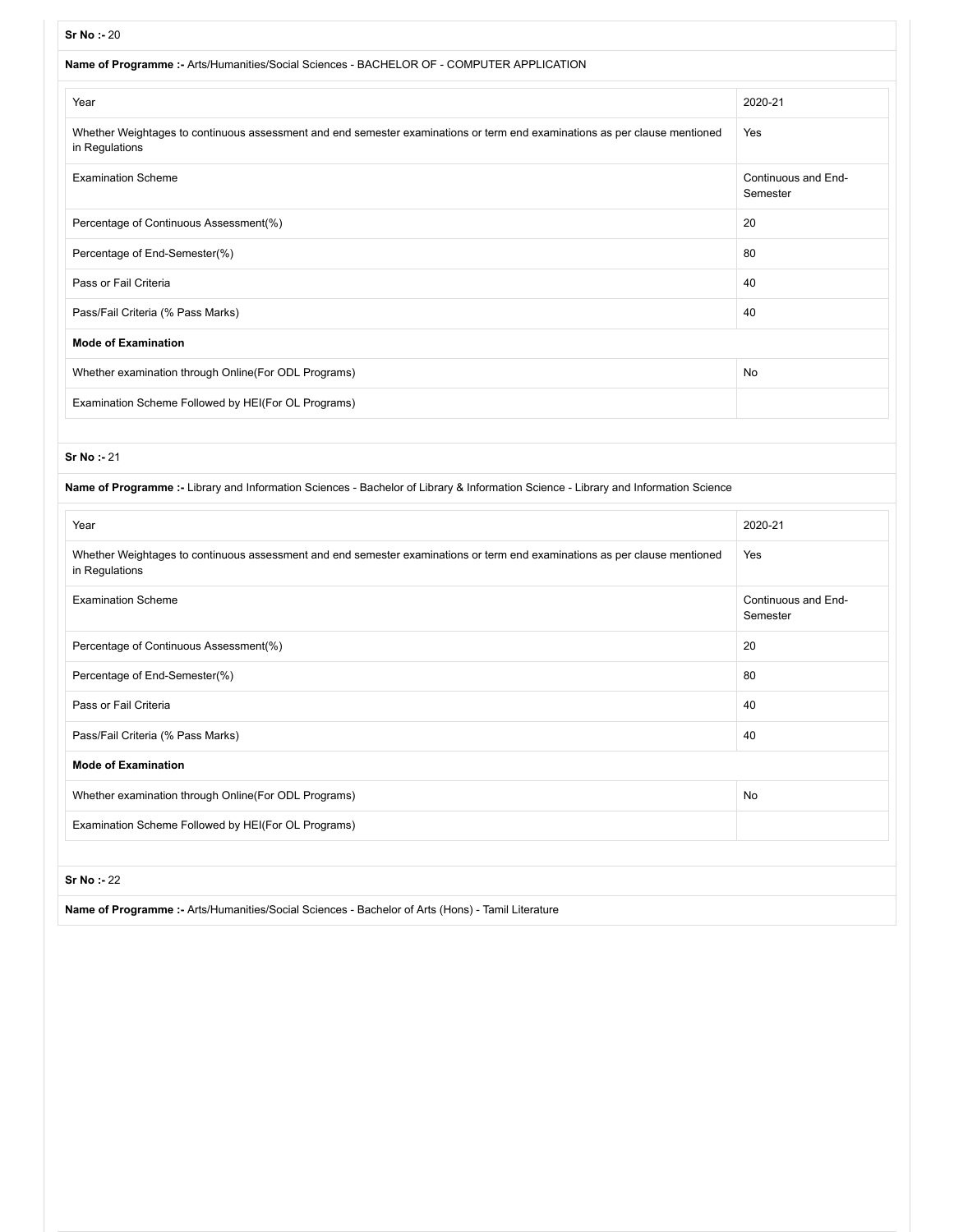| Year                                                                                                                                         | 2020-21                         |
|----------------------------------------------------------------------------------------------------------------------------------------------|---------------------------------|
| Whether Weightages to continuous assessment and end semester examinations or term end examinations as per clause mentioned<br>in Regulations | Yes                             |
| <b>Examination Scheme</b>                                                                                                                    | Continuous and End-<br>Semester |
| Percentage of Continuous Assessment(%)                                                                                                       | 20                              |
| Percentage of End-Semester(%)                                                                                                                | 80                              |
| Pass or Fail Criteria                                                                                                                        | 40                              |
| Pass/Fail Criteria (% Pass Marks)                                                                                                            | 40                              |
| <b>Mode of Examination</b>                                                                                                                   |                                 |
| Whether examination through Online(For ODL Programs)                                                                                         | No                              |
| Examination Scheme Followed by HEI(For OL Programs)                                                                                          |                                 |
|                                                                                                                                              |                                 |
| <b>Sr No: - 23</b>                                                                                                                           |                                 |
| Name of Programme :- Arts/Humanities/Social Sciences - Bachelor of Arts (Hons) - Economics                                                   |                                 |
| Year                                                                                                                                         | 2020-21                         |
| Whether Weightages to continuous assessment and end semester examinations or term end examinations as per clause mentioned<br>in Regulations | Yes                             |
| <b>Examination Scheme</b>                                                                                                                    | Continuous and End-<br>Semester |
| Percentage of Continuous Assessment(%)                                                                                                       | 20                              |
| Percentage of End-Semester(%)                                                                                                                | 80                              |
| Pass or Fail Criteria                                                                                                                        | 40                              |
| Pass/Fail Criteria (% Pass Marks)                                                                                                            | 40                              |
| <b>Mode of Examination</b>                                                                                                                   |                                 |
| Whether examination through Online(For ODL Programs)                                                                                         | No                              |
| Examination Scheme Followed by HEI(For OL Programs)                                                                                          |                                 |
|                                                                                                                                              |                                 |
| Sr No: - 24                                                                                                                                  |                                 |
| Name of Programme :- Arts/Humanities/Social Sciences - Bachelor of Arts (Hons) - Criminology & Police Administration                         |                                 |
| Year                                                                                                                                         | 2020-21                         |
| Whether Weightages to continuous assessment and end semester examinations or term end examinations as per clause mentioned<br>in Regulations | Yes                             |
| <b>Examination Scheme</b>                                                                                                                    | Continuous and End-<br>Semester |
| Percentage of Continuous Assessment(%)                                                                                                       | 20                              |
| Percentage of End-Semester(%)                                                                                                                | 80                              |
| Pass or Fail Criteria                                                                                                                        | 40                              |
| Pass/Fail Criteria (% Pass Marks)                                                                                                            | 40                              |
| <b>Mode of Examination</b>                                                                                                                   |                                 |
| Whether examination through Online(For ODL Programs)                                                                                         | No                              |
| Examination Scheme Followed by HEI(For OL Programs)                                                                                          |                                 |
|                                                                                                                                              |                                 |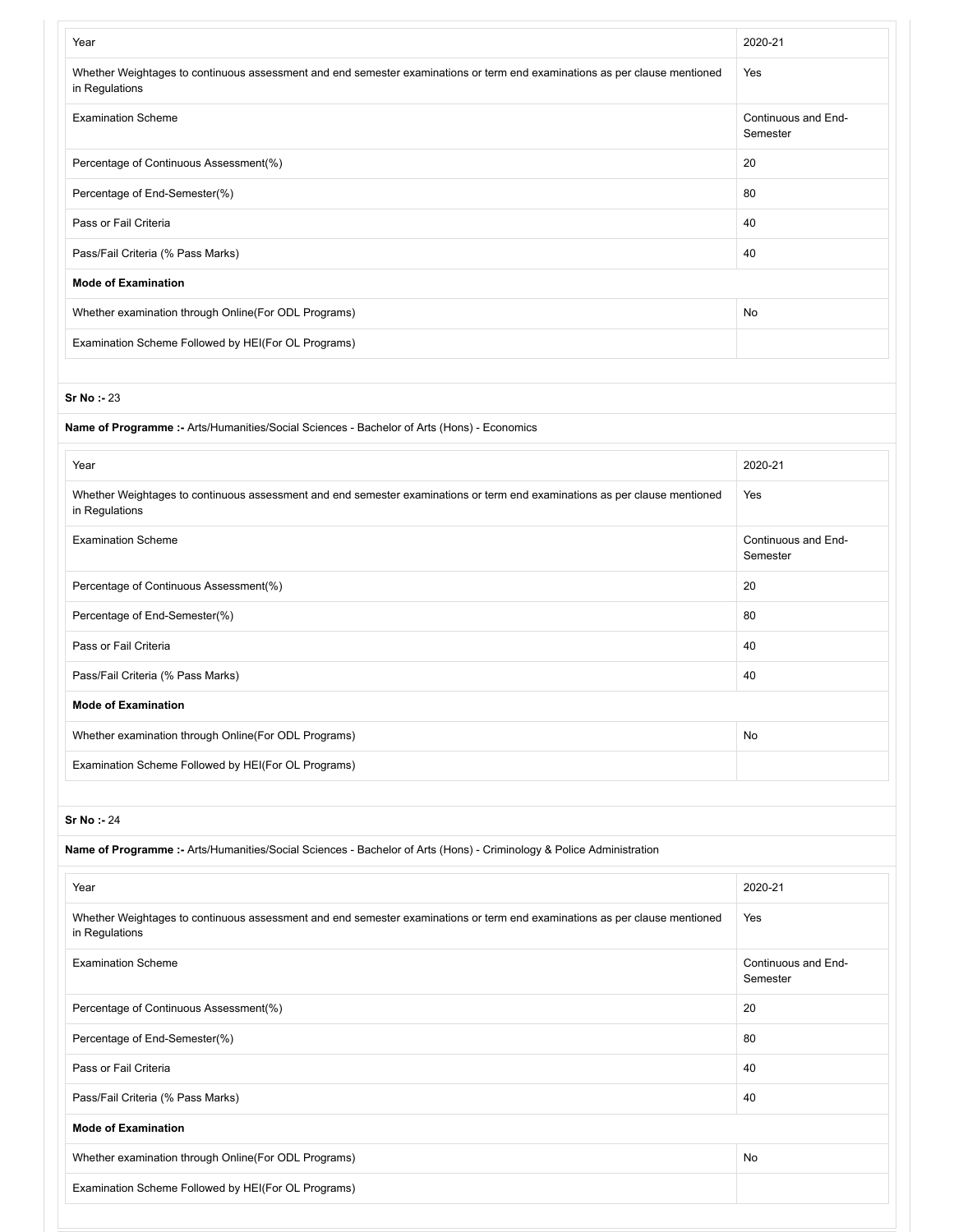| Name of Programme :- Business Administration/Commerce/ Management/Finance - Bachelor of Business Administration - GENERAL                    |                                 |
|----------------------------------------------------------------------------------------------------------------------------------------------|---------------------------------|
| Year                                                                                                                                         | 2020-21                         |
| Whether Weightages to continuous assessment and end semester examinations or term end examinations as per clause mentioned<br>in Regulations | Yes                             |
| <b>Examination Scheme</b>                                                                                                                    | Continuous and End-<br>Semester |
| Percentage of Continuous Assessment(%)                                                                                                       | 20                              |
| Percentage of End-Semester(%)                                                                                                                | 80                              |
| Pass or Fail Criteria                                                                                                                        | 40                              |
| Pass/Fail Criteria (% Pass Marks)                                                                                                            | 40                              |
| <b>Mode of Examination</b>                                                                                                                   |                                 |
| Whether examination through Online (For ODL Programs)                                                                                        | No                              |
| Examination Scheme Followed by HEI(For OL Programs)                                                                                          |                                 |
|                                                                                                                                              |                                 |
| <b>Sr No: - 26</b>                                                                                                                           |                                 |
| Name of Programme :- Business Administration/Commerce/ Management/Finance - Bachelor of Commerce - (ENGLISH MEDIUM)                          |                                 |

| Year                                                                                                                                         | 2020-21                         |
|----------------------------------------------------------------------------------------------------------------------------------------------|---------------------------------|
| Whether Weightages to continuous assessment and end semester examinations or term end examinations as per clause mentioned<br>in Regulations | Yes                             |
| <b>Examination Scheme</b>                                                                                                                    | Continuous and End-<br>Semester |
| Percentage of Continuous Assessment(%)                                                                                                       | 20                              |
| Percentage of End-Semester(%)                                                                                                                | 80                              |
| Pass or Fail Criteria                                                                                                                        | 40                              |
| Pass/Fail Criteria (% Pass Marks)                                                                                                            | 40                              |
| <b>Mode of Examination</b>                                                                                                                   |                                 |
| Whether examination through Online(For ODL Programs)                                                                                         | No                              |
| Examination Scheme Followed by HEI(For OL Programs)                                                                                          |                                 |
|                                                                                                                                              |                                 |
| <b>Sr No: - 27</b>                                                                                                                           |                                 |

**Name of Programme :-** Business Administration/Commerce/ Management/Finance - Bachelor of Commerce - (TAMIL MEDIUM)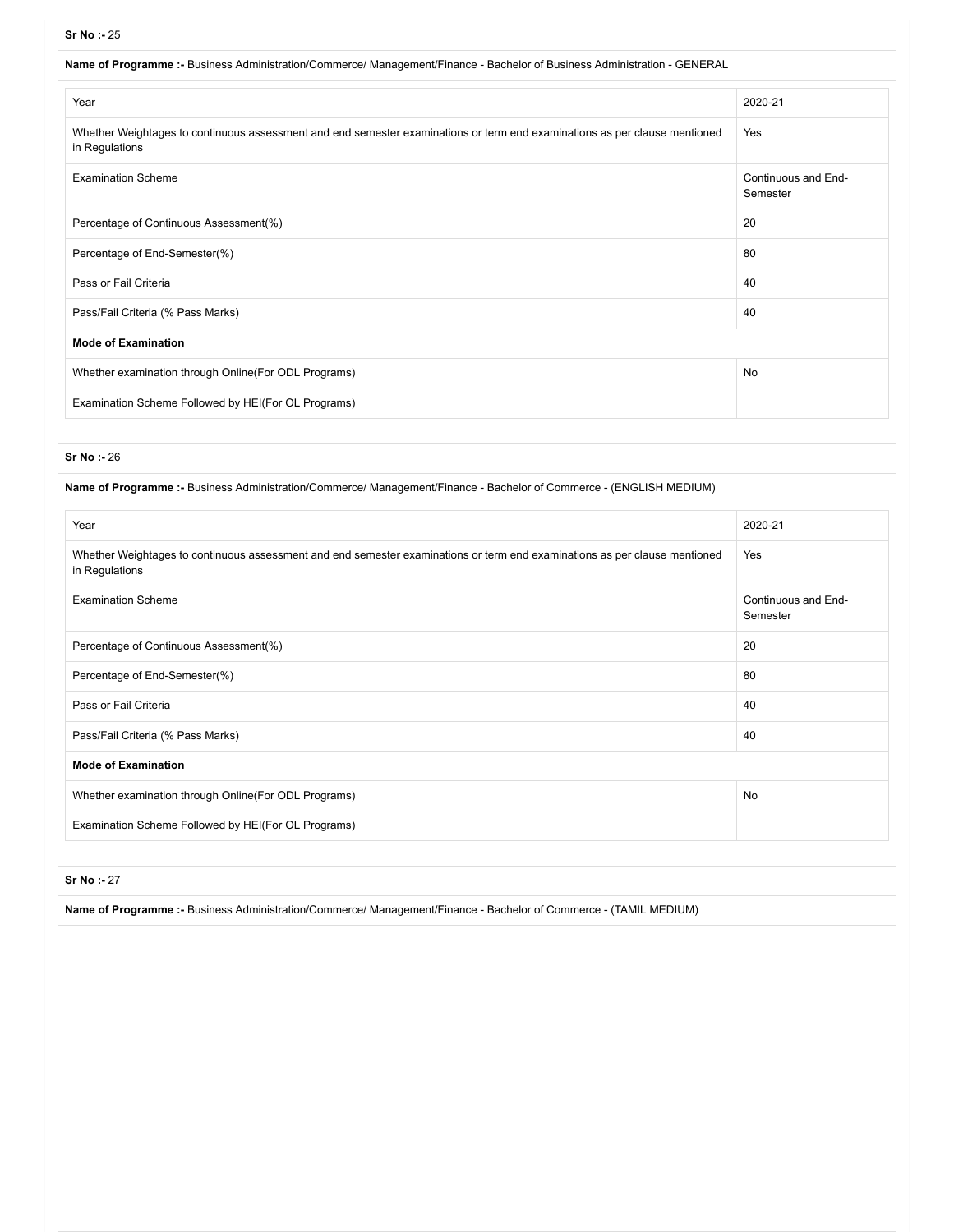| Year                                                                                                                                         | 2020-21                         |
|----------------------------------------------------------------------------------------------------------------------------------------------|---------------------------------|
| Whether Weightages to continuous assessment and end semester examinations or term end examinations as per clause mentioned<br>in Regulations | Yes                             |
| <b>Examination Scheme</b>                                                                                                                    | Continuous and End-<br>Semester |
| Percentage of Continuous Assessment(%)                                                                                                       | 20                              |
| Percentage of End-Semester(%)                                                                                                                | 80                              |
| Pass or Fail Criteria                                                                                                                        | 40                              |
| Pass/Fail Criteria (% Pass Marks)                                                                                                            | 40                              |
| <b>Mode of Examination</b>                                                                                                                   |                                 |
| Whether examination through Online(For ODL Programs)                                                                                         | No                              |
| Examination Scheme Followed by HEI(For OL Programs)                                                                                          |                                 |
|                                                                                                                                              |                                 |
| <b>Sr No: - 28</b>                                                                                                                           |                                 |
| Name of Programme :- Arts/Humanities/Social Sciences - Bachelor of Arts (Hons) - HISTORY (TAMIL MEDIUM)                                      |                                 |
| Year                                                                                                                                         | 2020-21                         |
| Whether Weightages to continuous assessment and end semester examinations or term end examinations as per clause mentioned<br>in Regulations | Yes                             |
| <b>Examination Scheme</b>                                                                                                                    | Continuous and End-<br>Semester |
| Percentage of Continuous Assessment(%)                                                                                                       | 20                              |
| Percentage of End-Semester(%)                                                                                                                | 80                              |
| Pass or Fail Criteria                                                                                                                        | 40                              |
| Pass/Fail Criteria (% Pass Marks)                                                                                                            | 40                              |
| <b>Mode of Examination</b>                                                                                                                   |                                 |
| Whether examination through Online(For ODL Programs)                                                                                         | No                              |
| Examination Scheme Followed by HEI(For OL Programs)                                                                                          |                                 |
|                                                                                                                                              |                                 |
| Sr No: - 29                                                                                                                                  |                                 |
| Name of Programme :- Arts/Humanities/Social Sciences - Bachelor of Arts (Hons) - HISTORY (ENGLISH MEDIUM)                                    |                                 |
| Year                                                                                                                                         | 2020-21                         |
| Whether Weightages to continuous assessment and end semester examinations or term end examinations as per clause mentioned<br>in Regulations | Yes                             |
| <b>Examination Scheme</b>                                                                                                                    | Continuous and End-<br>Semester |
| Percentage of Continuous Assessment(%)                                                                                                       | 20                              |
| Percentage of End-Semester(%)                                                                                                                | 80                              |
| Pass or Fail Criteria                                                                                                                        | 40                              |
| Pass/Fail Criteria (% Pass Marks)                                                                                                            | 40                              |
| <b>Mode of Examination</b>                                                                                                                   |                                 |
| Whether examination through Online(For ODL Programs)                                                                                         | No                              |
| Examination Scheme Followed by HEI(For OL Programs)                                                                                          |                                 |
|                                                                                                                                              |                                 |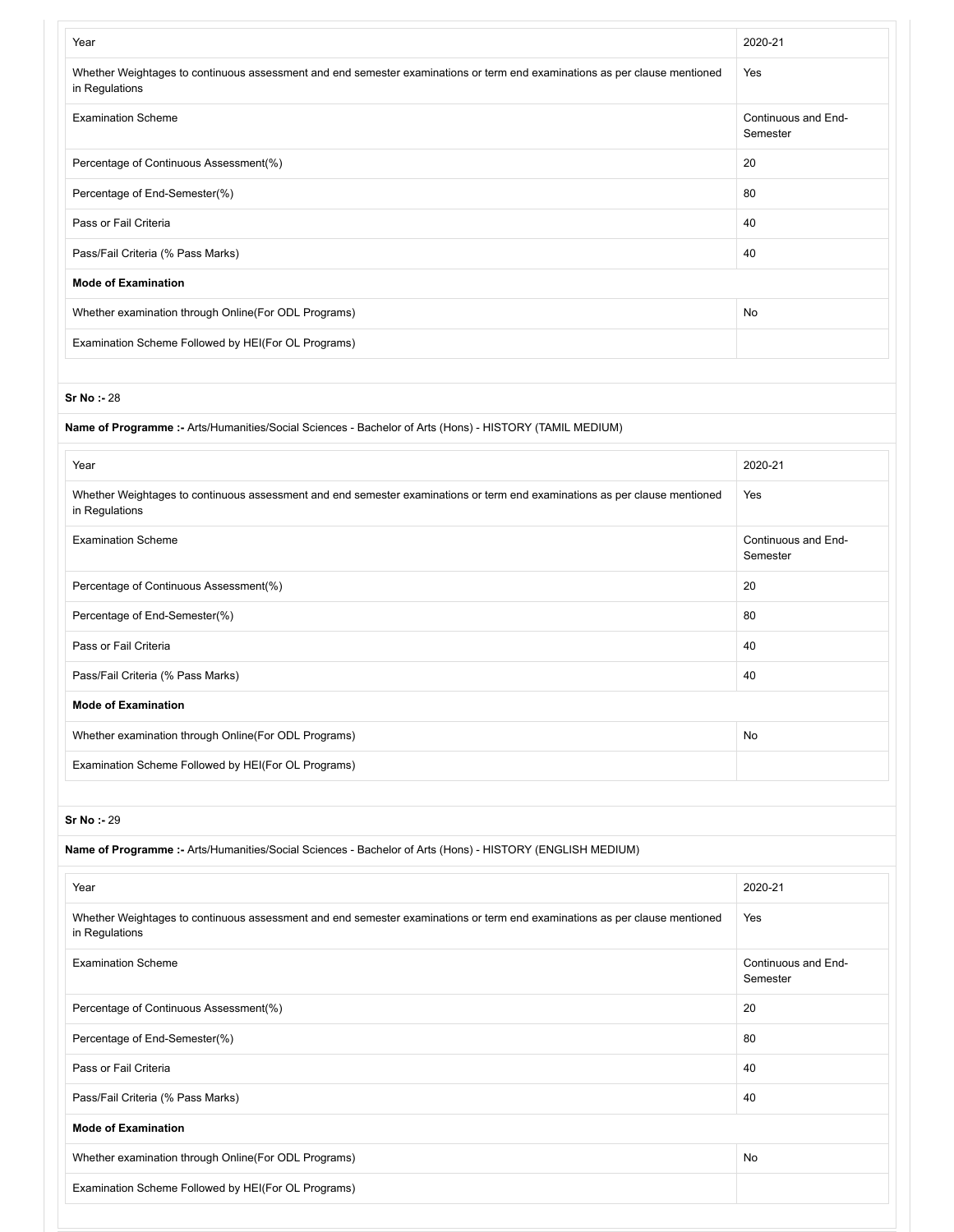# **Sr No :-** 30 **Name of Programme :-** Arts/Humanities/Social Sciences - Bachelor of Arts (Hons) - English Year 2020-21 Whether Weightages to continuous assessment and end semester examinations or term end examinations as per clause mentioned in Regulations Yes Examination Scheme Continuous and End-Semester Percentage of Continuous Assessment(%) 20 Percentage of End-Semester(%) 80 Pass or Fail Criteria 40 Pass/Fail Criteria (% Pass Marks) 40 **Mode of Examination** Whether examination through Online(For ODL Programs) No whether examination through Online(For ODL Programs) Examination Scheme Followed by HEI(For OL Programs) **Sr No :-** 31 **Name of Programme :-** Arts/Humanities/Social Sciences - Bachelor of Arts (Hons) - Tamil Year 2020-21 Whether Weightages to continuous assessment and end semester examinations or term end examinations as per clause mentioned in Regulations Yes Examination Scheme Continuous and End-Semester Percentage of Continuous Assessment(%) 20 Percentage of End-Semester(%) 80 Pass or Fail Criteria 40 Pass/Fail Criteria (% Pass Marks) 40

**Mode of Examination** Whether examination through Online(For ODL Programs) No whether examination through Online(For ODL Programs)

Examination Scheme Followed by HEI(For OL Programs)

## **Sr No :-** 32

**Name of Programme :-** Business Administration/Commerce/ Management/Finance - MASTER OF - BUSINESS ADMINISTRATION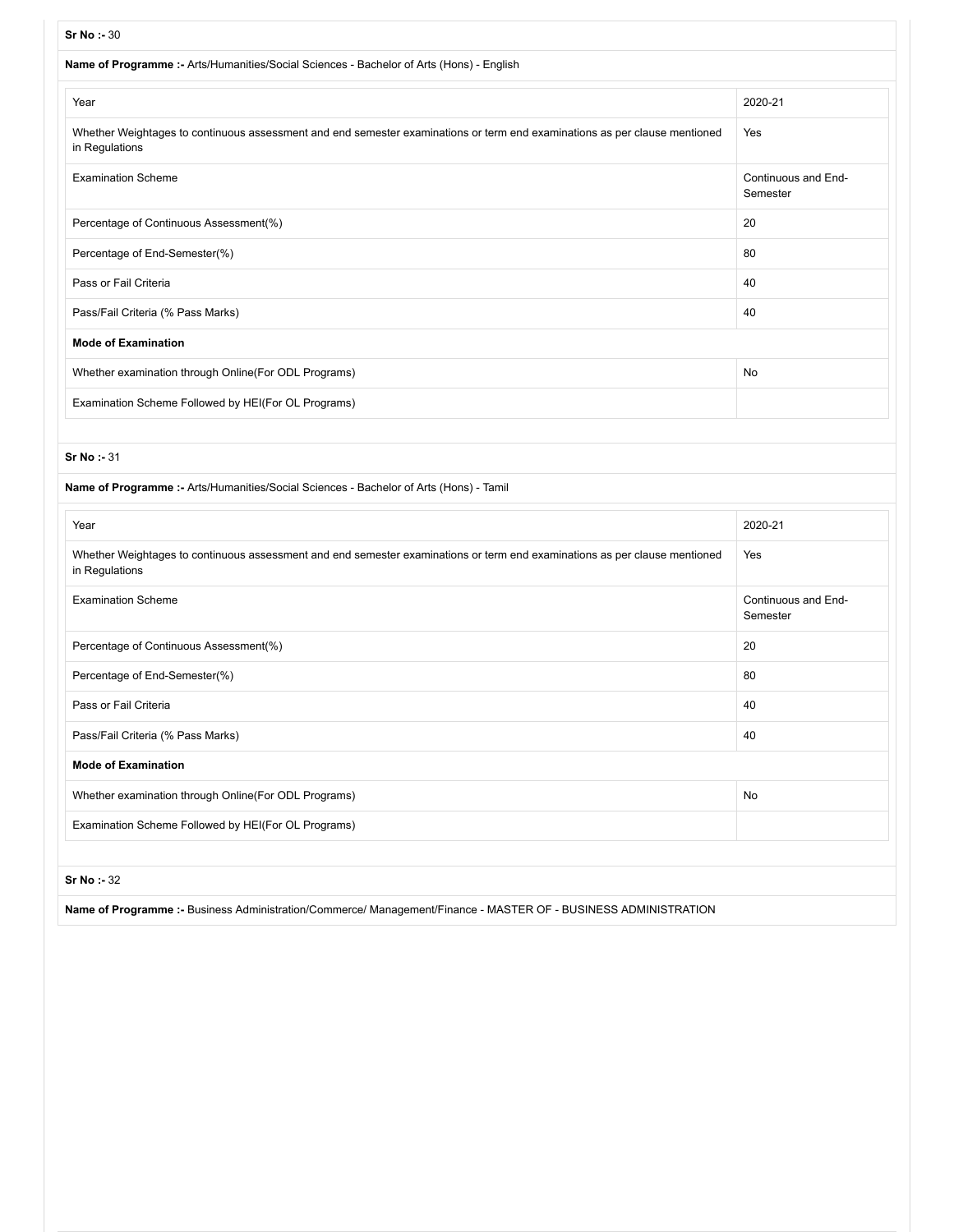| Year                                                                                                                                         | 2020-21                         |
|----------------------------------------------------------------------------------------------------------------------------------------------|---------------------------------|
| Whether Weightages to continuous assessment and end semester examinations or term end examinations as per clause mentioned<br>in Regulations | Yes                             |
| <b>Examination Scheme</b>                                                                                                                    | Continuous and End-<br>Semester |
| Percentage of Continuous Assessment(%)                                                                                                       | 20                              |
| Percentage of End-Semester(%)                                                                                                                | 80                              |
| Pass or Fail Criteria                                                                                                                        | 50                              |
| Pass/Fail Criteria (% Pass Marks)                                                                                                            | 50                              |
| <b>Mode of Examination</b>                                                                                                                   |                                 |
| Whether examination through Online(For ODL Programs)                                                                                         |                                 |
| Examination Scheme Followed by HEI(For OL Programs)                                                                                          | Online                          |
|                                                                                                                                              |                                 |
| Sr No: 33                                                                                                                                    |                                 |
| Name of Programme :- Business Administration/Commerce/ Management/Finance - BACHELOR OF - COMMERCE                                           |                                 |
| Year                                                                                                                                         | 2020-21                         |

| Whether Weightages to continuous assessment and end semester examinations or term end examinations as per clause mentioned<br>in Regulations | Yes                             |
|----------------------------------------------------------------------------------------------------------------------------------------------|---------------------------------|
| <b>Examination Scheme</b>                                                                                                                    | Continuous and End-<br>Semester |
| Percentage of Continuous Assessment(%)                                                                                                       | 20                              |
| Percentage of End-Semester(%)                                                                                                                | 80                              |
| Pass or Fail Criteria                                                                                                                        | 40                              |
| Pass/Fail Criteria (% Pass Marks)                                                                                                            | 40                              |
| <b>Mode of Examination</b>                                                                                                                   |                                 |
| Whether examination through Online (For ODL Programs)                                                                                        |                                 |
| Examination Scheme Followed by HEI(For OL Programs)                                                                                          | Online                          |

| Name of Programme :- Arts/Humanities/Social Sciences - BACHELOR OF ARTS - ENGLISH                                                            |                                 |
|----------------------------------------------------------------------------------------------------------------------------------------------|---------------------------------|
| Year                                                                                                                                         | 2020-21                         |
| Whether Weightages to continuous assessment and end semester examinations or term end examinations as per clause mentioned<br>in Regulations | Yes                             |
| <b>Examination Scheme</b>                                                                                                                    | Continuous and End-<br>Semester |
| Percentage of Continuous Assessment(%)                                                                                                       | 20                              |
| Percentage of End-Semester(%)                                                                                                                | 80                              |
| Pass or Fail Criteria                                                                                                                        | 40                              |
| Pass/Fail Criteria (% Pass Marks)                                                                                                            | 40                              |
| <b>Mode of Examination</b>                                                                                                                   |                                 |
| Whether examination through Online(For ODL Programs)                                                                                         |                                 |
| Examination Scheme Followed by HEI(For OL Programs)                                                                                          | Online                          |
|                                                                                                                                              |                                 |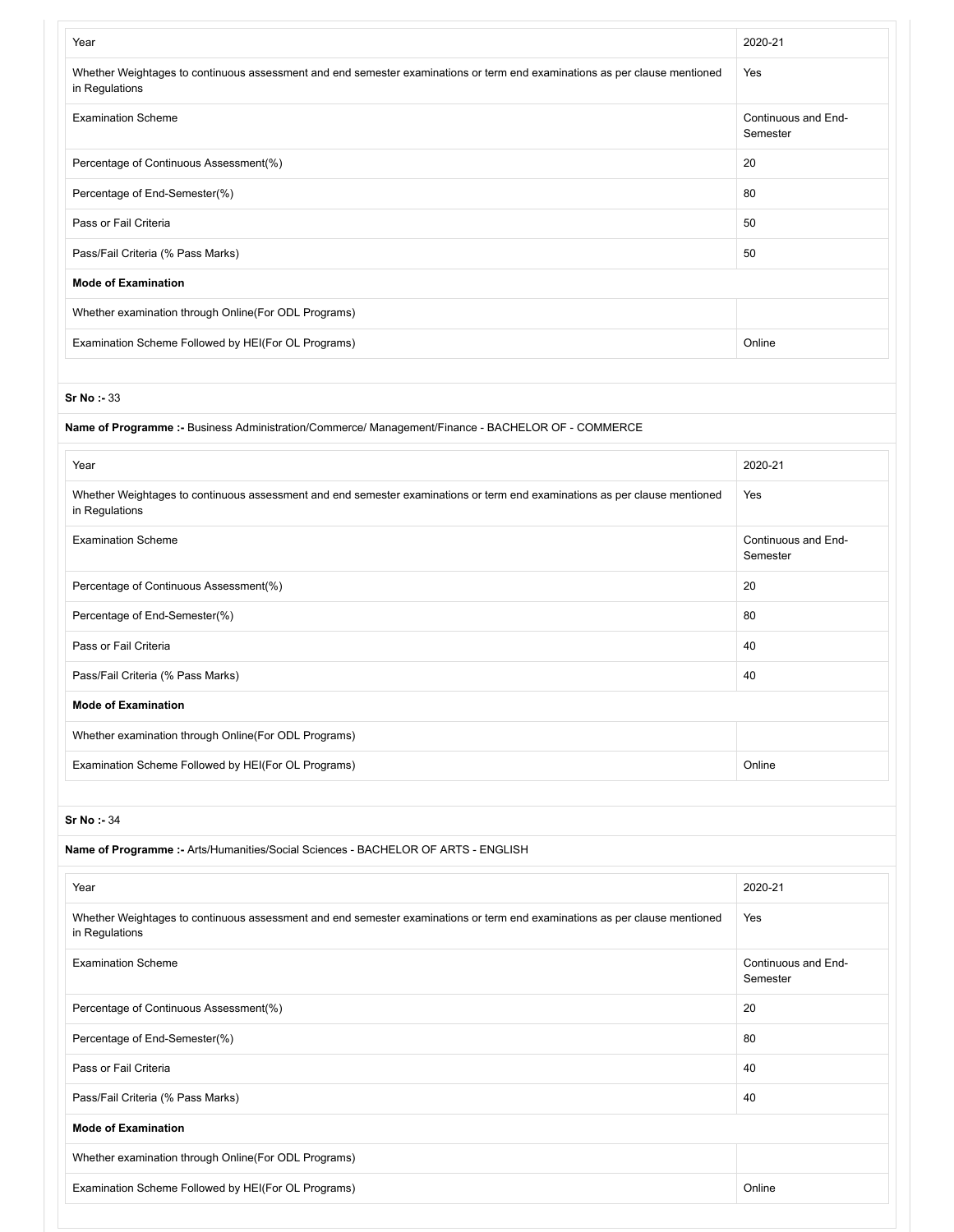## **PPR (Programme Project Report)**

 $\overline{a}$  $- - -$ 

-------------

| Srno         | Name of Progrm                                | <b>Other Details</b>                                                                                                                                                                        |                                                                                                                                                                                                                                            |  |
|--------------|-----------------------------------------------|---------------------------------------------------------------------------------------------------------------------------------------------------------------------------------------------|--------------------------------------------------------------------------------------------------------------------------------------------------------------------------------------------------------------------------------------------|--|
| $\mathbf{1}$ | Arts/Humanities/Social<br>Sciences - BACHELOR | Year                                                                                                                                                                                        | 2020-21                                                                                                                                                                                                                                    |  |
|              | OF ARTS - ENGLISH                             | Date of Approval of PPR                                                                                                                                                                     | 12-10-2020                                                                                                                                                                                                                                 |  |
|              |                                               | Upload of PPR                                                                                                                                                                               | View                                                                                                                                                                                                                                       |  |
|              |                                               | Upload Approval of PPR                                                                                                                                                                      | View                                                                                                                                                                                                                                       |  |
|              |                                               | Expected outcome                                                                                                                                                                            | To provide knowledge and equip the learners with proper<br>understanding on the paradigm shifts in learning of fundamental<br>concept in English and enrich the stake holders professional of<br>the English Educators as Online learners. |  |
|              |                                               | Whether Programme Project Report (PPR) prepared for<br>the Programme and approved as per Regulation 13 and<br>Annexure V of UGC (ODL Programmes and Online<br>Programmes) Regulations, 2020 | Yes                                                                                                                                                                                                                                        |  |
|              |                                               | Whether HEI compliance to following provision for the Programme Project Report (PPR) as per Annexure V of UGC<br>(ODL Programmes and Online Programmes) Regulations, 2020:                  |                                                                                                                                                                                                                                            |  |
|              |                                               | Programme's mission & objectives                                                                                                                                                            | Yes                                                                                                                                                                                                                                        |  |
|              |                                               | Relevance of the program with HEI's Mission and Goals                                                                                                                                       | Yes                                                                                                                                                                                                                                        |  |
|              |                                               | Nature of prospective target group of learners                                                                                                                                              | Yes                                                                                                                                                                                                                                        |  |
|              |                                               | <b>Instructional Design</b>                                                                                                                                                                 | Yes                                                                                                                                                                                                                                        |  |
|              |                                               | Procedure for admissions, curriculum transaction and<br>evaluation                                                                                                                          | Yes                                                                                                                                                                                                                                        |  |
|              |                                               | Requirement of the laboratory support and Library<br>Resources                                                                                                                              | Yes                                                                                                                                                                                                                                        |  |
|              |                                               | Cost estimate of the programme and the provisions                                                                                                                                           | Yes                                                                                                                                                                                                                                        |  |
|              |                                               | Quality assurance mechanism and expected programme<br>outcomes                                                                                                                              | Yes                                                                                                                                                                                                                                        |  |
|              |                                               | Appropriateness of programme to be conducted in Open<br>and Distance Learning mode to acquire specific skills<br>and competence                                                             | Yes                                                                                                                                                                                                                                        |  |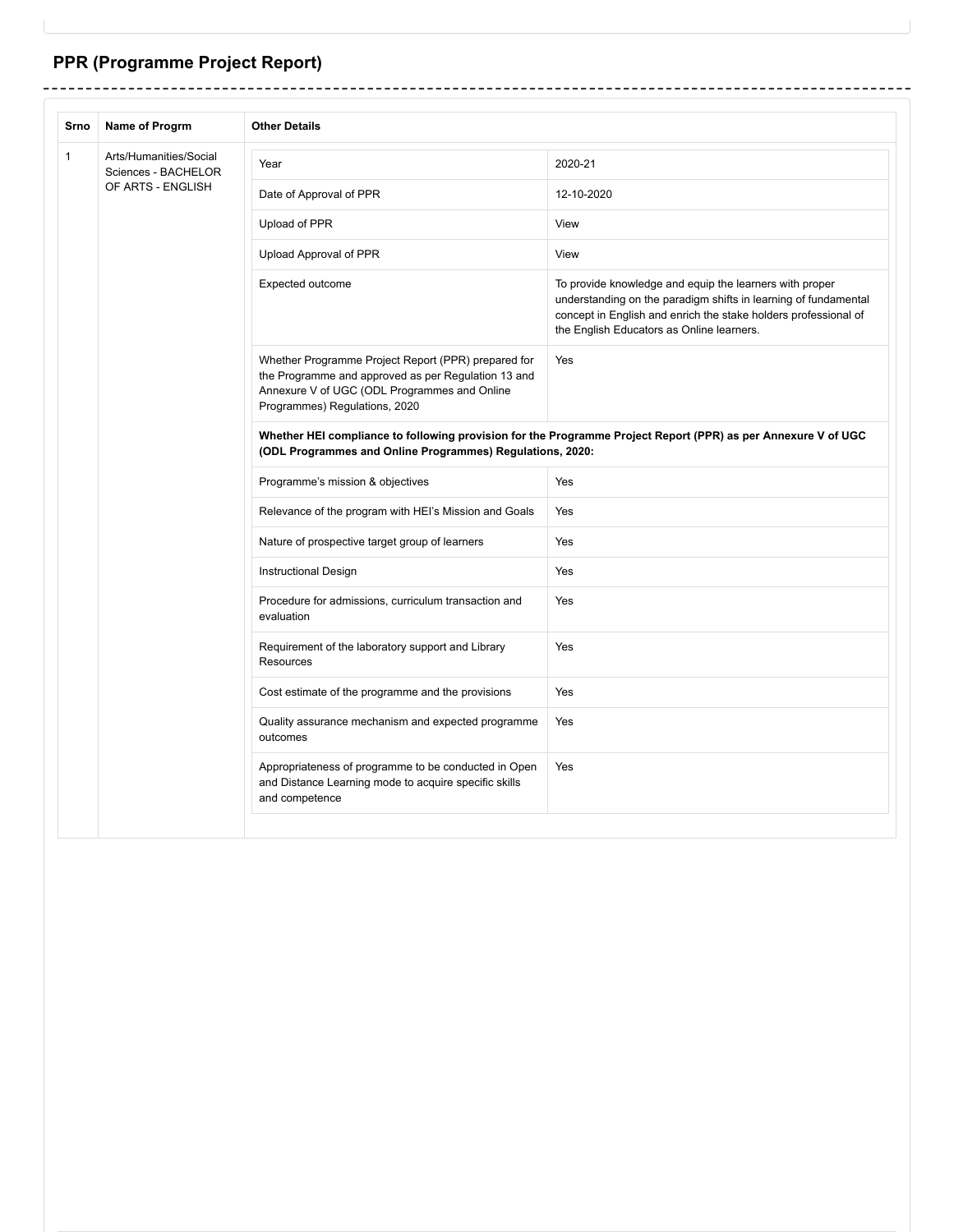| Srno           | Name of Progrm                                                                                                 | <b>Other Details</b>                                                                                                                                                                        |                                                                                                                                                                            |  |
|----------------|----------------------------------------------------------------------------------------------------------------|---------------------------------------------------------------------------------------------------------------------------------------------------------------------------------------------|----------------------------------------------------------------------------------------------------------------------------------------------------------------------------|--|
| $\overline{2}$ | <b>Business</b><br>Administration/Commerce/<br>Management/Finance -<br><b>BACHELOR OF -</b><br><b>COMMERCE</b> | Year                                                                                                                                                                                        | 2020-21                                                                                                                                                                    |  |
|                |                                                                                                                | Date of Approval of PPR                                                                                                                                                                     | 12-10-2020                                                                                                                                                                 |  |
|                |                                                                                                                | Upload of PPR                                                                                                                                                                               | View                                                                                                                                                                       |  |
|                |                                                                                                                | Upload Approval of PPR                                                                                                                                                                      | View                                                                                                                                                                       |  |
|                |                                                                                                                | Expected outcome                                                                                                                                                                            | To help understand the methods & processes of<br>Commerce in every area of activity and to provide<br>practical knowledge regarding the concepts of trade and<br>commerce. |  |
|                |                                                                                                                | Whether Programme Project Report (PPR) prepared for the<br>Programme and approved as per Regulation 13 and Annexure V<br>of UGC (ODL Programmes and Online Programmes) Regulations,<br>2020 | Yes                                                                                                                                                                        |  |
|                |                                                                                                                | Whether HEI compliance to following provision for the Programme Project Report (PPR) as per Annexure V of UGC<br>(ODL Programmes and Online Programmes) Regulations, 2020:                  |                                                                                                                                                                            |  |
|                |                                                                                                                | Programme's mission & objectives                                                                                                                                                            | Yes                                                                                                                                                                        |  |
|                |                                                                                                                | Relevance of the program with HEI's Mission and Goals                                                                                                                                       | Yes                                                                                                                                                                        |  |
|                |                                                                                                                | Nature of prospective target group of learners                                                                                                                                              | Yes                                                                                                                                                                        |  |
|                |                                                                                                                | <b>Instructional Design</b>                                                                                                                                                                 | Yes                                                                                                                                                                        |  |
|                |                                                                                                                | Procedure for admissions, curriculum transaction and evaluation                                                                                                                             | Yes                                                                                                                                                                        |  |
|                |                                                                                                                | Requirement of the laboratory support and Library Resources                                                                                                                                 | Yes                                                                                                                                                                        |  |
|                |                                                                                                                | Cost estimate of the programme and the provisions                                                                                                                                           | Yes                                                                                                                                                                        |  |
|                |                                                                                                                | Quality assurance mechanism and expected programme<br>outcomes                                                                                                                              | Yes                                                                                                                                                                        |  |
|                |                                                                                                                | Appropriateness of programme to be conducted in Open and<br>Distance Learning mode to acquire specific skills and competence                                                                | Yes                                                                                                                                                                        |  |
|                |                                                                                                                |                                                                                                                                                                                             |                                                                                                                                                                            |  |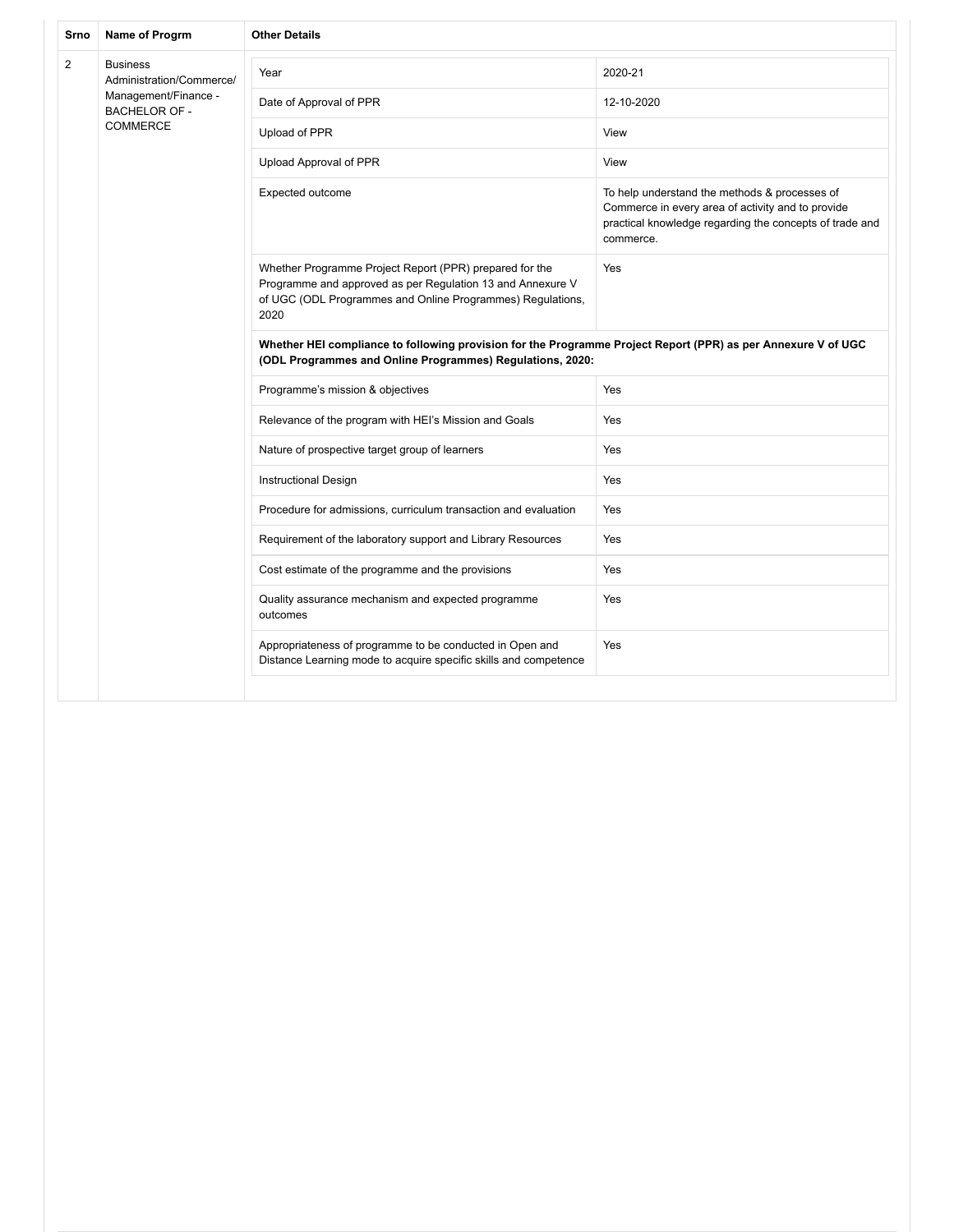| Srno | Name of Progrm                                                                                                       | <b>Other Details</b>                                                                                                                                                                        |                                                                                                                                                                             |  |
|------|----------------------------------------------------------------------------------------------------------------------|---------------------------------------------------------------------------------------------------------------------------------------------------------------------------------------------|-----------------------------------------------------------------------------------------------------------------------------------------------------------------------------|--|
| 3    | <b>Business</b><br>Administration/Commerce/<br>Management/Finance -<br>MASTER OF - BUSINESS<br><b>ADMINISTRATION</b> | Year                                                                                                                                                                                        | 2020-21                                                                                                                                                                     |  |
|      |                                                                                                                      | Date of Approval of PPR                                                                                                                                                                     | 12-10-2020                                                                                                                                                                  |  |
|      |                                                                                                                      | Upload of PPR                                                                                                                                                                               | View                                                                                                                                                                        |  |
|      |                                                                                                                      | Upload Approval of PPR                                                                                                                                                                      | View                                                                                                                                                                        |  |
|      |                                                                                                                      | Expected outcome                                                                                                                                                                            | To equip the learners with managerial skills, analytical<br>ability and leadership skills and to enhance the<br>employability skills with proper planning and<br>execution. |  |
|      |                                                                                                                      | Whether Programme Project Report (PPR) prepared for the<br>Programme and approved as per Regulation 13 and Annexure V of<br>UGC (ODL Programmes and Online Programmes) Regulations,<br>2020 | Yes                                                                                                                                                                         |  |
|      |                                                                                                                      | Whether HEI compliance to following provision for the Programme Project Report (PPR) as per Annexure V of UGC<br>(ODL Programmes and Online Programmes) Regulations, 2020:                  |                                                                                                                                                                             |  |
|      |                                                                                                                      | Programme's mission & objectives                                                                                                                                                            | Yes                                                                                                                                                                         |  |
|      |                                                                                                                      | Relevance of the program with HEI's Mission and Goals                                                                                                                                       | Yes                                                                                                                                                                         |  |
|      |                                                                                                                      | Nature of prospective target group of learners                                                                                                                                              | Yes                                                                                                                                                                         |  |
|      |                                                                                                                      | <b>Instructional Design</b>                                                                                                                                                                 | Yes                                                                                                                                                                         |  |
|      |                                                                                                                      | Procedure for admissions, curriculum transaction and evaluation                                                                                                                             | Yes                                                                                                                                                                         |  |
|      |                                                                                                                      | Requirement of the laboratory support and Library Resources                                                                                                                                 | Yes                                                                                                                                                                         |  |
|      |                                                                                                                      | Cost estimate of the programme and the provisions                                                                                                                                           | Yes                                                                                                                                                                         |  |
|      |                                                                                                                      | Quality assurance mechanism and expected programme outcomes                                                                                                                                 | Yes                                                                                                                                                                         |  |
|      |                                                                                                                      | Appropriateness of programme to be conducted in Open and<br>Distance Learning mode to acquire specific skills and competence                                                                | Yes                                                                                                                                                                         |  |
|      |                                                                                                                      |                                                                                                                                                                                             |                                                                                                                                                                             |  |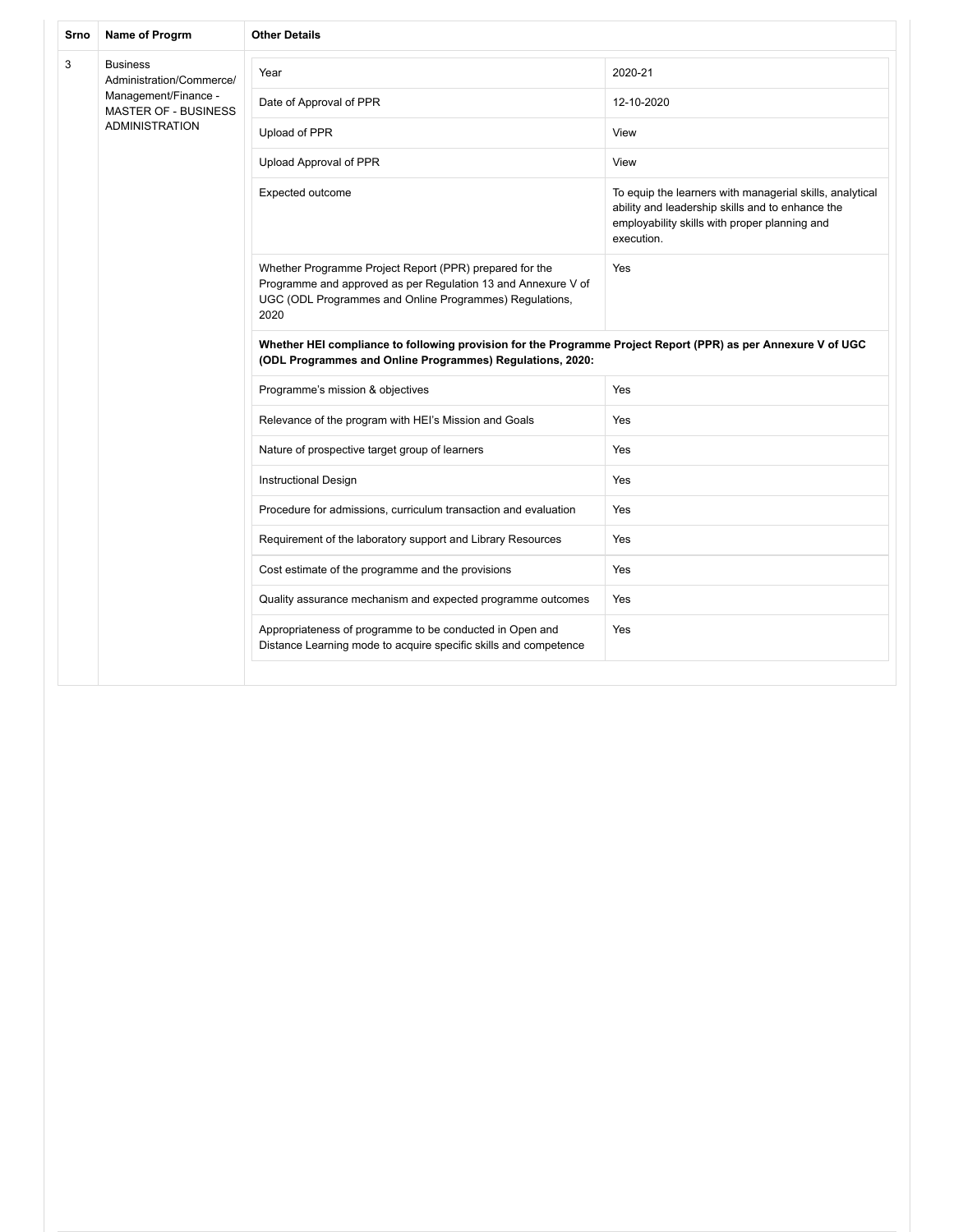| Srno | Name of Progrm                                   | <b>Other Details</b>                                                                                                                                                                              |                                                                                                                                                                                                                                                                                                                                                                                                                                                                                               |
|------|--------------------------------------------------|---------------------------------------------------------------------------------------------------------------------------------------------------------------------------------------------------|-----------------------------------------------------------------------------------------------------------------------------------------------------------------------------------------------------------------------------------------------------------------------------------------------------------------------------------------------------------------------------------------------------------------------------------------------------------------------------------------------|
| 4    | Arts/Humanities/Social<br>Sciences - Bachelor of | Year                                                                                                                                                                                              | 2020-21                                                                                                                                                                                                                                                                                                                                                                                                                                                                                       |
|      | Arts (Hons) - Tamil                              | Date of Approval of PPR                                                                                                                                                                           | 27-10-2017                                                                                                                                                                                                                                                                                                                                                                                                                                                                                    |
|      |                                                  | Upload of PPR                                                                                                                                                                                     | View                                                                                                                                                                                                                                                                                                                                                                                                                                                                                          |
|      |                                                  | Upload Approval of PPR                                                                                                                                                                            | View                                                                                                                                                                                                                                                                                                                                                                                                                                                                                          |
|      |                                                  | Expected outcome                                                                                                                                                                                  | This Tamil program to be offered through Open and Distance Learning mode is purely<br>relevant and aligned with the goals and mission of the University. Rather the other<br>relevance of this program are as follows: □ To keep abreast with the latest<br>developments in Tamil from national and international stand points. □ To keep the<br>society about the rich Tamil tradition. □ To acquaint learnersthe various literal<br>components of Tamil Literature in the past and present. |
|      |                                                  | Whether Programme Project Report<br>(PPR) prepared for the Programme<br>and approved as per Regulation 13<br>and Annexure V of UGC (ODL<br>Programmes and Online<br>Programmes) Regulations, 2020 | Yes                                                                                                                                                                                                                                                                                                                                                                                                                                                                                           |
|      |                                                  | Whether HEI compliance to following provision for the Programme Project Report (PPR) as per Annexure V of UGC<br>(ODL Programmes and Online Programmes) Regulations, 2020:                        |                                                                                                                                                                                                                                                                                                                                                                                                                                                                                               |
|      |                                                  | Programme's mission & objectives                                                                                                                                                                  | Yes                                                                                                                                                                                                                                                                                                                                                                                                                                                                                           |
|      |                                                  | Relevance of the program with<br><b>HEI's Mission and Goals</b>                                                                                                                                   | Yes                                                                                                                                                                                                                                                                                                                                                                                                                                                                                           |
|      |                                                  | Nature of prospective target group<br>of learners                                                                                                                                                 | Yes                                                                                                                                                                                                                                                                                                                                                                                                                                                                                           |
|      |                                                  | Instructional Design                                                                                                                                                                              | Yes                                                                                                                                                                                                                                                                                                                                                                                                                                                                                           |
|      |                                                  | Procedure for admissions,<br>curriculum transaction and<br>evaluation                                                                                                                             | Yes                                                                                                                                                                                                                                                                                                                                                                                                                                                                                           |
|      |                                                  | Requirement of the laboratory<br>support and Library Resources                                                                                                                                    | Yes                                                                                                                                                                                                                                                                                                                                                                                                                                                                                           |
|      |                                                  | Cost estimate of the programme<br>and the provisions                                                                                                                                              | Yes                                                                                                                                                                                                                                                                                                                                                                                                                                                                                           |
|      |                                                  | Quality assurance mechanism and<br>expected programme outcomes                                                                                                                                    | Yes                                                                                                                                                                                                                                                                                                                                                                                                                                                                                           |
|      |                                                  | Appropriateness of programme to<br>be conducted in Open and Distance<br>Learning mode to acquire specific<br>skills and competence                                                                | Yes                                                                                                                                                                                                                                                                                                                                                                                                                                                                                           |
|      |                                                  |                                                                                                                                                                                                   |                                                                                                                                                                                                                                                                                                                                                                                                                                                                                               |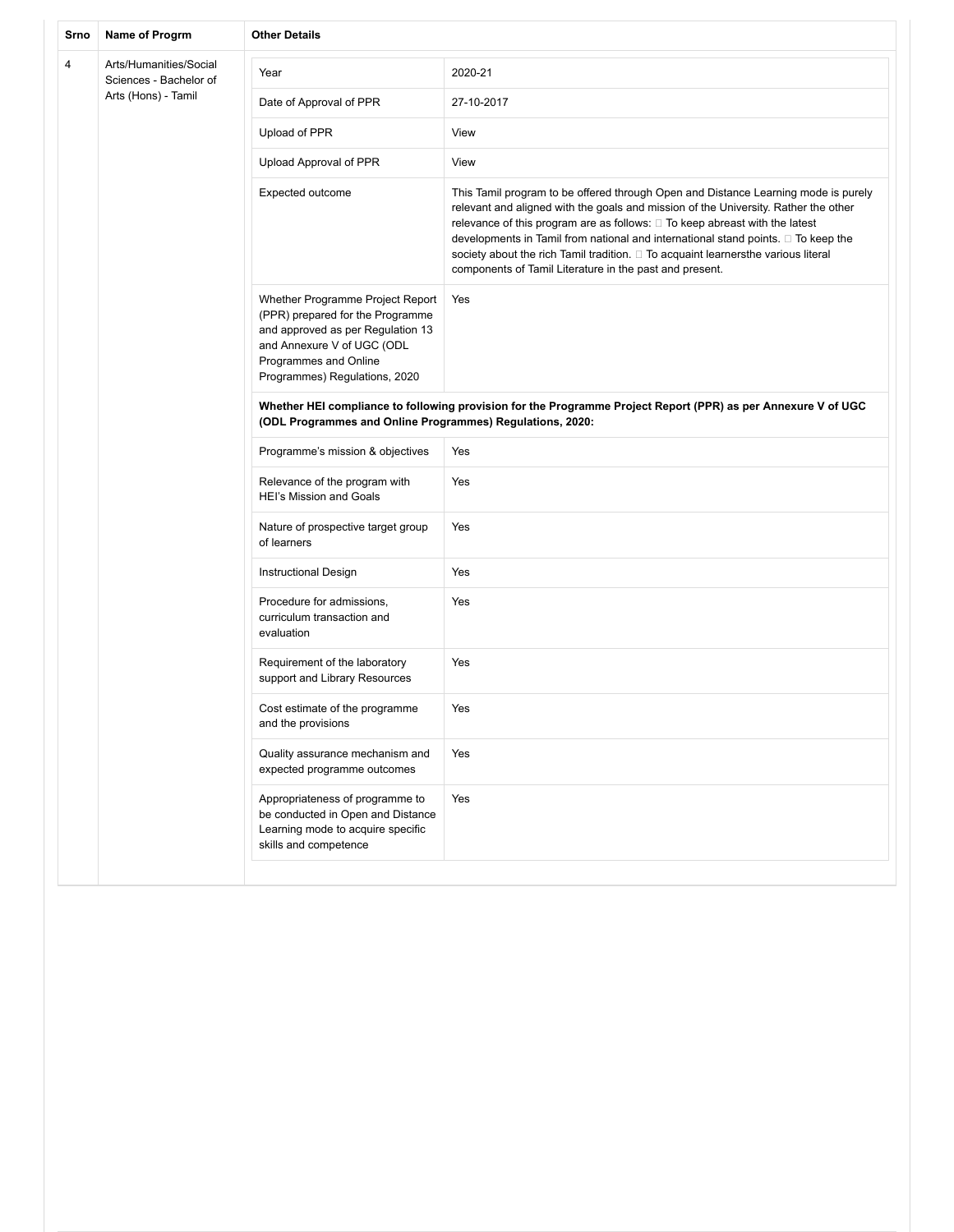| Srno | Name of Progrm                                   | <b>Other Details</b>                                                                                                                                                                              |                                                                                                                                                                                                                                                                                                                                                                                                                                                                |
|------|--------------------------------------------------|---------------------------------------------------------------------------------------------------------------------------------------------------------------------------------------------------|----------------------------------------------------------------------------------------------------------------------------------------------------------------------------------------------------------------------------------------------------------------------------------------------------------------------------------------------------------------------------------------------------------------------------------------------------------------|
| 5    | Arts/Humanities/Social<br>Sciences - Bachelor of | Year                                                                                                                                                                                              | 2020-21                                                                                                                                                                                                                                                                                                                                                                                                                                                        |
|      | Arts (Hons) - English                            | Date of Approval of PPR                                                                                                                                                                           | 27-10-2017                                                                                                                                                                                                                                                                                                                                                                                                                                                     |
|      |                                                  | Upload of PPR                                                                                                                                                                                     | View                                                                                                                                                                                                                                                                                                                                                                                                                                                           |
|      |                                                  | Upload Approval of PPR                                                                                                                                                                            | View                                                                                                                                                                                                                                                                                                                                                                                                                                                           |
|      |                                                  | Expected outcome                                                                                                                                                                                  | The English Program to be offered through Open and Distance Learning mode is<br>purely relevant and aligned with the goals and mission of the University. Rather the<br>other relevance of this program are as follows: □ To keep abreast with the latest<br>developments in English from national and international stand points. □ To develop<br>the global competencies among the learners. $\Box$ To acquaint the learners with the<br>core value of life. |
|      |                                                  | Whether Programme Project Report<br>(PPR) prepared for the Programme<br>and approved as per Regulation 13<br>and Annexure V of UGC (ODL<br>Programmes and Online<br>Programmes) Regulations, 2020 | Yes                                                                                                                                                                                                                                                                                                                                                                                                                                                            |
|      |                                                  | Whether HEI compliance to following provision for the Programme Project Report (PPR) as per Annexure V of UGC<br>(ODL Programmes and Online Programmes) Regulations, 2020:                        |                                                                                                                                                                                                                                                                                                                                                                                                                                                                |
|      |                                                  | Programme's mission & objectives                                                                                                                                                                  | Yes                                                                                                                                                                                                                                                                                                                                                                                                                                                            |
|      |                                                  | Relevance of the program with HEI's<br><b>Mission and Goals</b>                                                                                                                                   | Yes                                                                                                                                                                                                                                                                                                                                                                                                                                                            |
|      |                                                  | Nature of prospective target group of<br>learners                                                                                                                                                 | Yes                                                                                                                                                                                                                                                                                                                                                                                                                                                            |
|      |                                                  | Instructional Design                                                                                                                                                                              | Yes                                                                                                                                                                                                                                                                                                                                                                                                                                                            |
|      |                                                  | Procedure for admissions, curriculum<br>transaction and evaluation                                                                                                                                | Yes                                                                                                                                                                                                                                                                                                                                                                                                                                                            |
|      |                                                  | Requirement of the laboratory support<br>and Library Resources                                                                                                                                    | Yes                                                                                                                                                                                                                                                                                                                                                                                                                                                            |
|      |                                                  | Cost estimate of the programme and<br>the provisions                                                                                                                                              | Yes                                                                                                                                                                                                                                                                                                                                                                                                                                                            |
|      |                                                  | Quality assurance mechanism and<br>expected programme outcomes                                                                                                                                    | Yes                                                                                                                                                                                                                                                                                                                                                                                                                                                            |
|      |                                                  | Appropriateness of programme to be<br>conducted in Open and Distance<br>Learning mode to acquire specific<br>skills and competence                                                                | Yes                                                                                                                                                                                                                                                                                                                                                                                                                                                            |
|      |                                                  |                                                                                                                                                                                                   |                                                                                                                                                                                                                                                                                                                                                                                                                                                                |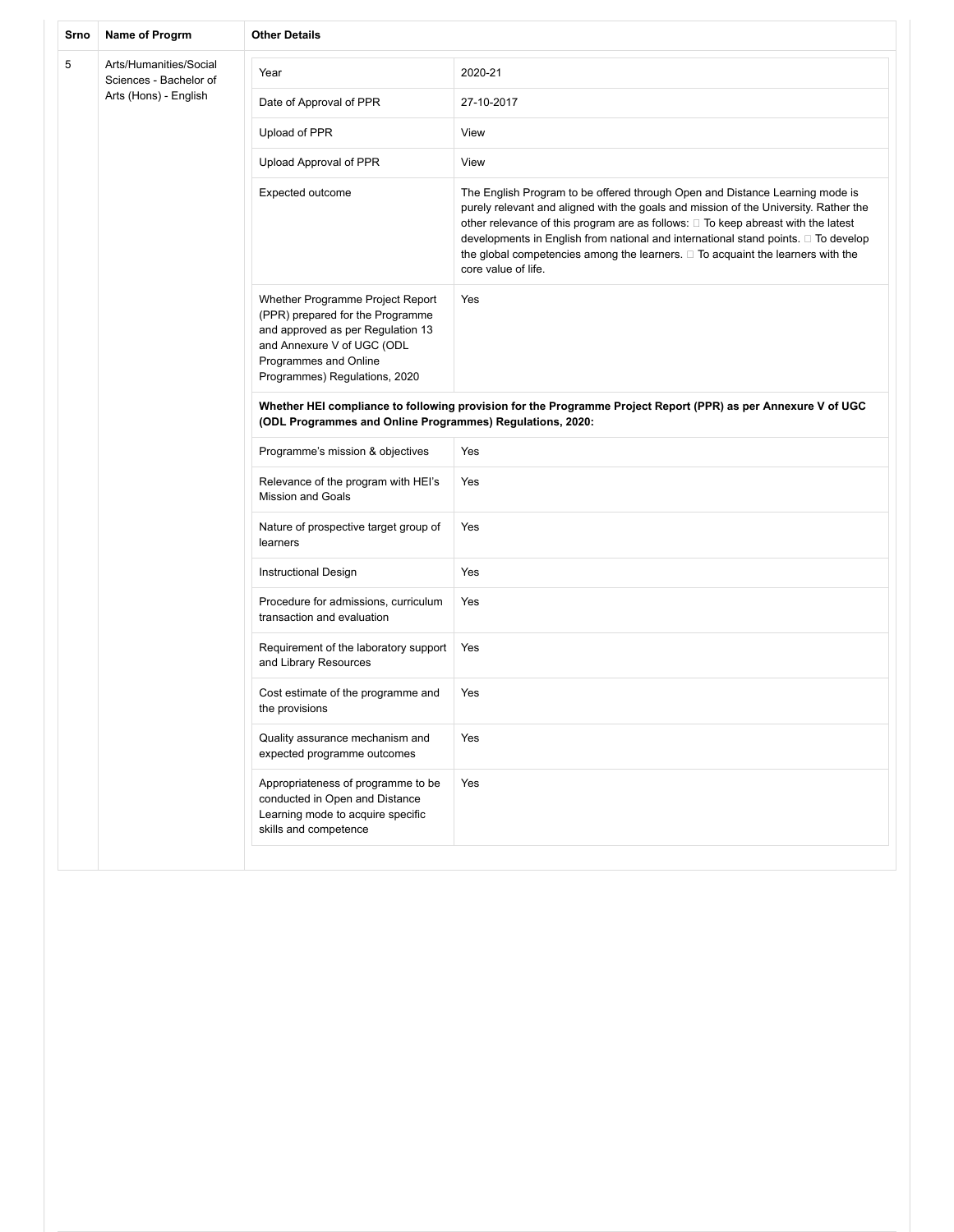| Srno | Name of Progrm                                   | <b>Other Details</b>                                                                                                                                                                              |                                                                                                                                                                                                                                                                                                                                                                                                                                                                      |
|------|--------------------------------------------------|---------------------------------------------------------------------------------------------------------------------------------------------------------------------------------------------------|----------------------------------------------------------------------------------------------------------------------------------------------------------------------------------------------------------------------------------------------------------------------------------------------------------------------------------------------------------------------------------------------------------------------------------------------------------------------|
| 6    | Arts/Humanities/Social<br>Sciences - Bachelor of | Year                                                                                                                                                                                              | 2020-21                                                                                                                                                                                                                                                                                                                                                                                                                                                              |
|      | Arts (Hons) - HISTORY<br>(TAMIL MEDIUM)          | Date of Approval of PPR                                                                                                                                                                           | 27-10-2017                                                                                                                                                                                                                                                                                                                                                                                                                                                           |
|      |                                                  | Upload of PPR                                                                                                                                                                                     | View                                                                                                                                                                                                                                                                                                                                                                                                                                                                 |
|      |                                                  | Upload Approval of PPR                                                                                                                                                                            | View                                                                                                                                                                                                                                                                                                                                                                                                                                                                 |
|      |                                                  | Expected outcome                                                                                                                                                                                  | This History Program to be offered through Open and Distance Learning mode is<br>purely relevant and aligned with the goals and mission of the University. Rather the<br>other relevance of this program are as follows: $\Box$ To keep abreast with the latest<br>developments in English from national and international stand points. □ To develop<br>the global competencies among the learners. $\Box$ To acquaint the learners with the<br>core value of life. |
|      |                                                  | Whether Programme Project Report<br>(PPR) prepared for the Programme<br>and approved as per Regulation 13<br>and Annexure V of UGC (ODL<br>Programmes and Online<br>Programmes) Regulations, 2020 | Yes                                                                                                                                                                                                                                                                                                                                                                                                                                                                  |
|      |                                                  | Whether HEI compliance to following provision for the Programme Project Report (PPR) as per Annexure V of UGC<br>(ODL Programmes and Online Programmes) Regulations, 2020:                        |                                                                                                                                                                                                                                                                                                                                                                                                                                                                      |
|      |                                                  | Programme's mission & objectives                                                                                                                                                                  | Yes                                                                                                                                                                                                                                                                                                                                                                                                                                                                  |
|      |                                                  | Relevance of the program with HEI's<br><b>Mission and Goals</b>                                                                                                                                   | Yes                                                                                                                                                                                                                                                                                                                                                                                                                                                                  |
|      |                                                  | Nature of prospective target group of<br>learners                                                                                                                                                 | Yes                                                                                                                                                                                                                                                                                                                                                                                                                                                                  |
|      |                                                  | Instructional Design                                                                                                                                                                              | Yes                                                                                                                                                                                                                                                                                                                                                                                                                                                                  |
|      |                                                  | Procedure for admissions, curriculum<br>transaction and evaluation                                                                                                                                | Yes                                                                                                                                                                                                                                                                                                                                                                                                                                                                  |
|      |                                                  | Requirement of the laboratory support<br>and Library Resources                                                                                                                                    | Yes                                                                                                                                                                                                                                                                                                                                                                                                                                                                  |
|      |                                                  | Cost estimate of the programme and<br>the provisions                                                                                                                                              | Yes                                                                                                                                                                                                                                                                                                                                                                                                                                                                  |
|      |                                                  | Quality assurance mechanism and<br>expected programme outcomes                                                                                                                                    | Yes                                                                                                                                                                                                                                                                                                                                                                                                                                                                  |
|      |                                                  | Appropriateness of programme to be<br>conducted in Open and Distance<br>Learning mode to acquire specific<br>skills and competence                                                                | Yes                                                                                                                                                                                                                                                                                                                                                                                                                                                                  |
|      |                                                  |                                                                                                                                                                                                   |                                                                                                                                                                                                                                                                                                                                                                                                                                                                      |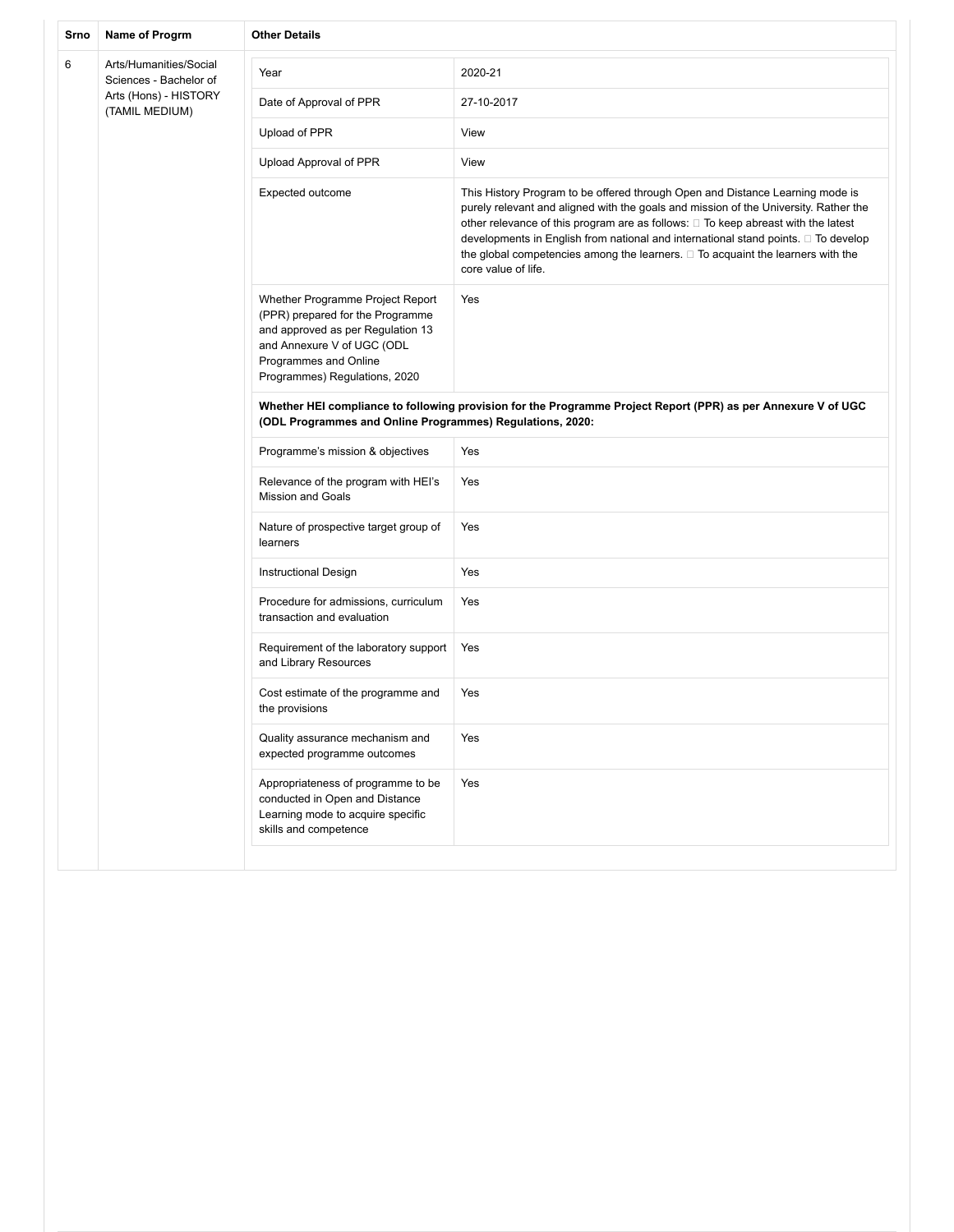| Srno           | Name of Progrm                                 | <b>Other Details</b>                                                                                                                                                                        |                                                                                                                                                                                                          |  |  |
|----------------|------------------------------------------------|---------------------------------------------------------------------------------------------------------------------------------------------------------------------------------------------|----------------------------------------------------------------------------------------------------------------------------------------------------------------------------------------------------------|--|--|
| $\overline{7}$ | <b>Business</b><br>Administration/Commerce/    | Year                                                                                                                                                                                        | 2020-21                                                                                                                                                                                                  |  |  |
|                | Management/Finance -<br>Bachelor of Commerce - | Date of Approval of PPR                                                                                                                                                                     | 27-10-2017                                                                                                                                                                                               |  |  |
|                | (TAMIL MEDIUM)                                 | Upload of PPR                                                                                                                                                                               | View                                                                                                                                                                                                     |  |  |
|                |                                                | Upload Approval of PPR                                                                                                                                                                      | View                                                                                                                                                                                                     |  |  |
|                |                                                | Expected outcome                                                                                                                                                                            | The program familiarizes the students about the contexts<br>under which lawful business could be carried on. Also this<br>program shall educate rural dwellers and thereby enhances<br>rate of literacy. |  |  |
|                |                                                | Whether Programme Project Report (PPR) prepared for the<br>Programme and approved as per Regulation 13 and Annexure<br>V of UGC (ODL Programmes and Online Programmes)<br>Regulations, 2020 | Yes                                                                                                                                                                                                      |  |  |
|                |                                                | Whether HEI compliance to following provision for the Programme Project Report (PPR) as per Annexure V of UGC<br>(ODL Programmes and Online Programmes) Regulations, 2020:                  |                                                                                                                                                                                                          |  |  |
|                |                                                | Programme's mission & objectives                                                                                                                                                            | Yes                                                                                                                                                                                                      |  |  |
|                |                                                | Relevance of the program with HEI's Mission and Goals                                                                                                                                       | Yes                                                                                                                                                                                                      |  |  |
|                |                                                | Nature of prospective target group of learners                                                                                                                                              | Yes                                                                                                                                                                                                      |  |  |
|                |                                                | <b>Instructional Design</b>                                                                                                                                                                 | Yes                                                                                                                                                                                                      |  |  |
|                |                                                | Procedure for admissions, curriculum transaction and<br>evaluation                                                                                                                          | Yes                                                                                                                                                                                                      |  |  |
|                |                                                | Requirement of the laboratory support and Library Resources                                                                                                                                 | Yes                                                                                                                                                                                                      |  |  |
|                |                                                | Cost estimate of the programme and the provisions                                                                                                                                           | Yes                                                                                                                                                                                                      |  |  |
|                |                                                | Quality assurance mechanism and expected programme<br>outcomes                                                                                                                              | Yes                                                                                                                                                                                                      |  |  |
|                |                                                | Appropriateness of programme to be conducted in Open and<br>Distance Learning mode to acquire specific skills and<br>competence                                                             | Yes                                                                                                                                                                                                      |  |  |
|                |                                                |                                                                                                                                                                                             |                                                                                                                                                                                                          |  |  |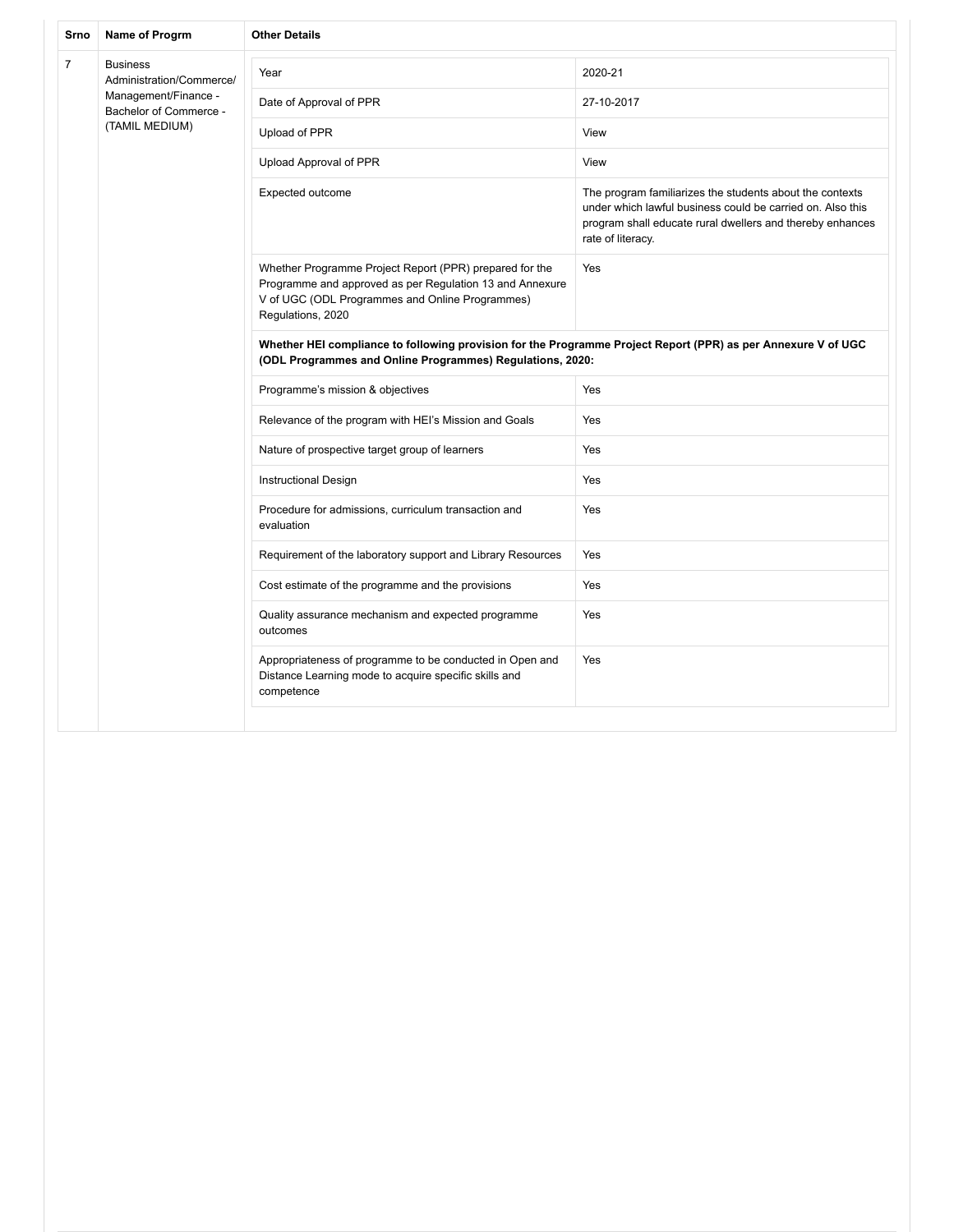| Srno | Name of Progrm                                      | <b>Other Details</b>                                                                                                                                                                              |                                                                                                                                                                                                                                                                                                                                                                                                                    |
|------|-----------------------------------------------------|---------------------------------------------------------------------------------------------------------------------------------------------------------------------------------------------------|--------------------------------------------------------------------------------------------------------------------------------------------------------------------------------------------------------------------------------------------------------------------------------------------------------------------------------------------------------------------------------------------------------------------|
| 8    | <b>Business</b><br>Administration/Commerce/         | Year                                                                                                                                                                                              | 2020-21                                                                                                                                                                                                                                                                                                                                                                                                            |
|      | Management/Finance -<br><b>Bachelor of Business</b> | Date of Approval of PPR                                                                                                                                                                           | 27-10-2017                                                                                                                                                                                                                                                                                                                                                                                                         |
|      | Administration -<br><b>GENERAL</b>                  | Upload of PPR                                                                                                                                                                                     | View                                                                                                                                                                                                                                                                                                                                                                                                               |
|      |                                                     | Upload Approval of PPR                                                                                                                                                                            | View                                                                                                                                                                                                                                                                                                                                                                                                               |
|      |                                                     | Expected outcome                                                                                                                                                                                  | BBA program which is offered through Distance Learning mode is highly relevant<br>with the goals and mission of the university. Other than general objectives of the<br>university, the program has specific goals of inculcating the latest development in<br>field of Business Administration. The learner shall certainly demonstrate their<br>understanding of the various business types and their functions. |
|      |                                                     | Whether Programme Project Report<br>(PPR) prepared for the Programme and<br>approved as per Regulation 13 and<br>Annexure V of UGC (ODL Programmes<br>and Online Programmes) Regulations,<br>2020 | Yes                                                                                                                                                                                                                                                                                                                                                                                                                |
|      |                                                     | Whether HEI compliance to following provision for the Programme Project Report (PPR) as per Annexure V of UGC<br>(ODL Programmes and Online Programmes) Regulations, 2020:                        |                                                                                                                                                                                                                                                                                                                                                                                                                    |
|      |                                                     | Programme's mission & objectives                                                                                                                                                                  | Yes                                                                                                                                                                                                                                                                                                                                                                                                                |
|      |                                                     | Relevance of the program with HEI's<br><b>Mission and Goals</b>                                                                                                                                   | Yes                                                                                                                                                                                                                                                                                                                                                                                                                |
|      |                                                     | Nature of prospective target group of<br>learners                                                                                                                                                 | Yes                                                                                                                                                                                                                                                                                                                                                                                                                |
|      |                                                     | <b>Instructional Design</b>                                                                                                                                                                       | Yes                                                                                                                                                                                                                                                                                                                                                                                                                |
|      |                                                     | Procedure for admissions, curriculum<br>transaction and evaluation                                                                                                                                | Yes                                                                                                                                                                                                                                                                                                                                                                                                                |
|      |                                                     | Requirement of the laboratory support<br>and Library Resources                                                                                                                                    | Yes                                                                                                                                                                                                                                                                                                                                                                                                                |
|      |                                                     | Cost estimate of the programme and the<br>provisions                                                                                                                                              | Yes                                                                                                                                                                                                                                                                                                                                                                                                                |
|      |                                                     | Quality assurance mechanism and<br>expected programme outcomes                                                                                                                                    | Yes                                                                                                                                                                                                                                                                                                                                                                                                                |
|      |                                                     | Appropriateness of programme to be<br>conducted in Open and Distance<br>Learning mode to acquire specific skills<br>and competence                                                                | Yes                                                                                                                                                                                                                                                                                                                                                                                                                |
|      |                                                     |                                                                                                                                                                                                   |                                                                                                                                                                                                                                                                                                                                                                                                                    |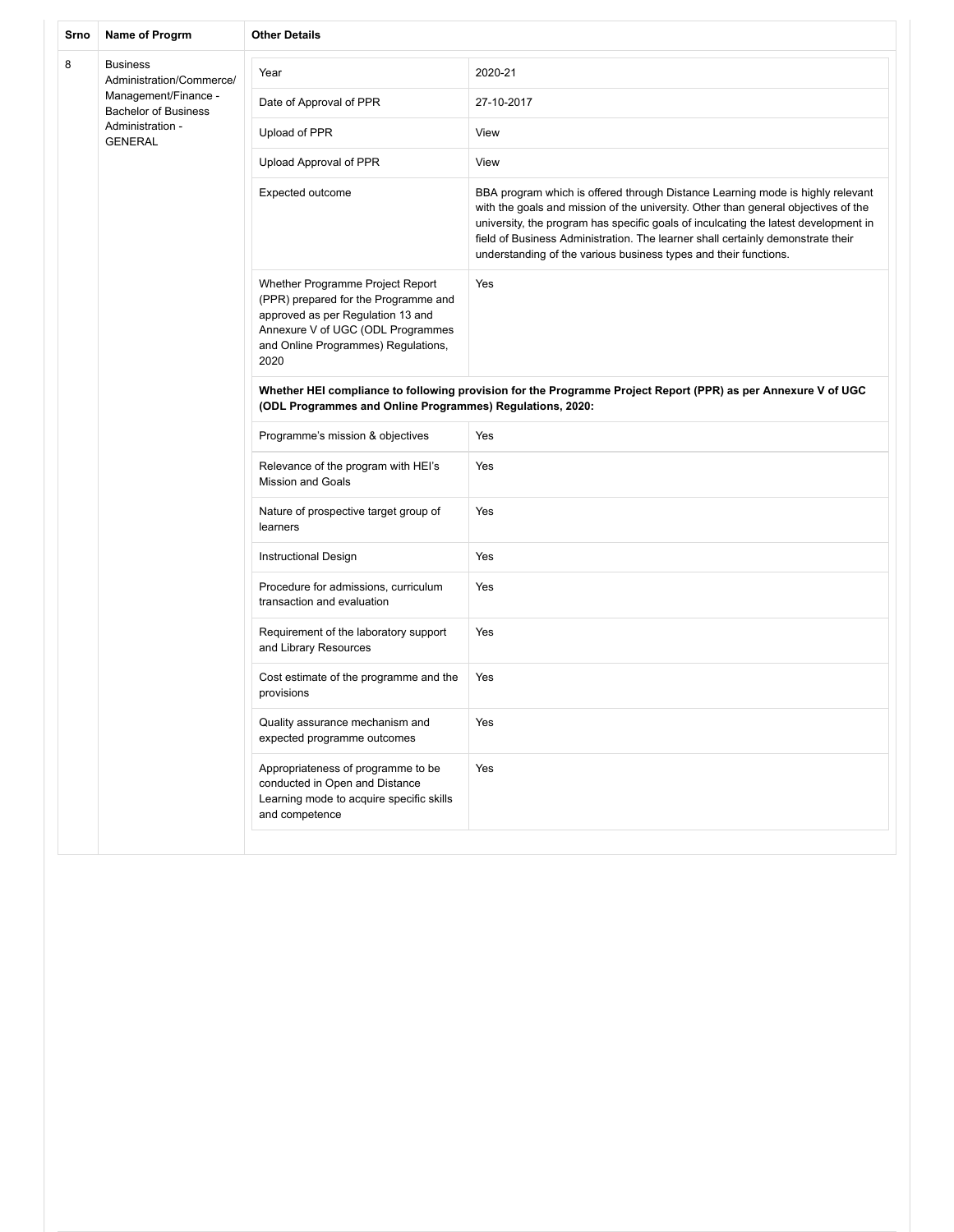| Srno | Name of Progrm                                                                                           | <b>Other Details</b>                                                                                                                                                                                 |                                                                                                                                                                                                                                                                                                                                                                                                                                                                                                                                                                         |
|------|----------------------------------------------------------------------------------------------------------|------------------------------------------------------------------------------------------------------------------------------------------------------------------------------------------------------|-------------------------------------------------------------------------------------------------------------------------------------------------------------------------------------------------------------------------------------------------------------------------------------------------------------------------------------------------------------------------------------------------------------------------------------------------------------------------------------------------------------------------------------------------------------------------|
| 9    | Arts/Humanities/Social<br>Sciences - Bachelor of<br>Arts (Hons) - Criminology<br>& Police Administration | Year                                                                                                                                                                                                 | 2020-21                                                                                                                                                                                                                                                                                                                                                                                                                                                                                                                                                                 |
|      |                                                                                                          | Date of Approval of PPR                                                                                                                                                                              | 27-10-2017                                                                                                                                                                                                                                                                                                                                                                                                                                                                                                                                                              |
|      |                                                                                                          | Upload of PPR                                                                                                                                                                                        | View                                                                                                                                                                                                                                                                                                                                                                                                                                                                                                                                                                    |
|      |                                                                                                          | Upload Approval of PPR                                                                                                                                                                               | View                                                                                                                                                                                                                                                                                                                                                                                                                                                                                                                                                                    |
|      |                                                                                                          | Expected outcome                                                                                                                                                                                     | BA Criminology and Police Administration program which is offered through Distance<br>Learning mode is highly relevant with the goals and mission of the university. Other than<br>general objectives of the university, the program has specific goals of inculcating the latest<br>development in crime at regional, nation and international. The learner will certainly<br>demonstrate their understanding of nature of crime, typology, and judicial response to it's,<br>as well operation of police administration and its relations to other social structures. |
|      |                                                                                                          | Whether Programme Project<br>Report (PPR) prepared for the<br>Programme and approved as<br>per Regulation 13 and Annexure<br>V of UGC (ODL Programmes<br>and Online Programmes)<br>Regulations, 2020 | Yes                                                                                                                                                                                                                                                                                                                                                                                                                                                                                                                                                                     |
|      |                                                                                                          | Whether HEI compliance to following provision for the Programme Project Report (PPR) as per Annexure V of UGC<br>(ODL Programmes and Online Programmes) Regulations, 2020:                           |                                                                                                                                                                                                                                                                                                                                                                                                                                                                                                                                                                         |
|      |                                                                                                          | Programme's mission &<br>objectives                                                                                                                                                                  | Yes                                                                                                                                                                                                                                                                                                                                                                                                                                                                                                                                                                     |
|      |                                                                                                          | Relevance of the program with<br><b>HEI's Mission and Goals</b>                                                                                                                                      | Yes                                                                                                                                                                                                                                                                                                                                                                                                                                                                                                                                                                     |
|      |                                                                                                          | Nature of prospective target<br>group of learners                                                                                                                                                    | Yes                                                                                                                                                                                                                                                                                                                                                                                                                                                                                                                                                                     |
|      |                                                                                                          | Instructional Design                                                                                                                                                                                 | Yes                                                                                                                                                                                                                                                                                                                                                                                                                                                                                                                                                                     |
|      |                                                                                                          | Procedure for admissions,<br>curriculum transaction and<br>evaluation                                                                                                                                | Yes                                                                                                                                                                                                                                                                                                                                                                                                                                                                                                                                                                     |
|      |                                                                                                          | Requirement of the laboratory<br>support and Library Resources                                                                                                                                       | Yes                                                                                                                                                                                                                                                                                                                                                                                                                                                                                                                                                                     |
|      |                                                                                                          | Cost estimate of the programme<br>and the provisions                                                                                                                                                 | Yes                                                                                                                                                                                                                                                                                                                                                                                                                                                                                                                                                                     |
|      |                                                                                                          | Quality assurance mechanism<br>and expected programme<br>outcomes                                                                                                                                    | Yes                                                                                                                                                                                                                                                                                                                                                                                                                                                                                                                                                                     |
|      |                                                                                                          | Appropriateness of programme<br>to be conducted in Open and<br>Distance Learning mode to<br>acquire specific skills and<br>competence                                                                | Yes                                                                                                                                                                                                                                                                                                                                                                                                                                                                                                                                                                     |
|      |                                                                                                          |                                                                                                                                                                                                      |                                                                                                                                                                                                                                                                                                                                                                                                                                                                                                                                                                         |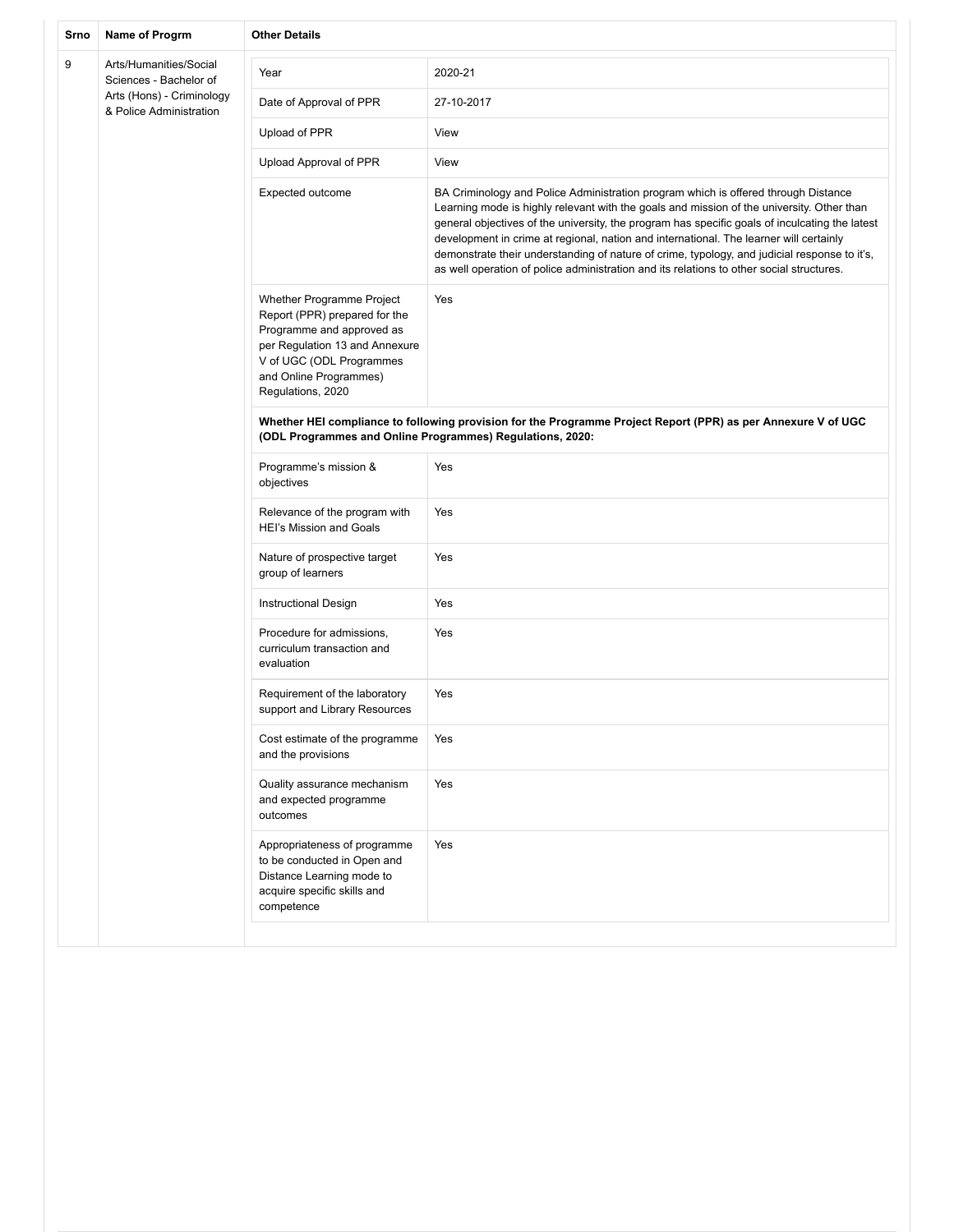| Srno | Name of Progrm                                   | <b>Other Details</b>                                                                                                                                                                              |                                                                                                                                                                                                                                                                                                                                                                                                                                                                |
|------|--------------------------------------------------|---------------------------------------------------------------------------------------------------------------------------------------------------------------------------------------------------|----------------------------------------------------------------------------------------------------------------------------------------------------------------------------------------------------------------------------------------------------------------------------------------------------------------------------------------------------------------------------------------------------------------------------------------------------------------|
| 10   | Arts/Humanities/Social<br>Sciences - Bachelor of | Year                                                                                                                                                                                              | 2020-21                                                                                                                                                                                                                                                                                                                                                                                                                                                        |
|      | Arts (Hons) - Economics                          | Date of Approval of PPR                                                                                                                                                                           | 27-10-2017                                                                                                                                                                                                                                                                                                                                                                                                                                                     |
|      |                                                  | Upload of PPR                                                                                                                                                                                     | View                                                                                                                                                                                                                                                                                                                                                                                                                                                           |
|      |                                                  | Upload Approval of PPR                                                                                                                                                                            | View                                                                                                                                                                                                                                                                                                                                                                                                                                                           |
|      |                                                  | Expected outcome                                                                                                                                                                                  | B.A. Economics program which is offered through Open and Distance learning mode<br>is purely relevant and aligned with the goals and mission of the University. The<br>relevance of this program is as follows: 1. Understand the basic one's knowledge in<br>Economics 2. Enhancing the scope of the students in higher learning Institutes 3.<br>Enlightening the students for research and development in various regional and<br>National economic issues. |
|      |                                                  | Whether Programme Project Report<br>(PPR) prepared for the Programme<br>and approved as per Regulation 13<br>and Annexure V of UGC (ODL<br>Programmes and Online<br>Programmes) Regulations, 2020 | Yes                                                                                                                                                                                                                                                                                                                                                                                                                                                            |
|      |                                                  | Whether HEI compliance to following provision for the Programme Project Report (PPR) as per Annexure V of UGC<br>(ODL Programmes and Online Programmes) Regulations, 2020:                        |                                                                                                                                                                                                                                                                                                                                                                                                                                                                |
|      |                                                  | Programme's mission & objectives                                                                                                                                                                  | Yes                                                                                                                                                                                                                                                                                                                                                                                                                                                            |
|      |                                                  | Relevance of the program with HEI's<br><b>Mission and Goals</b>                                                                                                                                   | Yes                                                                                                                                                                                                                                                                                                                                                                                                                                                            |
|      |                                                  | Nature of prospective target group of<br>learners                                                                                                                                                 | Yes                                                                                                                                                                                                                                                                                                                                                                                                                                                            |
|      |                                                  | Instructional Design                                                                                                                                                                              | Yes                                                                                                                                                                                                                                                                                                                                                                                                                                                            |
|      |                                                  | Procedure for admissions, curriculum<br>transaction and evaluation                                                                                                                                | Yes                                                                                                                                                                                                                                                                                                                                                                                                                                                            |
|      |                                                  | Requirement of the laboratory<br>support and Library Resources                                                                                                                                    | Yes                                                                                                                                                                                                                                                                                                                                                                                                                                                            |
|      |                                                  | Cost estimate of the programme and<br>the provisions                                                                                                                                              | Yes                                                                                                                                                                                                                                                                                                                                                                                                                                                            |
|      |                                                  | Quality assurance mechanism and<br>expected programme outcomes                                                                                                                                    | Yes                                                                                                                                                                                                                                                                                                                                                                                                                                                            |
|      |                                                  | Appropriateness of programme to be<br>conducted in Open and Distance<br>Learning mode to acquire specific<br>skills and competence                                                                | Yes                                                                                                                                                                                                                                                                                                                                                                                                                                                            |
|      |                                                  |                                                                                                                                                                                                   |                                                                                                                                                                                                                                                                                                                                                                                                                                                                |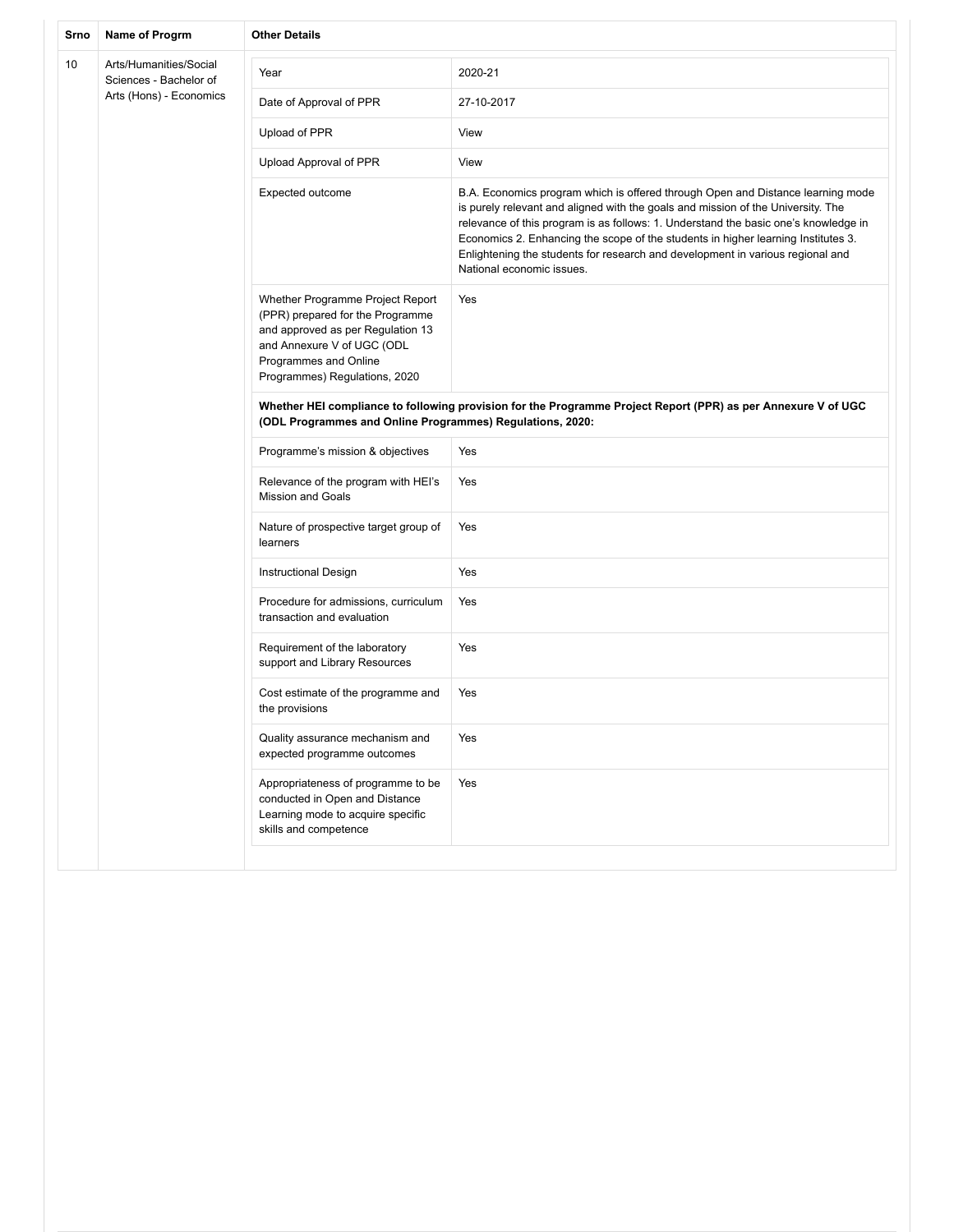| Srno | Name of Progrm                                   | <b>Other Details</b>                                                                                                                                                                              |                                                                                                                                                                                                                                                                                                                                                                                                                                                                                                    |
|------|--------------------------------------------------|---------------------------------------------------------------------------------------------------------------------------------------------------------------------------------------------------|----------------------------------------------------------------------------------------------------------------------------------------------------------------------------------------------------------------------------------------------------------------------------------------------------------------------------------------------------------------------------------------------------------------------------------------------------------------------------------------------------|
| 11   | Arts/Humanities/Social<br>Sciences - Bachelor of | Year                                                                                                                                                                                              | 2020-21                                                                                                                                                                                                                                                                                                                                                                                                                                                                                            |
|      | Arts (Hons) - Tamil<br>Literature                | Date of Approval of PPR                                                                                                                                                                           | 27-10-2017                                                                                                                                                                                                                                                                                                                                                                                                                                                                                         |
|      |                                                  | Upload of PPR                                                                                                                                                                                     | View                                                                                                                                                                                                                                                                                                                                                                                                                                                                                               |
|      |                                                  | Upload Approval of PPR                                                                                                                                                                            | View                                                                                                                                                                                                                                                                                                                                                                                                                                                                                               |
|      |                                                  | Expected outcome                                                                                                                                                                                  | This Tamil program to be offered through Open and Distance Learning mode is purely<br>relevant and aligned with the goals and mission of the University. Rather the other<br>relevance of this program are as follows: □ To keep abreast with the latest<br>developments in Tamil from national and international stand points. □ To keep the<br>society about the rich Tamil tradition. $\Box$ To acquaint learnersthe various literal<br>components of Tamil Literature in the past and present. |
|      |                                                  | Whether Programme Project Report<br>(PPR) prepared for the Programme<br>and approved as per Regulation 13<br>and Annexure V of UGC (ODL<br>Programmes and Online<br>Programmes) Regulations, 2020 | Yes                                                                                                                                                                                                                                                                                                                                                                                                                                                                                                |
|      |                                                  | Whether HEI compliance to following provision for the Programme Project Report (PPR) as per Annexure V of UGC<br>(ODL Programmes and Online Programmes) Regulations, 2020:                        |                                                                                                                                                                                                                                                                                                                                                                                                                                                                                                    |
|      |                                                  | Programme's mission & objectives                                                                                                                                                                  | Yes                                                                                                                                                                                                                                                                                                                                                                                                                                                                                                |
|      |                                                  | Relevance of the program with<br><b>HEI's Mission and Goals</b>                                                                                                                                   | Yes                                                                                                                                                                                                                                                                                                                                                                                                                                                                                                |
|      |                                                  | Nature of prospective target group<br>of learners                                                                                                                                                 | Yes                                                                                                                                                                                                                                                                                                                                                                                                                                                                                                |
|      |                                                  | Instructional Design                                                                                                                                                                              | Yes                                                                                                                                                                                                                                                                                                                                                                                                                                                                                                |
|      |                                                  | Procedure for admissions,<br>curriculum transaction and<br>evaluation                                                                                                                             | Yes                                                                                                                                                                                                                                                                                                                                                                                                                                                                                                |
|      |                                                  | Requirement of the laboratory<br>support and Library Resources                                                                                                                                    | Yes                                                                                                                                                                                                                                                                                                                                                                                                                                                                                                |
|      |                                                  | Cost estimate of the programme<br>and the provisions                                                                                                                                              | Yes                                                                                                                                                                                                                                                                                                                                                                                                                                                                                                |
|      |                                                  | Quality assurance mechanism and<br>expected programme outcomes                                                                                                                                    | Yes                                                                                                                                                                                                                                                                                                                                                                                                                                                                                                |
|      |                                                  | Appropriateness of programme to<br>be conducted in Open and Distance<br>Learning mode to acquire specific<br>skills and competence                                                                | Yes                                                                                                                                                                                                                                                                                                                                                                                                                                                                                                |
|      |                                                  |                                                                                                                                                                                                   |                                                                                                                                                                                                                                                                                                                                                                                                                                                                                                    |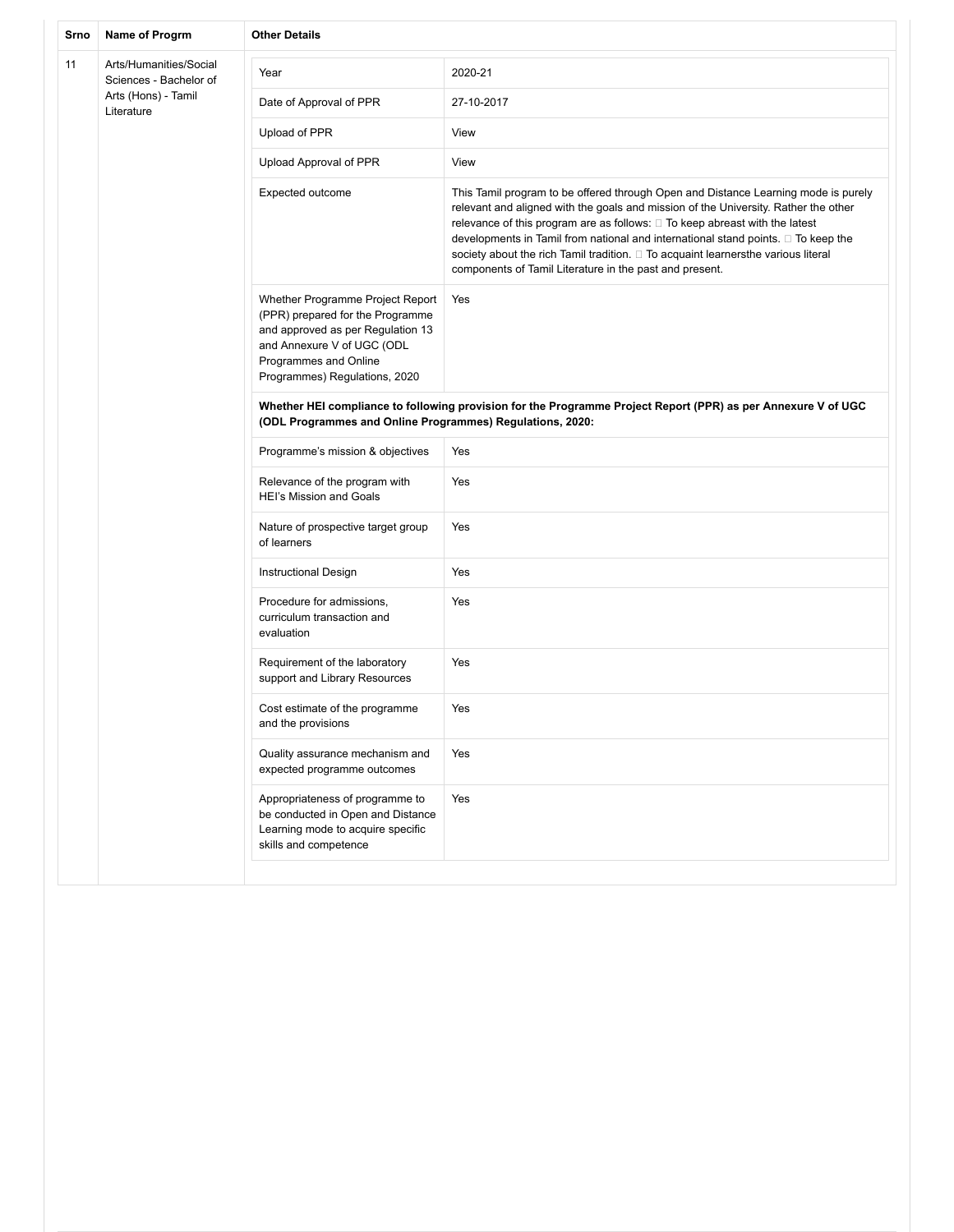| Srno | Name of Progrm                                    | <b>Other Details</b>                                                                                                                                                                           |                                                                                                                                                                                                                                                                                                                                                                  |
|------|---------------------------------------------------|------------------------------------------------------------------------------------------------------------------------------------------------------------------------------------------------|------------------------------------------------------------------------------------------------------------------------------------------------------------------------------------------------------------------------------------------------------------------------------------------------------------------------------------------------------------------|
| 12   | Library and Information<br>Sciences - Bachelor of | Year                                                                                                                                                                                           | 2020-21                                                                                                                                                                                                                                                                                                                                                          |
|      | Library & Information<br>Science - Library and    | Date of Approval of PPR                                                                                                                                                                        | 27-10-2017                                                                                                                                                                                                                                                                                                                                                       |
|      | <b>Information Science</b>                        | Upload of PPR                                                                                                                                                                                  | View                                                                                                                                                                                                                                                                                                                                                             |
|      |                                                   | Upload Approval of PPR                                                                                                                                                                         | View                                                                                                                                                                                                                                                                                                                                                             |
|      |                                                   | Expected outcome                                                                                                                                                                               | This Higher Education Institute is committed to provide Under-graduate<br>education in all disciplines of fundamental subjects like Science, Arts,<br>Education and other related disciplines. Library Science is one of the<br>fundamental disciplines and hence it is necessary to provide this program for<br>the students of the domain of this institution. |
|      |                                                   | Whether Programme Project Report (PPR)<br>prepared for the Programme and approved<br>as per Regulation 13 and Annexure V of<br>UGC (ODL Programmes and Online<br>Programmes) Regulations, 2020 | Yes                                                                                                                                                                                                                                                                                                                                                              |
|      |                                                   | Whether HEI compliance to following provision for the Programme Project Report (PPR) as per Annexure V of UGC<br>(ODL Programmes and Online Programmes) Regulations, 2020:                     |                                                                                                                                                                                                                                                                                                                                                                  |
|      |                                                   | Programme's mission & objectives                                                                                                                                                               | Yes                                                                                                                                                                                                                                                                                                                                                              |
|      |                                                   | Relevance of the program with HEI's Mission<br>and Goals                                                                                                                                       | Yes                                                                                                                                                                                                                                                                                                                                                              |
|      |                                                   | Nature of prospective target group of<br>learners                                                                                                                                              | Yes                                                                                                                                                                                                                                                                                                                                                              |
|      |                                                   | <b>Instructional Design</b>                                                                                                                                                                    | Yes                                                                                                                                                                                                                                                                                                                                                              |
|      |                                                   | Procedure for admissions, curriculum<br>transaction and evaluation                                                                                                                             | Yes                                                                                                                                                                                                                                                                                                                                                              |
|      |                                                   | Requirement of the laboratory support and<br><b>Library Resources</b>                                                                                                                          | Yes                                                                                                                                                                                                                                                                                                                                                              |
|      |                                                   | Cost estimate of the programme and the<br>provisions                                                                                                                                           | Yes                                                                                                                                                                                                                                                                                                                                                              |
|      |                                                   | Quality assurance mechanism and expected<br>programme outcomes                                                                                                                                 | Yes                                                                                                                                                                                                                                                                                                                                                              |
|      |                                                   | Appropriateness of programme to be<br>conducted in Open and Distance Learning<br>mode to acquire specific skills and<br>competence                                                             | Yes                                                                                                                                                                                                                                                                                                                                                              |
|      |                                                   |                                                                                                                                                                                                |                                                                                                                                                                                                                                                                                                                                                                  |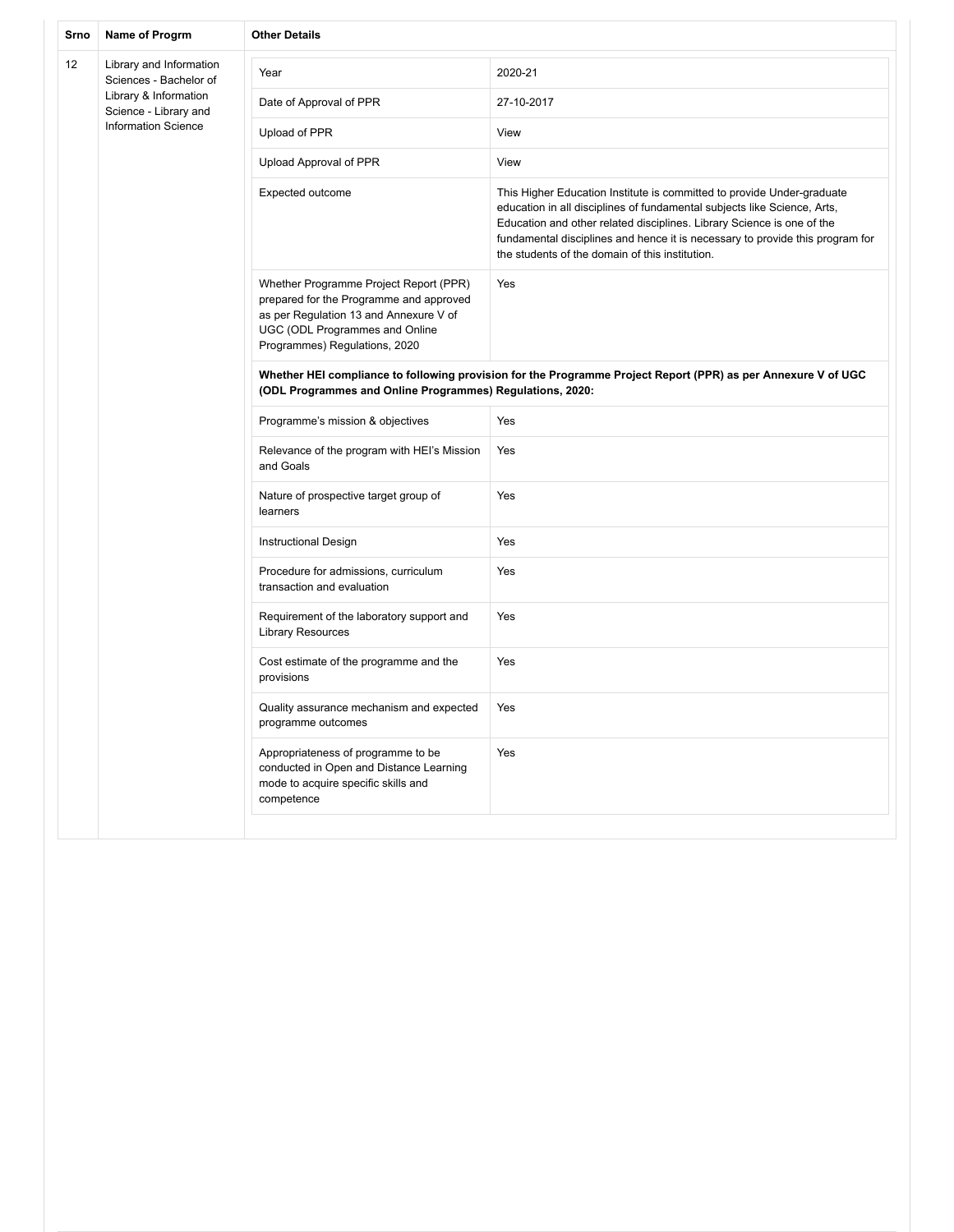| Srno | Name of Progrm                                   | <b>Other Details</b>                                                                                                                                                                              |                                                                                                                                                                                                                                                                                                                                                                                                                                                                 |  |
|------|--------------------------------------------------|---------------------------------------------------------------------------------------------------------------------------------------------------------------------------------------------------|-----------------------------------------------------------------------------------------------------------------------------------------------------------------------------------------------------------------------------------------------------------------------------------------------------------------------------------------------------------------------------------------------------------------------------------------------------------------|--|
| 13   | Arts/Humanities/Social<br>Sciences - Bachelor of | Year                                                                                                                                                                                              | 2020-21                                                                                                                                                                                                                                                                                                                                                                                                                                                         |  |
|      | Arts (Hons) - HISTORY<br>(ENGLISH MEDIUM)        | Date of Approval of PPR                                                                                                                                                                           | 27-10-2017                                                                                                                                                                                                                                                                                                                                                                                                                                                      |  |
|      |                                                  | Upload of PPR                                                                                                                                                                                     | View                                                                                                                                                                                                                                                                                                                                                                                                                                                            |  |
|      |                                                  | Upload Approval of PPR                                                                                                                                                                            | View                                                                                                                                                                                                                                                                                                                                                                                                                                                            |  |
|      |                                                  | Expected outcome                                                                                                                                                                                  | This History Program to be offered through Open and Distance Learning mode is<br>purely relevant and aligned with the goals and mission of the University. Rather the<br>other relevance of this program are as follows: □ To keep abreast with the latest<br>developments in English from national and international stand points. □ To develop<br>the global competencies among the learners. $\Box$ To acquaint the learners with the<br>core value of life. |  |
|      |                                                  | Whether Programme Project Report<br>(PPR) prepared for the Programme<br>and approved as per Regulation 13<br>and Annexure V of UGC (ODL<br>Programmes and Online<br>Programmes) Regulations, 2020 | Yes                                                                                                                                                                                                                                                                                                                                                                                                                                                             |  |
|      |                                                  | Whether HEI compliance to following provision for the Programme Project Report (PPR) as per Annexure V of UGC<br>(ODL Programmes and Online Programmes) Regulations, 2020:                        |                                                                                                                                                                                                                                                                                                                                                                                                                                                                 |  |
|      |                                                  | Programme's mission & objectives                                                                                                                                                                  | Yes                                                                                                                                                                                                                                                                                                                                                                                                                                                             |  |
|      |                                                  | Relevance of the program with HEI's<br><b>Mission and Goals</b>                                                                                                                                   | Yes                                                                                                                                                                                                                                                                                                                                                                                                                                                             |  |
|      |                                                  | Nature of prospective target group of<br>learners                                                                                                                                                 | Yes                                                                                                                                                                                                                                                                                                                                                                                                                                                             |  |
|      |                                                  | Instructional Design                                                                                                                                                                              | Yes                                                                                                                                                                                                                                                                                                                                                                                                                                                             |  |
|      |                                                  | Procedure for admissions, curriculum<br>transaction and evaluation                                                                                                                                | Yes                                                                                                                                                                                                                                                                                                                                                                                                                                                             |  |
|      |                                                  | Requirement of the laboratory support<br>and Library Resources                                                                                                                                    | Yes                                                                                                                                                                                                                                                                                                                                                                                                                                                             |  |
|      |                                                  | Cost estimate of the programme and<br>the provisions                                                                                                                                              | Yes                                                                                                                                                                                                                                                                                                                                                                                                                                                             |  |
|      |                                                  | Quality assurance mechanism and<br>expected programme outcomes                                                                                                                                    | Yes                                                                                                                                                                                                                                                                                                                                                                                                                                                             |  |
|      |                                                  | Appropriateness of programme to be<br>conducted in Open and Distance<br>Learning mode to acquire specific<br>skills and competence                                                                | Yes                                                                                                                                                                                                                                                                                                                                                                                                                                                             |  |
|      |                                                  |                                                                                                                                                                                                   |                                                                                                                                                                                                                                                                                                                                                                                                                                                                 |  |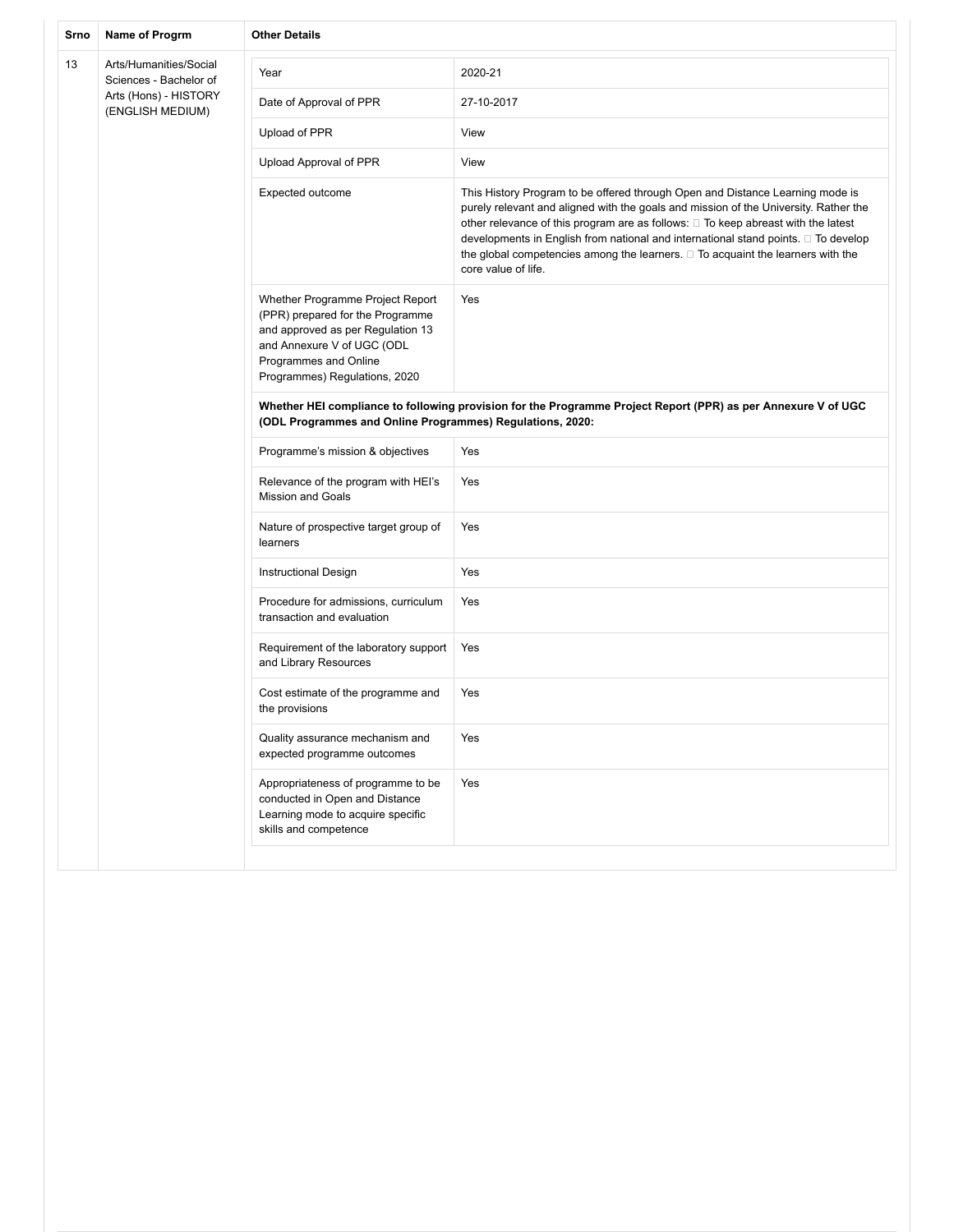| Srno | Name of Progrm                                                                                                    | <b>Other Details</b>                                                                                                            |                                                                                                                                                                        |                                                                                                                                                                                                                                                                                                                                                                                                                                                                                                                                                                                                                                                                                                                                                                                                                                                                                                                                     |
|------|-------------------------------------------------------------------------------------------------------------------|---------------------------------------------------------------------------------------------------------------------------------|------------------------------------------------------------------------------------------------------------------------------------------------------------------------|-------------------------------------------------------------------------------------------------------------------------------------------------------------------------------------------------------------------------------------------------------------------------------------------------------------------------------------------------------------------------------------------------------------------------------------------------------------------------------------------------------------------------------------------------------------------------------------------------------------------------------------------------------------------------------------------------------------------------------------------------------------------------------------------------------------------------------------------------------------------------------------------------------------------------------------|
| 14   | <b>Business</b><br>Administration/Commerce/<br>Management/Finance -<br>Bachelor of Commerce -<br>(ENGLISH MEDIUM) | Year                                                                                                                            |                                                                                                                                                                        | 2020-21                                                                                                                                                                                                                                                                                                                                                                                                                                                                                                                                                                                                                                                                                                                                                                                                                                                                                                                             |
|      |                                                                                                                   | Date of Approval of PPR                                                                                                         |                                                                                                                                                                        | 27-10-2017                                                                                                                                                                                                                                                                                                                                                                                                                                                                                                                                                                                                                                                                                                                                                                                                                                                                                                                          |
|      |                                                                                                                   | Upload of PPR                                                                                                                   |                                                                                                                                                                        | View                                                                                                                                                                                                                                                                                                                                                                                                                                                                                                                                                                                                                                                                                                                                                                                                                                                                                                                                |
|      |                                                                                                                   | Upload Approval of PPR                                                                                                          |                                                                                                                                                                        | View                                                                                                                                                                                                                                                                                                                                                                                                                                                                                                                                                                                                                                                                                                                                                                                                                                                                                                                                |
|      |                                                                                                                   | Expected outcome                                                                                                                |                                                                                                                                                                        | The program familiarizes the students about the contexts<br>under which lawful business could be carried on. Also this<br>program shall educate rural dwellers and thereby enhances<br>rate of literacy.                                                                                                                                                                                                                                                                                                                                                                                                                                                                                                                                                                                                                                                                                                                            |
|      |                                                                                                                   | Regulations, 2020                                                                                                               | Whether Programme Project Report (PPR) prepared for the<br>Programme and approved as per Regulation 13 and Annexure<br>V of UGC (ODL Programmes and Online Programmes) | Yes                                                                                                                                                                                                                                                                                                                                                                                                                                                                                                                                                                                                                                                                                                                                                                                                                                                                                                                                 |
|      |                                                                                                                   |                                                                                                                                 | (ODL Programmes and Online Programmes) Regulations, 2020:                                                                                                              | Whether HEI compliance to following provision for the Programme Project Report (PPR) as per Annexure V of UGC                                                                                                                                                                                                                                                                                                                                                                                                                                                                                                                                                                                                                                                                                                                                                                                                                       |
|      |                                                                                                                   | Programme's mission & objectives                                                                                                |                                                                                                                                                                        | Yes                                                                                                                                                                                                                                                                                                                                                                                                                                                                                                                                                                                                                                                                                                                                                                                                                                                                                                                                 |
|      |                                                                                                                   |                                                                                                                                 | Relevance of the program with HEI's Mission and Goals                                                                                                                  | Yes                                                                                                                                                                                                                                                                                                                                                                                                                                                                                                                                                                                                                                                                                                                                                                                                                                                                                                                                 |
|      |                                                                                                                   |                                                                                                                                 | Nature of prospective target group of learners                                                                                                                         | Yes                                                                                                                                                                                                                                                                                                                                                                                                                                                                                                                                                                                                                                                                                                                                                                                                                                                                                                                                 |
|      |                                                                                                                   | Instructional Design                                                                                                            |                                                                                                                                                                        | Yes                                                                                                                                                                                                                                                                                                                                                                                                                                                                                                                                                                                                                                                                                                                                                                                                                                                                                                                                 |
|      |                                                                                                                   | Procedure for admissions, curriculum transaction and<br>evaluation                                                              |                                                                                                                                                                        | Yes                                                                                                                                                                                                                                                                                                                                                                                                                                                                                                                                                                                                                                                                                                                                                                                                                                                                                                                                 |
|      |                                                                                                                   | Requirement of the laboratory support and Library Resources                                                                     |                                                                                                                                                                        | Yes                                                                                                                                                                                                                                                                                                                                                                                                                                                                                                                                                                                                                                                                                                                                                                                                                                                                                                                                 |
|      |                                                                                                                   | Cost estimate of the programme and the provisions                                                                               |                                                                                                                                                                        | Yes                                                                                                                                                                                                                                                                                                                                                                                                                                                                                                                                                                                                                                                                                                                                                                                                                                                                                                                                 |
|      |                                                                                                                   | Quality assurance mechanism and expected programme<br>outcomes                                                                  |                                                                                                                                                                        | Yes                                                                                                                                                                                                                                                                                                                                                                                                                                                                                                                                                                                                                                                                                                                                                                                                                                                                                                                                 |
|      |                                                                                                                   | Appropriateness of programme to be conducted in Open and<br>Distance Learning mode to acquire specific skills and<br>competence |                                                                                                                                                                        | Yes                                                                                                                                                                                                                                                                                                                                                                                                                                                                                                                                                                                                                                                                                                                                                                                                                                                                                                                                 |
| 15   | Arts/Humanities/Social                                                                                            |                                                                                                                                 |                                                                                                                                                                        |                                                                                                                                                                                                                                                                                                                                                                                                                                                                                                                                                                                                                                                                                                                                                                                                                                                                                                                                     |
|      | Sciences - BACHELOR                                                                                               | Year                                                                                                                            | 2020-21                                                                                                                                                                |                                                                                                                                                                                                                                                                                                                                                                                                                                                                                                                                                                                                                                                                                                                                                                                                                                                                                                                                     |
|      | OF - COMPUTER<br><b>APPLICATION</b>                                                                               | Date of Approval of<br><b>PPR</b>                                                                                               | 27-10-2017                                                                                                                                                             |                                                                                                                                                                                                                                                                                                                                                                                                                                                                                                                                                                                                                                                                                                                                                                                                                                                                                                                                     |
|      |                                                                                                                   | Upload of PPR                                                                                                                   | View                                                                                                                                                                   |                                                                                                                                                                                                                                                                                                                                                                                                                                                                                                                                                                                                                                                                                                                                                                                                                                                                                                                                     |
|      |                                                                                                                   | Upload Approval of<br><b>PPR</b>                                                                                                | View                                                                                                                                                                   |                                                                                                                                                                                                                                                                                                                                                                                                                                                                                                                                                                                                                                                                                                                                                                                                                                                                                                                                     |
|      |                                                                                                                   | Expected outcome                                                                                                                |                                                                                                                                                                        | The B.C.A program to be offered through Open and Distance Learning mode is relevant and aligned<br>with the goals and mission of the University. Apart from other relevance, this program shall provide the<br>following: 1. An ability to design, implement, and evaluate a computer-based system, process,<br>component, or program to meet desired needs; 2. An ability to function effectively on teams to<br>accomplish a common goal; 3. An understanding of professional, ethical, legal, security and social<br>issues and responsibilities; 4. An ability to communicate effectively with a range of audiences both in<br>an oral and written form; 5. After B.C.A, it is highly recommended that one should go for higher<br>studies, depending upon the background and interest. After B.C.A, one can opt to continue MSc<br>Computer Science 2 years course, MCA (Lateral Entry) 2 years course and MCA 3 years course. |
|      |                                                                                                                   |                                                                                                                                 |                                                                                                                                                                        |                                                                                                                                                                                                                                                                                                                                                                                                                                                                                                                                                                                                                                                                                                                                                                                                                                                                                                                                     |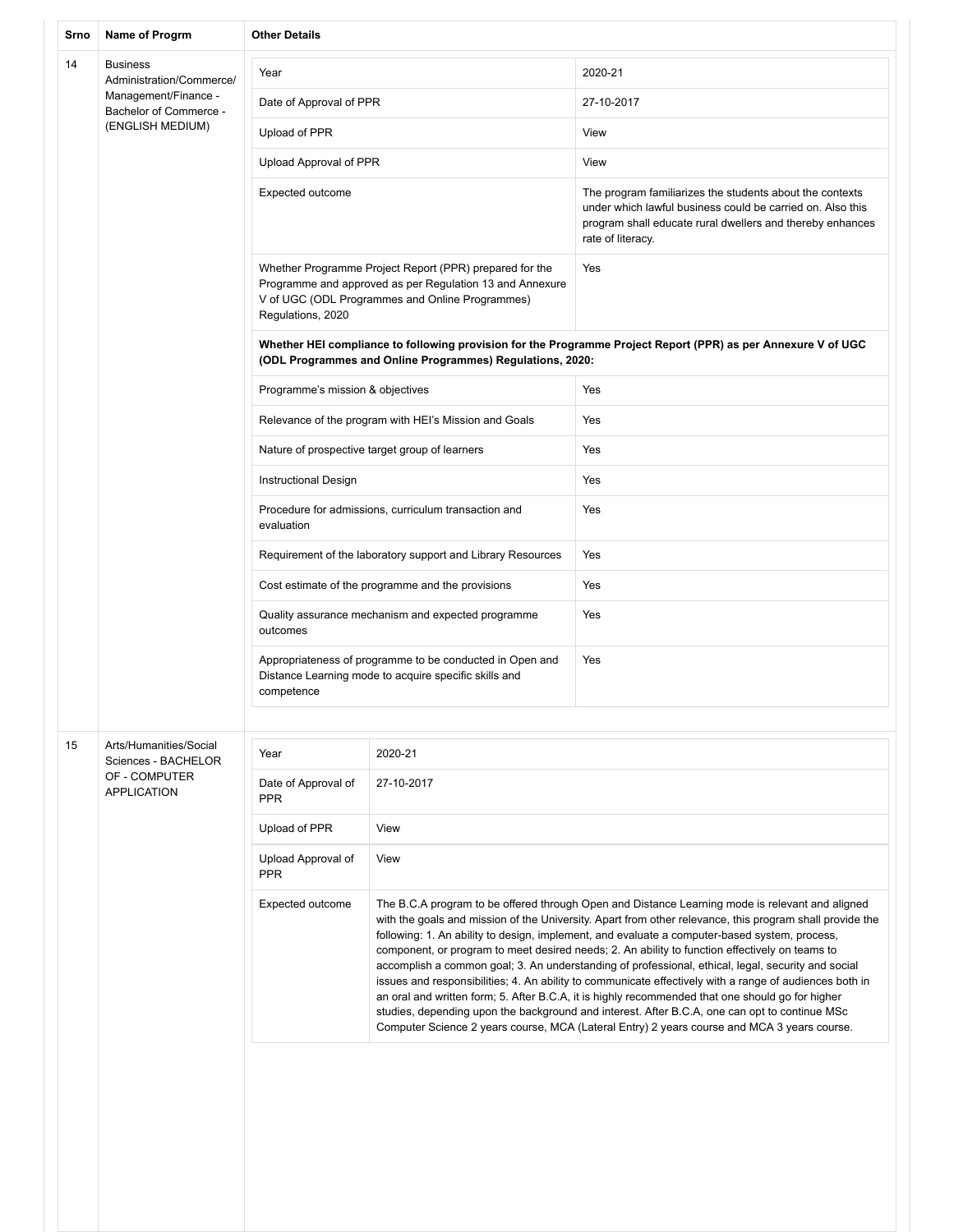| Srno | Name of Progrm                                                 | <b>Other Details</b>                                                                                                                                                                                                |                                                                                                                                                                            |  |
|------|----------------------------------------------------------------|---------------------------------------------------------------------------------------------------------------------------------------------------------------------------------------------------------------------|----------------------------------------------------------------------------------------------------------------------------------------------------------------------------|--|
|      |                                                                | Whether<br>Programme Project<br>Report (PPR)<br>prepared for the<br>Programme and<br>approved as per<br>Regulation 13 and<br>Annexure V of UGC<br>(ODL Programmes<br>and Online<br>Programmes)<br>Regulations, 2020 | Yes                                                                                                                                                                        |  |
|      |                                                                |                                                                                                                                                                                                                     | Whether HEI compliance to following provision for the Programme Project Report (PPR) as per Annexure V of UGC<br>(ODL Programmes and Online Programmes) Regulations, 2020: |  |
|      |                                                                | Programme's<br>mission & objectives                                                                                                                                                                                 | Yes                                                                                                                                                                        |  |
|      |                                                                | Relevance of the<br>program with HEI's<br>Mission and Goals                                                                                                                                                         | Yes                                                                                                                                                                        |  |
|      |                                                                | Nature of<br>prospective target<br>group of learners                                                                                                                                                                | Yes                                                                                                                                                                        |  |
|      |                                                                | Instructional Design                                                                                                                                                                                                | Yes                                                                                                                                                                        |  |
|      |                                                                | Procedure for<br>admissions,<br>curriculum<br>transaction and<br>evaluation                                                                                                                                         | Yes                                                                                                                                                                        |  |
|      |                                                                | Requirement of the<br>laboratory support<br>and Library<br>Resources                                                                                                                                                | Yes                                                                                                                                                                        |  |
|      |                                                                | Cost estimate of the<br>programme and the<br>provisions                                                                                                                                                             | Yes                                                                                                                                                                        |  |
|      |                                                                | Quality assurance<br>mechanism and<br>expected<br>programme<br>outcomes                                                                                                                                             | Yes                                                                                                                                                                        |  |
|      |                                                                | Appropriateness of<br>programme to be<br>conducted in Open<br>and Distance<br>Learning mode to<br>acquire specific<br>skills and<br>competence                                                                      | Yes                                                                                                                                                                        |  |
| 16   | Journalism/ Mass                                               |                                                                                                                                                                                                                     |                                                                                                                                                                            |  |
|      | Communication/Media -<br>Master of Arts -<br>Journalism & Mass | Year<br>Date of Approval<br>of PPR                                                                                                                                                                                  | 2020-21<br>27-10-2017                                                                                                                                                      |  |
|      | Communication                                                  | Upload of PPR                                                                                                                                                                                                       | View                                                                                                                                                                       |  |
|      |                                                                | <b>Upload Approval</b><br>of PPR                                                                                                                                                                                    | View                                                                                                                                                                       |  |
|      |                                                                |                                                                                                                                                                                                                     |                                                                                                                                                                            |  |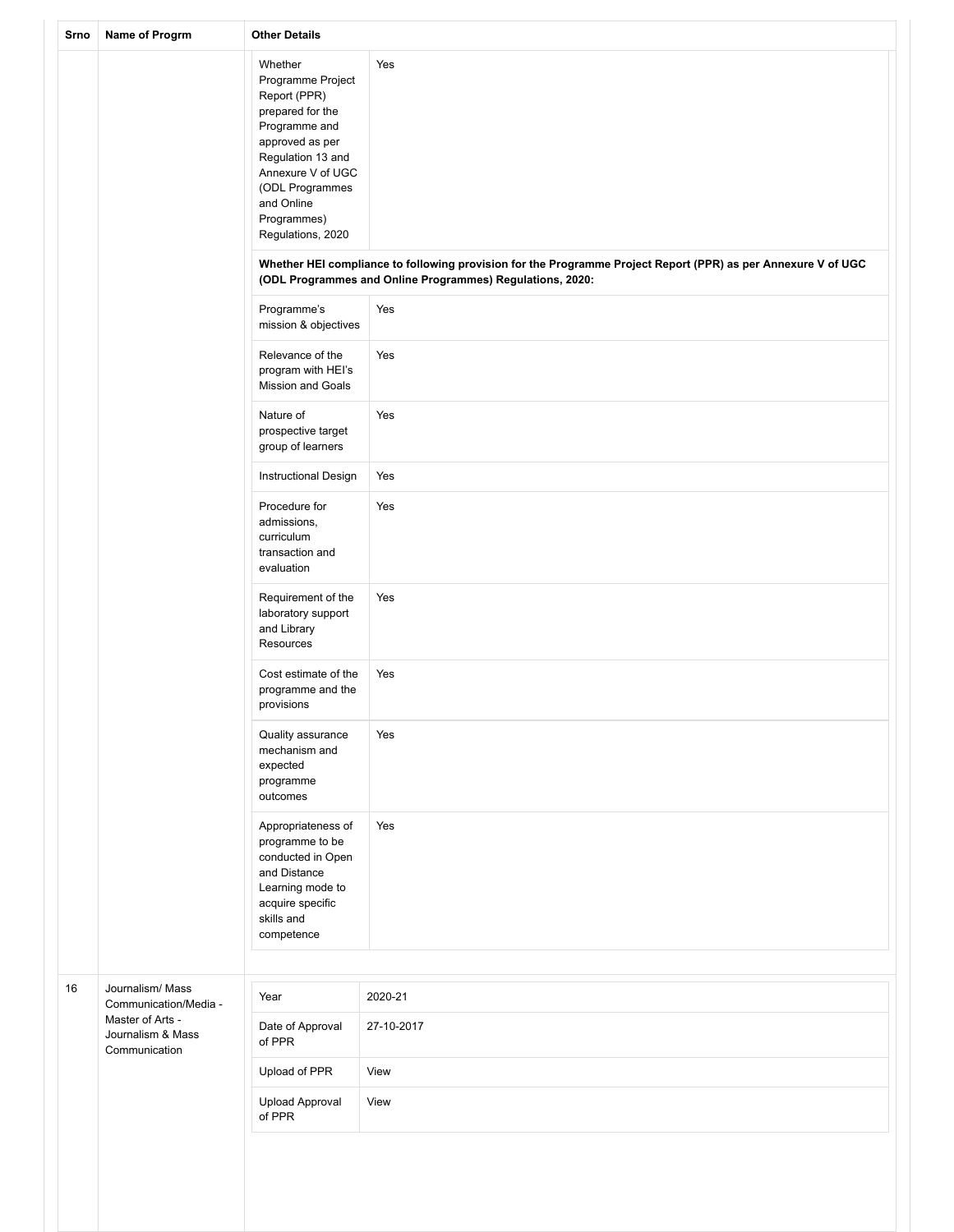| Srno | Name of Progrm | <b>Other Details</b>                                                                                                                                                                                                   |                                                                                                                                                                                                                                                                                                                                                                                                                                                                                                                                                                                                                                                                                                                                                                                                                                                                                                                                                                                                                                              |  |
|------|----------------|------------------------------------------------------------------------------------------------------------------------------------------------------------------------------------------------------------------------|----------------------------------------------------------------------------------------------------------------------------------------------------------------------------------------------------------------------------------------------------------------------------------------------------------------------------------------------------------------------------------------------------------------------------------------------------------------------------------------------------------------------------------------------------------------------------------------------------------------------------------------------------------------------------------------------------------------------------------------------------------------------------------------------------------------------------------------------------------------------------------------------------------------------------------------------------------------------------------------------------------------------------------------------|--|
|      |                | Expected outcome                                                                                                                                                                                                       | The program is designed to enhance the skills of working journalists and those who aim to build a career<br>in media industry, both academically and professionally. The program aims to provide a wider<br>knowledge, required skills and competence to develop theoretical and practical knowledge that are<br>necessary in the field of mass communication and journalism. This would provide an opportunity for the<br>learner to understand the fundamentals of journalism and mass communication so that the learners' are<br>able to understand the mass media context in today's society, its role as a fourth estate in ensuring the<br>democracy by monitoring the legislation, judiciary and the executive. It also exposes the learners to<br>Indian constitution and press laws in order to know the press freedom and the reasonable restrictions as<br>per our society norms. This course ensures that the professional development takes place along with<br>understanding media's role and responsibility in nation making. |  |
|      |                | Whether<br>Programme<br>Project Report<br>(PPR) prepared<br>for the Programme<br>and approved as<br>per Regulation 13<br>and Annexure V of<br>UGC (ODL<br>Programmes and<br>Online<br>Programmes)<br>Regulations, 2020 | Yes                                                                                                                                                                                                                                                                                                                                                                                                                                                                                                                                                                                                                                                                                                                                                                                                                                                                                                                                                                                                                                          |  |
|      |                |                                                                                                                                                                                                                        | Whether HEI compliance to following provision for the Programme Project Report (PPR) as per Annexure V of UGC<br>(ODL Programmes and Online Programmes) Regulations, 2020:                                                                                                                                                                                                                                                                                                                                                                                                                                                                                                                                                                                                                                                                                                                                                                                                                                                                   |  |
|      |                | Programme's<br>mission &<br>objectives                                                                                                                                                                                 | Yes                                                                                                                                                                                                                                                                                                                                                                                                                                                                                                                                                                                                                                                                                                                                                                                                                                                                                                                                                                                                                                          |  |
|      |                | Relevance of the<br>program with<br>HEI's Mission and<br>Goals                                                                                                                                                         | Yes                                                                                                                                                                                                                                                                                                                                                                                                                                                                                                                                                                                                                                                                                                                                                                                                                                                                                                                                                                                                                                          |  |
|      |                | Nature of<br>prospective target<br>group of learners                                                                                                                                                                   | Yes                                                                                                                                                                                                                                                                                                                                                                                                                                                                                                                                                                                                                                                                                                                                                                                                                                                                                                                                                                                                                                          |  |
|      |                | Instructional<br>Design                                                                                                                                                                                                | Yes                                                                                                                                                                                                                                                                                                                                                                                                                                                                                                                                                                                                                                                                                                                                                                                                                                                                                                                                                                                                                                          |  |
|      |                | Procedure for<br>admissions,<br>curriculum<br>transaction and<br>evaluation                                                                                                                                            | Yes                                                                                                                                                                                                                                                                                                                                                                                                                                                                                                                                                                                                                                                                                                                                                                                                                                                                                                                                                                                                                                          |  |
|      |                | Requirement of<br>the laboratory<br>support and<br><b>Library Resources</b>                                                                                                                                            | Yes                                                                                                                                                                                                                                                                                                                                                                                                                                                                                                                                                                                                                                                                                                                                                                                                                                                                                                                                                                                                                                          |  |
|      |                | Cost estimate of<br>the programme<br>and the provisions                                                                                                                                                                | Yes                                                                                                                                                                                                                                                                                                                                                                                                                                                                                                                                                                                                                                                                                                                                                                                                                                                                                                                                                                                                                                          |  |
|      |                | Quality assurance<br>mechanism and<br>expected<br>programme<br>outcomes                                                                                                                                                | Yes                                                                                                                                                                                                                                                                                                                                                                                                                                                                                                                                                                                                                                                                                                                                                                                                                                                                                                                                                                                                                                          |  |
|      |                | Appropriateness<br>of programme to<br>be conducted in<br>Open and<br>Distance Learning<br>mode to acquire<br>specific skills and<br>competence                                                                         | Yes                                                                                                                                                                                                                                                                                                                                                                                                                                                                                                                                                                                                                                                                                                                                                                                                                                                                                                                                                                                                                                          |  |
|      |                |                                                                                                                                                                                                                        |                                                                                                                                                                                                                                                                                                                                                                                                                                                                                                                                                                                                                                                                                                                                                                                                                                                                                                                                                                                                                                              |  |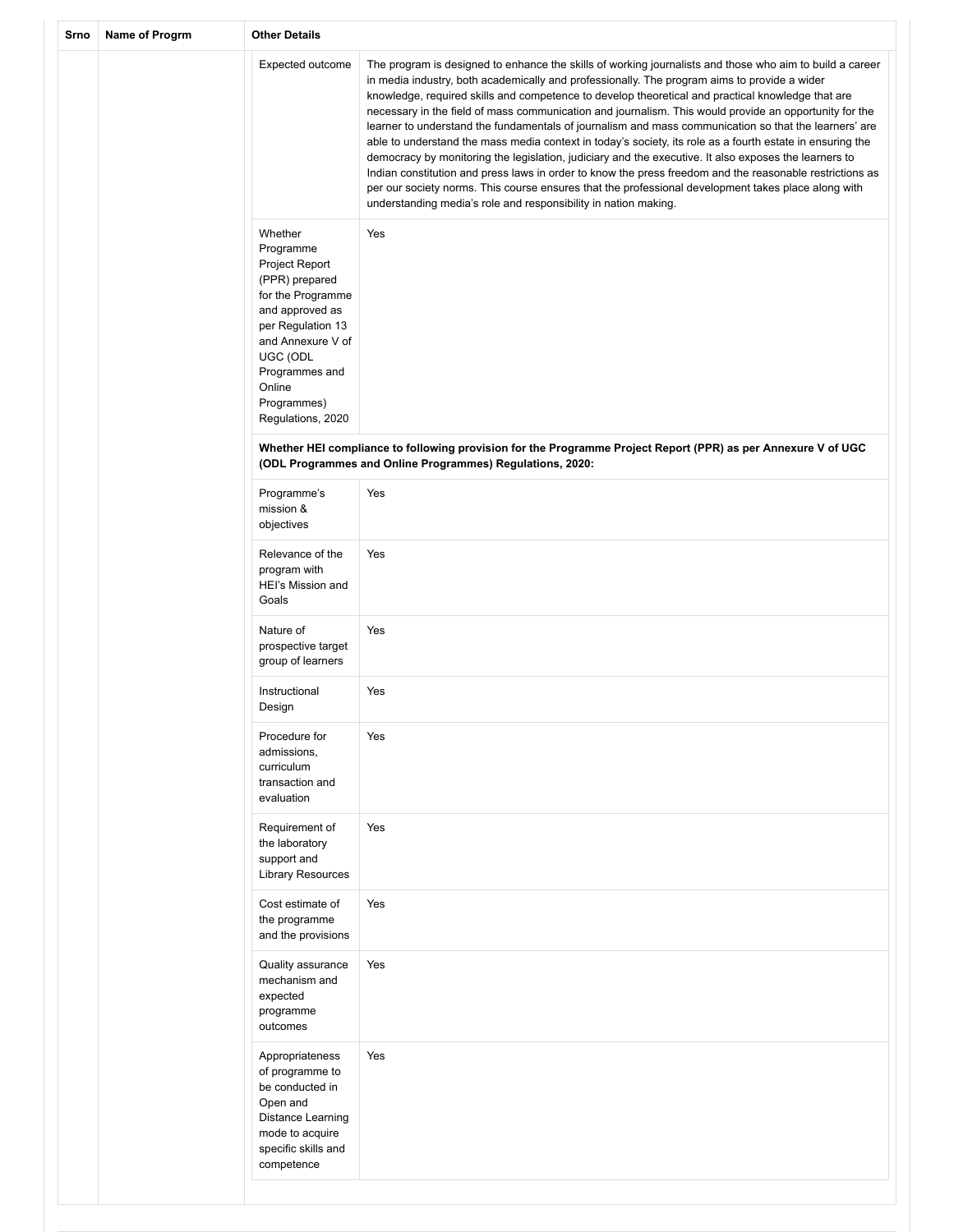| Srno | Name of Progrm                                       | <b>Other Details</b>                                                                                                                                                                              |                                                                                                                                                                                                                                                                                                                                                                                                                   |  |
|------|------------------------------------------------------|---------------------------------------------------------------------------------------------------------------------------------------------------------------------------------------------------|-------------------------------------------------------------------------------------------------------------------------------------------------------------------------------------------------------------------------------------------------------------------------------------------------------------------------------------------------------------------------------------------------------------------|--|
| 17   | Arts/Humanities/Social<br>Sciences - Masters of Arts | Year                                                                                                                                                                                              | 2020-21                                                                                                                                                                                                                                                                                                                                                                                                           |  |
|      | - CRIMINOLOGY AND<br>POLICE SCIENCE                  | Date of Approval of PPR                                                                                                                                                                           | 27-10-2017                                                                                                                                                                                                                                                                                                                                                                                                        |  |
|      |                                                      | Upload of PPR                                                                                                                                                                                     | View                                                                                                                                                                                                                                                                                                                                                                                                              |  |
|      |                                                      | Upload Approval of PPR                                                                                                                                                                            | View                                                                                                                                                                                                                                                                                                                                                                                                              |  |
|      |                                                      | Expected outcome                                                                                                                                                                                  | This program is designed to provide access to higher education in Criminology and<br>Police Science to develop competence, promote scholarship, develop theoretical<br>and practical knowledge and enhance skills that are necessary to apply principles,<br>theories, and research in the field of Criminology and Police Science to "real world"<br>and issues affecting the Social and Criminal Justice System |  |
|      |                                                      | Whether Programme Project Report<br>(PPR) prepared for the Programme and<br>approved as per Regulation 13 and<br>Annexure V of UGC (ODL Programmes<br>and Online Programmes) Regulations,<br>2020 | Yes                                                                                                                                                                                                                                                                                                                                                                                                               |  |
|      |                                                      | Whether HEI compliance to following provision for the Programme Project Report (PPR) as per Annexure V of UGC<br>(ODL Programmes and Online Programmes) Regulations, 2020:                        |                                                                                                                                                                                                                                                                                                                                                                                                                   |  |
|      |                                                      | Programme's mission & objectives                                                                                                                                                                  | Yes                                                                                                                                                                                                                                                                                                                                                                                                               |  |
|      |                                                      | Relevance of the program with HEI's<br><b>Mission and Goals</b>                                                                                                                                   | Yes                                                                                                                                                                                                                                                                                                                                                                                                               |  |
|      |                                                      | Nature of prospective target group of<br>learners                                                                                                                                                 | Yes                                                                                                                                                                                                                                                                                                                                                                                                               |  |
|      |                                                      | <b>Instructional Design</b>                                                                                                                                                                       | Yes                                                                                                                                                                                                                                                                                                                                                                                                               |  |
|      |                                                      | Procedure for admissions, curriculum<br>transaction and evaluation                                                                                                                                | Yes                                                                                                                                                                                                                                                                                                                                                                                                               |  |
|      |                                                      | Requirement of the laboratory support<br>and Library Resources                                                                                                                                    | Yes                                                                                                                                                                                                                                                                                                                                                                                                               |  |
|      |                                                      | Cost estimate of the programme and the<br>provisions                                                                                                                                              | Yes                                                                                                                                                                                                                                                                                                                                                                                                               |  |
|      |                                                      | Quality assurance mechanism and<br>expected programme outcomes                                                                                                                                    | Yes                                                                                                                                                                                                                                                                                                                                                                                                               |  |
|      |                                                      | Appropriateness of programme to be<br>conducted in Open and Distance<br>Learning mode to acquire specific skills<br>and competence                                                                | Yes                                                                                                                                                                                                                                                                                                                                                                                                               |  |
|      |                                                      |                                                                                                                                                                                                   |                                                                                                                                                                                                                                                                                                                                                                                                                   |  |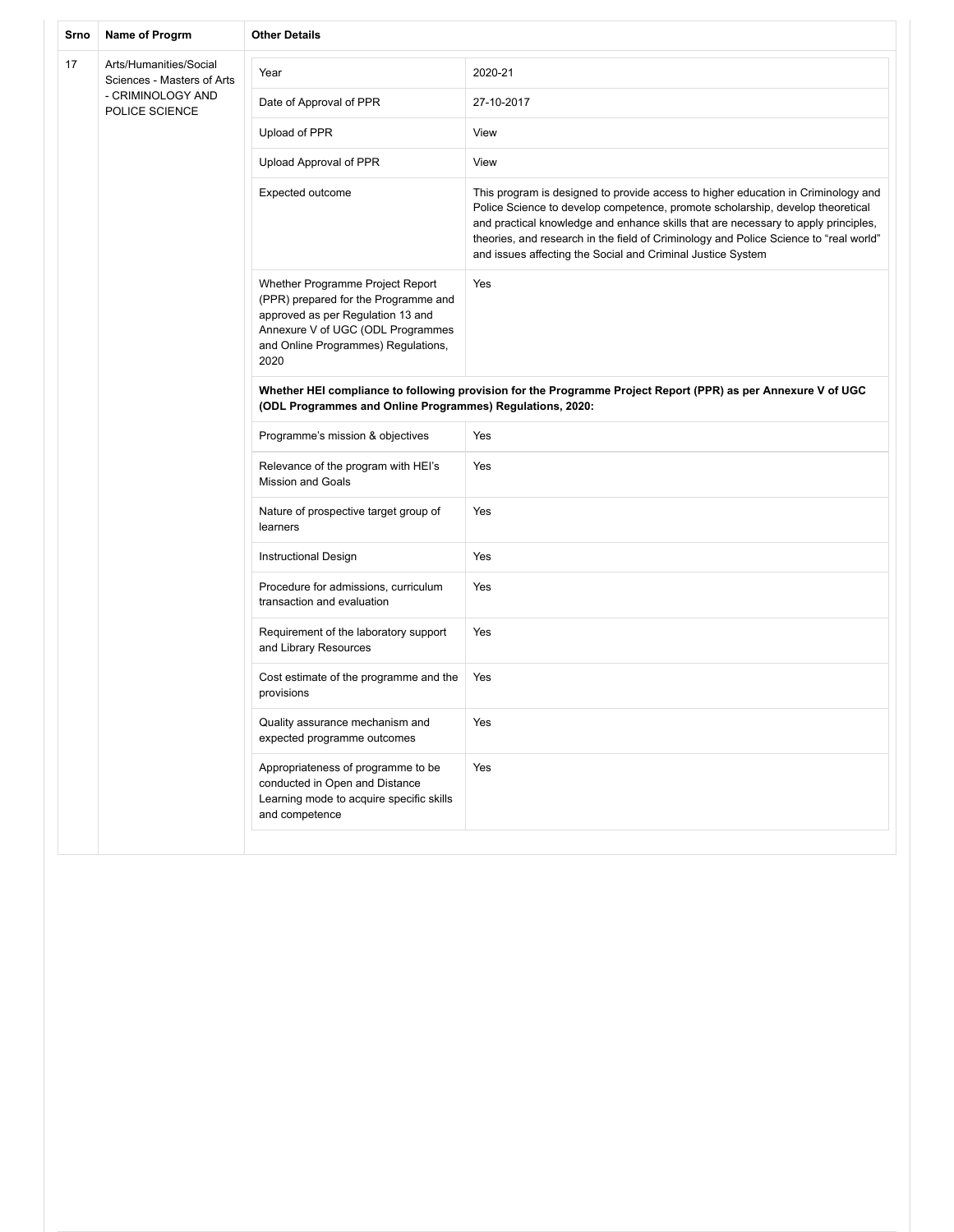| Srno | Name of Progrm                                                      | <b>Other Details</b>                                                                                                                                                                        |                                                                                                                                                                                                                                                                         |  |
|------|---------------------------------------------------------------------|---------------------------------------------------------------------------------------------------------------------------------------------------------------------------------------------|-------------------------------------------------------------------------------------------------------------------------------------------------------------------------------------------------------------------------------------------------------------------------|--|
| 18   | Arts/Humanities/Social<br>Sciences - Masters of Arts<br>- Economics | Year                                                                                                                                                                                        | 2020-21                                                                                                                                                                                                                                                                 |  |
|      |                                                                     | Date of Approval of PPR                                                                                                                                                                     | 27-10-2017                                                                                                                                                                                                                                                              |  |
|      |                                                                     | Upload of PPR                                                                                                                                                                               | View                                                                                                                                                                                                                                                                    |  |
|      |                                                                     | Upload Approval of PPR                                                                                                                                                                      | View                                                                                                                                                                                                                                                                    |  |
|      |                                                                     | Expected outcome                                                                                                                                                                            | To impart quality higher education in Economics that enables the<br>students to develop economic concepts, theories and analytical skills<br>to understand local and relevant pressing economic problems of<br>society and thereby to develop policy to the Government. |  |
|      |                                                                     | Whether Programme Project Report (PPR) prepared<br>for the Programme and approved as per Regulation<br>13 and Annexure V of UGC (ODL Programmes and<br>Online Programmes) Regulations, 2020 | Yes                                                                                                                                                                                                                                                                     |  |
|      |                                                                     | Whether HEI compliance to following provision for the Programme Project Report (PPR) as per Annexure V of UGC<br>(ODL Programmes and Online Programmes) Regulations, 2020:                  |                                                                                                                                                                                                                                                                         |  |
|      |                                                                     | Programme's mission & objectives                                                                                                                                                            | Yes                                                                                                                                                                                                                                                                     |  |
|      |                                                                     | Relevance of the program with HEI's Mission and<br>Goals                                                                                                                                    | Yes                                                                                                                                                                                                                                                                     |  |
|      |                                                                     | Nature of prospective target group of learners                                                                                                                                              | Yes                                                                                                                                                                                                                                                                     |  |
|      |                                                                     | Instructional Design                                                                                                                                                                        | Yes                                                                                                                                                                                                                                                                     |  |
|      |                                                                     | Procedure for admissions, curriculum transaction<br>and evaluation                                                                                                                          | Yes                                                                                                                                                                                                                                                                     |  |
|      |                                                                     | Requirement of the laboratory support and Library<br>Resources                                                                                                                              | Yes                                                                                                                                                                                                                                                                     |  |
|      |                                                                     | Cost estimate of the programme and the provisions                                                                                                                                           | Yes                                                                                                                                                                                                                                                                     |  |
|      |                                                                     | Quality assurance mechanism and expected<br>programme outcomes                                                                                                                              | Yes                                                                                                                                                                                                                                                                     |  |
|      |                                                                     | Appropriateness of programme to be conducted in<br>Open and Distance Learning mode to acquire<br>specific skills and competence                                                             | Yes                                                                                                                                                                                                                                                                     |  |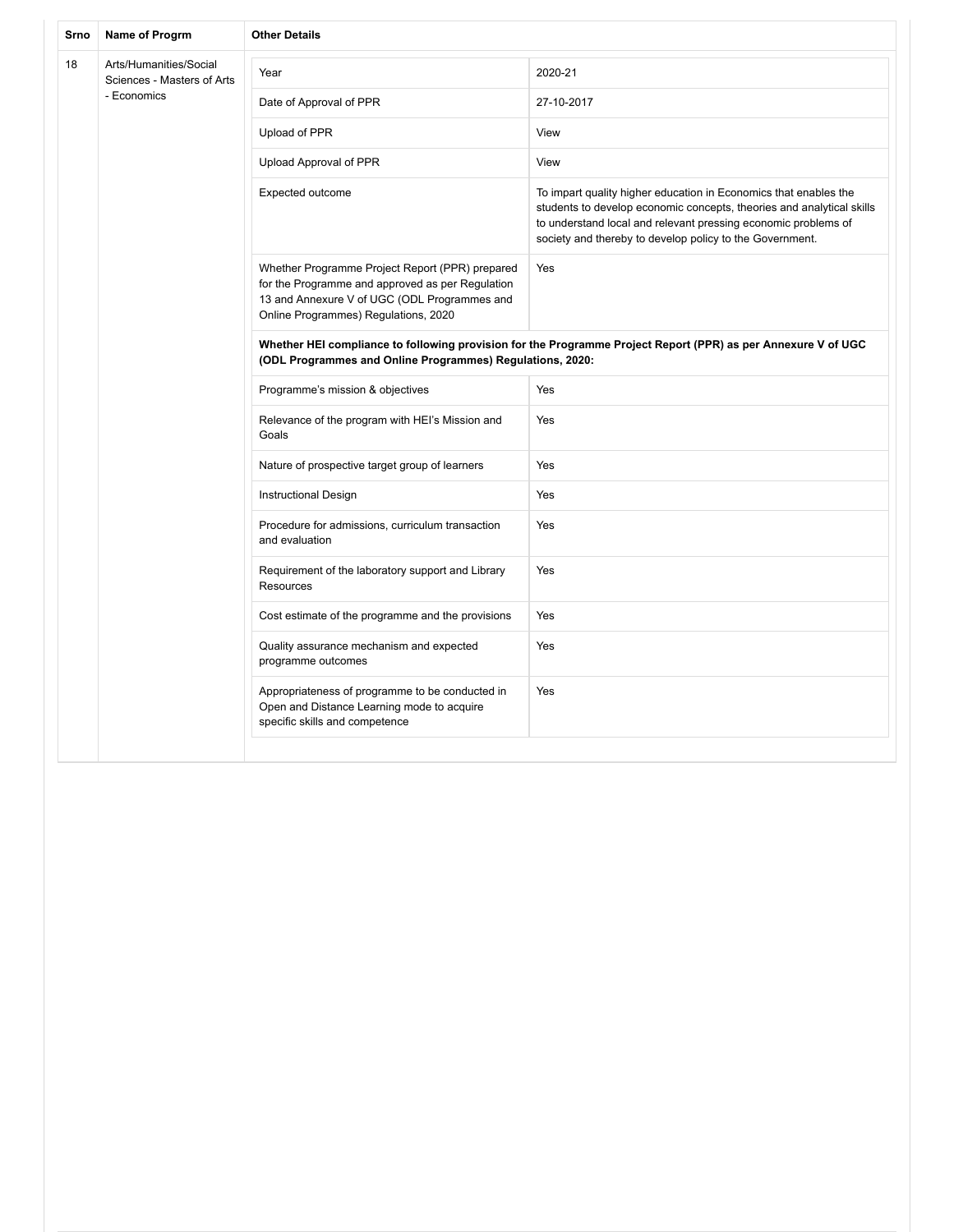| Srno | Name of Progrm                                       | <b>Other Details</b>                                                                                                                                                                           |                                                                                                                                                                                                                                                                                                                               |  |
|------|------------------------------------------------------|------------------------------------------------------------------------------------------------------------------------------------------------------------------------------------------------|-------------------------------------------------------------------------------------------------------------------------------------------------------------------------------------------------------------------------------------------------------------------------------------------------------------------------------|--|
| 19   | Arts/Humanities/Social<br>Sciences - Masters of Arts | Year                                                                                                                                                                                           | 2020-21                                                                                                                                                                                                                                                                                                                       |  |
|      | - English                                            | Date of Approval of PPR                                                                                                                                                                        | 27-10-2017                                                                                                                                                                                                                                                                                                                    |  |
|      |                                                      | Upload of PPR                                                                                                                                                                                  | View                                                                                                                                                                                                                                                                                                                          |  |
|      |                                                      | Upload Approval of PPR                                                                                                                                                                         | View                                                                                                                                                                                                                                                                                                                          |  |
|      |                                                      | Expected outcome                                                                                                                                                                               | To provide access to higher education opportunities in English programs<br>that enable students to develop Theoretical, Practical Knowledge and skills<br>necessary to achieve their professional goals, improve the productivity of<br>their organizations and provide valuable and creative contribution to the<br>society. |  |
|      |                                                      | Whether Programme Project Report (PPR)<br>prepared for the Programme and approved as<br>per Regulation 13 and Annexure V of UGC<br>(ODL Programmes and Online Programmes)<br>Regulations, 2020 | Yes                                                                                                                                                                                                                                                                                                                           |  |
|      |                                                      | Whether HEI compliance to following provision for the Programme Project Report (PPR) as per Annexure V of UGC<br>(ODL Programmes and Online Programmes) Regulations, 2020:                     |                                                                                                                                                                                                                                                                                                                               |  |
|      |                                                      | Programme's mission & objectives                                                                                                                                                               | Yes                                                                                                                                                                                                                                                                                                                           |  |
|      |                                                      | Relevance of the program with HEI's Mission<br>and Goals                                                                                                                                       | Yes                                                                                                                                                                                                                                                                                                                           |  |
|      |                                                      | Nature of prospective target group of learners                                                                                                                                                 | Yes                                                                                                                                                                                                                                                                                                                           |  |
|      |                                                      | <b>Instructional Design</b>                                                                                                                                                                    | Yes                                                                                                                                                                                                                                                                                                                           |  |
|      |                                                      | Procedure for admissions, curriculum<br>transaction and evaluation                                                                                                                             | Yes                                                                                                                                                                                                                                                                                                                           |  |
|      |                                                      | Requirement of the laboratory support and<br><b>Library Resources</b>                                                                                                                          | Yes                                                                                                                                                                                                                                                                                                                           |  |
|      |                                                      | Cost estimate of the programme and the<br>provisions                                                                                                                                           | Yes                                                                                                                                                                                                                                                                                                                           |  |
|      |                                                      | Quality assurance mechanism and expected<br>programme outcomes                                                                                                                                 | Yes                                                                                                                                                                                                                                                                                                                           |  |
|      |                                                      | Appropriateness of programme to be conducted<br>in Open and Distance Learning mode to acquire<br>specific skills and competence                                                                | Yes                                                                                                                                                                                                                                                                                                                           |  |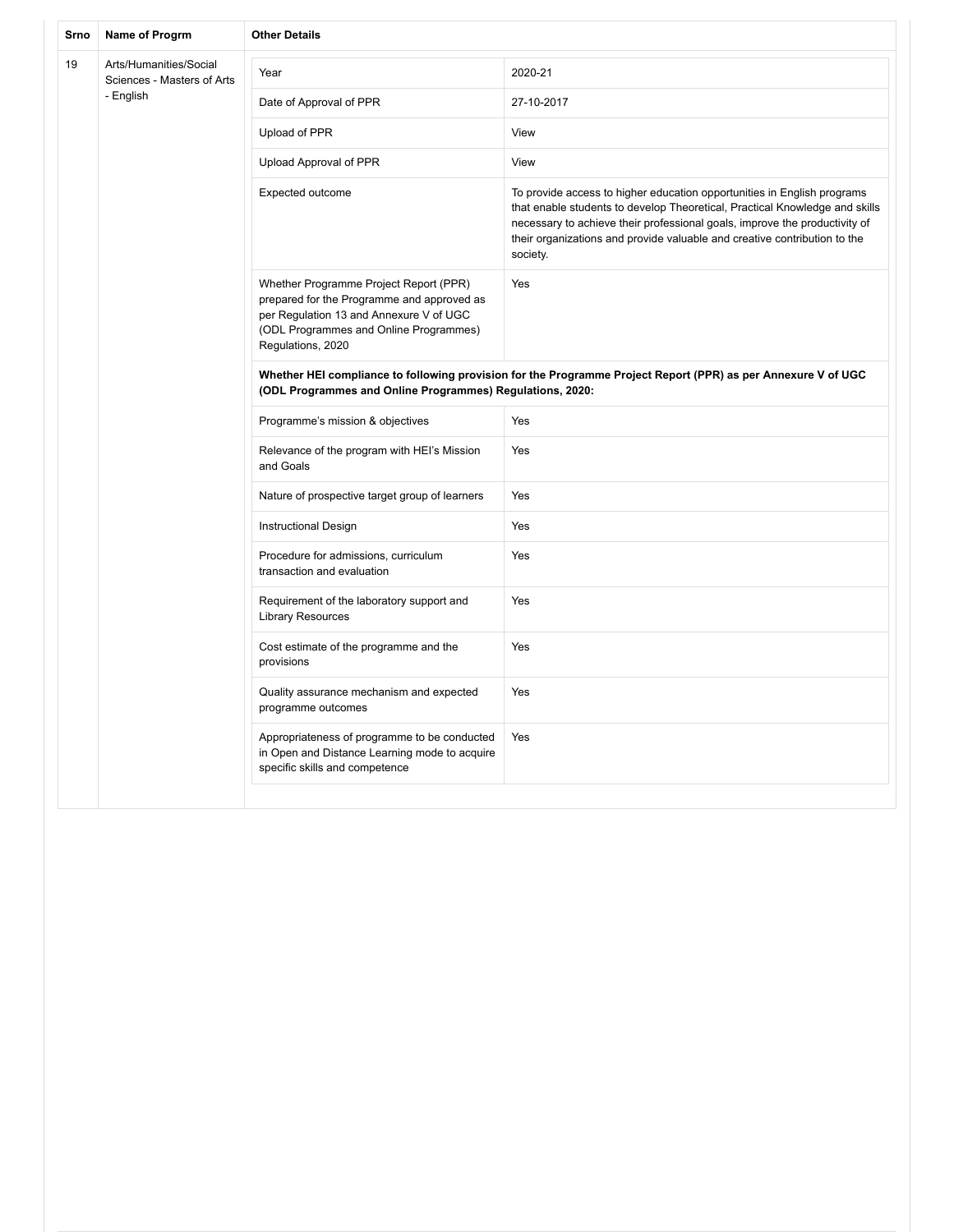| Srno | Name of Progrm                                                                      | <b>Other Details</b>                                                                                                                                                                        |                                                                                                                                                                                                                                            |  |
|------|-------------------------------------------------------------------------------------|---------------------------------------------------------------------------------------------------------------------------------------------------------------------------------------------|--------------------------------------------------------------------------------------------------------------------------------------------------------------------------------------------------------------------------------------------|--|
| 20   | Arts/Humanities/Social<br>Sciences - Masters of Arts<br>- HISTORY (TAMIL<br>MEDIUM) | Year                                                                                                                                                                                        | 2020-21                                                                                                                                                                                                                                    |  |
|      |                                                                                     | Date of Approval of PPR                                                                                                                                                                     | 27-10-2017                                                                                                                                                                                                                                 |  |
|      |                                                                                     | Upload of PPR                                                                                                                                                                               | View                                                                                                                                                                                                                                       |  |
|      |                                                                                     | Upload Approval of PPR                                                                                                                                                                      | View                                                                                                                                                                                                                                       |  |
|      |                                                                                     | Expected outcome                                                                                                                                                                            | To provide access to higher education opportunities in History and<br>thereby acquire good exposure about the concepts of history and<br>historic development so that the student can achieve goal through<br>higher education in History. |  |
|      |                                                                                     | Whether Programme Project Report (PPR) prepared for<br>the Programme and approved as per Regulation 13 and<br>Annexure V of UGC (ODL Programmes and Online<br>Programmes) Regulations, 2020 | Yes                                                                                                                                                                                                                                        |  |
|      |                                                                                     | Whether HEI compliance to following provision for the Programme Project Report (PPR) as per Annexure V of UGC<br>(ODL Programmes and Online Programmes) Regulations, 2020:                  |                                                                                                                                                                                                                                            |  |
|      |                                                                                     | Programme's mission & objectives                                                                                                                                                            | Yes                                                                                                                                                                                                                                        |  |
|      |                                                                                     | Relevance of the program with HEI's Mission and Goals                                                                                                                                       | Yes                                                                                                                                                                                                                                        |  |
|      |                                                                                     | Nature of prospective target group of learners                                                                                                                                              | Yes                                                                                                                                                                                                                                        |  |
|      |                                                                                     | <b>Instructional Design</b>                                                                                                                                                                 | Yes                                                                                                                                                                                                                                        |  |
|      |                                                                                     | Procedure for admissions, curriculum transaction and<br>evaluation                                                                                                                          | Yes                                                                                                                                                                                                                                        |  |
|      |                                                                                     | Requirement of the laboratory support and Library<br>Resources                                                                                                                              | Yes                                                                                                                                                                                                                                        |  |
|      |                                                                                     | Cost estimate of the programme and the provisions                                                                                                                                           | Yes                                                                                                                                                                                                                                        |  |
|      |                                                                                     | Quality assurance mechanism and expected programme<br>outcomes                                                                                                                              | Yes                                                                                                                                                                                                                                        |  |
|      |                                                                                     | Appropriateness of programme to be conducted in Open<br>and Distance Learning mode to acquire specific skills<br>and competence                                                             | Yes                                                                                                                                                                                                                                        |  |
|      |                                                                                     |                                                                                                                                                                                             |                                                                                                                                                                                                                                            |  |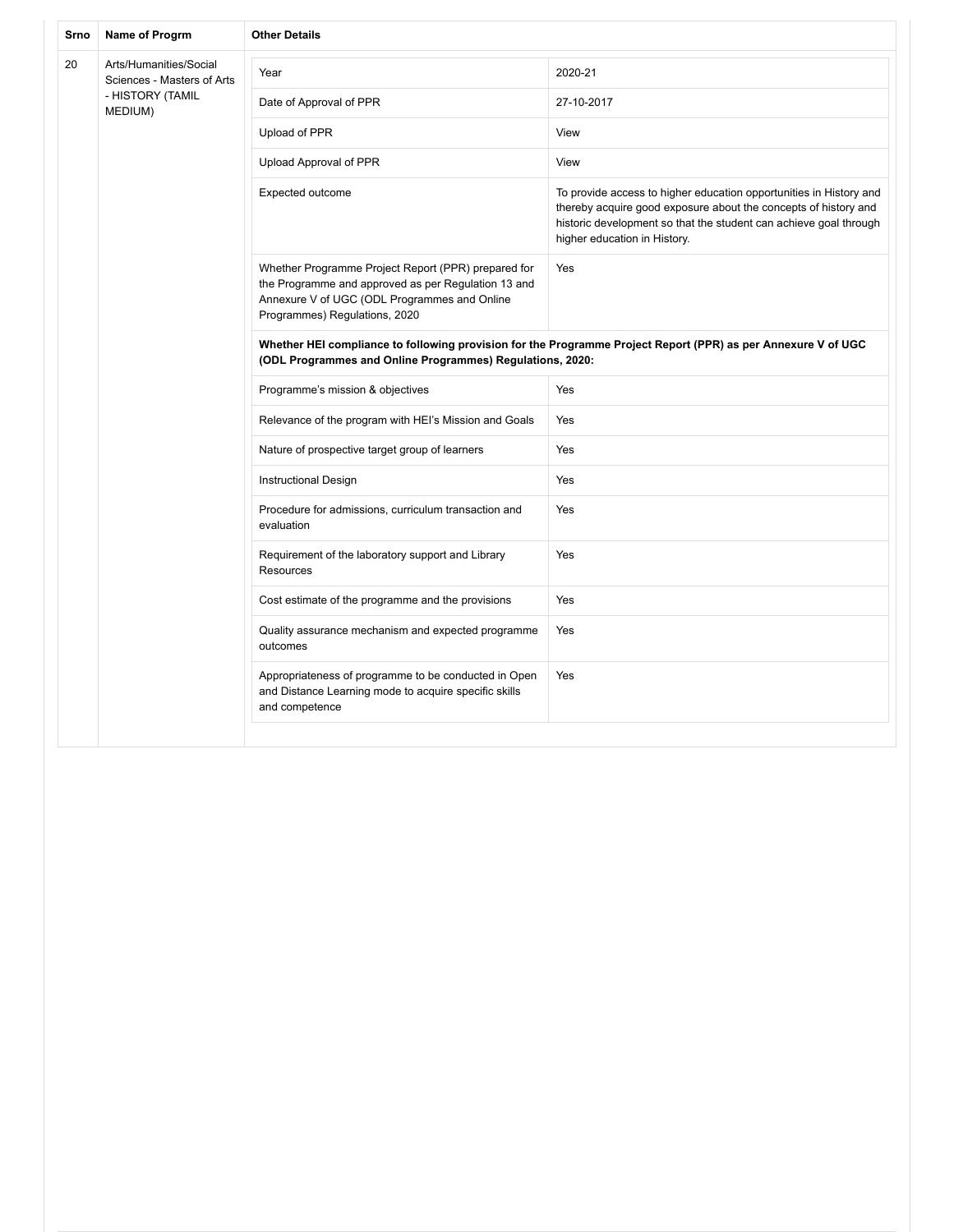| Srno | Name of Progrm                                                                        | <b>Other Details</b>                                                                                                                                                                        |                                                                                                                                                                                                                                            |  |
|------|---------------------------------------------------------------------------------------|---------------------------------------------------------------------------------------------------------------------------------------------------------------------------------------------|--------------------------------------------------------------------------------------------------------------------------------------------------------------------------------------------------------------------------------------------|--|
| 21   | Arts/Humanities/Social<br>Sciences - Masters of Arts<br>- HISTORY (ENGLISH<br>MEDIUM) | Year                                                                                                                                                                                        | 2020-21                                                                                                                                                                                                                                    |  |
|      |                                                                                       | Date of Approval of PPR                                                                                                                                                                     | 27-10-2017                                                                                                                                                                                                                                 |  |
|      |                                                                                       | Upload of PPR                                                                                                                                                                               | View                                                                                                                                                                                                                                       |  |
|      |                                                                                       | Upload Approval of PPR                                                                                                                                                                      | View                                                                                                                                                                                                                                       |  |
|      |                                                                                       | Expected outcome                                                                                                                                                                            | To provide access to higher education opportunities in History and<br>thereby acquire good exposure about the concepts of history and<br>historic development so that the student can achieve goal through<br>higher education in History. |  |
|      |                                                                                       | Whether Programme Project Report (PPR) prepared for<br>the Programme and approved as per Regulation 13 and<br>Annexure V of UGC (ODL Programmes and Online<br>Programmes) Regulations, 2020 | Yes                                                                                                                                                                                                                                        |  |
|      |                                                                                       | Whether HEI compliance to following provision for the Programme Project Report (PPR) as per Annexure V of UGC<br>(ODL Programmes and Online Programmes) Regulations, 2020:                  |                                                                                                                                                                                                                                            |  |
|      |                                                                                       | Programme's mission & objectives                                                                                                                                                            | Yes                                                                                                                                                                                                                                        |  |
|      |                                                                                       | Relevance of the program with HEI's Mission and Goals                                                                                                                                       | Yes                                                                                                                                                                                                                                        |  |
|      |                                                                                       | Nature of prospective target group of learners                                                                                                                                              | Yes                                                                                                                                                                                                                                        |  |
|      |                                                                                       | <b>Instructional Design</b>                                                                                                                                                                 | Yes                                                                                                                                                                                                                                        |  |
|      |                                                                                       | Procedure for admissions, curriculum transaction and<br>evaluation                                                                                                                          | Yes                                                                                                                                                                                                                                        |  |
|      |                                                                                       | Requirement of the laboratory support and Library<br>Resources                                                                                                                              | Yes                                                                                                                                                                                                                                        |  |
|      |                                                                                       | Cost estimate of the programme and the provisions                                                                                                                                           | Yes                                                                                                                                                                                                                                        |  |
|      |                                                                                       | Quality assurance mechanism and expected programme<br>outcomes                                                                                                                              | Yes                                                                                                                                                                                                                                        |  |
|      |                                                                                       | Appropriateness of programme to be conducted in Open<br>and Distance Learning mode to acquire specific skills<br>and competence                                                             | Yes                                                                                                                                                                                                                                        |  |
|      |                                                                                       |                                                                                                                                                                                             |                                                                                                                                                                                                                                            |  |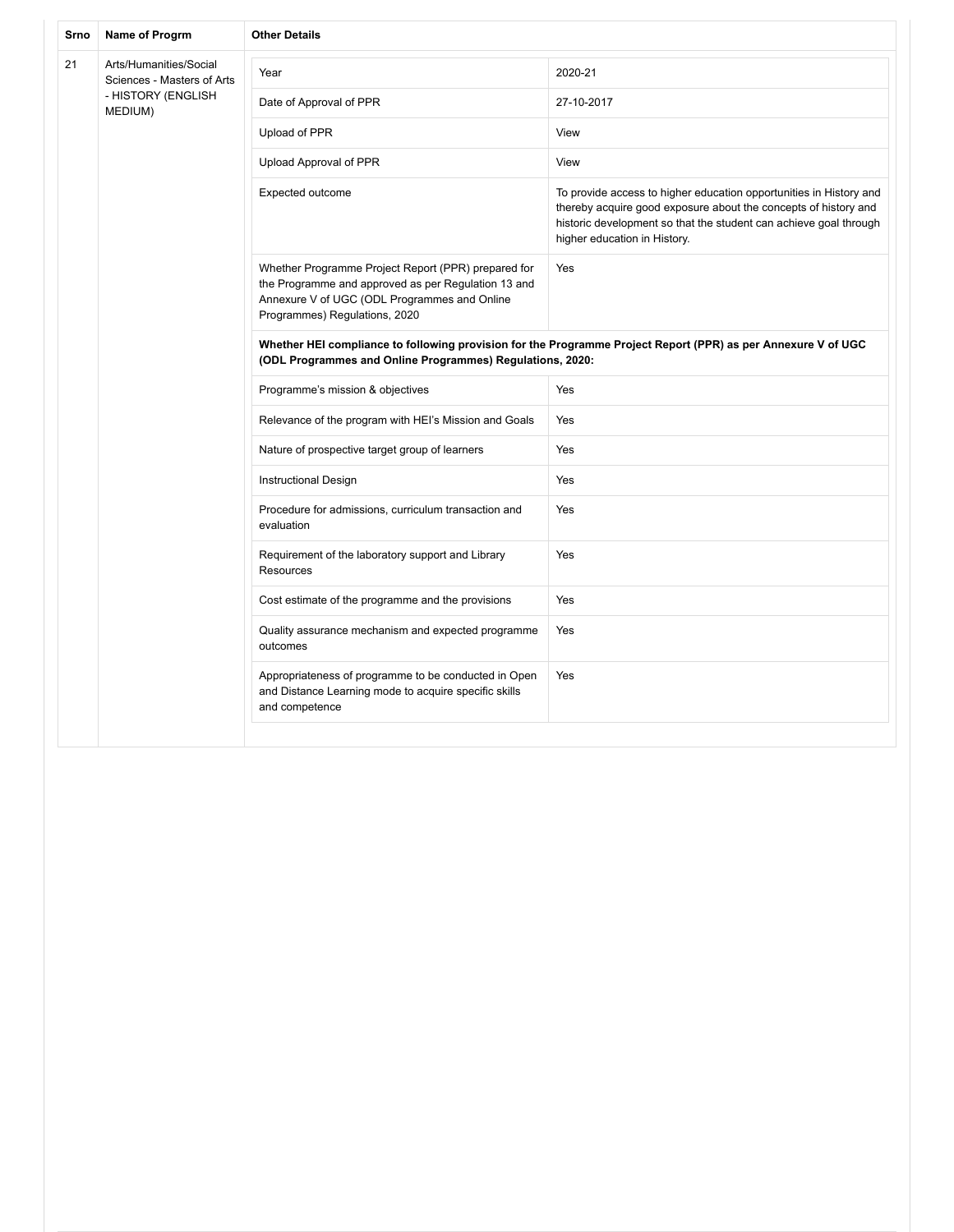| Srno | Name of Progrm                                       | <b>Other Details</b>                                                                                                                                                                              |                                                                                                                                                                                                                                                                                                                                                                                         |  |
|------|------------------------------------------------------|---------------------------------------------------------------------------------------------------------------------------------------------------------------------------------------------------|-----------------------------------------------------------------------------------------------------------------------------------------------------------------------------------------------------------------------------------------------------------------------------------------------------------------------------------------------------------------------------------------|--|
| 22   | Arts/Humanities/Social<br>Sciences - Masters of Arts | Year                                                                                                                                                                                              | 2020-21                                                                                                                                                                                                                                                                                                                                                                                 |  |
|      | - Sociology                                          | Date of Approval of PPR                                                                                                                                                                           | 27-10-2017                                                                                                                                                                                                                                                                                                                                                                              |  |
|      |                                                      | Upload of PPR                                                                                                                                                                                     | View                                                                                                                                                                                                                                                                                                                                                                                    |  |
|      |                                                      | Upload Approval of PPR                                                                                                                                                                            | View                                                                                                                                                                                                                                                                                                                                                                                    |  |
|      |                                                      | Expected outcome                                                                                                                                                                                  | To impart broad skills which are needed for any typically contemporary<br>sociologist. The goal is to provide students with advanced training beyond the<br>undergraduate level for success in a number of professions as applied social<br>scientists. Upon graduation, students have the capacity to critically address<br>criminology issues using appropriate social science tools. |  |
|      |                                                      | Whether Programme Project Report (PPR)<br>prepared for the Programme and<br>approved as per Regulation 13 and<br>Annexure V of UGC (ODL Programmes<br>and Online Programmes) Regulations,<br>2020 | Yes                                                                                                                                                                                                                                                                                                                                                                                     |  |
|      |                                                      | Whether HEI compliance to following provision for the Programme Project Report (PPR) as per Annexure V of UGC<br>(ODL Programmes and Online Programmes) Regulations, 2020:                        |                                                                                                                                                                                                                                                                                                                                                                                         |  |
|      |                                                      | Programme's mission & objectives                                                                                                                                                                  | Yes                                                                                                                                                                                                                                                                                                                                                                                     |  |
|      |                                                      | Relevance of the program with HEI's<br><b>Mission and Goals</b>                                                                                                                                   | Yes                                                                                                                                                                                                                                                                                                                                                                                     |  |
|      |                                                      | Nature of prospective target group of<br>learners                                                                                                                                                 | Yes                                                                                                                                                                                                                                                                                                                                                                                     |  |
|      |                                                      | <b>Instructional Design</b>                                                                                                                                                                       | Yes                                                                                                                                                                                                                                                                                                                                                                                     |  |
|      |                                                      | Procedure for admissions, curriculum<br>transaction and evaluation                                                                                                                                | Yes                                                                                                                                                                                                                                                                                                                                                                                     |  |
|      |                                                      | Requirement of the laboratory support and<br><b>Library Resources</b>                                                                                                                             | Yes                                                                                                                                                                                                                                                                                                                                                                                     |  |
|      |                                                      | Cost estimate of the programme and the<br>provisions                                                                                                                                              | Yes                                                                                                                                                                                                                                                                                                                                                                                     |  |
|      |                                                      | Quality assurance mechanism and<br>expected programme outcomes                                                                                                                                    | Yes                                                                                                                                                                                                                                                                                                                                                                                     |  |
|      |                                                      | Appropriateness of programme to be<br>conducted in Open and Distance Learning<br>mode to acquire specific skills and<br>competence                                                                | Yes                                                                                                                                                                                                                                                                                                                                                                                     |  |
|      |                                                      |                                                                                                                                                                                                   |                                                                                                                                                                                                                                                                                                                                                                                         |  |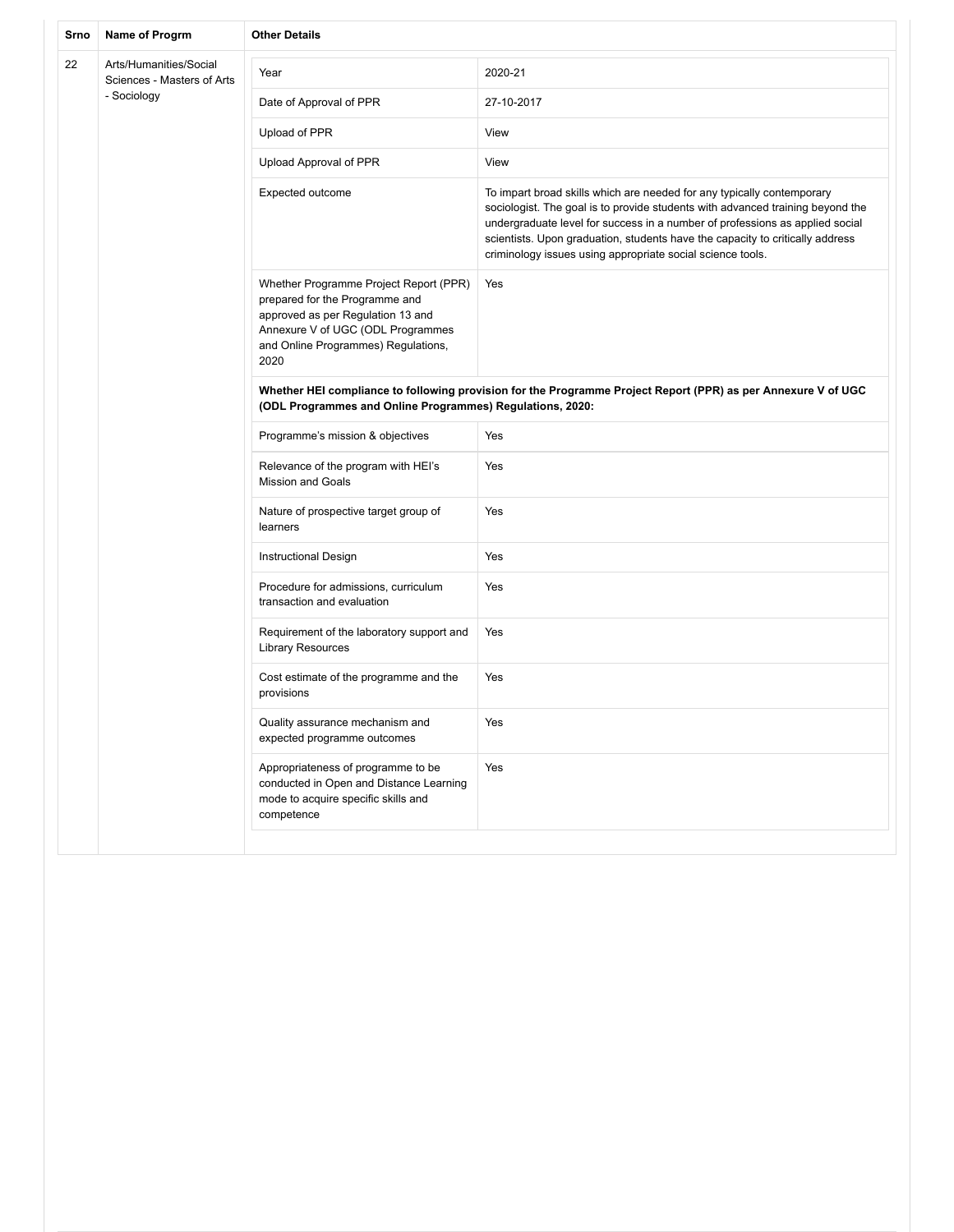| Srno | Name of Progrm                                                  | <b>Other Details</b>                                                                                                                                                                           |                                                                                                                                                                                                                                                                                                              |  |
|------|-----------------------------------------------------------------|------------------------------------------------------------------------------------------------------------------------------------------------------------------------------------------------|--------------------------------------------------------------------------------------------------------------------------------------------------------------------------------------------------------------------------------------------------------------------------------------------------------------|--|
| 23   | Arts/Humanities/Social<br>Sciences - Masters of Arts<br>- Tamil | Year                                                                                                                                                                                           | 2020-21                                                                                                                                                                                                                                                                                                      |  |
|      |                                                                 | Date of Approval of PPR                                                                                                                                                                        | 27-10-2017                                                                                                                                                                                                                                                                                                   |  |
|      |                                                                 | Upload of PPR                                                                                                                                                                                  | View                                                                                                                                                                                                                                                                                                         |  |
|      |                                                                 | Upload Approval of PPR                                                                                                                                                                         | View                                                                                                                                                                                                                                                                                                         |  |
|      |                                                                 | Expected outcome                                                                                                                                                                               | Toenable students who are fundamentally interested in Tamil Literature<br>and to acquire completeknowledge about Tamil Literature and Tamil<br>culture. This shall enable to young generation to know about the rich<br>Tamil culture and development literal and social aspects of the past and<br>present. |  |
|      |                                                                 | Whether Programme Project Report (PPR)<br>prepared for the Programme and approved as<br>per Regulation 13 and Annexure V of UGC (ODL<br>Programmes and Online Programmes)<br>Regulations, 2020 | Yes                                                                                                                                                                                                                                                                                                          |  |
|      |                                                                 | Whether HEI compliance to following provision for the Programme Project Report (PPR) as per Annexure V of UGC<br>(ODL Programmes and Online Programmes) Regulations, 2020:                     |                                                                                                                                                                                                                                                                                                              |  |
|      |                                                                 | Programme's mission & objectives                                                                                                                                                               | Yes                                                                                                                                                                                                                                                                                                          |  |
|      |                                                                 | Relevance of the program with HEI's Mission and<br>Goals                                                                                                                                       | Yes                                                                                                                                                                                                                                                                                                          |  |
|      |                                                                 | Nature of prospective target group of learners                                                                                                                                                 | Yes                                                                                                                                                                                                                                                                                                          |  |
|      |                                                                 | <b>Instructional Design</b>                                                                                                                                                                    | Yes                                                                                                                                                                                                                                                                                                          |  |
|      |                                                                 | Procedure for admissions, curriculum transaction<br>and evaluation                                                                                                                             | Yes                                                                                                                                                                                                                                                                                                          |  |
|      |                                                                 | Requirement of the laboratory support and<br><b>Library Resources</b>                                                                                                                          | Yes                                                                                                                                                                                                                                                                                                          |  |
|      |                                                                 | Cost estimate of the programme and the<br>provisions                                                                                                                                           | Yes                                                                                                                                                                                                                                                                                                          |  |
|      |                                                                 | Quality assurance mechanism and expected<br>programme outcomes                                                                                                                                 | Yes                                                                                                                                                                                                                                                                                                          |  |
|      |                                                                 | Appropriateness of programme to be conducted<br>in Open and Distance Learning mode to acquire<br>specific skills and competence                                                                | Yes                                                                                                                                                                                                                                                                                                          |  |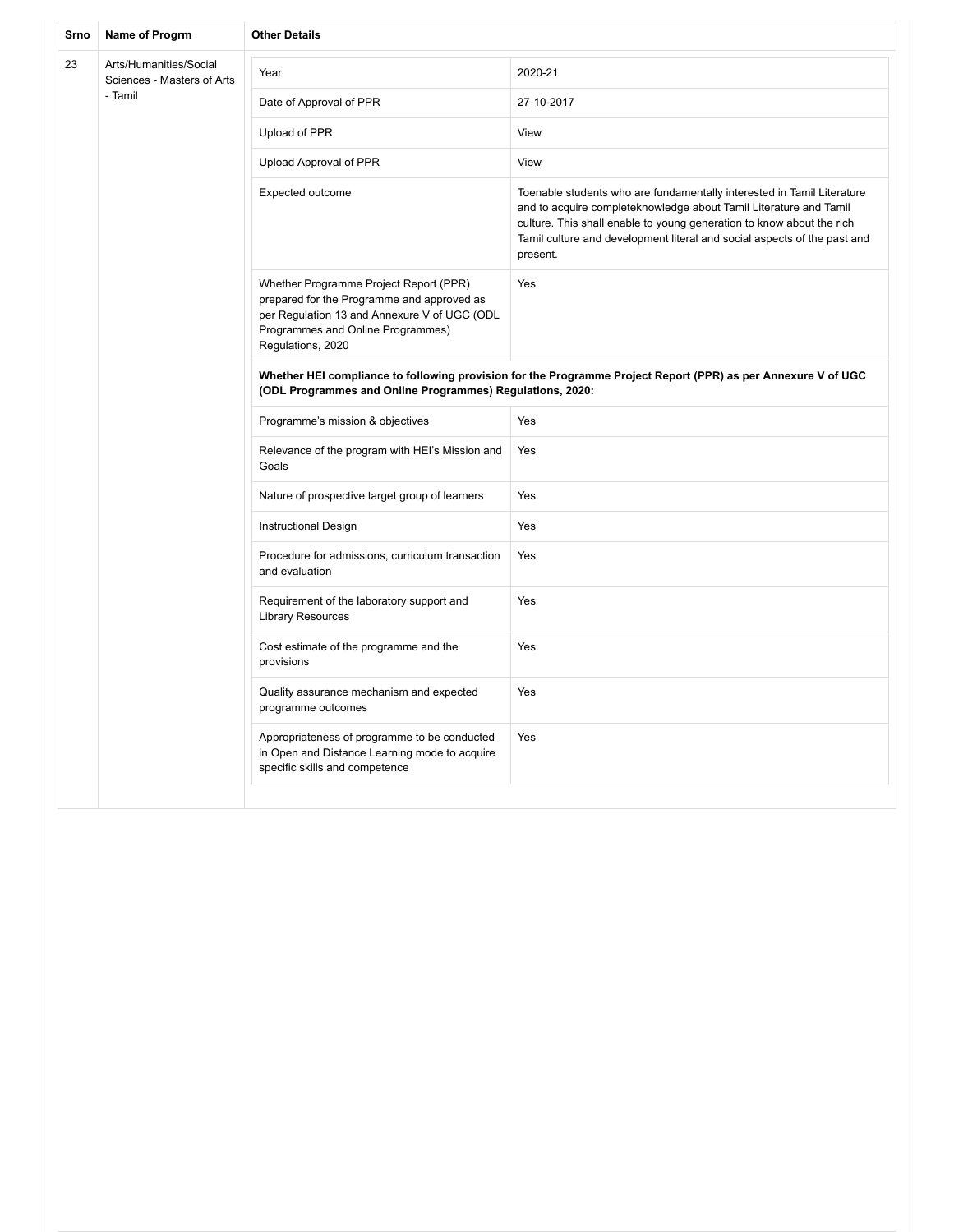| Srno | Name of Progrm                                                                                                               | <b>Other Details</b>                                                                                                                                                                     |                                                                                                                                            |  |
|------|------------------------------------------------------------------------------------------------------------------------------|------------------------------------------------------------------------------------------------------------------------------------------------------------------------------------------|--------------------------------------------------------------------------------------------------------------------------------------------|--|
| 24   | <b>Business</b><br>Administration/Commerce/<br>Management/Finance -<br>Master of Business<br><b>Administration - FINANCE</b> | Year                                                                                                                                                                                     | 2020-21                                                                                                                                    |  |
|      |                                                                                                                              | Date of Approval of PPR                                                                                                                                                                  | 27-10-2017                                                                                                                                 |  |
|      |                                                                                                                              | Upload of PPR                                                                                                                                                                            | View                                                                                                                                       |  |
|      |                                                                                                                              | Upload Approval of PPR                                                                                                                                                                   | View                                                                                                                                       |  |
|      |                                                                                                                              | Expected outcome                                                                                                                                                                         | To facilitate the educated youth with the<br>learning of managerial skills, analytical ability<br>and skills needed to provide leadership. |  |
|      |                                                                                                                              | Whether Programme Project Report (PPR) prepared for the Programme<br>and approved as per Regulation 13 and Annexure V of UGC (ODL<br>Programmes and Online Programmes) Regulations, 2020 | Yes                                                                                                                                        |  |
|      |                                                                                                                              | Whether HEI compliance to following provision for the Programme Project Report (PPR) as per Annexure V of UGC<br>(ODL Programmes and Online Programmes) Regulations, 2020:               |                                                                                                                                            |  |
|      |                                                                                                                              | Programme's mission & objectives                                                                                                                                                         | Yes                                                                                                                                        |  |
|      |                                                                                                                              | Relevance of the program with HEI's Mission and Goals                                                                                                                                    | Yes                                                                                                                                        |  |
|      |                                                                                                                              | Nature of prospective target group of learners                                                                                                                                           | Yes                                                                                                                                        |  |
|      |                                                                                                                              | <b>Instructional Design</b>                                                                                                                                                              | Yes                                                                                                                                        |  |
|      |                                                                                                                              | Procedure for admissions, curriculum transaction and evaluation                                                                                                                          | Yes                                                                                                                                        |  |
|      |                                                                                                                              | Requirement of the laboratory support and Library Resources                                                                                                                              | Yes                                                                                                                                        |  |
|      |                                                                                                                              | Cost estimate of the programme and the provisions                                                                                                                                        | Yes                                                                                                                                        |  |
|      |                                                                                                                              | Quality assurance mechanism and expected programme outcomes                                                                                                                              | Yes                                                                                                                                        |  |
|      |                                                                                                                              | Appropriateness of programme to be conducted in Open and Distance<br>Learning mode to acquire specific skills and competence                                                             | Yes                                                                                                                                        |  |
|      |                                                                                                                              |                                                                                                                                                                                          |                                                                                                                                            |  |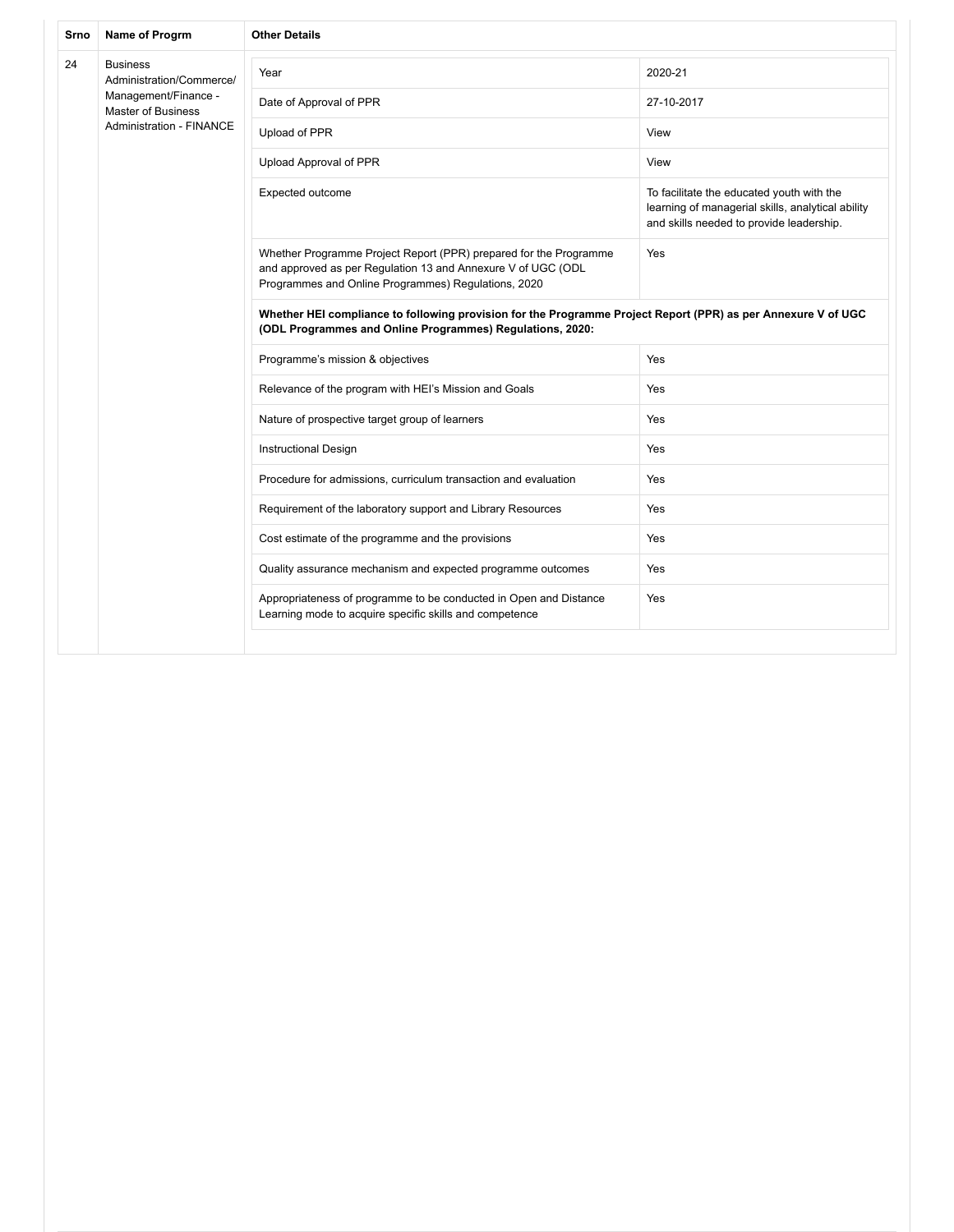| Srno | Name of Progrm                                    | <b>Other Details</b>                                                                                                                                                                     |                                                                                                                                            |  |
|------|---------------------------------------------------|------------------------------------------------------------------------------------------------------------------------------------------------------------------------------------------|--------------------------------------------------------------------------------------------------------------------------------------------|--|
| 25   | <b>Business</b><br>Administration/Commerce/       | Year                                                                                                                                                                                     | 2020-21                                                                                                                                    |  |
|      | Management/Finance -<br><b>Master of Business</b> | Date of Approval of PPR                                                                                                                                                                  | 27-10-2017                                                                                                                                 |  |
|      | Administration -<br><b>GENERAL</b>                | Upload of PPR                                                                                                                                                                            | View                                                                                                                                       |  |
|      |                                                   | Upload Approval of PPR                                                                                                                                                                   | View                                                                                                                                       |  |
|      |                                                   | Expected outcome                                                                                                                                                                         | To facilitate the educated youth with the<br>learning of managerial skills, analytical ability<br>and skills needed to provide leadership. |  |
|      |                                                   | Whether Programme Project Report (PPR) prepared for the Programme<br>and approved as per Regulation 13 and Annexure V of UGC (ODL<br>Programmes and Online Programmes) Regulations, 2020 | Yes                                                                                                                                        |  |
|      |                                                   | Whether HEI compliance to following provision for the Programme Project Report (PPR) as per Annexure V of UGC<br>(ODL Programmes and Online Programmes) Regulations, 2020:               |                                                                                                                                            |  |
|      |                                                   | Programme's mission & objectives                                                                                                                                                         | Yes                                                                                                                                        |  |
|      |                                                   | Relevance of the program with HEI's Mission and Goals                                                                                                                                    | Yes                                                                                                                                        |  |
|      |                                                   | Nature of prospective target group of learners                                                                                                                                           | Yes                                                                                                                                        |  |
|      |                                                   | <b>Instructional Design</b>                                                                                                                                                              | Yes                                                                                                                                        |  |
|      |                                                   | Procedure for admissions, curriculum transaction and evaluation                                                                                                                          | Yes                                                                                                                                        |  |
|      |                                                   | Requirement of the laboratory support and Library Resources                                                                                                                              | Yes                                                                                                                                        |  |
|      |                                                   | Cost estimate of the programme and the provisions                                                                                                                                        | Yes                                                                                                                                        |  |
|      |                                                   | Quality assurance mechanism and expected programme outcomes                                                                                                                              | Yes                                                                                                                                        |  |
|      |                                                   | Appropriateness of programme to be conducted in Open and Distance<br>Learning mode to acquire specific skills and competence                                                             | Yes                                                                                                                                        |  |
|      |                                                   |                                                                                                                                                                                          |                                                                                                                                            |  |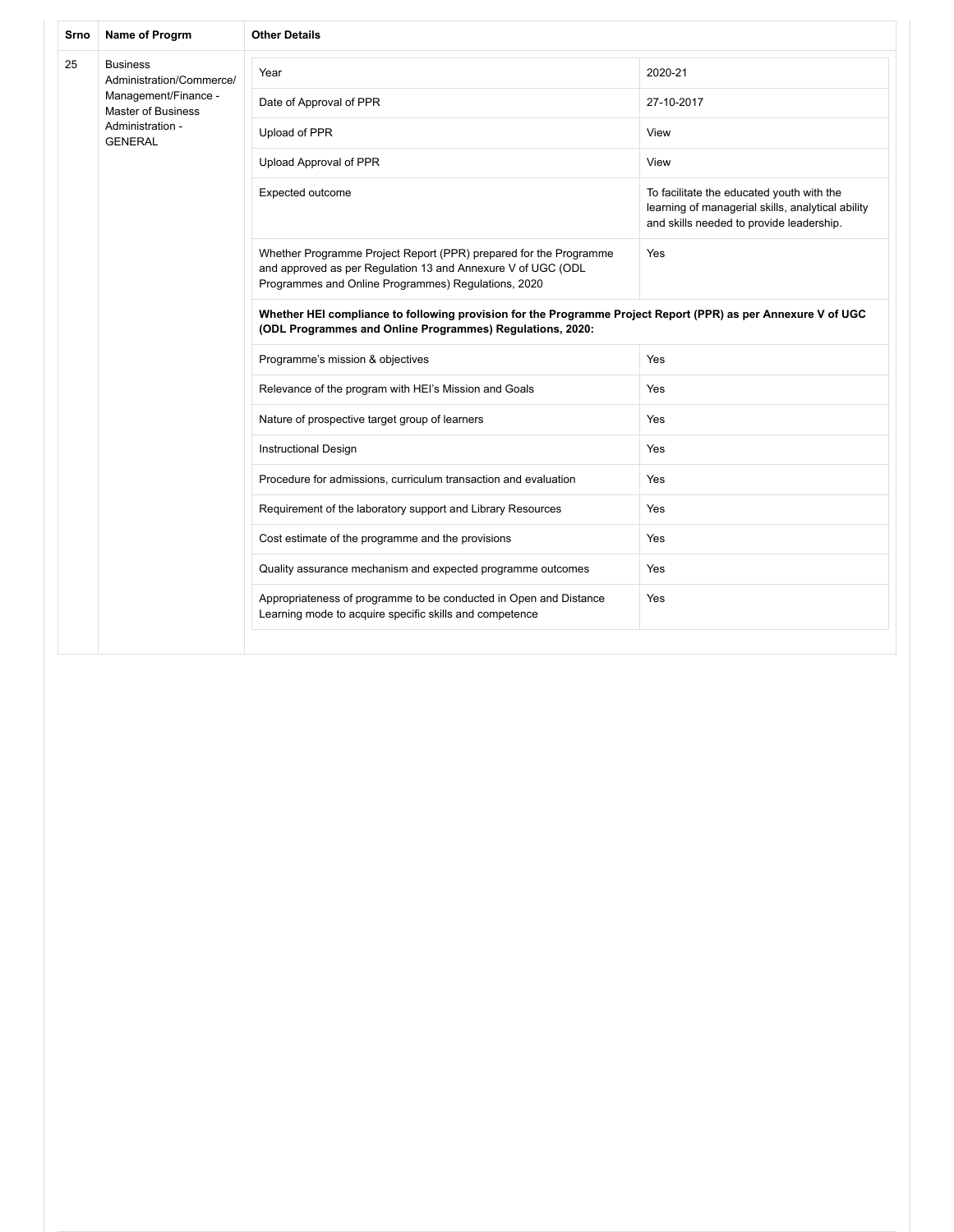| Srno | Name of Progrm                                    | <b>Other Details</b>                                                                                                                                                                     |                                                                                                                                            |  |
|------|---------------------------------------------------|------------------------------------------------------------------------------------------------------------------------------------------------------------------------------------------|--------------------------------------------------------------------------------------------------------------------------------------------|--|
| 26   | <b>Business</b><br>Administration/Commerce/       | Year                                                                                                                                                                                     | 2020-21                                                                                                                                    |  |
|      | Management/Finance -<br><b>Master of Business</b> | Date of Approval of PPR                                                                                                                                                                  | 27-10-2017                                                                                                                                 |  |
|      | Administration - Human<br>Resource Management     | Upload of PPR                                                                                                                                                                            | View                                                                                                                                       |  |
|      |                                                   | Upload Approval of PPR                                                                                                                                                                   | View                                                                                                                                       |  |
|      |                                                   | Expected outcome                                                                                                                                                                         | To facilitate the educated youth with the<br>learning of managerial skills, analytical ability<br>and skills needed to provide leadership. |  |
|      |                                                   | Whether Programme Project Report (PPR) prepared for the Programme<br>and approved as per Regulation 13 and Annexure V of UGC (ODL<br>Programmes and Online Programmes) Regulations, 2020 | Yes<br>Yes<br>Yes<br>Yes<br>Yes<br>Yes<br>Yes<br>Yes<br>Yes                                                                                |  |
|      |                                                   | Whether HEI compliance to following provision for the Programme Project Report (PPR) as per Annexure V of UGC<br>(ODL Programmes and Online Programmes) Regulations, 2020:               |                                                                                                                                            |  |
|      |                                                   | Programme's mission & objectives                                                                                                                                                         |                                                                                                                                            |  |
|      |                                                   | Relevance of the program with HEI's Mission and Goals                                                                                                                                    |                                                                                                                                            |  |
|      |                                                   | Nature of prospective target group of learners                                                                                                                                           |                                                                                                                                            |  |
|      |                                                   | <b>Instructional Design</b>                                                                                                                                                              |                                                                                                                                            |  |
|      |                                                   | Procedure for admissions, curriculum transaction and evaluation                                                                                                                          |                                                                                                                                            |  |
|      |                                                   | Requirement of the laboratory support and Library Resources                                                                                                                              |                                                                                                                                            |  |
|      |                                                   | Cost estimate of the programme and the provisions                                                                                                                                        |                                                                                                                                            |  |
|      |                                                   | Quality assurance mechanism and expected programme outcomes                                                                                                                              |                                                                                                                                            |  |
|      |                                                   | Appropriateness of programme to be conducted in Open and Distance<br>Learning mode to acquire specific skills and competence                                                             | Yes                                                                                                                                        |  |
|      |                                                   |                                                                                                                                                                                          |                                                                                                                                            |  |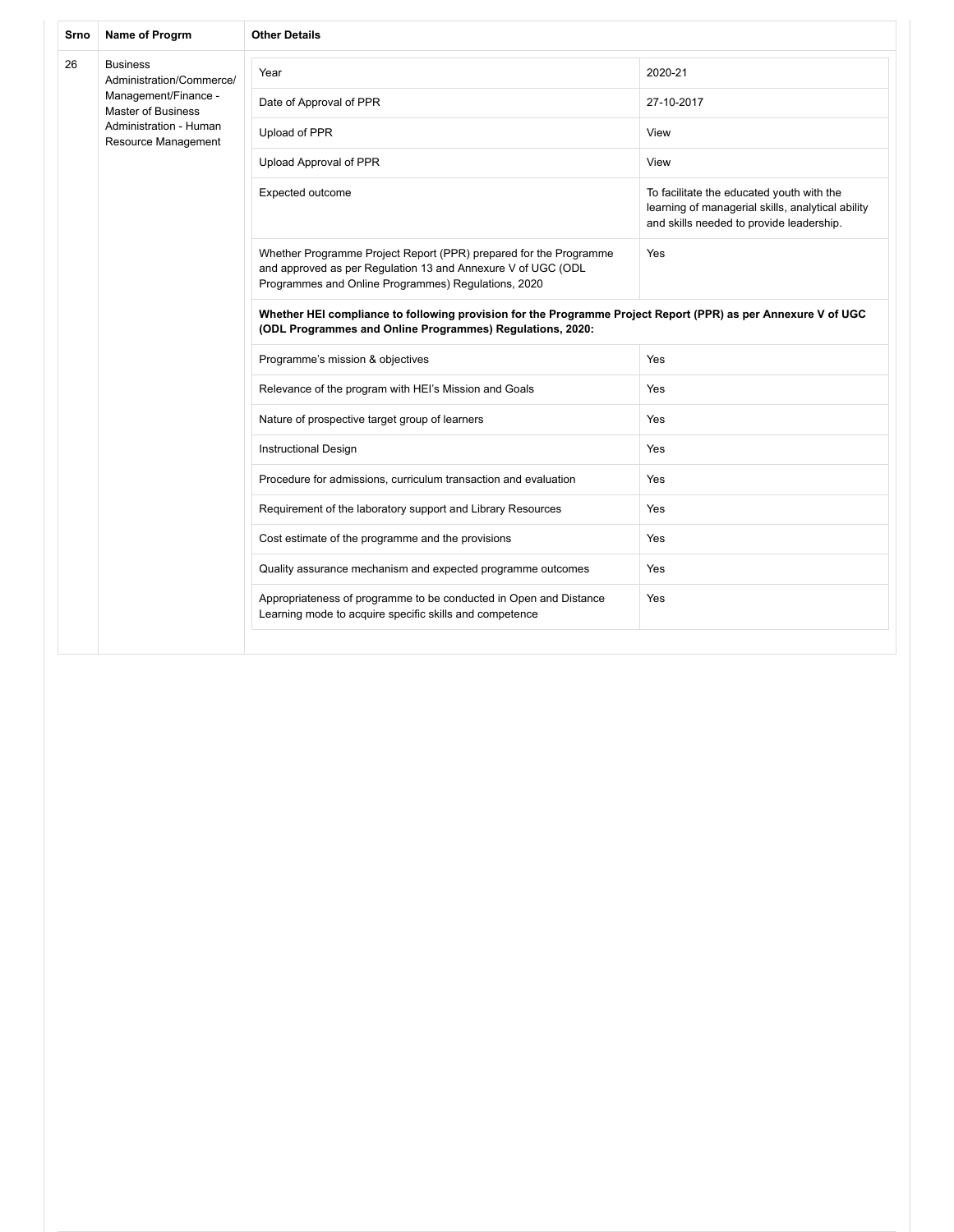| Srno | Name of Progrm                              | <b>Other Details</b>                                                                                                                                                                     |                                                                                                                                            |  |  |
|------|---------------------------------------------|------------------------------------------------------------------------------------------------------------------------------------------------------------------------------------------|--------------------------------------------------------------------------------------------------------------------------------------------|--|--|
| 27   | <b>Business</b><br>Administration/Commerce/ | Year                                                                                                                                                                                     | 2020-21                                                                                                                                    |  |  |
|      | Management/Finance -<br>Master of Business  | Date of Approval of PPR                                                                                                                                                                  | 27-10-2017                                                                                                                                 |  |  |
|      | Administration - Marketing                  | Upload of PPR                                                                                                                                                                            | View                                                                                                                                       |  |  |
|      |                                             | Upload Approval of PPR                                                                                                                                                                   | View                                                                                                                                       |  |  |
|      |                                             | Expected outcome                                                                                                                                                                         | To facilitate the educated youth with the<br>learning of managerial skills, analytical ability<br>and skills needed to provide leadership. |  |  |
|      |                                             | Whether Programme Project Report (PPR) prepared for the Programme<br>and approved as per Regulation 13 and Annexure V of UGC (ODL<br>Programmes and Online Programmes) Regulations, 2020 | Yes<br>Yes                                                                                                                                 |  |  |
|      |                                             | Whether HEI compliance to following provision for the Programme Project Report (PPR) as per Annexure V of UGC<br>(ODL Programmes and Online Programmes) Regulations, 2020:               |                                                                                                                                            |  |  |
|      |                                             | Programme's mission & objectives                                                                                                                                                         |                                                                                                                                            |  |  |
|      |                                             | Relevance of the program with HEI's Mission and Goals                                                                                                                                    | Yes                                                                                                                                        |  |  |
|      |                                             | Nature of prospective target group of learners                                                                                                                                           | Yes                                                                                                                                        |  |  |
|      |                                             | <b>Instructional Design</b>                                                                                                                                                              | Yes                                                                                                                                        |  |  |
|      |                                             | Procedure for admissions, curriculum transaction and evaluation                                                                                                                          | Yes                                                                                                                                        |  |  |
|      |                                             | Requirement of the laboratory support and Library Resources                                                                                                                              | Yes                                                                                                                                        |  |  |
|      |                                             | Cost estimate of the programme and the provisions                                                                                                                                        | Yes                                                                                                                                        |  |  |
|      |                                             | Quality assurance mechanism and expected programme outcomes                                                                                                                              | Yes                                                                                                                                        |  |  |
|      |                                             | Appropriateness of programme to be conducted in Open and Distance<br>Learning mode to acquire specific skills and competence                                                             | Yes                                                                                                                                        |  |  |
|      |                                             |                                                                                                                                                                                          |                                                                                                                                            |  |  |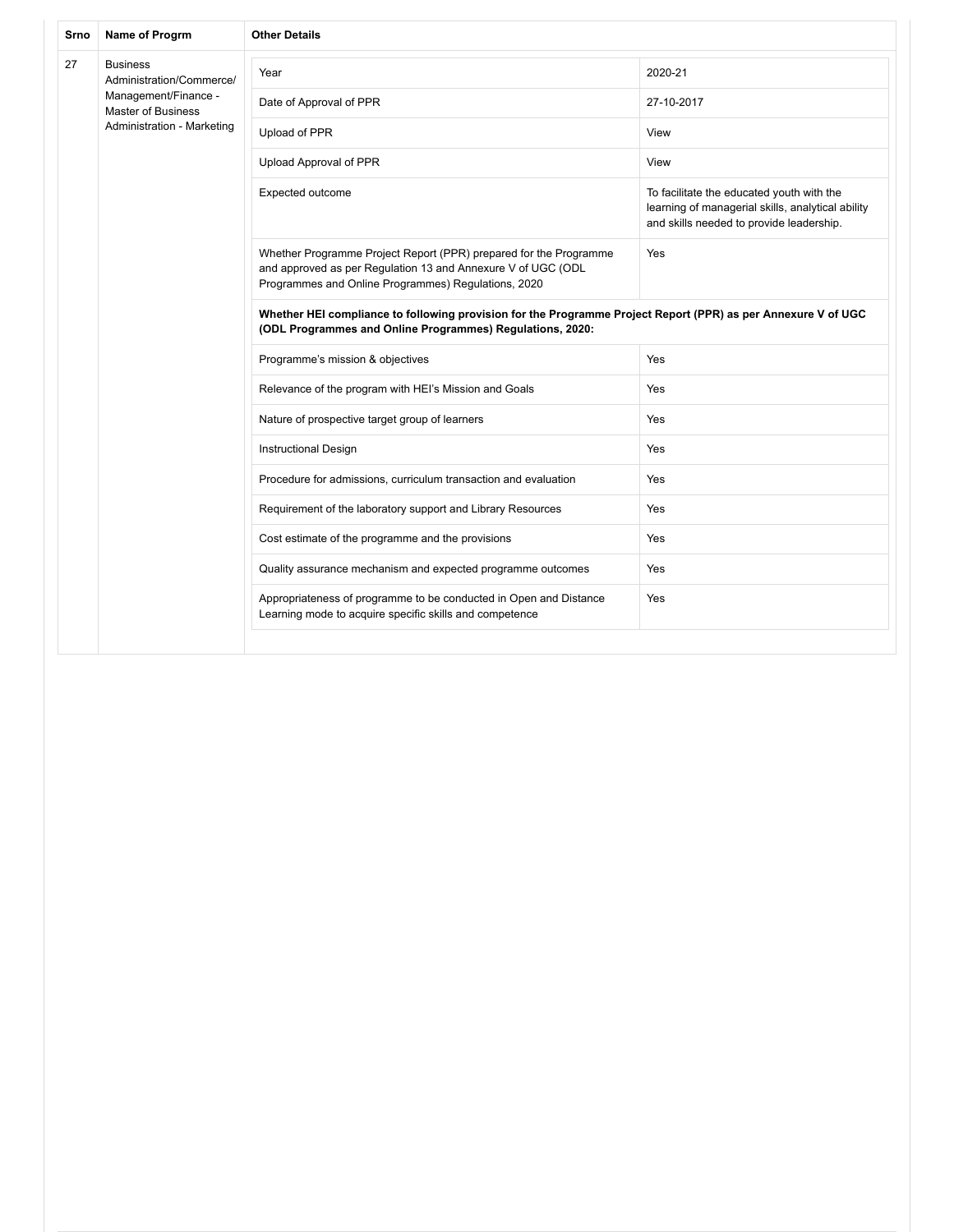| Srno | Name of Progrm                                    | <b>Other Details</b>                                                                                                                                                                     |                                                                                                                                            |  |
|------|---------------------------------------------------|------------------------------------------------------------------------------------------------------------------------------------------------------------------------------------------|--------------------------------------------------------------------------------------------------------------------------------------------|--|
| 28   | <b>Business</b><br>Administration/Commerce/       | Year                                                                                                                                                                                     | 2020-21                                                                                                                                    |  |
|      | Management/Finance -<br><b>Master of Business</b> | Date of Approval of PPR                                                                                                                                                                  | 27-10-2017                                                                                                                                 |  |
|      | Administration -<br>Production                    | Upload of PPR                                                                                                                                                                            | View                                                                                                                                       |  |
|      |                                                   | Upload Approval of PPR                                                                                                                                                                   | View                                                                                                                                       |  |
|      |                                                   | Expected outcome                                                                                                                                                                         | To facilitate the educated youth with the<br>learning of managerial skills, analytical ability<br>and skills needed to provide leadership. |  |
|      |                                                   | Whether Programme Project Report (PPR) prepared for the Programme<br>and approved as per Regulation 13 and Annexure V of UGC (ODL<br>Programmes and Online Programmes) Regulations, 2020 | Yes                                                                                                                                        |  |
|      |                                                   | Whether HEI compliance to following provision for the Programme Project Report (PPR) as per Annexure V of UGC<br>(ODL Programmes and Online Programmes) Regulations, 2020:               |                                                                                                                                            |  |
|      |                                                   | Programme's mission & objectives                                                                                                                                                         | Yes                                                                                                                                        |  |
|      |                                                   | Relevance of the program with HEI's Mission and Goals                                                                                                                                    | Yes                                                                                                                                        |  |
|      |                                                   | Nature of prospective target group of learners                                                                                                                                           | Yes                                                                                                                                        |  |
|      |                                                   | <b>Instructional Design</b>                                                                                                                                                              | Yes                                                                                                                                        |  |
|      |                                                   | Procedure for admissions, curriculum transaction and evaluation                                                                                                                          | Yes                                                                                                                                        |  |
|      |                                                   | Requirement of the laboratory support and Library Resources                                                                                                                              | Yes                                                                                                                                        |  |
|      |                                                   | Cost estimate of the programme and the provisions                                                                                                                                        | Yes                                                                                                                                        |  |
|      |                                                   | Quality assurance mechanism and expected programme outcomes                                                                                                                              | Yes                                                                                                                                        |  |
|      |                                                   | Appropriateness of programme to be conducted in Open and Distance<br>Learning mode to acquire specific skills and competence                                                             | Yes                                                                                                                                        |  |
|      |                                                   |                                                                                                                                                                                          |                                                                                                                                            |  |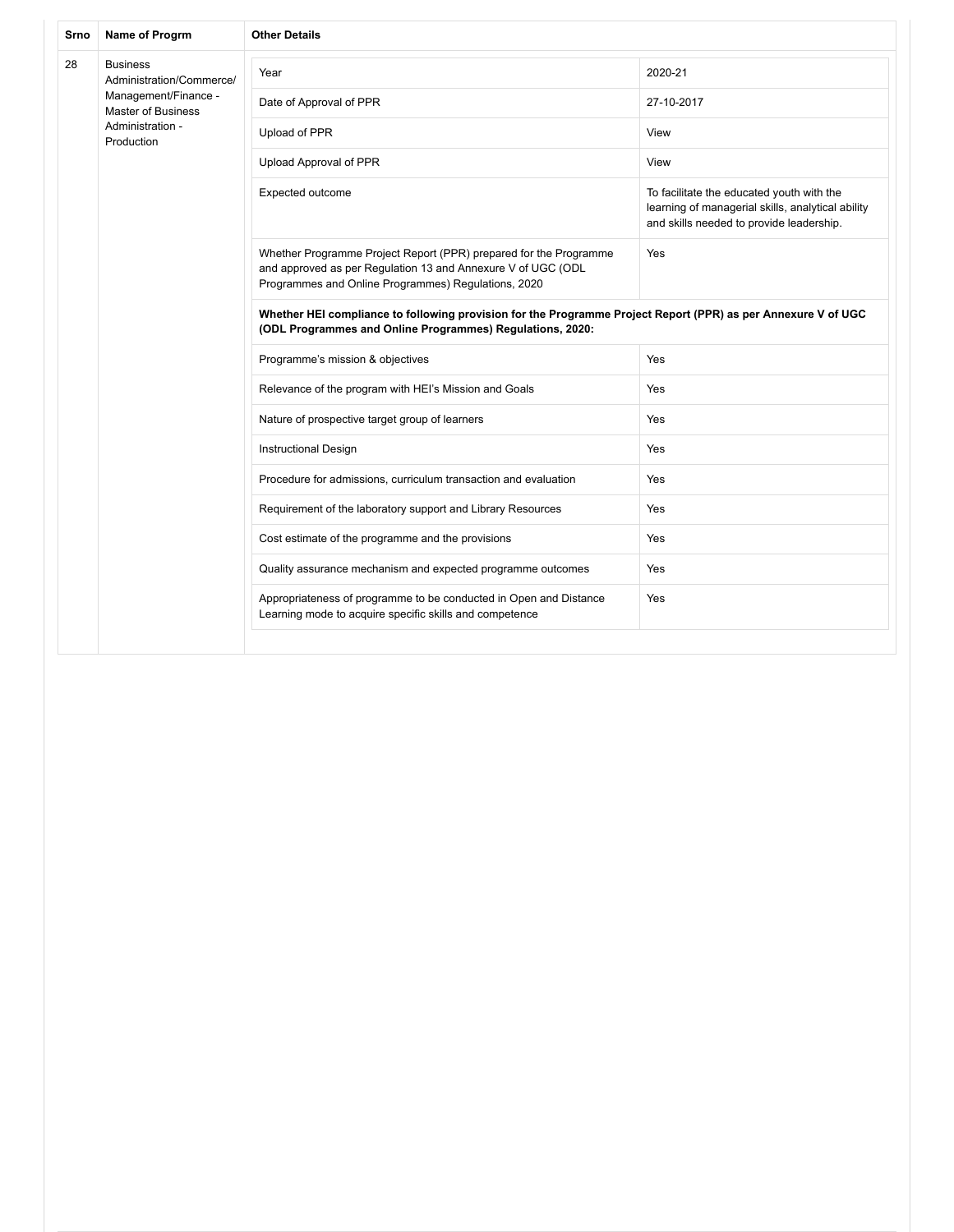| Srno | Name of Progrm                                    | <b>Other Details</b>                                                                                                                                                                     |                                                                                                                                            |  |
|------|---------------------------------------------------|------------------------------------------------------------------------------------------------------------------------------------------------------------------------------------------|--------------------------------------------------------------------------------------------------------------------------------------------|--|
| 29   | <b>Business</b><br>Administration/Commerce/       | Year                                                                                                                                                                                     | 2020-21                                                                                                                                    |  |
|      | Management/Finance -<br><b>Master of Business</b> | Date of Approval of PPR                                                                                                                                                                  | 27-10-2017                                                                                                                                 |  |
|      | <b>Administration - SYSTEM</b>                    | Upload of PPR                                                                                                                                                                            | View                                                                                                                                       |  |
|      |                                                   | Upload Approval of PPR                                                                                                                                                                   | View                                                                                                                                       |  |
|      |                                                   | Expected outcome                                                                                                                                                                         | To facilitate the educated youth with the<br>learning of managerial skills, analytical ability<br>and skills needed to provide leadership. |  |
|      |                                                   | Whether Programme Project Report (PPR) prepared for the Programme<br>and approved as per Regulation 13 and Annexure V of UGC (ODL<br>Programmes and Online Programmes) Regulations, 2020 | Yes<br>Yes<br>Yes<br>Yes<br>Yes<br>Yes<br>Yes                                                                                              |  |
|      |                                                   | Whether HEI compliance to following provision for the Programme Project Report (PPR) as per Annexure V of UGC<br>(ODL Programmes and Online Programmes) Regulations, 2020:               |                                                                                                                                            |  |
|      |                                                   | Programme's mission & objectives                                                                                                                                                         |                                                                                                                                            |  |
|      |                                                   | Relevance of the program with HEI's Mission and Goals                                                                                                                                    |                                                                                                                                            |  |
|      |                                                   | Nature of prospective target group of learners                                                                                                                                           |                                                                                                                                            |  |
|      |                                                   | <b>Instructional Design</b>                                                                                                                                                              |                                                                                                                                            |  |
|      |                                                   | Procedure for admissions, curriculum transaction and evaluation                                                                                                                          |                                                                                                                                            |  |
|      |                                                   | Requirement of the laboratory support and Library Resources                                                                                                                              |                                                                                                                                            |  |
|      |                                                   | Cost estimate of the programme and the provisions                                                                                                                                        | Yes                                                                                                                                        |  |
|      |                                                   | Quality assurance mechanism and expected programme outcomes                                                                                                                              | Yes                                                                                                                                        |  |
|      |                                                   | Appropriateness of programme to be conducted in Open and Distance<br>Learning mode to acquire specific skills and competence                                                             | Yes                                                                                                                                        |  |
|      |                                                   |                                                                                                                                                                                          |                                                                                                                                            |  |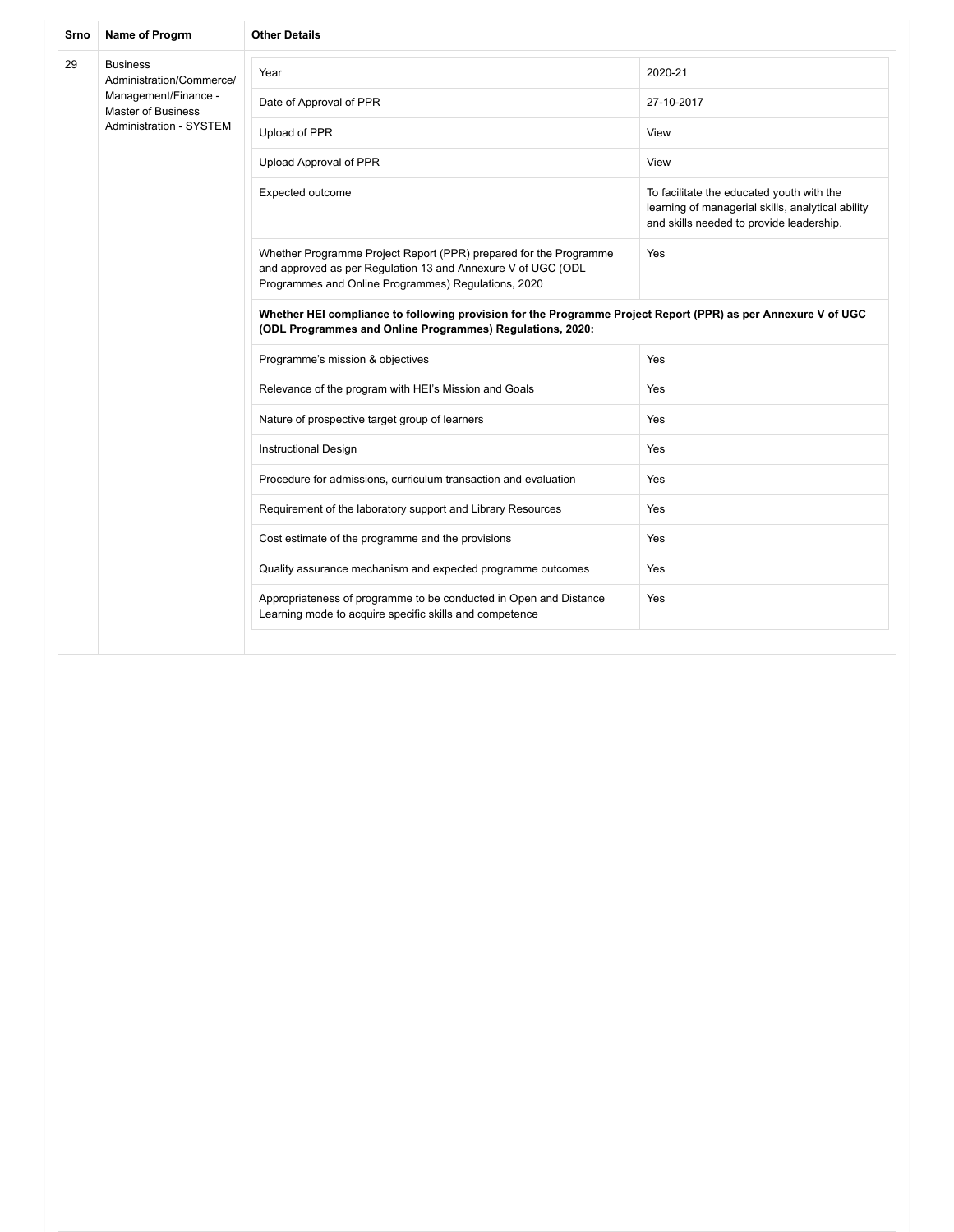| Srno | Name of Progrm                                        | <b>Other Details</b>                                                                                                                                                                              |                                                                                                                                                                                                                                                                                                                                                                                                |  |
|------|-------------------------------------------------------|---------------------------------------------------------------------------------------------------------------------------------------------------------------------------------------------------|------------------------------------------------------------------------------------------------------------------------------------------------------------------------------------------------------------------------------------------------------------------------------------------------------------------------------------------------------------------------------------------------|--|
| 30   | <b>Business</b><br>Administration/Commerce/           | Year                                                                                                                                                                                              | 2020-21                                                                                                                                                                                                                                                                                                                                                                                        |  |
|      | Management/Finance -<br>Master of Commerce -          | Date of Approval of PPR                                                                                                                                                                           | 27-10-2017                                                                                                                                                                                                                                                                                                                                                                                     |  |
|      | <b>MASTER OF</b><br><b>COMMERCE (TAMIL</b><br>MEDIUM) | Upload of PPR                                                                                                                                                                                     | View                                                                                                                                                                                                                                                                                                                                                                                           |  |
|      |                                                       | Upload Approval of PPR                                                                                                                                                                            | View                                                                                                                                                                                                                                                                                                                                                                                           |  |
|      |                                                       | Expected outcome                                                                                                                                                                                  | To develop the conceptual and practical skills of the students aimed at the<br>intellectual pursuit of knowledge of Commercial Sciences. To enable them to<br>acquire complete basic and intermediary practical knowledge of various<br>commerce courses with the sole purpose of making them self-dependent and<br>easily employable by developing their skills in solving business problems. |  |
|      |                                                       | Whether Programme Project Report<br>(PPR) prepared for the Programme and<br>approved as per Regulation 13 and<br>Annexure V of UGC (ODL Programmes<br>and Online Programmes) Regulations,<br>2020 | Yes                                                                                                                                                                                                                                                                                                                                                                                            |  |
|      |                                                       | (ODL Programmes and Online Programmes) Regulations, 2020:                                                                                                                                         | Whether HEI compliance to following provision for the Programme Project Report (PPR) as per Annexure V of UGC                                                                                                                                                                                                                                                                                  |  |
|      |                                                       | Programme's mission & objectives                                                                                                                                                                  | Yes                                                                                                                                                                                                                                                                                                                                                                                            |  |
|      |                                                       | Relevance of the program with HEI's<br><b>Mission and Goals</b>                                                                                                                                   | Yes                                                                                                                                                                                                                                                                                                                                                                                            |  |
|      |                                                       | Nature of prospective target group of<br>learners                                                                                                                                                 | Yes                                                                                                                                                                                                                                                                                                                                                                                            |  |
|      |                                                       | Instructional Design                                                                                                                                                                              | Yes                                                                                                                                                                                                                                                                                                                                                                                            |  |
|      |                                                       | Procedure for admissions, curriculum<br>transaction and evaluation                                                                                                                                | Yes                                                                                                                                                                                                                                                                                                                                                                                            |  |
|      |                                                       | Requirement of the laboratory support<br>and Library Resources                                                                                                                                    | Yes                                                                                                                                                                                                                                                                                                                                                                                            |  |
|      |                                                       | Cost estimate of the programme and the<br>provisions                                                                                                                                              | Yes                                                                                                                                                                                                                                                                                                                                                                                            |  |
|      |                                                       | Quality assurance mechanism and<br>expected programme outcomes                                                                                                                                    | Yes                                                                                                                                                                                                                                                                                                                                                                                            |  |
|      |                                                       | Appropriateness of programme to be<br>conducted in Open and Distance<br>Learning mode to acquire specific skills<br>and competence                                                                | Yes                                                                                                                                                                                                                                                                                                                                                                                            |  |
|      |                                                       |                                                                                                                                                                                                   |                                                                                                                                                                                                                                                                                                                                                                                                |  |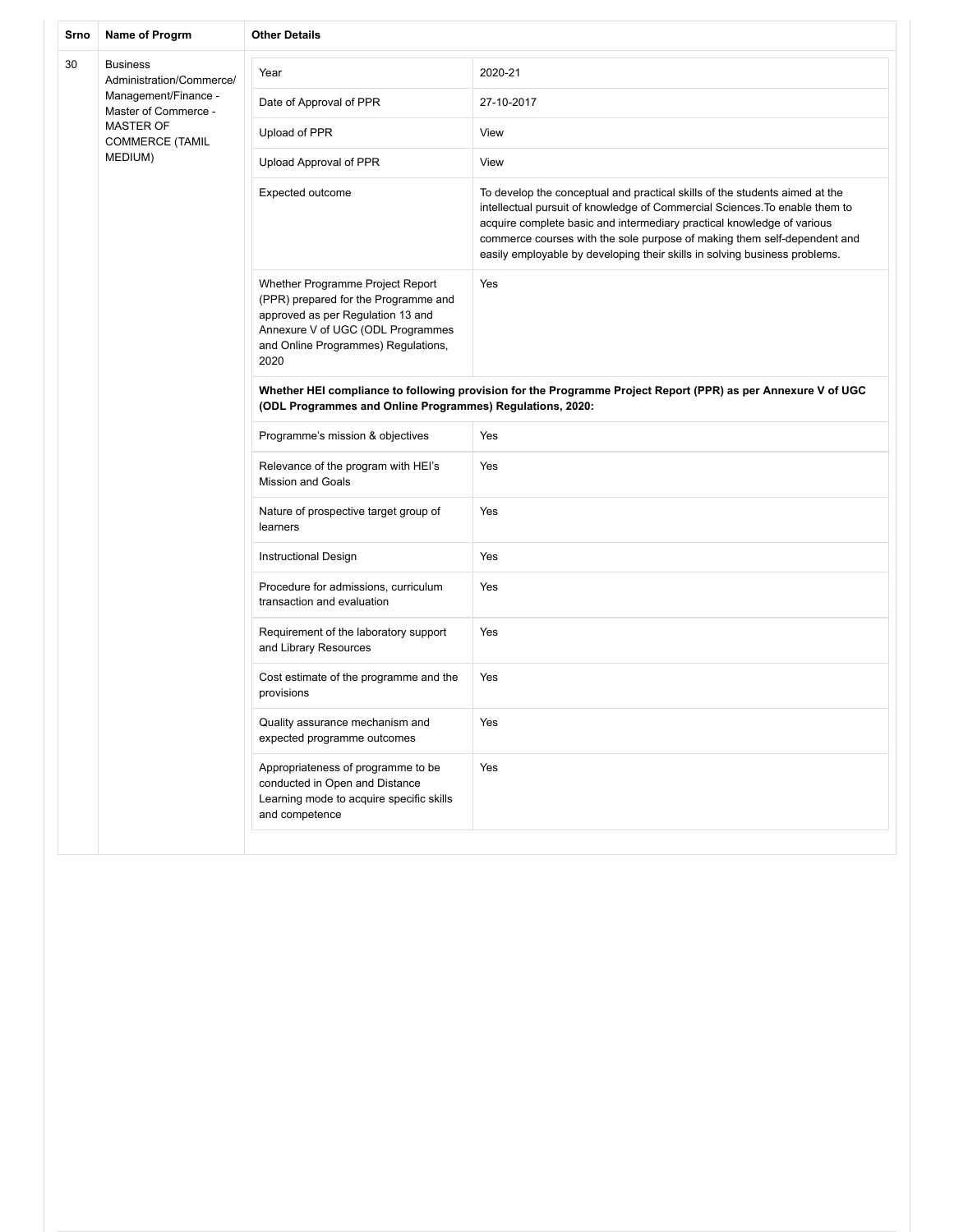| Srno | Name of Progrm                               | <b>Other Details</b>                                                                                                                                                                              |                                                                                                                                                                                                                                                                                                                                                                                                |  |
|------|----------------------------------------------|---------------------------------------------------------------------------------------------------------------------------------------------------------------------------------------------------|------------------------------------------------------------------------------------------------------------------------------------------------------------------------------------------------------------------------------------------------------------------------------------------------------------------------------------------------------------------------------------------------|--|
| 31   | <b>Business</b><br>Administration/Commerce/  | Year                                                                                                                                                                                              | 2020-21                                                                                                                                                                                                                                                                                                                                                                                        |  |
|      | Management/Finance -<br>Master of Commerce - | Date of Approval of PPR                                                                                                                                                                           | 27-10-2017                                                                                                                                                                                                                                                                                                                                                                                     |  |
|      | <b>MASTER OF</b><br><b>COMMERCE (ENGLISH</b> | Upload of PPR                                                                                                                                                                                     | View                                                                                                                                                                                                                                                                                                                                                                                           |  |
|      | MEDIUM)                                      | Upload Approval of PPR                                                                                                                                                                            | View                                                                                                                                                                                                                                                                                                                                                                                           |  |
|      |                                              | Expected outcome                                                                                                                                                                                  | To develop the conceptual and practical skills of the students aimed at the<br>intellectual pursuit of knowledge of Commercial Sciences. To enable them to<br>acquire complete basic and intermediary practical knowledge of various<br>commerce courses with the sole purpose of making them self-dependent and<br>easily employable by developing their skills in solving business problems. |  |
|      |                                              | Whether Programme Project Report<br>(PPR) prepared for the Programme and<br>approved as per Regulation 13 and<br>Annexure V of UGC (ODL Programmes<br>and Online Programmes) Regulations,<br>2020 | Yes                                                                                                                                                                                                                                                                                                                                                                                            |  |
|      |                                              | (ODL Programmes and Online Programmes) Regulations, 2020:                                                                                                                                         | Whether HEI compliance to following provision for the Programme Project Report (PPR) as per Annexure V of UGC                                                                                                                                                                                                                                                                                  |  |
|      |                                              | Programme's mission & objectives                                                                                                                                                                  | Yes                                                                                                                                                                                                                                                                                                                                                                                            |  |
|      |                                              | Relevance of the program with HEI's<br><b>Mission and Goals</b>                                                                                                                                   | Yes                                                                                                                                                                                                                                                                                                                                                                                            |  |
|      |                                              | Nature of prospective target group of<br>learners                                                                                                                                                 | Yes                                                                                                                                                                                                                                                                                                                                                                                            |  |
|      |                                              | Instructional Design                                                                                                                                                                              | Yes                                                                                                                                                                                                                                                                                                                                                                                            |  |
|      |                                              | Procedure for admissions, curriculum<br>transaction and evaluation                                                                                                                                | Yes                                                                                                                                                                                                                                                                                                                                                                                            |  |
|      |                                              | Requirement of the laboratory support<br>and Library Resources                                                                                                                                    | Yes                                                                                                                                                                                                                                                                                                                                                                                            |  |
|      |                                              | Cost estimate of the programme and the<br>provisions                                                                                                                                              | Yes                                                                                                                                                                                                                                                                                                                                                                                            |  |
|      |                                              | Quality assurance mechanism and<br>expected programme outcomes                                                                                                                                    | Yes                                                                                                                                                                                                                                                                                                                                                                                            |  |
|      |                                              | Appropriateness of programme to be<br>conducted in Open and Distance<br>Learning mode to acquire specific skills<br>and competence                                                                | Yes                                                                                                                                                                                                                                                                                                                                                                                            |  |
|      |                                              |                                                                                                                                                                                                   |                                                                                                                                                                                                                                                                                                                                                                                                |  |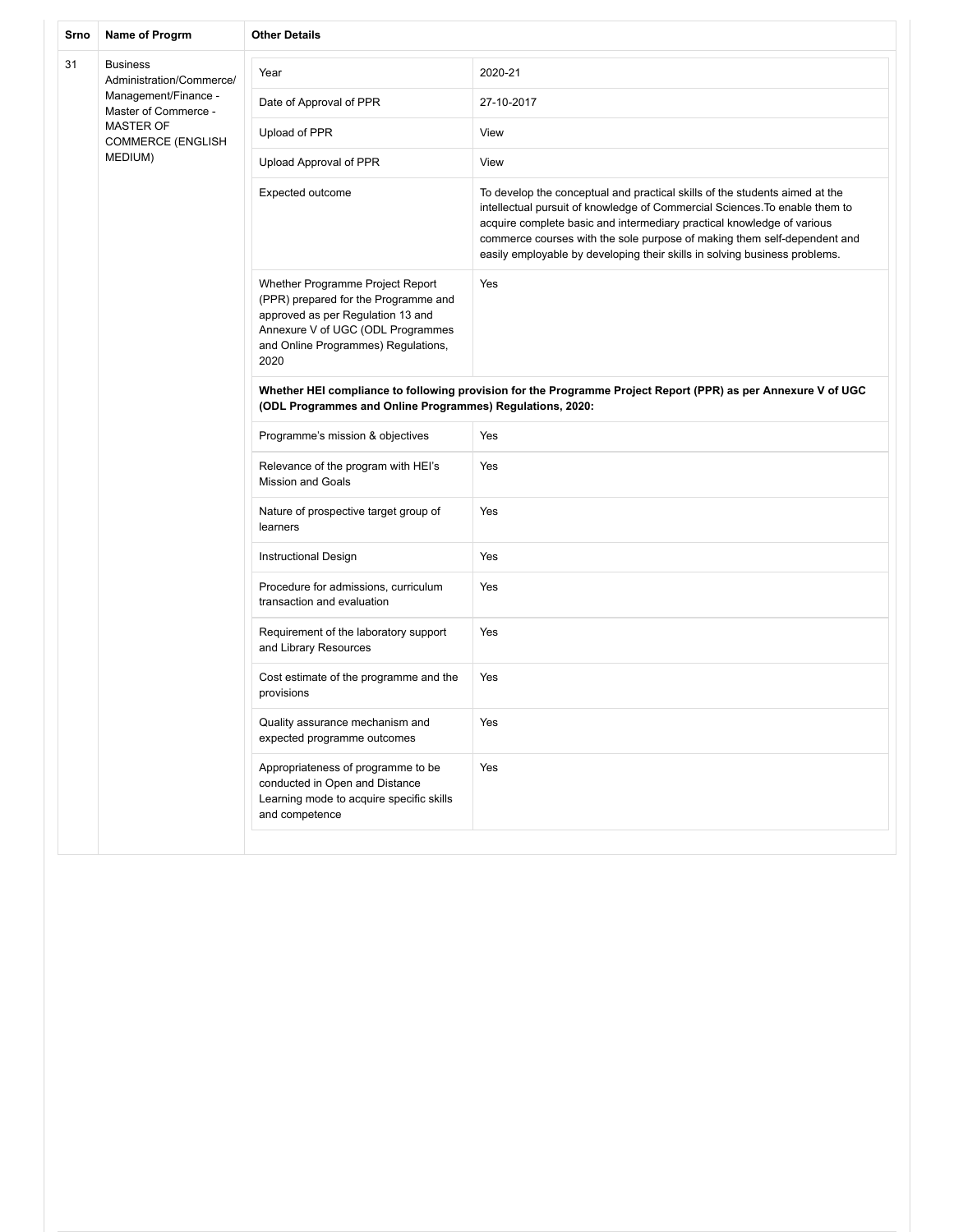| Srno | Name of Progrm                                 | <b>Other Details</b>                                                                                                                                                                           |                                                                                                                                                                                                                                                                                                                                      |
|------|------------------------------------------------|------------------------------------------------------------------------------------------------------------------------------------------------------------------------------------------------|--------------------------------------------------------------------------------------------------------------------------------------------------------------------------------------------------------------------------------------------------------------------------------------------------------------------------------------|
| 32   | Arts/Humanities/Social<br>Sciences - MASTER OF | Year                                                                                                                                                                                           | 2020-21                                                                                                                                                                                                                                                                                                                              |
|      | <b>COMPUTER</b><br><b>APPLICATION - MASTER</b> | Date of Approval of PPR                                                                                                                                                                        | 27-10-2017                                                                                                                                                                                                                                                                                                                           |
|      | OF COMPUTER<br><b>APPLICATION</b>              | Upload of PPR                                                                                                                                                                                  | View                                                                                                                                                                                                                                                                                                                                 |
|      |                                                | Upload Approval of PPR                                                                                                                                                                         | View                                                                                                                                                                                                                                                                                                                                 |
|      |                                                | Expected outcome                                                                                                                                                                               | To provide the computer education at the Master Degree level to the<br>students of this region and thereby making people to gain access in the<br>technical domain of the country. This shall provide opportunity to the people<br>who are otherwise missed the chance of associating with the technological<br>stream of education. |
|      |                                                | Whether Programme Project Report (PPR)<br>prepared for the Programme and approved as<br>per Regulation 13 and Annexure V of UGC<br>(ODL Programmes and Online Programmes)<br>Regulations, 2020 | Yes                                                                                                                                                                                                                                                                                                                                  |
|      |                                                | (ODL Programmes and Online Programmes) Regulations, 2020:                                                                                                                                      | Whether HEI compliance to following provision for the Programme Project Report (PPR) as per Annexure V of UGC                                                                                                                                                                                                                        |
|      |                                                | Programme's mission & objectives                                                                                                                                                               | Yes                                                                                                                                                                                                                                                                                                                                  |
|      |                                                | Relevance of the program with HEI's Mission<br>and Goals                                                                                                                                       | Yes                                                                                                                                                                                                                                                                                                                                  |
|      |                                                | Nature of prospective target group of learners                                                                                                                                                 | Yes                                                                                                                                                                                                                                                                                                                                  |
|      |                                                | <b>Instructional Design</b>                                                                                                                                                                    | Yes                                                                                                                                                                                                                                                                                                                                  |
|      |                                                | Procedure for admissions, curriculum<br>transaction and evaluation                                                                                                                             | Yes                                                                                                                                                                                                                                                                                                                                  |
|      |                                                | Requirement of the laboratory support and<br><b>Library Resources</b>                                                                                                                          | Yes                                                                                                                                                                                                                                                                                                                                  |
|      |                                                | Cost estimate of the programme and the<br>provisions                                                                                                                                           | Yes                                                                                                                                                                                                                                                                                                                                  |
|      |                                                | Quality assurance mechanism and expected<br>programme outcomes                                                                                                                                 | Yes                                                                                                                                                                                                                                                                                                                                  |
|      |                                                | Appropriateness of programme to be<br>conducted in Open and Distance Learning<br>mode to acquire specific skills and<br>competence                                                             | Yes                                                                                                                                                                                                                                                                                                                                  |
|      |                                                |                                                                                                                                                                                                |                                                                                                                                                                                                                                                                                                                                      |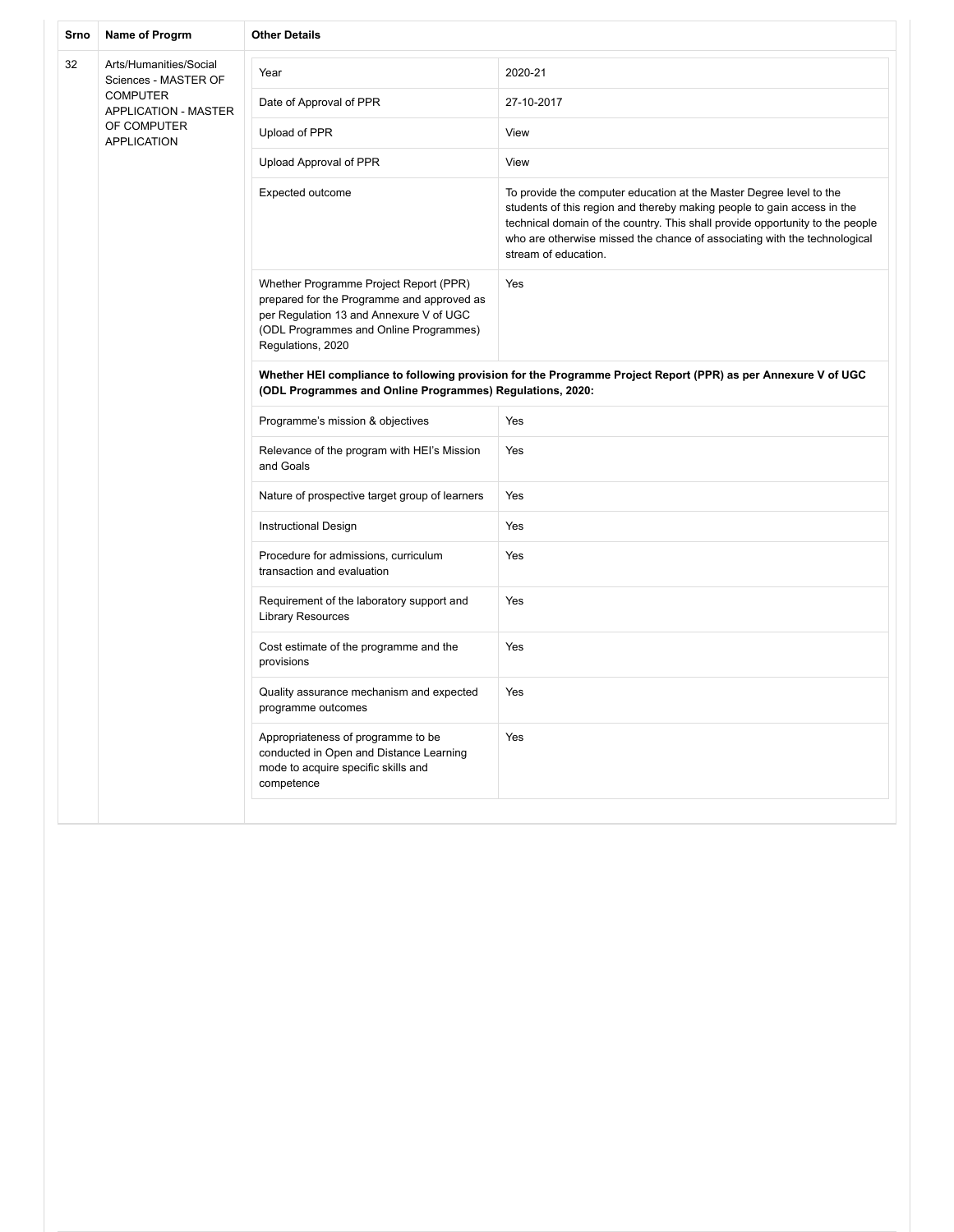| Srno | Name of Progrm                                                                | <b>Other Details</b>                                                                                                                                                                        |                                                                                                                                                                                                   |  |  |
|------|-------------------------------------------------------------------------------|---------------------------------------------------------------------------------------------------------------------------------------------------------------------------------------------|---------------------------------------------------------------------------------------------------------------------------------------------------------------------------------------------------|--|--|
| 33   | Library and Information<br>Sciences - Master of                               | Year                                                                                                                                                                                        | 2020-21                                                                                                                                                                                           |  |  |
|      | Library & Information<br>Sciences - Library and<br><b>Information Science</b> | Date of Approval of PPR                                                                                                                                                                     | 27-10-2017                                                                                                                                                                                        |  |  |
|      |                                                                               | Upload of PPR                                                                                                                                                                               | View                                                                                                                                                                                              |  |  |
|      |                                                                               | Upload Approval of PPR                                                                                                                                                                      | View                                                                                                                                                                                              |  |  |
|      |                                                                               | Expected outcome                                                                                                                                                                            | To provide the Library Science as a better option for the<br>youth after completion of graduation and to place them in<br>the domain of knowledge organization in the Libraries of<br>the nation. |  |  |
|      |                                                                               | Whether Programme Project Report (PPR) prepared for the<br>Programme and approved as per Regulation 13 and Annexure<br>V of UGC (ODL Programmes and Online Programmes)<br>Regulations, 2020 | Yes                                                                                                                                                                                               |  |  |
|      |                                                                               | Whether HEI compliance to following provision for the Programme Project Report (PPR) as per Annexure V of UGC<br>(ODL Programmes and Online Programmes) Regulations, 2020:                  |                                                                                                                                                                                                   |  |  |
|      |                                                                               | Programme's mission & objectives                                                                                                                                                            | Yes                                                                                                                                                                                               |  |  |
|      |                                                                               | Relevance of the program with HEI's Mission and Goals                                                                                                                                       | Yes                                                                                                                                                                                               |  |  |
|      |                                                                               | Nature of prospective target group of learners                                                                                                                                              | Yes                                                                                                                                                                                               |  |  |
|      |                                                                               | <b>Instructional Design</b>                                                                                                                                                                 | Yes                                                                                                                                                                                               |  |  |
|      |                                                                               | Procedure for admissions, curriculum transaction and evaluation                                                                                                                             | Yes                                                                                                                                                                                               |  |  |
|      |                                                                               | Requirement of the laboratory support and Library Resources                                                                                                                                 | Yes                                                                                                                                                                                               |  |  |
|      |                                                                               | Cost estimate of the programme and the provisions                                                                                                                                           | Yes                                                                                                                                                                                               |  |  |
|      |                                                                               | Quality assurance mechanism and expected programme<br>outcomes                                                                                                                              | Yes                                                                                                                                                                                               |  |  |
|      |                                                                               | Appropriateness of programme to be conducted in Open and<br>Distance Learning mode to acquire specific skills and<br>competence                                                             | Yes                                                                                                                                                                                               |  |  |
|      |                                                                               |                                                                                                                                                                                             |                                                                                                                                                                                                   |  |  |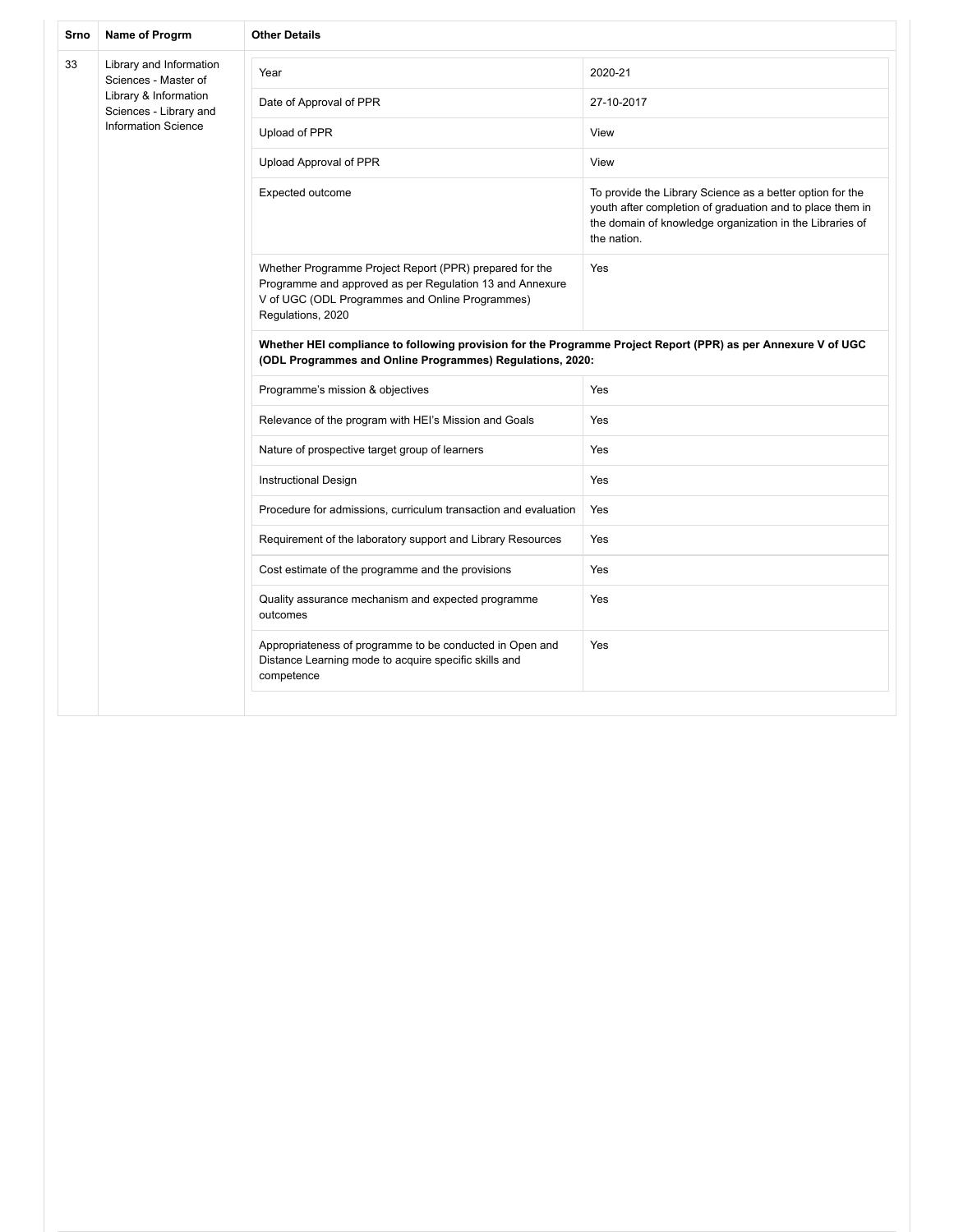| Srno | Name of Progrm                                                                                                                                                                                                                                                                                                                                                                                                                   | <b>Other Details</b>                                                                                                                  |                                                                                                                                                                                                                                                                                                                                                                                                                                                                                                                                       |  |
|------|----------------------------------------------------------------------------------------------------------------------------------------------------------------------------------------------------------------------------------------------------------------------------------------------------------------------------------------------------------------------------------------------------------------------------------|---------------------------------------------------------------------------------------------------------------------------------------|---------------------------------------------------------------------------------------------------------------------------------------------------------------------------------------------------------------------------------------------------------------------------------------------------------------------------------------------------------------------------------------------------------------------------------------------------------------------------------------------------------------------------------------|--|
| 34   | <b>Education/Teachers</b><br>Training - Bachelor of                                                                                                                                                                                                                                                                                                                                                                              | Year                                                                                                                                  | 2020-21                                                                                                                                                                                                                                                                                                                                                                                                                                                                                                                               |  |
|      | Education - NA                                                                                                                                                                                                                                                                                                                                                                                                                   | Date of Approval of PPR                                                                                                               | 30-05-2016                                                                                                                                                                                                                                                                                                                                                                                                                                                                                                                            |  |
|      |                                                                                                                                                                                                                                                                                                                                                                                                                                  | Upload of PPR                                                                                                                         | View                                                                                                                                                                                                                                                                                                                                                                                                                                                                                                                                  |  |
|      |                                                                                                                                                                                                                                                                                                                                                                                                                                  | Upload Approval of PPR                                                                                                                | View                                                                                                                                                                                                                                                                                                                                                                                                                                                                                                                                  |  |
|      |                                                                                                                                                                                                                                                                                                                                                                                                                                  | Expected outcome                                                                                                                      | The B.Ed. Programme offered by Manonmaniam Sundaranar University (MSU) is a quality<br>Teacher Education Programme with well prepared self-instructional material and recent<br>technology to strengthen personal contact programme. It aims to developing the skills,<br>attitudes and competencies of the in-service teachers to make teaching and learning at<br>the Secondary level more effective. This programme has both theory and practical<br>components to practice and enhance teachers' knowledge, skills, and attitudes |  |
|      | Whether Programme Project<br>Report (PPR) prepared for the<br>Programme and approved as<br>per Regulation 13 and Annexure<br>V of UGC (ODL Programmes<br>and Online Programmes)<br>Regulations, 2020<br>(ODL Programmes and Online Programmes) Regulations, 2020:<br>Programme's mission &<br>objectives<br>Relevance of the program with<br><b>HEI's Mission and Goals</b><br>Nature of prospective target<br>group of learners | Yes                                                                                                                                   |                                                                                                                                                                                                                                                                                                                                                                                                                                                                                                                                       |  |
|      |                                                                                                                                                                                                                                                                                                                                                                                                                                  |                                                                                                                                       | Whether HEI compliance to following provision for the Programme Project Report (PPR) as per Annexure V of UGC                                                                                                                                                                                                                                                                                                                                                                                                                         |  |
|      |                                                                                                                                                                                                                                                                                                                                                                                                                                  |                                                                                                                                       | Yes                                                                                                                                                                                                                                                                                                                                                                                                                                                                                                                                   |  |
|      |                                                                                                                                                                                                                                                                                                                                                                                                                                  |                                                                                                                                       | Yes                                                                                                                                                                                                                                                                                                                                                                                                                                                                                                                                   |  |
|      |                                                                                                                                                                                                                                                                                                                                                                                                                                  |                                                                                                                                       | Yes                                                                                                                                                                                                                                                                                                                                                                                                                                                                                                                                   |  |
|      |                                                                                                                                                                                                                                                                                                                                                                                                                                  | Instructional Design                                                                                                                  | Yes                                                                                                                                                                                                                                                                                                                                                                                                                                                                                                                                   |  |
|      |                                                                                                                                                                                                                                                                                                                                                                                                                                  | Procedure for admissions,<br>curriculum transaction and<br>evaluation                                                                 | Yes                                                                                                                                                                                                                                                                                                                                                                                                                                                                                                                                   |  |
|      |                                                                                                                                                                                                                                                                                                                                                                                                                                  | Requirement of the laboratory<br>support and Library Resources                                                                        | Yes                                                                                                                                                                                                                                                                                                                                                                                                                                                                                                                                   |  |
|      |                                                                                                                                                                                                                                                                                                                                                                                                                                  | Cost estimate of the programme<br>and the provisions                                                                                  | Yes                                                                                                                                                                                                                                                                                                                                                                                                                                                                                                                                   |  |
|      |                                                                                                                                                                                                                                                                                                                                                                                                                                  | Quality assurance mechanism<br>and expected programme<br>outcomes                                                                     | Yes                                                                                                                                                                                                                                                                                                                                                                                                                                                                                                                                   |  |
|      |                                                                                                                                                                                                                                                                                                                                                                                                                                  | Appropriateness of programme<br>to be conducted in Open and<br>Distance Learning mode to<br>acquire specific skills and<br>competence | Yes                                                                                                                                                                                                                                                                                                                                                                                                                                                                                                                                   |  |
|      |                                                                                                                                                                                                                                                                                                                                                                                                                                  |                                                                                                                                       |                                                                                                                                                                                                                                                                                                                                                                                                                                                                                                                                       |  |

## **SLM (Self Learning Material)**

| Srno | Name of Progrm                                                          | <b>Other Details</b> |         | Annexure | <b>Details of Developments</b><br>of SLM |                        |
|------|-------------------------------------------------------------------------|----------------------|---------|----------|------------------------------------------|------------------------|
|      | Arts/Humanities/Social<br>Sciences - Bachelor of<br>Arts (Hons) - Tamil | Year                 | 2020-21 |          | Development<br>of SLM                    | In<br>House<br>Faculty |

 $\sim$   $\sim$   $\sim$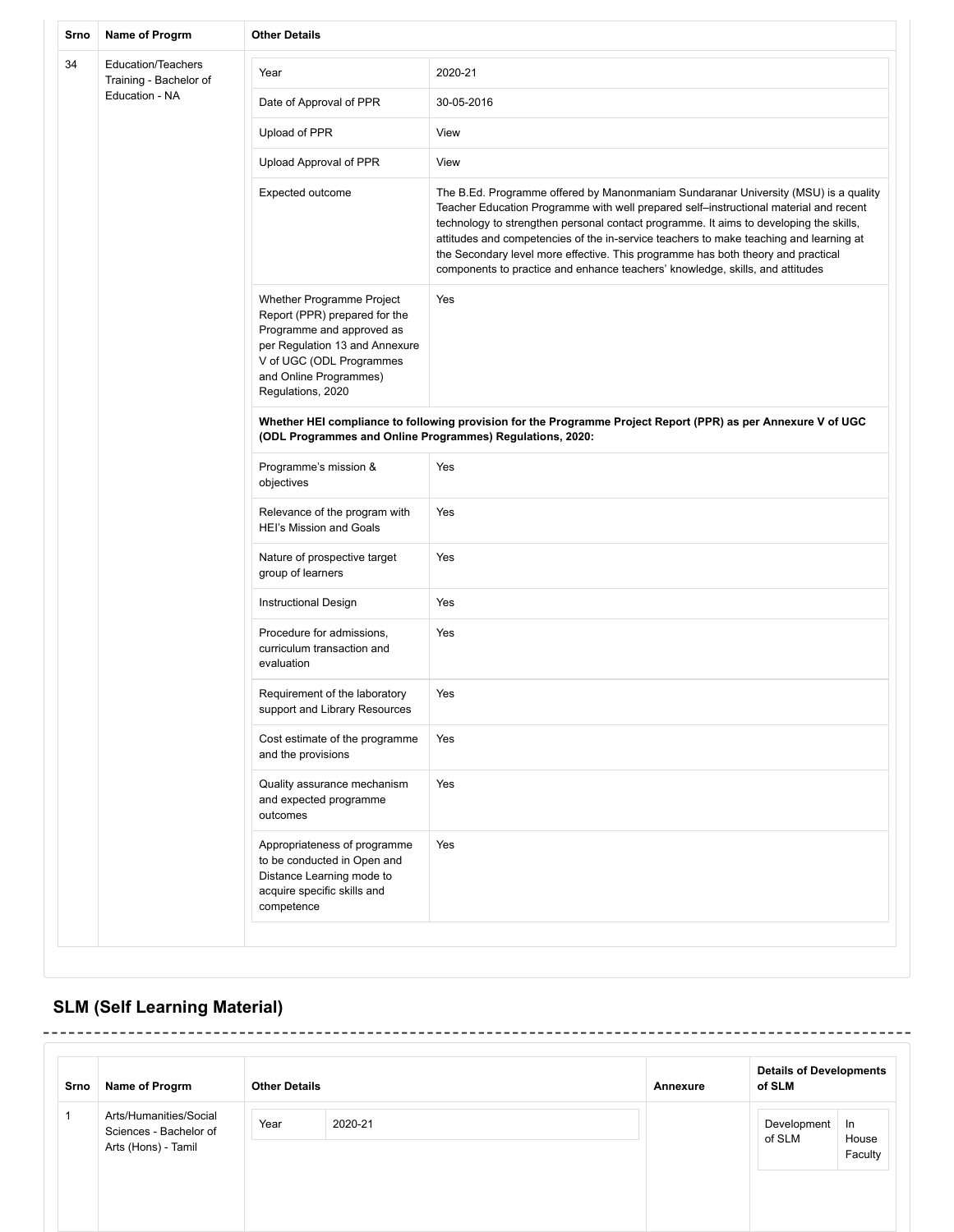| Srno | Name of Progrm | <b>Other Details</b>                                       |                                                                                                                                                                                                                                                                                                                                                                                                                                                                                                                                                                                                                                                                                                                                                                                                                                                                              | Annexure                                                                                                                                                                                               | <b>Details of Developments</b><br>of SLM                           |
|------|----------------|------------------------------------------------------------|------------------------------------------------------------------------------------------------------------------------------------------------------------------------------------------------------------------------------------------------------------------------------------------------------------------------------------------------------------------------------------------------------------------------------------------------------------------------------------------------------------------------------------------------------------------------------------------------------------------------------------------------------------------------------------------------------------------------------------------------------------------------------------------------------------------------------------------------------------------------------|--------------------------------------------------------------------------------------------------------------------------------------------------------------------------------------------------------|--------------------------------------------------------------------|
|      |                | Outline of<br>the<br>Syllabus                              | I ftpij m. 1. jkpo; nja;t tzf;fk; 2. kfh kNfh ghj;jpaha tho;j;J 3.<br>GjpaNjhh; cyF nra;Nthk; 4. rpf;fdk; M. GJf;ftpijfs; 1.<br>njhpatpy;iy 2. kuzk; 3. ntw;wptpoh 4. tho;f;if 5. X! kuq;nfhj;jp<br>kdpjh;fNs ,. ehl;lhh; ftpijfs; 1. Foe;ij Vf;fk; 2. kr;rhNdh!<br>fpr;rhNdh <. i`f;\$ tbtf; ftpijfs; 1. jkpod;gd; 2. fodpA+ud; II<br>fhg;gpaq;fs; 1. rpyg;gjpfhuk; - tof;Fiu fhij (24 Kjy; 81 tiu) 2.<br>nghpaGuhzk; - ,isahd;Fb khwehuhadhh; Guhzk; 3.<br>fk;guhkhazk; - thyp tijglyk; (1-12 ghly;fs;) 4. rPwhg;Guhzk; -<br>mz;zy; egp mtjhuk; ( ghly; 22-26tiu) 5. Njk;ghtzp - Qhgfg;<br>glyk; (Kjy; 7 ghly;fs;) III ciueil 1. Gjpa khDlk; - fPo;Fsk;<br>tpy;ytd;> mDuhjh gg;spNf\d;> khh;j;jhz;lk;> IV fijj;jkpo; 1.<br>fpuhkj;J uhl;bdk; - [p. kPdhl;rp, NCBH> nrd;id> 2.<br>,y;ye;NjhWk; ,jaq;fs; (ehty;) R. rKj;jpuk;. V nkhopg;gapw;rp<br>m. vOj;jpay; M. nrhy;ypay | <b>Whether HEI</b><br>adheres to<br>the<br>compliance<br>of provisions<br>mentioned in<br><b>Annexure VI</b><br>of UGC (ODL<br>Programmes<br>and Online<br>Programmes)<br><b>Regulations,</b><br>2020: | Percentage<br>100<br>of SLM<br>developed<br>by In-House<br>Faculty |
|      |                | Whether<br><b>SLM</b><br>approved<br>by<br>Statutory       | Yes                                                                                                                                                                                                                                                                                                                                                                                                                                                                                                                                                                                                                                                                                                                                                                                                                                                                          | Curriculum<br>and<br>Pedagogy:-<br>Yes<br><b>Print Material</b>                                                                                                                                        |                                                                    |
|      |                | Authority of<br>HEI                                        |                                                                                                                                                                                                                                                                                                                                                                                                                                                                                                                                                                                                                                                                                                                                                                                                                                                                              | :-Yes<br>Audio-Video                                                                                                                                                                                   |                                                                    |
|      |                | Statutory<br>bodies<br>approval<br>upload                  | View                                                                                                                                                                                                                                                                                                                                                                                                                                                                                                                                                                                                                                                                                                                                                                                                                                                                         | Material :-No<br>Online<br>Material:-Yes                                                                                                                                                               |                                                                    |
|      |                | When was<br>it prepared                                    | 27-10-2017                                                                                                                                                                                                                                                                                                                                                                                                                                                                                                                                                                                                                                                                                                                                                                                                                                                                   | Computer-<br>based<br>material:-Yes                                                                                                                                                                    |                                                                    |
|      |                | Last<br>Updated                                            | 27-10-2017                                                                                                                                                                                                                                                                                                                                                                                                                                                                                                                                                                                                                                                                                                                                                                                                                                                                   | Computer<br>Disks:-Yes                                                                                                                                                                                 |                                                                    |
|      |                | Name of<br>the faculty<br>who<br>prepared<br><b>SLM</b>    | Dr. S. SIVAGAMI SUNDARI                                                                                                                                                                                                                                                                                                                                                                                                                                                                                                                                                                                                                                                                                                                                                                                                                                                      | <b>Whether HEI</b><br>adheres to<br>the<br>compliance                                                                                                                                                  |                                                                    |
|      |                | Designation                                                | Associate Professor                                                                                                                                                                                                                                                                                                                                                                                                                                                                                                                                                                                                                                                                                                                                                                                                                                                          | of provisions<br>mentioned in                                                                                                                                                                          |                                                                    |
|      |                | Department<br>Reference<br>of Self<br>Learning<br>Material | DEPARTMENT OF TAMIL<br>$ z;$ bayq;fhuk ;> njspTiu - t.j.,uhk.Rg;gpukzpak;. 2.<br>jz;bayq;fhuk ;> njspTiu - KidtH.r.jpUQhdrk;ge;jk;.                                                                                                                                                                                                                                                                                                                                                                                                                                                                                                                                                                                                                                                                                                                                          | <b>Annexure VII</b><br>of UGC (ODL<br>Programmes<br>and Online<br>Programmes)<br>Regulations,<br>2020:                                                                                                 |                                                                    |
|      |                | Upload<br>Sample<br>SLM (Only<br>Content                   | View                                                                                                                                                                                                                                                                                                                                                                                                                                                                                                                                                                                                                                                                                                                                                                                                                                                                         | Preparation of<br>Learning<br>Material:-Yes                                                                                                                                                            |                                                                    |
|      |                | Pages)<br><b>SLM Url</b>                                   | https://www.msuniv.ac.in/Download/Pdf/8609d3a7338a4dc                                                                                                                                                                                                                                                                                                                                                                                                                                                                                                                                                                                                                                                                                                                                                                                                                        | Preparedness<br>of Learning<br>Material :-Yes                                                                                                                                                          |                                                                    |
|      |                |                                                            |                                                                                                                                                                                                                                                                                                                                                                                                                                                                                                                                                                                                                                                                                                                                                                                                                                                                              | Preparedness<br>of SLM as per<br><b>Annexure VII</b><br>of UGC(ODL<br>Programmes<br>and Online<br>Programmes)<br><b>Regulations,</b><br>2020<br>1 Year:-Yes                                            |                                                                    |
|      |                |                                                            |                                                                                                                                                                                                                                                                                                                                                                                                                                                                                                                                                                                                                                                                                                                                                                                                                                                                              | 2 Year:-Yes                                                                                                                                                                                            |                                                                    |
|      |                |                                                            |                                                                                                                                                                                                                                                                                                                                                                                                                                                                                                                                                                                                                                                                                                                                                                                                                                                                              | 3 Year:-Yes                                                                                                                                                                                            |                                                                    |
|      |                |                                                            |                                                                                                                                                                                                                                                                                                                                                                                                                                                                                                                                                                                                                                                                                                                                                                                                                                                                              |                                                                                                                                                                                                        |                                                                    |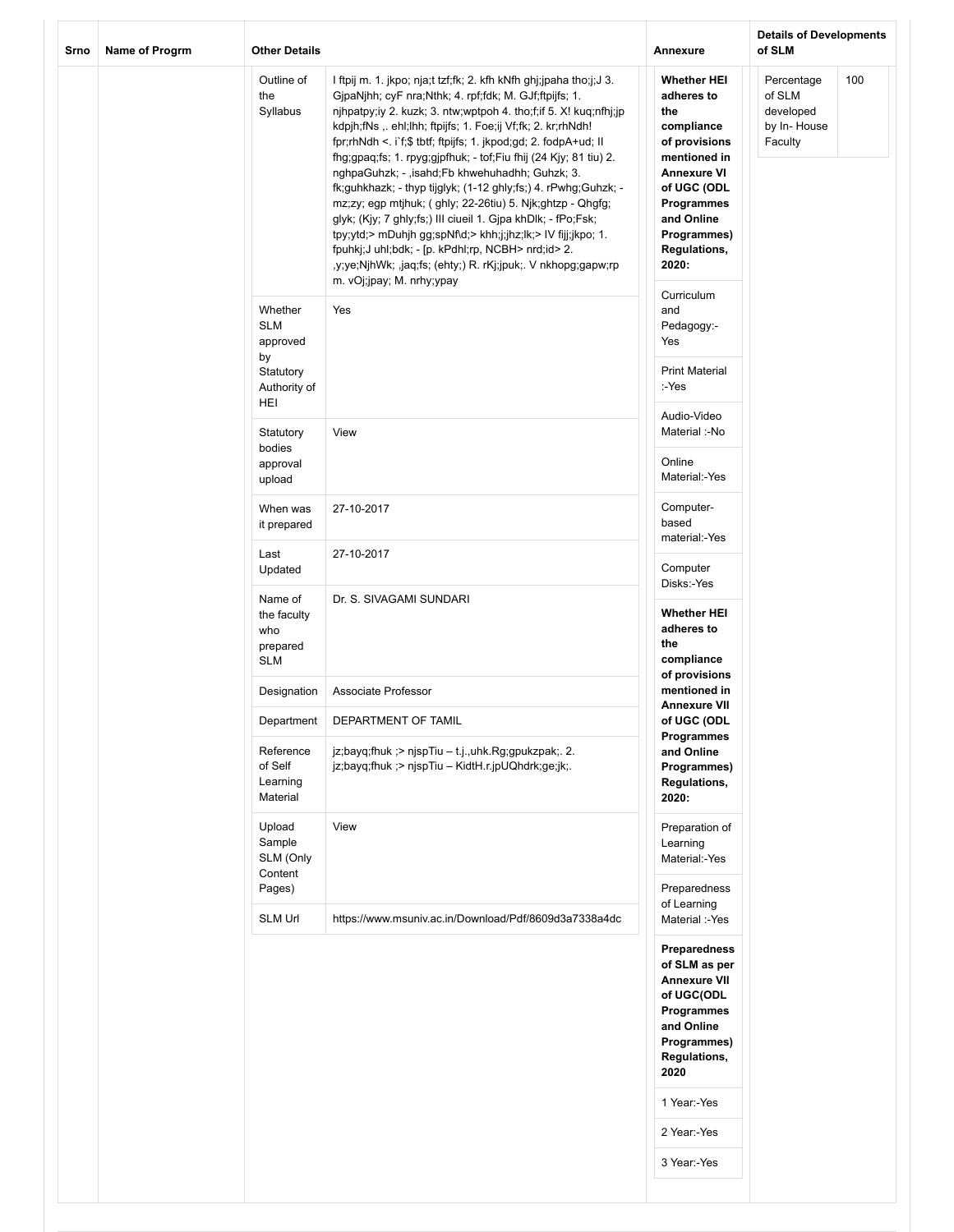| Srno           | Name of Progrm                                                            | <b>Other Details</b>                                                        |                                                                                                                                                                                                                                                                                                                                                                                                                                                                                                                                                                                    | <b>Annexure</b>                                                                                                                                                                                                           | <b>Details of Developments</b><br>of SLM                                             |                               |
|----------------|---------------------------------------------------------------------------|-----------------------------------------------------------------------------|------------------------------------------------------------------------------------------------------------------------------------------------------------------------------------------------------------------------------------------------------------------------------------------------------------------------------------------------------------------------------------------------------------------------------------------------------------------------------------------------------------------------------------------------------------------------------------|---------------------------------------------------------------------------------------------------------------------------------------------------------------------------------------------------------------------------|--------------------------------------------------------------------------------------|-------------------------------|
| $\overline{2}$ | Arts/Humanities/Social<br>Sciences - Bachelor of<br>Arts (Hons) - English | Year<br>Outline of<br>the<br>Syllabus                                       | 2020-21<br>UNIT I - PROSE a. M.K. Gandhi - Voluntary Poverty. b. V.S.<br>Srinivasa Saatri - The Joy of Freedom c. S. Radhakrishnan<br>- An Idea Before the youth. d. Mulk Raj Anand - The<br>Barber"s Trade Union e. Swami Vivekanada - Work and its<br>Secret. UNIT II - POETRY a. Nissim Ezekiel - Enterprise b.<br>R. Parathasarathy- Exile c. Rabindranath Tagore - Where<br>the Mind is without Fear d. A.K. Ramanujam - History e.<br>Gieve Patel - Servants UNIT III - DRAMA Mahesh Dattani -<br>Where There"s a Will UNIT IV - FICTION R.K. Narayan -<br>Swami and Friends | <b>Whether HEI</b><br>adheres to<br>the<br>compliance<br>of provisions<br>mentioned in<br><b>Annexure VI</b><br>of UGC (ODL<br>Programmes<br>and Online<br>Programmes)<br>Regulations,                                    | Development<br>of SLM<br>Percentage<br>of SLM<br>developed<br>by In-House<br>Faculty | In<br>House<br>Faculty<br>100 |
|                |                                                                           | Whether<br><b>SLM</b><br>approved<br>by<br>Statutory<br>Authority of<br>HEI | Yes                                                                                                                                                                                                                                                                                                                                                                                                                                                                                                                                                                                | 2020:<br>Curriculum<br>and<br>Pedagogy:-<br>Yes<br><b>Print Material</b>                                                                                                                                                  |                                                                                      |                               |
|                |                                                                           | Statutory<br>bodies<br>approval<br>upload                                   | View                                                                                                                                                                                                                                                                                                                                                                                                                                                                                                                                                                               | :-Yes<br>Audio-Video<br>Material :-No                                                                                                                                                                                     |                                                                                      |                               |
|                |                                                                           | When was<br>it prepared                                                     | 27-10-2017                                                                                                                                                                                                                                                                                                                                                                                                                                                                                                                                                                         | Online<br>Material:-Yes                                                                                                                                                                                                   |                                                                                      |                               |
|                |                                                                           | Last<br>Updated                                                             | 27-10-2017                                                                                                                                                                                                                                                                                                                                                                                                                                                                                                                                                                         | Computer-<br>based<br>material:-Yes                                                                                                                                                                                       |                                                                                      |                               |
|                |                                                                           | Name of<br>the faculty<br>who<br>prepared                                   | Ms. M. LALITHA                                                                                                                                                                                                                                                                                                                                                                                                                                                                                                                                                                     | Computer<br>Disks:-Yes<br><b>Whether HEI</b>                                                                                                                                                                              |                                                                                      |                               |
|                |                                                                           | <b>SLM</b><br>Designation                                                   | <b>Assistant Professor</b>                                                                                                                                                                                                                                                                                                                                                                                                                                                                                                                                                         | adheres to<br>the<br>compliance<br>of provisions<br>mentioned in<br><b>Annexure VII</b><br>of UGC (ODL<br>Programmes<br>and Online<br>Programmes)<br>Regulations,<br>2020:<br>Preparation of<br>Learning<br>Material:-Yes |                                                                                      |                               |
|                |                                                                           | Department                                                                  | DEPARTMENT OF ENGLISH                                                                                                                                                                                                                                                                                                                                                                                                                                                                                                                                                              |                                                                                                                                                                                                                           |                                                                                      |                               |
|                |                                                                           | Reference<br>of Self<br>Learning<br>Material<br>Upload                      | An Anthology of Commonwealth Poetry", Ed<br>.C.D.Narasimaiah<br>View                                                                                                                                                                                                                                                                                                                                                                                                                                                                                                               |                                                                                                                                                                                                                           |                                                                                      |                               |
|                |                                                                           | Sample<br>SLM (Only<br>Content<br>Pages)                                    |                                                                                                                                                                                                                                                                                                                                                                                                                                                                                                                                                                                    |                                                                                                                                                                                                                           |                                                                                      |                               |
|                |                                                                           | SLM Url                                                                     | https://www.msuniv.ac.in/Download/Pdf/35dace3083724fd                                                                                                                                                                                                                                                                                                                                                                                                                                                                                                                              | Preparedness<br>of Learning<br>Material :-Yes                                                                                                                                                                             |                                                                                      |                               |
|                |                                                                           |                                                                             |                                                                                                                                                                                                                                                                                                                                                                                                                                                                                                                                                                                    | Preparedness<br>of SLM as per<br><b>Annexure VII</b><br>of UGC(ODL<br>Programmes<br>and Online<br>Programmes)<br>Regulations,<br>2020                                                                                     |                                                                                      |                               |
|                |                                                                           |                                                                             |                                                                                                                                                                                                                                                                                                                                                                                                                                                                                                                                                                                    | 1 Year:-Yes<br>2 Year:-Yes                                                                                                                                                                                                |                                                                                      |                               |
|                |                                                                           |                                                                             |                                                                                                                                                                                                                                                                                                                                                                                                                                                                                                                                                                                    | 3 Year:-Yes                                                                                                                                                                                                               |                                                                                      |                               |
|                |                                                                           |                                                                             |                                                                                                                                                                                                                                                                                                                                                                                                                                                                                                                                                                                    |                                                                                                                                                                                                                           |                                                                                      |                               |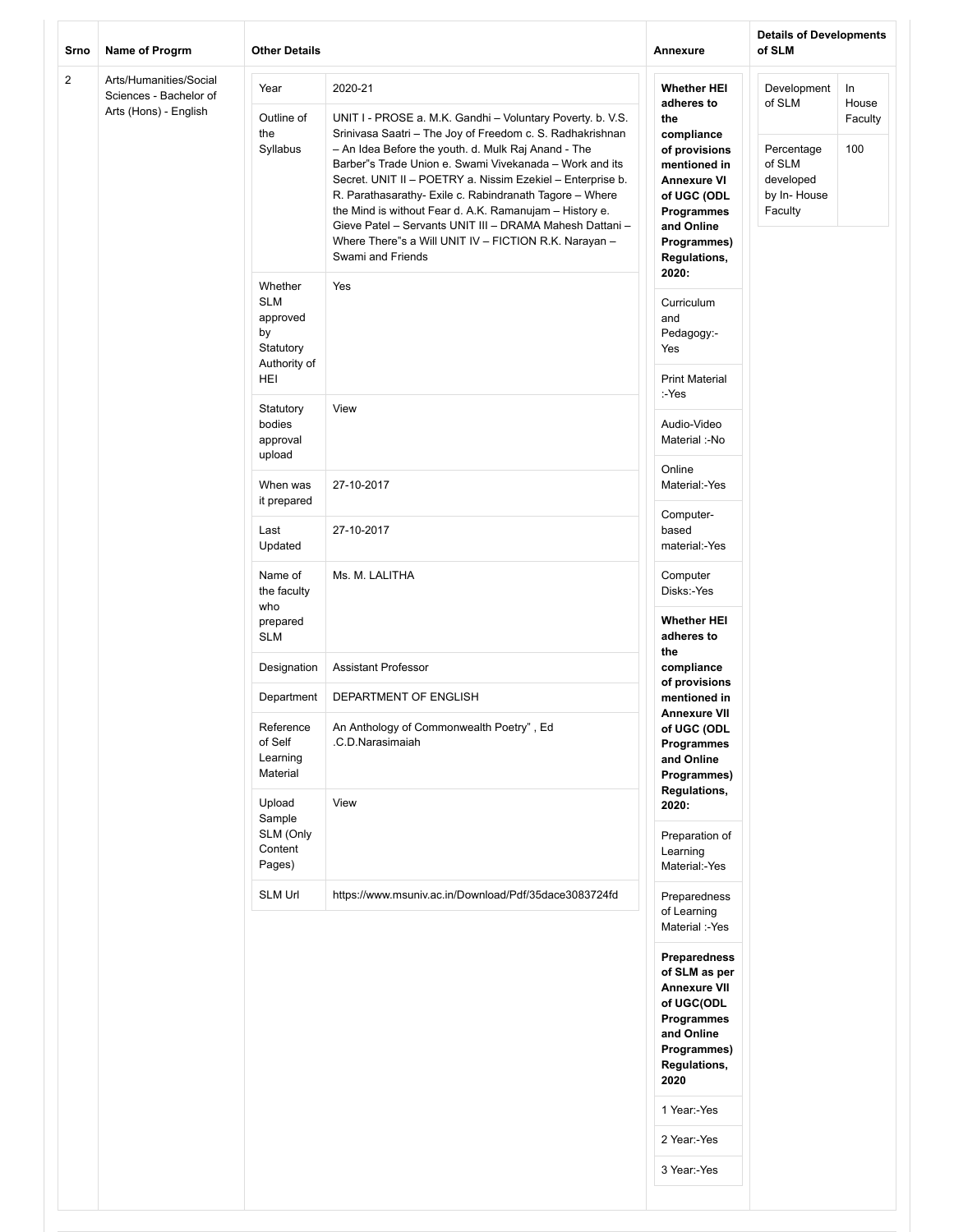| Srno | Name of Progrm                                                                              | <b>Other Details</b>                                                        |                                                                                                                                                                                                                                                                                                                                                                                                                                                                                                                                                                                                                                                                                                                                                                                                       | Annexure                                                                                                                                                                                                      | <b>Details of Developments</b><br>of SLM                                             |                               |
|------|---------------------------------------------------------------------------------------------|-----------------------------------------------------------------------------|-------------------------------------------------------------------------------------------------------------------------------------------------------------------------------------------------------------------------------------------------------------------------------------------------------------------------------------------------------------------------------------------------------------------------------------------------------------------------------------------------------------------------------------------------------------------------------------------------------------------------------------------------------------------------------------------------------------------------------------------------------------------------------------------------------|---------------------------------------------------------------------------------------------------------------------------------------------------------------------------------------------------------------|--------------------------------------------------------------------------------------|-------------------------------|
| 3    | Arts/Humanities/Social<br>Sciences - Bachelor of<br>Arts (Hons) - HISTORY<br>(TAMIL MEDIUM) | Year<br>Outline of<br>the<br>Syllabus                                       | 2020-21<br>Unit - I Pre History of Tamil Nadu - geographical features -<br>pre historic sites and cultures- Historic Age: Sangam<br>literature - crowned monarchs - chieftains - society -<br>religion - trade and commerce - kalabhras - impact of their<br>rule. Unit-II Pallavas and I Pandyan empire - political history<br>of the Pallavas - society art and architecture - religion -<br>literature I Pandyan Empire - Society and culture - Bhakti<br>Movement - Alwars and Nayanamars - literature - impact.<br>Unit - III Imperial Cholas and II Pandyan Empire - Raja Raja<br>- Rajendra - over seas expedition - Temples - architecture<br>- literary growth - administration - II Pandyan Empire - Civil<br>War - Marco Polo"s observation - society - muslim invasion<br>- Madurai sulta | <b>Whether HEI</b><br>adheres to<br>the<br>compliance<br>of provisions<br>mentioned in<br><b>Annexure VI</b><br>of UGC (ODL<br>Programmes<br>and Online<br>Programmes)<br>Regulations,<br>2020:<br>Curriculum | Development<br>of SLM<br>Percentage<br>of SLM<br>developed<br>by In-House<br>Faculty | In<br>House<br>Faculty<br>100 |
|      |                                                                                             | Whether<br><b>SLM</b><br>approved<br>by<br>Statutory<br>Authority of<br>HEI | Yes                                                                                                                                                                                                                                                                                                                                                                                                                                                                                                                                                                                                                                                                                                                                                                                                   | and<br>Pedagogy:-<br>Yes<br><b>Print Material</b><br>:-Yes<br>Audio-Video                                                                                                                                     |                                                                                      |                               |
|      |                                                                                             | Statutory<br>bodies<br>approval<br>upload                                   | View                                                                                                                                                                                                                                                                                                                                                                                                                                                                                                                                                                                                                                                                                                                                                                                                  | Material :-No<br>Online<br>Material:-Yes                                                                                                                                                                      |                                                                                      |                               |
|      |                                                                                             | When was<br>it prepared                                                     | 27-10-2017                                                                                                                                                                                                                                                                                                                                                                                                                                                                                                                                                                                                                                                                                                                                                                                            | Computer-<br>based<br>material:-Yes                                                                                                                                                                           |                                                                                      |                               |
|      |                                                                                             | Last<br>Updated                                                             | 27-10-2017                                                                                                                                                                                                                                                                                                                                                                                                                                                                                                                                                                                                                                                                                                                                                                                            | Computer<br>Disks:-Yes                                                                                                                                                                                        |                                                                                      |                               |
|      |                                                                                             | Name of<br>the faculty<br>who<br>prepared<br><b>SLM</b>                     | DR. B. MUTHARASI                                                                                                                                                                                                                                                                                                                                                                                                                                                                                                                                                                                                                                                                                                                                                                                      | <b>Whether HEI</b><br>adheres to<br>the<br>compliance<br>of provisions<br>mentioned in                                                                                                                        |                                                                                      |                               |
|      |                                                                                             | Designation                                                                 | Associate Professor,                                                                                                                                                                                                                                                                                                                                                                                                                                                                                                                                                                                                                                                                                                                                                                                  | <b>Annexure VII</b>                                                                                                                                                                                           |                                                                                      |                               |
|      |                                                                                             | Department                                                                  | DEPARTMENT OF HISTORY                                                                                                                                                                                                                                                                                                                                                                                                                                                                                                                                                                                                                                                                                                                                                                                 | of UGC (ODL<br>Programmes                                                                                                                                                                                     |                                                                                      |                               |
|      |                                                                                             | Reference<br>of Self<br>Learning<br>Material                                | A.S.Irish Bhandari, Samersen -Modern Governments                                                                                                                                                                                                                                                                                                                                                                                                                                                                                                                                                                                                                                                                                                                                                      | and Online<br>Programmes)<br>Regulations,<br>2020:                                                                                                                                                            |                                                                                      |                               |
|      |                                                                                             | Upload<br>Sample<br>SLM (Only<br>Content                                    | View                                                                                                                                                                                                                                                                                                                                                                                                                                                                                                                                                                                                                                                                                                                                                                                                  | Preparation of<br>Learning<br>Material:-Yes<br>Preparedness                                                                                                                                                   |                                                                                      |                               |
|      |                                                                                             | Pages)                                                                      |                                                                                                                                                                                                                                                                                                                                                                                                                                                                                                                                                                                                                                                                                                                                                                                                       | of Learning<br>Material :-Yes                                                                                                                                                                                 |                                                                                      |                               |
|      |                                                                                             | <b>SLM Url</b>                                                              | https://www.msuniv.ac.in/Download/Pdf/1bfc966ae0bc43a                                                                                                                                                                                                                                                                                                                                                                                                                                                                                                                                                                                                                                                                                                                                                 | <b>Preparedness</b><br>of SLM as per<br><b>Annexure VII</b><br>of UGC(ODL<br>Programmes<br>and Online<br>Programmes)<br>Regulations,<br>2020<br>1 Year:-Yes<br>2 Year:-Yes<br>3 Year:-Yes                     |                                                                                      |                               |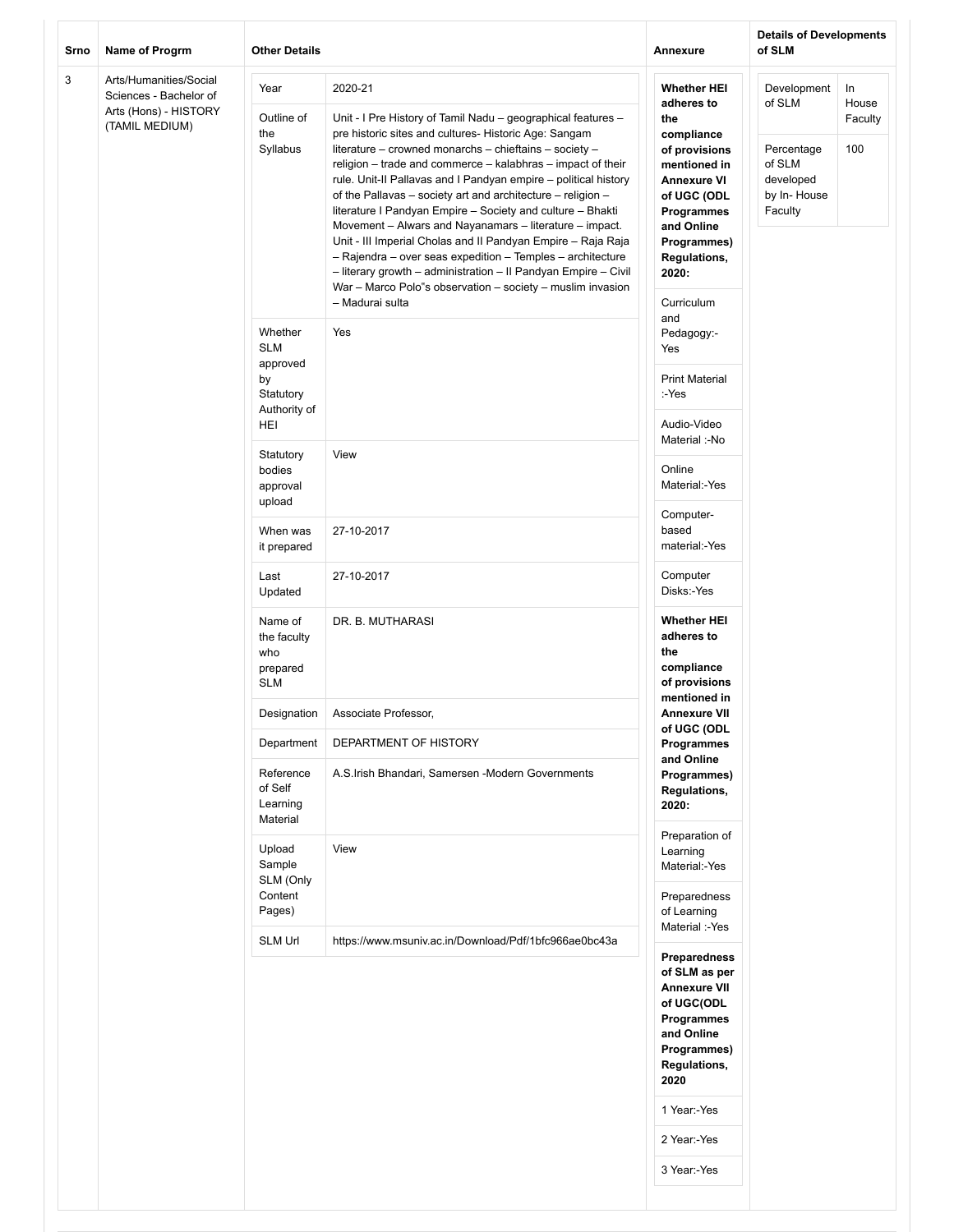| Srno           | Name of Progrm                                                      | <b>Other Details</b>                                                        |                                                                                                                                                                                                                                                                                                                                                                         | Annexure                                                                                                                              | <b>Details of Developments</b><br>of SLM                    |                        |
|----------------|---------------------------------------------------------------------|-----------------------------------------------------------------------------|-------------------------------------------------------------------------------------------------------------------------------------------------------------------------------------------------------------------------------------------------------------------------------------------------------------------------------------------------------------------------|---------------------------------------------------------------------------------------------------------------------------------------|-------------------------------------------------------------|------------------------|
| $\overline{4}$ | <b>Business</b><br>Administration/Commerce/<br>Management/Finance - | Year<br>Outline of                                                          | 2020-21<br>அனகு 1 ாங்கிகபின் த $\square$ ோற்நம் - $\square \square \triangleleft$ க                                                                                                                                                                                                                                                                                     | <b>Whether HEI</b><br>adheres to<br>the                                                                                               | Development<br>of SLM                                       | In<br>House<br>Faculty |
|                | Bachelor of Commerce -<br>(TAMIL MEDIUM)                            | the<br>Syllabus                                                             | ாங்கிகபின் ப□க்கி□ சச□ல்தோடு - □□ிக<br>ாங்கிகபின் துட¤ மற்ர¤ம் ¤ிர¤¤ண தசட¤ -<br>சப□க சதோர□ப்புக்கள் □ங்கிகள் அனகு 2 □த்□ி□<br>ாங்கி இந்□ி□ோ - சச□ல்தோடுகடப - கடன்<br>கட்டுப்தோடு ப $\square$ டநகள் - தோ $\square$ ம்தேரி $\square \square$ ற்ர $\square$ ம்<br>ெிபம்த□ தங்கபிக்கிநது - ஆர்.தி.□. த□□ி□ல்<br>சகோள்டக - பு⊡ி் கிடபகள் ்ிநப்பு - பு்ி்<br>உேரி்மம் சகோள்டக | compliance<br>of provisions<br>mentioned in<br><b>Annexure VI</b><br>of UGC (ODL<br>Programmes<br>and Online<br>Programmes)           | Percentage<br>of SLM<br>developed<br>by In-House<br>Faculty | 100                    |
|                |                                                                     | Whether<br><b>SLM</b><br>approved<br>by<br>Statutory<br>Authority of<br>HEI | Yes                                                                                                                                                                                                                                                                                                                                                                     | Regulations,<br>2020:<br>Curriculum<br>and<br>Pedagogy:-<br>Yes                                                                       |                                                             |                        |
|                |                                                                     | Statutory<br>bodies<br>approval                                             | View                                                                                                                                                                                                                                                                                                                                                                    | <b>Print Material</b><br>:-Yes<br>Audio-Video                                                                                         |                                                             |                        |
|                |                                                                     | upload<br>When was                                                          | 27-10-2017                                                                                                                                                                                                                                                                                                                                                              | Material :-No<br>Online                                                                                                               |                                                             |                        |
|                |                                                                     | it prepared<br>Last                                                         | 27-10-2017                                                                                                                                                                                                                                                                                                                                                              | Material:-Yes<br>Computer-                                                                                                            |                                                             |                        |
|                |                                                                     | Updated<br>Name of<br>the faculty                                           | MR. C. SIRIL ARUN                                                                                                                                                                                                                                                                                                                                                       | based<br>material:-Yes<br>Computer                                                                                                    |                                                             |                        |
|                |                                                                     | who<br>prepared<br><b>SLM</b>                                               |                                                                                                                                                                                                                                                                                                                                                                         | Disks:-Yes<br><b>Whether HEI</b>                                                                                                      |                                                             |                        |
|                |                                                                     | Designation                                                                 | ASSISTANT PROFESSOR                                                                                                                                                                                                                                                                                                                                                     | adheres to<br>the                                                                                                                     |                                                             |                        |
|                |                                                                     | Department                                                                  | DEPARTMENT OF COMMERCE                                                                                                                                                                                                                                                                                                                                                  | compliance<br>of provisions                                                                                                           |                                                             |                        |
|                |                                                                     | Reference<br>of Self<br>Learning<br>Material                                | Cost Accounts - S.P.Jain and Narang, Kalyani publications.                                                                                                                                                                                                                                                                                                              | mentioned in<br><b>Annexure VII</b><br>of UGC (ODL<br>Programmes<br>and Online<br>Programmes)                                         |                                                             |                        |
|                |                                                                     | Upload<br>Sample<br>SLM (Only                                               | View                                                                                                                                                                                                                                                                                                                                                                    | Regulations,<br>2020:                                                                                                                 |                                                             |                        |
|                |                                                                     | Content<br>Pages)<br><b>SLM Url</b>                                         | https://www.msuniv.ac.in/Download/Pdf/59ff90893ab146d                                                                                                                                                                                                                                                                                                                   | Preparation of<br>Learning<br>Material:-Yes                                                                                           |                                                             |                        |
|                |                                                                     |                                                                             |                                                                                                                                                                                                                                                                                                                                                                         | Preparedness<br>of Learning<br>Material :-Yes                                                                                         |                                                             |                        |
|                |                                                                     |                                                                             |                                                                                                                                                                                                                                                                                                                                                                         | Preparedness<br>of SLM as per<br><b>Annexure VII</b><br>of UGC(ODL<br>Programmes<br>and Online<br>Programmes)<br>Regulations,<br>2020 |                                                             |                        |
|                |                                                                     |                                                                             |                                                                                                                                                                                                                                                                                                                                                                         | 1 Year:-Yes<br>2 Year:-Yes                                                                                                            |                                                             |                        |
|                |                                                                     |                                                                             |                                                                                                                                                                                                                                                                                                                                                                         | 3 Year:-Yes                                                                                                                           |                                                             |                        |
|                |                                                                     |                                                                             |                                                                                                                                                                                                                                                                                                                                                                         |                                                                                                                                       |                                                             |                        |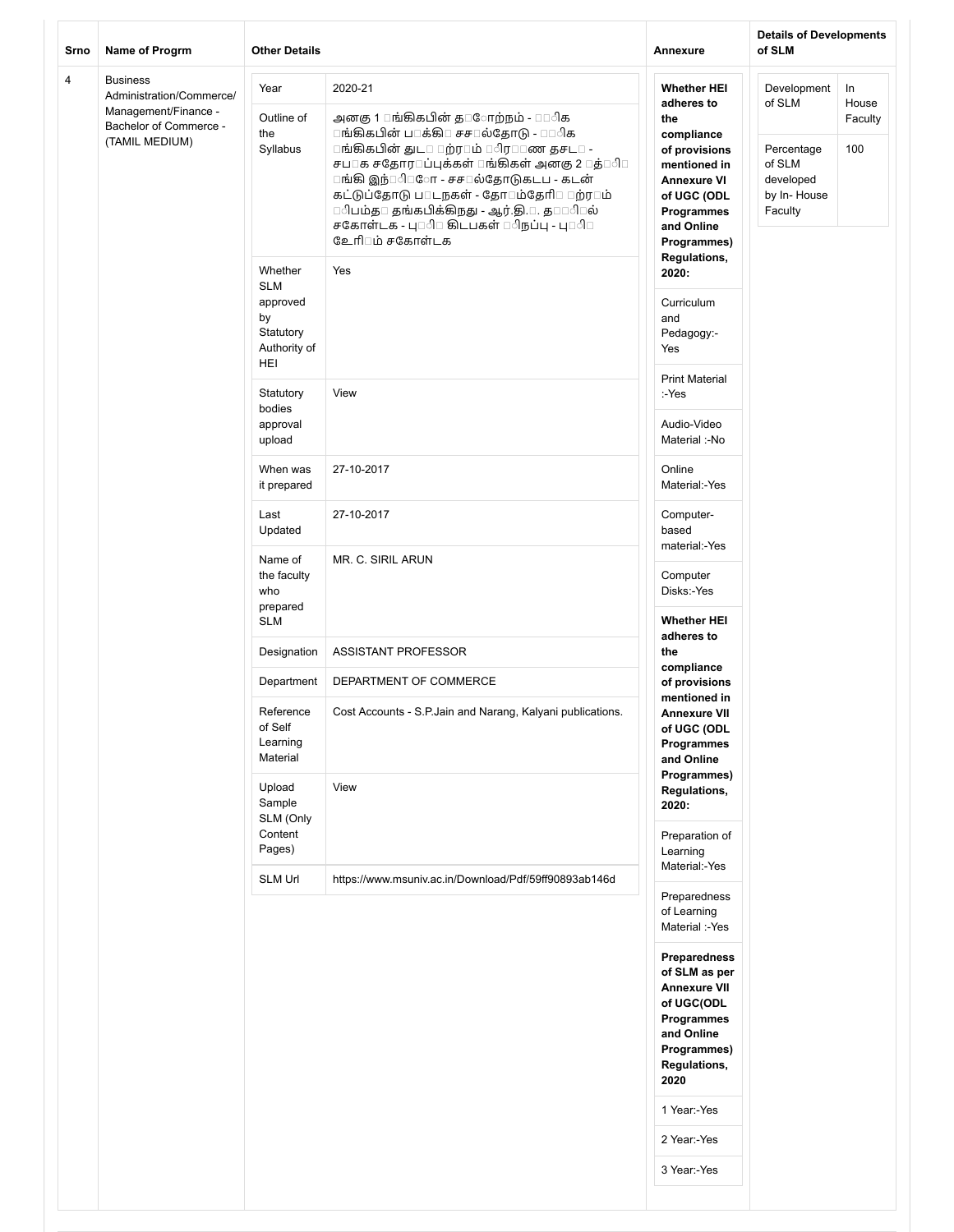| Srno | Name of Progrm                                                                                                                           | <b>Other Details</b>                                                        |                                                                                                                                                                                                                                                                                                                                                                                                                                                                                             | Annexure                                                                                                                                                               | <b>Details of Developments</b><br>of SLM                                             |                               |
|------|------------------------------------------------------------------------------------------------------------------------------------------|-----------------------------------------------------------------------------|---------------------------------------------------------------------------------------------------------------------------------------------------------------------------------------------------------------------------------------------------------------------------------------------------------------------------------------------------------------------------------------------------------------------------------------------------------------------------------------------|------------------------------------------------------------------------------------------------------------------------------------------------------------------------|--------------------------------------------------------------------------------------|-------------------------------|
| 5    | <b>Business</b><br>Administration/Commerce/<br>Management/Finance -<br><b>Bachelor of Business</b><br>Administration -<br><b>GENERAL</b> | Year<br>Outline of<br>the<br>Syllabus                                       | 2020-21<br>UNIT - 1 Business Environment: Meaning - various<br>environments affecting business - Social, Economic;<br>Political and Legal; Cultural; Competitive Demographic;<br>Technological and International environments. UNIT - 2<br>Business and Culture: Culture – elements of Culture –<br>impact of Foreign Culture Traditional Values and its impact -<br>Change and Resistance to Change - Caste and<br>Communities - Linguistic and Religious groups - Joint<br>Family System. | <b>Whether HEI</b><br>adheres to<br>the<br>compliance<br>of provisions<br>mentioned in<br><b>Annexure VI</b><br>of UGC (ODL<br>Programmes<br>and Online<br>Programmes) | Development<br>of SLM<br>Percentage<br>of SLM<br>developed<br>by In-House<br>Faculty | In<br>House<br>Faculty<br>100 |
|      |                                                                                                                                          | Whether<br><b>SLM</b><br>approved<br>by<br>Statutory<br>Authority of<br>HEI | Yes                                                                                                                                                                                                                                                                                                                                                                                                                                                                                         | Regulations,<br>2020:<br>Curriculum<br>and<br>Pedagogy:-<br>Yes                                                                                                        |                                                                                      |                               |
|      |                                                                                                                                          | Statutory<br>bodies<br>approval<br>upload                                   | View                                                                                                                                                                                                                                                                                                                                                                                                                                                                                        | <b>Print Material</b><br>:-Yes<br>Audio-Video<br>Material :-No                                                                                                         |                                                                                      |                               |
|      |                                                                                                                                          | When was<br>it prepared                                                     | 27-10-2017                                                                                                                                                                                                                                                                                                                                                                                                                                                                                  | Online<br>Material:-Yes                                                                                                                                                |                                                                                      |                               |
|      |                                                                                                                                          | Last<br>Updated                                                             | 27-10-2017                                                                                                                                                                                                                                                                                                                                                                                                                                                                                  | Computer-<br>based<br>material:-Yes                                                                                                                                    |                                                                                      |                               |
|      |                                                                                                                                          | Name of<br>the faculty<br>who<br>prepared<br><b>SLM</b>                     | Dr. G. MAGESH KUTTALAM                                                                                                                                                                                                                                                                                                                                                                                                                                                                      | Computer<br>Disks:-Yes<br><b>Whether HEI</b>                                                                                                                           |                                                                                      |                               |
|      |                                                                                                                                          | Designation                                                                 | <b>Assistant Professor</b>                                                                                                                                                                                                                                                                                                                                                                                                                                                                  | adheres to<br>the                                                                                                                                                      |                                                                                      |                               |
|      |                                                                                                                                          | Department                                                                  | DEPARTMENT OF MANAGEMENT STUDIES                                                                                                                                                                                                                                                                                                                                                                                                                                                            | compliance<br>of provisions                                                                                                                                            |                                                                                      |                               |
|      |                                                                                                                                          | Reference<br>of Self<br>Learning<br>Material<br>Upload                      | Morrison J, The International Business Environment,<br>Palgrave<br>View                                                                                                                                                                                                                                                                                                                                                                                                                     | mentioned in<br><b>Annexure VII</b><br>of UGC (ODL<br>Programmes<br>and Online<br>Programmes)<br>Regulations,                                                          |                                                                                      |                               |
|      |                                                                                                                                          | Sample<br>SLM (Only<br>Content                                              |                                                                                                                                                                                                                                                                                                                                                                                                                                                                                             | 2020:<br>Preparation of                                                                                                                                                |                                                                                      |                               |
|      |                                                                                                                                          | Pages)<br><b>SLM Url</b>                                                    | https://www.msuniv.ac.in/Download/Pdf/682a8b7a75f0409                                                                                                                                                                                                                                                                                                                                                                                                                                       | Learning<br>Material:-Yes                                                                                                                                              |                                                                                      |                               |
|      |                                                                                                                                          |                                                                             |                                                                                                                                                                                                                                                                                                                                                                                                                                                                                             | Preparedness<br>of Learning<br>Material :-Yes                                                                                                                          |                                                                                      |                               |
|      |                                                                                                                                          |                                                                             |                                                                                                                                                                                                                                                                                                                                                                                                                                                                                             | Preparedness<br>of SLM as per<br><b>Annexure VII</b><br>of UGC(ODL<br>Programmes<br>and Online<br>Programmes)<br>Regulations,<br>2020                                  |                                                                                      |                               |
|      |                                                                                                                                          |                                                                             |                                                                                                                                                                                                                                                                                                                                                                                                                                                                                             | 1 Year:-Yes                                                                                                                                                            |                                                                                      |                               |
|      |                                                                                                                                          |                                                                             |                                                                                                                                                                                                                                                                                                                                                                                                                                                                                             | 2 Year:-Yes<br>3 Year:-Yes                                                                                                                                             |                                                                                      |                               |
|      |                                                                                                                                          |                                                                             |                                                                                                                                                                                                                                                                                                                                                                                                                                                                                             |                                                                                                                                                                        |                                                                                      |                               |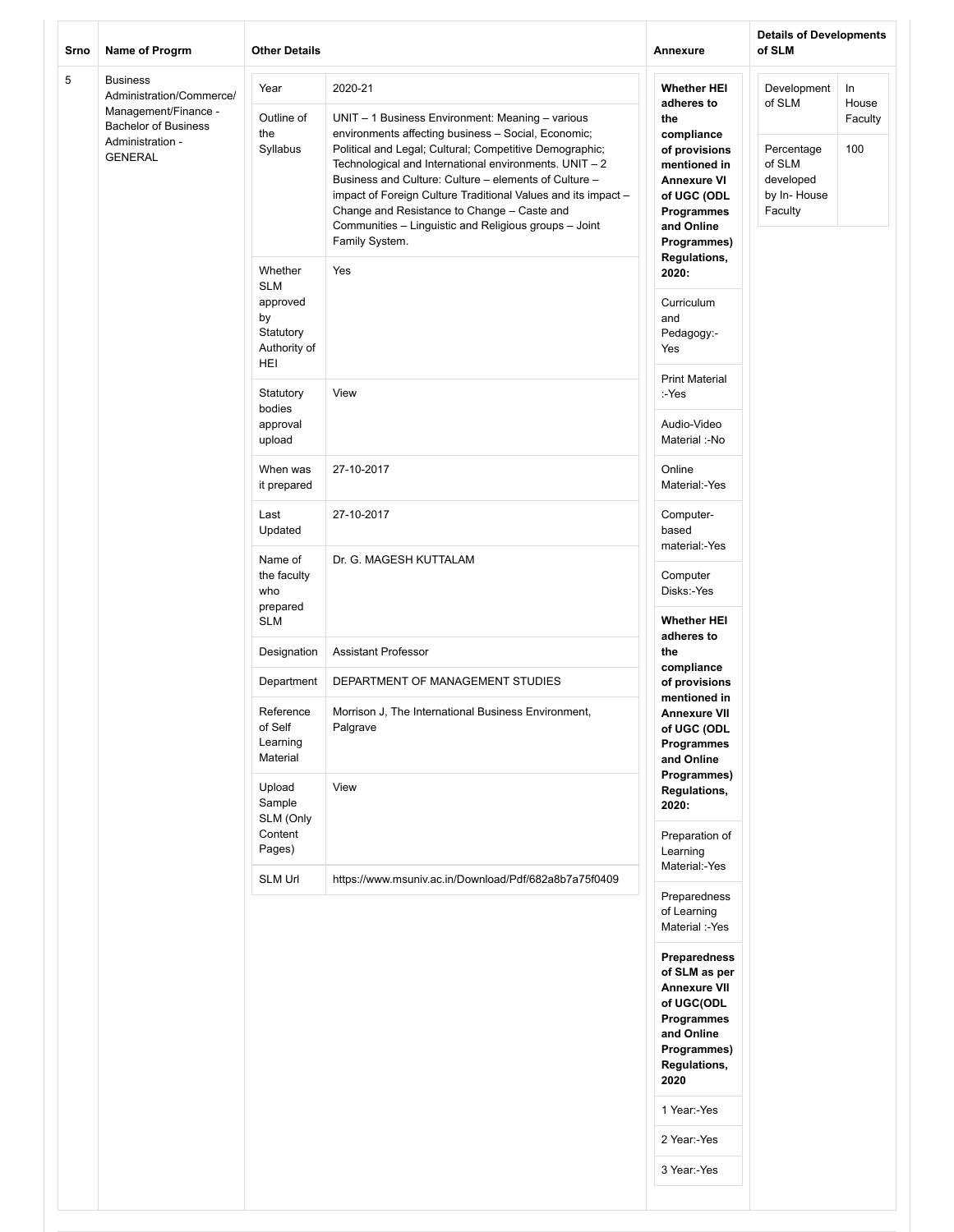| Srno | Name of Progrm                                                                                           | <b>Other Details</b>                                                                     |                                                                                                                                                                                                                                                                                                                                                                                                                                                                                                                                                                                                                                                                                                                                                                                          | Annexure                                                                                                                                                                                                                            | <b>Details of Developments</b><br>of SLM                                             |                               |  |
|------|----------------------------------------------------------------------------------------------------------|------------------------------------------------------------------------------------------|------------------------------------------------------------------------------------------------------------------------------------------------------------------------------------------------------------------------------------------------------------------------------------------------------------------------------------------------------------------------------------------------------------------------------------------------------------------------------------------------------------------------------------------------------------------------------------------------------------------------------------------------------------------------------------------------------------------------------------------------------------------------------------------|-------------------------------------------------------------------------------------------------------------------------------------------------------------------------------------------------------------------------------------|--------------------------------------------------------------------------------------|-------------------------------|--|
| 6    | Arts/Humanities/Social<br>Sciences - Bachelor of<br>Arts (Hons) - Criminology<br>& Police Administration | Year<br>Outline of<br>the<br>Syllabus                                                    | 2020-21<br>Unit I Definitions Human Behaviour and Mind: Aggression,<br>mental disorders, personality disorder, prejudice and<br>impulsive violence: Biological learning factors, attitudes,<br>criminal behaviour, desires and beliefs. Definition, nature<br>and scope of psychology. Relation between Psychology and<br>Criminology. Unit II Theories Theories of personality -<br>Freud, Murray and Catell. Theories of learning - Pavlov,<br>Skinner, Thorndike, Kohler and Bandura Theories of<br>Motivation - Maslow, Hersberg, Atkinson, McClelland etc<br>Unit III Needs and Motivations Human behaviour -<br>Response mechanism nervous system, Desirable and<br>undesirable behaviour. Motivation, Frustration, Conflicts,<br>anxieties and crime. Mental disorders and Crime. | <b>Whether HEI</b><br>adheres to<br>the<br>compliance<br>of provisions<br>mentioned in<br><b>Annexure VI</b><br>of UGC (ODL<br>Programmes<br>and Online<br>Programmes)<br><b>Regulations,</b><br>2020:<br>Curriculum                | Development<br>of SLM<br>Percentage<br>of SLM<br>developed<br>by In-House<br>Faculty | In<br>House<br>Faculty<br>100 |  |
|      |                                                                                                          | Whether<br><b>SLM</b><br>approved<br>by<br>Statutory<br>Authority of<br>HEI<br>Statutory | Yes<br>View                                                                                                                                                                                                                                                                                                                                                                                                                                                                                                                                                                                                                                                                                                                                                                              | and<br>Pedagogy:-<br>Yes<br><b>Print Material</b><br>:-Yes<br>Audio-Video<br>Material :-No                                                                                                                                          |                                                                                      |                               |  |
|      |                                                                                                          |                                                                                          | bodies<br>approval<br>upload                                                                                                                                                                                                                                                                                                                                                                                                                                                                                                                                                                                                                                                                                                                                                             |                                                                                                                                                                                                                                     | Online<br>Material:-Yes<br>Computer-                                                 |                               |  |
|      |                                                                                                          | When was<br>it prepared                                                                  | 27-10-2017                                                                                                                                                                                                                                                                                                                                                                                                                                                                                                                                                                                                                                                                                                                                                                               | based<br>material:-Yes                                                                                                                                                                                                              |                                                                                      |                               |  |
|      |                                                                                                          | Last<br>Updated                                                                          | 27-10-2017                                                                                                                                                                                                                                                                                                                                                                                                                                                                                                                                                                                                                                                                                                                                                                               | Computer<br>Disks:-Yes                                                                                                                                                                                                              |                                                                                      |                               |  |
|      |                                                                                                          | Name of<br>the faculty<br>who<br>prepared<br><b>SLM</b>                                  | Mr. E. Enanalap Periyar                                                                                                                                                                                                                                                                                                                                                                                                                                                                                                                                                                                                                                                                                                                                                                  | <b>Whether HEI</b><br>adheres to<br>the<br>compliance<br>of provisions<br>mentioned in                                                                                                                                              |                                                                                      |                               |  |
|      |                                                                                                          | Designation                                                                              | <b>Assistant Professor</b>                                                                                                                                                                                                                                                                                                                                                                                                                                                                                                                                                                                                                                                                                                                                                               | Annexure VII<br>of UGC (ODL                                                                                                                                                                                                         |                                                                                      |                               |  |
|      |                                                                                                          | Department                                                                               | DEPARTMENT OF CRIMINOLOGY                                                                                                                                                                                                                                                                                                                                                                                                                                                                                                                                                                                                                                                                                                                                                                | Programmes<br>and Online                                                                                                                                                                                                            |                                                                                      |                               |  |
|      |                                                                                                          |                                                                                          | Reference<br>of Self<br>Learning<br>Material                                                                                                                                                                                                                                                                                                                                                                                                                                                                                                                                                                                                                                                                                                                                             | Alexander, F., & Healy, W. (1935) Roots of Crime, New York:<br>Knopf. Barclay, A. & Eysenck, H. (1962). Handbook of<br>Abnormal Psychology. Journal of Health and Human<br>Behavior, 3(1), p.58. Bernard. Retrieved on 2nd February | Programmes)<br><b>Regulations,</b><br>2020:                                          |                               |  |
|      |                                                                                                          |                                                                                          | 2018 from<br>https://brocku.ca/MeadProject/Bernard/1926/1926_08.html                                                                                                                                                                                                                                                                                                                                                                                                                                                                                                                                                                                                                                                                                                                     | Preparation of<br>Learning<br>Material:-Yes                                                                                                                                                                                         |                                                                                      |                               |  |
|      |                                                                                                          |                                                                                          | Upload<br>Sample<br>SLM (Only<br>Content<br>Pages)                                                                                                                                                                                                                                                                                                                                                                                                                                                                                                                                                                                                                                                                                                                                       | View                                                                                                                                                                                                                                | Preparedness<br>of Learning<br>Material :-Yes<br><b>Preparedness</b>                 |                               |  |
|      |                                                                                                          | <b>SLM Url</b>                                                                           | https://www.msuniv.ac.in/Download/Pdf/9057e1619d1b43f                                                                                                                                                                                                                                                                                                                                                                                                                                                                                                                                                                                                                                                                                                                                    | of SLM as per<br>Annexure VII<br>of UGC(ODL<br>Programmes<br>and Online<br>Programmes)<br><b>Regulations,</b><br>2020<br>1 Year:-Yes<br>2 Year:-Yes<br>3 Year:-Yes                                                                  |                                                                                      |                               |  |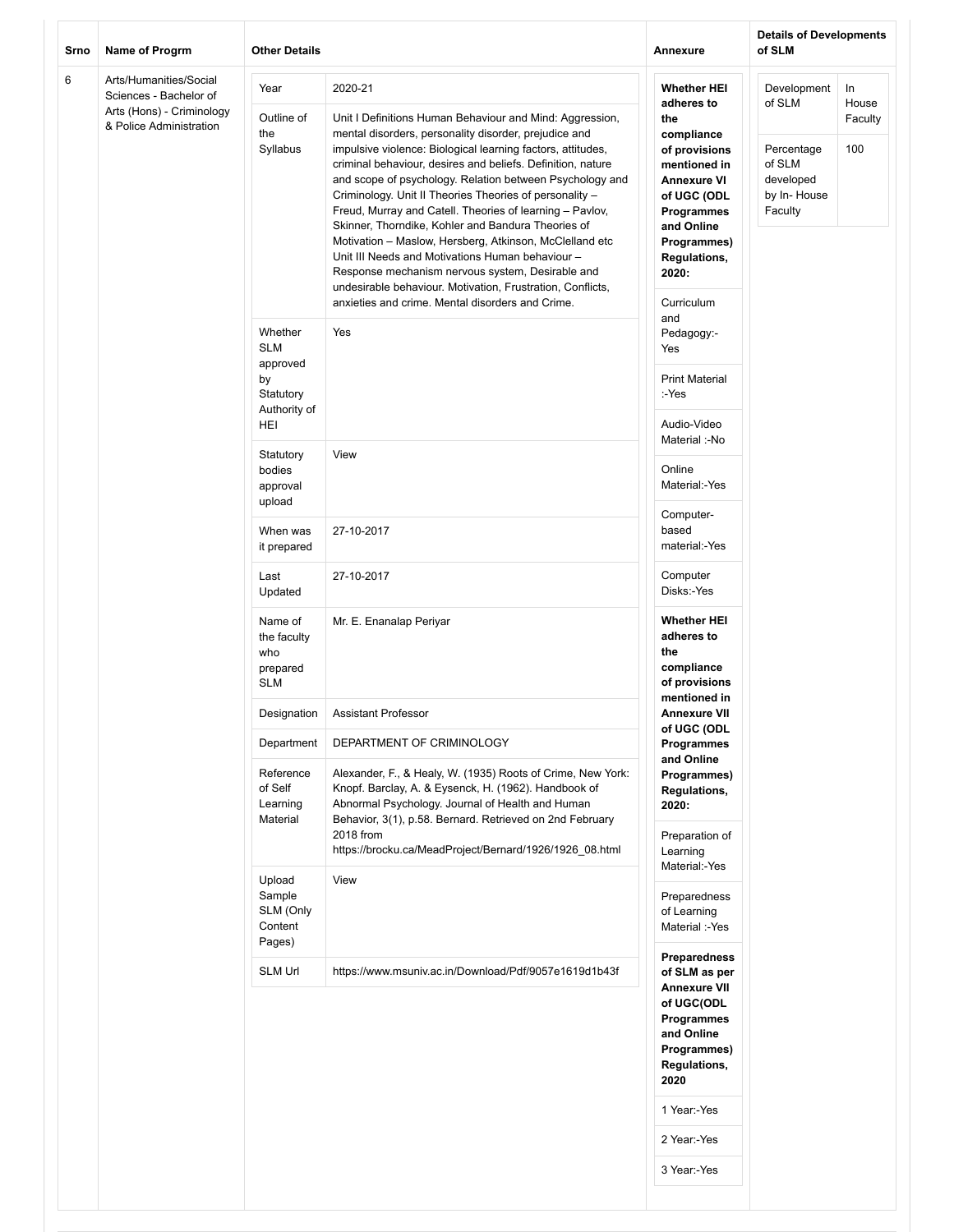| Srno           | Name of Progrm                                   | <b>Other Details</b>                                                               |                                                                                                                                                                                                                                                                                                                                                                                                                                                                                                                                                                | Annexure                                                                                                                              | <b>Details of Developments</b><br>of SLM                    |                |
|----------------|--------------------------------------------------|------------------------------------------------------------------------------------|----------------------------------------------------------------------------------------------------------------------------------------------------------------------------------------------------------------------------------------------------------------------------------------------------------------------------------------------------------------------------------------------------------------------------------------------------------------------------------------------------------------------------------------------------------------|---------------------------------------------------------------------------------------------------------------------------------------|-------------------------------------------------------------|----------------|
| $\overline{7}$ | Arts/Humanities/Social<br>Sciences - Bachelor of | Year                                                                               | 2020-21                                                                                                                                                                                                                                                                                                                                                                                                                                                                                                                                                        | <b>Whether HEI</b><br>adheres to                                                                                                      | Development<br>of SLM                                       | In<br>House    |
|                | Arts (Hons) - Economics                          | Outline of<br>the<br>Syllabus                                                      | UNIT I: INTRODUCTION TO ECONOMICS: Definitions -<br>Wealth, Welfare, Scarcity - Economic is a social science -<br>Nature and scope of Economics - Normative and positive -<br>Economic static and dynamic Concepts - Distinction<br>between Micro and Macro Economics. UNIT II:<br>CONSUMPTION: Human wants - characteristics and<br>classification of human wants - Law of diminishing marginal<br>utility - Law of Demand - Law of Supply - Consumer_s<br>surplus - Elasticity of demand - types- measurement -<br>Factors determining elasticity of demand. | the<br>compliance<br>of provisions<br>mentioned in<br><b>Annexure VI</b><br>of UGC (ODL<br>Programmes<br>and Online<br>Programmes)    | Percentage<br>of SLM<br>developed<br>by In-House<br>Faculty | Faculty<br>100 |
|                |                                                  | Whether<br>Yes<br><b>SLM</b><br>approved<br>by<br>Statutory<br>Authority of<br>HEI | <b>Regulations,</b><br>2020:<br>Curriculum<br>and                                                                                                                                                                                                                                                                                                                                                                                                                                                                                                              |                                                                                                                                       |                                                             |                |
|                |                                                  |                                                                                    |                                                                                                                                                                                                                                                                                                                                                                                                                                                                                                                                                                | Pedagogy:-<br>Yes<br><b>Print Material</b>                                                                                            |                                                             |                |
|                |                                                  | Statutory<br>bodies<br>approval<br>upload                                          | View                                                                                                                                                                                                                                                                                                                                                                                                                                                                                                                                                           | :-Yes<br>Audio-Video<br>Material :-No                                                                                                 |                                                             |                |
|                |                                                  | When was<br>it prepared                                                            | 27-10-2017                                                                                                                                                                                                                                                                                                                                                                                                                                                                                                                                                     | Online<br>Material:-Yes                                                                                                               |                                                             |                |
|                |                                                  | Last<br>Updated                                                                    | 27-10-2017                                                                                                                                                                                                                                                                                                                                                                                                                                                                                                                                                     | Computer-<br>based<br>material:-Yes                                                                                                   |                                                             |                |
|                |                                                  | Name of<br>the faculty<br>who                                                      | Dr. S. KAYARKANNI                                                                                                                                                                                                                                                                                                                                                                                                                                                                                                                                              | Computer<br>Disks:-Yes                                                                                                                |                                                             |                |
|                |                                                  | prepared<br><b>SLM</b>                                                             |                                                                                                                                                                                                                                                                                                                                                                                                                                                                                                                                                                | <b>Whether HEI</b><br>adheres to<br>the                                                                                               |                                                             |                |
|                |                                                  | Designation                                                                        | Associate professor & Head, Department of Economics,                                                                                                                                                                                                                                                                                                                                                                                                                                                                                                           | compliance<br>of provisions                                                                                                           |                                                             |                |
|                |                                                  | Department<br>Reference<br>of Self<br>Learning<br>Material<br>Upload               | DEPARTMENT OF ECONOMICS<br>Dewett. K.K. Modern Economic theory, Shyam Lal<br>Chairtable Trust, Ram Nagar, New Delhi, 12th Revised<br>Edition, 1981. 3. M.L. Seth, Micro Economics, Progress<br>Publication, 1987.<br>View                                                                                                                                                                                                                                                                                                                                      | mentioned in<br><b>Annexure VII</b><br>of UGC (ODL<br>Programmes<br>and Online<br>Programmes)<br>Regulations,<br>2020:                |                                                             |                |
|                |                                                  | Sample<br>SLM (Only<br>Content<br>Pages)                                           |                                                                                                                                                                                                                                                                                                                                                                                                                                                                                                                                                                | Preparation of<br>Learning<br>Material:-Yes                                                                                           |                                                             |                |
|                |                                                  | <b>SLM Url</b>                                                                     | https://www.msuniv.ac.in/Download/Pdf/7f19083e2b02459                                                                                                                                                                                                                                                                                                                                                                                                                                                                                                          | Preparedness<br>of Learning<br>Material :-Yes                                                                                         |                                                             |                |
|                |                                                  |                                                                                    |                                                                                                                                                                                                                                                                                                                                                                                                                                                                                                                                                                | Preparedness<br>of SLM as per<br><b>Annexure VII</b><br>of UGC(ODL<br>Programmes<br>and Online<br>Programmes)<br>Regulations,<br>2020 |                                                             |                |
|                |                                                  |                                                                                    |                                                                                                                                                                                                                                                                                                                                                                                                                                                                                                                                                                | 1 Year:-Yes                                                                                                                           |                                                             |                |
|                |                                                  |                                                                                    |                                                                                                                                                                                                                                                                                                                                                                                                                                                                                                                                                                | 2 Year:-Yes<br>3 Year:-Yes                                                                                                            |                                                             |                |
|                |                                                  |                                                                                    |                                                                                                                                                                                                                                                                                                                                                                                                                                                                                                                                                                |                                                                                                                                       |                                                             |                |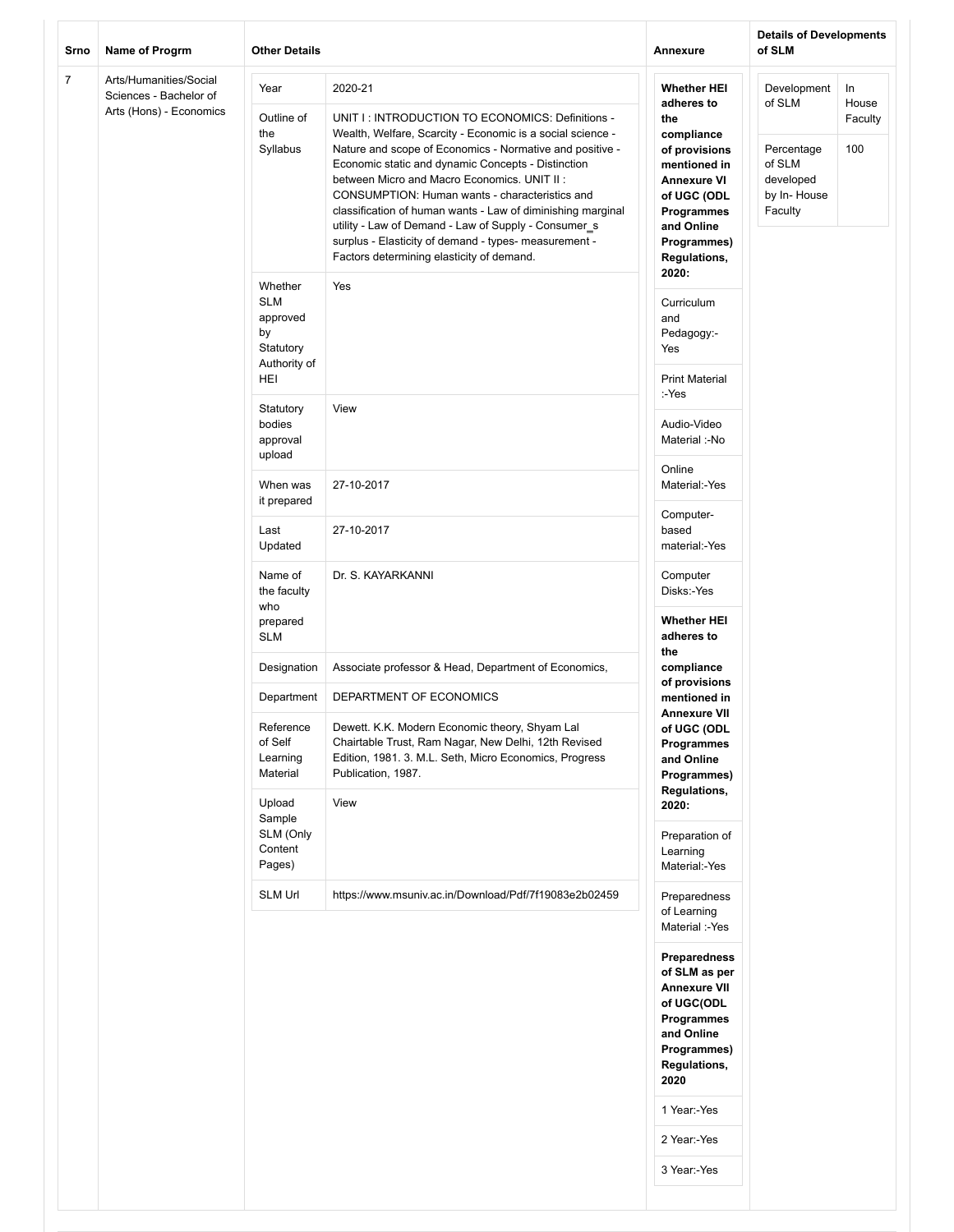| Srno | Name of Progrm                                                                        | <b>Other Details</b>                                                                                                                                                                                                                                       |                                                                                                                              | Annexure                                                                                                                                              | <b>Details of Developments</b><br>of SLM |                         |
|------|---------------------------------------------------------------------------------------|------------------------------------------------------------------------------------------------------------------------------------------------------------------------------------------------------------------------------------------------------------|------------------------------------------------------------------------------------------------------------------------------|-------------------------------------------------------------------------------------------------------------------------------------------------------|------------------------------------------|-------------------------|
| 8    | Arts/Humanities/Social<br>Sciences - Bachelor of<br>Arts (Hons) - Tamil<br>Literature | Year<br>Outline of the<br>Syllabus                                                                                                                                                                                                                         | 2020-21<br>ghujpahh; ghujp jhrd; ftpkzp Fapy; ghl;L FLk;g tpsf;F Mrpa<br>N[hjp 2 Ntjehafk; gps;is fy;fp jp.[hdfpuhkd; gpujhg | <b>Whether HEI</b><br>adheres to<br>the                                                                                                               | Development<br>of SLM                    | In.<br>House<br>Faculty |
|      |                                                                                       | Kjypahh; rhpj;jpuk; miyNahir mk;kh te;jhs<br>of provisions<br>mentioned in<br><b>Whether SLM</b><br>Yes<br><b>Annexure VI</b><br>approved by<br>of UGC (ODL<br>Statutory<br>Programmes<br>Authority of<br>and Online<br>HEI<br>Programmes)<br>Regulations, | compliance                                                                                                                   | Percentage<br>of SLM<br>developed<br>by In-House<br>Faculty                                                                                           | 100                                      |                         |
|      |                                                                                       | Statutory<br>bodies<br>approval<br>upload                                                                                                                                                                                                                  | View                                                                                                                         | 2020:<br>Curriculum<br>and<br>Pedagogy:-<br>Yes<br><b>Print Material</b><br>:-Yes                                                                     |                                          |                         |
|      |                                                                                       | When was it<br>prepared                                                                                                                                                                                                                                    | 27-10-2017                                                                                                                   |                                                                                                                                                       |                                          |                         |
|      |                                                                                       | Last Updated                                                                                                                                                                                                                                               | 27-10-2017                                                                                                                   |                                                                                                                                                       |                                          |                         |
|      |                                                                                       | Name of the<br>faculty who<br>prepared SLM                                                                                                                                                                                                                 | Dr. I. SAHAYAMARY                                                                                                            | Audio-Video<br>Material :-No                                                                                                                          |                                          |                         |
|      |                                                                                       | Designation                                                                                                                                                                                                                                                | Associate Proessor                                                                                                           | Online<br>Material:-Yes                                                                                                                               |                                          |                         |
|      |                                                                                       | Department                                                                                                                                                                                                                                                 | DEPARTMENT OF TAMIL                                                                                                          | Computer-                                                                                                                                             |                                          |                         |
|      |                                                                                       | Reference of<br>Self Learning<br>Material                                                                                                                                                                                                                  | ghujpahh; ftpijfs                                                                                                            | based<br>material:-Yes<br>Computer                                                                                                                    |                                          |                         |
|      |                                                                                       | Upload<br>Sample SLM<br>(Only Content<br>Pages)                                                                                                                                                                                                            | View                                                                                                                         | Disks:-Yes<br><b>Whether HEI</b><br>adheres to<br>the                                                                                                 |                                          |                         |
|      |                                                                                       | <b>SLM Url</b>                                                                                                                                                                                                                                             | https://www.msuniv.ac.in/Download/Pdf/fa4d5d5656054d3                                                                        | compliance<br>of provisions<br>mentioned in<br><b>Annexure VII</b><br>of UGC (ODL<br>Programmes<br>and Online<br>Programmes)<br>Regulations,<br>2020: |                                          |                         |
|      |                                                                                       |                                                                                                                                                                                                                                                            |                                                                                                                              | Preparation of<br>Learning<br>Material:-Yes                                                                                                           |                                          |                         |
|      |                                                                                       |                                                                                                                                                                                                                                                            |                                                                                                                              | Preparedness<br>of Learning<br>Material :-Yes                                                                                                         |                                          |                         |
|      |                                                                                       |                                                                                                                                                                                                                                                            |                                                                                                                              | Preparedness<br>of SLM as per<br><b>Annexure VII</b><br>of UGC(ODL<br>Programmes<br>and Online<br>Programmes)<br>Regulations,<br>2020<br>1 Year:-Yes  |                                          |                         |
|      |                                                                                       |                                                                                                                                                                                                                                                            |                                                                                                                              | 2 Year:-Yes                                                                                                                                           |                                          |                         |
|      |                                                                                       |                                                                                                                                                                                                                                                            |                                                                                                                              | 3 Year:-Yes                                                                                                                                           |                                          |                         |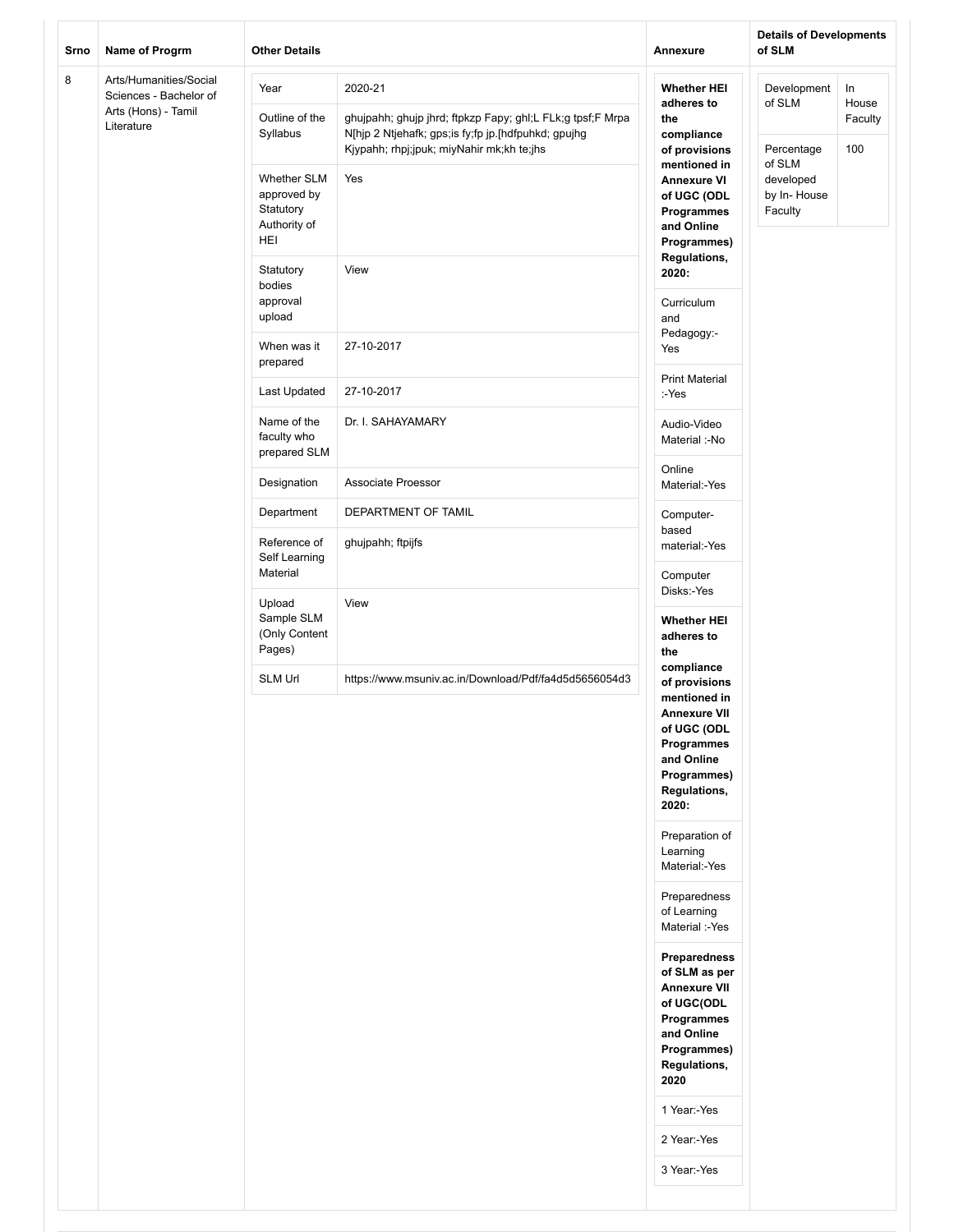| Srno | Name of Progrm                                                                                                                    | <b>Other Details</b>                                                        |                                                                                                                                                                                                                                                                                                                                                                                                                                                                                                                                                                                                                                                                            | Annexure                                                                                                                                                                                        | <b>Details of Developments</b><br>of SLM                                             |                               |  |
|------|-----------------------------------------------------------------------------------------------------------------------------------|-----------------------------------------------------------------------------|----------------------------------------------------------------------------------------------------------------------------------------------------------------------------------------------------------------------------------------------------------------------------------------------------------------------------------------------------------------------------------------------------------------------------------------------------------------------------------------------------------------------------------------------------------------------------------------------------------------------------------------------------------------------------|-------------------------------------------------------------------------------------------------------------------------------------------------------------------------------------------------|--------------------------------------------------------------------------------------|-------------------------------|--|
| 9    | Library and Information<br>Sciences - Bachelor of<br>Library & Information<br>Science - Library and<br><b>Information Science</b> | Year<br>Outline of<br>the<br>Syllabus                                       | 2020-21<br>Information and Information science: Nature and notions of<br>information, Data and Knowledge - Generation Point to<br>User. 2. Communication-Models, Barriers,<br>Library/information Centres as communication agencies. 3.<br>Firre Laws of Library Science 4. Resource Sharing and<br>Networking. 5. Library Movement and Legislation in India 6.<br>Types of libraries and their organization. Public; Academic;<br>Special and National. 7. Library and Information Profession<br>andAssociations. National& International-ILA, IASLIC,<br>ASLIB, ALA, EFLA Lesson 1 Concepts of Information,<br>Information Science, Knowledge and their characteristics. | <b>Whether HEI</b><br>adheres to<br>the<br>compliance<br>of provisions<br>mentioned in<br><b>Annexure VI</b><br>of UGC (ODL<br>Programmes<br>and Online<br>Programmes)<br>Regulations,<br>2020: | Development<br>of SLM<br>Percentage<br>of SLM<br>developed<br>by In-House<br>Faculty | In<br>House<br>Faculty<br>100 |  |
|      |                                                                                                                                   | Whether<br><b>SLM</b><br>approved<br>by<br>Statutory<br>Authority of<br>HEI | Yes                                                                                                                                                                                                                                                                                                                                                                                                                                                                                                                                                                                                                                                                        | Curriculum<br>and<br>Pedagogy:-<br>Yes<br><b>Print Material</b><br>:-Yes                                                                                                                        |                                                                                      |                               |  |
|      |                                                                                                                                   |                                                                             | Statutory<br>bodies<br>approval                                                                                                                                                                                                                                                                                                                                                                                                                                                                                                                                                                                                                                            | View                                                                                                                                                                                            | Audio-Video<br>Material :-No<br>Online                                               |                               |  |
|      |                                                                                                                                   |                                                                             |                                                                                                                                                                                                                                                                                                                                                                                                                                                                                                                                                                                                                                                                            | upload<br>When was<br>it prepared                                                                                                                                                               | 27-10-2016                                                                           | Material:-Yes<br>Computer-    |  |
|      |                                                                                                                                   | Last<br>Updated                                                             | 27-10-2017                                                                                                                                                                                                                                                                                                                                                                                                                                                                                                                                                                                                                                                                 | based<br>material:-Yes                                                                                                                                                                          |                                                                                      |                               |  |
|      |                                                                                                                                   | Name of<br>the faculty<br>who<br>prepared<br><b>SLM</b>                     | Dr. P. Balasubrarnanian                                                                                                                                                                                                                                                                                                                                                                                                                                                                                                                                                                                                                                                    | Computer<br>Disks:-Yes<br><b>Whether HEI</b><br>adheres to<br>the                                                                                                                               |                                                                                      |                               |  |
|      |                                                                                                                                   | Designation                                                                 | Deputy Librarian                                                                                                                                                                                                                                                                                                                                                                                                                                                                                                                                                                                                                                                           | compliance<br>of provisions                                                                                                                                                                     |                                                                                      |                               |  |
|      |                                                                                                                                   | Department                                                                  | LIBRARY, MSU                                                                                                                                                                                                                                                                                                                                                                                                                                                                                                                                                                                                                                                               | mentioned in<br><b>Annexure VII</b><br>of UGC (ODL<br>Programmes<br>and Online<br>Programmes)<br><b>Regulations,</b><br>2020:                                                                   |                                                                                      |                               |  |
|      |                                                                                                                                   | Reference<br>of Self<br>Learning<br>Material                                | Ahuja.K.K. Persinal Management, New Delhi. Kalyani<br>publishers. . 19g6.                                                                                                                                                                                                                                                                                                                                                                                                                                                                                                                                                                                                  |                                                                                                                                                                                                 |                                                                                      |                               |  |
|      |                                                                                                                                   | Upload<br>Sample<br>SLM (Only<br>Content<br>Pages)                          | View                                                                                                                                                                                                                                                                                                                                                                                                                                                                                                                                                                                                                                                                       | Preparation of<br>Learning<br>Material:-Yes                                                                                                                                                     |                                                                                      |                               |  |
|      |                                                                                                                                   | SLM Url                                                                     | https://www.msuniv.ac.in/Download/Pdf/0afc00d3ef77412                                                                                                                                                                                                                                                                                                                                                                                                                                                                                                                                                                                                                      | Preparedness<br>of Learning<br>Material :-Yes                                                                                                                                                   |                                                                                      |                               |  |
|      |                                                                                                                                   |                                                                             |                                                                                                                                                                                                                                                                                                                                                                                                                                                                                                                                                                                                                                                                            | Preparedness<br>of SLM as per<br><b>Annexure VII</b><br>of UGC(ODL<br>Programmes<br>and Online<br>Programmes)<br>Regulations,<br>2020<br>1 Year:-Yes<br>2 Year:-Yes<br>3 Year:-Yes              |                                                                                      |                               |  |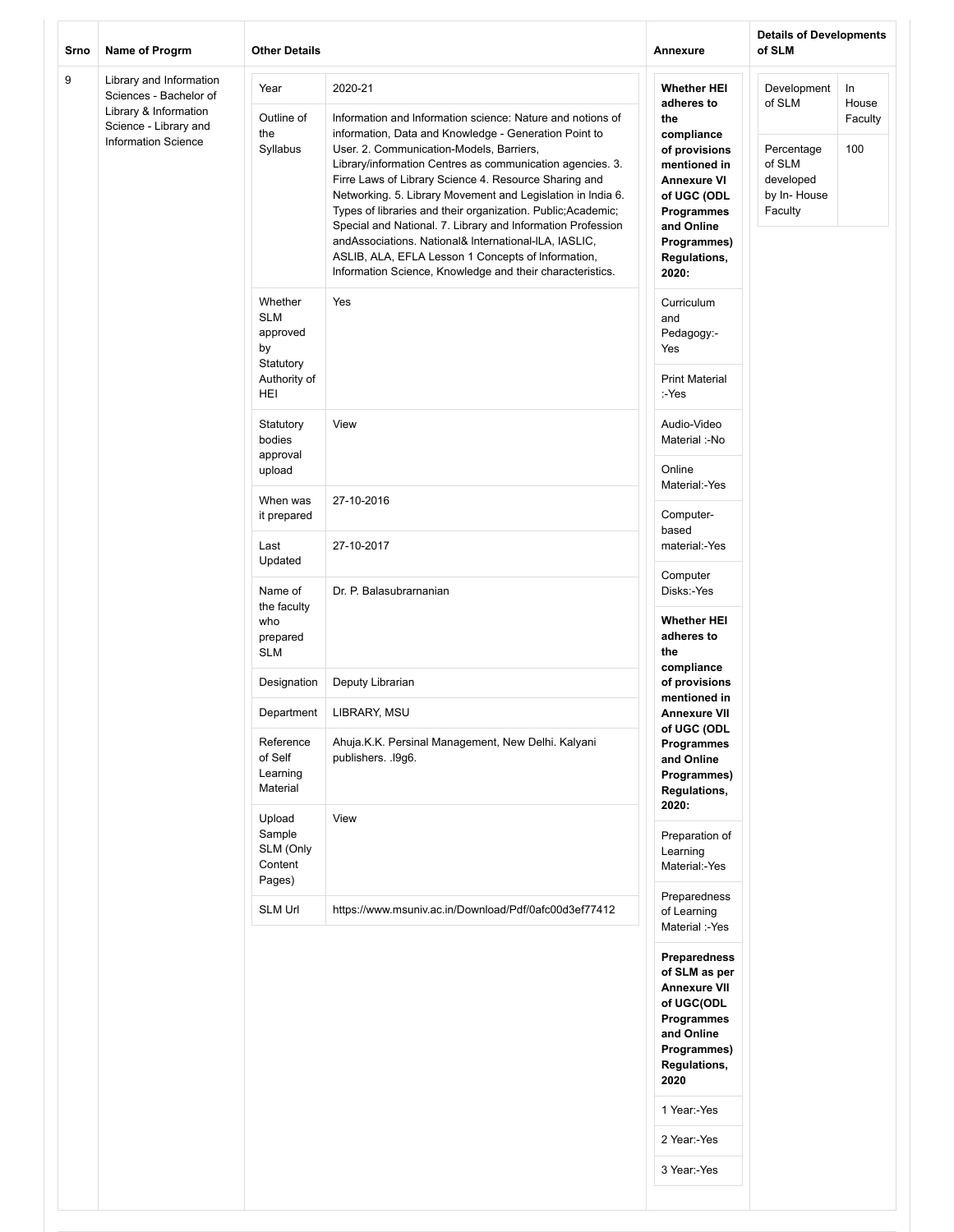| Srno | Name of Progrm                                                | <b>Other Details</b>                                           |                                                                                                                               | <b>Annexure</b>                                                                                                                                      | <b>Details of Developments</b><br>of SLM |                        |
|------|---------------------------------------------------------------|----------------------------------------------------------------|-------------------------------------------------------------------------------------------------------------------------------|------------------------------------------------------------------------------------------------------------------------------------------------------|------------------------------------------|------------------------|
| 10   | Journalism/ Mass<br>Communication/Media -<br>Master of Arts - | Year<br>Outline of the                                         | 2020-21<br>Unit I. Indian Constitution: Preamble, Salient features,                                                           | <b>Whether HEI</b><br>adheres to<br>the                                                                                                              | Development<br>of SLM                    | In<br>House<br>Faculty |
|      | Journalism & Mass<br>Communication                            | Syllabus                                                       | Fundamental Rights and Duties, Directive Principles of<br>State Policy. Unit 1 : Introduction to the Constitution of<br>India | compliance<br>of provisions<br>mentioned in<br><b>Annexure VI</b>                                                                                    | Percentage<br>of SLM<br>developed        | 100                    |
|      |                                                               | <b>Whether SLM</b><br>approved by<br>Statutory<br>Authority of | Yes                                                                                                                           | of UGC (ODL<br>Programmes<br>and Online                                                                                                              | by In-House<br>Faculty                   |                        |
|      | HEI                                                           |                                                                | Programmes)<br>Regulations,<br>2020:                                                                                          |                                                                                                                                                      |                                          |                        |
|      | Statutory<br>bodies<br>approval<br>upload                     | View                                                           | Curriculum<br>and<br>Pedagogy:-<br>Yes                                                                                        |                                                                                                                                                      |                                          |                        |
|      |                                                               | When was it<br>prepared                                        | 27-10-2017                                                                                                                    | <b>Print Material</b><br>:-Yes                                                                                                                       |                                          |                        |
|      |                                                               | Last Updated                                                   | 27-10-2017                                                                                                                    |                                                                                                                                                      |                                          |                        |
|      |                                                               | Name of the<br>faculty who<br>prepared SLM                     | Dr.G.Balasubramania Raja                                                                                                      | Audio-Video<br>Material :-No<br>Online                                                                                                               |                                          |                        |
|      |                                                               | Designation                                                    | Professor                                                                                                                     | Material:-Yes                                                                                                                                        |                                          |                        |
|      |                                                               | Department                                                     | <b>COMMUNICATION</b>                                                                                                          | Computer-<br>based                                                                                                                                   |                                          |                        |
|      |                                                               | Reference of<br>Self Learning<br>Material                      | Bassnett, Susan. r9g0. Transration stttrlies. London:<br>Methuen & co.                                                        | material:-Yes<br>Computer<br>Disks:-Yes                                                                                                              |                                          |                        |
|      |                                                               | Upload<br>Sample SLM<br>(Only Content<br>Pages)                | View                                                                                                                          | <b>Whether HEI</b><br>adheres to<br>the<br>compliance                                                                                                |                                          |                        |
|      |                                                               | SLM Url                                                        | https://www.msuniv.ac.in/Download/Pdf/30077a618b1e4f5                                                                         | of provisions<br>mentioned in<br><b>Annexure VII</b><br>of UGC (ODL<br>Programmes<br>and Online<br>Programmes)<br>Regulations,<br>2020:              |                                          |                        |
|      |                                                               |                                                                |                                                                                                                               | Preparation of<br>Learning<br>Material:-Yes                                                                                                          |                                          |                        |
|      |                                                               |                                                                |                                                                                                                               | Preparedness<br>of Learning<br>Material :-Yes                                                                                                        |                                          |                        |
|      |                                                               |                                                                |                                                                                                                               | Preparedness<br>of SLM as per<br><b>Annexure VII</b><br>of UGC(ODL<br>Programmes<br>and Online<br>Programmes)<br>Regulations,<br>2020<br>1 Year:-Yes |                                          |                        |
|      |                                                               |                                                                |                                                                                                                               | 2 Year:-Yes                                                                                                                                          |                                          |                        |
|      |                                                               |                                                                |                                                                                                                               | 3 Year:-Yes                                                                                                                                          |                                          |                        |
|      |                                                               |                                                                |                                                                                                                               |                                                                                                                                                      |                                          |                        |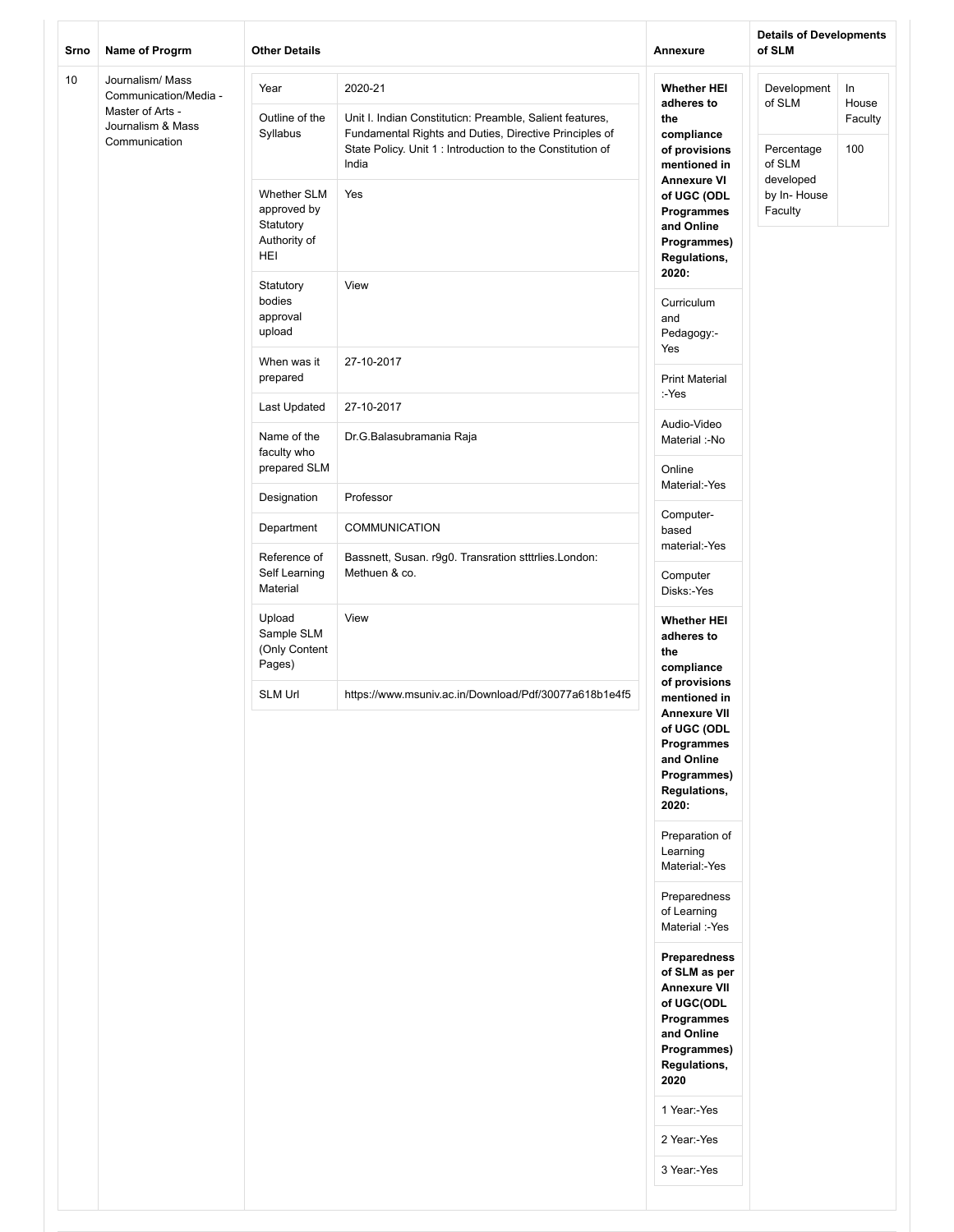| Srno | Name of Progrm                                                                              | <b>Other Details</b>                                                           |                                                                                                                                                                                                                                                                                                                                                                                                                                                                                                                            | <b>Annexure</b>                                                                                                                                                        | <b>Details of Developments</b><br>of SLM                                             |                               |
|------|---------------------------------------------------------------------------------------------|--------------------------------------------------------------------------------|----------------------------------------------------------------------------------------------------------------------------------------------------------------------------------------------------------------------------------------------------------------------------------------------------------------------------------------------------------------------------------------------------------------------------------------------------------------------------------------------------------------------------|------------------------------------------------------------------------------------------------------------------------------------------------------------------------|--------------------------------------------------------------------------------------|-------------------------------|
| 11   | Arts/Humanities/Social<br>Sciences - Masters of Arts<br>- CRIMINOLOGY AND<br>POLICE SCIENCE | Year<br>Outline of<br>the<br>Syllabus                                          | 2020-21<br>Unit-I: Fundamentals of Policing History of Indian Police -<br>Police Administration concepts: Hierarchy, Rank and File<br>Structure, Power & Authority, Span of Control, Unity of<br>Command - Recruitment and Training. Superintendence,<br>control, organization, and management of police. Executive<br>powers and duties of Police Officers. Police Act of 1861 -<br>Police reforms - with special reference to the National<br>Police Commission recommendations (NPC), 1979, Model<br>police act of NPC. | <b>Whether HEI</b><br>adheres to<br>the<br>compliance<br>of provisions<br>mentioned in<br><b>Annexure VI</b><br>of UGC (ODL<br>Programmes<br>and Online<br>Programmes) | Development<br>of SLM<br>Percentage<br>of SLM<br>developed<br>by In-House<br>Faculty | In<br>House<br>Faculty<br>100 |
|      |                                                                                             | Whether<br><b>SLM</b><br>approved<br>by<br>Statutory<br>Authority of<br>HEI    | Yes                                                                                                                                                                                                                                                                                                                                                                                                                                                                                                                        | <b>Regulations,</b><br>2020:<br>Curriculum<br>and<br>Pedagogy:-<br>Yes                                                                                                 |                                                                                      |                               |
|      |                                                                                             | Statutory<br>bodies<br>approval<br>upload                                      | View                                                                                                                                                                                                                                                                                                                                                                                                                                                                                                                       | <b>Print Material</b><br>:-Yes<br>Audio-Video<br>Material :-No                                                                                                         |                                                                                      |                               |
|      |                                                                                             | When was<br>it prepared                                                        | 27-10-2017                                                                                                                                                                                                                                                                                                                                                                                                                                                                                                                 | Online<br>Material:-Yes                                                                                                                                                |                                                                                      |                               |
|      |                                                                                             | Last<br>Updated                                                                | 27-10-2017                                                                                                                                                                                                                                                                                                                                                                                                                                                                                                                 | Computer-<br>based                                                                                                                                                     |                                                                                      |                               |
|      |                                                                                             | Name of<br>the faculty<br>who<br>prepared<br><b>SLM</b>                        | Mr. E. ENANALAP PERIYAR                                                                                                                                                                                                                                                                                                                                                                                                                                                                                                    | material:-Yes<br>Computer<br>Disks:-Yes<br><b>Whether HEI</b>                                                                                                          |                                                                                      |                               |
|      |                                                                                             | Designation                                                                    | <b>Assistant Professor</b>                                                                                                                                                                                                                                                                                                                                                                                                                                                                                                 | adheres to<br>the                                                                                                                                                      |                                                                                      |                               |
|      |                                                                                             | Department<br>Reference<br>of Self<br>Learning<br>Material<br>Upload<br>Sample | DEPARTMENT OF CRIMINOLOGY<br>.Freedman, L, (1985). Perspective on Terrorism, H.P.<br>Corporation, Delhi. 17. Jean Paul Brodeur, (Ed.) (1998). How<br>to recognize Good Policing, SAGE Publications, New Delhi.<br>Reference:<br>View                                                                                                                                                                                                                                                                                       | compliance<br>of provisions<br>mentioned in<br><b>Annexure VII</b><br>of UGC (ODL<br>Programmes<br>and Online<br>Programmes)<br>Regulations,                           |                                                                                      |                               |
|      |                                                                                             | SLM (Only<br>Content<br>Pages)                                                 |                                                                                                                                                                                                                                                                                                                                                                                                                                                                                                                            | 2020:<br>Preparation of<br>Learning<br>Material:-Yes                                                                                                                   |                                                                                      |                               |
|      |                                                                                             | <b>SLM Url</b>                                                                 | https://www.msuniv.ac.in/Download/Pdf/6f9e10de932c426                                                                                                                                                                                                                                                                                                                                                                                                                                                                      | Preparedness<br>of Learning<br>Material :-Yes                                                                                                                          |                                                                                      |                               |
|      |                                                                                             |                                                                                |                                                                                                                                                                                                                                                                                                                                                                                                                                                                                                                            | <b>Preparedness</b><br>of SLM as per<br><b>Annexure VII</b><br>of UGC(ODL<br>Programmes<br>and Online<br>Programmes)<br><b>Regulations,</b><br>2020                    |                                                                                      |                               |
|      |                                                                                             |                                                                                |                                                                                                                                                                                                                                                                                                                                                                                                                                                                                                                            | 1 Year:-Yes<br>2 Year:-Yes                                                                                                                                             |                                                                                      |                               |
|      |                                                                                             |                                                                                |                                                                                                                                                                                                                                                                                                                                                                                                                                                                                                                            | 3 Year:-Yes                                                                                                                                                            |                                                                                      |                               |
|      |                                                                                             |                                                                                |                                                                                                                                                                                                                                                                                                                                                                                                                                                                                                                            |                                                                                                                                                                        |                                                                                      |                               |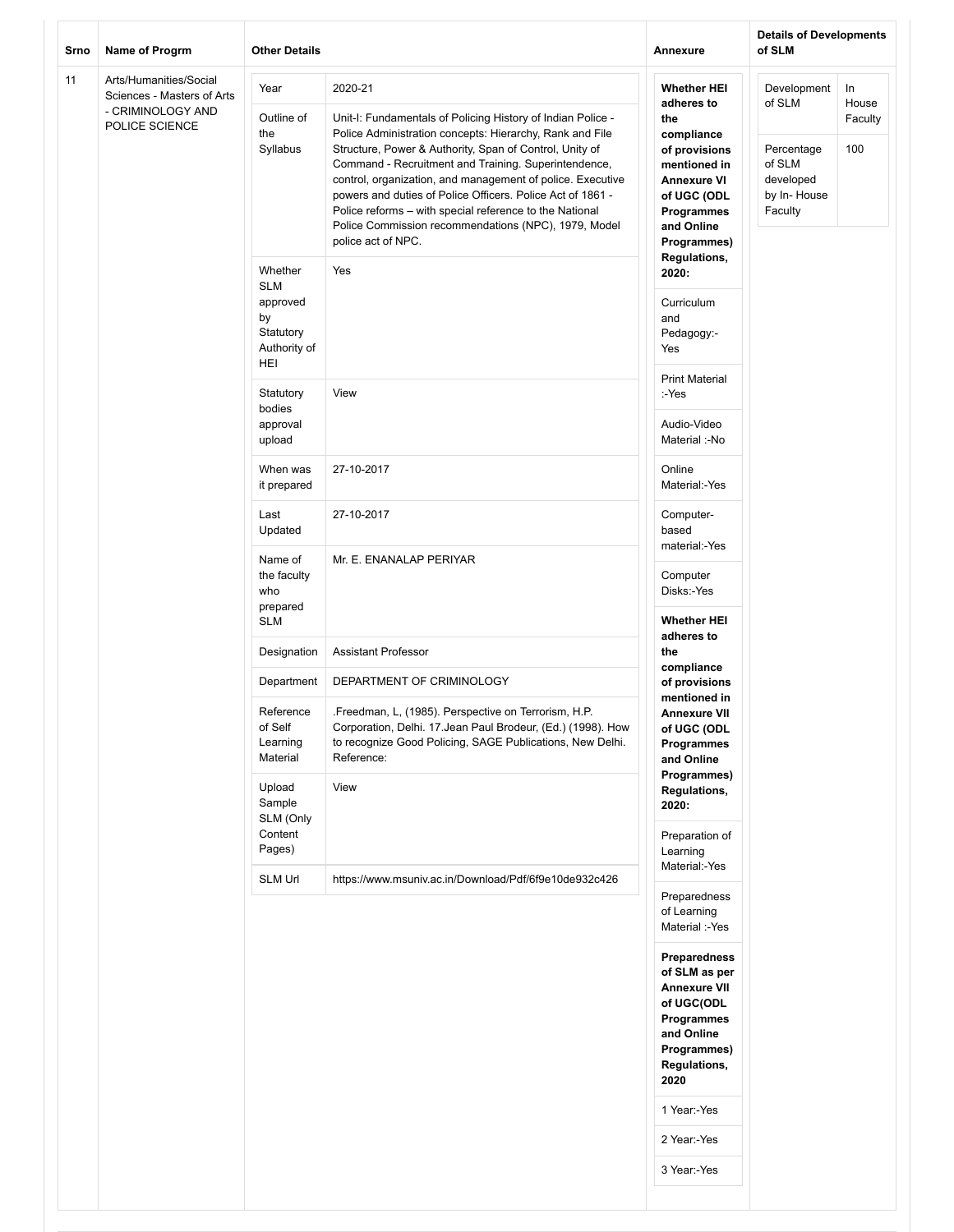| Srno | Name of Progrm                                                      | <b>Other Details</b>                                                        |                                                                                                                                                                                                                                                                                                                                                                                                                                                                                                                                                                                                                                                                                                                                               | Annexure                                                                                                                                                                                               | <b>Details of Developments</b><br>of SLM                                             |                               |
|------|---------------------------------------------------------------------|-----------------------------------------------------------------------------|-----------------------------------------------------------------------------------------------------------------------------------------------------------------------------------------------------------------------------------------------------------------------------------------------------------------------------------------------------------------------------------------------------------------------------------------------------------------------------------------------------------------------------------------------------------------------------------------------------------------------------------------------------------------------------------------------------------------------------------------------|--------------------------------------------------------------------------------------------------------------------------------------------------------------------------------------------------------|--------------------------------------------------------------------------------------|-------------------------------|
| 12   | Arts/Humanities/Social<br>Sciences - Masters of Arts<br>- Economics | Year<br>Outline of<br>the<br>Syllabus                                       | 2020-21<br>Unit - I: Differentiation and its Application Rules of<br>differentiation – Basic rules of derivative – quotient rule-<br>chain rule – logarithmic and exponential rule – conditions for<br>maxima and minima of a function-point of inflexionsimple<br>application of derivatives-calculation of marginal functions<br>from total functions - maximization of profit and revenue-<br>minimization of cost - elasticity of demand - relationship<br>between average cost and marginal cost using derivatives -<br>relation between average revenue, marginal revenue and<br>price elasticity of demand - partial derivatives and its<br>applications – optimization of functions with two independent<br>variables - applications. | <b>Whether HEI</b><br>adheres to<br>the<br>compliance<br>of provisions<br>mentioned in<br><b>Annexure VI</b><br>of UGC (ODL<br>Programmes<br>and Online<br>Programmes)<br><b>Regulations,</b><br>2020: | Development<br>of SLM<br>Percentage<br>of SLM<br>developed<br>by In-House<br>Faculty | In<br>House<br>Faculty<br>100 |
|      |                                                                     | Whether<br><b>SLM</b><br>approved<br>by<br>Statutory<br>Authority of<br>HEI | Yes                                                                                                                                                                                                                                                                                                                                                                                                                                                                                                                                                                                                                                                                                                                                           | Curriculum<br>and<br>Pedagogy:-<br>Yes<br><b>Print Material</b><br>:-Yes                                                                                                                               |                                                                                      |                               |
|      |                                                                     | Statutory<br>bodies<br>approval<br>upload                                   | View                                                                                                                                                                                                                                                                                                                                                                                                                                                                                                                                                                                                                                                                                                                                          | Audio-Video<br>Material :-No<br>Online<br>Material:-Yes                                                                                                                                                |                                                                                      |                               |
|      |                                                                     | When was<br>it prepared                                                     | 27-10-2017                                                                                                                                                                                                                                                                                                                                                                                                                                                                                                                                                                                                                                                                                                                                    | Computer-<br>based<br>material:-Yes                                                                                                                                                                    |                                                                                      |                               |
|      |                                                                     | Last<br>Updated                                                             | 27-10-2017                                                                                                                                                                                                                                                                                                                                                                                                                                                                                                                                                                                                                                                                                                                                    | Computer<br>Disks:-Yes                                                                                                                                                                                 |                                                                                      |                               |
|      |                                                                     | Name of<br>the faculty<br>who<br>prepared<br><b>SLM</b>                     | Dr. VICTORIA                                                                                                                                                                                                                                                                                                                                                                                                                                                                                                                                                                                                                                                                                                                                  | <b>Whether HEI</b><br>adheres to<br>the<br>compliance                                                                                                                                                  |                                                                                      |                               |
|      |                                                                     | Designation                                                                 | <b>ASSISTANT PROFESSOR</b>                                                                                                                                                                                                                                                                                                                                                                                                                                                                                                                                                                                                                                                                                                                    | of provisions<br>mentioned in<br><b>Annexure VII</b>                                                                                                                                                   |                                                                                      |                               |
|      |                                                                     | Department<br>Reference<br>of Self<br>Learning<br>Material                  | DEPARTMENT OF ECONOMICS<br>D. Bose, An Introduction to Mathematical Methods,<br>Himalaya publishing House, 2004. 2. Dr. Peer Mohamed &<br>Dr. Shazuli Ibrahim, Business Mathematics, Pass<br>publications, 2008. 3. V.K. Kapoor Modern Approach to<br>Fundamentals of statistics for Business and Economics,<br>Sultan channel & sons., 2015 4. S.C. Gupta and V.K.<br>Kapoor, Elements of Mathematical Statistics, Sulton chanel                                                                                                                                                                                                                                                                                                             | of UGC (ODL<br>Programmes<br>and Online<br>Programmes)<br><b>Regulations,</b><br>2020:<br>Preparation of<br>Learning                                                                                   |                                                                                      |                               |
|      |                                                                     | Upload<br>Sample<br>SLM (Only<br>Content<br>Pages)                          | & sons, 1979.<br>View                                                                                                                                                                                                                                                                                                                                                                                                                                                                                                                                                                                                                                                                                                                         | Material:-Yes<br>Preparedness<br>of Learning<br>Material :-Yes<br>Preparedness                                                                                                                         |                                                                                      |                               |
|      |                                                                     | <b>SLM Url</b>                                                              | https://www.msuniv.ac.in/Download/Pdf/f888744071b0439                                                                                                                                                                                                                                                                                                                                                                                                                                                                                                                                                                                                                                                                                         | of SLM as per<br><b>Annexure VII</b><br>of UGC(ODL<br>Programmes<br>and Online<br>Programmes)<br><b>Regulations,</b><br>2020<br>1 Year:-Yes<br>2 Year:-Yes<br>3 Year:-Yes                              |                                                                                      |                               |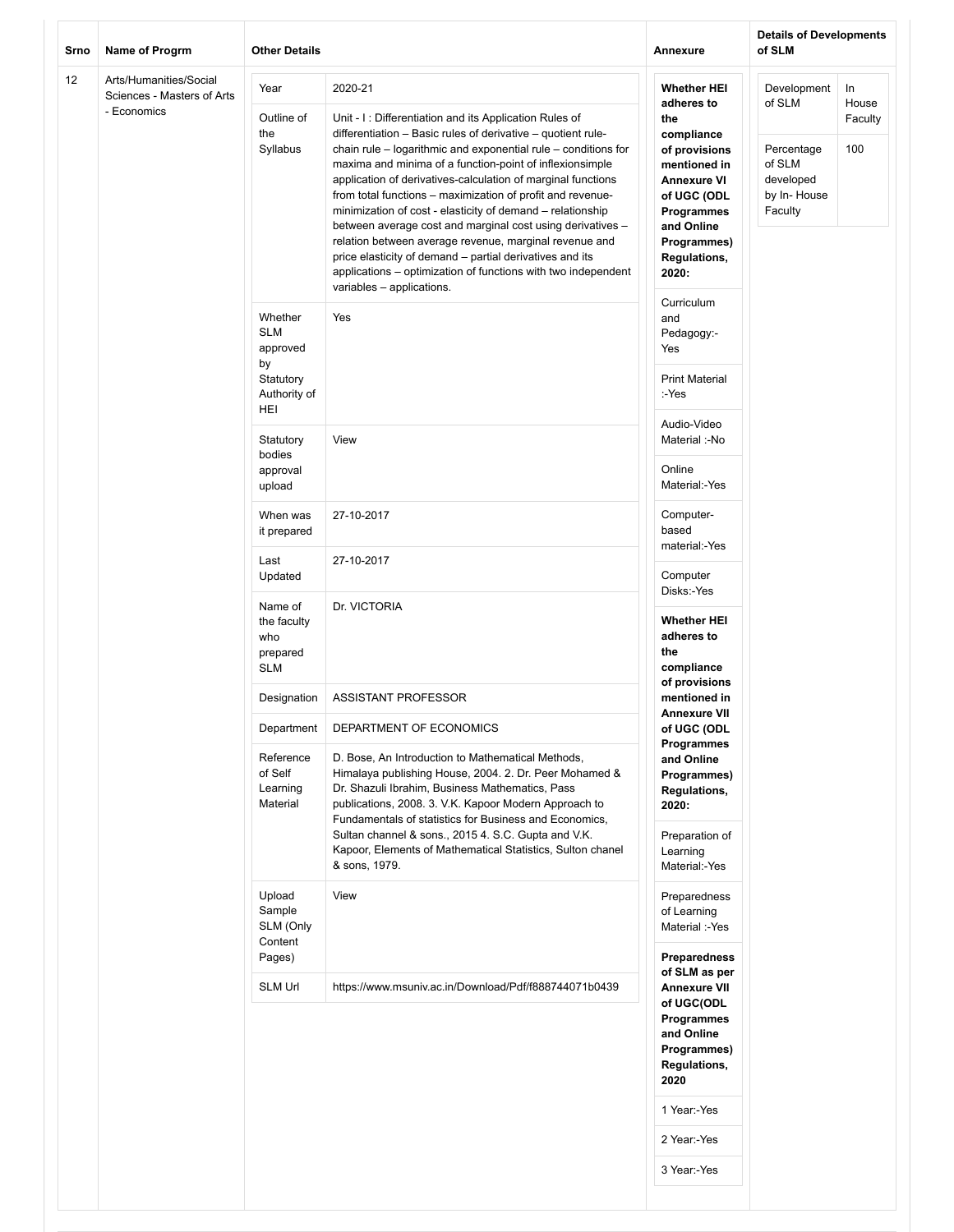| Srno | Name of Progrm                                                    | <b>Other Details</b>                                          |                                                                                                                                                                                   | Annexure                                                                                                                              | <b>Details of Developments</b><br>of SLM      |                               |  |
|------|-------------------------------------------------------------------|---------------------------------------------------------------|-----------------------------------------------------------------------------------------------------------------------------------------------------------------------------------|---------------------------------------------------------------------------------------------------------------------------------------|-----------------------------------------------|-------------------------------|--|
| 13   | Arts/Humanities/Social<br>Sciences - Masters of Arts<br>- English | Year<br>Outline of<br>the Syllabus                            | 2020-21<br>Poetry: Detailed John Milton : Paradise Lost Book II<br>Alexander Pope: Epistle to Dr. Arbuthnot Poetry: Non-<br>Detailed John Milton : On His Blindness Thomas Grey : | <b>Whether HEI</b><br>adheres to<br>the<br>compliance<br>of provisions                                                                | Development<br>of SLM<br>Percentage           | In<br>House<br>Faculty<br>100 |  |
|      |                                                                   | Whether                                                       | Elegy written in a Country Churchyard William Blake: The<br>Lamb<br>Yes                                                                                                           | mentioned in<br><b>Annexure VI</b><br>of UGC (ODL<br>Programmes                                                                       | of SLM<br>developed<br>by In-House<br>Faculty |                               |  |
|      |                                                                   | <b>SLM</b><br>approved<br>by Statutory<br>Authority of<br>HEI |                                                                                                                                                                                   | and Online<br>Programmes)<br>Regulations,<br>2020:<br>Curriculum                                                                      |                                               |                               |  |
|      |                                                                   | Statutory<br>bodies<br>approval<br>upload                     | View                                                                                                                                                                              | and<br>Pedagogy:-<br>Yes<br><b>Print Material</b>                                                                                     |                                               |                               |  |
|      |                                                                   | When was it<br>prepared                                       | 27-10-2017                                                                                                                                                                        | :-Yes<br>Audio-Video                                                                                                                  |                                               |                               |  |
|      |                                                                   |                                                               | Last<br>Updated                                                                                                                                                                   | 27-10-2017                                                                                                                            | Material :-No                                 |                               |  |
|      |                                                                   | Name of the<br>faculty who                                    | Ms. A. KAVITH                                                                                                                                                                     | Online<br>Material:-Yes                                                                                                               |                                               |                               |  |
|      |                                                                   | prepared<br><b>SLM</b>                                        |                                                                                                                                                                                   | Computer-<br>based<br>material:-Yes                                                                                                   |                                               |                               |  |
|      |                                                                   | Designation                                                   | Assistant Professor of English                                                                                                                                                    | Computer                                                                                                                              |                                               |                               |  |
|      |                                                                   | Department                                                    | DEPARTMENT OF ENGLISH                                                                                                                                                             | Disks:-Yes                                                                                                                            |                                               |                               |  |
|      |                                                                   | Reference<br>of Self<br>Learning<br>Material                  | Daniel Jones: A Pronouncing Dictionary Dr. P. Iyadurai:<br>Phonetics for Beginners F.T. Wood: An Outline History of<br>the English Language                                       | <b>Whether HEI</b><br>adheres to<br>the<br>compliance                                                                                 |                                               |                               |  |
|      |                                                                   | Upload<br>Sample<br>SLM (Only<br>Content<br>Pages)            | View                                                                                                                                                                              | of provisions<br>mentioned in<br><b>Annexure VII</b><br>of UGC (ODL<br>Programmes<br>and Online<br>Programmes)                        |                                               |                               |  |
|      |                                                                   | <b>SLM Url</b>                                                | https://www.msuniv.ac.in/Download/Pdf/7417463b98d7425                                                                                                                             | Regulations,<br>2020:                                                                                                                 |                                               |                               |  |
|      |                                                                   |                                                               |                                                                                                                                                                                   | Preparation of<br>Learning<br>Material:-Yes                                                                                           |                                               |                               |  |
|      |                                                                   |                                                               |                                                                                                                                                                                   | Preparedness<br>of Learning<br>Material :-Yes                                                                                         |                                               |                               |  |
|      |                                                                   |                                                               |                                                                                                                                                                                   | Preparedness<br>of SLM as per<br><b>Annexure VII</b><br>of UGC(ODL<br>Programmes<br>and Online<br>Programmes)<br>Regulations,<br>2020 |                                               |                               |  |
|      |                                                                   |                                                               |                                                                                                                                                                                   | 1 Year:-Yes                                                                                                                           |                                               |                               |  |
|      |                                                                   |                                                               |                                                                                                                                                                                   | 2 Year:-Yes<br>3 Year:-Yes                                                                                                            |                                               |                               |  |
|      |                                                                   |                                                               |                                                                                                                                                                                   |                                                                                                                                       |                                               |                               |  |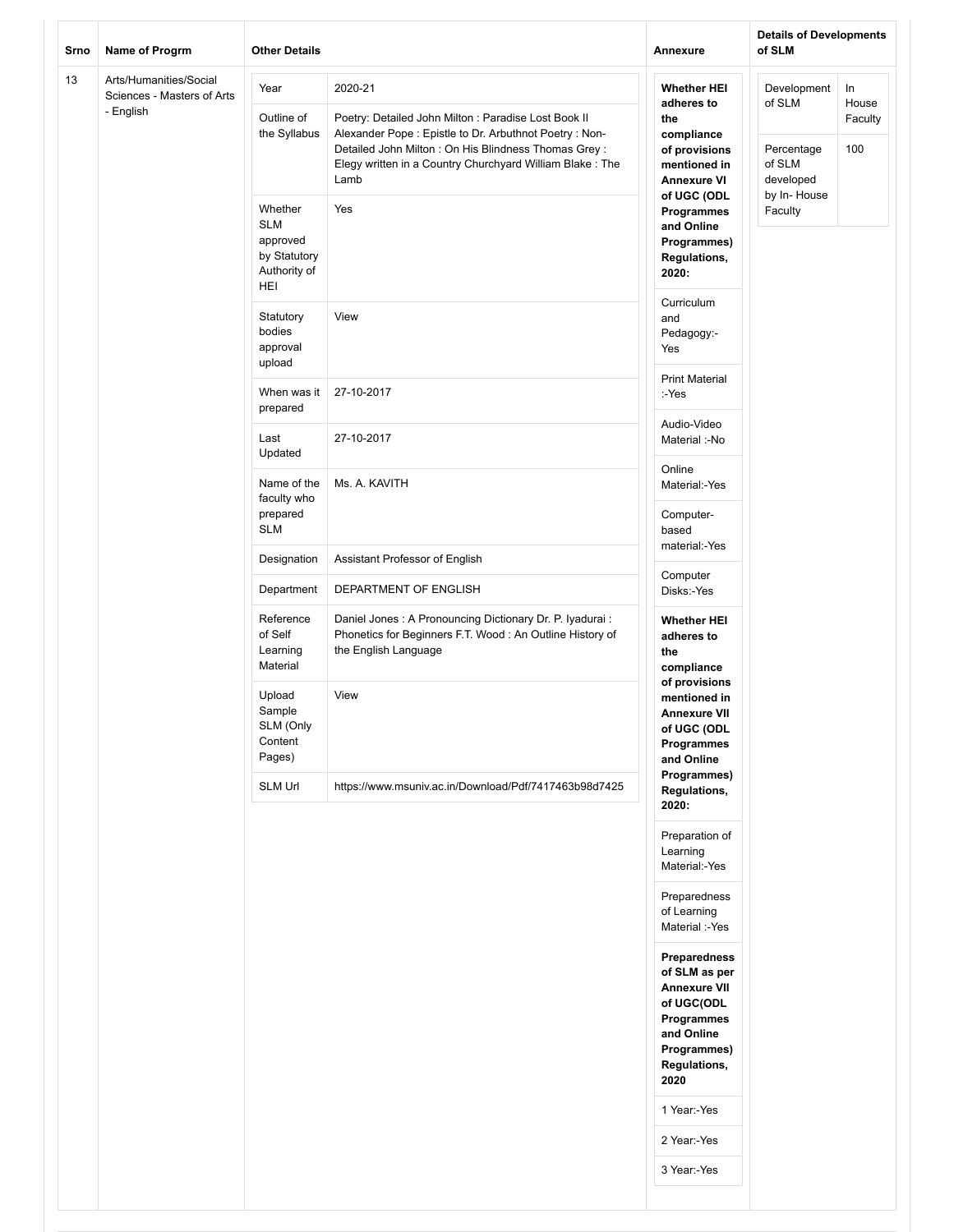| Srno                              | Name of Progrm                                       | <b>Other Details</b>                                                        |                                                                                                                                                                                                                                                                                                                                                                                                                                                                                                                                                                                              | Annexure                                                                                                                                                                               | <b>Details of Developments</b><br>of SLM                                             |                               |
|-----------------------------------|------------------------------------------------------|-----------------------------------------------------------------------------|----------------------------------------------------------------------------------------------------------------------------------------------------------------------------------------------------------------------------------------------------------------------------------------------------------------------------------------------------------------------------------------------------------------------------------------------------------------------------------------------------------------------------------------------------------------------------------------------|----------------------------------------------------------------------------------------------------------------------------------------------------------------------------------------|--------------------------------------------------------------------------------------|-------------------------------|
| 14<br>- HISTORY (TAMIL<br>MEDIUM) | Arts/Humanities/Social<br>Sciences - Masters of Arts | Year<br>Outline of<br>the<br>Syllabus                                       | 2020-21<br>Unit - I Europe on the eve of the French Revolution -<br>French Revolution - Causes, Courses of the Revolution -<br>Work of the National Assembly - The Reign of Terror - The<br>Directory Rule Coalition against France, Napoleanic wars'<br>work of Napolean - Continental System and its Failure. Unit<br>- II The Congress of Vienna, Mettermich Era - Holy<br>Alliance, Concert of Europe - Louise XVIII Charles X of<br>France - 1830 July Revolution and its Effects Louis Philippe<br>1848 - Revolution and its effects - Comparison of the 1830<br>and 1848 Revolutions. | <b>Whether HEI</b><br>adheres to<br>the<br>compliance<br>of provisions<br>mentioned in<br><b>Annexure VI</b><br>of UGC (ODL<br>Programmes<br>and Online<br>Programmes)<br>Regulations, | Development<br>of SLM<br>Percentage<br>of SLM<br>developed<br>by In-House<br>Faculty | In<br>House<br>Faculty<br>100 |
|                                   |                                                      | Whether<br><b>SLM</b><br>approved<br>by<br>Statutory<br>Authority of<br>HEI | Yes                                                                                                                                                                                                                                                                                                                                                                                                                                                                                                                                                                                          | 2020:<br>Curriculum<br>and<br>Pedagogy:-<br>Yes<br><b>Print Material</b>                                                                                                               |                                                                                      |                               |
|                                   |                                                      | Statutory<br>bodies<br>approval<br>upload                                   | View                                                                                                                                                                                                                                                                                                                                                                                                                                                                                                                                                                                         | :-Yes<br>Audio-Video<br>Material :-No                                                                                                                                                  |                                                                                      |                               |
|                                   |                                                      | When was<br>it prepared                                                     | 27-10-2017                                                                                                                                                                                                                                                                                                                                                                                                                                                                                                                                                                                   | Online<br>Material:-Yes                                                                                                                                                                |                                                                                      |                               |
|                                   |                                                      | Last<br>Updated                                                             | 27-10-2017                                                                                                                                                                                                                                                                                                                                                                                                                                                                                                                                                                                   | Computer-<br>based<br>material:-Yes                                                                                                                                                    |                                                                                      |                               |
|                                   |                                                      | Name of<br>the faculty<br>who<br>prepared                                   | Dr. M. SEKAR                                                                                                                                                                                                                                                                                                                                                                                                                                                                                                                                                                                 | Computer<br>Disks:-Yes<br><b>Whether HEI</b>                                                                                                                                           |                                                                                      |                               |
|                                   |                                                      | <b>SLM</b>                                                                  |                                                                                                                                                                                                                                                                                                                                                                                                                                                                                                                                                                                              | adheres to<br>the                                                                                                                                                                      |                                                                                      |                               |
|                                   |                                                      | Designation                                                                 | Head & Associate Professor of History                                                                                                                                                                                                                                                                                                                                                                                                                                                                                                                                                        | compliance<br>of provisions                                                                                                                                                            |                                                                                      |                               |
|                                   |                                                      | Department<br>Reference<br>of Self<br>Learning<br>Material<br>Upload        | DEPARTMENT OF HISTORY<br>Agarwal R.C Constitutional History of India and National<br>Movement<br>View                                                                                                                                                                                                                                                                                                                                                                                                                                                                                        | mentioned in<br><b>Annexure VII</b><br>of UGC (ODL<br>Programmes<br>and Online<br>Programmes)<br>Regulations,<br>2020:                                                                 |                                                                                      |                               |
|                                   |                                                      | Sample<br>SLM (Only<br>Content<br>Pages)                                    |                                                                                                                                                                                                                                                                                                                                                                                                                                                                                                                                                                                              | Preparation of<br>Learning<br>Material:-Yes                                                                                                                                            |                                                                                      |                               |
|                                   |                                                      | SLM Url                                                                     | https://www.msuniv.ac.in/Download/Pdf/c5895a6d0be5412                                                                                                                                                                                                                                                                                                                                                                                                                                                                                                                                        | Preparedness<br>of Learning<br>Material :-Yes                                                                                                                                          |                                                                                      |                               |
|                                   |                                                      |                                                                             |                                                                                                                                                                                                                                                                                                                                                                                                                                                                                                                                                                                              | Preparedness<br>of SLM as per<br><b>Annexure VII</b><br>of UGC(ODL<br>Programmes<br>and Online<br>Programmes)<br><b>Regulations,</b><br>2020                                           |                                                                                      |                               |
|                                   |                                                      |                                                                             |                                                                                                                                                                                                                                                                                                                                                                                                                                                                                                                                                                                              | 1 Year:-Yes                                                                                                                                                                            |                                                                                      |                               |
|                                   |                                                      |                                                                             |                                                                                                                                                                                                                                                                                                                                                                                                                                                                                                                                                                                              | 2 Year:-Yes                                                                                                                                                                            |                                                                                      |                               |
|                                   |                                                      |                                                                             |                                                                                                                                                                                                                                                                                                                                                                                                                                                                                                                                                                                              | 3 Year:-Yes                                                                                                                                                                            |                                                                                      |                               |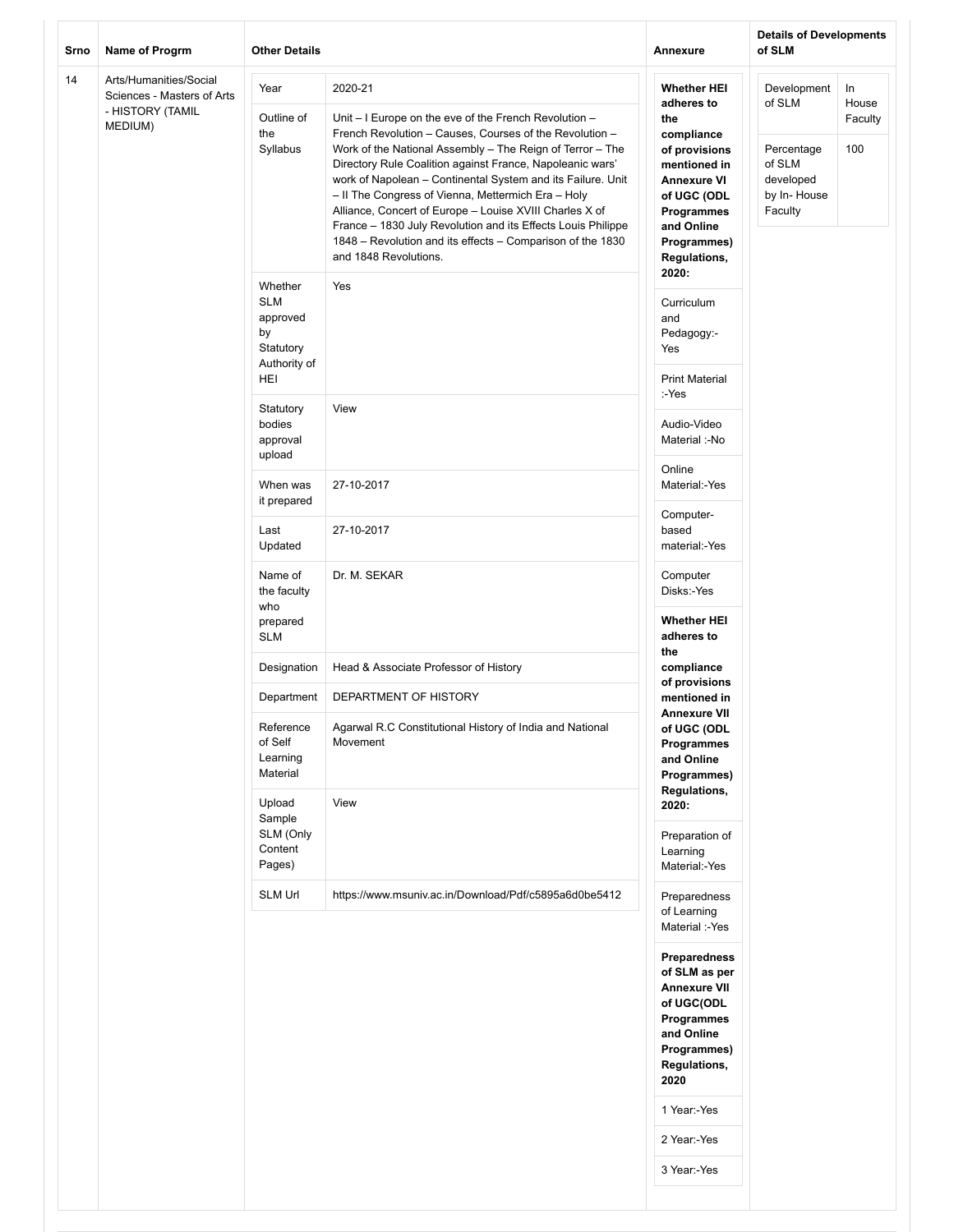| Srno | Name of Progrm                                       | <b>Other Details</b>                                                                                                                                                                                                                                                                                                                                                                                                                                                                                                                                                             |                                                                                                                                                                                                                                                                                                                                                                                                                                                                             | Annexure                                                                                      | <b>Details of Developments</b><br>of SLM |             |  |
|------|------------------------------------------------------|----------------------------------------------------------------------------------------------------------------------------------------------------------------------------------------------------------------------------------------------------------------------------------------------------------------------------------------------------------------------------------------------------------------------------------------------------------------------------------------------------------------------------------------------------------------------------------|-----------------------------------------------------------------------------------------------------------------------------------------------------------------------------------------------------------------------------------------------------------------------------------------------------------------------------------------------------------------------------------------------------------------------------------------------------------------------------|-----------------------------------------------------------------------------------------------|------------------------------------------|-------------|--|
| 15   | Arts/Humanities/Social<br>Sciences - Masters of Arts | Year                                                                                                                                                                                                                                                                                                                                                                                                                                                                                                                                                                             | 2020-21                                                                                                                                                                                                                                                                                                                                                                                                                                                                     | <b>Whether HEI</b><br>adheres to                                                              | Development<br>of SLM                    | In<br>House |  |
|      | - HISTORY (ENGLISH<br>MEDIUM)                        | Outline of<br>Unit I East India Company - Duel System in Bengal -<br>the<br>Regulating Act 1773 - Pitt"s India Act 1784 - Charter Acts of<br>Syllabus<br>1793, 1813, 1833 and 1853 - Causes and Effects of the<br>Mutiny of 1857 on the Development of the Constitution -<br>India under the Crown - Indian Councils Acts of 1861, 1892 -<br>Minto - Morley Reforms 1909 - Central and Provincial<br>Governments according to the Act of 1919. Unit - Il Simon<br>Commission"s Report - Round Table conference and India"s<br>Reactions - Central Government According to 1935 - | the<br>compliance<br>of provisions<br>mentioned in<br><b>Annexure VI</b><br>of UGC (ODL<br><b>Programmes</b><br>and Online<br>Programmes)                                                                                                                                                                                                                                                                                                                                   | Percentage<br>of SLM<br>developed<br>by In-House<br>Faculty                                   | Faculty<br>100                           |             |  |
|      |                                                      |                                                                                                                                                                                                                                                                                                                                                                                                                                                                                                                                                                                  | Provincial Governments according to the Act of 1935 -<br>Provincial Autonomy - Constitutional Deadlock and August<br>offer from Cripp"s Mission to Mountbatten Plan - Indian<br>Independence Act 1947 - Making of the Constitutionof<br>Indian - India"s National Constitution - Union Executive -<br>State Executive - Union Parliament - State Legislative -<br>Union and States - Judiciary - Amendments of the<br>Constitution - Development of Public Services - Local | <b>Regulations,</b><br>2020:<br>Curriculum<br>and<br>Pedagogy:-<br>Yes                        |                                          |             |  |
|      |                                                      | Whether                                                                                                                                                                                                                                                                                                                                                                                                                                                                                                                                                                          | Government.<br>Yes                                                                                                                                                                                                                                                                                                                                                                                                                                                          | <b>Print Material</b><br>:-Yes                                                                |                                          |             |  |
|      |                                                      | <b>SLM</b><br>approved                                                                                                                                                                                                                                                                                                                                                                                                                                                                                                                                                           |                                                                                                                                                                                                                                                                                                                                                                                                                                                                             | Audio-Video<br>Material :-No                                                                  |                                          |             |  |
|      |                                                      | by<br>Statutory<br>Authority of                                                                                                                                                                                                                                                                                                                                                                                                                                                                                                                                                  |                                                                                                                                                                                                                                                                                                                                                                                                                                                                             | Online<br>Material:-Yes                                                                       |                                          |             |  |
|      |                                                      | HEI<br>Statutory<br>bodies                                                                                                                                                                                                                                                                                                                                                                                                                                                                                                                                                       | View                                                                                                                                                                                                                                                                                                                                                                                                                                                                        | Computer-<br>based<br>material:-Yes                                                           |                                          |             |  |
|      |                                                      | approval<br>upload                                                                                                                                                                                                                                                                                                                                                                                                                                                                                                                                                               |                                                                                                                                                                                                                                                                                                                                                                                                                                                                             | Computer<br>Disks:-Yes                                                                        |                                          |             |  |
|      |                                                      | When was<br>it prepared                                                                                                                                                                                                                                                                                                                                                                                                                                                                                                                                                          | 27-10-2017                                                                                                                                                                                                                                                                                                                                                                                                                                                                  | <b>Whether HEI</b><br>adheres to                                                              |                                          |             |  |
|      |                                                      | Last<br>Updated                                                                                                                                                                                                                                                                                                                                                                                                                                                                                                                                                                  | 27-10-2017                                                                                                                                                                                                                                                                                                                                                                                                                                                                  | the<br>compliance<br>of provisions                                                            |                                          |             |  |
|      |                                                      | Name of<br>the faculty<br>who<br>prepared<br><b>SLM</b>                                                                                                                                                                                                                                                                                                                                                                                                                                                                                                                          | Dr. J. BARNABAS JACOB                                                                                                                                                                                                                                                                                                                                                                                                                                                       | mentioned in<br><b>Annexure VII</b><br>of UGC (ODL<br>Programmes<br>and Online<br>Programmes) |                                          |             |  |
|      |                                                      | Designation                                                                                                                                                                                                                                                                                                                                                                                                                                                                                                                                                                      | Assistant Professor of History                                                                                                                                                                                                                                                                                                                                                                                                                                              | Regulations,<br>2020:                                                                         |                                          |             |  |
|      |                                                      | Department                                                                                                                                                                                                                                                                                                                                                                                                                                                                                                                                                                       | DEPARTMENT OF HISTORY                                                                                                                                                                                                                                                                                                                                                                                                                                                       | Preparation of                                                                                |                                          |             |  |
|      |                                                      | Reference<br>of Self<br>Learning<br>Material                                                                                                                                                                                                                                                                                                                                                                                                                                                                                                                                     | Roberts. P.E History of British India Seetharamayya.P.<br>History of India National Congress, Vols 1-2                                                                                                                                                                                                                                                                                                                                                                      | Learning<br>Material:-Yes<br>Preparedness                                                     |                                          |             |  |
|      |                                                      | Upload<br>Sample<br>SLM (Only<br>Content<br>Pages)                                                                                                                                                                                                                                                                                                                                                                                                                                                                                                                               | View                                                                                                                                                                                                                                                                                                                                                                                                                                                                        | of Learning<br>Material :-Yes<br>Preparedness<br>of SLM as per<br><b>Annexure VII</b>         |                                          |             |  |
|      |                                                      | <b>SLM Url</b>                                                                                                                                                                                                                                                                                                                                                                                                                                                                                                                                                                   | https://www.msuniv.ac.in/Download/Pdf/25a0316342ce4d7                                                                                                                                                                                                                                                                                                                                                                                                                       | of UGC(ODL<br>Programmes<br>and Online                                                        |                                          |             |  |
|      |                                                      |                                                                                                                                                                                                                                                                                                                                                                                                                                                                                                                                                                                  |                                                                                                                                                                                                                                                                                                                                                                                                                                                                             | Programmes)<br><b>Regulations,</b><br>2020                                                    |                                          |             |  |
|      |                                                      |                                                                                                                                                                                                                                                                                                                                                                                                                                                                                                                                                                                  |                                                                                                                                                                                                                                                                                                                                                                                                                                                                             | 1 Year:-Yes                                                                                   |                                          |             |  |
|      |                                                      |                                                                                                                                                                                                                                                                                                                                                                                                                                                                                                                                                                                  |                                                                                                                                                                                                                                                                                                                                                                                                                                                                             | 2 Year:-Yes                                                                                   |                                          |             |  |
|      |                                                      |                                                                                                                                                                                                                                                                                                                                                                                                                                                                                                                                                                                  |                                                                                                                                                                                                                                                                                                                                                                                                                                                                             | 3 Year:-Yes                                                                                   |                                          |             |  |
|      |                                                      |                                                                                                                                                                                                                                                                                                                                                                                                                                                                                                                                                                                  |                                                                                                                                                                                                                                                                                                                                                                                                                                                                             |                                                                                               |                                          |             |  |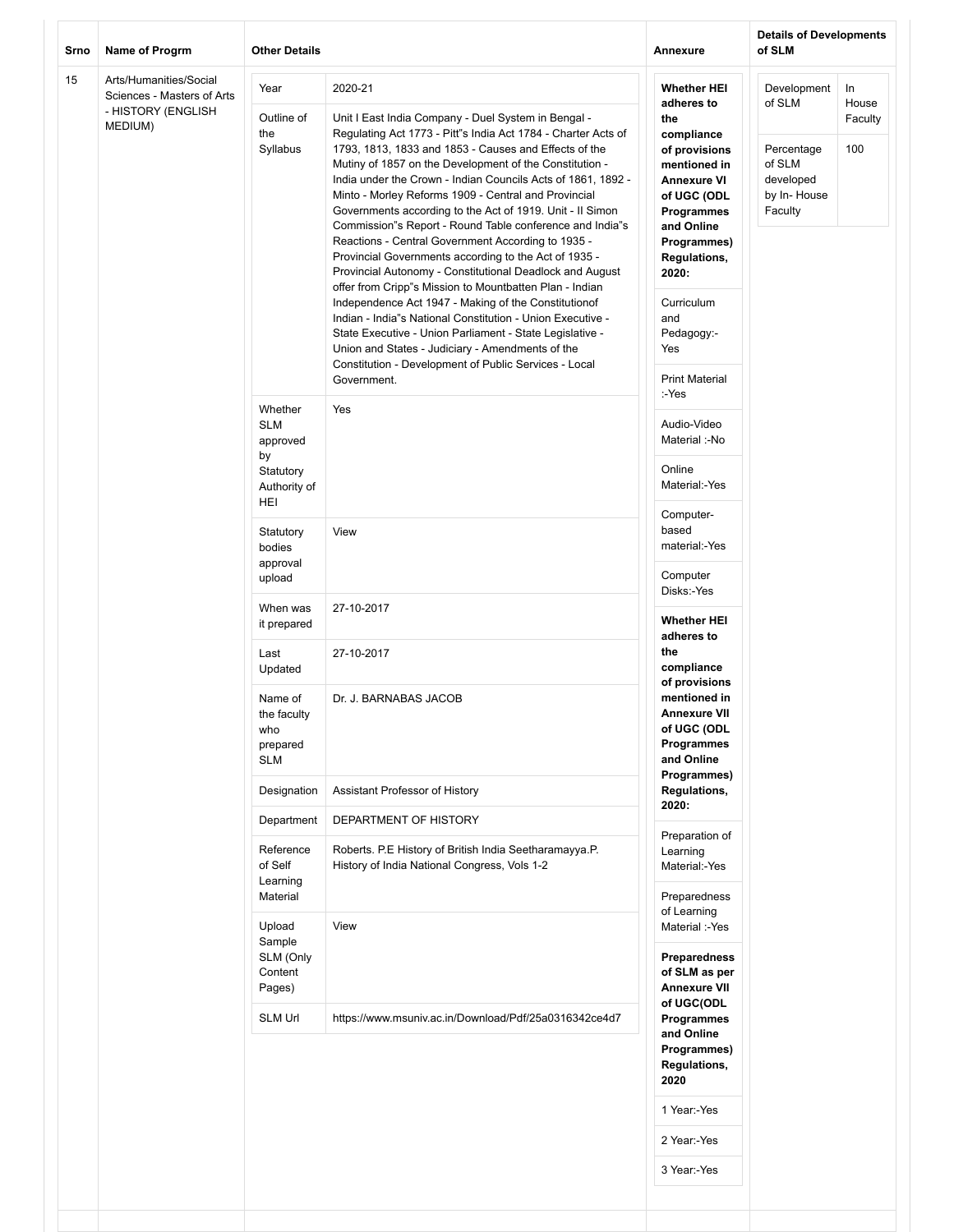| 16<br>Srno | <b>Education/Teachers</b><br>Training - Bachelor of<br>Name of Progrm<br>Education - NA | <b>Other Details</b>                                                        |                                                                                                                                                                                                                                                                                                                                                                                                                                                                                                                                                            | Annexure                                                                                                                                  | <b>Details of Developments</b><br>of SLM                                             |                               |  |
|------------|-----------------------------------------------------------------------------------------|-----------------------------------------------------------------------------|------------------------------------------------------------------------------------------------------------------------------------------------------------------------------------------------------------------------------------------------------------------------------------------------------------------------------------------------------------------------------------------------------------------------------------------------------------------------------------------------------------------------------------------------------------|-------------------------------------------------------------------------------------------------------------------------------------------|--------------------------------------------------------------------------------------|-------------------------------|--|
|            |                                                                                         | Year<br>Outline of<br>the<br>Syllabus                                       | 2020-21<br>Unit-I: Guidance & Counselling Guidance- Meaning,<br>Definitions, Aims, Nature, Principles and Needs. Types<br>Educational, Vocational, Personal, Social- Relationship<br>between guidance and Counselling - Benefits Limitations.<br>Counselling-Meaning, Definitions, Elements-Characteristics<br>- Objectives - Need - Types: Directive Counselling, Non-<br>Directive Counselling, Eclectic Counselling - Meaning,                                                                                                                          | <b>Whether HEI</b><br>adheres to<br>the<br>compliance<br>of provisions<br>mentioned in<br><b>Annexure VI</b><br>of UGC (ODL<br>Programmes | Development<br>of SLM<br>Percentage<br>of SLM<br>developed<br>by In-House<br>Faculty | In<br>House<br>Faculty<br>100 |  |
|            |                                                                                         |                                                                             | Characteristics, Steps, Advantages, Limitations - Difference<br>between Counselling and Guidance. Unit II: Guidance<br>Movement in India, Qualities of a Counselor History of<br>guidance movement in India – Problems of guidance<br>movement in India - Ways to improve guidance movement<br>in India. Qualities - Functions- Professional Ethics-<br>Difference between Counsellor and Teacher. Group<br>guidance - Meaning, Definition, Objectives, Problems,<br>Significance - Techniques, Uses. Group counselling -<br>Meaning, Requirements - Uses. | and Online<br>Programmes)<br><b>Regulations,</b><br>2020:<br>Curriculum<br>and<br>Pedagogy:-<br>Yes                                       |                                                                                      |                               |  |
|            |                                                                                         | Whether<br><b>SLM</b><br>approved<br>by<br>Statutory<br>Authority of<br>HEI | Yes                                                                                                                                                                                                                                                                                                                                                                                                                                                                                                                                                        | <b>Print Material</b><br>:-Yes<br>Audio-Video<br>Material :-No<br>Online<br>Material:-Yes                                                 |                                                                                      |                               |  |
|            |                                                                                         | Statutory<br>bodies<br>approval<br>upload                                   | View                                                                                                                                                                                                                                                                                                                                                                                                                                                                                                                                                       | Computer-<br>based<br>material:-Yes<br>Computer                                                                                           |                                                                                      |                               |  |
|            |                                                                                         | When was<br>it prepared                                                     | 30-05-2016                                                                                                                                                                                                                                                                                                                                                                                                                                                                                                                                                 | Disks:-Yes<br><b>Whether HEI</b>                                                                                                          |                                                                                      |                               |  |
|            |                                                                                         | Last<br>Updated<br>Name of<br>the faculty<br>who<br>prepared<br><b>SLM</b>  | 30-05-2016<br>DR. C. RAMESH                                                                                                                                                                                                                                                                                                                                                                                                                                                                                                                                | adheres to<br>the<br>compliance<br>of provisions<br>mentioned in<br><b>Annexure VII</b><br>of UGC (ODL<br>Programmes<br>and Online        |                                                                                      |                               |  |
|            |                                                                                         | Designation<br>Department                                                   | ASSISTANT PROFESSOR<br>DDCE - B.ED                                                                                                                                                                                                                                                                                                                                                                                                                                                                                                                         | Programmes)<br><b>Regulations,</b><br>2020:                                                                                               |                                                                                      |                               |  |
|            |                                                                                         | Reference<br>of Self<br>Learning<br>Material                                | Sharma, R. N., and Sharma, R.K. (2006). Advanced<br>Educational Psychology. New Delhi: Atlantic Publishers and<br>Distributors. Kochhar, S. K. (2006). Educational and<br>Vocational Guidance in Secondary Schools. New Delhi:<br>Sterling Publishers Private Limited Nayak, A. K., and Rao, V.<br>K. (2007). Guidance and Career Counselling. New Delhi:<br>APH Publishing Corporation. Chauhan, S. S. (1989).<br>Education of Exceptional Children. New Delhi: Indus<br>Publishing Company.                                                              | Preparation of<br>Learning<br>Material:-Yes<br>Preparedness<br>of Learning<br>Material :-Yes<br>Preparedness                              |                                                                                      |                               |  |
|            |                                                                                         | Upload<br>Sample<br>SLM (Only<br>Content<br>Pages)                          | View                                                                                                                                                                                                                                                                                                                                                                                                                                                                                                                                                       | of SLM as per<br><b>Annexure VII</b><br>of UGC(ODL<br>Programmes<br>and Online<br>Programmes)<br><b>Regulations,</b>                      |                                                                                      |                               |  |
|            |                                                                                         | <b>SLM Url</b>                                                              | www.msuniv.ac.in/distance-education                                                                                                                                                                                                                                                                                                                                                                                                                                                                                                                        | 2020<br>1 Year:-Yes                                                                                                                       |                                                                                      |                               |  |
|            |                                                                                         |                                                                             |                                                                                                                                                                                                                                                                                                                                                                                                                                                                                                                                                            | 2 Year:-Yes                                                                                                                               |                                                                                      |                               |  |
|            |                                                                                         |                                                                             |                                                                                                                                                                                                                                                                                                                                                                                                                                                                                                                                                            | 3 Year:-Not<br>Applicable                                                                                                                 |                                                                                      |                               |  |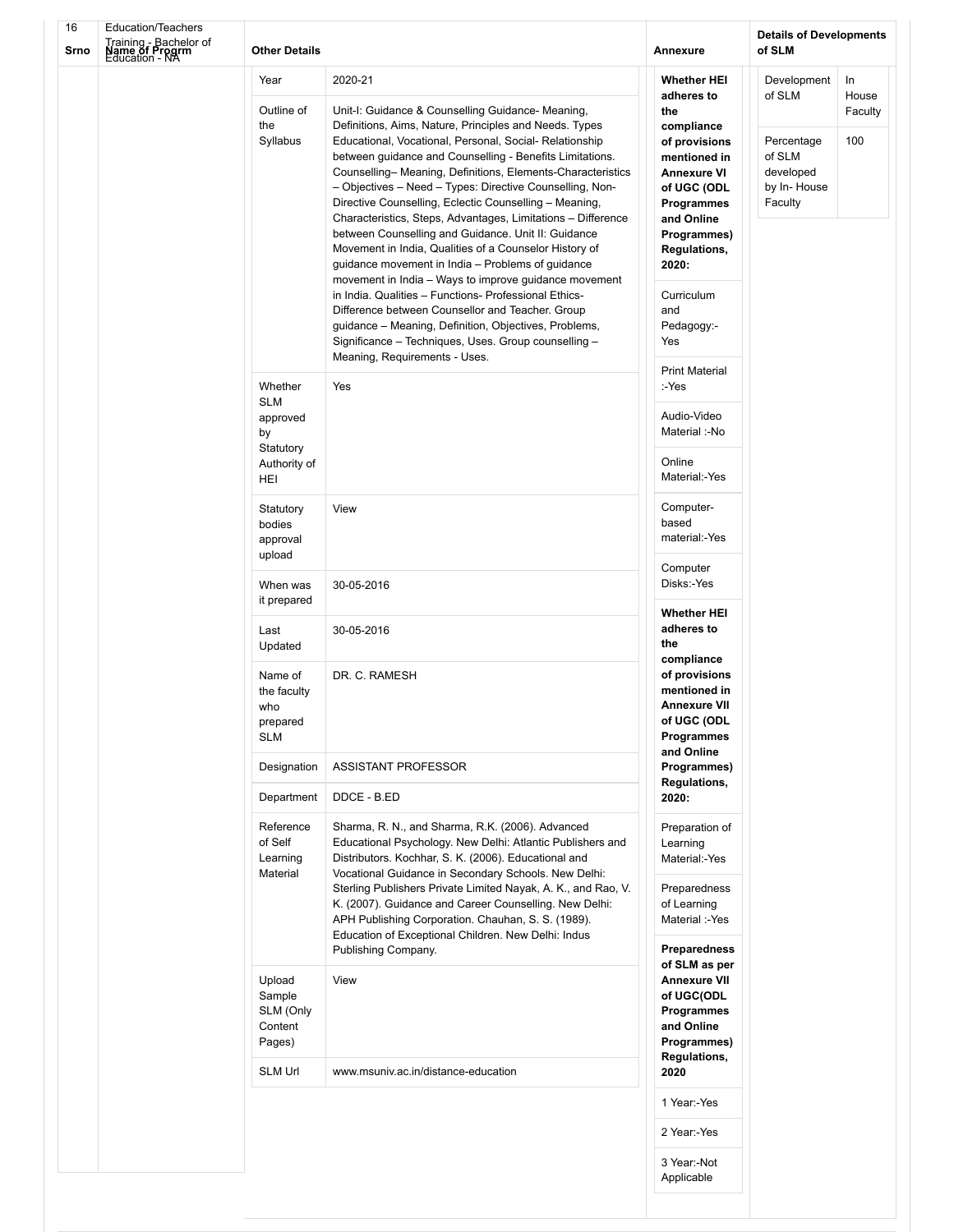| 17<br>Arts/Humanities/Social<br>Year<br>2020-21<br><b>Whether HEI</b><br>Development<br>In<br>Sciences - Masters of Arts<br>of SLM<br>House<br>adheres to<br>- Sociology<br>Outline of<br>. Introduction Sociology:origin and development. Nature and<br>the<br>Faculty<br>the<br>scope. As a science. Importance. Methods. II. Individual and<br>compliance<br>Syllabus<br>Society Theories about the origin of human society.<br>100<br>of provisions<br>Percentage<br>of SLM<br>Importance of society for individuals. The role of Heredity<br>mentioned in<br>and Environment in the life of individuals. III. Culture<br>developed<br><b>Annexure VI</b><br>Characteristics. Functions. Types. Culture lag. Culture and<br>by In-House<br>of UGC (ODL<br>Personality. Culture and Civilization. IV. Social Interaction<br>Faculty<br><b>Programmes</b><br>and Socialization Social Interaction: Forms: Associative:<br>and Online<br>Cooperation, Accommodation and Assimilation<br>Programmes)<br>.Dissociative: Competition and Conflict. V. Social Institutions<br>Regulations,<br>and Social Control Social Institutions: Features. Functions.<br>2020:<br>Forms:Family,Marriage, Economy,Education,Polity and<br>Religion. Social Control: Importance. Types: Formal and<br>Curriculum<br>Informal agencies.<br>and<br>Pedagogy:-<br>Whether<br>Yes<br>Yes<br><b>SLM</b><br><b>Print Material</b><br>approved<br>by<br>:-Yes<br>Statutory<br>Audio-Video<br>Authority of<br>Material :-No<br>HEI<br>Online<br>Statutory<br>View<br>Material:-Yes<br>bodies<br>approval<br>Computer-<br>upload<br>based<br>material:-Yes<br>27-10-2017<br>When was<br>it prepared<br>Computer<br>Disks:-Yes<br>Last<br>27-10-2017<br>Updated<br><b>Whether HEI</b><br>adheres to<br>Name of<br>Dr.R.Maruthakutti<br>the<br>the faculty<br>who<br>compliance<br>of provisions<br>prepared<br>mentioned in<br><b>SLM</b><br><b>Annexure VII</b><br>PROFESSOR<br>of UGC (ODL<br>Designation<br>Programmes<br>Department<br>DEPARTMENT OF SOCIOLOGY<br>and Online<br>Programmes)<br>Reference<br>Macionis, John J. Sociology. 9th ed. New Jersey: Prentice<br>Regulations,<br>of Self<br>Hall, 2003.<br>2020:<br>Learning<br>Material<br>Preparation of<br>Learning<br>View<br>Upload<br>Material:-Yes<br>Sample<br>SLM (Only<br>Preparedness<br>Content<br>of Learning<br>Pages)<br>Material :-Yes<br><b>SLM Url</b><br>https://www.msuniv.ac.in/Download/Pdf/9561a425bd454e0<br><b>Preparedness</b><br>of SLM as per<br><b>Annexure VII</b><br>of UGC(ODL<br>Programmes<br>and Online<br>Programmes)<br>Regulations,<br>2020<br>1 Year:-Yes<br>2 Year:-Yes<br>3 Year:-Yes | Srno | Name of Progrm | <b>Other Details</b> |  | <b>Annexure</b> | <b>Details of Developments</b><br>of SLM |  |
|------------------------------------------------------------------------------------------------------------------------------------------------------------------------------------------------------------------------------------------------------------------------------------------------------------------------------------------------------------------------------------------------------------------------------------------------------------------------------------------------------------------------------------------------------------------------------------------------------------------------------------------------------------------------------------------------------------------------------------------------------------------------------------------------------------------------------------------------------------------------------------------------------------------------------------------------------------------------------------------------------------------------------------------------------------------------------------------------------------------------------------------------------------------------------------------------------------------------------------------------------------------------------------------------------------------------------------------------------------------------------------------------------------------------------------------------------------------------------------------------------------------------------------------------------------------------------------------------------------------------------------------------------------------------------------------------------------------------------------------------------------------------------------------------------------------------------------------------------------------------------------------------------------------------------------------------------------------------------------------------------------------------------------------------------------------------------------------------------------------------------------------------------------------------------------------------------------------------------------------------------------------------------------------------------------------------------------------------------------------------------------------------------------------------------------------------------------------------------------------------------------------------------------------------------------------------------------------------------------------------------------------------------------------|------|----------------|----------------------|--|-----------------|------------------------------------------|--|
|                                                                                                                                                                                                                                                                                                                                                                                                                                                                                                                                                                                                                                                                                                                                                                                                                                                                                                                                                                                                                                                                                                                                                                                                                                                                                                                                                                                                                                                                                                                                                                                                                                                                                                                                                                                                                                                                                                                                                                                                                                                                                                                                                                                                                                                                                                                                                                                                                                                                                                                                                                                                                                                                  |      |                |                      |  |                 |                                          |  |
|                                                                                                                                                                                                                                                                                                                                                                                                                                                                                                                                                                                                                                                                                                                                                                                                                                                                                                                                                                                                                                                                                                                                                                                                                                                                                                                                                                                                                                                                                                                                                                                                                                                                                                                                                                                                                                                                                                                                                                                                                                                                                                                                                                                                                                                                                                                                                                                                                                                                                                                                                                                                                                                                  |      |                |                      |  |                 |                                          |  |
|                                                                                                                                                                                                                                                                                                                                                                                                                                                                                                                                                                                                                                                                                                                                                                                                                                                                                                                                                                                                                                                                                                                                                                                                                                                                                                                                                                                                                                                                                                                                                                                                                                                                                                                                                                                                                                                                                                                                                                                                                                                                                                                                                                                                                                                                                                                                                                                                                                                                                                                                                                                                                                                                  |      |                |                      |  |                 |                                          |  |
|                                                                                                                                                                                                                                                                                                                                                                                                                                                                                                                                                                                                                                                                                                                                                                                                                                                                                                                                                                                                                                                                                                                                                                                                                                                                                                                                                                                                                                                                                                                                                                                                                                                                                                                                                                                                                                                                                                                                                                                                                                                                                                                                                                                                                                                                                                                                                                                                                                                                                                                                                                                                                                                                  |      |                |                      |  |                 |                                          |  |
|                                                                                                                                                                                                                                                                                                                                                                                                                                                                                                                                                                                                                                                                                                                                                                                                                                                                                                                                                                                                                                                                                                                                                                                                                                                                                                                                                                                                                                                                                                                                                                                                                                                                                                                                                                                                                                                                                                                                                                                                                                                                                                                                                                                                                                                                                                                                                                                                                                                                                                                                                                                                                                                                  |      |                |                      |  |                 |                                          |  |
|                                                                                                                                                                                                                                                                                                                                                                                                                                                                                                                                                                                                                                                                                                                                                                                                                                                                                                                                                                                                                                                                                                                                                                                                                                                                                                                                                                                                                                                                                                                                                                                                                                                                                                                                                                                                                                                                                                                                                                                                                                                                                                                                                                                                                                                                                                                                                                                                                                                                                                                                                                                                                                                                  |      |                |                      |  |                 |                                          |  |
|                                                                                                                                                                                                                                                                                                                                                                                                                                                                                                                                                                                                                                                                                                                                                                                                                                                                                                                                                                                                                                                                                                                                                                                                                                                                                                                                                                                                                                                                                                                                                                                                                                                                                                                                                                                                                                                                                                                                                                                                                                                                                                                                                                                                                                                                                                                                                                                                                                                                                                                                                                                                                                                                  |      |                |                      |  |                 |                                          |  |
|                                                                                                                                                                                                                                                                                                                                                                                                                                                                                                                                                                                                                                                                                                                                                                                                                                                                                                                                                                                                                                                                                                                                                                                                                                                                                                                                                                                                                                                                                                                                                                                                                                                                                                                                                                                                                                                                                                                                                                                                                                                                                                                                                                                                                                                                                                                                                                                                                                                                                                                                                                                                                                                                  |      |                |                      |  |                 |                                          |  |
|                                                                                                                                                                                                                                                                                                                                                                                                                                                                                                                                                                                                                                                                                                                                                                                                                                                                                                                                                                                                                                                                                                                                                                                                                                                                                                                                                                                                                                                                                                                                                                                                                                                                                                                                                                                                                                                                                                                                                                                                                                                                                                                                                                                                                                                                                                                                                                                                                                                                                                                                                                                                                                                                  |      |                |                      |  |                 |                                          |  |
|                                                                                                                                                                                                                                                                                                                                                                                                                                                                                                                                                                                                                                                                                                                                                                                                                                                                                                                                                                                                                                                                                                                                                                                                                                                                                                                                                                                                                                                                                                                                                                                                                                                                                                                                                                                                                                                                                                                                                                                                                                                                                                                                                                                                                                                                                                                                                                                                                                                                                                                                                                                                                                                                  |      |                |                      |  |                 |                                          |  |
|                                                                                                                                                                                                                                                                                                                                                                                                                                                                                                                                                                                                                                                                                                                                                                                                                                                                                                                                                                                                                                                                                                                                                                                                                                                                                                                                                                                                                                                                                                                                                                                                                                                                                                                                                                                                                                                                                                                                                                                                                                                                                                                                                                                                                                                                                                                                                                                                                                                                                                                                                                                                                                                                  |      |                |                      |  |                 |                                          |  |
|                                                                                                                                                                                                                                                                                                                                                                                                                                                                                                                                                                                                                                                                                                                                                                                                                                                                                                                                                                                                                                                                                                                                                                                                                                                                                                                                                                                                                                                                                                                                                                                                                                                                                                                                                                                                                                                                                                                                                                                                                                                                                                                                                                                                                                                                                                                                                                                                                                                                                                                                                                                                                                                                  |      |                |                      |  |                 |                                          |  |
|                                                                                                                                                                                                                                                                                                                                                                                                                                                                                                                                                                                                                                                                                                                                                                                                                                                                                                                                                                                                                                                                                                                                                                                                                                                                                                                                                                                                                                                                                                                                                                                                                                                                                                                                                                                                                                                                                                                                                                                                                                                                                                                                                                                                                                                                                                                                                                                                                                                                                                                                                                                                                                                                  |      |                |                      |  |                 |                                          |  |
|                                                                                                                                                                                                                                                                                                                                                                                                                                                                                                                                                                                                                                                                                                                                                                                                                                                                                                                                                                                                                                                                                                                                                                                                                                                                                                                                                                                                                                                                                                                                                                                                                                                                                                                                                                                                                                                                                                                                                                                                                                                                                                                                                                                                                                                                                                                                                                                                                                                                                                                                                                                                                                                                  |      |                |                      |  |                 |                                          |  |
|                                                                                                                                                                                                                                                                                                                                                                                                                                                                                                                                                                                                                                                                                                                                                                                                                                                                                                                                                                                                                                                                                                                                                                                                                                                                                                                                                                                                                                                                                                                                                                                                                                                                                                                                                                                                                                                                                                                                                                                                                                                                                                                                                                                                                                                                                                                                                                                                                                                                                                                                                                                                                                                                  |      |                |                      |  |                 |                                          |  |
|                                                                                                                                                                                                                                                                                                                                                                                                                                                                                                                                                                                                                                                                                                                                                                                                                                                                                                                                                                                                                                                                                                                                                                                                                                                                                                                                                                                                                                                                                                                                                                                                                                                                                                                                                                                                                                                                                                                                                                                                                                                                                                                                                                                                                                                                                                                                                                                                                                                                                                                                                                                                                                                                  |      |                |                      |  |                 |                                          |  |
|                                                                                                                                                                                                                                                                                                                                                                                                                                                                                                                                                                                                                                                                                                                                                                                                                                                                                                                                                                                                                                                                                                                                                                                                                                                                                                                                                                                                                                                                                                                                                                                                                                                                                                                                                                                                                                                                                                                                                                                                                                                                                                                                                                                                                                                                                                                                                                                                                                                                                                                                                                                                                                                                  |      |                |                      |  |                 |                                          |  |
|                                                                                                                                                                                                                                                                                                                                                                                                                                                                                                                                                                                                                                                                                                                                                                                                                                                                                                                                                                                                                                                                                                                                                                                                                                                                                                                                                                                                                                                                                                                                                                                                                                                                                                                                                                                                                                                                                                                                                                                                                                                                                                                                                                                                                                                                                                                                                                                                                                                                                                                                                                                                                                                                  |      |                |                      |  |                 |                                          |  |
|                                                                                                                                                                                                                                                                                                                                                                                                                                                                                                                                                                                                                                                                                                                                                                                                                                                                                                                                                                                                                                                                                                                                                                                                                                                                                                                                                                                                                                                                                                                                                                                                                                                                                                                                                                                                                                                                                                                                                                                                                                                                                                                                                                                                                                                                                                                                                                                                                                                                                                                                                                                                                                                                  |      |                |                      |  |                 |                                          |  |
|                                                                                                                                                                                                                                                                                                                                                                                                                                                                                                                                                                                                                                                                                                                                                                                                                                                                                                                                                                                                                                                                                                                                                                                                                                                                                                                                                                                                                                                                                                                                                                                                                                                                                                                                                                                                                                                                                                                                                                                                                                                                                                                                                                                                                                                                                                                                                                                                                                                                                                                                                                                                                                                                  |      |                |                      |  |                 |                                          |  |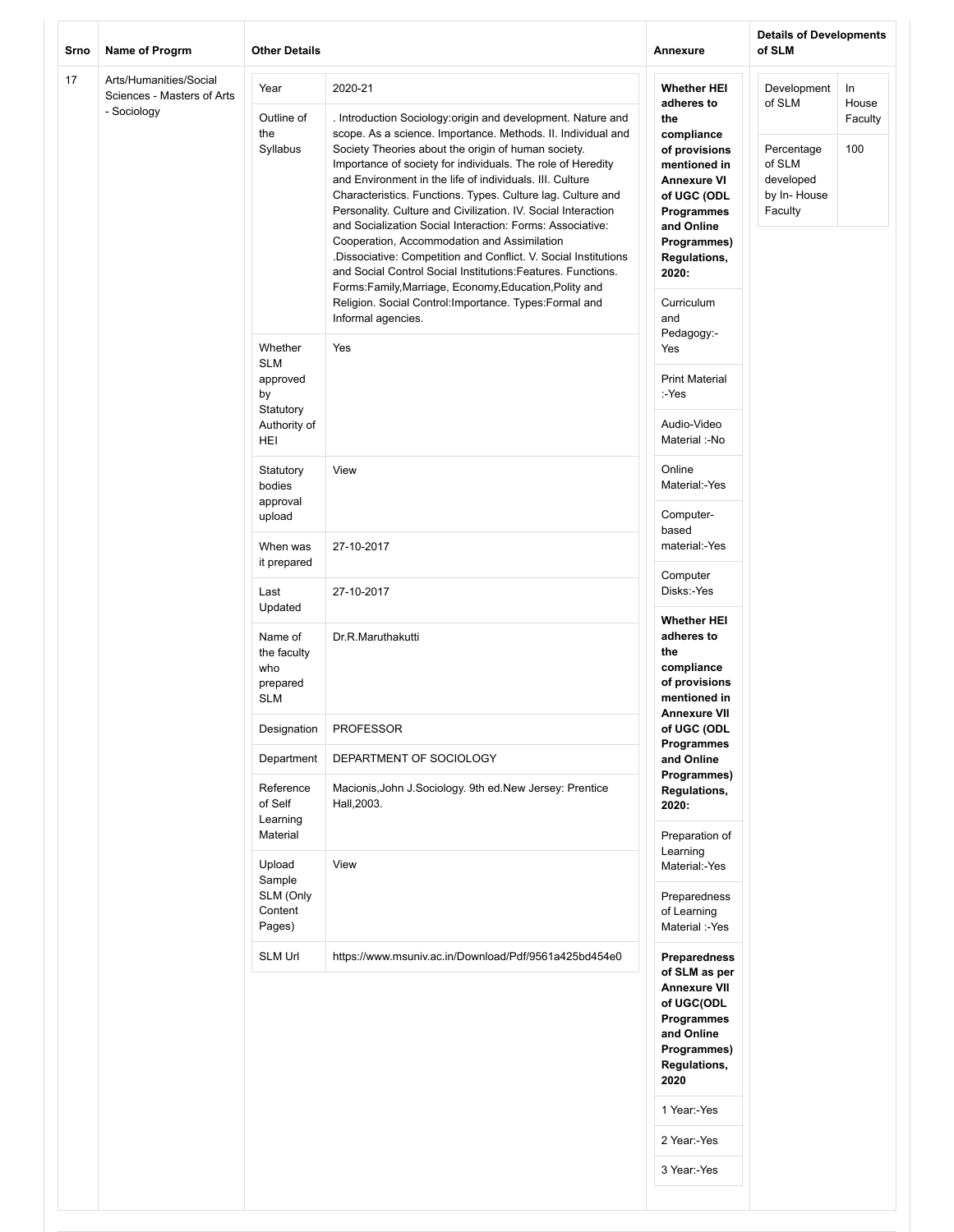| Srno | Name of Progrm                                                  | <b>Other Details</b>                                                        |                                                                                                                                                                                                                                                                                               | Annexure                                                                                                                              | <b>Details of Developments</b><br>of SLM                   |                               |
|------|-----------------------------------------------------------------|-----------------------------------------------------------------------------|-----------------------------------------------------------------------------------------------------------------------------------------------------------------------------------------------------------------------------------------------------------------------------------------------|---------------------------------------------------------------------------------------------------------------------------------------|------------------------------------------------------------|-------------------------------|
| 18   | Arts/Humanities/Social<br>Sciences - Masters of Arts<br>- Tamil | Year<br>Outline of<br>the<br>Syllabus                                       | 2020-21<br>\$W 1 - ghujpahH - Fapy;ghl;L ghujpjhrd; - ghujpjhrd; ftpijfs;<br>Kjy; njhFjp (rQ;rPtp gHtjj ;jpd; rhuy;> tPuj;jha; - ePq;fyhf) \$W<br>2 - rp.R. nry;yg;gh - GJf;Fuy;fs; jkpod;gd; - jPTfs;<br>fiuNaWfpd;wd \$W 3 - Nrh - ahUf;Fk; ntl;fkpy;iy ghjy ;rHf;fhH<br>- gpwnfhU,e;jpu[pj | <b>Whether HEI</b><br>adheres to<br>the<br>compliance<br>of provisions<br>mentioned in<br><b>Annexure VI</b>                          | Development<br>of SLM<br>Percentage<br>of SLM<br>developed | In<br>House<br>Faculty<br>100 |
|      |                                                                 | Whether<br><b>SLM</b><br>approved<br>by<br>Statutory<br>Authority of<br>HEI | Yes                                                                                                                                                                                                                                                                                           | of UGC (ODL<br>Programmes<br>and Online<br>Programmes)<br>Regulations,<br>2020:<br>Curriculum                                         | by In-House<br>Faculty                                     |                               |
|      |                                                                 | Statutory<br>bodies<br>approval<br>upload                                   | View                                                                                                                                                                                                                                                                                          | and<br>Pedagogy:-<br>Yes<br><b>Print Material</b>                                                                                     |                                                            |                               |
|      |                                                                 | When was<br>it prepared                                                     | 27-10-2017                                                                                                                                                                                                                                                                                    | :-Yes<br>Audio-Video                                                                                                                  |                                                            |                               |
|      |                                                                 | Last<br>Updated                                                             | 27-10-2017                                                                                                                                                                                                                                                                                    | Material :-No<br>Online                                                                                                               |                                                            |                               |
|      |                                                                 | Name of<br>the faculty<br>who<br>prepared<br><b>SLM</b>                     | Dr. P. ALICE RANI                                                                                                                                                                                                                                                                             | Material:-Yes<br>Computer-<br>based<br>material:-Yes                                                                                  |                                                            |                               |
|      |                                                                 | Designation                                                                 | Assistant Professor of Tamil                                                                                                                                                                                                                                                                  | Computer<br>Disks:-Yes                                                                                                                |                                                            |                               |
|      |                                                                 | Department<br>Reference<br>of Self<br>Learning<br>Material                  | DEPARTMENT OF TAMIL<br>1. rh.<];tud;>,uh.rghgjp -,jopay; ghit gg;spNfrd;];> nrd;id 2.<br>rk;ge;jd;> kh.R - jkpo; ,jo;fs;> jkpo;h; gjpg;gfk;> nrd;id                                                                                                                                           | <b>Whether HEI</b><br>adheres to<br>the<br>compliance<br>of provisions<br>mentioned in                                                |                                                            |                               |
|      |                                                                 | Upload<br>Sample<br>SLM (Only<br>Content<br>Pages)                          | View                                                                                                                                                                                                                                                                                          | <b>Annexure VII</b><br>of UGC (ODL<br>Programmes<br>and Online<br>Programmes)<br>Regulations,<br>2020:                                |                                                            |                               |
|      |                                                                 | SLM Url                                                                     | https://www.msuniv.ac.in/Download/Pdf/44dda7088ec04cb                                                                                                                                                                                                                                         | Preparation of<br>Learning<br>Material:-Yes                                                                                           |                                                            |                               |
|      |                                                                 |                                                                             |                                                                                                                                                                                                                                                                                               | Preparedness<br>of Learning<br>Material :-Yes                                                                                         |                                                            |                               |
|      |                                                                 |                                                                             |                                                                                                                                                                                                                                                                                               | Preparedness<br>of SLM as per<br><b>Annexure VII</b><br>of UGC(ODL<br>Programmes<br>and Online<br>Programmes)<br>Regulations,<br>2020 |                                                            |                               |
|      |                                                                 |                                                                             |                                                                                                                                                                                                                                                                                               | 1 Year:-Yes                                                                                                                           |                                                            |                               |
|      |                                                                 |                                                                             |                                                                                                                                                                                                                                                                                               | 2 Year:-Yes                                                                                                                           |                                                            |                               |
|      |                                                                 |                                                                             |                                                                                                                                                                                                                                                                                               | 3 Year:-Yes                                                                                                                           |                                                            |                               |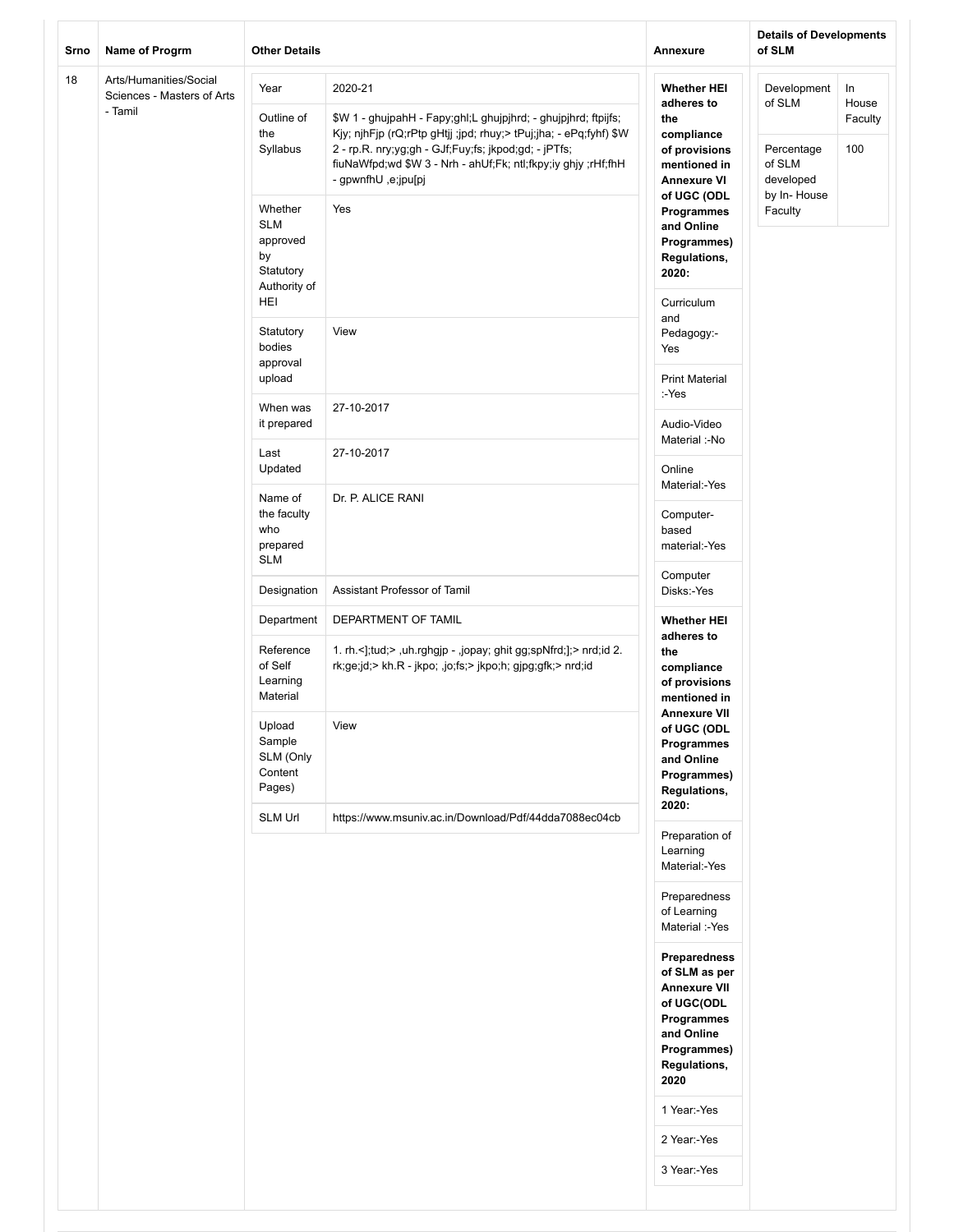| Srno | Name of Progrm                                                                                                                      | <b>Other Details</b>                                                        |                                                                                                                                                                                                                                                                                                                                                                                                                                                                                                                                                                                                                    | Annexure                                                                                                                                                                                               | <b>Details of Developments</b><br>of SLM                                             |                                |
|------|-------------------------------------------------------------------------------------------------------------------------------------|-----------------------------------------------------------------------------|--------------------------------------------------------------------------------------------------------------------------------------------------------------------------------------------------------------------------------------------------------------------------------------------------------------------------------------------------------------------------------------------------------------------------------------------------------------------------------------------------------------------------------------------------------------------------------------------------------------------|--------------------------------------------------------------------------------------------------------------------------------------------------------------------------------------------------------|--------------------------------------------------------------------------------------|--------------------------------|
| 19   | <b>Business</b><br>Administration/Commerce/<br>Management/Finance -<br><b>Master of Business</b><br><b>Administration - FINANCE</b> | Year<br>Outline of<br>the<br>Syllabus                                       | 2020-21<br>Unit - I Nature and functions of Management - Levels of<br>management - Different approaches to management -<br>Evolution of Management - Planning - Nature - Importance<br>-Types - Steps in planning process - MBO - Strategic<br>planning process - Decision making process - Models of<br>decision making. Unit - II Formal / Informal organisation -<br>Organisational structure - Organising process -<br>Departmentalisation - Authority delegation -<br>Decentralisation - Coordination - Line / Staff relations -<br>Staffing procedure - Training and development -<br>Performance appraisal. | <b>Whether HEI</b><br>adheres to<br>the<br>compliance<br>of provisions<br>mentioned in<br><b>Annexure VI</b><br>of UGC (ODL<br>Programmes<br>and Online<br>Programmes)<br><b>Regulations,</b><br>2020: | Development<br>of SLM<br>Percentage<br>of SLM<br>developed<br>by In-House<br>Faculty | In.<br>House<br>Faculty<br>100 |
|      |                                                                                                                                     | Whether<br><b>SLM</b><br>approved<br>by<br>Statutory<br>Authority of<br>HEI | Yes                                                                                                                                                                                                                                                                                                                                                                                                                                                                                                                                                                                                                | Curriculum<br>and<br>Pedagogy:-<br>Yes<br><b>Print Material</b><br>:-Yes                                                                                                                               |                                                                                      |                                |
|      |                                                                                                                                     | Statutory<br>bodies<br>approval<br>upload                                   | View                                                                                                                                                                                                                                                                                                                                                                                                                                                                                                                                                                                                               | Audio-Video<br>Material :-No<br>Online                                                                                                                                                                 |                                                                                      |                                |
|      |                                                                                                                                     | When was<br>it prepared                                                     | 27-10-2017                                                                                                                                                                                                                                                                                                                                                                                                                                                                                                                                                                                                         | Material:-Yes<br>Computer-<br>based                                                                                                                                                                    |                                                                                      |                                |
|      |                                                                                                                                     | Last<br>Updated                                                             | 27-10-2017                                                                                                                                                                                                                                                                                                                                                                                                                                                                                                                                                                                                         | material:-Yes<br>Computer                                                                                                                                                                              |                                                                                      |                                |
|      |                                                                                                                                     | Name of<br>the faculty<br>who<br>prepared<br><b>SLM</b>                     | Dr. G. MAGESH KUTTALAM                                                                                                                                                                                                                                                                                                                                                                                                                                                                                                                                                                                             | Disks:-Yes<br><b>Whether HEI</b><br>adheres to<br>the<br>compliance                                                                                                                                    |                                                                                      |                                |
|      |                                                                                                                                     | Designation                                                                 | Assistant Professor, Department of Management Studies<br>Manonmaniam Sundaranar University, Tirunelveli - 627 012                                                                                                                                                                                                                                                                                                                                                                                                                                                                                                  | of provisions<br>mentioned in<br><b>Annexure VII</b>                                                                                                                                                   |                                                                                      |                                |
|      |                                                                                                                                     | Department<br>Reference<br>of Self<br>Learning<br>Material                  | DEPARTMENT OF MANAGEMENT STUDIES<br>Brislin, R.W. et al., Cross-culfural Research Methods, New<br>York: John Wiley & Sons, 1973. □ Bulmer, Martin (Ed.),<br>Sociological Research Methods, London: Macmillan, 1977.                                                                                                                                                                                                                                                                                                                                                                                                | of UGC (ODL<br>Programmes<br>and Online<br>Programmes)<br><b>Regulations,</b><br>2020:                                                                                                                 |                                                                                      |                                |
|      |                                                                                                                                     | Upload<br>Sample<br>SLM (Only<br>Content<br>Pages)                          | View                                                                                                                                                                                                                                                                                                                                                                                                                                                                                                                                                                                                               | Preparation of<br>Learning<br>Material:-Yes<br>Preparedness<br>of Learning                                                                                                                             |                                                                                      |                                |
|      |                                                                                                                                     | <b>SLM Url</b>                                                              | https://www.msuniv.ac.in/Download/Pdf/d57dbef3cc30495                                                                                                                                                                                                                                                                                                                                                                                                                                                                                                                                                              | Material :-Yes<br>Preparedness<br>of SLM as per<br><b>Annexure VII</b><br>of UGC(ODL<br>Programmes<br>and Online<br>Programmes)<br>Regulations,<br>2020<br>1 Year:-Yes<br>2 Year:-Yes<br>3 Year:-Yes   |                                                                                      |                                |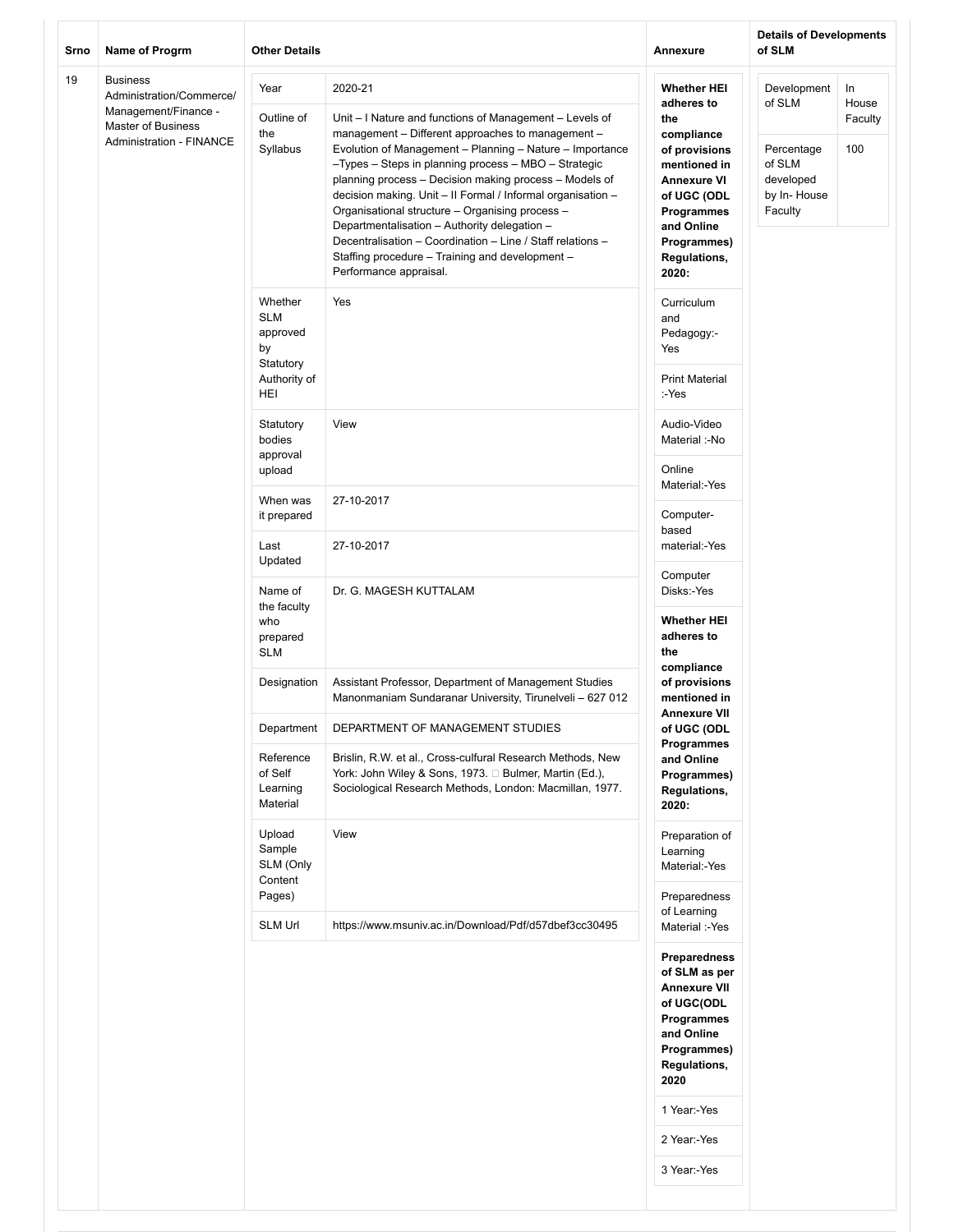| Srno | Name of Progrm                                                                          | <b>Other Details</b>                         |                                                                                                                                                                                                                                                                                                                                                                                                                                                   | Annexure                                                                                                                      | <b>Details of Developments</b><br>of SLM                    |                |
|------|-----------------------------------------------------------------------------------------|----------------------------------------------|---------------------------------------------------------------------------------------------------------------------------------------------------------------------------------------------------------------------------------------------------------------------------------------------------------------------------------------------------------------------------------------------------------------------------------------------------|-------------------------------------------------------------------------------------------------------------------------------|-------------------------------------------------------------|----------------|
| 20   | <b>Business</b><br>Administration/Commerce/                                             | Year                                         | 2020-21                                                                                                                                                                                                                                                                                                                                                                                                                                           | <b>Whether HEI</b><br>adheres to                                                                                              | Development<br>of SLM                                       | In<br>House    |
|      | Management/Finance -<br><b>Master of Business</b><br>Administration -<br><b>GENERAL</b> | Outline of<br>the<br>Syllabus                | Unit - I Accounting Principles - Concepts - Basic of<br>Accounting - Journal - Ledger - Trial Balance - Preparation<br>of Trading and Profit and Loss account and Balance Sheet<br>(problems) - Depreciation methods. Unit - Il Financial<br>Statement analysis - Objectives - Accounting Ratio's;<br>Liquidity; Profitability, turnover and market test ratios -<br>Problems and computation and interpretation of various<br>accounting ratios. | the<br>compliance<br>of provisions<br>mentioned in<br><b>Annexure VI</b><br>of UGC (ODL<br>Programmes<br>and Online           | Percentage<br>of SLM<br>developed<br>by In-House<br>Faculty | Faculty<br>100 |
|      |                                                                                         | Whether<br><b>SLM</b><br>approved            | Yes                                                                                                                                                                                                                                                                                                                                                                                                                                               | Programmes)<br>Regulations,<br>2020:                                                                                          |                                                             |                |
|      |                                                                                         | by<br>Statutory<br>Authority of<br>HEI       |                                                                                                                                                                                                                                                                                                                                                                                                                                                   | Curriculum<br>and<br>Pedagogy:-<br>Yes                                                                                        |                                                             |                |
|      |                                                                                         | Statutory<br>bodies<br>approval              | View                                                                                                                                                                                                                                                                                                                                                                                                                                              | <b>Print Material</b><br>:-Yes                                                                                                |                                                             |                |
|      |                                                                                         | upload                                       |                                                                                                                                                                                                                                                                                                                                                                                                                                                   | Audio-Video<br>Material :-No                                                                                                  |                                                             |                |
|      |                                                                                         | When was<br>it prepared                      | 27-10-2017                                                                                                                                                                                                                                                                                                                                                                                                                                        | Online<br>Material:-Yes                                                                                                       |                                                             |                |
|      |                                                                                         | Last<br>Updated                              | 27-10-2017                                                                                                                                                                                                                                                                                                                                                                                                                                        | Computer-<br>based                                                                                                            |                                                             |                |
|      |                                                                                         | Name of<br>the faculty<br>who<br>prepared    | Dr. C.L. JEBA MELVIN                                                                                                                                                                                                                                                                                                                                                                                                                              | material:-Yes<br>Computer<br>Disks:-Yes                                                                                       |                                                             |                |
|      |                                                                                         | <b>SLM</b>                                   |                                                                                                                                                                                                                                                                                                                                                                                                                                                   | <b>Whether HEI</b>                                                                                                            |                                                             |                |
|      |                                                                                         | Designation                                  | Associate Professor, Department of Management Studies                                                                                                                                                                                                                                                                                                                                                                                             | adheres to<br>the                                                                                                             |                                                             |                |
|      |                                                                                         | Department                                   | DEPARTMENT OF MANAGEMENT STUDIES                                                                                                                                                                                                                                                                                                                                                                                                                  | compliance<br>of provisions                                                                                                   |                                                             |                |
|      |                                                                                         | Reference<br>of Self<br>Learning<br>Material | G. S. Gupta - Managerial Economics Tata Mc Graw Hill. 2.<br>Varshney and Maheswari - Managerial Economics, Sultan<br>Chand and Sons.                                                                                                                                                                                                                                                                                                              | mentioned in<br><b>Annexure VII</b><br>of UGC (ODL<br>Programmes                                                              |                                                             |                |
|      |                                                                                         | Upload<br>Sample<br>SLM (Only<br>Content     | View                                                                                                                                                                                                                                                                                                                                                                                                                                              | and Online<br>Programmes)<br>Regulations,<br>2020:                                                                            |                                                             |                |
|      |                                                                                         | Pages)<br><b>SLM Url</b>                     | https://www.msuniv.ac.in/Download/Pdf/6349aaa9e1f0442                                                                                                                                                                                                                                                                                                                                                                                             | Preparation of<br>Learning<br>Material:-Yes                                                                                   |                                                             |                |
|      |                                                                                         |                                              |                                                                                                                                                                                                                                                                                                                                                                                                                                                   | Preparedness<br>of Learning<br>Material :-Yes                                                                                 |                                                             |                |
|      |                                                                                         |                                              |                                                                                                                                                                                                                                                                                                                                                                                                                                                   | Preparedness<br>of SLM as per<br><b>Annexure VII</b><br>of UGC(ODL<br>Programmes<br>and Online<br>Programmes)<br>Regulations, |                                                             |                |
|      |                                                                                         |                                              |                                                                                                                                                                                                                                                                                                                                                                                                                                                   | 2020<br>1 Year:-Yes                                                                                                           |                                                             |                |
|      |                                                                                         |                                              |                                                                                                                                                                                                                                                                                                                                                                                                                                                   | 2 Year:-Yes                                                                                                                   |                                                             |                |
|      |                                                                                         |                                              |                                                                                                                                                                                                                                                                                                                                                                                                                                                   | 3 Year:-Yes                                                                                                                   |                                                             |                |
|      |                                                                                         |                                              |                                                                                                                                                                                                                                                                                                                                                                                                                                                   |                                                                                                                               |                                                             |                |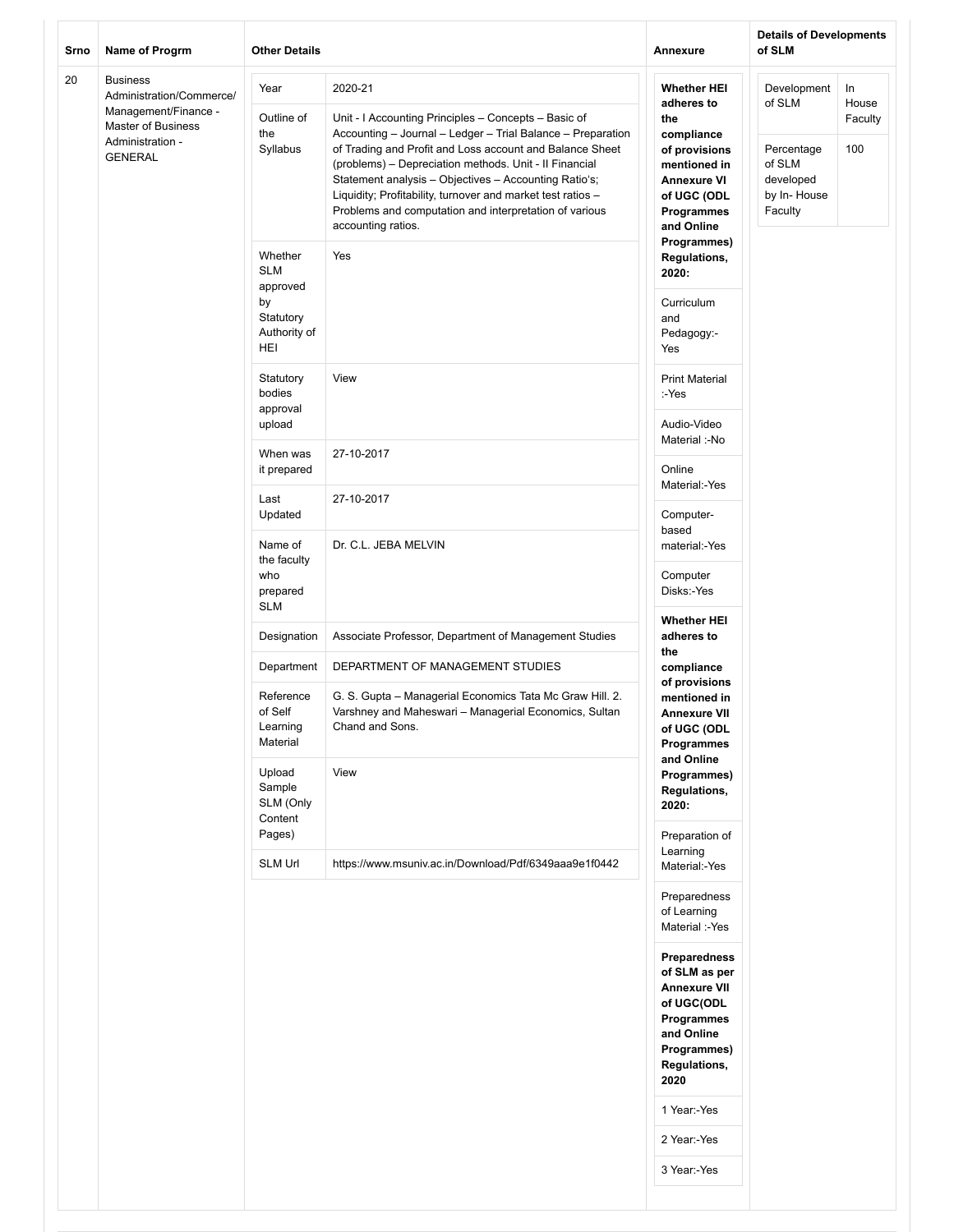| 21<br><b>Business</b><br>Year<br>2020-21<br><b>Whether HEI</b><br>Development<br>In<br>Administration/Commerce/<br>of SLM<br>House<br>adheres to<br>Management/Finance -<br>Outline of<br>UNIT - I Managerial Economics - Meaning, Nature and<br>the<br>Faculty<br>Master of Business<br>scope - Role in decision making - Concepts of Managerial<br>the<br>compliance<br>Administration - Human<br>Syllabus<br>Economics. UNIT - II Supply meaning and determinants -<br>100<br>Percentage<br>of provisions<br>Resource Management<br>Production decisions - Production function - Cost concepts<br>of SLM<br>mentioned in<br>- Cost output relationship. Economy of scale - Cost<br>developed<br><b>Annexure VI</b><br>functions. UNIT - III Market Structure - Characteristics -<br>by In-House<br>of UGC (ODL<br>Pricing and output decisions - Methods of pricing -<br>Faculty<br><b>Programmes</b><br>Differential pricing Government intervention in pricing.<br>and Online<br>Programmes)<br>Whether<br>Yes<br><b>Regulations,</b><br><b>SLM</b><br>2020:<br>approved<br>by<br>Curriculum<br>Statutory<br>and<br>Authority of<br>Pedagogy:-<br>HEI<br>Yes<br>View<br>Statutory<br><b>Print Material</b><br>bodies<br>:-Yes<br>approval<br>Audio-Video<br>upload<br>Material :-No<br>When was<br>27-10-2017<br>Online<br>it prepared<br>Material:-Yes<br>Last<br>27-10-2017<br>Updated<br>Computer-<br>based<br>Name of<br>Dr. T. HELAN<br>material:-Yes<br>the faculty<br>who<br>Computer<br>prepared<br>Disks:-Yes<br><b>SLM</b><br><b>Whether HEI</b><br>Designation<br>Assistant Professor, Department of Management Studies,<br>adheres to<br>the<br>DEPARTMENT OF MANAGEUMENT STUDIES<br>Department<br>compliance<br>of provisions<br>Reference<br>G. S. Gupta - Managerial Economics Tata Mc Graw Hill. 2.<br>mentioned in<br>of Self<br>Varshney and Maheswari - Managerial Economics, Sultan<br><b>Annexure VII</b><br>Learning<br>Chand and Sons.<br>of UGC (ODL<br>Material<br>Programmes<br>and Online<br>View<br>Upload<br>Programmes)<br>Sample<br>Regulations,<br>SLM (Only<br>2020:<br>Content<br>Pages)<br>Preparation of<br>Learning<br><b>SLM Url</b><br>https://www.msuniv.ac.in/Download/Pdf/77b621d4fa5148a<br>Material:-Yes<br>Preparedness<br>of Learning<br>Material :-Yes<br>Preparedness<br>of SLM as per<br><b>Annexure VII</b><br>of UGC(ODL<br>Programmes<br>and Online<br>Programmes)<br>Regulations,<br>2020<br>1 Year:-Yes<br>2 Year:-Yes<br>3 Year:-Yes | Srno | Name of Progrm | <b>Other Details</b> | Annexure | <b>Details of Developments</b><br>of SLM |  |
|--------------------------------------------------------------------------------------------------------------------------------------------------------------------------------------------------------------------------------------------------------------------------------------------------------------------------------------------------------------------------------------------------------------------------------------------------------------------------------------------------------------------------------------------------------------------------------------------------------------------------------------------------------------------------------------------------------------------------------------------------------------------------------------------------------------------------------------------------------------------------------------------------------------------------------------------------------------------------------------------------------------------------------------------------------------------------------------------------------------------------------------------------------------------------------------------------------------------------------------------------------------------------------------------------------------------------------------------------------------------------------------------------------------------------------------------------------------------------------------------------------------------------------------------------------------------------------------------------------------------------------------------------------------------------------------------------------------------------------------------------------------------------------------------------------------------------------------------------------------------------------------------------------------------------------------------------------------------------------------------------------------------------------------------------------------------------------------------------------------------------------------------------------------------------------------------------------------------------------------------------------------------------------------------------------------------------------------------------------------------------------------------------------------------------------------------------------------------------------------------------|------|----------------|----------------------|----------|------------------------------------------|--|
|                                                                                                                                                                                                                                                                                                                                                                                                                                                                                                                                                                                                                                                                                                                                                                                                                                                                                                                                                                                                                                                                                                                                                                                                                                                                                                                                                                                                                                                                                                                                                                                                                                                                                                                                                                                                                                                                                                                                                                                                                                                                                                                                                                                                                                                                                                                                                                                                                                                                                                  |      |                |                      |          |                                          |  |
|                                                                                                                                                                                                                                                                                                                                                                                                                                                                                                                                                                                                                                                                                                                                                                                                                                                                                                                                                                                                                                                                                                                                                                                                                                                                                                                                                                                                                                                                                                                                                                                                                                                                                                                                                                                                                                                                                                                                                                                                                                                                                                                                                                                                                                                                                                                                                                                                                                                                                                  |      |                |                      |          |                                          |  |
|                                                                                                                                                                                                                                                                                                                                                                                                                                                                                                                                                                                                                                                                                                                                                                                                                                                                                                                                                                                                                                                                                                                                                                                                                                                                                                                                                                                                                                                                                                                                                                                                                                                                                                                                                                                                                                                                                                                                                                                                                                                                                                                                                                                                                                                                                                                                                                                                                                                                                                  |      |                |                      |          |                                          |  |
|                                                                                                                                                                                                                                                                                                                                                                                                                                                                                                                                                                                                                                                                                                                                                                                                                                                                                                                                                                                                                                                                                                                                                                                                                                                                                                                                                                                                                                                                                                                                                                                                                                                                                                                                                                                                                                                                                                                                                                                                                                                                                                                                                                                                                                                                                                                                                                                                                                                                                                  |      |                |                      |          |                                          |  |
|                                                                                                                                                                                                                                                                                                                                                                                                                                                                                                                                                                                                                                                                                                                                                                                                                                                                                                                                                                                                                                                                                                                                                                                                                                                                                                                                                                                                                                                                                                                                                                                                                                                                                                                                                                                                                                                                                                                                                                                                                                                                                                                                                                                                                                                                                                                                                                                                                                                                                                  |      |                |                      |          |                                          |  |
|                                                                                                                                                                                                                                                                                                                                                                                                                                                                                                                                                                                                                                                                                                                                                                                                                                                                                                                                                                                                                                                                                                                                                                                                                                                                                                                                                                                                                                                                                                                                                                                                                                                                                                                                                                                                                                                                                                                                                                                                                                                                                                                                                                                                                                                                                                                                                                                                                                                                                                  |      |                |                      |          |                                          |  |
|                                                                                                                                                                                                                                                                                                                                                                                                                                                                                                                                                                                                                                                                                                                                                                                                                                                                                                                                                                                                                                                                                                                                                                                                                                                                                                                                                                                                                                                                                                                                                                                                                                                                                                                                                                                                                                                                                                                                                                                                                                                                                                                                                                                                                                                                                                                                                                                                                                                                                                  |      |                |                      |          |                                          |  |
|                                                                                                                                                                                                                                                                                                                                                                                                                                                                                                                                                                                                                                                                                                                                                                                                                                                                                                                                                                                                                                                                                                                                                                                                                                                                                                                                                                                                                                                                                                                                                                                                                                                                                                                                                                                                                                                                                                                                                                                                                                                                                                                                                                                                                                                                                                                                                                                                                                                                                                  |      |                |                      |          |                                          |  |
|                                                                                                                                                                                                                                                                                                                                                                                                                                                                                                                                                                                                                                                                                                                                                                                                                                                                                                                                                                                                                                                                                                                                                                                                                                                                                                                                                                                                                                                                                                                                                                                                                                                                                                                                                                                                                                                                                                                                                                                                                                                                                                                                                                                                                                                                                                                                                                                                                                                                                                  |      |                |                      |          |                                          |  |
|                                                                                                                                                                                                                                                                                                                                                                                                                                                                                                                                                                                                                                                                                                                                                                                                                                                                                                                                                                                                                                                                                                                                                                                                                                                                                                                                                                                                                                                                                                                                                                                                                                                                                                                                                                                                                                                                                                                                                                                                                                                                                                                                                                                                                                                                                                                                                                                                                                                                                                  |      |                |                      |          |                                          |  |
|                                                                                                                                                                                                                                                                                                                                                                                                                                                                                                                                                                                                                                                                                                                                                                                                                                                                                                                                                                                                                                                                                                                                                                                                                                                                                                                                                                                                                                                                                                                                                                                                                                                                                                                                                                                                                                                                                                                                                                                                                                                                                                                                                                                                                                                                                                                                                                                                                                                                                                  |      |                |                      |          |                                          |  |
|                                                                                                                                                                                                                                                                                                                                                                                                                                                                                                                                                                                                                                                                                                                                                                                                                                                                                                                                                                                                                                                                                                                                                                                                                                                                                                                                                                                                                                                                                                                                                                                                                                                                                                                                                                                                                                                                                                                                                                                                                                                                                                                                                                                                                                                                                                                                                                                                                                                                                                  |      |                |                      |          |                                          |  |
|                                                                                                                                                                                                                                                                                                                                                                                                                                                                                                                                                                                                                                                                                                                                                                                                                                                                                                                                                                                                                                                                                                                                                                                                                                                                                                                                                                                                                                                                                                                                                                                                                                                                                                                                                                                                                                                                                                                                                                                                                                                                                                                                                                                                                                                                                                                                                                                                                                                                                                  |      |                |                      |          |                                          |  |
|                                                                                                                                                                                                                                                                                                                                                                                                                                                                                                                                                                                                                                                                                                                                                                                                                                                                                                                                                                                                                                                                                                                                                                                                                                                                                                                                                                                                                                                                                                                                                                                                                                                                                                                                                                                                                                                                                                                                                                                                                                                                                                                                                                                                                                                                                                                                                                                                                                                                                                  |      |                |                      |          |                                          |  |
|                                                                                                                                                                                                                                                                                                                                                                                                                                                                                                                                                                                                                                                                                                                                                                                                                                                                                                                                                                                                                                                                                                                                                                                                                                                                                                                                                                                                                                                                                                                                                                                                                                                                                                                                                                                                                                                                                                                                                                                                                                                                                                                                                                                                                                                                                                                                                                                                                                                                                                  |      |                |                      |          |                                          |  |
|                                                                                                                                                                                                                                                                                                                                                                                                                                                                                                                                                                                                                                                                                                                                                                                                                                                                                                                                                                                                                                                                                                                                                                                                                                                                                                                                                                                                                                                                                                                                                                                                                                                                                                                                                                                                                                                                                                                                                                                                                                                                                                                                                                                                                                                                                                                                                                                                                                                                                                  |      |                |                      |          |                                          |  |
|                                                                                                                                                                                                                                                                                                                                                                                                                                                                                                                                                                                                                                                                                                                                                                                                                                                                                                                                                                                                                                                                                                                                                                                                                                                                                                                                                                                                                                                                                                                                                                                                                                                                                                                                                                                                                                                                                                                                                                                                                                                                                                                                                                                                                                                                                                                                                                                                                                                                                                  |      |                |                      |          |                                          |  |
|                                                                                                                                                                                                                                                                                                                                                                                                                                                                                                                                                                                                                                                                                                                                                                                                                                                                                                                                                                                                                                                                                                                                                                                                                                                                                                                                                                                                                                                                                                                                                                                                                                                                                                                                                                                                                                                                                                                                                                                                                                                                                                                                                                                                                                                                                                                                                                                                                                                                                                  |      |                |                      |          |                                          |  |
|                                                                                                                                                                                                                                                                                                                                                                                                                                                                                                                                                                                                                                                                                                                                                                                                                                                                                                                                                                                                                                                                                                                                                                                                                                                                                                                                                                                                                                                                                                                                                                                                                                                                                                                                                                                                                                                                                                                                                                                                                                                                                                                                                                                                                                                                                                                                                                                                                                                                                                  |      |                |                      |          |                                          |  |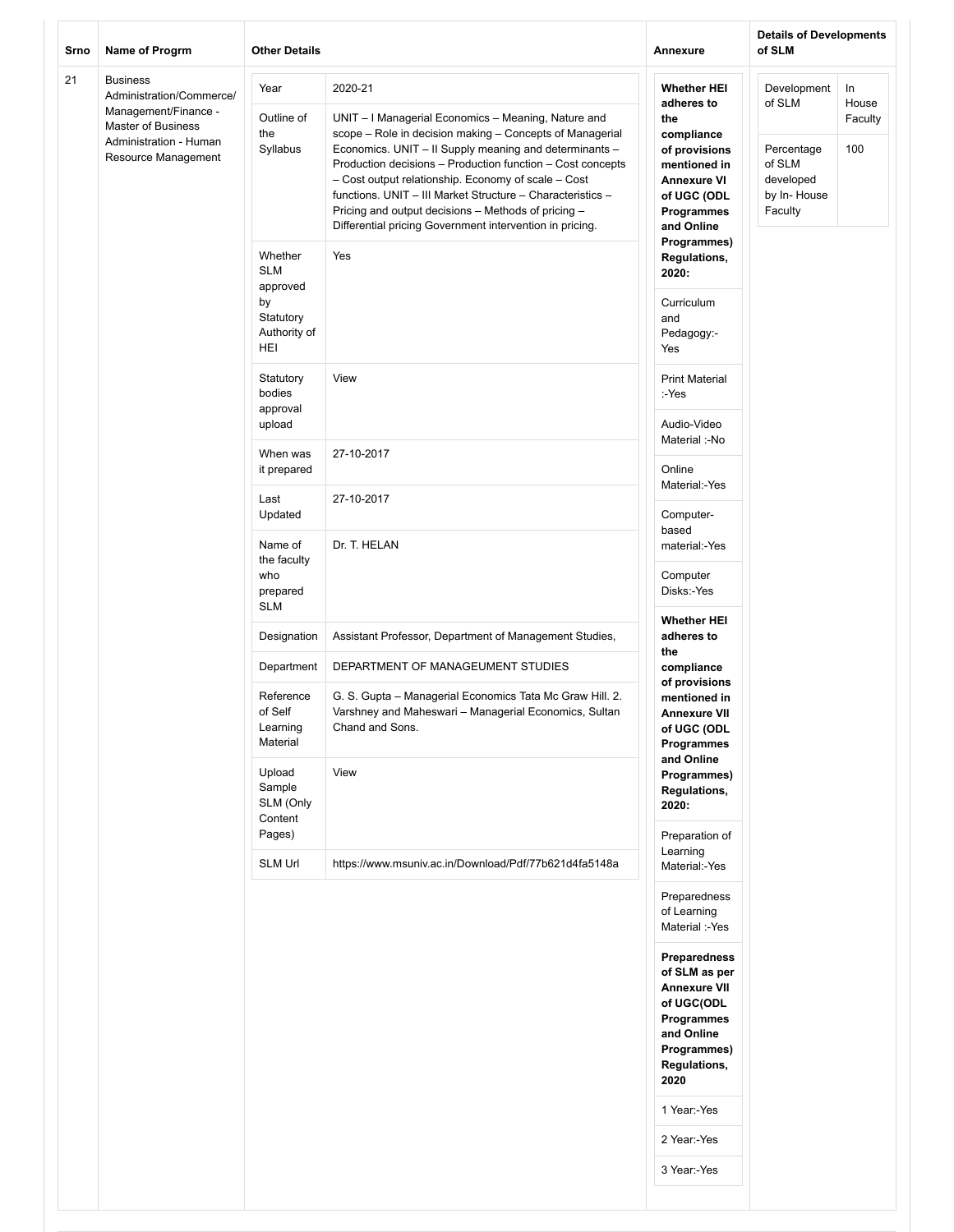| 22<br><b>Business</b><br>2020-21<br>Year<br><b>Whether HEI</b><br>Development<br>In<br>Administration/Commerce/<br>of SLM<br>adheres to<br>House<br>Management/Finance -<br>Outline of<br>UNIT - I Managerial Economics - Meaning, Nature and<br>the<br>Faculty<br>Master of Business<br>the<br>scope - Role in decision making - Concepts of Managerial<br>compliance<br>Administration - Marketing<br>Syllabus<br>Economics. UNIT - II Supply meaning and determinants -<br>100<br>of provisions<br>Percentage<br>Production decisions - Production function - Cost concepts<br>of SLM<br>mentioned in<br>- Cost output relationship. Economy of scale - Cost<br>developed<br><b>Annexure VI</b><br>functions. UNIT - III Market Structure - Characteristics -<br>by In-House<br>of UGC (ODL<br>Pricing and output decisions - Methods of pricing -<br>Faculty<br>Programmes<br>Differential pricing Government intervention in pricing.<br>and Online<br>Programmes)<br>Whether<br>Yes<br><b>Regulations,</b><br><b>SLM</b><br>2020:<br>approved<br>by<br>Curriculum<br>Statutory<br>and<br>Authority of<br>Pedagogy:-<br>HEI<br>Yes<br>Statutory<br>View<br><b>Print Material</b><br>bodies<br>:-Yes<br>approval<br>Audio-Video<br>upload<br>Material :-No<br>When was<br>27-10-2017<br>Online<br>it prepared<br>Material:-Yes<br>Last<br>27-10-2017<br>Updated<br>Computer-<br>based<br>Dr. T. HELAN<br>Name of<br>material:-Yes<br>the faculty<br>Computer<br>who<br>Disks:-Yes<br>prepared<br><b>SLM</b><br><b>Whether HEI</b><br>Designation<br>Assistant Professor, Department of Management Studies,<br>adheres to<br>the<br>DEPARTMENT OF MANAGEMENT STUDIES<br>Department<br>compliance<br>of provisions<br>Reference<br>1. Strategic Management - Pearce and Robinson. All India<br>mentioned in<br>of Self<br>Travellors ND 1988. 2. Strategic Management - An<br><b>Annexure VII</b><br>Integrative perceptive A.C. Hak & N. Smajluf. Prentice Hall,<br>Learning<br>of UGC (ODL<br>Material<br>1984. 3. Competitive Strategies - Michael Porter<br>Programmes<br>and Online<br>Upload<br>View<br>Programmes)<br>Sample<br>Regulations,<br>SLM (Only<br>2020:<br>Content<br>Pages)<br>Preparation of<br>Learning<br><b>SLM Url</b><br>https://www.msuniv.ac.in/Download/Pdf/bf99372682c94c4<br>Material:-Yes<br>Preparedness<br>of Learning<br>Material :-Yes<br>Preparedness<br>of SLM as per<br><b>Annexure VII</b><br>of UGC(ODL<br>Programmes<br>and Online<br>Programmes)<br>Regulations,<br>2020<br>1 Year:-Yes<br>2 Year:-Yes<br>3 Year:-Yes | Srno | Name of Progrm | <b>Other Details</b> | <b>Annexure</b> | <b>Details of Developments</b><br>of SLM |  |
|-------------------------------------------------------------------------------------------------------------------------------------------------------------------------------------------------------------------------------------------------------------------------------------------------------------------------------------------------------------------------------------------------------------------------------------------------------------------------------------------------------------------------------------------------------------------------------------------------------------------------------------------------------------------------------------------------------------------------------------------------------------------------------------------------------------------------------------------------------------------------------------------------------------------------------------------------------------------------------------------------------------------------------------------------------------------------------------------------------------------------------------------------------------------------------------------------------------------------------------------------------------------------------------------------------------------------------------------------------------------------------------------------------------------------------------------------------------------------------------------------------------------------------------------------------------------------------------------------------------------------------------------------------------------------------------------------------------------------------------------------------------------------------------------------------------------------------------------------------------------------------------------------------------------------------------------------------------------------------------------------------------------------------------------------------------------------------------------------------------------------------------------------------------------------------------------------------------------------------------------------------------------------------------------------------------------------------------------------------------------------------------------------------------------------------------------------------------------------------------------------------------------------------------------------------------------|------|----------------|----------------------|-----------------|------------------------------------------|--|
|                                                                                                                                                                                                                                                                                                                                                                                                                                                                                                                                                                                                                                                                                                                                                                                                                                                                                                                                                                                                                                                                                                                                                                                                                                                                                                                                                                                                                                                                                                                                                                                                                                                                                                                                                                                                                                                                                                                                                                                                                                                                                                                                                                                                                                                                                                                                                                                                                                                                                                                                                                   |      |                |                      |                 |                                          |  |
|                                                                                                                                                                                                                                                                                                                                                                                                                                                                                                                                                                                                                                                                                                                                                                                                                                                                                                                                                                                                                                                                                                                                                                                                                                                                                                                                                                                                                                                                                                                                                                                                                                                                                                                                                                                                                                                                                                                                                                                                                                                                                                                                                                                                                                                                                                                                                                                                                                                                                                                                                                   |      |                |                      |                 |                                          |  |
|                                                                                                                                                                                                                                                                                                                                                                                                                                                                                                                                                                                                                                                                                                                                                                                                                                                                                                                                                                                                                                                                                                                                                                                                                                                                                                                                                                                                                                                                                                                                                                                                                                                                                                                                                                                                                                                                                                                                                                                                                                                                                                                                                                                                                                                                                                                                                                                                                                                                                                                                                                   |      |                |                      |                 |                                          |  |
|                                                                                                                                                                                                                                                                                                                                                                                                                                                                                                                                                                                                                                                                                                                                                                                                                                                                                                                                                                                                                                                                                                                                                                                                                                                                                                                                                                                                                                                                                                                                                                                                                                                                                                                                                                                                                                                                                                                                                                                                                                                                                                                                                                                                                                                                                                                                                                                                                                                                                                                                                                   |      |                |                      |                 |                                          |  |
|                                                                                                                                                                                                                                                                                                                                                                                                                                                                                                                                                                                                                                                                                                                                                                                                                                                                                                                                                                                                                                                                                                                                                                                                                                                                                                                                                                                                                                                                                                                                                                                                                                                                                                                                                                                                                                                                                                                                                                                                                                                                                                                                                                                                                                                                                                                                                                                                                                                                                                                                                                   |      |                |                      |                 |                                          |  |
|                                                                                                                                                                                                                                                                                                                                                                                                                                                                                                                                                                                                                                                                                                                                                                                                                                                                                                                                                                                                                                                                                                                                                                                                                                                                                                                                                                                                                                                                                                                                                                                                                                                                                                                                                                                                                                                                                                                                                                                                                                                                                                                                                                                                                                                                                                                                                                                                                                                                                                                                                                   |      |                |                      |                 |                                          |  |
|                                                                                                                                                                                                                                                                                                                                                                                                                                                                                                                                                                                                                                                                                                                                                                                                                                                                                                                                                                                                                                                                                                                                                                                                                                                                                                                                                                                                                                                                                                                                                                                                                                                                                                                                                                                                                                                                                                                                                                                                                                                                                                                                                                                                                                                                                                                                                                                                                                                                                                                                                                   |      |                |                      |                 |                                          |  |
|                                                                                                                                                                                                                                                                                                                                                                                                                                                                                                                                                                                                                                                                                                                                                                                                                                                                                                                                                                                                                                                                                                                                                                                                                                                                                                                                                                                                                                                                                                                                                                                                                                                                                                                                                                                                                                                                                                                                                                                                                                                                                                                                                                                                                                                                                                                                                                                                                                                                                                                                                                   |      |                |                      |                 |                                          |  |
|                                                                                                                                                                                                                                                                                                                                                                                                                                                                                                                                                                                                                                                                                                                                                                                                                                                                                                                                                                                                                                                                                                                                                                                                                                                                                                                                                                                                                                                                                                                                                                                                                                                                                                                                                                                                                                                                                                                                                                                                                                                                                                                                                                                                                                                                                                                                                                                                                                                                                                                                                                   |      |                |                      |                 |                                          |  |
|                                                                                                                                                                                                                                                                                                                                                                                                                                                                                                                                                                                                                                                                                                                                                                                                                                                                                                                                                                                                                                                                                                                                                                                                                                                                                                                                                                                                                                                                                                                                                                                                                                                                                                                                                                                                                                                                                                                                                                                                                                                                                                                                                                                                                                                                                                                                                                                                                                                                                                                                                                   |      |                |                      |                 |                                          |  |
|                                                                                                                                                                                                                                                                                                                                                                                                                                                                                                                                                                                                                                                                                                                                                                                                                                                                                                                                                                                                                                                                                                                                                                                                                                                                                                                                                                                                                                                                                                                                                                                                                                                                                                                                                                                                                                                                                                                                                                                                                                                                                                                                                                                                                                                                                                                                                                                                                                                                                                                                                                   |      |                |                      |                 |                                          |  |
|                                                                                                                                                                                                                                                                                                                                                                                                                                                                                                                                                                                                                                                                                                                                                                                                                                                                                                                                                                                                                                                                                                                                                                                                                                                                                                                                                                                                                                                                                                                                                                                                                                                                                                                                                                                                                                                                                                                                                                                                                                                                                                                                                                                                                                                                                                                                                                                                                                                                                                                                                                   |      |                |                      |                 |                                          |  |
|                                                                                                                                                                                                                                                                                                                                                                                                                                                                                                                                                                                                                                                                                                                                                                                                                                                                                                                                                                                                                                                                                                                                                                                                                                                                                                                                                                                                                                                                                                                                                                                                                                                                                                                                                                                                                                                                                                                                                                                                                                                                                                                                                                                                                                                                                                                                                                                                                                                                                                                                                                   |      |                |                      |                 |                                          |  |
|                                                                                                                                                                                                                                                                                                                                                                                                                                                                                                                                                                                                                                                                                                                                                                                                                                                                                                                                                                                                                                                                                                                                                                                                                                                                                                                                                                                                                                                                                                                                                                                                                                                                                                                                                                                                                                                                                                                                                                                                                                                                                                                                                                                                                                                                                                                                                                                                                                                                                                                                                                   |      |                |                      |                 |                                          |  |
|                                                                                                                                                                                                                                                                                                                                                                                                                                                                                                                                                                                                                                                                                                                                                                                                                                                                                                                                                                                                                                                                                                                                                                                                                                                                                                                                                                                                                                                                                                                                                                                                                                                                                                                                                                                                                                                                                                                                                                                                                                                                                                                                                                                                                                                                                                                                                                                                                                                                                                                                                                   |      |                |                      |                 |                                          |  |
|                                                                                                                                                                                                                                                                                                                                                                                                                                                                                                                                                                                                                                                                                                                                                                                                                                                                                                                                                                                                                                                                                                                                                                                                                                                                                                                                                                                                                                                                                                                                                                                                                                                                                                                                                                                                                                                                                                                                                                                                                                                                                                                                                                                                                                                                                                                                                                                                                                                                                                                                                                   |      |                |                      |                 |                                          |  |
|                                                                                                                                                                                                                                                                                                                                                                                                                                                                                                                                                                                                                                                                                                                                                                                                                                                                                                                                                                                                                                                                                                                                                                                                                                                                                                                                                                                                                                                                                                                                                                                                                                                                                                                                                                                                                                                                                                                                                                                                                                                                                                                                                                                                                                                                                                                                                                                                                                                                                                                                                                   |      |                |                      |                 |                                          |  |
|                                                                                                                                                                                                                                                                                                                                                                                                                                                                                                                                                                                                                                                                                                                                                                                                                                                                                                                                                                                                                                                                                                                                                                                                                                                                                                                                                                                                                                                                                                                                                                                                                                                                                                                                                                                                                                                                                                                                                                                                                                                                                                                                                                                                                                                                                                                                                                                                                                                                                                                                                                   |      |                |                      |                 |                                          |  |
|                                                                                                                                                                                                                                                                                                                                                                                                                                                                                                                                                                                                                                                                                                                                                                                                                                                                                                                                                                                                                                                                                                                                                                                                                                                                                                                                                                                                                                                                                                                                                                                                                                                                                                                                                                                                                                                                                                                                                                                                                                                                                                                                                                                                                                                                                                                                                                                                                                                                                                                                                                   |      |                |                      |                 |                                          |  |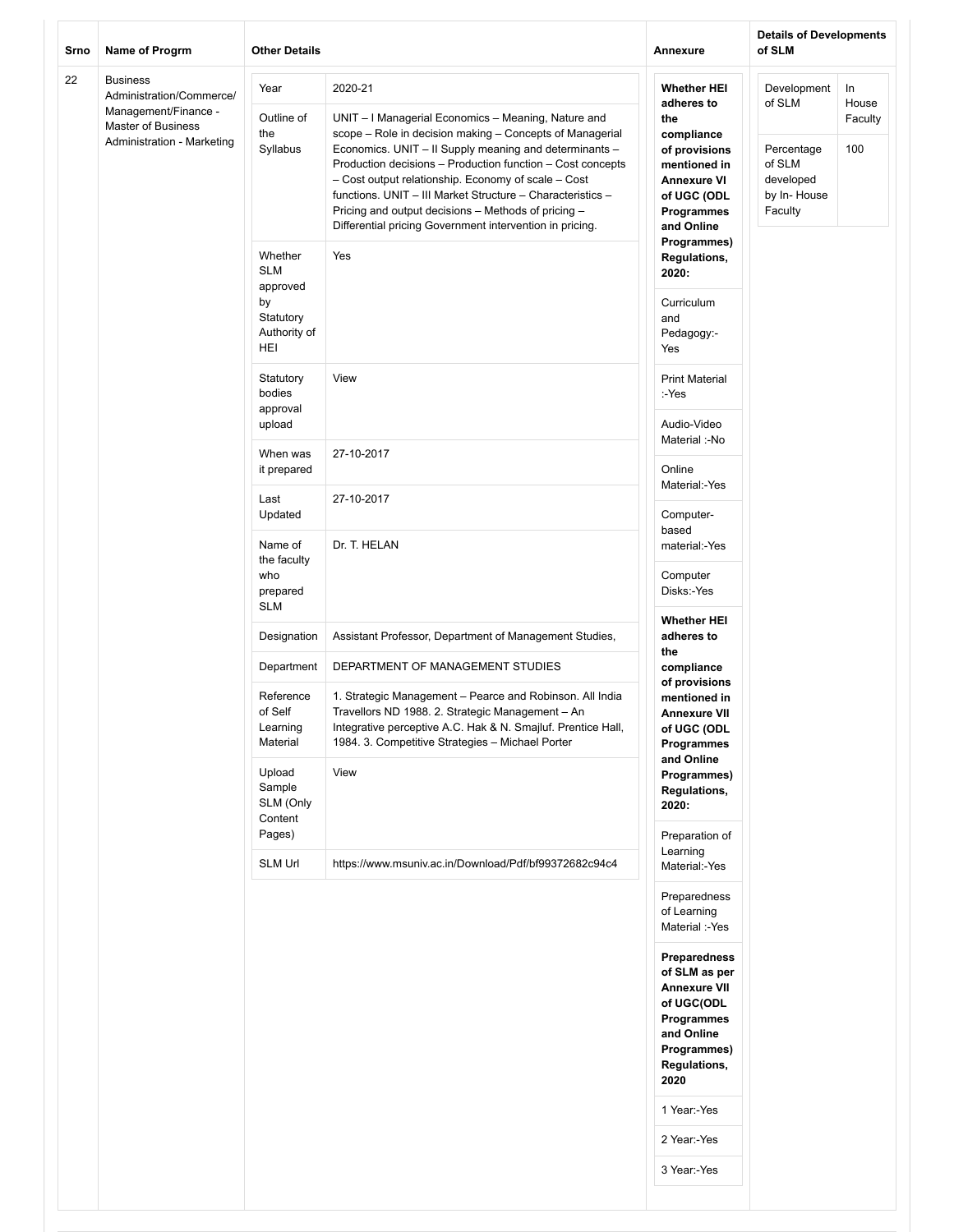| Srno | <b>Name of Progrm</b>                                                                                                              | <b>Other Details</b>                                                        |                                                                                                                                                                                                                                                                                                                                                                  | <b>Annexure</b>                                                                                                                              | <b>Details of Developments</b><br>of SLM                                  |                               |
|------|------------------------------------------------------------------------------------------------------------------------------------|-----------------------------------------------------------------------------|------------------------------------------------------------------------------------------------------------------------------------------------------------------------------------------------------------------------------------------------------------------------------------------------------------------------------------------------------------------|----------------------------------------------------------------------------------------------------------------------------------------------|---------------------------------------------------------------------------|-------------------------------|
| 23   | <b>Business</b><br>Administration/Commerce/<br>Management/Finance -<br><b>Master of Business</b><br>Administration -<br>Production | Year<br>Outline of<br>the<br>Syllabus                                       | 2020-21<br>Unit I Business Environment - The concept and significance<br>- Constituents of business environment - Business and<br>society - Business and ethics - Business and culture -<br>Social Responsibility - Business and Government - Political<br>System and its influence on business - Indian constitution -<br>Directive principles of state policy. | <b>Whether HEI</b><br>adheres to<br>the<br>compliance<br>of provisions<br>mentioned in<br><b>Annexure VI</b><br>of UGC (ODL                  | Development<br>of SLM<br>Percentage<br>of SLM<br>developed<br>by In-House | In<br>House<br>Faculty<br>100 |
|      |                                                                                                                                    | Whether<br><b>SLM</b><br>approved<br>by<br>Statutory<br>Authority of<br>HEI | Yes                                                                                                                                                                                                                                                                                                                                                              | Programmes<br>and Online<br>Programmes)<br><b>Regulations,</b><br>2020:<br>Curriculum<br>and                                                 | Faculty                                                                   |                               |
|      |                                                                                                                                    | Statutory<br>bodies<br>approval<br>upload                                   | View                                                                                                                                                                                                                                                                                                                                                             | Pedagogy:-<br>Yes<br><b>Print Material</b><br>:-Yes                                                                                          |                                                                           |                               |
|      |                                                                                                                                    | When was<br>it prepared                                                     | 27-10-2017                                                                                                                                                                                                                                                                                                                                                       | Audio-Video<br>Material :-No                                                                                                                 |                                                                           |                               |
|      |                                                                                                                                    | Last<br>Updated                                                             | 27-10-2017                                                                                                                                                                                                                                                                                                                                                       | Online<br>Material:-Yes                                                                                                                      |                                                                           |                               |
|      |                                                                                                                                    | Name of<br>the faculty<br>who<br>prepared<br><b>SLM</b>                     | Dr. G. MAGESH KUTTALAM                                                                                                                                                                                                                                                                                                                                           | Computer-<br>based<br>material:-Yes<br>Computer                                                                                              |                                                                           |                               |
|      |                                                                                                                                    | Designation                                                                 | Assistant Professor, Department of Management Studies<br>Manonmaniam Sundaranar University, Tirunelveli - 627                                                                                                                                                                                                                                                    | Disks:-Yes<br><b>Whether HEI</b>                                                                                                             |                                                                           |                               |
|      |                                                                                                                                    | Department<br>Reference<br>of Self<br>Learning<br>Material                  | DEPARTMENT OF MANAGEMENT STUDIES<br>3. Competitive Strategies - Michael Porter 4. Competitive<br>Advantage of Nations - Michael Porter 5. Strategic<br>Management Concepts and Application - Samuel, C.Corto<br>and J. Paul peter, McGraw Hill, 2nd Ed. 6. Strategic<br>Management - Gregory G.Dess and Alex miller McGraw<br>Hill.                              | adheres to<br>the<br>compliance<br>of provisions<br>mentioned in<br><b>Annexure VII</b><br>of UGC (ODL<br>Programmes                         |                                                                           |                               |
|      |                                                                                                                                    | Upload<br>Sample<br>SLM (Only                                               | View                                                                                                                                                                                                                                                                                                                                                             | and Online<br>Programmes)<br>Regulations,<br>2020:                                                                                           |                                                                           |                               |
|      |                                                                                                                                    | Content<br>Pages)                                                           |                                                                                                                                                                                                                                                                                                                                                                  | Preparation of<br>Learning<br>Material:-Yes                                                                                                  |                                                                           |                               |
|      |                                                                                                                                    | <b>SLM Url</b>                                                              | https://www.msuniv.ac.in/Download/Pdf/63f51b7d81f9476                                                                                                                                                                                                                                                                                                            | Preparedness<br>of Learning<br>Material :-Yes                                                                                                |                                                                           |                               |
|      |                                                                                                                                    |                                                                             |                                                                                                                                                                                                                                                                                                                                                                  | Preparedness<br>of SLM as per<br><b>Annexure VII</b><br>of UGC(ODL<br>Programmes<br>and Online<br>Programmes)<br><b>Regulations,</b><br>2020 |                                                                           |                               |
|      |                                                                                                                                    |                                                                             |                                                                                                                                                                                                                                                                                                                                                                  | 1 Year:-Yes<br>2 Year:-Yes                                                                                                                   |                                                                           |                               |
|      |                                                                                                                                    |                                                                             |                                                                                                                                                                                                                                                                                                                                                                  | 3 Year:-Yes                                                                                                                                  |                                                                           |                               |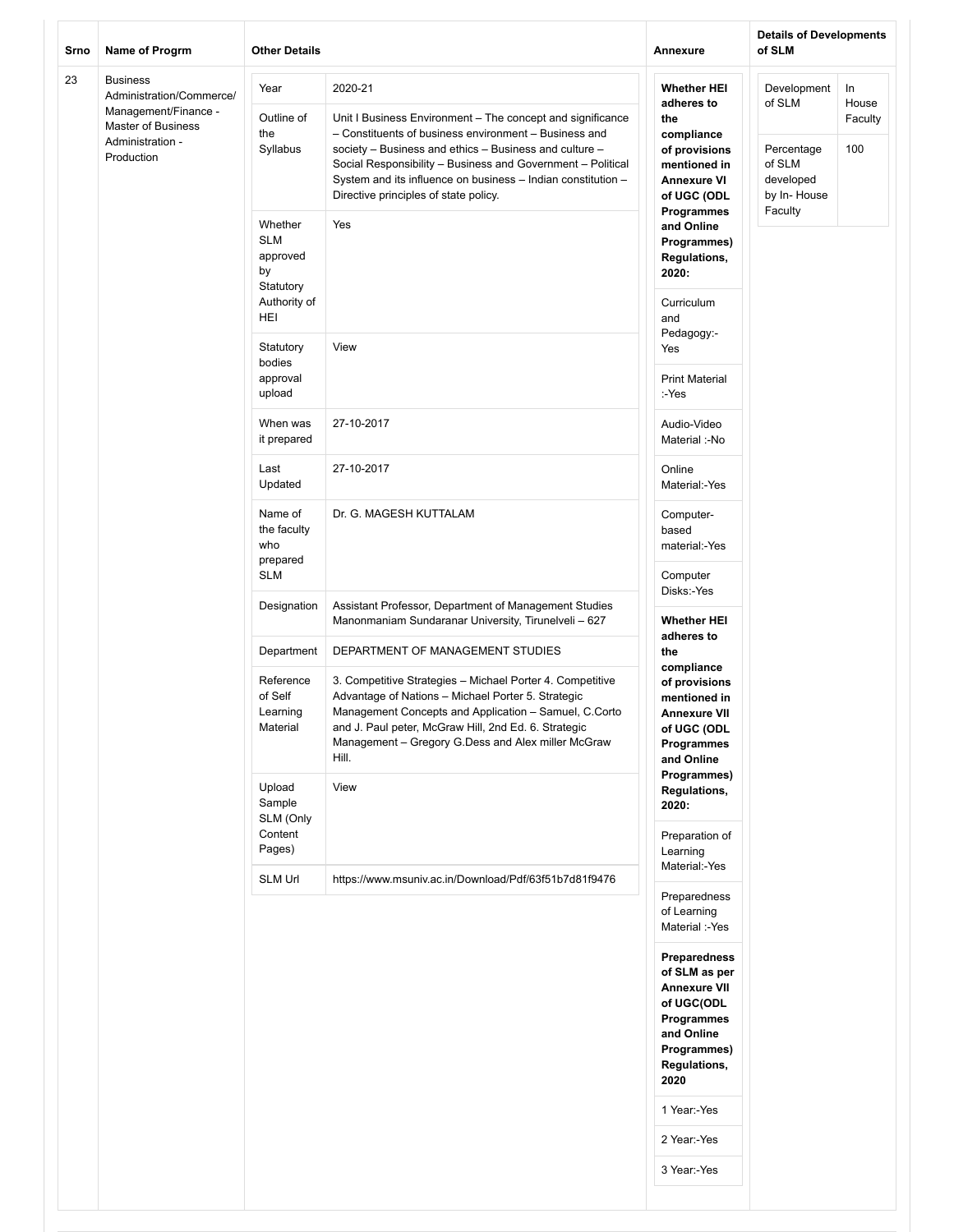| Srno | Name of Progrm                                                                                                              | <b>Other Details</b>                                    |                                                                                                                                                                                                                                                                                                                                                                                                                                                                                                                                                                                                                                                                                                                         | Annexure                                                                                                                                                          | <b>Details of Developments</b><br>of SLM                   |                               |
|------|-----------------------------------------------------------------------------------------------------------------------------|---------------------------------------------------------|-------------------------------------------------------------------------------------------------------------------------------------------------------------------------------------------------------------------------------------------------------------------------------------------------------------------------------------------------------------------------------------------------------------------------------------------------------------------------------------------------------------------------------------------------------------------------------------------------------------------------------------------------------------------------------------------------------------------------|-------------------------------------------------------------------------------------------------------------------------------------------------------------------|------------------------------------------------------------|-------------------------------|
| 24   | <b>Business</b><br>Administration/Commerce/<br>Management/Finance -<br>Master of Business<br><b>Administration - SYSTEM</b> | Year<br>Outline of<br>the<br>Syllabus                   | 2020-21<br>Unit I Business policy an overview - the General<br>management function - concept of corporate strategy -<br>corporate goals and objectives, formulation strategy -<br>Rating opportunity and resources - the company and<br>environment, the company and its resources - Strategy and                                                                                                                                                                                                                                                                                                                                                                                                                       | <b>Whether HEI</b><br>adheres to<br>the<br>compliance<br>of provisions<br>mentioned in<br><b>Annexure VI</b>                                                      | Development<br>of SLM<br>Percentage<br>of SLM<br>developed | In<br>House<br>Faculty<br>100 |
|      |                                                                                                                             |                                                         | personal values - strategy and social responsibility. Unit II<br>Corporate and strategic planning – mission – vision of the<br>firm – Development, maintenance and the role of Leader –<br>Hierarchial levels of planning - strategic planning process -<br>merits and limitations of strategic planning. Unit III<br>Environment Analysis and Internal Analysis of firms -<br>General Environment scanning, competitive environment<br>analysis - to identify opportunities and threat, assessing<br>internal environment through Financial approach and value<br>chain - Identifying critical success factors to identify the<br>strength and weakness - SWOT audit - SWOT matrix -<br>Implication core competencies. | of UGC (ODL<br>Programmes<br>and Online<br>Programmes)<br><b>Regulations,</b><br>2020:<br>Curriculum<br>and<br>Pedagogy:-<br>Yes                                  | by In-House<br>Faculty                                     |                               |
|      |                                                                                                                             | Whether<br><b>SLM</b>                                   | Yes                                                                                                                                                                                                                                                                                                                                                                                                                                                                                                                                                                                                                                                                                                                     | <b>Print Material</b><br>:-Yes                                                                                                                                    |                                                            |                               |
|      |                                                                                                                             | approved<br>by<br>Statutory                             |                                                                                                                                                                                                                                                                                                                                                                                                                                                                                                                                                                                                                                                                                                                         | Audio-Video<br>Material :-No                                                                                                                                      |                                                            |                               |
|      |                                                                                                                             | Authority of<br>HEI                                     |                                                                                                                                                                                                                                                                                                                                                                                                                                                                                                                                                                                                                                                                                                                         | Online<br>Material:-Yes                                                                                                                                           |                                                            |                               |
|      |                                                                                                                             | Statutory<br>bodies<br>approval<br>upload               | View                                                                                                                                                                                                                                                                                                                                                                                                                                                                                                                                                                                                                                                                                                                    | Computer-<br>based<br>material:-Yes                                                                                                                               |                                                            |                               |
|      |                                                                                                                             | When was<br>it prepared                                 | 27-10-2017                                                                                                                                                                                                                                                                                                                                                                                                                                                                                                                                                                                                                                                                                                              | Computer<br>Disks:-Yes<br><b>Whether HEI</b>                                                                                                                      |                                                            |                               |
|      |                                                                                                                             | Last<br>Updated                                         | 27-10-2017                                                                                                                                                                                                                                                                                                                                                                                                                                                                                                                                                                                                                                                                                                              | adheres to<br>the<br>compliance<br>of provisions<br>mentioned in<br><b>Annexure VII</b><br>of UGC (ODL<br>Programmes<br>and Online<br>Programmes)<br>Regulations, |                                                            |                               |
|      |                                                                                                                             | Name of<br>the faculty<br>who<br>prepared<br><b>SLM</b> | Dr. G. MAGESH KUTTALAM                                                                                                                                                                                                                                                                                                                                                                                                                                                                                                                                                                                                                                                                                                  |                                                                                                                                                                   |                                                            |                               |
|      |                                                                                                                             | Designation                                             | <b>Assistant Professor</b>                                                                                                                                                                                                                                                                                                                                                                                                                                                                                                                                                                                                                                                                                              |                                                                                                                                                                   |                                                            |                               |
|      |                                                                                                                             | Department                                              | DEPARTMENT OF MANAGEMENT STUDIES                                                                                                                                                                                                                                                                                                                                                                                                                                                                                                                                                                                                                                                                                        | 2020:                                                                                                                                                             |                                                            |                               |
|      |                                                                                                                             | Reference<br>of Self<br>Learning<br>Material            | 1. Elias. M. Awad, " Electronic Commerce", Prentice - Hall of<br>India Pvt Ltd, 2002. 2. 2. Ravi Kalakota, Andrew<br>B.Whinston, "Electronic Commerce- A Manager's guide",<br>Addison -Wesley, 2000.                                                                                                                                                                                                                                                                                                                                                                                                                                                                                                                    | Preparation of<br>Learning<br>Material:-Yes<br>Preparedness                                                                                                       |                                                            |                               |
|      |                                                                                                                             | Upload<br>Sample<br>SLM (Only<br>Content<br>Pages)      | View                                                                                                                                                                                                                                                                                                                                                                                                                                                                                                                                                                                                                                                                                                                    | of Learning<br>Material :-Yes<br>Preparedness<br>of SLM as per                                                                                                    |                                                            |                               |
|      |                                                                                                                             | SLM Url                                                 | https://www.msuniv.ac.in/Download/Pdf/c4a753a9c6fa48b                                                                                                                                                                                                                                                                                                                                                                                                                                                                                                                                                                                                                                                                   | <b>Annexure VII</b><br>of UGC(ODL<br>Programmes<br>and Online<br>Programmes)<br><b>Regulations,</b><br>2020                                                       |                                                            |                               |
|      |                                                                                                                             |                                                         |                                                                                                                                                                                                                                                                                                                                                                                                                                                                                                                                                                                                                                                                                                                         | 1 Year:-Yes                                                                                                                                                       |                                                            |                               |
|      |                                                                                                                             |                                                         |                                                                                                                                                                                                                                                                                                                                                                                                                                                                                                                                                                                                                                                                                                                         | 2 Year:-Yes                                                                                                                                                       |                                                            |                               |
|      |                                                                                                                             |                                                         |                                                                                                                                                                                                                                                                                                                                                                                                                                                                                                                                                                                                                                                                                                                         | 3 Year:-Yes                                                                                                                                                       |                                                            |                               |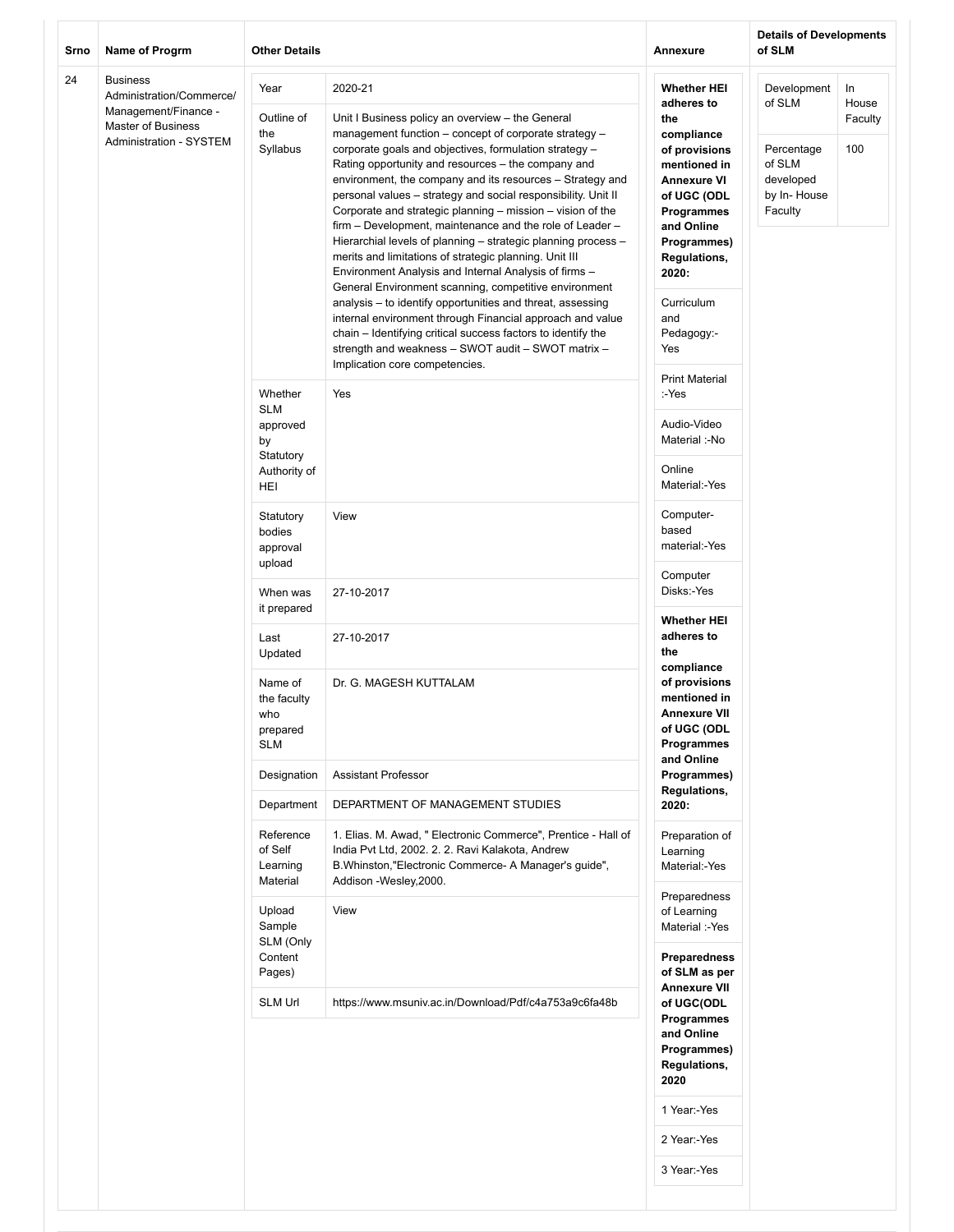| Srno | Name of Progrm                                                                                                  | <b>Other Details</b>                                           |                                                                                                                           | Annexure                                                                                                                                              | <b>Details of Developments</b><br>of SLM                    |                        |
|------|-----------------------------------------------------------------------------------------------------------------|----------------------------------------------------------------|---------------------------------------------------------------------------------------------------------------------------|-------------------------------------------------------------------------------------------------------------------------------------------------------|-------------------------------------------------------------|------------------------|
| 25   | <b>Business</b><br>Administration/Commerce/<br>Management/Finance -<br>Master of Commerce -<br><b>MASTER OF</b> | Year<br>Outline of the<br>Syllabus                             | 2020-21<br>Paper 1: Business Management Paper 2: Business<br>Environment Paper 3: Advanced Financial Accounting           | <b>Whether HEI</b><br>adheres to<br>the<br>compliance                                                                                                 | Development<br>of SLM                                       | In<br>House<br>Faculty |
|      | <b>COMMERCE (TAMIL</b><br>MEDIUM)                                                                               | Whether SLM<br>approved by<br>Statutory<br>Authority of<br>HEI | Paper 4: Accounting for Financial<br>Yes                                                                                  | of provisions<br>mentioned in<br><b>Annexure VI</b><br>of UGC (ODL<br>Programmes<br>and Online<br>Programmes)                                         | Percentage<br>of SLM<br>developed<br>by In-House<br>Faculty | 100                    |
|      |                                                                                                                 | Statutory<br>bodies<br>approval<br>upload                      | View                                                                                                                      | Regulations,<br>2020:<br>Curriculum<br>and                                                                                                            |                                                             |                        |
|      |                                                                                                                 | When was it<br>prepared                                        | 27-10-2017                                                                                                                | Pedagogy:-<br>Yes                                                                                                                                     |                                                             |                        |
|      |                                                                                                                 | Last Updated                                                   | 27-10-2017                                                                                                                | <b>Print Material</b><br>:-Yes                                                                                                                        |                                                             |                        |
|      |                                                                                                                 | Name of the<br>faculty who<br>prepared SLM                     | DR. C. THILAKAM                                                                                                           | Audio-Video<br>Material :-Yes                                                                                                                         |                                                             |                        |
|      |                                                                                                                 | Designation                                                    | <b>PROFESSOR</b>                                                                                                          | Online<br>Material:-Yes                                                                                                                               |                                                             |                        |
|      |                                                                                                                 | Department                                                     | DEPARTMENT OF COMMERCE                                                                                                    | Computer-                                                                                                                                             |                                                             |                        |
|      |                                                                                                                 | Reference of<br>Self Learning<br>Material                      | P.K. Ghosh - Business & Society, A study of business<br>Environmental Interface Sultan G.K. Kapoor Chand &<br>Sons, Delhi | based<br>material:-Yes<br>Computer                                                                                                                    |                                                             |                        |
|      |                                                                                                                 | Upload                                                         | View                                                                                                                      | Disks:-Yes                                                                                                                                            |                                                             |                        |
|      |                                                                                                                 | Sample SLM<br>(Only Content<br>Pages)                          |                                                                                                                           | <b>Whether HEI</b><br>adheres to<br>the                                                                                                               |                                                             |                        |
|      |                                                                                                                 | <b>SLM Url</b>                                                 | https://www.msuniv.ac.in/Download/Pdf/79f54ad4ed8b420                                                                     | compliance<br>of provisions<br>mentioned in<br><b>Annexure VII</b><br>of UGC (ODL<br>Programmes<br>and Online<br>Programmes)<br>Regulations,<br>2020: |                                                             |                        |
|      |                                                                                                                 |                                                                |                                                                                                                           | Preparation of<br>Learning<br>Material:-Yes                                                                                                           |                                                             |                        |
|      |                                                                                                                 |                                                                |                                                                                                                           | Preparedness<br>of Learning<br>Material :-Yes                                                                                                         |                                                             |                        |
|      |                                                                                                                 |                                                                |                                                                                                                           | Preparedness<br>of SLM as per<br><b>Annexure VII</b><br>of UGC(ODL<br>Programmes<br>and Online<br>Programmes)<br>Regulations,<br>2020<br>1 Year:-Yes  |                                                             |                        |
|      |                                                                                                                 |                                                                |                                                                                                                           | 2 Year:-Yes                                                                                                                                           |                                                             |                        |
|      |                                                                                                                 |                                                                |                                                                                                                           | 3 Year:-Yes                                                                                                                                           |                                                             |                        |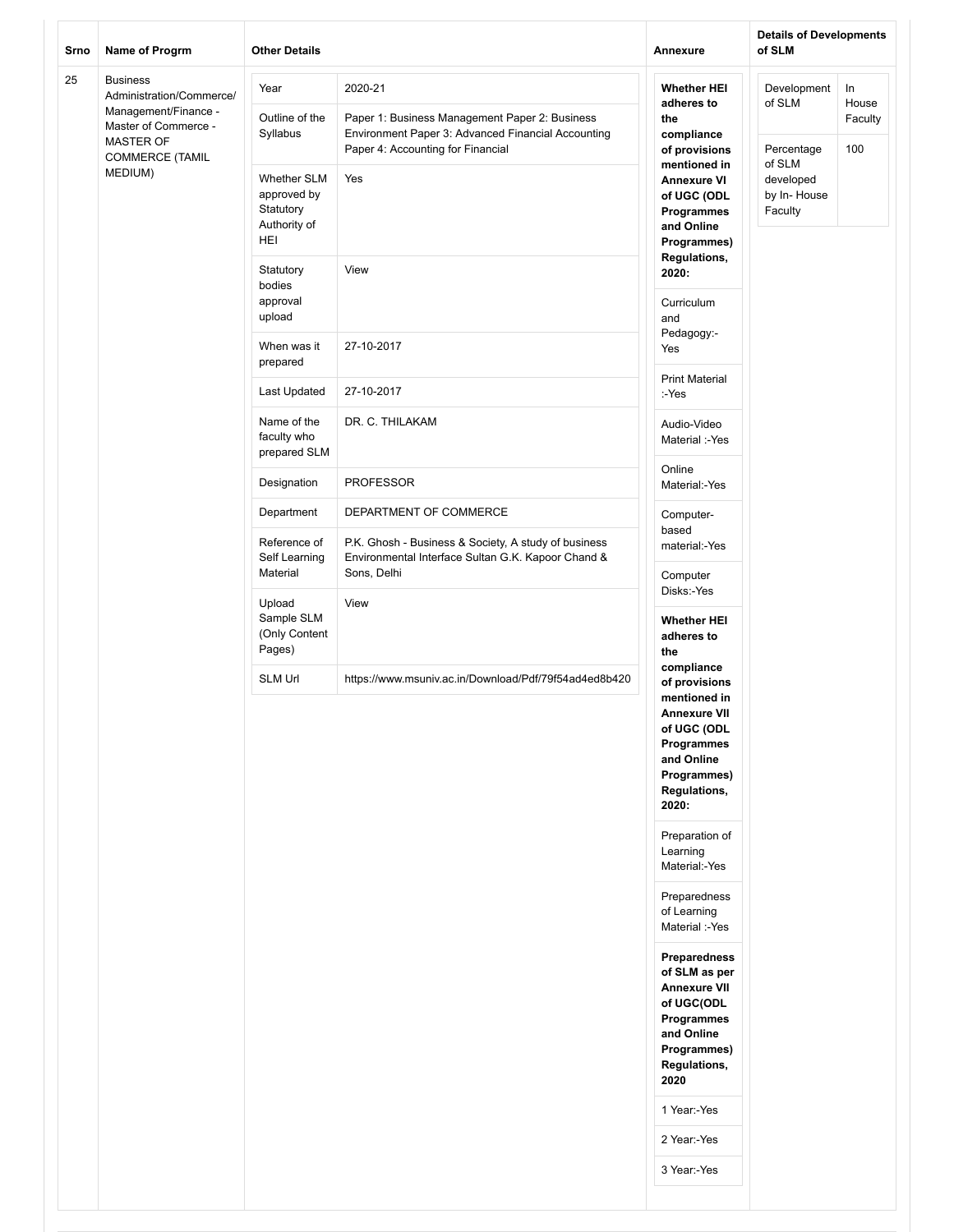| Srno | Name of Progrm                                                                                                                                         | <b>Other Details</b>                                                        |                                                                                                                                                                                                                                                                                                                                                                                                                                                                                                                                                                                                                                                                                                                                                                                                                                                                        | Annexure                                                                                                                                                                                                                                  | <b>Details of Developments</b><br>of SLM                                             |                               |
|------|--------------------------------------------------------------------------------------------------------------------------------------------------------|-----------------------------------------------------------------------------|------------------------------------------------------------------------------------------------------------------------------------------------------------------------------------------------------------------------------------------------------------------------------------------------------------------------------------------------------------------------------------------------------------------------------------------------------------------------------------------------------------------------------------------------------------------------------------------------------------------------------------------------------------------------------------------------------------------------------------------------------------------------------------------------------------------------------------------------------------------------|-------------------------------------------------------------------------------------------------------------------------------------------------------------------------------------------------------------------------------------------|--------------------------------------------------------------------------------------|-------------------------------|
| 26   | <b>Business</b><br>Administration/Commerce/<br>Management/Finance -<br>Master of Commerce -<br><b>MASTER OF</b><br><b>COMMERCE (ENGLISH</b><br>MEDIUM) | Year<br>Outline of<br>the<br>Syllabus                                       | 2020-21<br>1. Accounting principles - Systems, concepts and<br>conventions - Accounting Standards. 2. Accounting for non-<br>trading concerns and professionals - Account from<br>incomplete records. 3. Advanced problems in partnership -<br>past adjustments - Guarantee - admission, retirement,<br>death, amalgamation, dissolution - Sale to a company -<br>piecemeal distribution 4. Branch accounts - Dependent<br>Branch - Stock and Debtors system - Wholesale branch -<br>Independent branch - Foreign branch - Departmental<br>Accounts. 5. Hire purchase system - including stock and<br>debtor system - Installment system 6. Insurance claims -<br>Loss of stock and profit Entries in the books of accounts. 7.<br>Investment Accounts - Voyage accounts - Empties and<br>packages Accounts - Farm accounts - Royalties account -<br>Contract account. | <b>Whether HEI</b><br>adheres to<br>the<br>compliance<br>of provisions<br>mentioned in<br><b>Annexure VI</b><br>of UGC (ODL<br>Programmes<br>and Online<br>Programmes)<br><b>Regulations,</b><br>2020:<br>Curriculum<br>and<br>Pedagogy:- | Development<br>of SLM<br>Percentage<br>of SLM<br>developed<br>by In-House<br>Faculty | In<br>House<br>Faculty<br>100 |
|      |                                                                                                                                                        | Whether<br><b>SLM</b><br>approved<br>by<br>Statutory<br>Authority of<br>HEI | Yes                                                                                                                                                                                                                                                                                                                                                                                                                                                                                                                                                                                                                                                                                                                                                                                                                                                                    | Yes<br><b>Print Material</b><br>:-Yes<br>Audio-Video<br>Material :-Yes                                                                                                                                                                    |                                                                                      |                               |
|      |                                                                                                                                                        | Statutory<br>bodies<br>approval<br>upload                                   | View                                                                                                                                                                                                                                                                                                                                                                                                                                                                                                                                                                                                                                                                                                                                                                                                                                                                   | Online<br>Material:-Yes<br>Computer-<br>based<br>material:-Yes                                                                                                                                                                            |                                                                                      |                               |
|      |                                                                                                                                                        | When was<br>it prepared                                                     | 27-10-2017                                                                                                                                                                                                                                                                                                                                                                                                                                                                                                                                                                                                                                                                                                                                                                                                                                                             | Computer<br>Disks:-Yes                                                                                                                                                                                                                    |                                                                                      |                               |
|      |                                                                                                                                                        | Last<br>Updated<br>Name of<br>the faculty<br>who<br>prepared<br><b>SLM</b>  | 27-10-2017<br>DR. G. THILAKAM                                                                                                                                                                                                                                                                                                                                                                                                                                                                                                                                                                                                                                                                                                                                                                                                                                          | <b>Whether HEI</b><br>adheres to<br>the<br>compliance<br>of provisions<br>mentioned in<br><b>Annexure VII</b>                                                                                                                             |                                                                                      |                               |
|      |                                                                                                                                                        | Designation                                                                 | <b>PROFESSOR</b>                                                                                                                                                                                                                                                                                                                                                                                                                                                                                                                                                                                                                                                                                                                                                                                                                                                       | of UGC (ODL<br>Programmes                                                                                                                                                                                                                 |                                                                                      |                               |
|      |                                                                                                                                                        | Department<br>Reference                                                     | DEPARTMENT OF COMMERCE<br>Francis Cherunilam - Business & Government, Himalaya                                                                                                                                                                                                                                                                                                                                                                                                                                                                                                                                                                                                                                                                                                                                                                                         | and Online<br>Programmes)<br>Regulations,<br>2020:                                                                                                                                                                                        |                                                                                      |                               |
|      |                                                                                                                                                        | of Self<br>Learning<br>Material                                             | Publishing House P.K. Ghosh - Business & Society, A study<br>of business Environmental Interface Sultan G.K. Kapoor<br>Chand & Sons, Delhi D. Amarchand - Government &<br>Business, Tata Mc Graw Hill Publishing Company Ltd., New<br>Delhi                                                                                                                                                                                                                                                                                                                                                                                                                                                                                                                                                                                                                            | Preparation of<br>Learning<br>Material:-Yes<br>Preparedness                                                                                                                                                                               |                                                                                      |                               |
|      |                                                                                                                                                        | Upload<br>Sample<br>SLM (Only<br>Content<br>Pages)                          | View                                                                                                                                                                                                                                                                                                                                                                                                                                                                                                                                                                                                                                                                                                                                                                                                                                                                   | of Learning<br>Material :-Yes<br>Preparedness<br>of SLM as per                                                                                                                                                                            |                                                                                      |                               |
|      |                                                                                                                                                        | <b>SLM Url</b>                                                              | https://www.msuniv.ac.in/Download/Pdf/6e0632e62baa45f                                                                                                                                                                                                                                                                                                                                                                                                                                                                                                                                                                                                                                                                                                                                                                                                                  | <b>Annexure VII</b><br>of UGC(ODL<br>Programmes<br>and Online<br>Programmes)<br>Regulations,<br>2020                                                                                                                                      |                                                                                      |                               |
|      |                                                                                                                                                        |                                                                             |                                                                                                                                                                                                                                                                                                                                                                                                                                                                                                                                                                                                                                                                                                                                                                                                                                                                        | 1 Year:-Yes<br>2 Year:-Yes                                                                                                                                                                                                                |                                                                                      |                               |
|      |                                                                                                                                                        |                                                                             |                                                                                                                                                                                                                                                                                                                                                                                                                                                                                                                                                                                                                                                                                                                                                                                                                                                                        | 3 Year:-Yes                                                                                                                                                                                                                               |                                                                                      |                               |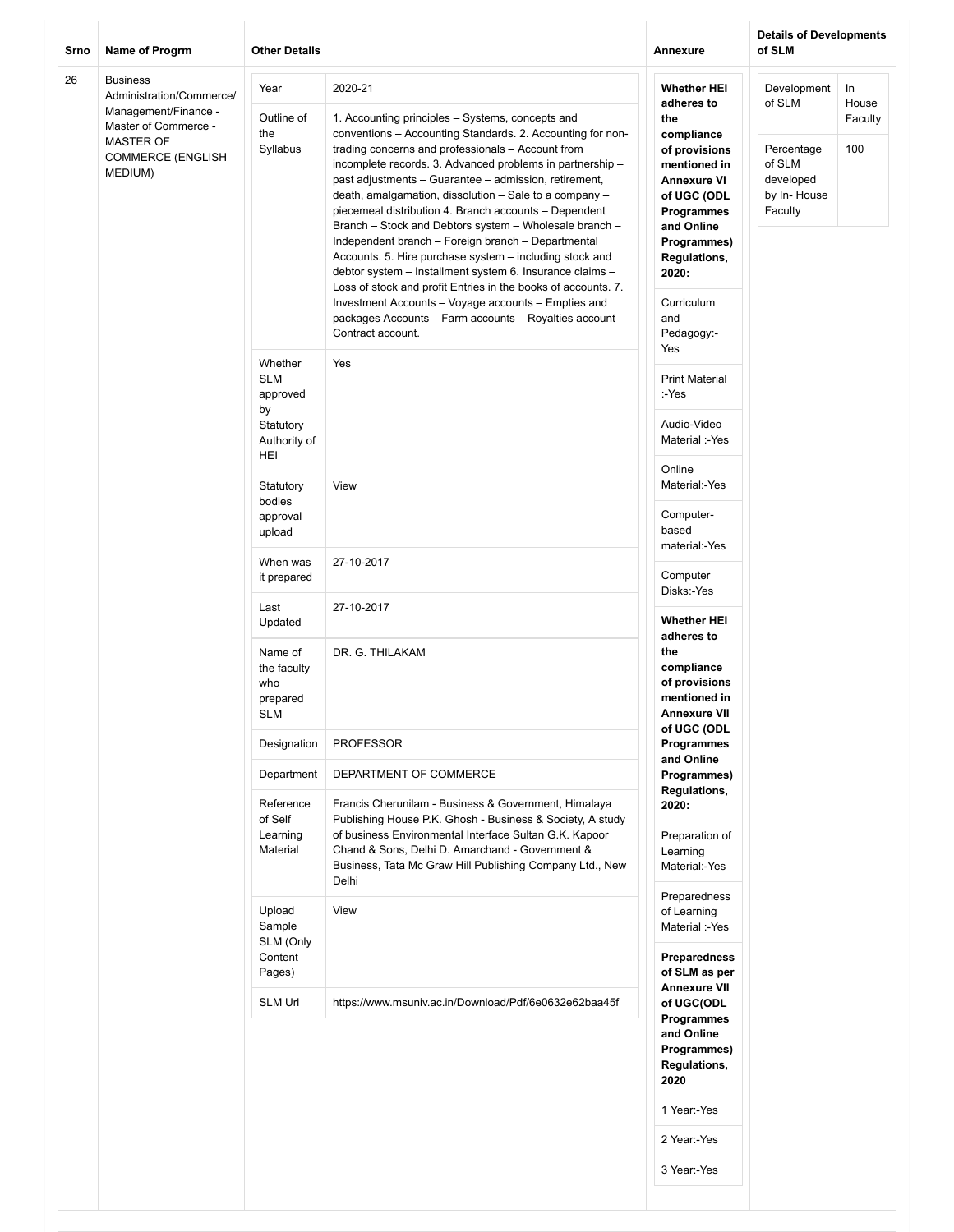| Srno | <b>Other Details</b><br>Name of Progrm                                                                                         |                                                                             |                                                                                                                                                                                                                                                                                                                                                                                                                                                                                                                                                                                      | Annexure                                                                                                                                                                               | <b>Details of Developments</b><br>of SLM                                             |                                |
|------|--------------------------------------------------------------------------------------------------------------------------------|-----------------------------------------------------------------------------|--------------------------------------------------------------------------------------------------------------------------------------------------------------------------------------------------------------------------------------------------------------------------------------------------------------------------------------------------------------------------------------------------------------------------------------------------------------------------------------------------------------------------------------------------------------------------------------|----------------------------------------------------------------------------------------------------------------------------------------------------------------------------------------|--------------------------------------------------------------------------------------|--------------------------------|
| 27   | Arts/Humanities/Social<br>Sciences - MASTER OF<br><b>COMPUTER</b><br>APPLICATION - MASTER<br>OF COMPUTER<br><b>APPLICATION</b> | Year<br>Outline of<br>the<br>Syllabus                                       | 2020-21<br>Introduction: Mathematics Review - A brief introduction ro<br>recursion. Algorithm analysis, Mathematic background -<br>model - what to analyze - Running time calculations. Lists,<br>Stacks, Queues: Abstract data types (ADT) - The List ADT -<br>The stack ADT - The Queue ADT LINIT II Trees:<br>Implementation of trees, tree travels with an application -<br>Binary rrees - The search tree ADT - Binary Search Trees<br>Hashing: General Idea - Hash function - Separate Chaining.<br>Priority Queues ftleaps): Model - Simple implementations -<br>Binary Heap. | <b>Whether HEI</b><br>adheres to<br>the<br>compliance<br>of provisions<br>mentioned in<br><b>Annexure VI</b><br>of UGC (ODL<br>Programmes<br>and Online<br>Programmes)<br>Regulations, | Development<br>of SLM<br>Percentage<br>of SLM<br>developed<br>by In-House<br>Faculty | In.<br>House<br>Faculty<br>100 |
|      |                                                                                                                                | Whether<br><b>SLM</b><br>approved<br>by<br>Statutory<br>Authority of<br>HEI | Yes                                                                                                                                                                                                                                                                                                                                                                                                                                                                                                                                                                                  | 2020:<br>Curriculum<br>and<br>Pedagogy:-<br>Yes<br><b>Print Material</b>                                                                                                               |                                                                                      |                                |
|      |                                                                                                                                | Statutory<br>bodies<br>approval<br>upload                                   | View                                                                                                                                                                                                                                                                                                                                                                                                                                                                                                                                                                                 | :-Yes<br>Audio-Video<br>Material :-No                                                                                                                                                  |                                                                                      |                                |
|      |                                                                                                                                | When was<br>it prepared                                                     | 27-10-2017                                                                                                                                                                                                                                                                                                                                                                                                                                                                                                                                                                           | Online<br>Material:-Yes                                                                                                                                                                |                                                                                      |                                |
|      |                                                                                                                                | Last<br>Updated                                                             | 27-10-2017                                                                                                                                                                                                                                                                                                                                                                                                                                                                                                                                                                           | Computer-<br>based<br>material:-Yes                                                                                                                                                    |                                                                                      |                                |
|      |                                                                                                                                | Name of<br>the faculty<br>who<br>prepared<br><b>SLM</b>                     | Dr.V.Balamurugan                                                                                                                                                                                                                                                                                                                                                                                                                                                                                                                                                                     | Computer<br>Disks:-Yes<br><b>Whether HEI</b><br>adheres to                                                                                                                             |                                                                                      |                                |
|      |                                                                                                                                | Designation                                                                 | Professor                                                                                                                                                                                                                                                                                                                                                                                                                                                                                                                                                                            | the<br>compliance                                                                                                                                                                      |                                                                                      |                                |
|      |                                                                                                                                | Department                                                                  | DEPARTMENT OF COMPUTER SCIENCE                                                                                                                                                                                                                                                                                                                                                                                                                                                                                                                                                       | of provisions<br>mentioned in                                                                                                                                                          |                                                                                      |                                |
|      |                                                                                                                                | Reference<br>of Self<br>Learning<br>Material<br>Upload                      | Data Structures and Efficient Algorithms, Burkhard Monien,<br>Thomas Ottmann, Springer Data Structures and<br>Algoritbms, Shi-Kto Chang; \7orld Scientific<br>View                                                                                                                                                                                                                                                                                                                                                                                                                   | <b>Annexure VII</b><br>of UGC (ODL<br>Programmes<br>and Online<br>Programmes)<br>Regulations,<br>2020:                                                                                 |                                                                                      |                                |
|      |                                                                                                                                | Sample<br>SLM (Only<br>Content<br>Pages)                                    |                                                                                                                                                                                                                                                                                                                                                                                                                                                                                                                                                                                      | Preparation of<br>Learning<br>Material:-Yes                                                                                                                                            |                                                                                      |                                |
|      |                                                                                                                                | <b>SLM Url</b>                                                              | https://www.msuniv.ac.in/Download/Pdf/a0453d1250ed481                                                                                                                                                                                                                                                                                                                                                                                                                                                                                                                                | Preparedness<br>of Learning<br>Material :-Yes                                                                                                                                          |                                                                                      |                                |
|      |                                                                                                                                |                                                                             |                                                                                                                                                                                                                                                                                                                                                                                                                                                                                                                                                                                      | Preparedness<br>of SLM as per<br><b>Annexure VII</b><br>of UGC(ODL<br>Programmes<br>and Online<br>Programmes)<br>Regulations,<br>2020<br>1 Year:-Yes<br>2 Year:-Yes                    |                                                                                      |                                |
|      |                                                                                                                                |                                                                             |                                                                                                                                                                                                                                                                                                                                                                                                                                                                                                                                                                                      | 3 Year:-Yes                                                                                                                                                                            |                                                                                      |                                |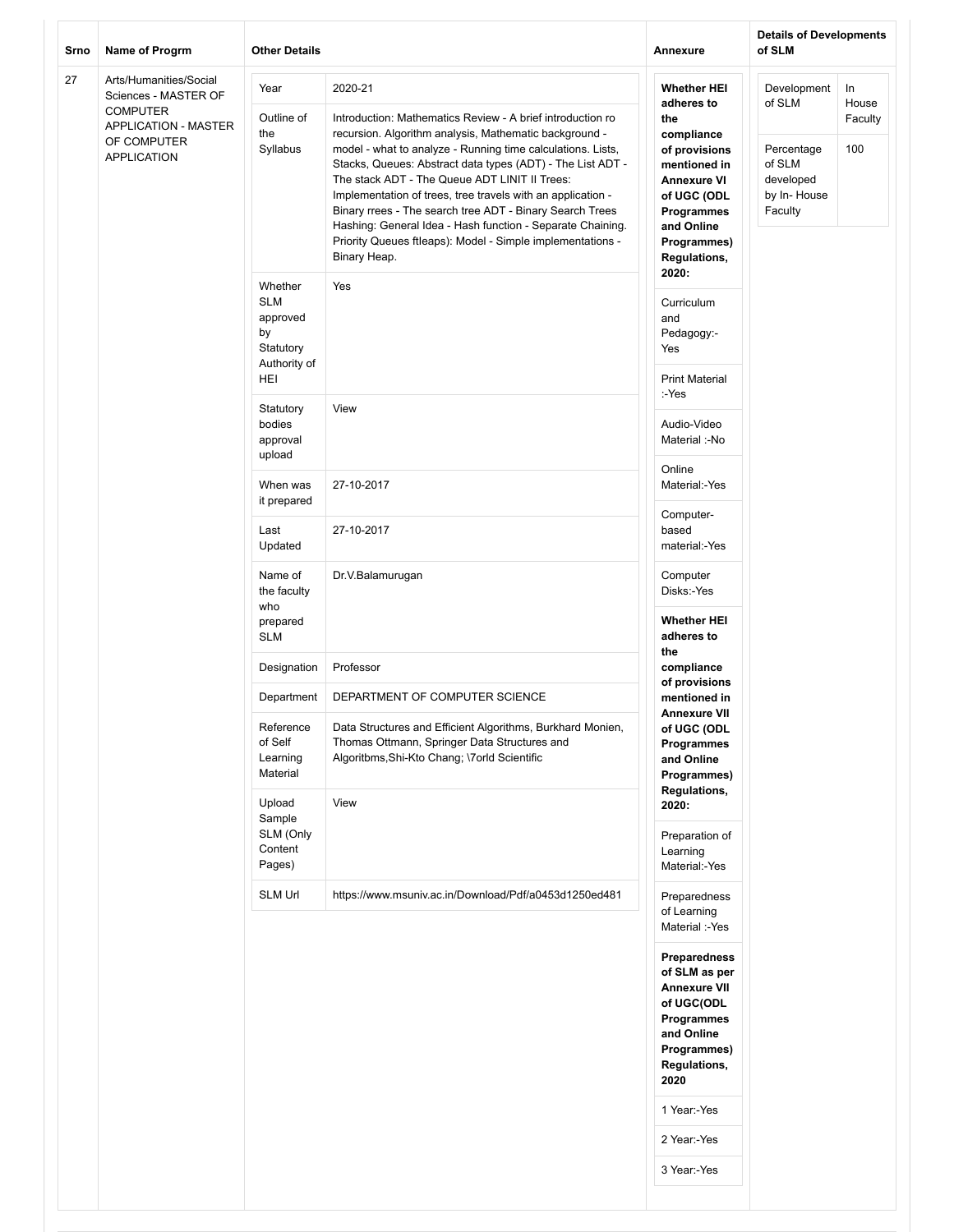| Srno | <b>Other Details</b><br>Name of Progrm                                                        |                                                                             |                                                                                                                                                                                                                                                                                                                                                                                                                                                                                                                      | Annexure                                                                                                                                                    | <b>Details of Developments</b><br>of SLM                                             |                               |  |  |
|------|-----------------------------------------------------------------------------------------------|-----------------------------------------------------------------------------|----------------------------------------------------------------------------------------------------------------------------------------------------------------------------------------------------------------------------------------------------------------------------------------------------------------------------------------------------------------------------------------------------------------------------------------------------------------------------------------------------------------------|-------------------------------------------------------------------------------------------------------------------------------------------------------------|--------------------------------------------------------------------------------------|-------------------------------|--|--|
| 28   | Arts/Humanities/Social<br>Sciences - Bachelor of<br>Arts (Hons) - HISTORY<br>(ENGLISH MEDIUM) | Year<br>Outline of<br>the<br>Syllabus                                       | 2020-21<br>Unit - I Pre History of Tamil Nadu - geographical features -<br>pre historic sites and cultures- Historic Age: Sangam<br>literature - crowned monarchs - chieftains - society -<br>religion - trade and commerce - kalabhras - impact of their<br>rule. Unit-II Pallavas and I Pandyan empire - political history<br>of the Pallavas - society art and architecture - religion -<br>literature I Pandyan Empire - Society and culture - Bhakti<br>Movement - Alwars and Nayanamars - literature - impact. | <b>Whether HEI</b><br>adheres to<br>the<br>compliance<br>of provisions<br>mentioned in<br>Annexure VI<br>of UGC (ODL<br>Programmes<br>and Online            | Development<br>of SLM<br>Percentage<br>of SLM<br>developed<br>by In-House<br>Faculty | In<br>House<br>Faculty<br>100 |  |  |
|      |                                                                                               | Whether<br><b>SLM</b><br>approved<br>by<br>Statutory<br>Authority of<br>HEI | Yes                                                                                                                                                                                                                                                                                                                                                                                                                                                                                                                  | Programmes)<br><b>Regulations,</b><br>2020:<br>Curriculum<br>and<br>Pedagogy:-<br>Yes                                                                       |                                                                                      |                               |  |  |
|      |                                                                                               | Statutory<br>bodies<br>approval<br>upload                                   | View                                                                                                                                                                                                                                                                                                                                                                                                                                                                                                                 | <b>Print Material</b><br>:-Yes<br>Audio-Video                                                                                                               |                                                                                      |                               |  |  |
|      |                                                                                               | When was<br>it prepared                                                     | 27-10-2017                                                                                                                                                                                                                                                                                                                                                                                                                                                                                                           | Material :-No<br>Online<br>Material:-Yes                                                                                                                    |                                                                                      |                               |  |  |
|      |                                                                                               | Last<br>Updated                                                             | 27-10-2017                                                                                                                                                                                                                                                                                                                                                                                                                                                                                                           | Computer-<br>based                                                                                                                                          |                                                                                      |                               |  |  |
|      |                                                                                               | Name of<br>the faculty<br>who<br>prepared<br><b>SLM</b>                     | DR. B. MUTHARASI                                                                                                                                                                                                                                                                                                                                                                                                                                                                                                     | material:-Yes<br>Computer<br>Disks:-Yes                                                                                                                     |                                                                                      |                               |  |  |
|      |                                                                                               | Designation                                                                 | Associate Professor,                                                                                                                                                                                                                                                                                                                                                                                                                                                                                                 | <b>Whether HEI</b><br>adheres to                                                                                                                            |                                                                                      |                               |  |  |
|      |                                                                                               | Department                                                                  | DEPARTMENT OF HISTORY                                                                                                                                                                                                                                                                                                                                                                                                                                                                                                | the<br>compliance                                                                                                                                           |                                                                                      |                               |  |  |
|      |                                                                                               | Reference<br>of Self<br>Learning<br>Material                                | D.D.Kosambi - An introduction to the study of Indian History<br>2. T.V.Mahalinagam-Adminisitration and Social life under<br>Vijayanagar Empire.                                                                                                                                                                                                                                                                                                                                                                      | of provisions<br>mentioned in<br><b>Annexure VII</b><br>of UGC (ODL<br><b>Programmes</b><br>and Online                                                      |                                                                                      |                               |  |  |
|      |                                                                                               | Upload<br>Sample<br>SLM (Only<br>Content                                    | View                                                                                                                                                                                                                                                                                                                                                                                                                                                                                                                 | Programmes)<br>Regulations,<br>2020:                                                                                                                        |                                                                                      |                               |  |  |
|      |                                                                                               | Pages)<br><b>SLM Url</b>                                                    | https://www.msuniv.ac.in/Download/Pdf/f2557a979200403                                                                                                                                                                                                                                                                                                                                                                                                                                                                | Preparation of<br>Learning<br>Material:-Yes                                                                                                                 |                                                                                      |                               |  |  |
|      |                                                                                               |                                                                             |                                                                                                                                                                                                                                                                                                                                                                                                                                                                                                                      | Preparedness<br>of Learning<br>Material :-Yes                                                                                                               |                                                                                      |                               |  |  |
|      |                                                                                               |                                                                             |                                                                                                                                                                                                                                                                                                                                                                                                                                                                                                                      | <b>Preparedness</b><br>of SLM as per<br><b>Annexure VII</b><br>of UGC(ODL<br>Programmes<br>and Online<br>Programmes)<br>Regulations,<br>2020<br>1 Year:-Yes |                                                                                      |                               |  |  |
|      |                                                                                               |                                                                             |                                                                                                                                                                                                                                                                                                                                                                                                                                                                                                                      | 2 Year:-Yes<br>3 Year:-Yes                                                                                                                                  |                                                                                      |                               |  |  |
|      |                                                                                               |                                                                             |                                                                                                                                                                                                                                                                                                                                                                                                                                                                                                                      |                                                                                                                                                             |                                                                                      |                               |  |  |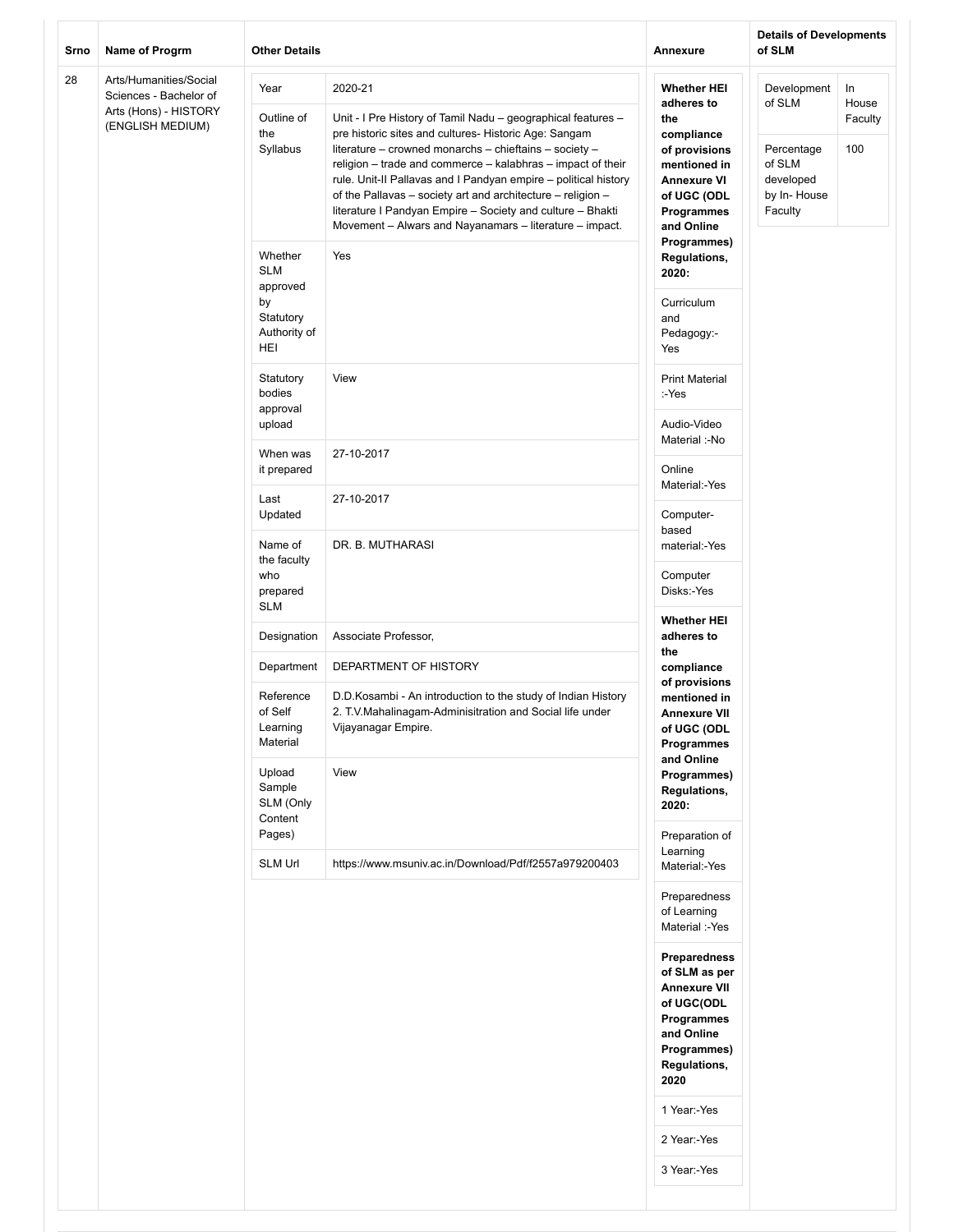| Srno | Name of Progrm<br><b>Other Details</b>                                                                            |                                                                             |                                                                                                                                                                                                                                                                                                                                                             | Annexure                                                                                                                                                                                                                                   | <b>Details of Developments</b><br>of SLM                                  |                               |
|------|-------------------------------------------------------------------------------------------------------------------|-----------------------------------------------------------------------------|-------------------------------------------------------------------------------------------------------------------------------------------------------------------------------------------------------------------------------------------------------------------------------------------------------------------------------------------------------------|--------------------------------------------------------------------------------------------------------------------------------------------------------------------------------------------------------------------------------------------|---------------------------------------------------------------------------|-------------------------------|
| 29   | <b>Business</b><br>Administration/Commerce/<br>Management/Finance -<br>Bachelor of Commerce -<br>(ENGLISH MEDIUM) | Year<br>Outline of<br>the<br>Syllabus                                       | 2020-21<br>UNIT I Orgin of banks - main function of commercial banks<br>- subsidiary and agency service of commercial banks -<br>social responsibility o banks UNIT II Central bank of India -<br>functions - Methods of credit control - traditional and<br>promotional fuctions - RBI monetary policy - opening of new<br>branches - new licensing policy | <b>Whether HEI</b><br>adheres to<br>the<br>compliance<br>of provisions<br>mentioned in<br><b>Annexure VI</b><br>of UGC (ODL                                                                                                                | Development<br>of SLM<br>Percentage<br>of SLM<br>developed<br>by In-House | In<br>House<br>Faculty<br>100 |
|      |                                                                                                                   | Whether<br><b>SLM</b><br>approved<br>by<br>Statutory<br>Authority of<br>HEI | Yes                                                                                                                                                                                                                                                                                                                                                         | Programmes<br>and Online<br>Programmes)<br><b>Regulations,</b><br>2020:<br>Curriculum<br>and                                                                                                                                               | Faculty                                                                   |                               |
|      |                                                                                                                   | Statutory<br>bodies<br>approval<br>upload                                   | View                                                                                                                                                                                                                                                                                                                                                        | Pedagogy:-<br>Yes<br><b>Print Material</b><br>:-Yes                                                                                                                                                                                        |                                                                           |                               |
|      |                                                                                                                   | When was<br>it prepared                                                     | 27-10-2017                                                                                                                                                                                                                                                                                                                                                  | Audio-Video<br>Material :-No                                                                                                                                                                                                               |                                                                           |                               |
|      |                                                                                                                   | Last<br>Updated                                                             | 27-10-2017                                                                                                                                                                                                                                                                                                                                                  | Online<br>Material:-Yes                                                                                                                                                                                                                    |                                                                           |                               |
|      |                                                                                                                   | Name of<br>the faculty<br>who<br>prepared<br><b>SLM</b>                     | DR. M. MARIAMMAL                                                                                                                                                                                                                                                                                                                                            | Computer-<br>based<br>material:-Yes<br>Computer                                                                                                                                                                                            |                                                                           |                               |
|      |                                                                                                                   | Designation                                                                 | Assistant Professor of Commerce                                                                                                                                                                                                                                                                                                                             | Disks:-Yes                                                                                                                                                                                                                                 |                                                                           |                               |
|      |                                                                                                                   | Department<br>Reference<br>of Self<br>Learning<br>Material                  | DEPARTMENT OF COMMERCE<br>1. Managerial Economics - R.L. Varshney& K.L. Maheswary<br>- Sultan Chand, Publications, New Delhi 2. Economic<br>Analysis - K.P.M. sundaram& E.N. Sundaram - Sultan<br>Chand, Publications, New Delhi 3. Business Economics by<br>BaniMazumdar& V.G. Mankar - Himalaya Publishing house,<br>Bombay                               | <b>Whether HEI</b><br>adheres to<br>the<br>compliance<br>of provisions<br>mentioned in<br><b>Annexure VII</b><br>of UGC (ODL<br>Programmes                                                                                                 |                                                                           |                               |
|      |                                                                                                                   | Upload<br>Sample<br>SLM (Only<br>Content                                    | View                                                                                                                                                                                                                                                                                                                                                        | and Online<br>Programmes)<br>Regulations,<br>2020:                                                                                                                                                                                         |                                                                           |                               |
|      |                                                                                                                   | Pages)<br>SLM Url                                                           | https://www.msuniv.ac.in/Download/Pdf/fa920b386a62478                                                                                                                                                                                                                                                                                                       | Preparation of<br>Learning<br>Material:-Yes                                                                                                                                                                                                |                                                                           |                               |
|      |                                                                                                                   |                                                                             |                                                                                                                                                                                                                                                                                                                                                             | Preparedness<br>of Learning<br>Material :-Yes<br><b>Preparedness</b><br>of SLM as per<br><b>Annexure VII</b><br>of UGC(ODL<br>Programmes<br>and Online<br>Programmes)<br>Regulations,<br>2020<br>1 Year:-Yes<br>2 Year:-Yes<br>3 Year:-Yes |                                                                           |                               |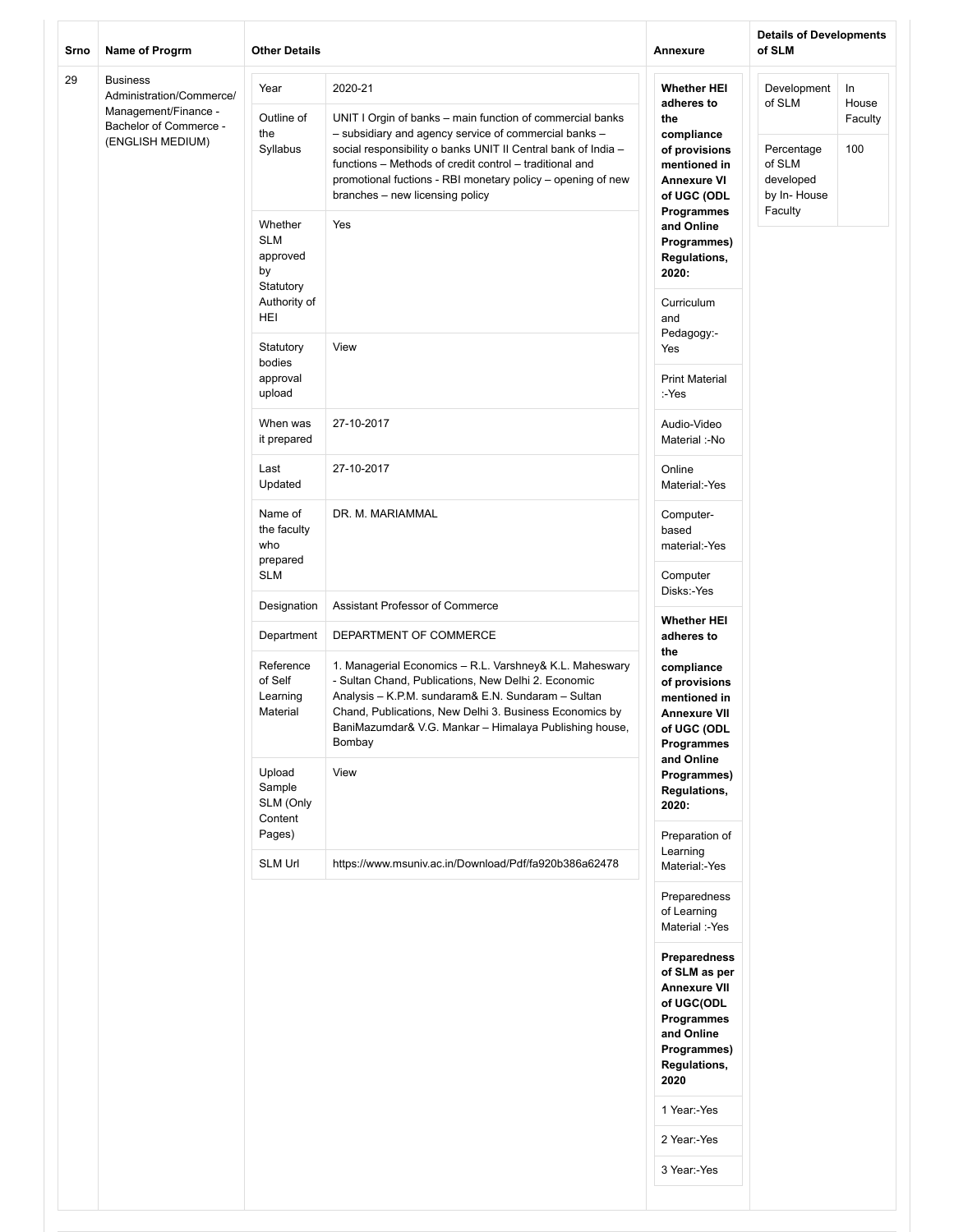| Srno<br>Name of Progrm |                                                                                      | <b>Other Details</b>                                                               |                                                                                                                                                                                                                                                                                                                                                                                                                                                                                                                                                                                                                                                                                        | Annexure                                                                                                                                                                                                             | <b>Details of Developments</b><br>of SLM                                             |                               |  |
|------------------------|--------------------------------------------------------------------------------------|------------------------------------------------------------------------------------|----------------------------------------------------------------------------------------------------------------------------------------------------------------------------------------------------------------------------------------------------------------------------------------------------------------------------------------------------------------------------------------------------------------------------------------------------------------------------------------------------------------------------------------------------------------------------------------------------------------------------------------------------------------------------------------|----------------------------------------------------------------------------------------------------------------------------------------------------------------------------------------------------------------------|--------------------------------------------------------------------------------------|-------------------------------|--|
| 30                     | Arts/Humanities/Social<br>Sciences - BACHELOR<br>OF - COMPUTER<br><b>APPLICATION</b> | Year<br>Outline of<br>the<br>Syllabus                                              | 2020-21<br>Unit I C Declarations:- Introduction - Character Set - C<br>tokens - Keywords and Identifiers - Identifiers - Constants<br>- Variables - Data types - Declaration of Variables -<br>Declaration of Storage Class - Assigning Values to<br>Variables - Defining Symbolic Constants - Declaring<br>Variable as Constant . Operators and Expressions:-<br>Introduction - Arithmetic Operators - Relational Operators -<br>Logical Operators - Assignment Operators - Increment and<br>Decrement Operators - Conditional Operator - Bitwise<br>Operators - Special Operators - Arithmetic Expressions -<br>Evaluation of Expressions - Precedence of Arithmetic<br>Expressions. | <b>Whether HEI</b><br>adheres to<br>the<br>compliance<br>of provisions<br>mentioned in<br><b>Annexure VI</b><br>of UGC (ODL<br><b>Programmes</b><br>and Online<br>Programmes)<br>Regulations,<br>2020:<br>Curriculum | Development<br>of SLM<br>Percentage<br>of SLM<br>developed<br>by In-House<br>Faculty | In<br>House<br>Faculty<br>100 |  |
|                        |                                                                                      | Whether<br><b>SLM</b><br>approved<br>by<br>Statutory<br>Authority of<br><b>HEI</b> | Yes                                                                                                                                                                                                                                                                                                                                                                                                                                                                                                                                                                                                                                                                                    | and<br>Pedagogy:-<br>Yes<br><b>Print Material</b><br>:-Yes                                                                                                                                                           |                                                                                      |                               |  |
|                        |                                                                                      | Statutory<br>bodies<br>approval<br>upload                                          | View                                                                                                                                                                                                                                                                                                                                                                                                                                                                                                                                                                                                                                                                                   | Audio-Video<br>Material :-No<br>Online<br>Material:-Yes                                                                                                                                                              |                                                                                      |                               |  |
|                        |                                                                                      |                                                                                    | When was<br>it prepared                                                                                                                                                                                                                                                                                                                                                                                                                                                                                                                                                                                                                                                                | 27-10-2017                                                                                                                                                                                                           | Computer-<br>based<br>material:-Yes                                                  |                               |  |
|                        |                                                                                      | Last<br>Updated                                                                    | 27-10-2017                                                                                                                                                                                                                                                                                                                                                                                                                                                                                                                                                                                                                                                                             | Computer<br>Disks:-Yes                                                                                                                                                                                               |                                                                                      |                               |  |
|                        |                                                                                      | Name of<br>the faculty<br>who<br>prepared<br><b>SLM</b>                            | Dr. V. JOSEPH PETER                                                                                                                                                                                                                                                                                                                                                                                                                                                                                                                                                                                                                                                                    | <b>Whether HEI</b><br>adheres to<br>the<br>compliance<br>of provisions                                                                                                                                               |                                                                                      |                               |  |
|                        |                                                                                      | Designation                                                                        | Associate Professor of Computer Science                                                                                                                                                                                                                                                                                                                                                                                                                                                                                                                                                                                                                                                | mentioned in<br><b>Annexure VII</b>                                                                                                                                                                                  |                                                                                      |                               |  |
|                        |                                                                                      | Department<br>Reference<br>of Self<br>Learning<br>Material                         | DEPARTMENT OF COMPUTER SCIENCE<br>1. Introduction to Computer Science, ITL Education<br>Solutions Limited, 2/e, Pearson 2. Introduction to<br>Computers, Peter Norton, 7/e, TMH.                                                                                                                                                                                                                                                                                                                                                                                                                                                                                                       | of UGC (ODL<br>Programmes<br>and Online<br>Programmes)<br>Regulations,<br>2020:                                                                                                                                      |                                                                                      |                               |  |
|                        |                                                                                      | Upload<br>Sample<br>SLM (Only<br>Content<br>Pages)                                 | View                                                                                                                                                                                                                                                                                                                                                                                                                                                                                                                                                                                                                                                                                   | Preparation of<br>Learning<br>Material:-Yes<br>Preparedness<br>of Learning                                                                                                                                           |                                                                                      |                               |  |
|                        |                                                                                      | SLM Url                                                                            | https://www.msuniv.ac.in/Download/Pdf/270795be0e89499                                                                                                                                                                                                                                                                                                                                                                                                                                                                                                                                                                                                                                  | Material :-Yes<br>Preparedness<br>of SLM as per<br><b>Annexure VII</b><br>of UGC(ODL<br>Programmes<br>and Online<br>Programmes)<br><b>Regulations,</b><br>2020<br>1 Year:-Yes<br>2 Year:-Yes<br>3 Year:-Yes          |                                                                                      |                               |  |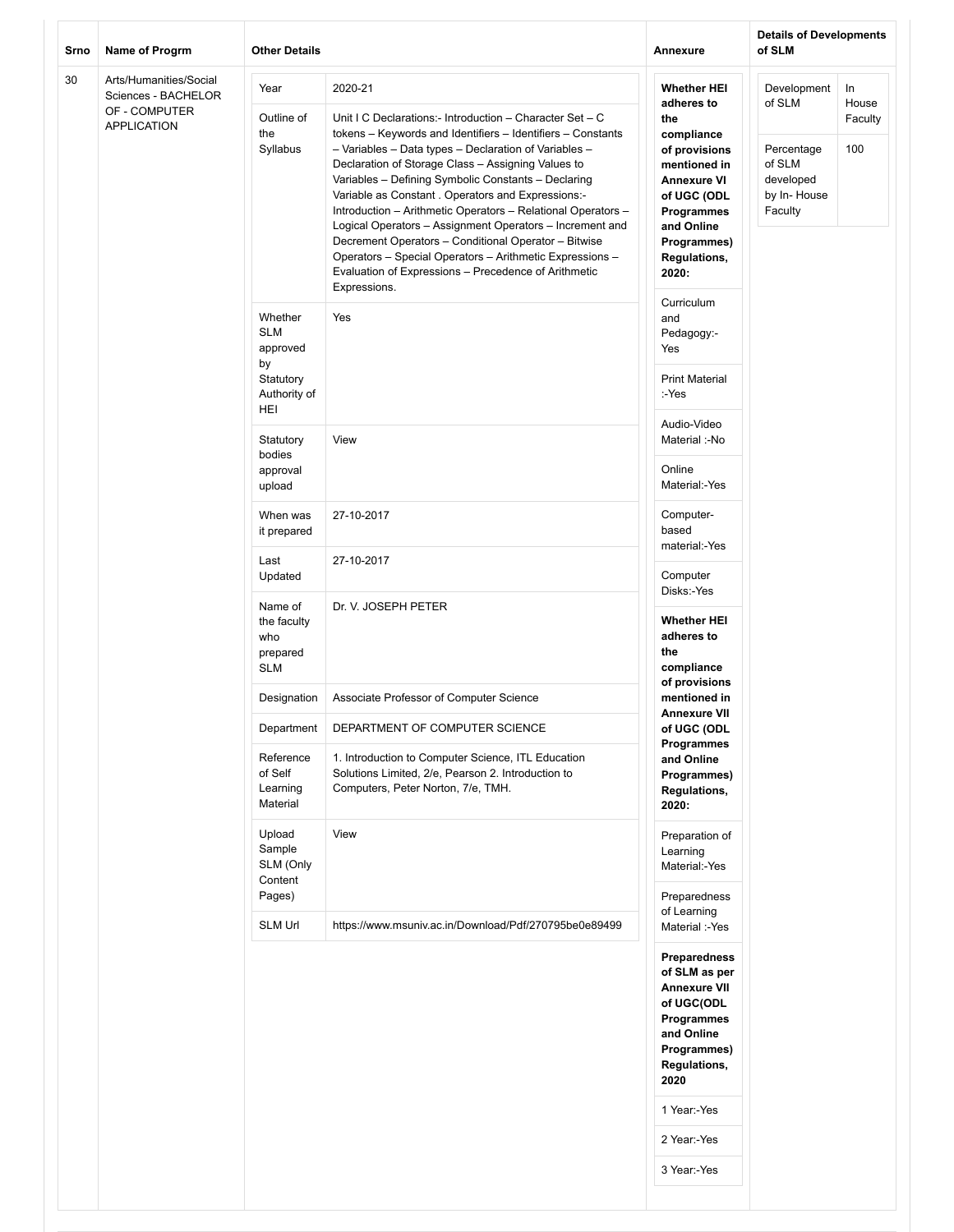| Srno | Name of Progrm                                                                | <b>Other Details</b>                                                        |                                                                                                                                                                                                                                                                                                                                                                                                                                         | Annexure                                                                                                                                     | <b>Details of Developments</b><br>of SLM |                |
|------|-------------------------------------------------------------------------------|-----------------------------------------------------------------------------|-----------------------------------------------------------------------------------------------------------------------------------------------------------------------------------------------------------------------------------------------------------------------------------------------------------------------------------------------------------------------------------------------------------------------------------------|----------------------------------------------------------------------------------------------------------------------------------------------|------------------------------------------|----------------|
| 31   | Library and Information<br>Sciences - Master of                               | Year                                                                        | 2020-21                                                                                                                                                                                                                                                                                                                                                                                                                                 | <b>Whether HEI</b><br>adheres to                                                                                                             | Development<br>of SLM                    | In<br>House    |
|      | Library & Information<br>Sciences - Library and<br><b>Information Science</b> | Outline of<br>the<br>Syllabus                                               | it r\i:r ani f-Ibjectives -, , !-r* i .+,--. [ : ^.r!iu\iq! LI'.Jil 1.2<br>Definition 1.2.1 LiDraliicurcs i.2.2 Bibiiornetrics i.2.3 Se<br>ientrimetrics 1"2.4 infi:rmetrics 't.2.5 1['e bcmetrics !.3 Scope<br>1., i Evoii: tion I.5 Limitations 1"6 Lei's sum up                                                                                                                                                                      | the<br>compliance<br>of provisions<br>mentioned in<br><b>Annexure VI</b>                                                                     | Percentage<br>of SLM<br>developed        | Faculty<br>100 |
|      |                                                                               | Whether<br><b>SLM</b><br>approved<br>by<br>Statutory<br>Authority of<br>HEI | Yes                                                                                                                                                                                                                                                                                                                                                                                                                                     | of UGC (ODL<br>Programmes<br>and Online<br>Programmes)<br><b>Regulations,</b><br>2020:<br>Curriculum                                         | by In-House<br>Faculty                   |                |
|      |                                                                               | Statutory<br>bodies<br>approval<br>upload                                   | View                                                                                                                                                                                                                                                                                                                                                                                                                                    | and<br>Pedagogy:-<br>Yes                                                                                                                     |                                          |                |
|      |                                                                               | When was<br>it prepared                                                     | 27-10-2017                                                                                                                                                                                                                                                                                                                                                                                                                              | <b>Print Material</b><br>:-Yes                                                                                                               |                                          |                |
|      |                                                                               | Last<br>Updated                                                             | 27-10-2017                                                                                                                                                                                                                                                                                                                                                                                                                              | Audio-Video<br>Material :-No                                                                                                                 |                                          |                |
|      |                                                                               | Name of<br>the faculty                                                      | Dr.A.Thirumagal                                                                                                                                                                                                                                                                                                                                                                                                                         | Online<br>Material:-Yes                                                                                                                      |                                          |                |
|      |                                                                               | who<br>prepared<br><b>SLM</b>                                               |                                                                                                                                                                                                                                                                                                                                                                                                                                         | Computer-<br>based<br>material:-Yes                                                                                                          |                                          |                |
|      |                                                                               | Designation                                                                 | LIBRARIAN                                                                                                                                                                                                                                                                                                                                                                                                                               | Computer<br>Disks:-Yes                                                                                                                       |                                          |                |
|      |                                                                               | Department                                                                  | LIBRARY, MSU                                                                                                                                                                                                                                                                                                                                                                                                                            | <b>Whether HEI</b>                                                                                                                           |                                          |                |
|      |                                                                               | Reference<br>of Self<br>Learning<br>Material                                | Mukherjee, A.IC Public Library System: a Statisticai<br>upproach reg*rdiwg irs,s *.5* Ei'l,;j 4.l;;';;7'tl'*r*. "ir Ind Lib<br>Asson.5 (1-3) 1963, pp. 60-65. Nisonger, Thornas E. {1992)<br>Collection evaluatioei in Aeademic f-ihrariee: A i].tera,t"xie<br>guide and Anriotated Bibliography. 1969-198i. Libraries<br>Unl!ryrrtrui. i-'rigiewood. http:llboaks.gaogle.co.in/boola?<br>isbn:0872879259 AccesseC on 2? Aprli .10i "i. | adheres to<br>the<br>compliance<br>of provisions<br>mentioned in<br><b>Annexure VII</b><br>of UGC (ODL<br>Programmes                         |                                          |                |
|      |                                                                               | Upload<br>Sample<br>SLM (Only<br>Content<br>Pages)                          | View                                                                                                                                                                                                                                                                                                                                                                                                                                    | and Online<br>Programmes)<br>Regulations,<br>2020:                                                                                           |                                          |                |
|      |                                                                               | SLM Url                                                                     | https://www.msuniv.ac.in/Download/Pdf/8eff993564564ae                                                                                                                                                                                                                                                                                                                                                                                   | Preparation of<br>Learning<br>Material:-Yes                                                                                                  |                                          |                |
|      |                                                                               |                                                                             |                                                                                                                                                                                                                                                                                                                                                                                                                                         | Preparedness<br>of Learning<br>Material :-Yes                                                                                                |                                          |                |
|      |                                                                               |                                                                             |                                                                                                                                                                                                                                                                                                                                                                                                                                         | <b>Preparedness</b><br>of SLM as per<br><b>Annexure VII</b><br>of UGC(ODL<br>Programmes<br>and Online<br>Programmes)<br>Regulations,<br>2020 |                                          |                |
|      |                                                                               |                                                                             |                                                                                                                                                                                                                                                                                                                                                                                                                                         | 1 Year:-Yes<br>2 Year:-Yes                                                                                                                   |                                          |                |
|      |                                                                               |                                                                             |                                                                                                                                                                                                                                                                                                                                                                                                                                         | 3 Year:-Yes                                                                                                                                  |                                          |                |
|      |                                                                               |                                                                             |                                                                                                                                                                                                                                                                                                                                                                                                                                         |                                                                                                                                              |                                          |                |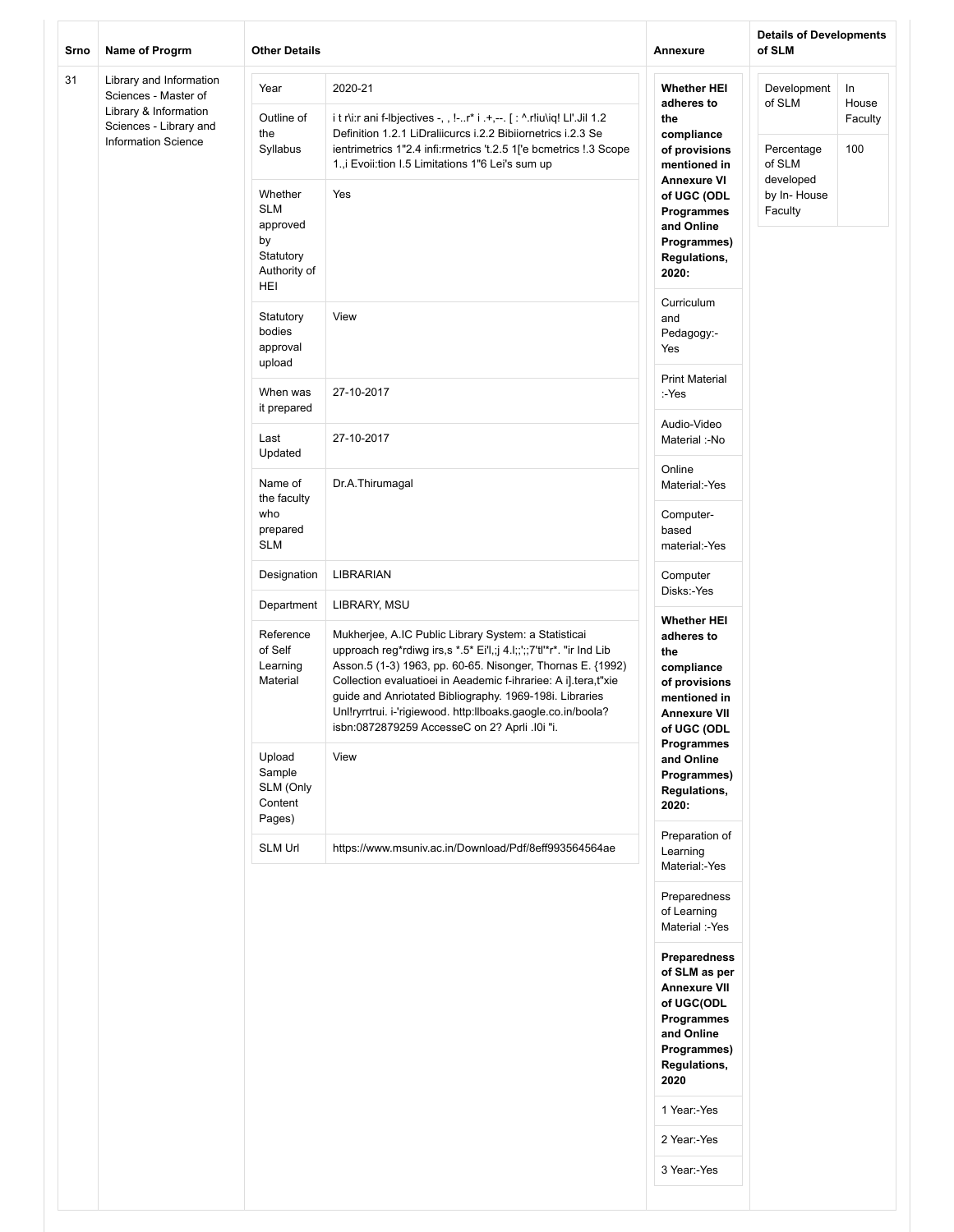# **E-Learning Material**

| <b>Srno</b>  | Year        | Name of Programme                                                  | Course<br>Name       | Whether<br>E-LM<br>approved<br>by the<br>statutory<br>authority<br>of HEI | <b>Statutory</b><br>bodies<br>approval<br>upload | <b>Status of e-content readiness</b><br>in Four Quadrant Form of the<br>Courses for each of the<br>proposed Programmes |                                                                                               |                                                                                                                                           | <b>Preparedness</b><br>of ELM as per<br>Annexure VII of<br>UGC(ODL<br>Programmes<br>and Online<br>Programmes)<br>Regulations,<br>2020                                                                                                                                                                                                                       | <b>Details ELM</b>                                                                             |                                  |
|--------------|-------------|--------------------------------------------------------------------|----------------------|---------------------------------------------------------------------------|--------------------------------------------------|------------------------------------------------------------------------------------------------------------------------|-----------------------------------------------------------------------------------------------|-------------------------------------------------------------------------------------------------------------------------------------------|-------------------------------------------------------------------------------------------------------------------------------------------------------------------------------------------------------------------------------------------------------------------------------------------------------------------------------------------------------------|------------------------------------------------------------------------------------------------|----------------------------------|
| $\mathbf{1}$ | 2020-<br>21 | Arts/Humanities/Social<br>Sciences - BACHELOR<br>OF ARTS - ENGLISH | BA<br><b>ENGLISH</b> | Yes                                                                       | View                                             | Quad<br>$\mathsf{L}$<br>Quad<br>Ш.<br>Quad<br>$\mathop{\rm III}$<br>Quad<br>IV                                         | No. of<br>Module/<br>units<br>$\overline{4}$<br>$\overline{4}$<br>$\pmb{4}$<br>$\overline{4}$ | Ready<br>out of<br>total<br>modules/<br>units in<br>four<br>Quadrant<br>$\overline{2}$<br>$\overline{2}$<br>$\mathbf 2$<br>$\overline{2}$ | Preparedness<br>of ELM<br>(Semester 1)<br>:- Yes<br>Preparedness<br>of ELM<br>(Semester 2)<br>:- Yes<br>Preparedness<br>of ELM<br>(Semester 3)<br>:- Yes<br>Preparedness<br>of ELM<br>(Semester 4)<br>:- No<br>Preparedness<br>of ELM<br>(Semester 5)<br>:- No<br>Preparedness<br>of ELM<br>(Semester 6)<br>:- No<br>Preparedness<br>of ELM<br>(Semester 7) | <b>Development</b><br>of ELM<br>Percentage<br>of ELM<br>developed<br>by<br>In-House<br>Faculty | $\ln$<br>House<br>Faculty<br>100 |
|              |             |                                                                    |                      |                                                                           |                                                  |                                                                                                                        |                                                                                               |                                                                                                                                           | :- No<br>Preparedness<br>of ELM<br>(Semester 8)<br>:- No                                                                                                                                                                                                                                                                                                    |                                                                                                |                                  |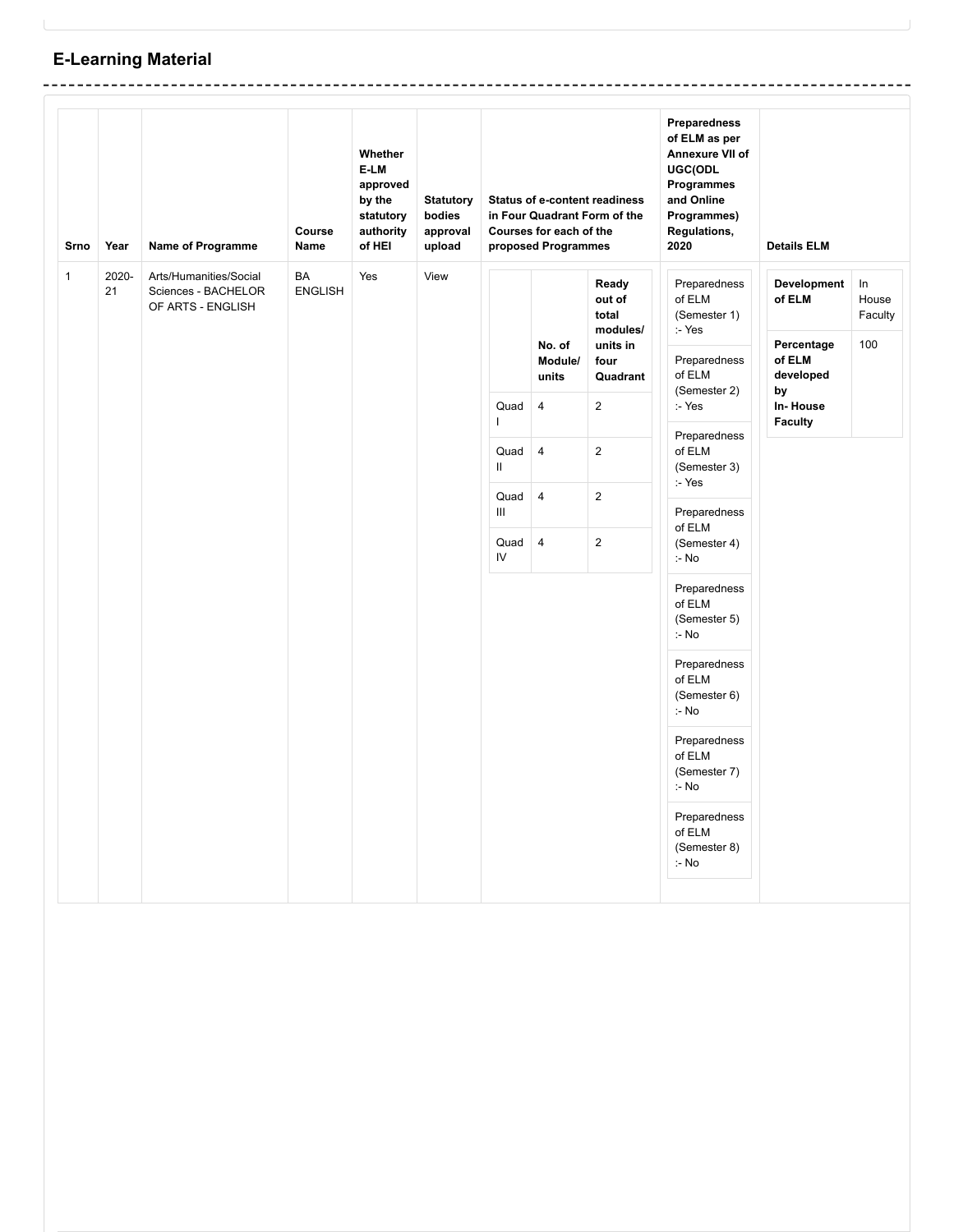| Srno        | Year        | <b>Name of Programme</b>                                                                                       | Course<br><b>Name</b> | Whether<br>E-LM<br>approved<br>by the<br>statutory<br>authority<br>of HEI | <b>Statutory</b><br>bodies<br>approval<br>upload | <b>Status of e-content readiness</b><br>in Four Quadrant Form of the<br>Courses for each of the<br>proposed Programmes |                  |                                                  | <b>Preparedness</b><br>of ELM as per<br>Annexure VII of<br>UGC(ODL<br>Programmes<br>and Online<br>Programmes)<br>Regulations,<br>2020 | <b>Details ELM</b>                  |                                  |  |
|-------------|-------------|----------------------------------------------------------------------------------------------------------------|-----------------------|---------------------------------------------------------------------------|--------------------------------------------------|------------------------------------------------------------------------------------------------------------------------|------------------|--------------------------------------------------|---------------------------------------------------------------------------------------------------------------------------------------|-------------------------------------|----------------------------------|--|
| $\mathbf 2$ | 2020-<br>21 | <b>Business</b><br>Administration/Commerce/<br>Management/Finance -<br><b>BACHELOR OF -</b><br><b>COMMERCE</b> | <b>B.COM</b>          | Yes                                                                       | View                                             |                                                                                                                        | No. of           | Ready<br>out of<br>total<br>modules/<br>units in | Preparedness<br>of ELM<br>(Semester 1)<br>:- Yes                                                                                      | Development<br>of ELM<br>Percentage | $\ln$<br>House<br>Faculty<br>100 |  |
|             |             |                                                                                                                |                       |                                                                           |                                                  |                                                                                                                        | Module/<br>units | four<br>Quadrant                                 | Preparedness<br>of ELM<br>(Semester 2)                                                                                                | of ELM<br>developed<br>by           |                                  |  |
|             |             |                                                                                                                |                       |                                                                           |                                                  | Quad<br>T                                                                                                              | $\overline{4}$   | $\overline{2}$                                   | :- Yes                                                                                                                                | In-House<br><b>Faculty</b>          |                                  |  |
|             |             |                                                                                                                |                       |                                                                           |                                                  | Quad<br>$\mathbf{II}$                                                                                                  | $\overline{4}$   | $\sqrt{2}$                                       | Preparedness<br>of ELM<br>(Semester 3)<br>:- Yes                                                                                      |                                     |                                  |  |
|             |             |                                                                                                                |                       |                                                                           |                                                  |                                                                                                                        | Quad<br>Ш        | $\overline{4}$                                   | $\overline{c}$                                                                                                                        | Preparedness<br>of ELM              |                                  |  |
|             |             |                                                                                                                |                       |                                                                           |                                                  | Quad<br>IV                                                                                                             | $\overline{4}$   | $\mathbf 2$                                      | (Semester 4)<br>:- No                                                                                                                 |                                     |                                  |  |
|             |             |                                                                                                                |                       |                                                                           |                                                  |                                                                                                                        |                  |                                                  | Preparedness<br>of ELM<br>(Semester 5)<br>:- No                                                                                       |                                     |                                  |  |
|             |             |                                                                                                                |                       |                                                                           |                                                  |                                                                                                                        |                  |                                                  | Preparedness<br>of ELM<br>(Semester 6)<br>:- No                                                                                       |                                     |                                  |  |
|             |             |                                                                                                                |                       |                                                                           |                                                  |                                                                                                                        |                  |                                                  | Preparedness<br>of ELM<br>(Semester 7)<br>:- No                                                                                       |                                     |                                  |  |
|             |             |                                                                                                                |                       |                                                                           |                                                  |                                                                                                                        |                  |                                                  | Preparedness<br>of ELM<br>(Semester 8)<br>:- No                                                                                       |                                     |                                  |  |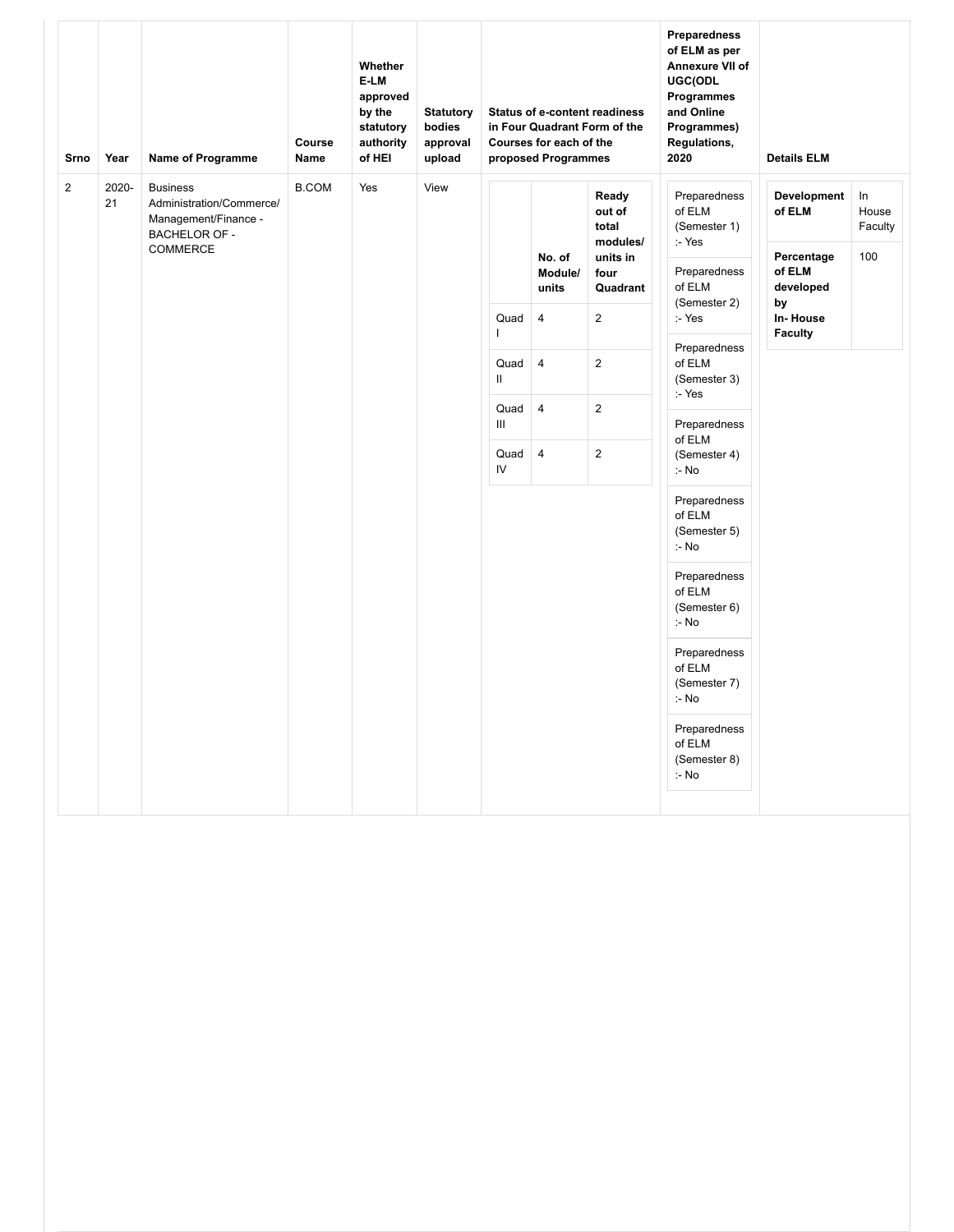| Srno         | Year        | Name of Programme                                                                           | Course<br>Name | Whether<br>E-LM<br>approved<br>by the<br>statutory<br>authority<br>of HEI | <b>Statutory</b><br>bodies<br>approval<br>upload | Preparedness<br>of ELM as per<br>Annexure VII of<br>UGC(ODL<br>Programmes<br><b>Status of e-content readiness</b><br>and Online<br>in Four Quadrant Form of the<br>Programmes)<br>Courses for each of the<br>Regulations,<br>2020<br>proposed Programmes |                            |                                      |                                                  | <b>Details ELM</b>                |                                  |  |  |
|--------------|-------------|---------------------------------------------------------------------------------------------|----------------|---------------------------------------------------------------------------|--------------------------------------------------|----------------------------------------------------------------------------------------------------------------------------------------------------------------------------------------------------------------------------------------------------------|----------------------------|--------------------------------------|--------------------------------------------------|-----------------------------------|----------------------------------|--|--|
| $\mathbf{3}$ | 2020-<br>21 | <b>Business</b><br>Administration/Commerce/<br>Management/Finance -<br>MASTER OF - BUSINESS | M.B.A.         | Yes                                                                       | View                                             |                                                                                                                                                                                                                                                          |                            | Ready<br>out of<br>total<br>modules/ | Preparedness<br>of ELM<br>(Semester 1)           | <b>Development</b><br>of ELM      | ln<br>House<br>Faculty           |  |  |
|              |             | <b>ADMINISTRATION</b>                                                                       |                |                                                                           |                                                  |                                                                                                                                                                                                                                                          | No. of<br>Module/<br>units | units in<br>four<br>Quadrant         | :- Yes<br>Preparedness<br>of ELM                 | Percentage<br>of ELM<br>developed | 100                              |  |  |
|              |             |                                                                                             |                |                                                                           |                                                  | Quad<br>$\overline{\phantom{a}}$                                                                                                                                                                                                                         | 6                          | 3                                    | (Semester 2)<br>:- Yes                           | by<br>In-House<br><b>Faculty</b>  |                                  |  |  |
|              |             |                                                                                             |                |                                                                           |                                                  | Quad<br>$\mathsf{II}$                                                                                                                                                                                                                                    | $\,6\,$                    | 3                                    | Preparedness<br>of ELM<br>(Semester 3)<br>:- Yes |                                   |                                  |  |  |
|              |             |                                                                                             |                |                                                                           |                                                  | Quad<br>Ш                                                                                                                                                                                                                                                | $6\phantom{1}$             | 3                                    | Preparedness                                     |                                   |                                  |  |  |
|              |             |                                                                                             |                |                                                                           |                                                  |                                                                                                                                                                                                                                                          |                            | Quad<br>IV                           | $\,6\,$                                          | $\ensuremath{\mathsf{3}}$         | of ELM<br>(Semester 4)<br>:- Yes |  |  |
|              |             |                                                                                             |                |                                                                           |                                                  |                                                                                                                                                                                                                                                          |                            |                                      | Preparedness<br>of ELM<br>(Semester 5)<br>:- No  |                                   |                                  |  |  |
|              |             |                                                                                             |                |                                                                           |                                                  |                                                                                                                                                                                                                                                          |                            |                                      | Preparedness<br>of ELM<br>(Semester 6)<br>:- No  |                                   |                                  |  |  |
|              |             |                                                                                             |                |                                                                           |                                                  |                                                                                                                                                                                                                                                          |                            |                                      | Preparedness<br>of ELM<br>(Semester 7)<br>:- No  |                                   |                                  |  |  |
|              |             |                                                                                             |                |                                                                           |                                                  |                                                                                                                                                                                                                                                          |                            |                                      | Preparedness<br>of ELM<br>(Semester 8)<br>:- No  |                                   |                                  |  |  |

## **Learning Management System (LMS)**

| <b>Counselling Process</b>                                                                                                                                                                  |                                                                                                                                                                                                    |  |  |  |  |  |  |  |  |
|---------------------------------------------------------------------------------------------------------------------------------------------------------------------------------------------|----------------------------------------------------------------------------------------------------------------------------------------------------------------------------------------------------|--|--|--|--|--|--|--|--|
| Mode of Counselling :- Counselling will be given through meetings via ele                                                                                                                   |                                                                                                                                                                                                    |  |  |  |  |  |  |  |  |
| Brief describe the provision in LMS to be used by HEI:-<br>University proposes to utilize Moodle Cloud for Learning Management System (LMS) purpose and Google / Zoom meet for interactions |                                                                                                                                                                                                    |  |  |  |  |  |  |  |  |
| Briefly write how the Learning Management System (LMS) will ensure the following: (provide a demo link, if available) :-                                                                    |                                                                                                                                                                                                    |  |  |  |  |  |  |  |  |
| Assessment mechanism                                                                                                                                                                        | Online tests, assignments and other minor project works will be scheduled through Learning<br>Management System (LMS) and evaluated either with automatically or personally depends on the<br>task |  |  |  |  |  |  |  |  |
| Identified technological interface and interoperability                                                                                                                                     | Moodle Cloud                                                                                                                                                                                       |  |  |  |  |  |  |  |  |

 $- - -$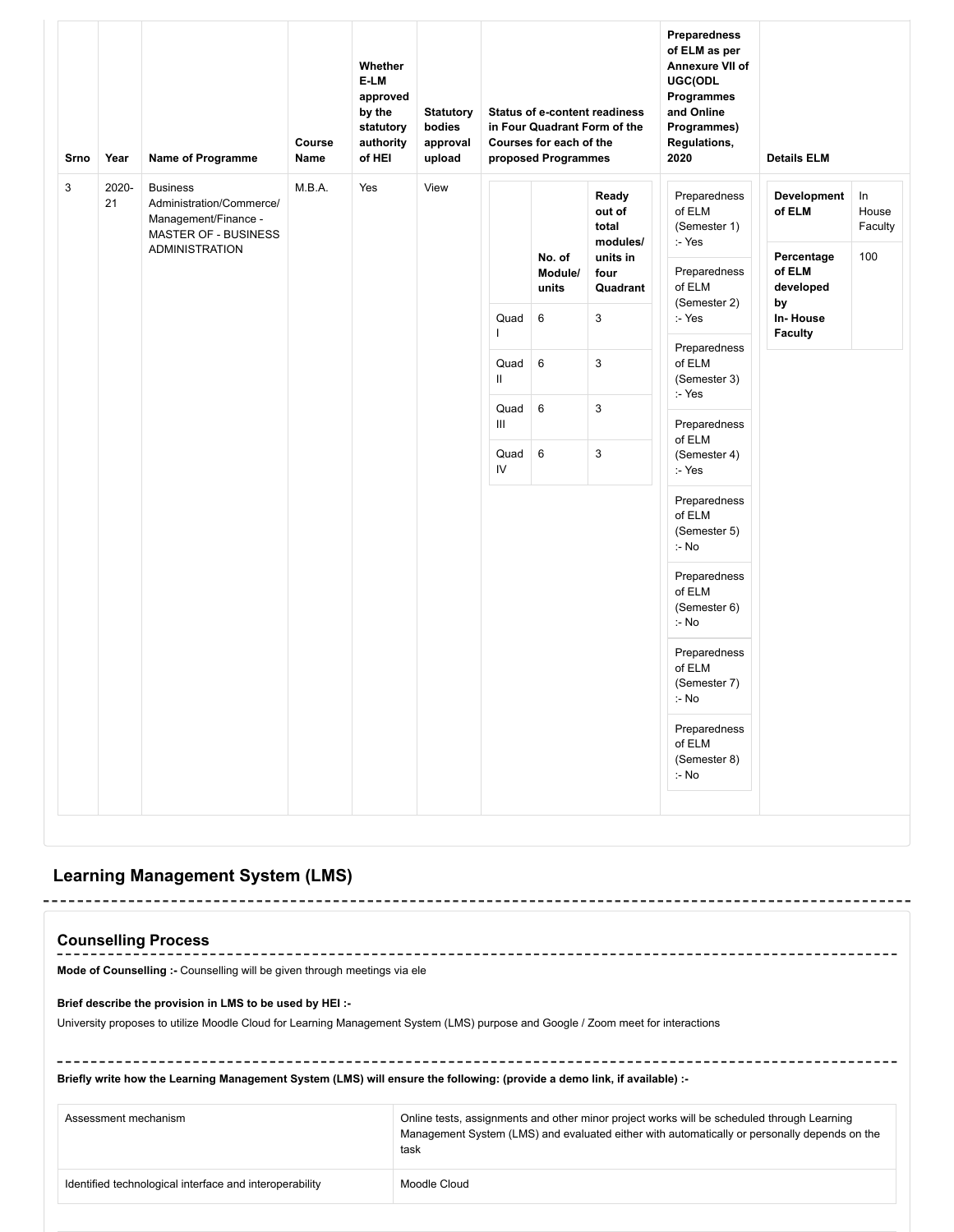| Learner's Authentication Requirements                                                                     | Learners will be permitted to register using the data available with the admission confirmation. The<br>centre for Online education monitors the learner credential with the held of coordinators and<br>counsellors.                                                                                                                                                   |
|-----------------------------------------------------------------------------------------------------------|-------------------------------------------------------------------------------------------------------------------------------------------------------------------------------------------------------------------------------------------------------------------------------------------------------------------------------------------------------------------------|
| Learner Registration - through a web application                                                          | Learners can register with the Unique identification provided to them during admission confirmation<br>process                                                                                                                                                                                                                                                          |
| Active Engagement of the Learners along with Analytics for<br>active engagement of learners and Reporting | Learning Management System (LMS) will take the details of login of the learners and store the<br>evaluation details and generate a report thereof                                                                                                                                                                                                                       |
| Payment Gateway –using Digital Payment system                                                             | Yes                                                                                                                                                                                                                                                                                                                                                                     |
| Tracking the delivery of a Course or programme                                                            | The course coordinators with the help of the course mentors and Learning Management System<br>(LMS) records will track the delivery of the course periodically                                                                                                                                                                                                          |
| Technical Know-how or Skills Requirements                                                                 | University with the help of learned professors in Computer Science and Engineering department<br>and information Technology department will train the required personals for the skills. University<br>has already automated many of its important administration activities and had a rich experience in<br>offering courses through moods and other online platforms. |

#### **Learning Platform**

**Learning Platform :-** Non- SWAYAM

**Provide details for sample module/unit :-** Moodle Cloud

**URL :-** murugeswaricsemsu.moodlecloud.com

**Student details Login ID :-** guest

**Student details Password :-** guest

**Teacher Login Details- Login ID :-** teacher

**Teacher Login Details- Password :-** teacher

#### **Briefly write on ICT facilities available/ to be ready dedicated for the implementation of Online Courses :-**

University has the following facilities 1. Uninterrupted Internet Connections 2. Digital Library 3. Remote Access for the Library 4. Recording facility for preparing state of the art course delivery materials 5. Faculty members with experience of handling classes alive

### **Examination Centre**

|      | It is      |                |                            |                                    | Whether                   |                         |
|------|------------|----------------|----------------------------|------------------------------------|---------------------------|-------------------------|
|      |            |                |                            |                                    |                           |                         |
|      | certified  |                |                            | Briefly write on the methods and   | <b>Examination centre</b> | A) Proposed Examination |
|      | that all   |                |                            | steps to be adopted for conduct of | fulfills all the          | Centre for term end     |
|      | the        |                | <b>Address of Centre /</b> | examination to ensure security,    | requirement               | examinatino for ODL     |
|      | activities |                | City/ Pin Code/            | transparency & credibility of      | mentioned in              | programme for Upcoming  |
| Srno |            | Name of Centre | <b>State</b>               | examination                        | Annexure II               | <b>Academic Years</b>   |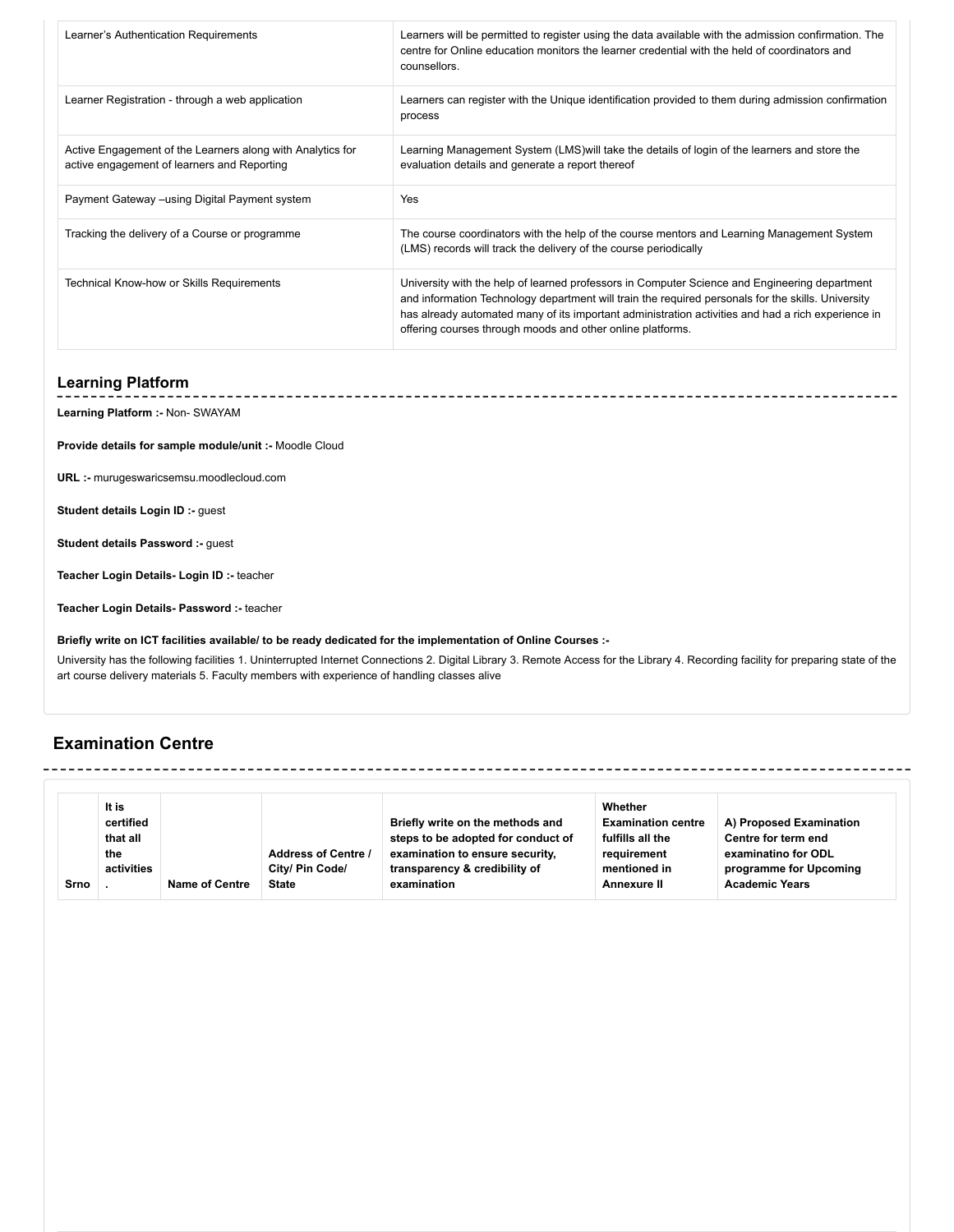| Srno           | It is<br>certified<br>that all<br>the<br>activities | <b>Name of Centre</b>                                       | <b>Address of Centre /</b><br>City/ Pin Code/<br><b>State</b>  | Briefly write on the methods and<br>steps to be adopted for conduct of<br>examination to ensure security,<br>transparency & credibility of<br>examination | Whether<br><b>Examination centre</b><br>fulfills all the<br>requirement<br>mentioned in<br><b>Annexure II</b> |                | A) Proposed Examination<br>Centre for term end<br>examinatino for ODL<br>programme for Upcoming<br><b>Academic Years</b>                       |                                                                                 |        |     |              |                                                                                                                                                |     |
|----------------|-----------------------------------------------------|-------------------------------------------------------------|----------------------------------------------------------------|-----------------------------------------------------------------------------------------------------------------------------------------------------------|---------------------------------------------------------------------------------------------------------------|----------------|------------------------------------------------------------------------------------------------------------------------------------------------|---------------------------------------------------------------------------------|--------|-----|--------------|------------------------------------------------------------------------------------------------------------------------------------------------|-----|
| $\mathbf{1}$   | Yes                                                 | <b>MANONMANIAM</b><br>SUNDARANAR<br><b>UNIVERSITY</b>       |                                                                |                                                                                                                                                           |                                                                                                               |                |                                                                                                                                                | ABISHEKAPATTI,<br>TIRUNELVELI -<br>627012-<br>TIRUNELVELI-<br>627012-Tamil Nadu | Online | Yes | $\mathbf{1}$ | Whether<br>examination centre<br>is within the<br>territorial<br>jurisdiction of the<br>HEI as per<br>Annexure IV of<br><b>ODL Regulations</b> | Yes |
|                |                                                     |                                                             |                                                                |                                                                                                                                                           |                                                                                                               | $\overline{2}$ | Whether the<br>examination centre<br>is located as per<br>clause 13 (7) of<br>Part IV of<br>Regulations                                        | Yes                                                                             |        |     |              |                                                                                                                                                |     |
|                |                                                     |                                                             |                                                                |                                                                                                                                                           |                                                                                                               | 3              | Provision of CCTV<br>Cameras                                                                                                                   | Yes                                                                             |        |     |              |                                                                                                                                                |     |
|                |                                                     |                                                             |                                                                |                                                                                                                                                           |                                                                                                               | $\overline{4}$ | Provision of Bio-<br>metric attendance                                                                                                         | Yes                                                                             |        |     |              |                                                                                                                                                |     |
|                |                                                     |                                                             |                                                                |                                                                                                                                                           |                                                                                                               | $\overline{5}$ | Provision of Video<br>recording                                                                                                                | Yes                                                                             |        |     |              |                                                                                                                                                |     |
|                |                                                     |                                                             |                                                                |                                                                                                                                                           |                                                                                                               |                |                                                                                                                                                |                                                                                 |        |     |              |                                                                                                                                                |     |
| $\overline{2}$ | Yes                                                 | Sri Ram<br>Nallamani<br>Yadava College<br>of Arts & Science | Kodikurichi Tenkasi<br>627 804 - Tenkasi-<br>627804-Tamil Nadu | Online                                                                                                                                                    | Yes                                                                                                           | $\mathbf{1}$   | Whether<br>examination centre<br>is within the<br>territorial<br>jurisdiction of the<br>HEI as per<br>Annexure IV of<br><b>ODL Regulations</b> | Yes                                                                             |        |     |              |                                                                                                                                                |     |
|                |                                                     |                                                             |                                                                |                                                                                                                                                           |                                                                                                               | $\overline{c}$ | Whether the<br>examination centre<br>is located as per<br>clause 13 (7) of<br>Part IV of<br>Regulations                                        | Yes                                                                             |        |     |              |                                                                                                                                                |     |
|                |                                                     |                                                             |                                                                |                                                                                                                                                           |                                                                                                               | 3              | Provision of CCTV<br>Cameras                                                                                                                   | Yes                                                                             |        |     |              |                                                                                                                                                |     |
|                |                                                     |                                                             |                                                                |                                                                                                                                                           |                                                                                                               | 4              | Provision of Bio-<br>metric attendance                                                                                                         | Yes                                                                             |        |     |              |                                                                                                                                                |     |
|                |                                                     |                                                             |                                                                |                                                                                                                                                           |                                                                                                               | $\sqrt{5}$     | Provision of Video<br>recording                                                                                                                | Yes                                                                             |        |     |              |                                                                                                                                                |     |
|                |                                                     |                                                             |                                                                |                                                                                                                                                           |                                                                                                               |                |                                                                                                                                                |                                                                                 |        |     |              |                                                                                                                                                |     |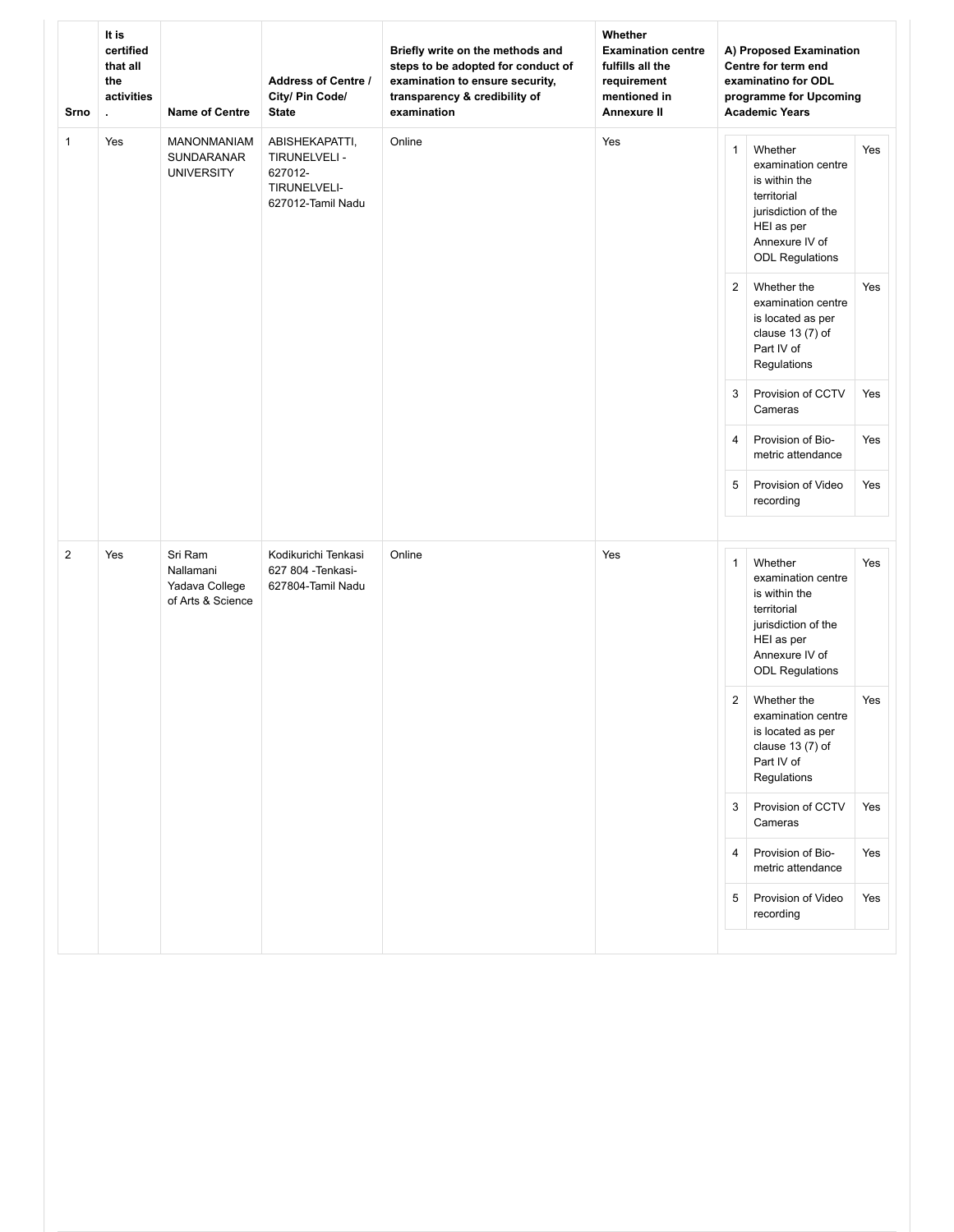| Srno | It is<br>certified<br>that all<br>the<br>activities | <b>Name of Centre</b>                              | <b>Address of Centre /</b><br>City/ Pin Code/<br><b>State</b> | Briefly write on the methods and<br>steps to be adopted for conduct of<br>examination to ensure security,<br>transparency & credibility of<br>examination | Whether<br><b>Examination centre</b><br>fulfills all the<br>requirement<br>mentioned in<br><b>Annexure II</b> | A) Proposed Examination<br>Centre for term end<br>examinatino for ODL<br>programme for Upcoming<br><b>Academic Years</b> |                                                                                                                                                |     |
|------|-----------------------------------------------------|----------------------------------------------------|---------------------------------------------------------------|-----------------------------------------------------------------------------------------------------------------------------------------------------------|---------------------------------------------------------------------------------------------------------------|--------------------------------------------------------------------------------------------------------------------------|------------------------------------------------------------------------------------------------------------------------------------------------|-----|
| 3    | Yes                                                 | Thiruvalluvar<br>College                           | Papanasam-<br>Papanasam-627425-<br><b>Tamil Nadu</b>          | Online                                                                                                                                                    | Yes                                                                                                           | $\mathbf{1}$                                                                                                             | Whether<br>examination centre<br>is within the<br>territorial<br>jurisdiction of the<br>HEI as per<br>Annexure IV of<br><b>ODL Regulations</b> | Yes |
|      |                                                     |                                                    |                                                               |                                                                                                                                                           |                                                                                                               | $\overline{2}$                                                                                                           | Whether the<br>examination centre<br>is located as per<br>clause 13 (7) of<br>Part IV of<br>Regulations                                        | Yes |
|      |                                                     |                                                    |                                                               |                                                                                                                                                           |                                                                                                               | 3                                                                                                                        | Provision of CCTV<br>Cameras                                                                                                                   | Yes |
|      |                                                     |                                                    |                                                               |                                                                                                                                                           |                                                                                                               | 4                                                                                                                        | Provision of Bio-<br>metric attendance                                                                                                         | Yes |
|      |                                                     |                                                    |                                                               |                                                                                                                                                           |                                                                                                               | 5                                                                                                                        | Provision of Video<br>recording                                                                                                                | Yes |
|      |                                                     |                                                    |                                                               |                                                                                                                                                           |                                                                                                               |                                                                                                                          |                                                                                                                                                |     |
| 4    | Yes                                                 | Manonmaniam<br>Sundaranar<br>University<br>College | T.N.Puthukudi-<br>Puliyangudi-627855-<br><b>Tamil Nadu</b>    | Online                                                                                                                                                    | Yes                                                                                                           | $\mathbf{1}$                                                                                                             | Whether<br>examination centre<br>is within the<br>territorial<br>jurisdiction of the<br>HEI as per<br>Annexure IV of<br><b>ODL Regulations</b> | Yes |
|      |                                                     |                                                    |                                                               |                                                                                                                                                           |                                                                                                               | $\overline{c}$                                                                                                           | Whether the<br>examination centre<br>is located as per<br>clause 13 (7) of<br>Part IV of<br>Regulations                                        | Yes |
|      |                                                     |                                                    |                                                               |                                                                                                                                                           |                                                                                                               | 3                                                                                                                        | Provision of CCTV<br>Cameras                                                                                                                   | Yes |
|      |                                                     |                                                    |                                                               |                                                                                                                                                           |                                                                                                               | 4                                                                                                                        | Provision of Bio-<br>metric attendance                                                                                                         | Yes |
|      |                                                     |                                                    |                                                               |                                                                                                                                                           |                                                                                                               | $\sqrt{5}$                                                                                                               | Provision of Video<br>recording                                                                                                                | Yes |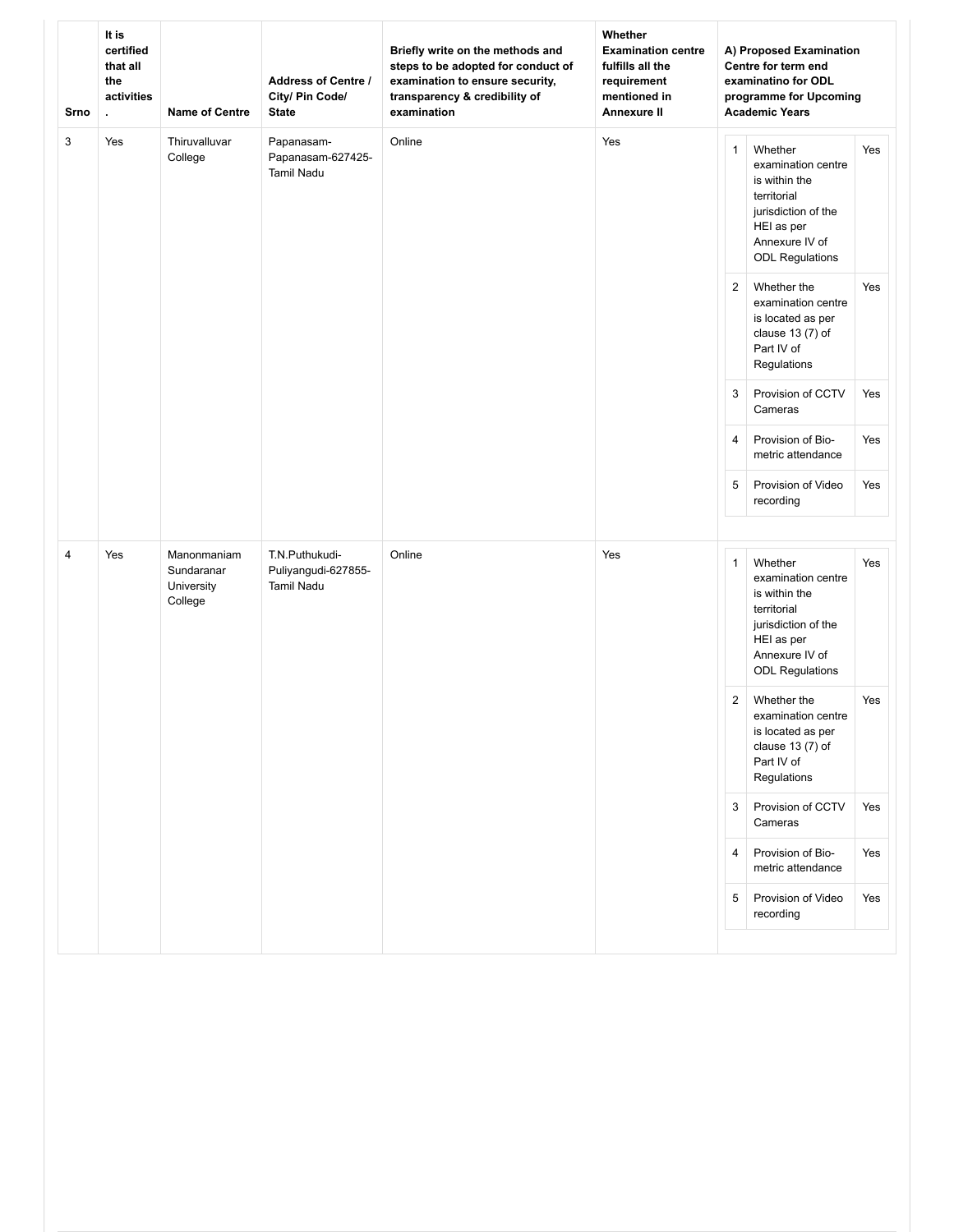| Srno | It is<br>certified<br>that all<br>the<br>activities | <b>Name of Centre</b> | <b>Address of Centre /</b><br>City/ Pin Code/<br><b>State</b> | Briefly write on the methods and<br>steps to be adopted for conduct of<br>examination to ensure security,<br>transparency & credibility of<br>examination | Whether<br><b>Examination centre</b><br>fulfills all the<br>requirement<br>mentioned in<br><b>Annexure II</b> | A) Proposed Examination<br>Centre for term end<br>examinatino for ODL<br>programme for Upcoming<br><b>Academic Years</b> |                                                                                                                                                |     |
|------|-----------------------------------------------------|-----------------------|---------------------------------------------------------------|-----------------------------------------------------------------------------------------------------------------------------------------------------------|---------------------------------------------------------------------------------------------------------------|--------------------------------------------------------------------------------------------------------------------------|------------------------------------------------------------------------------------------------------------------------------------------------|-----|
| 5    | Yes                                                 | TDMNS<br>College      | T.Kallikulam - 627<br>113-T.Kallikulam-<br>627113-Tamil Nadu  | Online                                                                                                                                                    | Yes                                                                                                           | $\mathbf{1}$                                                                                                             | Whether<br>examination centre<br>is within the<br>territorial<br>jurisdiction of the<br>HEI as per<br>Annexure IV of<br><b>ODL Regulations</b> | Yes |
|      |                                                     |                       |                                                               |                                                                                                                                                           |                                                                                                               | $\overline{2}$                                                                                                           | Whether the<br>examination centre<br>is located as per<br>clause 13 (7) of<br>Part IV of<br>Regulations                                        | Yes |
|      |                                                     |                       |                                                               |                                                                                                                                                           |                                                                                                               | 3                                                                                                                        | Provision of CCTV<br>Cameras                                                                                                                   | Yes |
|      |                                                     |                       |                                                               |                                                                                                                                                           |                                                                                                               | $\overline{4}$                                                                                                           | Provision of Bio-<br>metric attendance                                                                                                         | Yes |
|      |                                                     |                       |                                                               |                                                                                                                                                           |                                                                                                               | 5                                                                                                                        | Provision of Video<br>recording                                                                                                                | Yes |
|      |                                                     |                       |                                                               |                                                                                                                                                           |                                                                                                               |                                                                                                                          |                                                                                                                                                |     |
| 6    | Yes                                                 | Kamaraj College       | Tuticorin-Tuticorin-<br>628003-Tamil Nadu                     | Online                                                                                                                                                    | Yes                                                                                                           | $\mathbf{1}$                                                                                                             | Whether<br>examination centre<br>is within the<br>territorial<br>jurisdiction of the<br>HEI as per<br>Annexure IV of<br><b>ODL Regulations</b> | Yes |
|      |                                                     |                       |                                                               |                                                                                                                                                           |                                                                                                               | $\overline{2}$                                                                                                           | Whether the<br>examination centre<br>is located as per<br>clause 13 (7) of<br>Part IV of<br>Regulations                                        | Yes |
|      |                                                     |                       |                                                               |                                                                                                                                                           |                                                                                                               | 3                                                                                                                        | Provision of CCTV<br>Cameras                                                                                                                   | Yes |
|      |                                                     |                       |                                                               |                                                                                                                                                           |                                                                                                               | $\overline{4}$                                                                                                           | Provision of Bio-<br>metric attendance                                                                                                         | Yes |
|      |                                                     |                       |                                                               |                                                                                                                                                           |                                                                                                               | 5                                                                                                                        | Provision of Video<br>recording                                                                                                                | Yes |
|      |                                                     |                       |                                                               |                                                                                                                                                           |                                                                                                               |                                                                                                                          |                                                                                                                                                |     |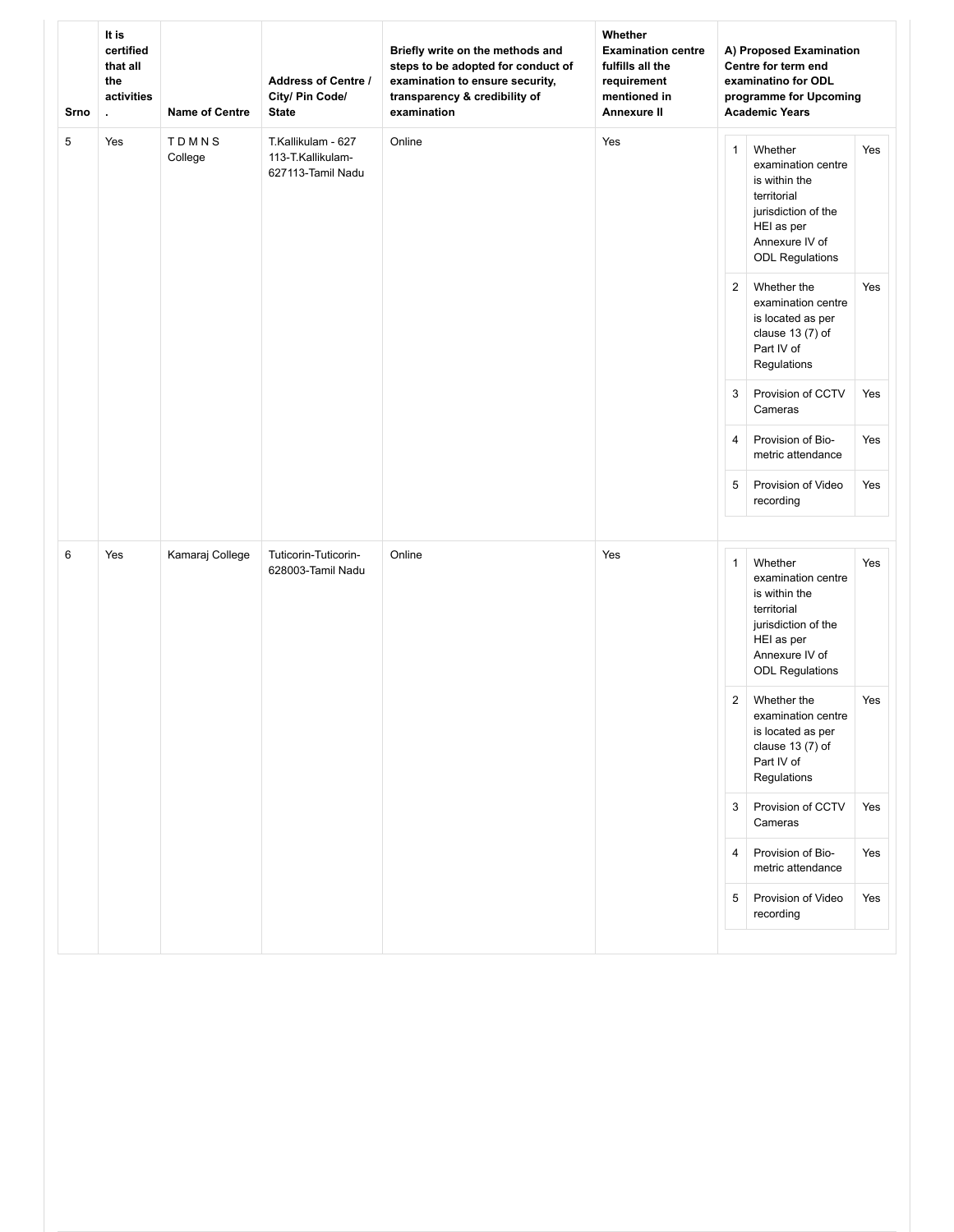| Srno           | It is<br>certified<br>that all<br>the<br>activities | <b>Name of Centre</b>                                       | <b>Address of Centre /</b><br>City/ Pin Code/<br><b>State</b>                                   | Briefly write on the methods and<br>steps to be adopted for conduct of<br>examination to ensure security,<br>transparency & credibility of<br>examination | Whether<br><b>Examination centre</b><br>fulfills all the<br>requirement<br>mentioned in<br><b>Annexure II</b> |                | A) Proposed Examination<br>Centre for term end<br>examinatino for ODL<br>programme for Upcoming<br><b>Academic Years</b>                       |     |
|----------------|-----------------------------------------------------|-------------------------------------------------------------|-------------------------------------------------------------------------------------------------|-----------------------------------------------------------------------------------------------------------------------------------------------------------|---------------------------------------------------------------------------------------------------------------|----------------|------------------------------------------------------------------------------------------------------------------------------------------------|-----|
| $\overline{7}$ | Yes                                                 | Mahatma Gandhi<br>College of Arts<br>and Science for<br>Wom | Reddiapatti (PO),<br>Sankarankovil-<br>Reddiapatti (PO),<br>Sankarankovil-<br>627756-Tamil Nadu | Online                                                                                                                                                    | Yes                                                                                                           | $\mathbf{1}$   | Whether<br>examination centre<br>is within the<br>territorial<br>jurisdiction of the<br>HEI as per<br>Annexure IV of<br><b>ODL Regulations</b> | Yes |
|                |                                                     |                                                             |                                                                                                 |                                                                                                                                                           |                                                                                                               | $\overline{2}$ | Whether the<br>examination centre<br>is located as per<br>clause 13 (7) of<br>Part IV of<br>Regulations                                        | Yes |
|                |                                                     |                                                             |                                                                                                 |                                                                                                                                                           |                                                                                                               | 3              | Provision of CCTV<br>Cameras                                                                                                                   | Yes |
|                |                                                     |                                                             |                                                                                                 |                                                                                                                                                           |                                                                                                               | 4              | Provision of Bio-<br>metric attendance                                                                                                         | Yes |
|                |                                                     |                                                             |                                                                                                 |                                                                                                                                                           |                                                                                                               | 5              | Provision of Video<br>recording                                                                                                                | Yes |
|                |                                                     |                                                             |                                                                                                 |                                                                                                                                                           |                                                                                                               |                |                                                                                                                                                |     |
| 8              | Yes                                                 | <b>MSU Constituent</b><br>College of Arts &<br>Science      | Sathankulam-<br>Sathankulam-<br>628704-Tamil Nadu                                               | Online                                                                                                                                                    | Yes                                                                                                           | $\mathbf{1}$   | Whether<br>examination centre<br>is within the<br>territorial<br>jurisdiction of the<br>HEI as per<br>Annexure IV of<br><b>ODL Regulations</b> | Yes |
|                |                                                     |                                                             |                                                                                                 |                                                                                                                                                           |                                                                                                               | 2              | Whether the<br>examination centre<br>is located as per<br>clause 13 (7) of<br>Part IV of<br>Regulations                                        | Yes |
|                |                                                     |                                                             |                                                                                                 |                                                                                                                                                           |                                                                                                               | 3              | Provision of CCTV<br>Cameras                                                                                                                   | Yes |
|                |                                                     |                                                             |                                                                                                 |                                                                                                                                                           |                                                                                                               | $\overline{4}$ | Provision of Bio-<br>metric attendance                                                                                                         | Yes |
|                |                                                     |                                                             |                                                                                                 |                                                                                                                                                           |                                                                                                               | 5              | Provision of Video<br>recording                                                                                                                | Yes |
|                |                                                     |                                                             |                                                                                                 |                                                                                                                                                           |                                                                                                               |                |                                                                                                                                                |     |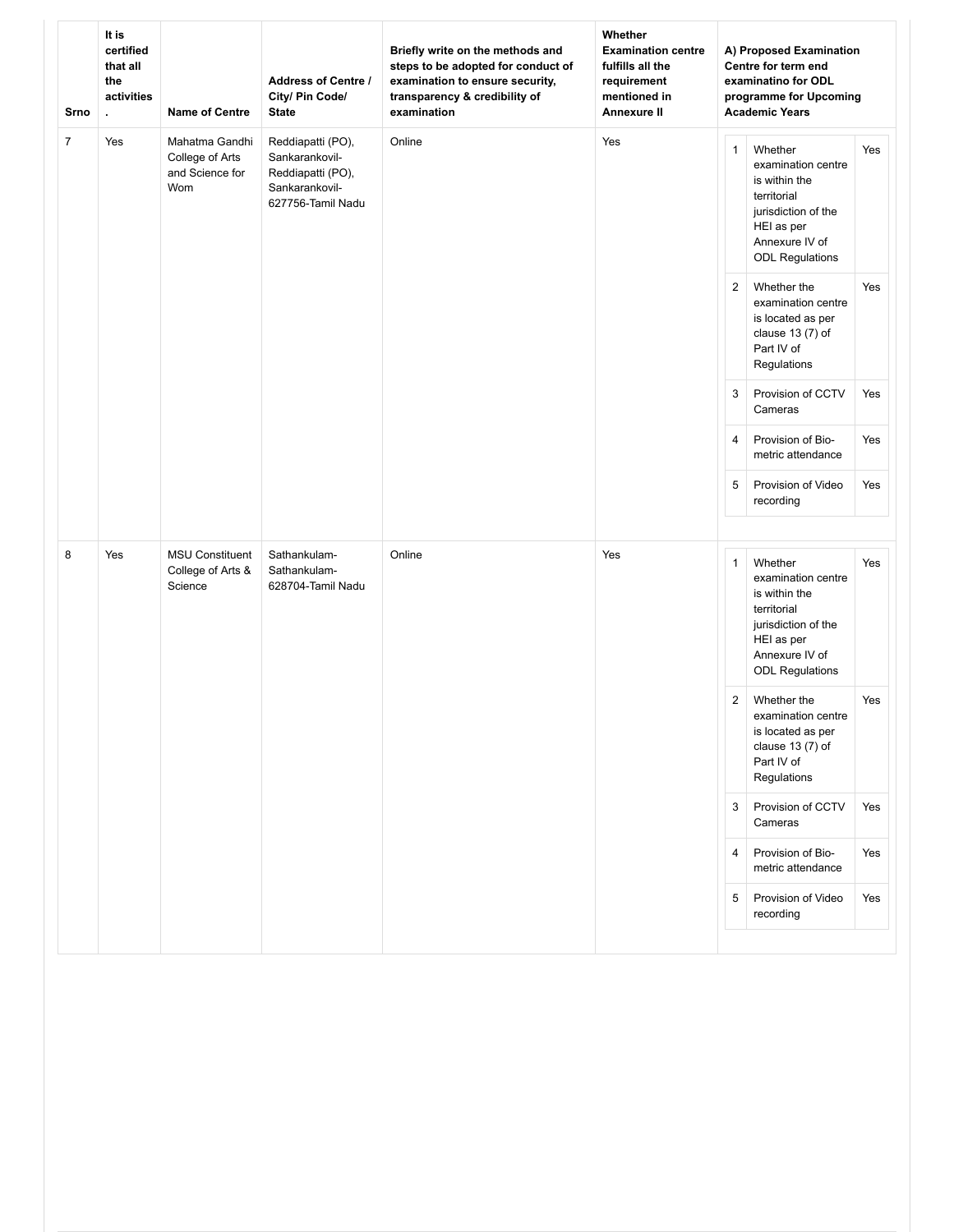| Srno | It is<br>certified<br>that all<br>the<br>activities<br>ä, | <b>Name of Centre</b>                     | <b>Address of Centre /</b><br>City/ Pin Code/<br><b>State</b> | Briefly write on the methods and<br>steps to be adopted for conduct of<br>examination to ensure security,<br>transparency & credibility of<br>examination | Whether<br><b>Examination centre</b><br>fulfills all the<br>requirement<br>mentioned in<br><b>Annexure II</b> |                | A) Proposed Examination<br>Centre for term end<br>examinatino for ODL<br>programme for Upcoming<br><b>Academic Years</b>                       |     |
|------|-----------------------------------------------------------|-------------------------------------------|---------------------------------------------------------------|-----------------------------------------------------------------------------------------------------------------------------------------------------------|---------------------------------------------------------------------------------------------------------------|----------------|------------------------------------------------------------------------------------------------------------------------------------------------|-----|
| 9    | Yes                                                       | Scott Christian<br>College                | Nagercoil-Nagercoil-<br>629001-Tamil Nadu                     | Online                                                                                                                                                    | Yes                                                                                                           | $\mathbf{1}$   | Whether<br>examination centre<br>is within the<br>territorial<br>jurisdiction of the<br>HEI as per<br>Annexure IV of<br><b>ODL Regulations</b> | Yes |
|      |                                                           |                                           |                                                               |                                                                                                                                                           |                                                                                                               | $\overline{2}$ | Whether the<br>examination centre<br>is located as per<br>clause 13 (7) of<br>Part IV of<br>Regulations                                        | Yes |
|      |                                                           |                                           |                                                               |                                                                                                                                                           |                                                                                                               | 3              | Provision of CCTV<br>Cameras                                                                                                                   | Yes |
|      |                                                           |                                           |                                                               |                                                                                                                                                           |                                                                                                               | $\overline{4}$ | Provision of Bio-<br>metric attendance                                                                                                         | Yes |
|      |                                                           |                                           |                                                               |                                                                                                                                                           |                                                                                                               | 5              | Provision of Video<br>recording                                                                                                                | Yes |
|      |                                                           |                                           |                                                               |                                                                                                                                                           |                                                                                                               |                |                                                                                                                                                |     |
| 10   | Yes                                                       | Nesamony<br>Memorial<br>Christian College | Marthandam-<br>Marthandam-629005-<br><b>Tamil Nadu</b>        | Online                                                                                                                                                    | Yes                                                                                                           | $\mathbf{1}$   | Whether<br>examination centre<br>is within the<br>territorial<br>jurisdiction of the<br>HEI as per<br>Annexure IV of<br><b>ODL Regulations</b> | Yes |
|      |                                                           |                                           |                                                               |                                                                                                                                                           |                                                                                                               | $\overline{c}$ | Whether the<br>examination centre<br>is located as per<br>clause 13 (7) of<br>Part IV of<br>Regulations                                        | Yes |
|      |                                                           |                                           |                                                               |                                                                                                                                                           |                                                                                                               | 3              | Provision of CCTV<br>Cameras                                                                                                                   | Yes |
|      |                                                           |                                           |                                                               |                                                                                                                                                           |                                                                                                               | $\overline{4}$ | Provision of Bio-<br>metric attendance                                                                                                         | Yes |
|      |                                                           |                                           |                                                               |                                                                                                                                                           |                                                                                                               | 5              | Provision of Video<br>recording                                                                                                                | Yes |
|      |                                                           |                                           |                                                               |                                                                                                                                                           |                                                                                                               |                |                                                                                                                                                |     |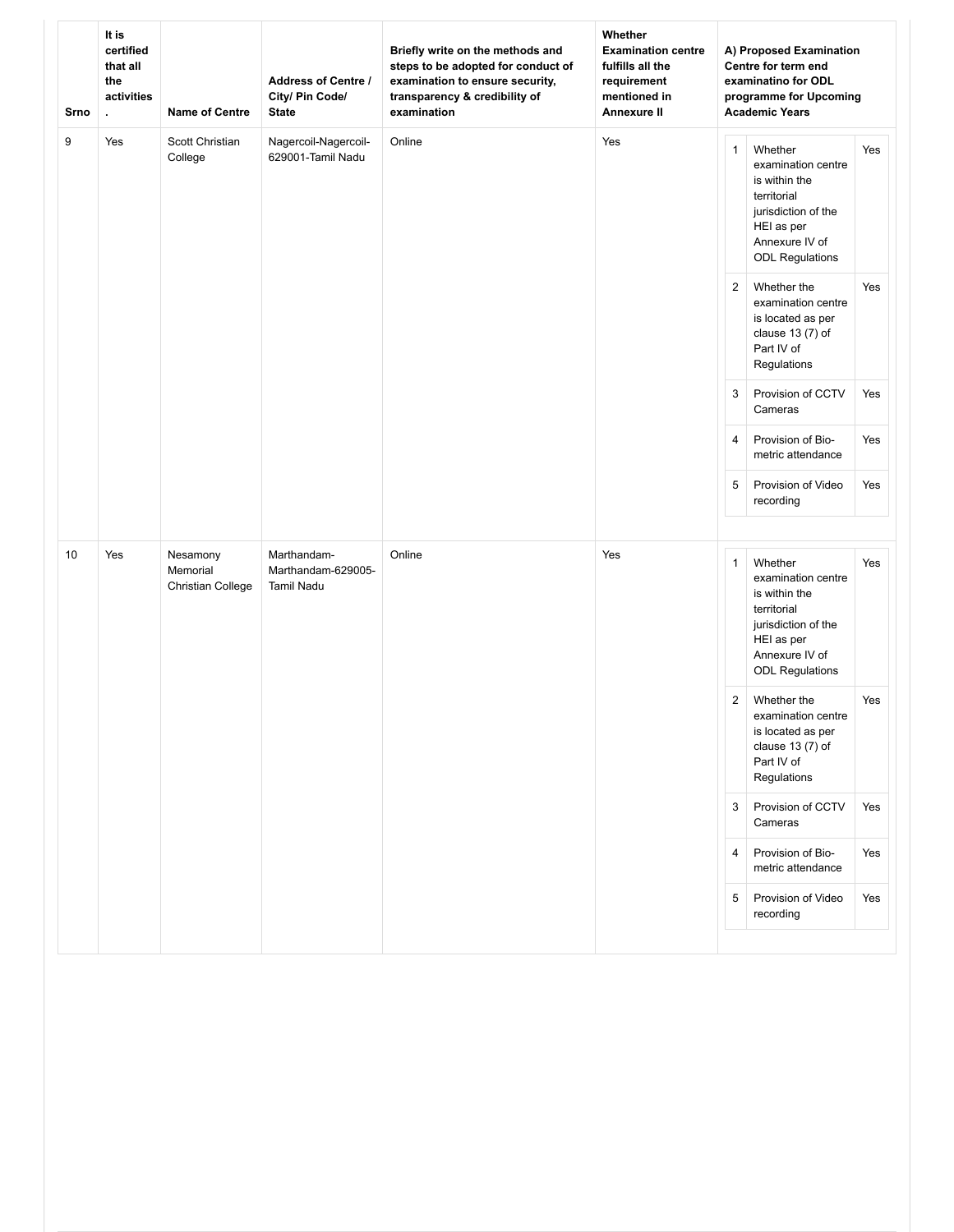| Srno | It is<br>certified<br>that all<br>the<br>activities<br>×. | <b>Name of Centre</b>                         | <b>Address of Centre /</b><br>City/ Pin Code/<br><b>State</b>                                    | Briefly write on the methods and<br>steps to be adopted for conduct of<br>examination to ensure security,<br>transparency & credibility of<br>examination | Whether<br><b>Examination centre</b><br>fulfills all the<br>requirement<br>mentioned in<br><b>Annexure II</b> | A) Proposed Examination<br>Centre for term end<br>examinatino for ODL<br>programme for Upcoming<br><b>Academic Years</b> |                                                                                                                                                |     |  |
|------|-----------------------------------------------------------|-----------------------------------------------|--------------------------------------------------------------------------------------------------|-----------------------------------------------------------------------------------------------------------------------------------------------------------|---------------------------------------------------------------------------------------------------------------|--------------------------------------------------------------------------------------------------------------------------|------------------------------------------------------------------------------------------------------------------------------------------------|-----|--|
| 11   | Yes                                                       | SS Duraisamy<br>Nadar<br>Mariammal<br>College | Kamaraj Nagar,<br>Sattur Road,<br>Kovilpatti-628501 -<br>Kovilpatti-628501-<br><b>Tamil Nadu</b> | Online                                                                                                                                                    | Yes                                                                                                           | $\mathbf{1}$                                                                                                             | Whether<br>examination centre<br>is within the<br>territorial<br>jurisdiction of the<br>HEI as per<br>Annexure IV of<br><b>ODL Regulations</b> | Yes |  |
|      |                                                           |                                               |                                                                                                  |                                                                                                                                                           |                                                                                                               | 2                                                                                                                        | Whether the<br>examination centre<br>is located as per<br>clause $13(7)$ of<br>Part IV of<br>Regulations                                       | Yes |  |
|      |                                                           |                                               |                                                                                                  |                                                                                                                                                           |                                                                                                               | 3                                                                                                                        | Provision of CCTV<br>Cameras                                                                                                                   | Yes |  |
|      |                                                           |                                               |                                                                                                  |                                                                                                                                                           |                                                                                                               | $\overline{4}$                                                                                                           | Provision of Bio-<br>metric attendance                                                                                                         | Yes |  |
|      |                                                           |                                               |                                                                                                  |                                                                                                                                                           |                                                                                                               | 5                                                                                                                        | Provision of Video<br>recording                                                                                                                | Yes |  |

## **Regional Centre**

| Srno | Name of<br><b>Regional Centre</b>                                                          | <b>Address of</b><br>Regional<br>Centre                                                 | City             | Pin<br>Code | <b>State</b>  | Name of the<br>Coordinator/<br><b>Counselor</b> | Contact<br>Details of<br>the<br>Coordinator/<br><b>Counselor</b> | <b>Email Details of the</b><br>Coordinator/<br>Counselor | Qualification<br>оf<br>Coordinator/<br>Counselor | No. of<br><b>LSCs</b><br>covered<br>under<br>Regional<br>Centre |
|------|--------------------------------------------------------------------------------------------|-----------------------------------------------------------------------------------------|------------------|-------------|---------------|-------------------------------------------------|------------------------------------------------------------------|----------------------------------------------------------|--------------------------------------------------|-----------------------------------------------------------------|
|      | <b>MANONMANIAM</b><br><b>SUNDARANAR</b><br><b>UNIVERSITY</b><br><b>SPOT</b><br>ADMISSION C | <b>MODERATOR</b><br><b>GNANADASON</b><br><b>POLYTECHNIC</b><br>COLLEGE<br><b>CAMPUS</b> | <b>NAGERCOIL</b> | 629001      | Tamil<br>Nadu | Dr. N.<br>Rajalingam                            | 9487903000                                                       | dirddce@msuniv.ac.in                                     | M.B.A., Ph.D                                     | 0                                                               |

## **Learner Support Centre (LSC) details**

\_\_\_\_\_\_\_\_\_\_\_\_\_\_\_\_\_\_\_\_\_

| Srno | Name of College &<br><b>Address</b>                                                                  | City          | <b>Pin</b><br>Code | <b>State</b>  | Whether<br>the College<br>/ institute<br>is Private<br>or Govt | Name of<br><b>Affiliating</b><br>University /<br><b>HEI</b> | Name of Co-<br>ordinator  | Contact<br>Details of<br>Co-ordinator | <b>Qualifications</b> | No<br>Cc |
|------|------------------------------------------------------------------------------------------------------|---------------|--------------------|---------------|----------------------------------------------------------------|-------------------------------------------------------------|---------------------------|---------------------------------------|-----------------------|----------|
|      | ManonmaniamSundaranar<br>University College,<br>Seevalarayanenthal<br>Vilakku, Thiruvengadam<br>Road | Sankarankovil | 627756             | Tamil<br>Nadu | Government                                                     | Manonmaniam<br>Sundaranar<br>University                     | Dr. L.<br>Kumaragurubaran | 9944843409                            | <b>PhD</b>            |          |
| 2    | Manonmaniam<br><b>Sundaranar University</b><br>Constituent College of<br>Arts & Science, , Palkulam  | Kanyakumari   | 629702             | Tamil<br>Nadu | Government                                                     | Manonmaniam<br>Sundaranar<br>University                     | Dr.P. Murphy<br>Alexander | 9443579313                            | <b>PhD</b>            |          |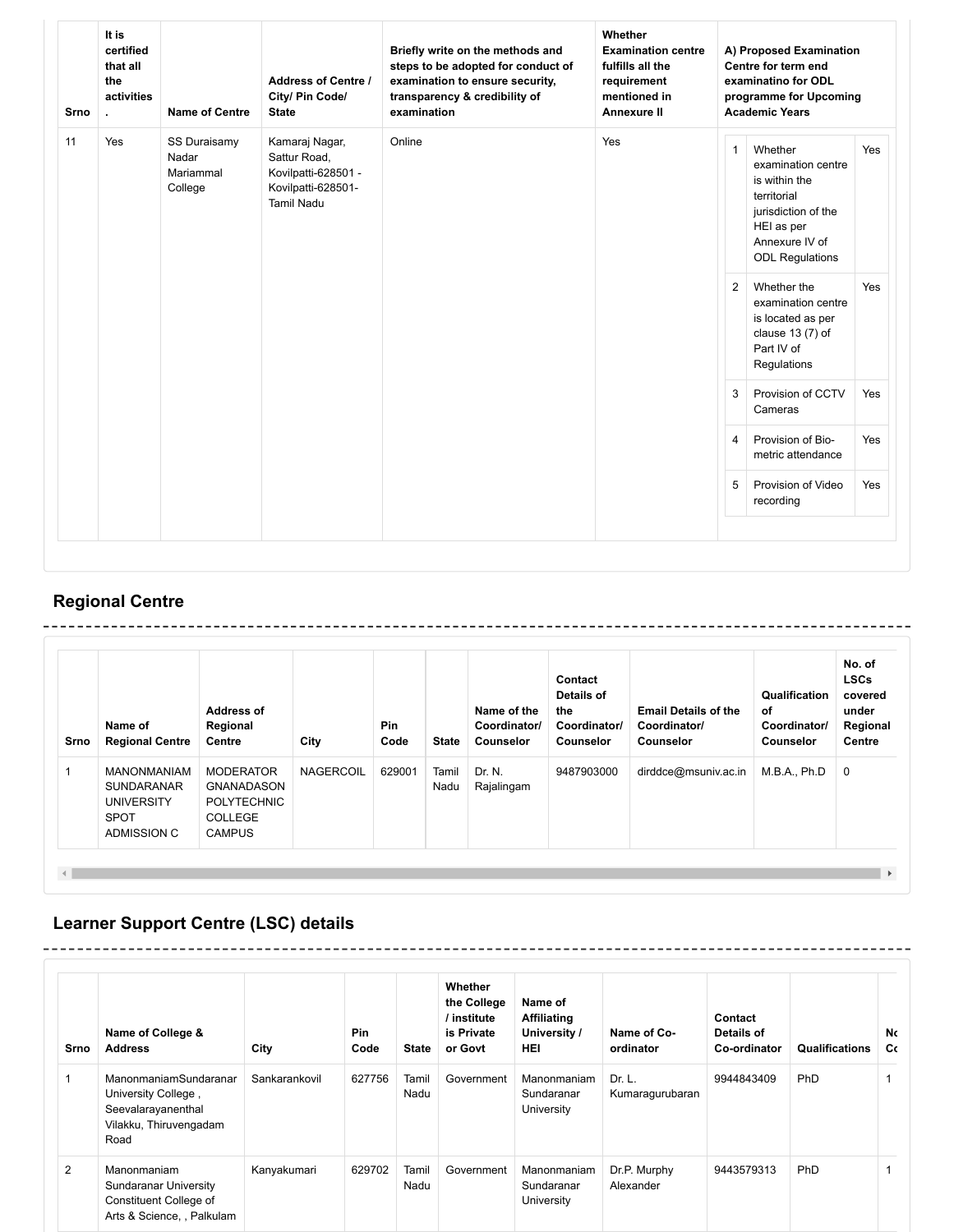| Srno           | Name of College &<br><b>Address</b>                                                                                         | City           | Pin<br>Code | <b>State</b>  | Whether<br>the College<br>/ institute<br>is Private<br>or Govt | Name of<br><b>Affiliating</b><br>University /<br>HEI | Name of Co-<br>ordinator       | Contact<br>Details of<br>Co-ordinator | Qualifications | No<br>Сc     |
|----------------|-----------------------------------------------------------------------------------------------------------------------------|----------------|-------------|---------------|----------------------------------------------------------------|------------------------------------------------------|--------------------------------|---------------------------------------|----------------|--------------|
| 3              | Manonmaniam<br><b>Sundaranar University</b><br>College, Nagampatti                                                          | Nagampatti     | 628718      | Tamil<br>Nadu | Government                                                     | Manonmaniam<br>Sundaranar<br>University              | Dr. Vinod Vincent<br>Rajesh    | 7708455256                            | Post-Graduate  | $\mathbf{1}$ |
| 4              | ManonmaniamSundaranar<br><b>University Constituent</b><br>College of Arts & Science<br>, Nagalapuram,<br>Vilathikulam Taluk | Tuticorin      | 628904      | Tamil<br>Nadu | Government                                                     | Manonmaniam<br>Sundaranar<br>University              | Dr. R.<br>Shanthakumari        | 9443151449                            | PhD            | $\mathbf{1}$ |
| 5              | Manonmaniam<br><b>Sundaranar University</b><br>Constituent College of<br>Arts & Science,<br>Achanpatti                      | Kadayanallur   | 627751      | Tamil<br>Nadu | Government                                                     | Manonmaniam<br>Sundaranar<br>University              | Dr. P. Velammal                | 9003855978                            | PhD            | $\mathbf{1}$ |
| 6              | ManonmaniamSundaranar<br>University College, VET<br>Nagar, Four way Road                                                    | Panagudi       | 627109      | Tamil<br>Nadu | Government                                                     | Manonmaniam<br>Sundaranar<br>University              | Dr. P. Malarasu                | 9597631005                            | PhD            | $\mathbf{1}$ |
| $\overline{7}$ | ManonmaniamSundaranar<br>University College, BMC<br>Complex                                                                 | Tisayanvilai   | 627657      | Tamil<br>Nadu | Government                                                     | Manonmaniam<br>Sundaranar<br>University              | Dr. K. Prema<br>Arasan Jeyaraj | 04637272742                           | PhD            | $\mathbf{1}$ |
| 8              | Manonmaniam<br><b>Sundaranar University</b><br>College, , T.N.Puthukudi                                                     | Puliyangudi    | 627855      | Tamil<br>Nadu | Government                                                     | Manonmaniam<br>Sundaranar<br>University              | Dr. S. Swamidoss               | 8056312578                            | PhD            | $\mathbf{1}$ |
| 9              | Manonmaniam<br>Sundaranar University<br>College, Govindaperi                                                                | Cheranmahadevi | 627414      | Tamil<br>Nadu | Government                                                     | Manonmaniam<br>Sundaranar<br>University              | Dr. Moni                       | 9894295901                            | PhD            | $\mathbf{1}$ |
| 10             | , Sivanthi Aditanar College<br>Beach Road.<br>Pillayrpuram,<br>Monikettipottal Post                                         | Nagercoil      | 629501      | Tamil<br>Nadu | Government                                                     | Manonmaniam<br>Sundaranar<br>University              | Dr. C. Mariappan               | 9442912895                            | PhD            | $\mathbf{1}$ |
| 11             | Scott Christian College,<br>Nagercoil                                                                                       | Nagercoil      | 629003      | Tamil<br>Nadu | Government                                                     | Manonmaniam<br>Sundaranar<br>University              | Dr. V. Anslin<br>Ferby         | 9443595694                            | PhD            | $\mathbf{1}$ |
| 12             | <b>Nesamony Memorial</b><br>Chrisitian College,<br>Marthandam                                                               | Marthandam     | 629165      | Tamil<br>Nadu | Government                                                     | Manonmaniam<br>Sundaranar<br>University              | C. Edward Jaya<br>Singh        | 9488880843                            | MPhill.        | $\mathbf{1}$ |
| 13             | St. Jude's College,<br>Thoothur                                                                                             | Thoothur       | 629176      | Tamil<br>Nadu | Government                                                     | Manonmaniam<br>Sundaranar<br>University              | S. Shibu                       | 9751308700                            | MPhill.        | $\mathbf{1}$ |
| 14             | Thiruvalluvar College,<br>Papanasam,                                                                                        | Tirunelveli    | 627425      | Tamil<br>Nadu | Government                                                     | Manonmaniam<br>Sundaranar<br>University              | Dr. P. Velayutham              | 9952348366                            | PhD            | $\mathbf{1}$ |
| 15             | S.S. Duraisamy Nadar<br>Mariammal College,<br>Kamaraj Nagar                                                                 | Kovilpatti     | 628501      | Tamil<br>Nadu | Government                                                     | Manonmaniam<br>Sundaranar<br>University              | Mr. N.<br>Karkkuvelraj         | 9894631202                            | Post-Graduate  | $\mathbf{1}$ |
| 16             | Sri Ram Nallamani<br>Yadava College of Arts &<br>Science, Nallamani Nagar                                                   | Tenkasi        | 627804      | Tamil<br>Nadu | Government                                                     | Manonmaniam<br>Sundaranar<br>University              | Dr. Manimaran                  | 9842120283                            | PhD            | $\mathbf{1}$ |
| 17             | Mahathma Gandhi<br>College of Arts & Science<br>for Women, V.R. Naidu<br>Nagar, Solaiseri                                   | Sankarankovil  | 627753      | Tamil<br>Nadu | Government                                                     | Manonmaniam<br>Sundaranar<br>University              | Dr. G. Saratha                 | 9025261811                            | PhD            | $\mathbf{1}$ |
| 18             | Kamaraj College,<br>Tuticorin                                                                                               | Tuticorin      | 629001      | Tamil<br>Nadu | Government                                                     | Manonmaniam<br>Sundaranar<br>University              | Dr. A. Asok                    | 9865130815                            | PhD            | $\mathbf{1}$ |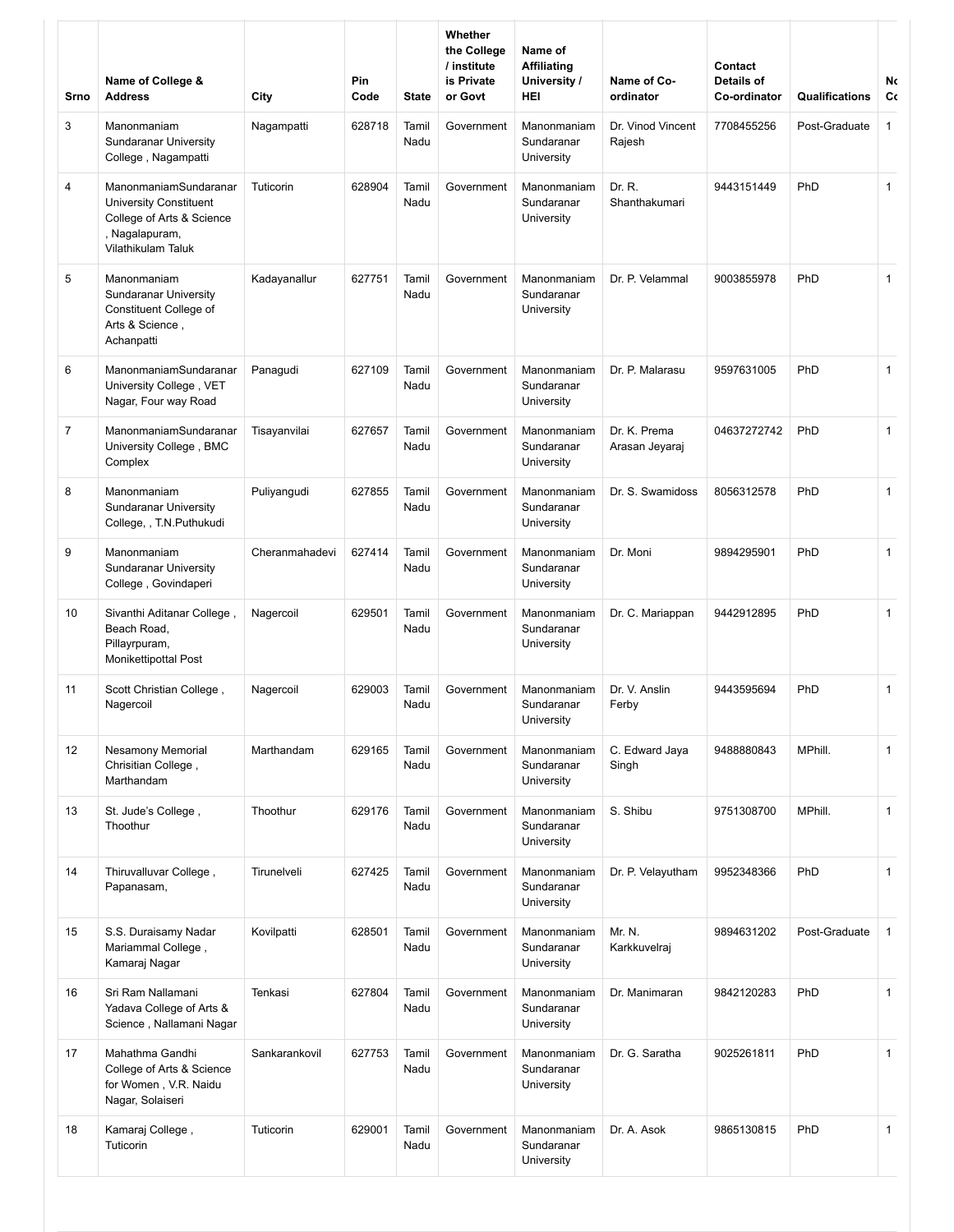| Srno | Name of College &<br><b>Address</b>                                                    | City        | <b>Pin</b><br>Code | <b>State</b>  | Whether<br>the College<br>/ institute<br>is Private<br>or Govt | Name of<br><b>Affiliating</b><br>University /<br><b>HEI</b> | Name of Co-<br>ordinator | Contact<br>Details of<br>Co-ordinator | Qualifications | No<br>Cc                |
|------|----------------------------------------------------------------------------------------|-------------|--------------------|---------------|----------------------------------------------------------------|-------------------------------------------------------------|--------------------------|---------------------------------------|----------------|-------------------------|
| 19   | Sivanthi Arts & Science<br>College for Women,<br>Sivanthi Nagar,<br>Pattanathar Garden | Thoothukudi | 628203             | Tamil<br>Nadu | Government                                                     | Manonmaniam<br>Sundaranar<br>University                     | Mr. C. Velraj            | 9442569330                            | Post-Graduate  |                         |
|      |                                                                                        |             |                    |               |                                                                |                                                             |                          |                                       |                | $\blacktriangleright$ . |

### **Human Resources Information**

| <b>Academic Staff for ODL Programmes</b> |                                  |  |  |  |  |  |  |  |
|------------------------------------------|----------------------------------|--|--|--|--|--|--|--|
| Type of Staff*                           | No. of Staff Exclusively of ODL* |  |  |  |  |  |  |  |
| Head / Professor                         |                                  |  |  |  |  |  |  |  |
| Associate Professor                      | $\mathbf 0$                      |  |  |  |  |  |  |  |
| <b>Assistant Professor</b>               | 54                               |  |  |  |  |  |  |  |
| <b>Academic Staff for OL Programmes</b>  | No. of Staff Exclusively of OL*  |  |  |  |  |  |  |  |
| Programme Coordinator                    | 3                                |  |  |  |  |  |  |  |
| <b>Course Coordinator</b>                | 3                                |  |  |  |  |  |  |  |
| Course Mentor                            | 3                                |  |  |  |  |  |  |  |

| <b>Administrative Staff for ODL Programmes</b>          |                                        |  |  |  |  |  |  |  |  |  |
|---------------------------------------------------------|----------------------------------------|--|--|--|--|--|--|--|--|--|
| Type of Staff*                                          | Total No. of Staff Exclusively for ODL |  |  |  |  |  |  |  |  |  |
| Deputy Registrar                                        | $\mathbf{1}$                           |  |  |  |  |  |  |  |  |  |
| Assistant Registrar                                     | $\overline{2}$                         |  |  |  |  |  |  |  |  |  |
| Section Officer                                         | 5                                      |  |  |  |  |  |  |  |  |  |
| Assistants                                              | 18                                     |  |  |  |  |  |  |  |  |  |
| <b>Computer Operators</b>                               | $\mathbf{1}$                           |  |  |  |  |  |  |  |  |  |
| Class-IV / Mult Tasking Staff                           | 4                                      |  |  |  |  |  |  |  |  |  |
| Technical / Professional                                | $\mathbf{1}$                           |  |  |  |  |  |  |  |  |  |
| <b>NA</b>                                               | $\mathbf 0$                            |  |  |  |  |  |  |  |  |  |
| <b>Administrative Staff for OL Programmes</b>           |                                        |  |  |  |  |  |  |  |  |  |
| <b>Deputy Director</b>                                  | $\mathbf 0$                            |  |  |  |  |  |  |  |  |  |
| <b>Assistant Director</b>                               | $\mathbf 0$                            |  |  |  |  |  |  |  |  |  |
| Technical Manager (Production)                          | $\mathbf 0$                            |  |  |  |  |  |  |  |  |  |
| Technical Associate (Audio-Video Recording and Editing) | $\mathbf{1}$                           |  |  |  |  |  |  |  |  |  |
| Technical Assistant (Audio-Video Editing)               | $\mathbf{1}$                           |  |  |  |  |  |  |  |  |  |
| Technical Manager (LMS and Data Management)             | 0                                      |  |  |  |  |  |  |  |  |  |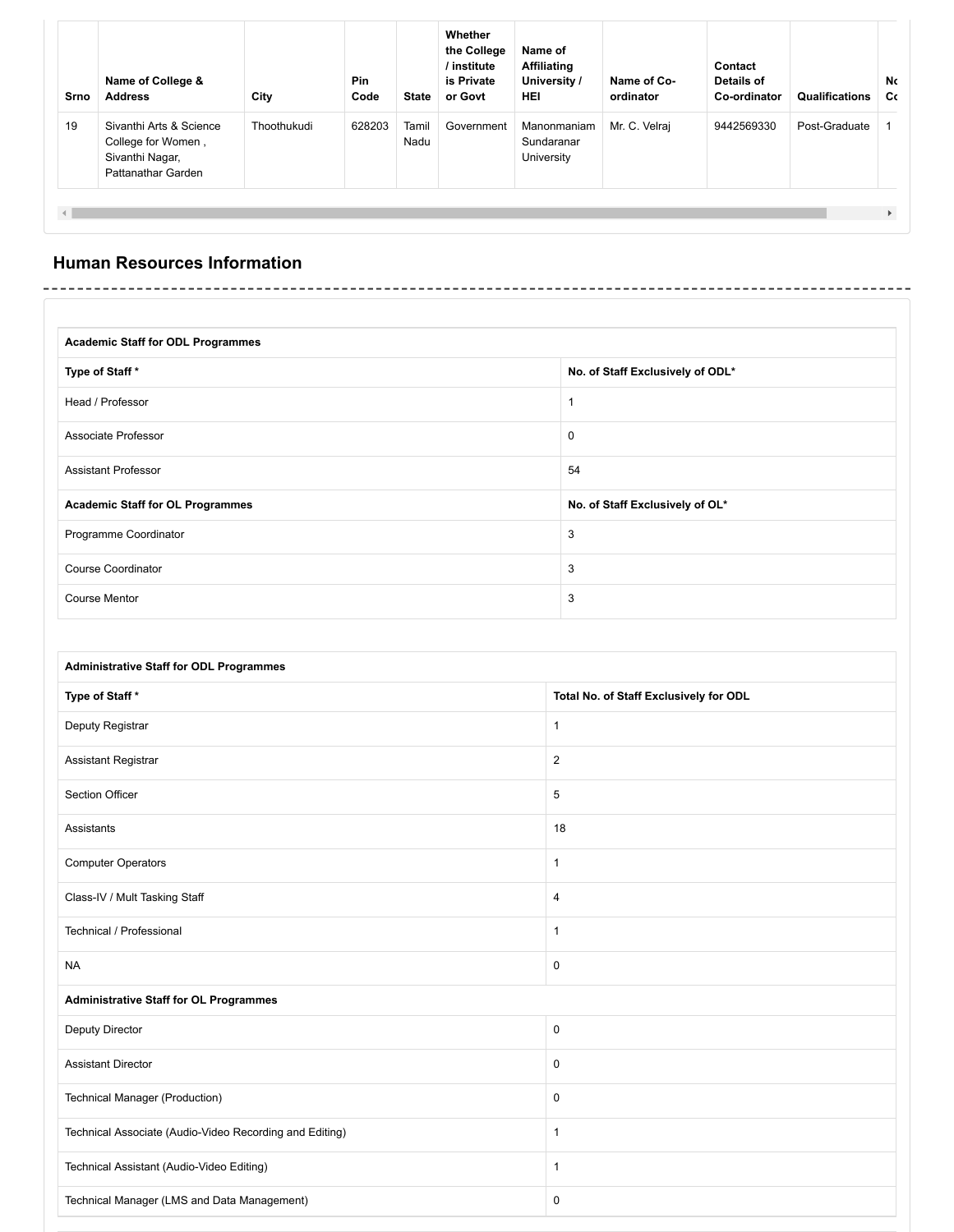| <b>Administrative Staff for ODL Programmes</b>          |                                        |  |  |  |  |  |  |  |
|---------------------------------------------------------|----------------------------------------|--|--|--|--|--|--|--|
| Type of Staff*                                          | Total No. of Staff Exclusively for ODL |  |  |  |  |  |  |  |
| Technical Assistant (LMS and Data Management)           |                                        |  |  |  |  |  |  |  |
| Technical Manager (Admission, Examination and Result)   |                                        |  |  |  |  |  |  |  |
| Technical Assistant (Admission, Examination and Result) |                                        |  |  |  |  |  |  |  |
| Examinar(s)                                             | 9                                      |  |  |  |  |  |  |  |
| <b>NA</b>                                               | $\mathbf 0$                            |  |  |  |  |  |  |  |
|                                                         |                                        |  |  |  |  |  |  |  |

 $- - -$ 

 $- - - - - - -$ 

---------------------

# **Faculty Details for ODL**

| <b>Srno</b> | Year        | Academic<br><b>Session</b>                                                                                                                   | <b>Name of Programmes</b>                                                                                                 | <b>Faculty</b>                |                        |                              |                              |
|-------------|-------------|----------------------------------------------------------------------------------------------------------------------------------------------|---------------------------------------------------------------------------------------------------------------------------|-------------------------------|------------------------|------------------------------|------------------------------|
| 1           | 2020-<br>21 | January                                                                                                                                      | Arts/Humanities/Social Sciences - Bachelor of<br>Arts (Hons) - Tamil                                                      | Name of<br>faculty            | Designation            | Phone                        | <b>Email</b>                 |
|             |             |                                                                                                                                              |                                                                                                                           | Dr. G.<br>Rajeswari           | Assistant<br>Professor | 94430<br>89801               | sudarsonrajeswari@gmail.com  |
|             |             |                                                                                                                                              |                                                                                                                           | Dr C. Sheeba                  | Assistant<br>Professor | 89036<br>09855               | sheebacgs2@gmail.com         |
|             |             |                                                                                                                                              |                                                                                                                           | Dr. R. Suhitha<br>Rani        | Assistant<br>Professor | 94871<br>85553               | suhitharani@gmail.com        |
|             |             |                                                                                                                                              |                                                                                                                           |                               |                        |                              |                              |
| 2           | 2020-<br>21 | <b>Business Administration/Commerce/</b><br>January<br>Management/Finance - Master of Business<br>Administration - Human Resource Management |                                                                                                                           | Name of<br>faculty            | Designation            | Phone                        | Email                        |
|             |             |                                                                                                                                              | Dr. S.<br>Esakkiraj                                                                                                       | Assistant<br>Professor        | 9487586513             | angeljosephinerani@gmail.com |                              |
|             |             |                                                                                                                                              |                                                                                                                           | N. Angel<br>Josephine<br>Rani | Assistant<br>Professor | 9486623350                   | angeljosephinerani@gmail.com |
|             |             |                                                                                                                                              |                                                                                                                           | Dr. T. Sathana                | Assistant<br>Professor | 8870889067                   | sathanat24@gmail.com         |
|             |             |                                                                                                                                              |                                                                                                                           |                               |                        |                              |                              |
| 3           | 2020-<br>21 | January                                                                                                                                      | <b>Business Administration/Commerce/</b><br>Management/Finance - Master of Business<br><b>Administration - Production</b> | Name of<br>faculty            | <b>Designation</b>     | Phone                        | Email                        |
|             |             |                                                                                                                                              |                                                                                                                           | N. Angel<br>Josephine<br>Rani | Assistant<br>Professor | 9486623350                   | angeljosephinerani@gmail.com |
|             |             |                                                                                                                                              |                                                                                                                           | Dr. T. Sathana                | Assistant<br>Professor | 8870889067                   | sathanat24@gmail.com         |
|             |             |                                                                                                                                              |                                                                                                                           | Dr. S.<br>Esakkiraj           | Assistant<br>Professor | 9486180744                   | rmurugeshan70@yahoo.co.in    |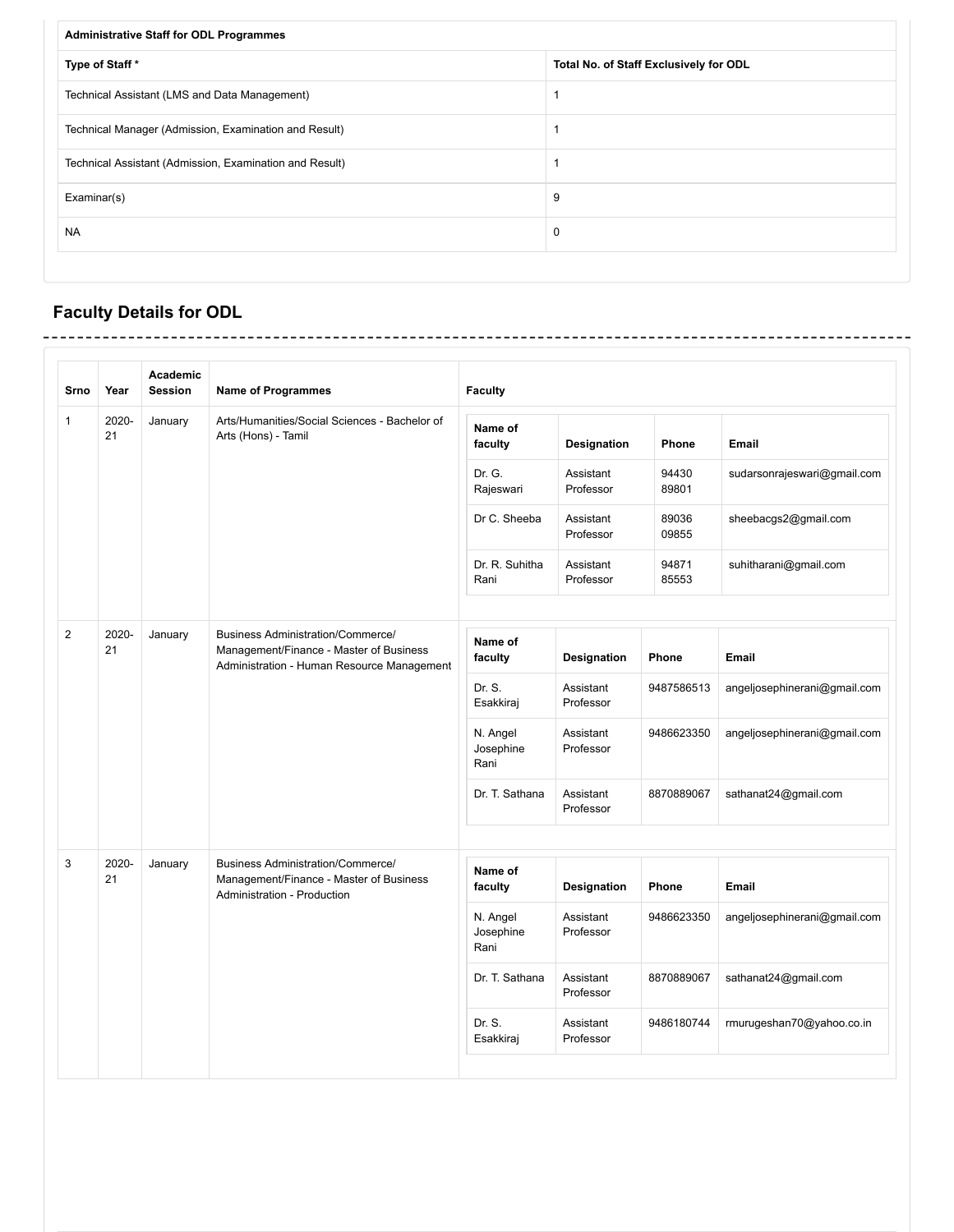| Srno | Year        | Academic<br><b>Session</b> | <b>Name of Programmes</b>                                                                                   | <b>Faculty</b>            |                        |                |                             |
|------|-------------|----------------------------|-------------------------------------------------------------------------------------------------------------|---------------------------|------------------------|----------------|-----------------------------|
| 4    | 2020-<br>21 | January                    | Arts/Humanities/Social Sciences - Bachelor of<br>Arts (Hons) - English                                      | Name of<br>faculty        | Designation            | Phone          | Email                       |
|      |             |                            |                                                                                                             | Mr. M. Caleb<br>Theodar   | Assistant<br>Professor | 9488601008     | calebtheodar@gmail.com      |
|      |             |                            |                                                                                                             | Ms. B. Siliviya           | Assistant<br>Professor | 8883383591     | silviya096@gmail.com        |
|      |             |                            |                                                                                                             | Ms. S. Sherlin<br>Johnson | Assistant<br>Professor | 9789220896     | sherlinjohnson96@gmail.com  |
| 5    | 2020-<br>21 | January                    | Arts/Humanities/Social Sciences - Bachelor of<br>Arts (Hons) - HISTORY (TAMIL MEDIUM)                       | Name of<br>faculty        | Designation            | Phone          | <b>Email</b>                |
|      |             |                            |                                                                                                             | Dr. M.<br>Mohanakani      | Assistant<br>Professor | 98425<br>30444 | mohanakani.mmk@gmail.com    |
|      |             |                            |                                                                                                             | Dr. P. Ramesh             | Assistant<br>Professor | 9489818977     | rameshjesh@gmail.com        |
|      |             |                            |                                                                                                             | Ms. M. Sorna<br>Nayagi    | Assistant<br>Professor | 7708172480     | rameshjesh@gmail.com        |
|      |             |                            |                                                                                                             |                           |                        |                |                             |
| 6    | 2020-<br>21 | January                    | Arts/Humanities/Social Sciences - Bachelor of<br>Arts (Hons) - HISTORY (ENGLISH MEDIUM)                     | Name of<br>faculty        | Designation            | Phone          | <b>Email</b>                |
|      |             |                            |                                                                                                             | Dr. P. Ramesh             | Assistant<br>Professor | 9489818977     | rameshjesh@gmail.com        |
|      |             |                            |                                                                                                             | Dr. M.<br>Mohanakani      | Assistant<br>Professor | 98425<br>30444 | mohanakani.mmk@gmail.com    |
|      |             |                            |                                                                                                             | Ms. M. Sorna<br>Nayagi    | Assistant<br>Professor | 7708172480     | rameshjesh@gmail.com        |
|      |             |                            |                                                                                                             |                           |                        |                |                             |
|      | 2020-<br>21 | January                    | <b>Business Administration/Commerce/</b><br>Management/Finance - Bachelor of Commerce<br>- (TAMIL MEDIUM)   | Name of<br>faculty        | Designation            | Phone          | Email                       |
|      |             |                            |                                                                                                             | Ms.<br>M.Nithya           | Assistant<br>Professor | 9865797069     | fermipaul@gmail.com         |
|      |             |                            |                                                                                                             | Mr. P.<br>Murugan         | Assistant<br>Professor | 9524448520     | muruganpalavesam3@gmail.com |
|      |             |                            |                                                                                                             | Mr. Fermi<br>Paul         | Assistant<br>Professor | 9488338922     | fermipaul@gmail.com         |
|      |             |                            |                                                                                                             |                           |                        |                |                             |
| 8    | 2020-<br>21 | January                    | <b>Business Administration/Commerce/</b><br>Management/Finance - Bachelor of Commerce<br>- (ENGLISH MEDIUM) | Name of<br>faculty        | Designation            | Phone          | Email                       |
|      |             |                            |                                                                                                             | Ms.<br>M.Nithya           | Assistant<br>Professor | 9865797069     | fermipaul@gmail.com         |
|      |             |                            |                                                                                                             | Mr. P.<br>Murugan         | Assistant<br>Professor | 9524448520     | muruganpalavesam3@gmail.com |
|      |             |                            |                                                                                                             | Mr. Fermi<br>Paul         | Assistant<br>Professor | 9488338922     | fermipaul@gmail.com         |
|      |             |                            |                                                                                                             |                           |                        |                |                             |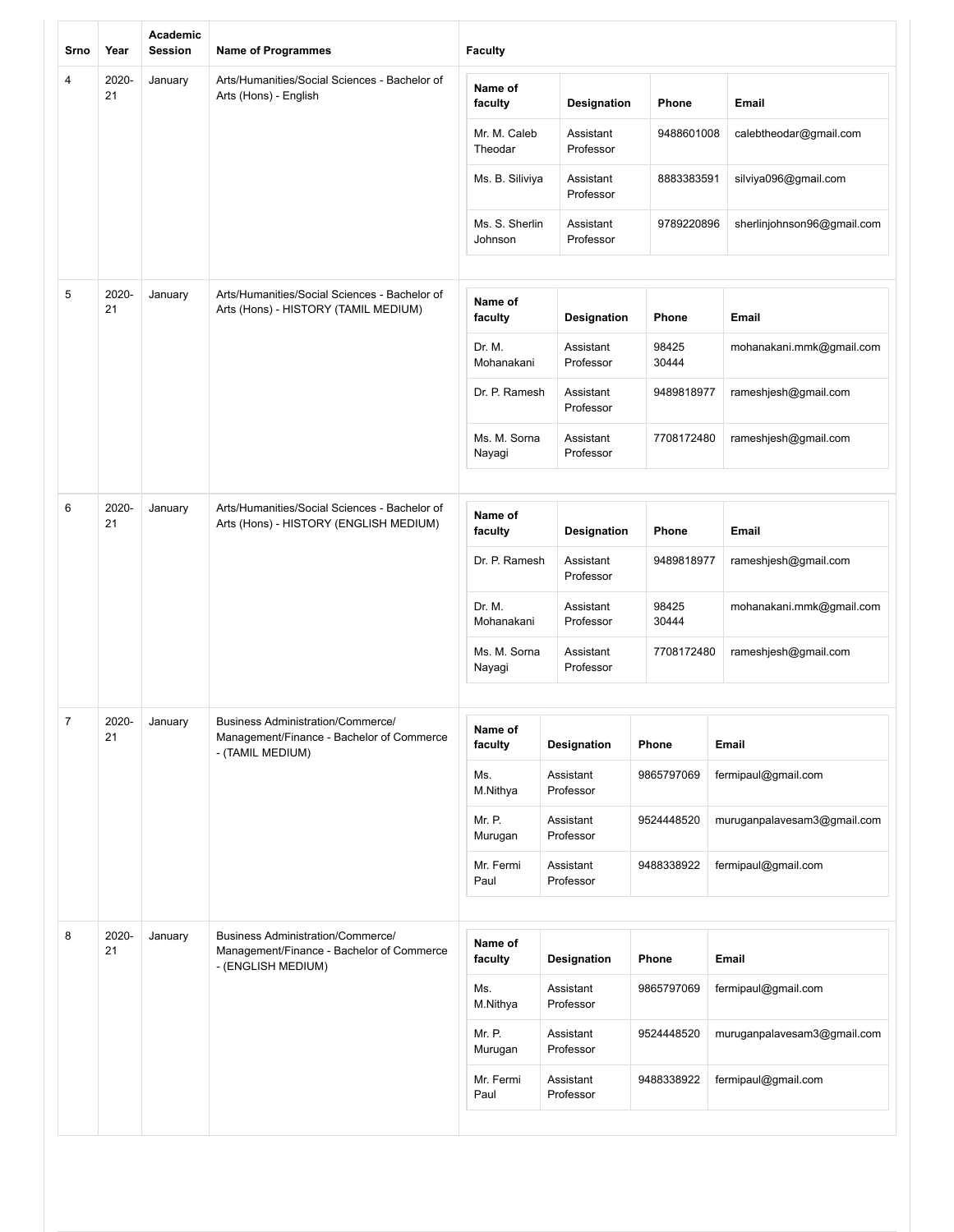| Srno | Year        | Academic<br><b>Session</b> | <b>Name of Programmes</b>                                                                                                | <b>Faculty</b>                |                        |            |                |                              |                               |  |
|------|-------------|----------------------------|--------------------------------------------------------------------------------------------------------------------------|-------------------------------|------------------------|------------|----------------|------------------------------|-------------------------------|--|
| 9    | 2020-<br>21 | January                    | Arts/Humanities/Social Sciences - Bachelor of<br>Arts (Hons) - Tamil Literature                                          | Name of faculty               | <b>Designation</b>     |            | Phone          |                              | Email                         |  |
|      |             |                            |                                                                                                                          | Dr C. Sheeba                  | Assistant<br>Professor |            | 89036<br>09855 |                              | sheebacgs2@gmail.com          |  |
|      |             |                            |                                                                                                                          | Dr. R. Suhitha<br>Rani        | Assistant<br>Professor |            | 94871<br>85553 |                              | suhitharani@gmail.com         |  |
|      |             |                            |                                                                                                                          |                               |                        |            |                |                              |                               |  |
| 10   | 2020-<br>21 | January                    | <b>Business Administration/Commerce/</b><br>Management/Finance - Bachelor of Business<br><b>Administration - GENERAL</b> | Name of<br>faculty            | Designation            | Phone      |                | <b>Email</b>                 |                               |  |
|      |             |                            |                                                                                                                          | Dr. T. Sathana                | Assistant<br>Professor |            | 8870889067     |                              | sathanat24@gmail.com          |  |
|      |             |                            |                                                                                                                          | N. Angel<br>Josephine<br>Rani | Assistant<br>Professor |            | 9486623350     |                              | angeljosephinerani@gmail.com  |  |
|      |             |                            |                                                                                                                          | Dr. S.<br>Esakkiraj           | Assistant<br>Professor |            | 9487586513     | angeljosephinerani@gmail.com |                               |  |
|      |             |                            |                                                                                                                          |                               |                        |            |                |                              |                               |  |
| 11   | 2020-<br>21 | January                    | Library and Information Sciences - Bachelor of<br>Library & Information Science - Library and                            | Name of faculty               | <b>Designation</b>     |            | Phone          | Email                        |                               |  |
|      |             |                            | <b>Information Science</b>                                                                                               | Dr. R.<br>Murugesan           | Assistant<br>Professor |            | 9486180744     |                              | rmurugeshan70@yahoo.co.in     |  |
|      |             |                            |                                                                                                                          | Dr. S. Bindhu                 | Assistant<br>Professor |            | 9487415583     |                              | bindhudhanan@gmail.com        |  |
|      |             |                            |                                                                                                                          | Dr. S. Siva<br>Subramanian    | Assistant<br>Professor |            | 7708172480     |                              | sornanayaghi22@gmail.com      |  |
|      |             |                            |                                                                                                                          |                               |                        |            |                |                              |                               |  |
| 12   | 2020-<br>21 | January                    | Arts/Humanities/Social Sciences - Masters of<br>Arts - Sociology                                                         | Name of<br>faculty            | Designation            |            | Phone          |                              | Email                         |  |
|      |             |                            |                                                                                                                          | Dr. S. WP.<br>Prabaharan      | Assistant<br>Professor | 94433      | 78068          |                              | prabhakaranswp@gmail.com      |  |
|      |             |                            |                                                                                                                          | Mr. J. Benet<br>Rajadurai     | Assistant<br>Professor |            | 9842530444     |                              | benetpappu@gmail.com          |  |
|      |             |                            |                                                                                                                          |                               |                        |            |                |                              |                               |  |
| 13   | 2020-<br>21 | January                    | Arts/Humanities/Social Sciences - Bachelor of<br>Arts (Hons) - Criminology & Police<br>Administration                    | Name of<br>faculty            | <b>Designation</b>     | Phone      |                | Email                        |                               |  |
|      |             |                            |                                                                                                                          | А.<br>Subbulakshmi            | Assistant<br>Professor | 9600278006 |                |                              | subbuantony.as@gmail.com      |  |
|      |             |                            |                                                                                                                          | Ms. V.P.<br>Selvapoornima     | Assistant<br>Professor | 9159503758 |                |                              | purnima4eshwar@gmail.com      |  |
|      |             |                            |                                                                                                                          | Mr. E.<br>Enanalap<br>Periyar | Assistant<br>Professor | 9486115191 |                |                              | enanalapperiyar.gov@gmail.com |  |
|      |             |                            |                                                                                                                          |                               |                        |            |                |                              |                               |  |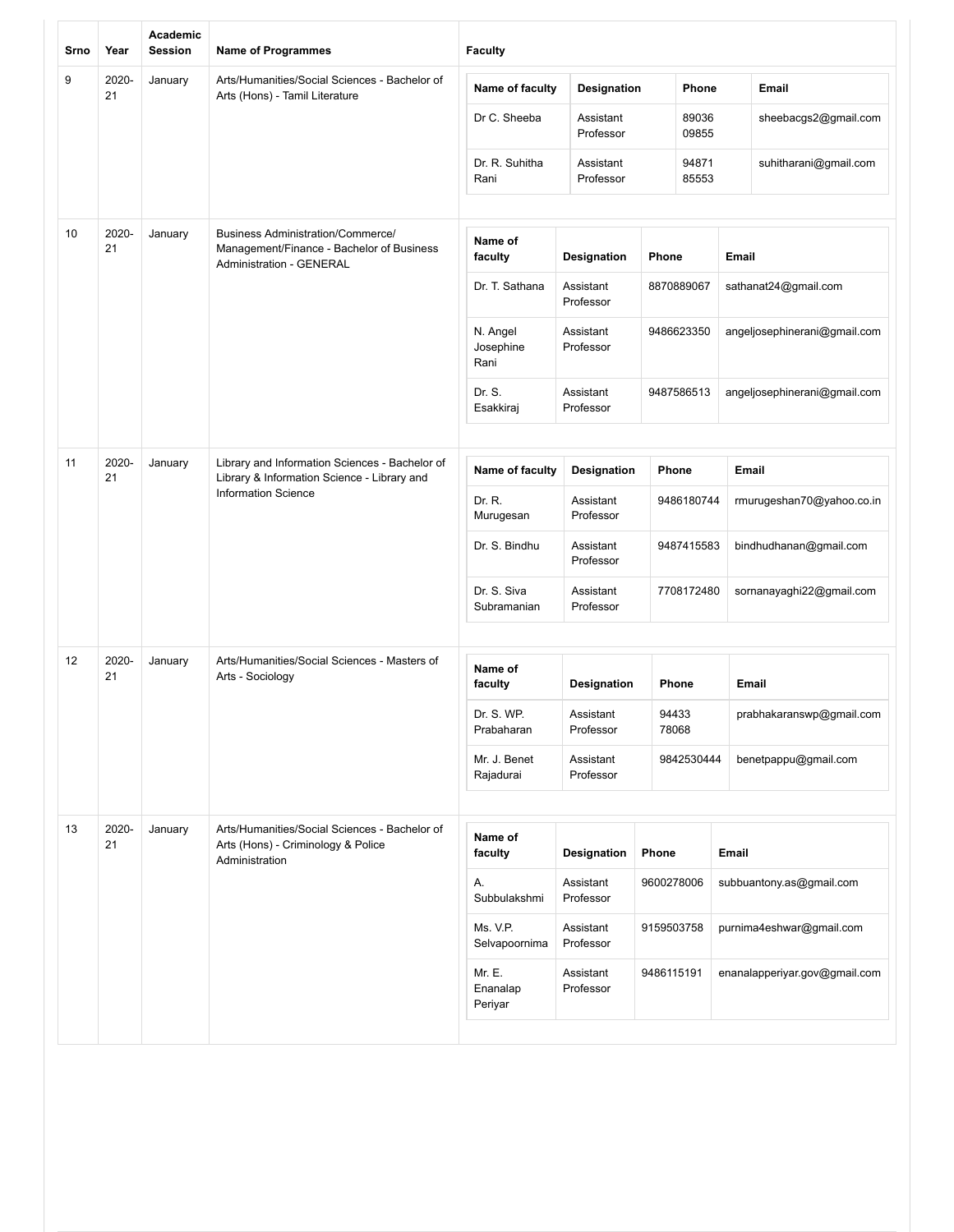| Srno | Year                                                                                                                    | Academic<br><b>Session</b> | <b>Name of Programmes</b>                                                           | <b>Faculty</b>                       |                                 |                |                       |       |                              |
|------|-------------------------------------------------------------------------------------------------------------------------|----------------------------|-------------------------------------------------------------------------------------|--------------------------------------|---------------------------------|----------------|-----------------------|-------|------------------------------|
| 14   | 2020-<br>21                                                                                                             | January                    | Arts/Humanities/Social Sciences - Bachelor of<br>Arts (Hons) - Economics            | Name of faculty                      | <b>Designation</b>              |                | Phone                 |       | Email                        |
|      |                                                                                                                         |                            |                                                                                     | Dr. R. Rajan<br>Babu                 | Assistant<br>Professor          |                | 98948<br>29499        |       | rajaneco@rediffmail.com      |
|      |                                                                                                                         |                            |                                                                                     | Dr. A.<br>Murugapillai               | Assistant<br>Professor          |                | 9585091477            |       | murugapillai@gmail.com       |
|      |                                                                                                                         |                            |                                                                                     | Dr. K. Ajitha                        | Assistant<br>Professor          |                | 90252<br>01164        |       | majitha7786@gmail.com        |
| 15   | 2020-<br>21                                                                                                             | January                    | Arts/Humanities/Social Sciences - BACHELOR<br>OF - COMPUTER APPLICATION             | Name of                              |                                 | Phone          |                       | Email |                              |
|      |                                                                                                                         |                            |                                                                                     | faculty<br>Dr. J.                    | <b>Designation</b><br>Assistant | 94431          |                       |       | jayajk20072007@gmail.com     |
|      |                                                                                                                         |                            |                                                                                     | Jeyapriya                            | Professor                       | 93549          |                       |       |                              |
|      |                                                                                                                         |                            |                                                                                     | Ms Kavitha                           | Assistant<br>Professor          | 91501<br>01958 |                       |       | kavithasiva2005@yahoo.com    |
|      |                                                                                                                         |                            |                                                                                     | Ms. R.<br>Saranya                    | Assistant<br>Professor          | 94435<br>55205 |                       |       | venimahadevan2006@gmail.com  |
| 16   | 2020-<br>Journalism/ Mass Communication/Media -<br>January<br>21<br>Master of Arts - Journalism & Mass<br>Communication |                            | Name of faculty                                                                     | <b>Designation</b>                   |                                 | <b>Phone</b>   |                       | Email |                              |
|      |                                                                                                                         |                            |                                                                                     | Dr. S. Ajantha<br>Thamayanthi Baylis | Assistant<br>Professor          |                | 7397650578            |       | ajanthasanjit@gmail.com      |
|      |                                                                                                                         | Mr. K. Manickam            | Assistant<br>Professor                                                              |                                      | 9566722726                      |                | kmanikkam08@gmail.com |       |                              |
| 17   | 2020-<br>21                                                                                                             | January                    | <b>Business Administration/Commerce/</b><br>Management/Finance - Master of Business | Name of                              |                                 |                |                       |       |                              |
|      |                                                                                                                         |                            | <b>Administration - FINANCE</b>                                                     | faculty                              | <b>Designation</b>              | Phone          |                       | Email |                              |
|      |                                                                                                                         |                            |                                                                                     | Dr. S.<br>Esakkiraj                  | Assistant<br>Professor          |                | 9487586513            |       | angeljosephinerani@gmail.com |
|      |                                                                                                                         |                            |                                                                                     | N. Angel<br>Josephine<br>Rani        | Assistant<br>Professor          |                | 9486623350            |       | angeljosephinerani@gmail.com |
| 18   | 2020-<br>21                                                                                                             | January                    | Education/Teachers Training - Bachelor of<br>Education - NA                         | Name of<br>faculty                   | Designation                     |                | Phone                 |       | Email                        |
|      |                                                                                                                         |                            |                                                                                     | Dr. C.<br>Ramesh                     | Assistant<br>Professor          |                | 9487410769            |       | ramesh1964.msu@gmail.com     |
|      |                                                                                                                         |                            |                                                                                     | Dr.H.Deepa                           | Assistant<br>Professor          |                | 9600369229            |       | deeparaja2005@gmail.com      |

### **Faculty Details for OL**

| <b>Programme Coordinator</b> |             |                                                                        |                         |                        |               |              |                        |  |
|------------------------------|-------------|------------------------------------------------------------------------|-------------------------|------------------------|---------------|--------------|------------------------|--|
| Srno                         | Year        | Name of Programme                                                      | Name of<br>faculty      | Designation            | Qualification | <b>Phone</b> | <b>Email</b>           |  |
|                              | 2020-<br>21 | Arts/Humanities/Social Sciences - BACHELOR OF<br><b>ARTS - ENGLISH</b> | Mr. M. Caleb<br>Theodar | Assistant<br>Professor | M.A., SET     | 9488601008   | calebtheodar@gmail.com |  |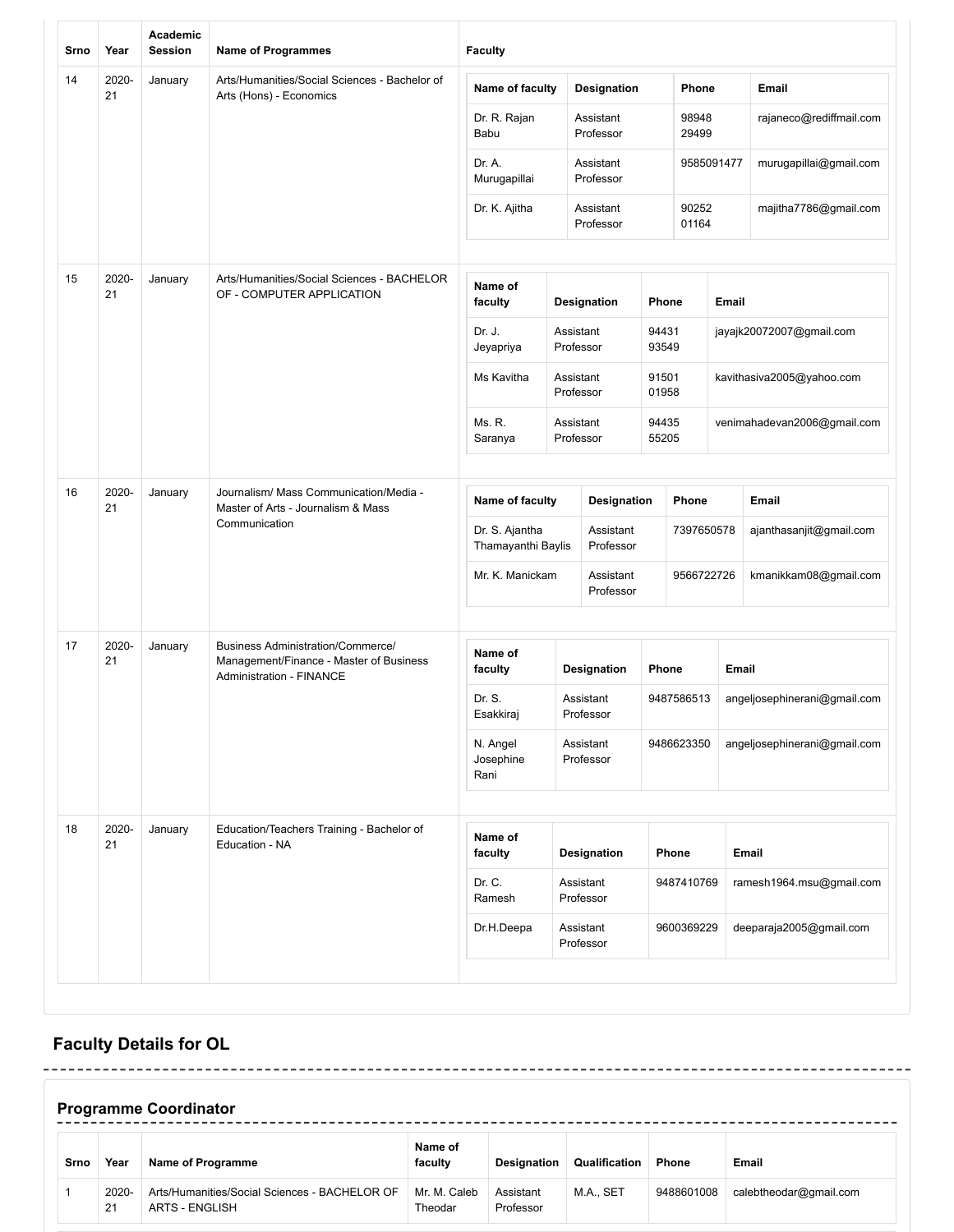| Srno | Year        | Name of Programme                                                                                              | Name of<br>faculty            | Designation            | Qualification | <b>Phone</b> | Email                        |
|------|-------------|----------------------------------------------------------------------------------------------------------------|-------------------------------|------------------------|---------------|--------------|------------------------------|
| 2    | 2020-<br>21 | <b>Business Administration/Commerce/</b><br>Management/Finance - BACHELOR OF -<br>COMMERCE                     | Ms. M.Nithya                  | Assistant<br>Professor | M.Com., SET   | 9865797069   | fermipaul@gmail.com          |
| 3    | 2020-<br>21 | <b>Business Administration/Commerce/</b><br>Management/Finance - MASTER OF - BUSINESS<br><b>ADMINISTRATION</b> | N. Angel<br>Josephine<br>Rani | Assistant<br>Professor | M.B.A., SET   | 9486623350   | angeljosephinerani@gmail.com |

| Srno         | Year           | Name of Programme                                                                                       |                             |                     |                        |               |               |               |              |                             |                              |
|--------------|----------------|---------------------------------------------------------------------------------------------------------|-----------------------------|---------------------|------------------------|---------------|---------------|---------------|--------------|-----------------------------|------------------------------|
| $\mathbf{1}$ | 2020-<br>21    | Arts/Humanities/Social Sciences -<br><b>BACHELOR OF ARTS - ENGLISH</b>                                  | Course<br>Name              | Name of<br>faculty  |                        | Designation   |               | Qualification | <b>Phone</b> |                             | Email                        |
|              |                |                                                                                                         | <b>BA</b><br><b>ENGLISH</b> | Ms. B.<br>Siliviya  | Assistant<br>Professor |               |               |               |              | 8883383591                  | silviya096@gmail.com         |
| 2            | $2020 -$<br>21 | Business Administration/Commerce/<br>Management/Finance - BACHELOR<br>OF - COMMERCE                     | Course<br><b>Name</b>       | Name of<br>faculty  | Designation            | Qualification |               | Phone         |              | <b>Email</b>                |                              |
|              |                |                                                                                                         | <b>B.COM</b>                | Mr. P.<br>Murugan   | Assistant<br>Professor |               |               | 9524448520    |              | muruganpalavesam3@gmail.com |                              |
| 3            | 2020-<br>21    | Business Administration/Commerce/<br>Management/Finance - MASTER OF -<br><b>BUSINESS ADMINISTRATION</b> | Course<br><b>Name</b>       | Name of<br>faculty  | Designation            |               | Qualification | Phone         |              | Email                       |                              |
|              |                |                                                                                                         | M.B.A.                      | Dr. S.<br>Esakkiraj | Assistant<br>Professor | PhD           |               | 9487586513    |              |                             | angeljosephinerani@gmail.com |

#### **Course Mentor**

| Srno             | Year                                                                                                      | <b>Name of Programme</b>                                               | Name of<br>Course            | faculty Details        |                        |                   |       |            |                            |                     |
|------------------|-----------------------------------------------------------------------------------------------------------|------------------------------------------------------------------------|------------------------------|------------------------|------------------------|-------------------|-------|------------|----------------------------|---------------------|
| 2020-<br>1<br>21 |                                                                                                           | Arts/Humanities/Social Sciences -<br><b>BACHELOR OF ARTS - ENGLISH</b> | <b>BA</b><br><b>ENGLISH</b>  | Name<br>of<br>faculty  | Designation            | Qualification     | Phone |            | <b>Email</b>               |                     |
|                  |                                                                                                           |                                                                        | Ms. S.<br>Sherlin<br>Johnson | Assistant<br>Professor | Post-<br>Graduate      | 9789220896        |       |            | sherlinjohnson96@gmail.com |                     |
| 2                | 2020-<br>Business Administration/Commerce/<br>21<br>Management/Finance - BACHELOR OF -<br><b>COMMERCE</b> | <b>B.COM</b>                                                           | Name of<br>faculty           | Designation            | Qualification          |                   | Phone |            | <b>Email</b>               |                     |
|                  |                                                                                                           |                                                                        |                              | Mr. Fermi<br>Paul      | Assistant<br>Professor | Post-<br>Graduate |       | 9488338922 |                            | fermipaul@gmail.com |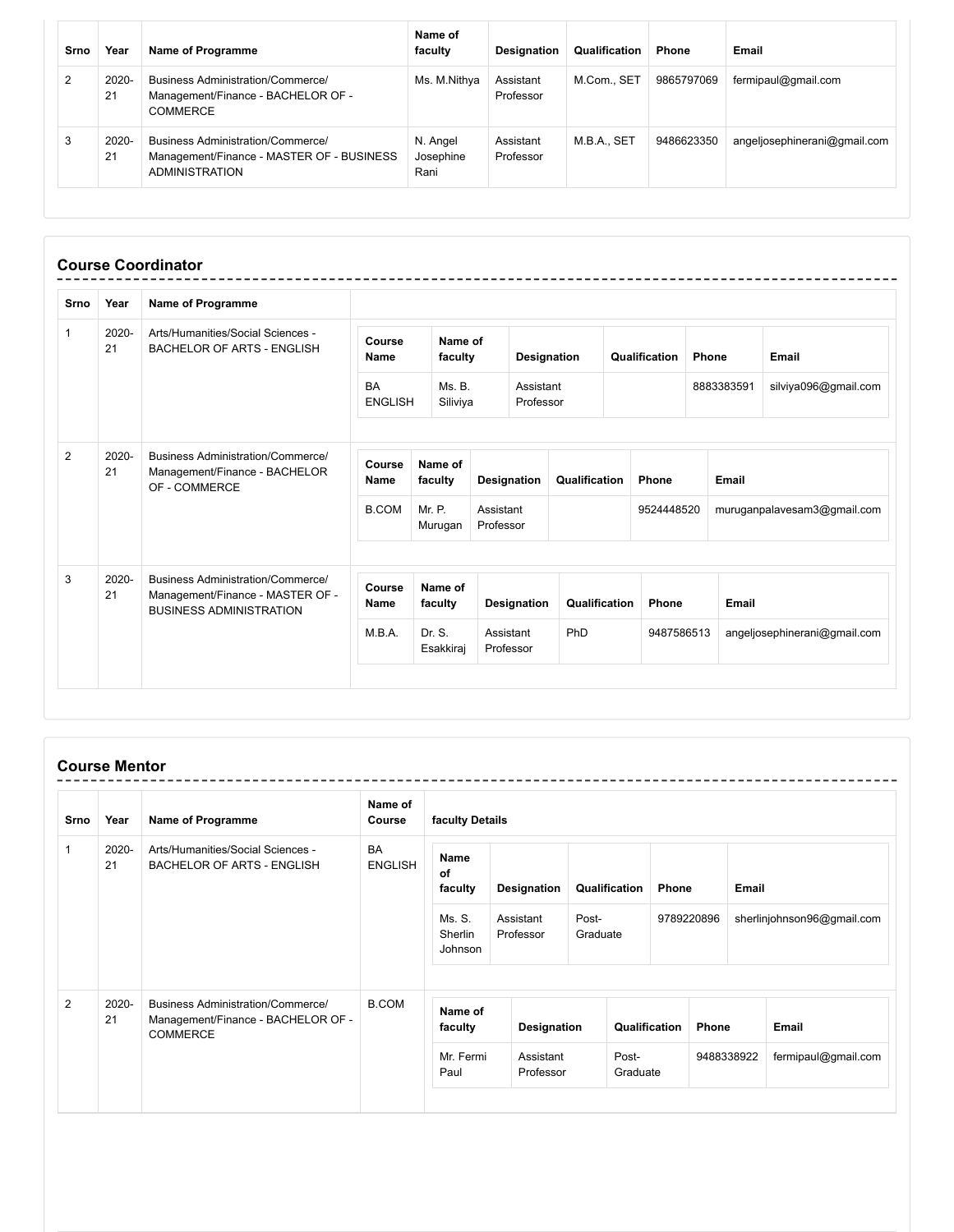| Srno | Year        | <b>Name of Programme</b>                                                                                       | Name of<br>Course | faculty Details    |                        |               |            |                      |  |  |
|------|-------------|----------------------------------------------------------------------------------------------------------------|-------------------|--------------------|------------------------|---------------|------------|----------------------|--|--|
| 3    | 2020-<br>21 | <b>Business Administration/Commerce/</b><br>Management/Finance - MASTER OF -<br><b>BUSINESS ADMINISTRATION</b> | M.B.A.            | Name of<br>faculty | Designation            | Qualification | Phone      | Email                |  |  |
|      |             |                                                                                                                |                   | Dr. T.<br>Sathana  | Assistant<br>Professor | PhD           | 8870889067 | sathanat24@gmail.com |  |  |
|      |             |                                                                                                                |                   |                    |                        |               |            |                      |  |  |

# **Computerization / Digitization Status**

| Srno           | <b>Activities</b>                | Yes / No |
|----------------|----------------------------------|----------|
| 1              | Student registration / Admission | Yes      |
| 2              | Administration                   | Yes      |
| 3              | Finance                          | Yes      |
| $\overline{4}$ | Academic activities              | Yes      |
| 5              | <b>Student Support System</b>    | Yes      |
| 6              | <b>Continuous Evaluation</b>     | Yes      |
| 7              | Online Support                   | Yes      |

## **Status of a Court case(s)**

| Srno | W.P.No    | <b>Court / Jurisdiction</b> | Status as on date |
|------|-----------|-----------------------------|-------------------|
|      | <b>NA</b> | <b>NA</b>                   | <b>NA</b>         |

### **Help Desk**

| Help Desk Address:                                                                                           | Name of Contact Person:               | Designation:                                        |
|--------------------------------------------------------------------------------------------------------------|---------------------------------------|-----------------------------------------------------|
| DIRECTORATE OF DISTANCE AND CONTINUING EDUCATION, MANONMANIAM<br>SUNDARANAR UNIVERSITY TIRUNELVELI TAMILNADU | <b>MR S SARAVANA</b><br>PERUMAL       | Junior Assistant<br>University                      |
| Phone No: 9487903000                                                                                         | Email:<br>directoroffice@msuniv.ac.in | Contact hours for Help<br>Desk:<br>10 AM to 5.45 PM |

### **Compliance**

**Compliance to specific provisions of UGC (ODL Programmes and Online Programmes) Regulations, 2020**

The HEI undertakes to ensure all the provisions of the regulation and few specific provisions adherence to the following: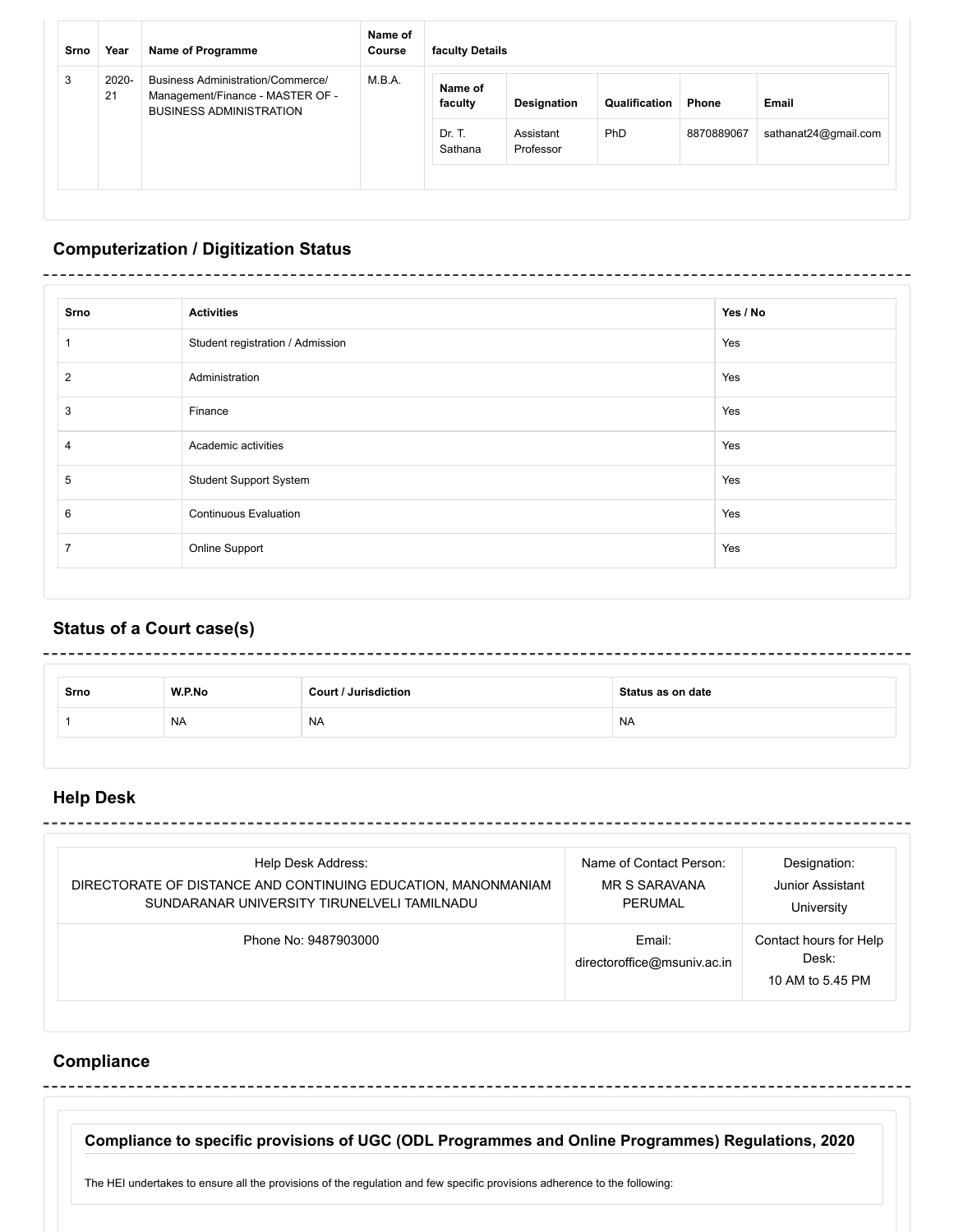| Learner Support Centre defined under these regulations will not be the Learner Support Centre for more than two Higher Educational Institutions at a time to<br>offer programmes in Open and Distance Learning mode:-                                                                                            |  |
|------------------------------------------------------------------------------------------------------------------------------------------------------------------------------------------------------------------------------------------------------------------------------------------------------------------|--|
| Yes                                                                                                                                                                                                                                                                                                              |  |
|                                                                                                                                                                                                                                                                                                                  |  |
| Learner Support Centre will not be set up under a franchisee agreement in any case. :- Yes                                                                                                                                                                                                                       |  |
| Academic and instructional facilities at its Learner Support Centres for Open and Distance Learning mode, and information resources for online delivery of<br>programmes meet all the conditions of UGC (Open and Distance Learning Programmes and Online Programmes) Regulations, 2020 and guidelines issued    |  |
| from time to time. :-                                                                                                                                                                                                                                                                                            |  |
| Yes                                                                                                                                                                                                                                                                                                              |  |
| Intake capacity under Open and Distance Learning mode for a programme under science discipline to be offered by HEI shall not be more than three times of<br>the approved intake in conventional mode (in case of Dual Mode). :-<br>Yes                                                                          |  |
| Learning enrolment under science discipline will commensurate with the capacity of the Learner Support Centres (for Open and Distance Learning only) to<br>provide lab facilities to the admitted learners (for Open University). :-<br><b>NA</b>                                                                |  |
| Private University established under a State Act will be eligible to offer programmes under Open and Distance Learning mode through its Head Quarters. :- NA                                                                                                                                                     |  |
| Academic and administrative staff has appointed as per University Grants Commission (Minimum Qualifications for Appointment of Teachers and other<br>Academic Staff in the Universities and Colleges and other Measures for the Maintenance of Standards in Higher Education) Regulation, 2018. :-<br><b>Yes</b> |  |
| Academic Staff mentioned in application are exclusively appointed for the proposed programmes. :- Yes                                                                                                                                                                                                            |  |
| Examination Centres meet all the guidelines laid under Annexure II of UGC (Open and Distance Learning Programmes and Online Programmes) Regulations,<br>2020.                                                                                                                                                    |  |
| Upload Affidavit as per the prescribed format :- View                                                                                                                                                                                                                                                            |  |

#### **Submission**

| It is hereby declared and affirmed that the Higher Educational Institution shall adheres to all the provisions                                 |  |
|------------------------------------------------------------------------------------------------------------------------------------------------|--|
| mentioned under the UGC (Open and Distance Learning Programmes and Online Programmes)<br>Regulations, 2020 including following Annexures       |  |
| Centre for Internal Quality Assurance (CIQA) in Annexure I                                                                                     |  |
| Conduct of Examination and Minimum Standards for Examination Centres in Annexure II                                                            |  |
| Territorial Jurisdiction and Regulating Provisions for Different Types of Higher Educational Institutions in Annexure III (For ODL Programmes) |  |
| Human Resource and Infrastructural Requirements in Annexure-IV                                                                                 |  |
| Guidelines on Programme Project Report (PPR) in Annexure-V                                                                                     |  |
| Quality Assurance Guidelines of Learning Material in Multiple Media and Curriculum and Pedagogy in Annexure-VI                                 |  |
| Guidelines on Self-Learning Material and E-Learning Material in Annexure-VII                                                                   |  |
| Learner Support Centres in Annexure-VIII                                                                                                       |  |
| Assessment Criteria for Offering Online Programmes through Non-SWAYAM Learning                                                                 |  |